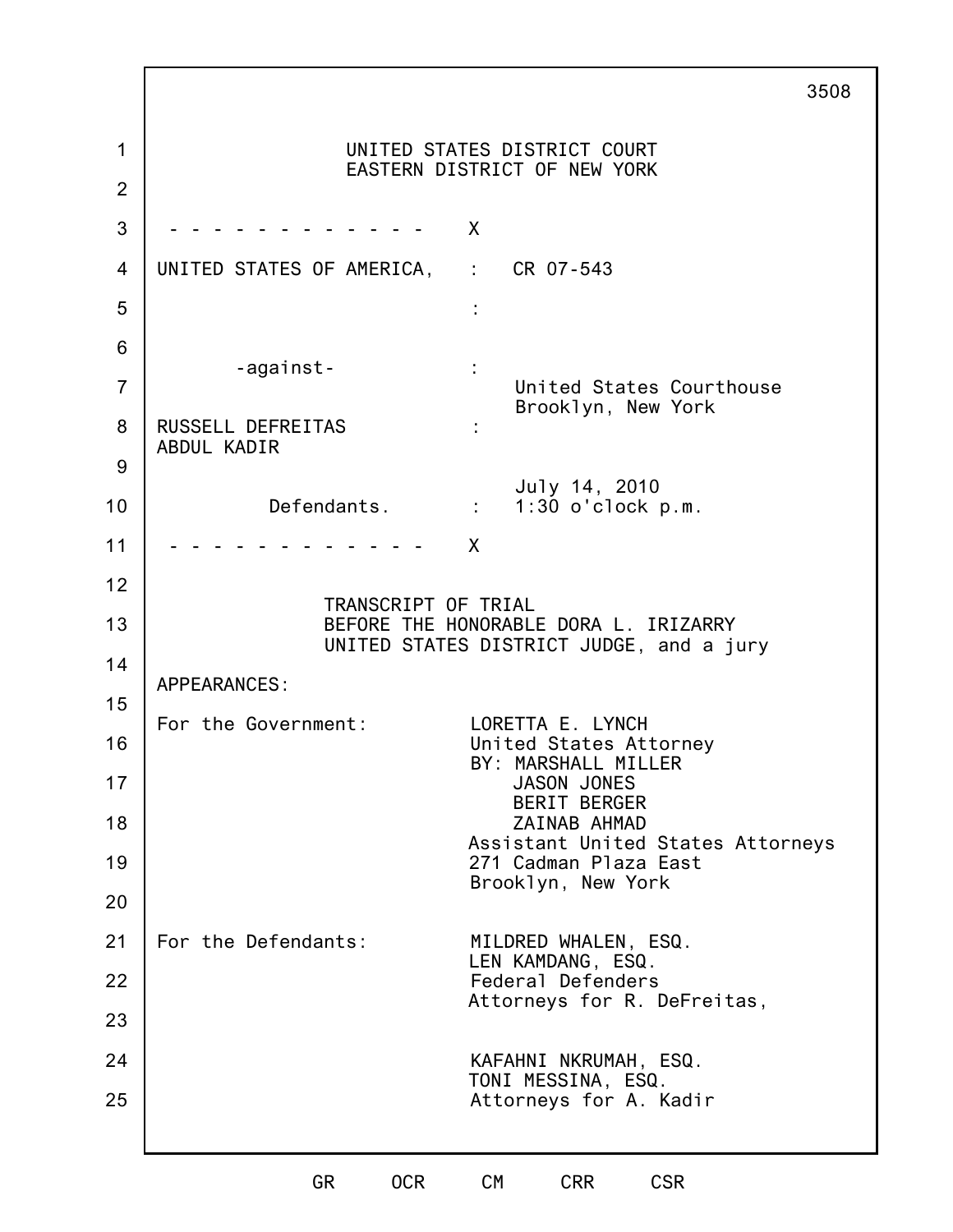1 2 3 4 5 6 7 8 9 10 11 12 13 14 15 16 17 18 19 20 21 22 23 24 25 3509 Court Reporter: Gene Rudolph 225 Cadman Plaza East Brooklyn, New York (718) 613-2538 Proceedings recorded by mechanical stenography, transcript produced by computer-aided transcription. \*\*\*\*\* (The following occurred in the absence of the jury.) THE COURT: Please have a seat. THE CLERK: Criminal cause on trial, docket number 07 CR 543, United States versus DeFreitas, et al. Please state your appearances. MR. JONES: Good afternoon, Your Honor. Jason Jones, Marshall Miller, Berit Berger, Zainab Ahmad and Detective Robert Addonizio at counsel table for the United States. THE COURT: Good afternoon to all of you. MS. WHALEN: Good afternoon. THE COURT: For Mr. DeFreitas? MS. WHALEN: Good afternoon, Your Honor. Mildred Whalen and Len Kamdang of the Federal Defenders seated with Mr. DeFreitas. THE COURT: Good afternoon to all of you. MR. NKRUMAH: Good afternoon, Your Honor.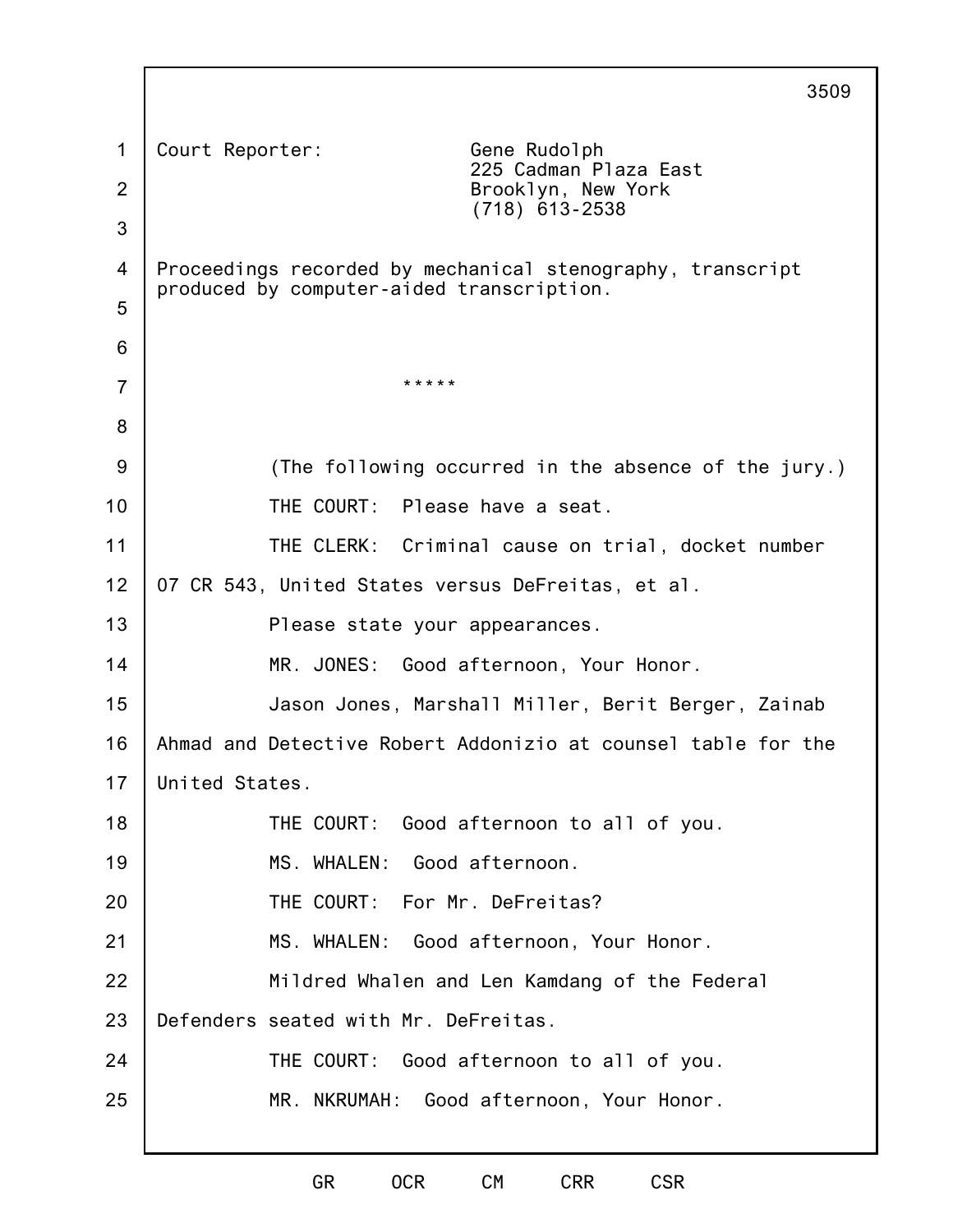|                | 3510                                                           |
|----------------|----------------------------------------------------------------|
| $\mathbf{1}$   | Kafahni Nkrumah and Toni Messina for Mr. Kadir.                |
| $\overline{2}$ | THE COURT: Good afternoon to all of you.                       |
| 3              | First of all, let the record reflect that the jury             |
| $\overline{4}$ | is not present and the witness is not present.                 |
| 5              | The Court acknowledges receiving earlier today a               |
| 6              | motion in limine filed on behalf of Mr. Kadir as to certain    |
| $\overline{7}$ | photographs that the government seeks to introduce in          |
| 8              | evidence. As it was just filed, as much as I would like to     |
| $9\,$          | hope that the government had a chance to respond, I don't know |
| 10             | if the government is prepared to respond to that. If so, I     |
| 11             | would like to wait until we finish with this witness this      |
| 12             | afternoon or we have a break this afternoon so as not to delay |
| 13             | matters.                                                       |
| 14             | I guess my bottom line question to the government              |
| 15             | is, whether this motion affects any of the two upcoming        |
| 16             | witnesses, one of whom is one of the witnesses from Trinidad,  |
| 17             | I believe, and the expert, Mr. Levitt.                         |
| 18             | MR. MILLER:<br>Doctor Levitt, Your Honor.                      |
| 19             | The answer is, no, Your Honor.                                 |
| 20             | The evidence we expect to put in through a different           |
| 21             | witness, not either of those two witnesses. In the             |
| 22             | stipulation that was signed that we will read probably         |
| 23             | tomorrow or whenever, sometime soon, the foundation for the    |
| 24             | introduction of the evidence was laid. That is, chain of       |
| 25             | custody issues and other issues. O it is really a matter       |
|                |                                                                |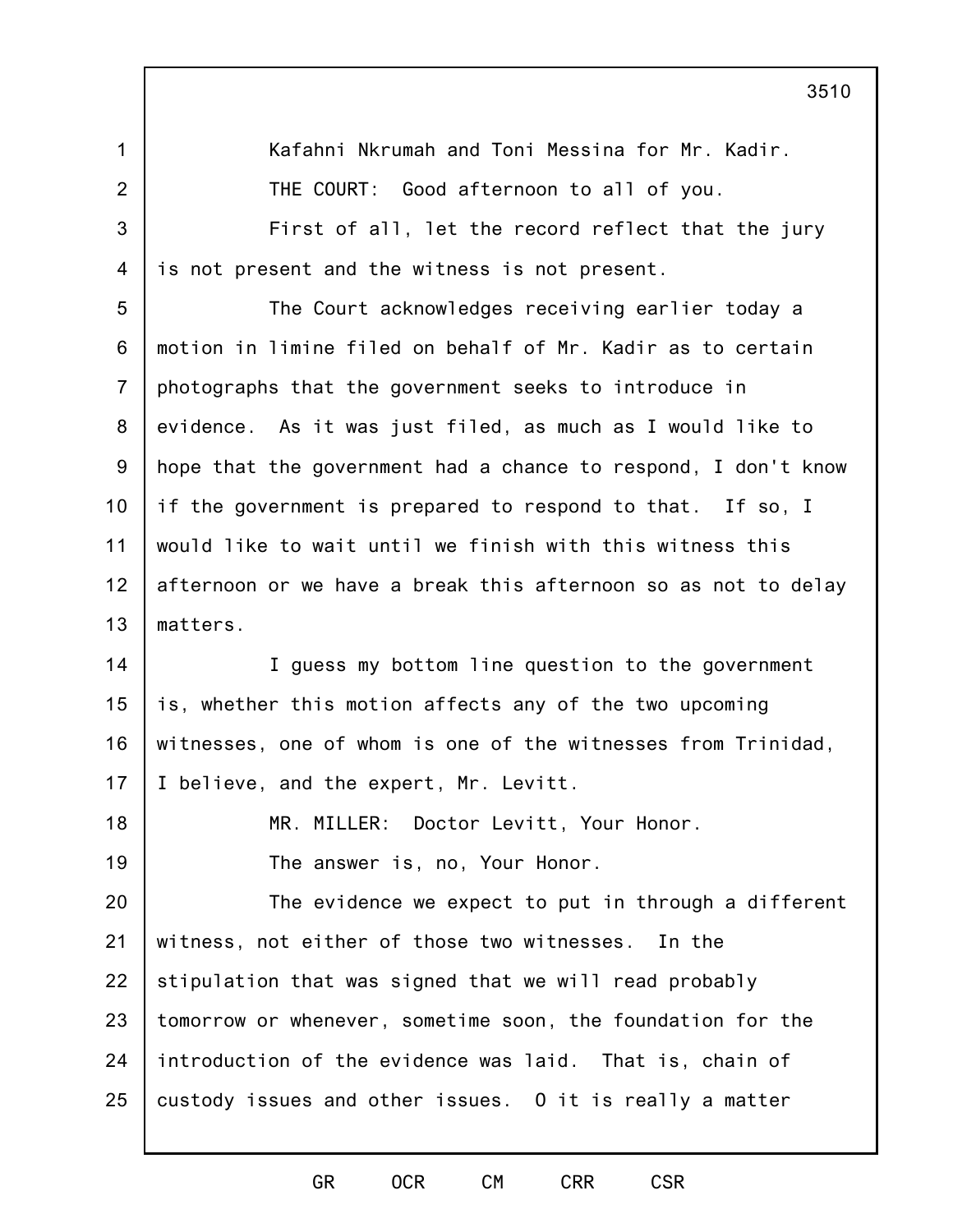1 of -- we could do that at a later time.

| $\overline{2}$ | I would also note, Your Honor, that we did receive                |
|----------------|-------------------------------------------------------------------|
| 3              | the motion and that we are in the process of preparing a          |
| 4              | response and hope to be prepared to file the response, written    |
| 5              | response by, I would say, around 7:00 or 8:00 o'clock tonight,    |
| 6              | depending on when we break. So within an hour or two of           |
| $\overline{7}$ | breaking we will pull together a written response for Your        |
| 8              | Honor.                                                            |
| 9              | THE COURT: Okay.                                                  |
| 10             | MR. NKRUMAH: Your Honor, may I just comment?                      |
| 11             | THE COURT: Yes.                                                   |
| 12             | MR. NKRUMAH: I have heard the Court's admonition                  |
| 13             | the other day about the late filing past the timeline. The        |
| 14             | reason why I filed the motion on behalf of Mr. Kadir,             |
| 15             | initially the government had -- in their to, I believe it was     |
| 16             | a motion filed by the DeFreitas team, they had stated that        |
| 17             | they were not going to introduce certain evidence and $I - -$ and |
| 18             | this evidence was included in that and the -- in the -- in        |
| 19             | their initial case.                                               |
| 20             | Then afterwards, sometime during trial, they                      |
| 21             | informed us that they intended to introduce the pictures          |
| 22             | and -- into their case in chief and that's why I had to renew     |
| 23             | the motion to respond -- I mean, motion in limine, Your Honor.    |
| 24             | I can try to find the motion. I may be misstating                 |
| 25             | the government. I see Marshall is ready to --                     |
|                |                                                                   |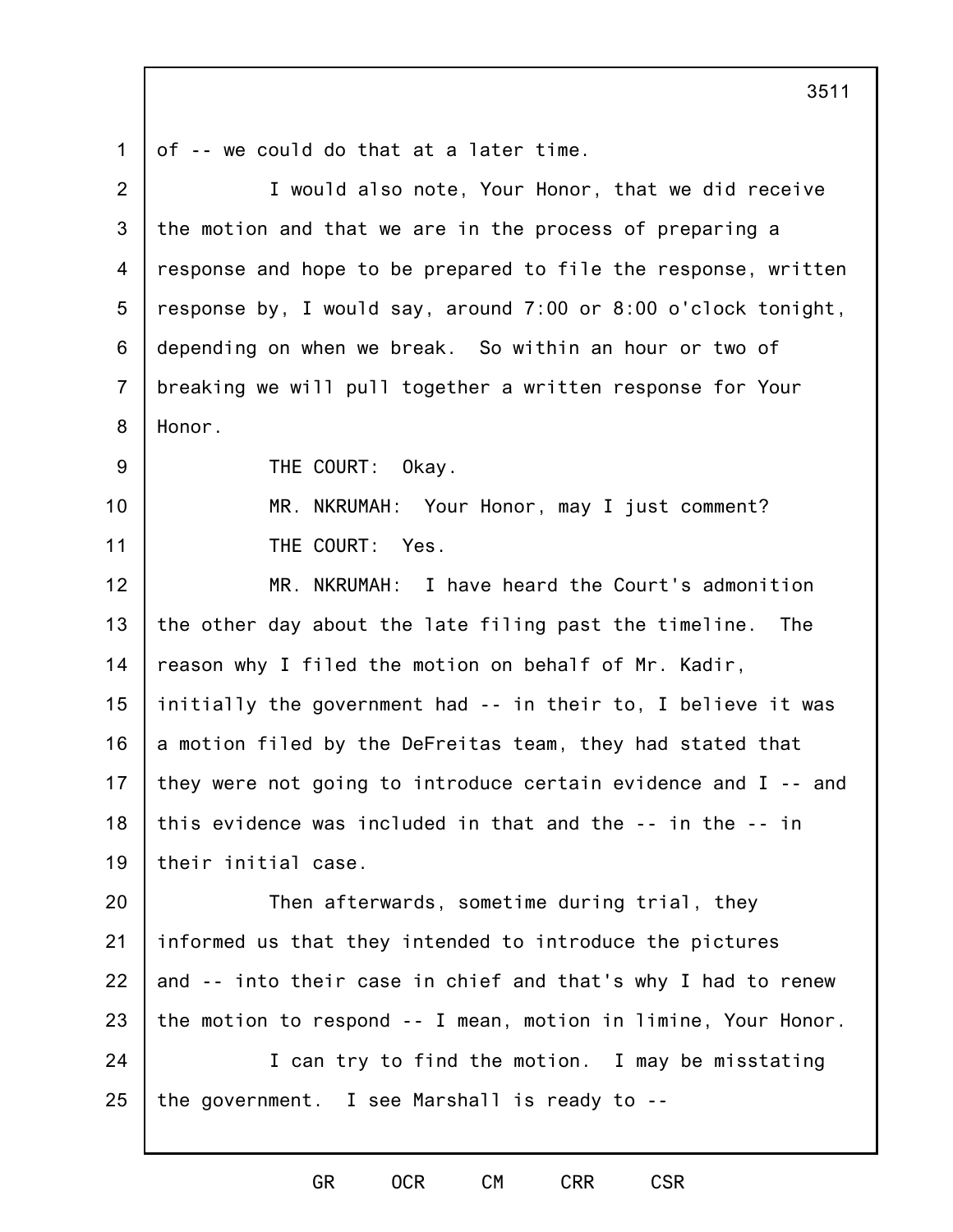1 2 3 4 5 6 7 8 9 10 11 12 13 14 15 16 17 18 19 20 21 22 23 24 25 THE COURT: I don't recall the government in any motion with respect to Mr. DeFreitas addressing these photographs that are at issue. I note that, just for the record, that defense counsel had faxed to chambers a copy of the photographs that are at issue. I can, later on during the break, I can pass that up to the government, just to make sure that you are in agreement that these are the photographs that are at issue. MR. MILLER: We will check, Your Honor. But the -- THE COURT: The exhibit numbers are named in the motion itself. MR. MILLER: Your Honor, just on this note, I think there may be some miscommunication or some confusion on the part of Mr. Nkrumah, or perhaps some misstatement by the government. But I don't think so. I am not aware of ever suggesting that we weren't going to offer these photographs in any motion relating to Mr. DeFreitas or anyone else. In fact, Your Honor already has a copy of these pictures, I believe, as does the DeFreitas team -- excuse me, the Kadir team, and both defendants, because when we turned over our exhibit binders, we included those photographs as exhibits. I will provide a second copy in connection with our motion just so that it is entirely clear for the record which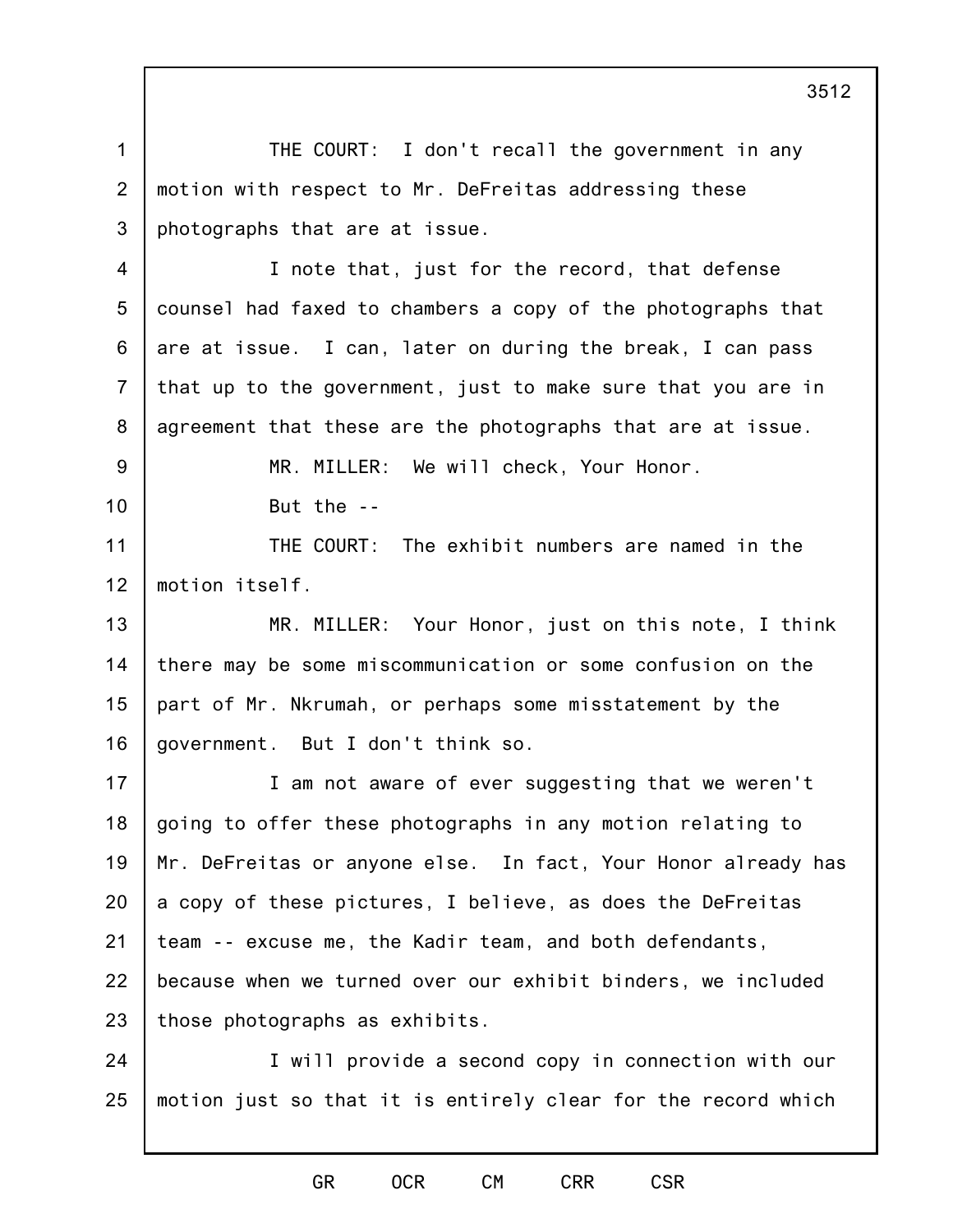1 2 3 4 5 Government Exhibits are associated with this motion. But we never said we weren't going to offer them. In fact, we've always intended to offer them, and they were originally provided to Mr. Kadir as exhibits to our extradition submission into Trinidad in July of 2007.

6 7 8 9 10 This has been on the table for three years. We are happy to respond. We think there is a very solid basis, including an on point Second Circuit case that says that these are clearly admissible. So we will provide all that information to the Court.

11 12 13 14 15 16 17 18 19 But there has never been a suggestion on the part of the government that we were not going to offer these. At one point -- I am confident Mr. Nkrumah may have misunderstood. He did approach me at one point and said are you going to offer these. I think that -- that they may not be admissible. We said yes, we believe we are going to offer them. We will take a second look. We took a second look. We said yes, we are offering them. We never said they weren't going to offer them.

20 21 All I meant was, I don't think we ever said that, but I don't doubt that Mr. Nkrumah may have misunderstood.

22 23 24 25 THE COURT: Regardless, there is nothing to prevent -- again, I set a schedule a long time ago for motions. There were motions to suppress that were made. We had very long oral arguments on the motions. We went almost a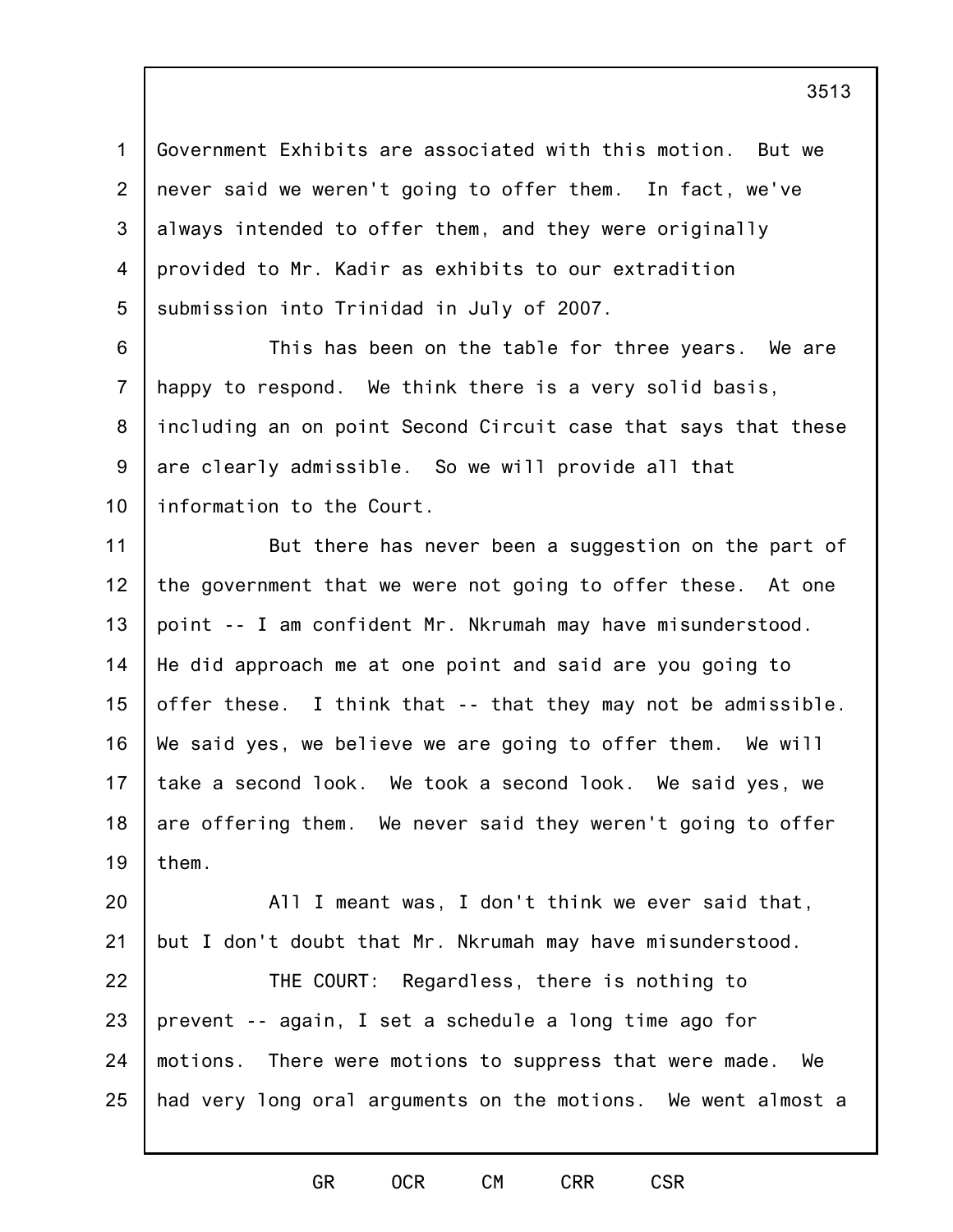1 2 3 4 whole day on oral arguments on the motions in this case. I set a separate schedule for motions in limine and in reviewing the motion, in looking at the photos, the first question that I did have was, why this wasn't raised earlier proactively.

5 6 7 8 MR. NKRUMAH: Your Honor, I didn't -- I will try to locate the -- the response that I am speaking of that the government filed and I will file it as a supplement to my motion.

9 10 11 12 13 Again, Mr. Marshall, I don't believe that I am incorrect, because I believe the response indicated the pictures would be -- would be shown in case of either us -- in case -- whether or not an entrapment defense was pursued by Mr. Kadir in the case in chief.

14 15 16 17 18 19 20 I never put forth the fact that the government would never enter these pictures into evidence. Of course, they gave it to us in a binder. We expected based on evidence that may come out in our case in chief that the evidence would come out, but not in the government's case in chief and that's why I filed the motion to preclude that -- admission of the evidence in the government's case in chief.

21 22 23 24 25 MR. MILLER: We are happy to respond in writing. I don't want to waste any more time. If we are all in agreement, this thing is coming in and it is just a matter of when, I don't think that's a basis for a motion in limine. We will file our motion. We think there is strong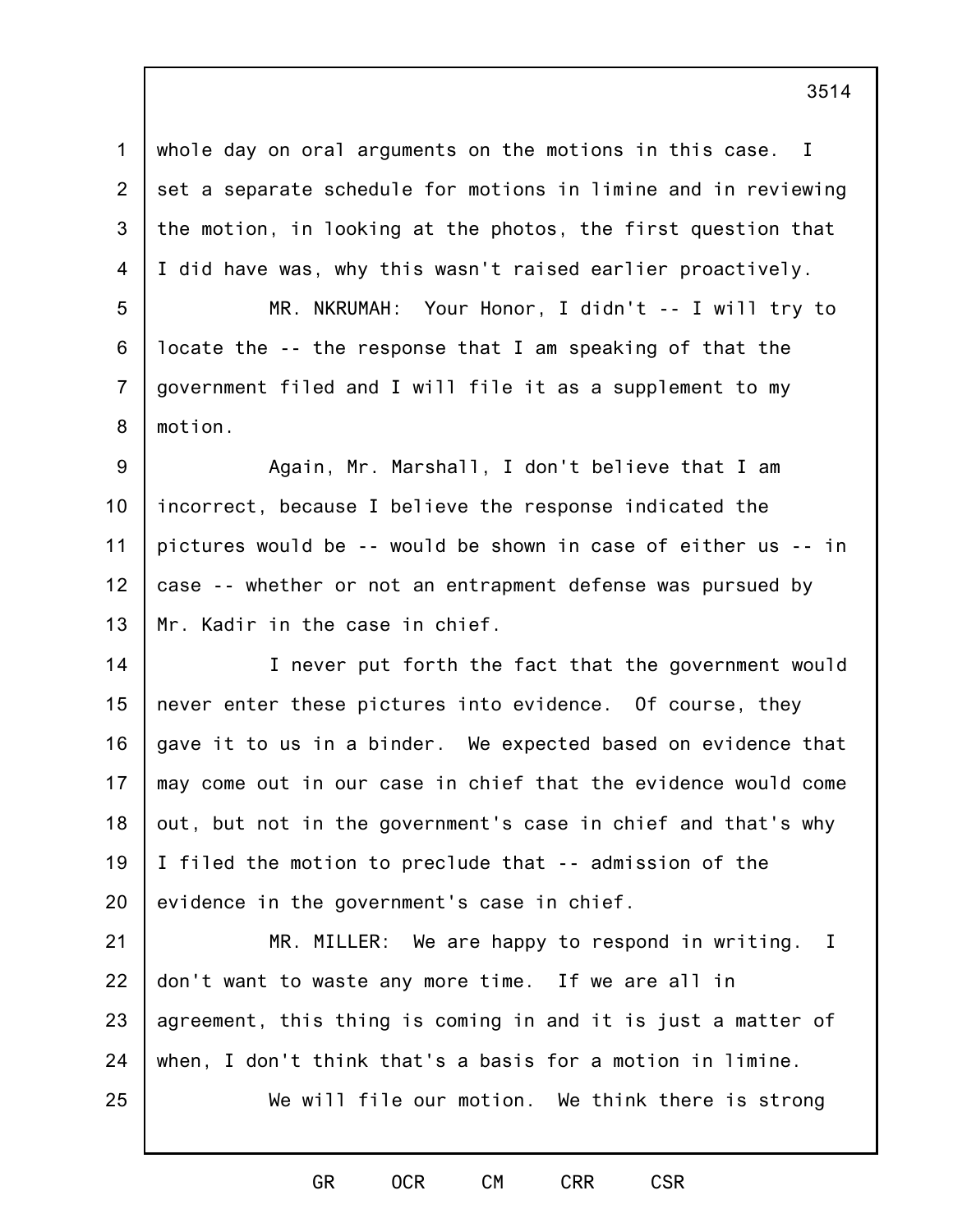1 2 3 4 5 6 7 8 9 10 11 12 13 14 15 16 17 18 19 20 21 22 23 24 25 grounds. As I said, there is a United States versus Khalil, Second Circuit case, which is directly on point indicating that these documents are admissible. We will file the letter and we can resolve it I think pretty quickly. THE COURT: Why don't we wait for that submission and, if need be, we can either meet earlier tomorrow or later tomorrow, or I have some time on Friday that we can squeeze this in to address it. I want to have some time to take a look at the government's submission as well. Okay. Is there anything else? We have continued cross-examination of Mr. Francis by Ms. Whalen. Your witness is here? Yes? MR. JONES: Yes, Your Honor. THE COURT: Okay. Why don't we send for Mr. Francis and also the jury. (The witness is present.) THE COURT: Good afternoon, sir. THE WITNESS: Good afternoon. (Jury present.) THE COURT: Welcome back. Everyone may be seated. Welcome, ladies and gentlemen. Good afternoon. Do all the parties agree that all of our jurors are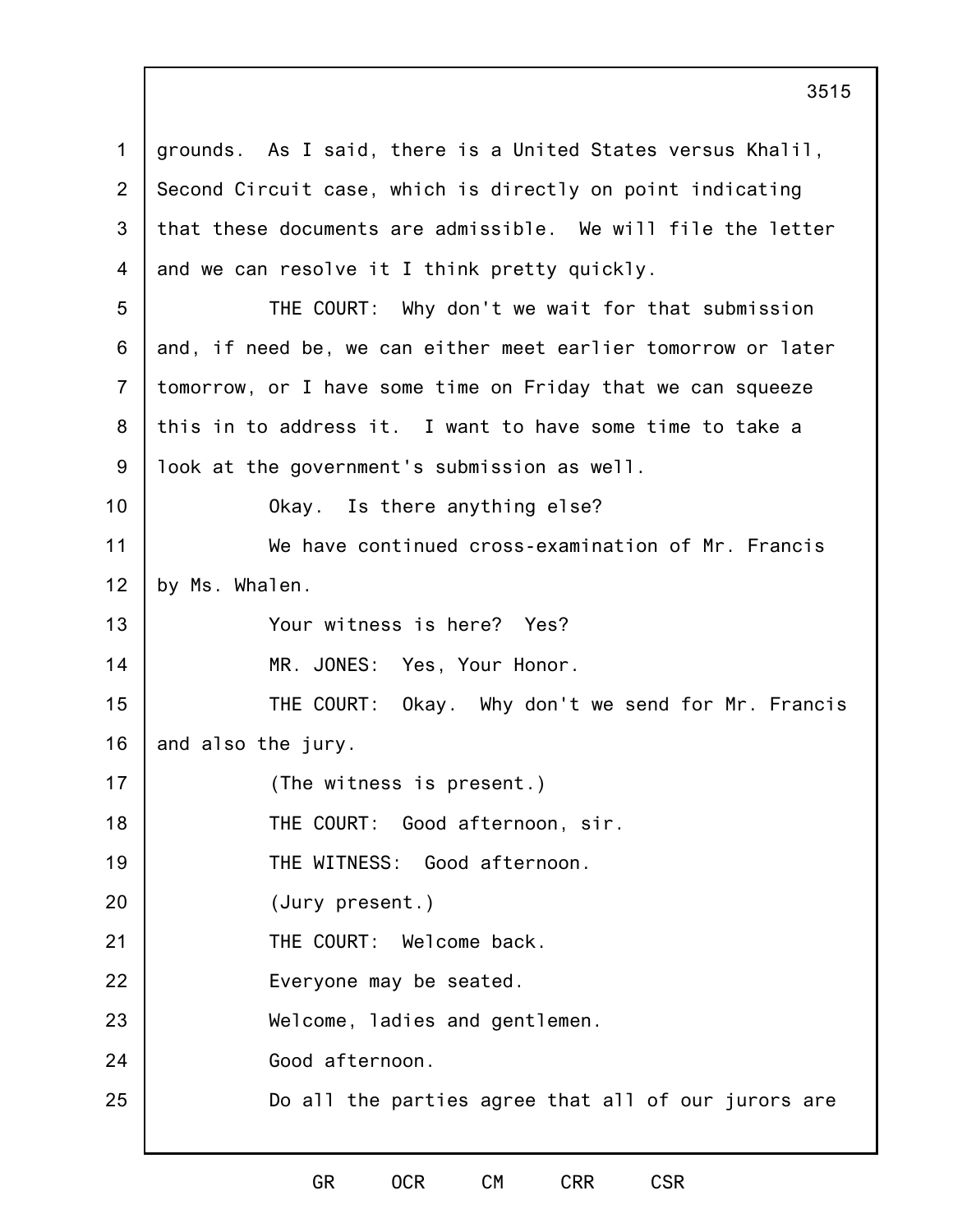|                | Francis-cross-Whalen<br>3516                                 |
|----------------|--------------------------------------------------------------|
| $\mathbf 1$    | present and properly seated?                                 |
| $\overline{2}$ | MR. JONES: Yes, Your Honor.                                  |
| 3              | MS. WHALEN: Yes, Your Honor.                                 |
| 4              | MS. MESSINA: Yes, Judge.                                     |
| 5              | THE COURT: And this is continued cross-examination           |
| 6              | of Mr. Steven Francis. We are still in the government's case |
| $\overline{7}$ | in chief. Cross-examination is continuing by Ms. Whalen.     |
| 8              | You can take the position, Ms. Whalen.                       |
| 9              | Good afternoon, Mr. Francis.                                 |
| 10             | THE WITNESS: Good afternoon.                                 |
| 11             | THE COURT: I remind you, sir, that you are still             |
| 12             | under oath.                                                  |
| 13             | THE WITNESS: Yes.                                            |
| 14             | STEVEN FRANCIS                                               |
| 15             | called as a witness, having been previously duly             |
| 16             | sworn, was examined and testified as follows:                |
| 17             | <b>CROSS-EXAMINATION</b>                                     |
| 18             | BY MS. WHALEN:<br>(Continues)                                |
| 19             | Good afternoon.<br>Q                                         |
| 20             | Could I ask the jurors to take out their monitors            |
| 21             | again?                                                       |
| 22             | Mr. Francis, we left yesterday looking at a video            |
| 23             | from inside your truck, taking pictures of Mr. DeFreitas     |
| 24             | taking pictures of the airport.                              |
| 25             | Do you remember that?                                        |
|                |                                                              |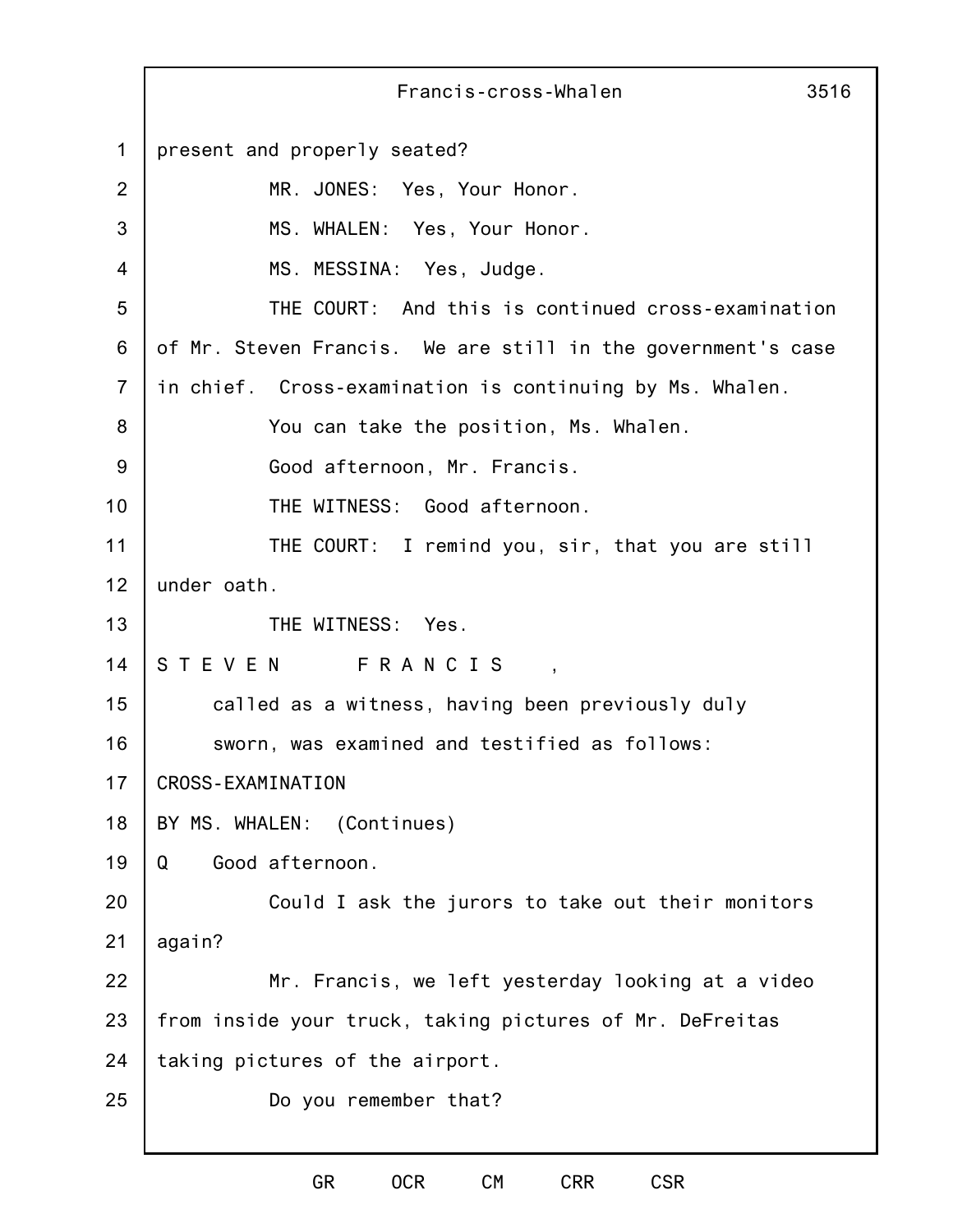|                | Francis-cross-Whalen<br>3517                                   |
|----------------|----------------------------------------------------------------|
| $\mathbf 1$    | The video of the videos of the airport, yes.<br>A<br>Yes.      |
| $\overline{2}$ | Q<br>The video of the videos of the airport.                   |
| 3              | What I would like to do is have you look at                    |
| 4              | Government Exhibit 50, which are the actual videos themselves. |
| 5              | (Tape plays; tape stops.)                                      |
| 6              | This -- have you seen the computer file for this               |
| $\overline{7}$ | exhibit?                                                       |
| 8              | Did you review it as part of your -- the table of              |
| 9              | contents for this exhibit, have you seen the table of contents |
| 10             | for it?                                                        |
| 11             | Yes.<br>A                                                      |
| 12             | There are a number of video clips?<br>Q                        |
| 13             | It's about 14 or 15, isn't that correct?                       |
| 14             | I don't know the amount completely, but yes, I review<br>A     |
| 15             | everything and I know everything is correct.                   |
| 16             | Q<br>Okay. What I would like to do is just -- there were       |
| 17             | two -- I guess I would call them practice videos on this disk  |
| 18             | as well. I would like to show you one of those.                |
| 19             | (Video plays; video stops.)                                    |
| 20             | This isn't -- we are not watching the airport, are             |
| 21             | we?                                                            |
| 22             | No.<br>A                                                       |
| 23             | Q<br>Okay. I guess for the record I will identify it from the  |
| 24             | file as 1-B0-9, S-14.                                          |
| 25             | THE COURT: I'm sorry. I couldn't hear? 1-D-09-D?               |
|                |                                                                |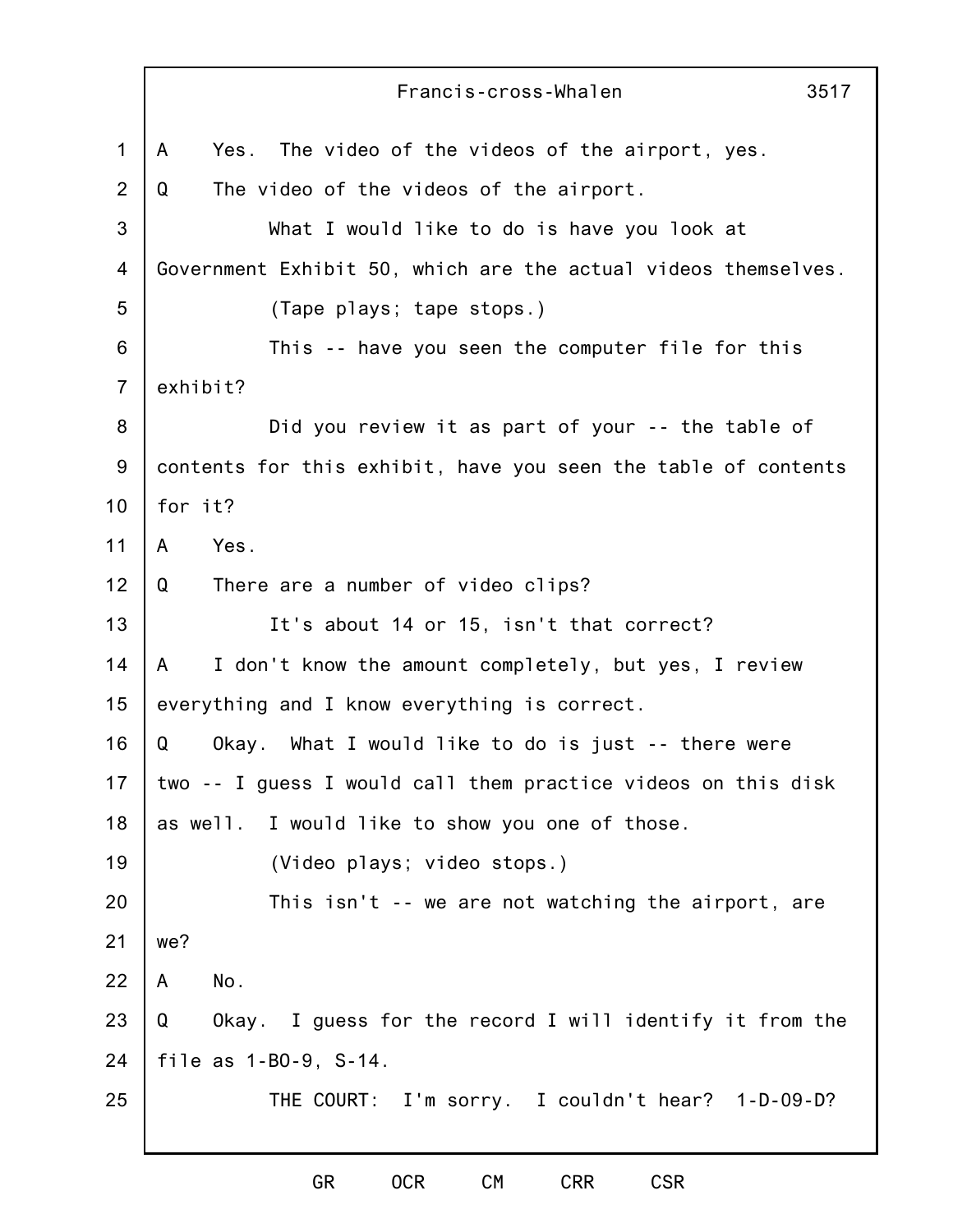|                | Francis-cross-Whalen<br>3518                                  |
|----------------|---------------------------------------------------------------|
| $\mathbf 1$    | MS. WHALEN: 1-B, as in boy, 09, S-14.                         |
| $\overline{2}$ | THE COURT: Thank you.                                         |
| 3              | Where is this video being taken?<br>Q                         |
| 4              | It's in the streets of Brooklyn.<br>A                         |
| 5              | Q<br>Okay. Who is with you at that time?                      |
| 6              | It's Sheik Mohammed, Sheik Abdullah, Mary Nayah and<br>A      |
| $\overline{7}$ | another gentleman that used to work with Sheik Abdel Ibrahim. |
| 8              | Who was actually doing the filming at this point?<br>Q        |
| 9              | $I$ am.<br>A                                                  |
| 10             | I also would then like to refer you back to Government's<br>Q |
| 11             | Exhibits 51 through 61. I will just briefly -- we are going   |
| 12             | to switch the Elmo. I'm sorry.                                |
| 13             | These I think you testified were still shots from             |
| 14             | the videos that were taken at the airport, is that correct?   |
| 15             | Yes.<br>A                                                     |
| 16             | THE COURT: Just for the record, those are all in              |
| 17             | evidence already.                                             |
| 18             | MS. WHALEN: Yes, they are, Your Honor. Looking at             |
| 19             | Exhibits 51 through 61.                                       |
| 20             | Mr. DeFreitas, the video camera that you and<br>Q             |
| 21             | Mr. DeFreitas purchased was able to take video shots as well  |
| 22             | as still shots, is that correct?                              |
| 23             | I'm Mr. Francis, not Mr. DeFreitas.<br>A                      |
| 24             | I'm sorry, Mr. Francis.<br>Q                                  |
| 25             | The camera that you and Mr. DeFreitas bought was              |
|                |                                                               |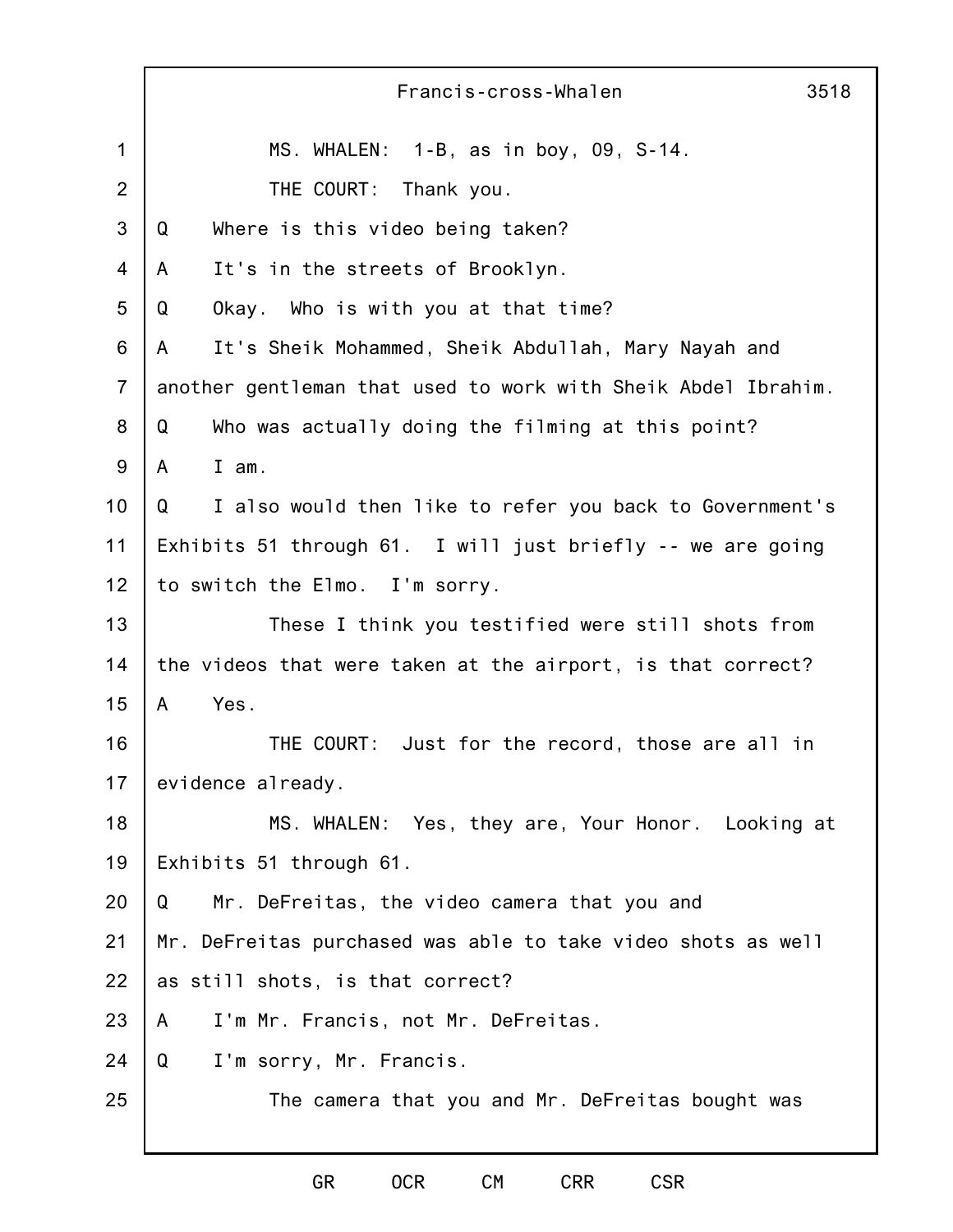|                | Francis-cross-Whalen<br>3519                                   |
|----------------|----------------------------------------------------------------|
| $\mathbf 1$    | able to take both video pictures and regular photographs,      |
| $\overline{2}$ | isn't that correct?                                            |
| 3              | Yes.<br>A                                                      |
| 4              | Okay. Looking at -- I guess what I am asking is, when<br>Q     |
| 5              | Mr. DeFreitas was shooting video in the back of the car, did   |
| 6              | he only shoot video or did he also take individual pictures?   |
| $\overline{7}$ | He only took the videos. All -- every single video that<br>A   |
| 8              | you see is a video that actually was taken on that trip. He    |
| 9              | did not want pictures. He wanted video.                        |
| 10             | Okay. So then my question to you is, these still shots<br>Q    |
| 11             | are from those videos, is that correct?                        |
| 12             | Yes.<br>A                                                      |
| 13             | Okay. You prepared these on your computer?<br>Q                |
| 14             | No, I didn't.<br>A                                             |
| 15             | Q<br>Okay. How were they prepared?                             |
| 16             | I have no knowledge.<br>A                                      |
| 17             | Okay. So you don't know where these still shots came<br>Q      |
| 18             | from?                                                          |
| 19             | The still shots are still shots from the video that was<br>A   |
| 20             | presented to me.                                               |
| 21             | Okay. Let me just actually -- if we can switch back to<br>Q    |
| 22             | the video monitor?                                             |
| 23             | THE CLERK: Public?                                             |
| 24             | I am showing you what's in evidence as part of exhibit --<br>Q |
| 25             | I'm sorry. I am showing you a video that is in evidence as     |
|                |                                                                |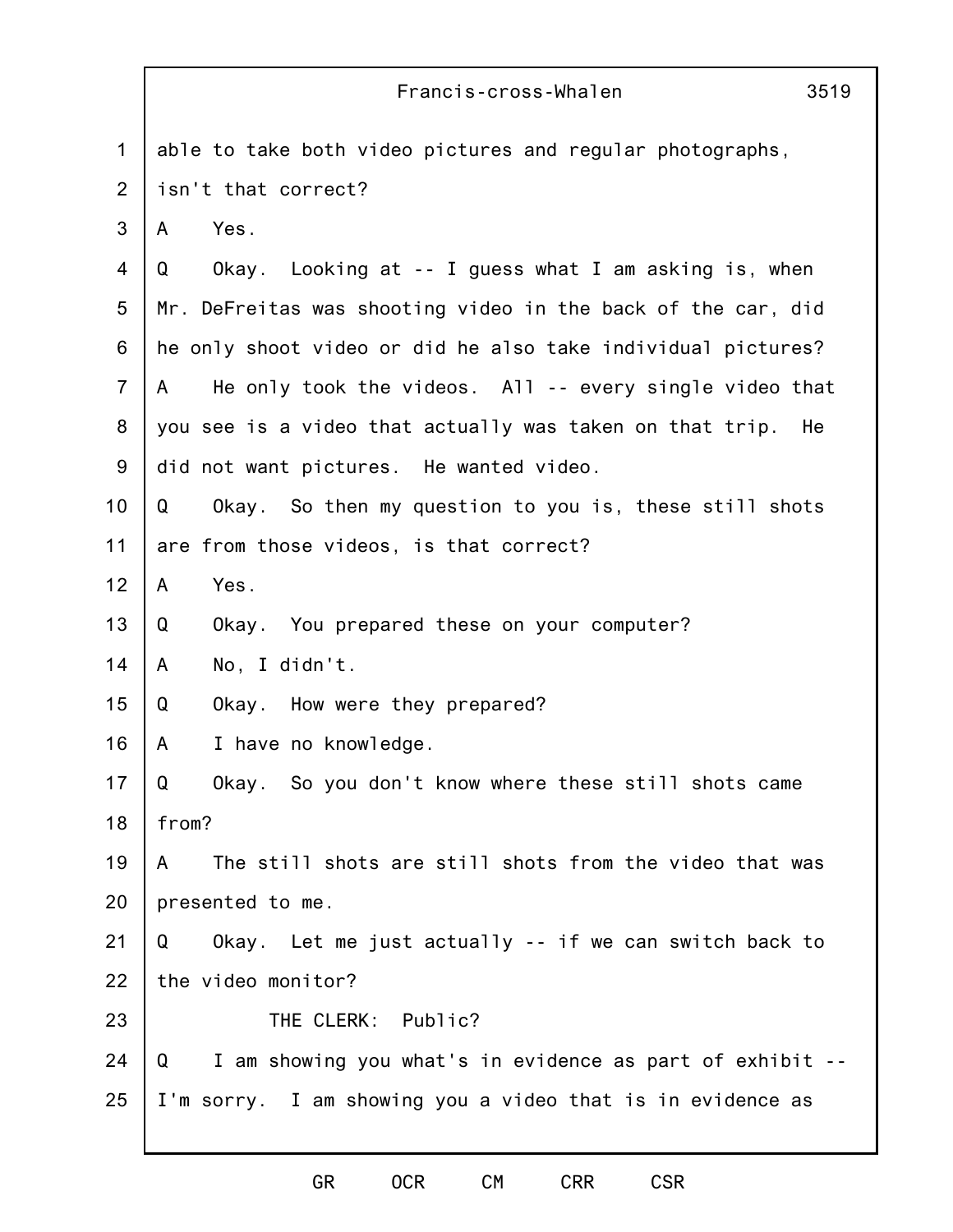|                | 3520<br>Francis-cross-Whalen                                  |
|----------------|---------------------------------------------------------------|
| $\mathbf 1$    | part of Government Exhibit 50 and it is marked 1-B-09, S-17.  |
| 2              | (Video plays; video stops.)                                   |
| 3              | Okay. Just a little --                                        |
| 4              | Looking -- then switching back, if we could, to the           |
| 5              | video? The Elmo?                                              |
| 6              | Okay. So this still shot was part of the video that           |
| $\overline{7}$ | was taken that I just showed you, is that correct?            |
| 8              | Yes.<br>A                                                     |
| 9              | Q<br>Okay. But, again, you didn't prepare these from -- on    |
| 10             | your computer?                                                |
| 11             | Like I said, I didn't prepare the still shots.<br>A           |
| 12             | Okay. Did you prepare any still shots?<br>Q                   |
| 13             | The still shots that were of the airport was on $-1$ did<br>A |
| 14             | not take or prepare any still shots.                          |
| 15             | From the video?<br>Q                                          |
| 16             | From the video at all.<br>A                                   |
| 17             | Q<br>Okay. After shooting the videos that we have just looked |
| 18             | at, you and Mr. DeFreitas called Rutherford at some point,    |
| 19             | isn't that correct?                                           |
| 20             | Yes. Sheik Rutherford was called, yes.<br>A                   |
| 21             | Okay. In one of those conversations Mr. DeFreitas told<br>Q   |
| 22             | Mr. Rutherford that his job was finished and he wanted        |
| 23             | Rutherford to deposit one point five million in his account;  |
| 24             | do you remember that?                                         |
| 25             | I don't recall that. But if you like to refresh my<br>A       |
|                |                                                               |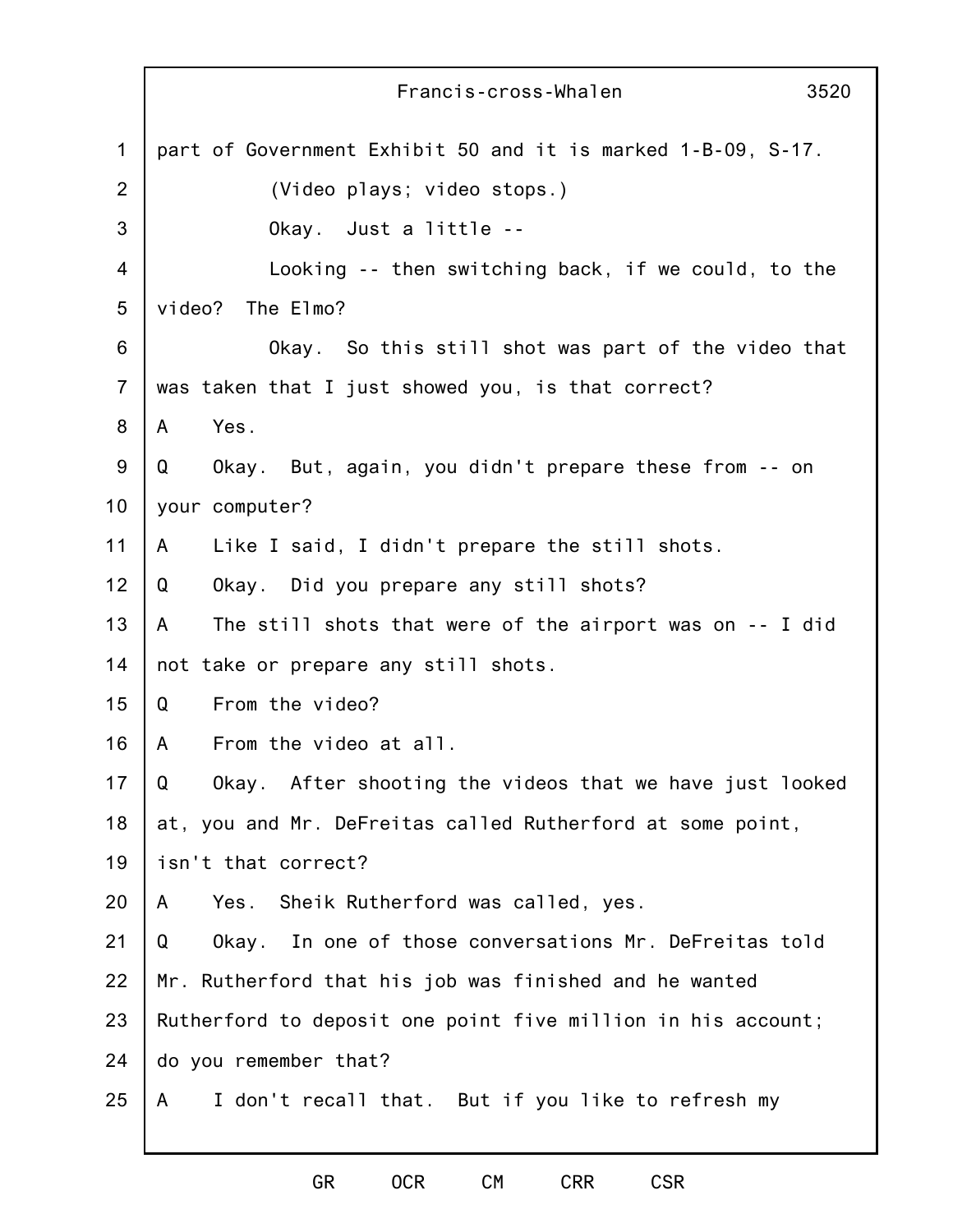|                | Francis-cross-Whalen<br>3521                                   |
|----------------|----------------------------------------------------------------|
| $\mathbf 1$    | memory, I will appreciate that.                                |
| $\overline{2}$ | Sure.<br>Q                                                     |
| 3              | I am going to show you what's been marked for                  |
| 4              | identification as Defendant's Exhibit RD-B. For everyone       |
| 5              | else, it's T-3, the transcript T-3719, 1/12/07.                |
| 6              | THE COURT:<br>That's the date? 1/12/07?                        |
| $\overline{7}$ | MS. WHALEN: Yes.                                               |
| 8              | Actually, could I publish this to the witness only?            |
| 9              | THE COURT: Yes.                                                |
| 10             | I would just ask you to read that and see if it refreshes<br>Q |
| 11             | your recollection?                                             |
| 12             | THE COURT: If you can just read that to yourself.              |
| 13             | THE WITNESS: Thank you.                                        |
| 14             | (Pause.)                                                       |
| 15             | Did that refresh your recollection?<br>Q                       |
| 16             | Yes.<br>A                                                      |
| 17             | Q<br>Okay. Was there a conversation where Mr. DeFreitas told   |
| 18             | Rutherford to deposit 1.5 million in his account?              |
| 19             | Yes.<br>A                                                      |
| 20             | Now, during this time period when you were -- I'm sorry.<br>Q  |
| 21             | I will put us all back.                                        |
| 22             | This is January 1st to January 13th, when you and              |
| 23             | Mr. DeFreitas were in New York City, 2007?                     |
| 24             | Repeat again.<br>A                                             |
| 25             | I'm sorry. I am just sort of trying to bring you back to<br>Q  |
|                |                                                                |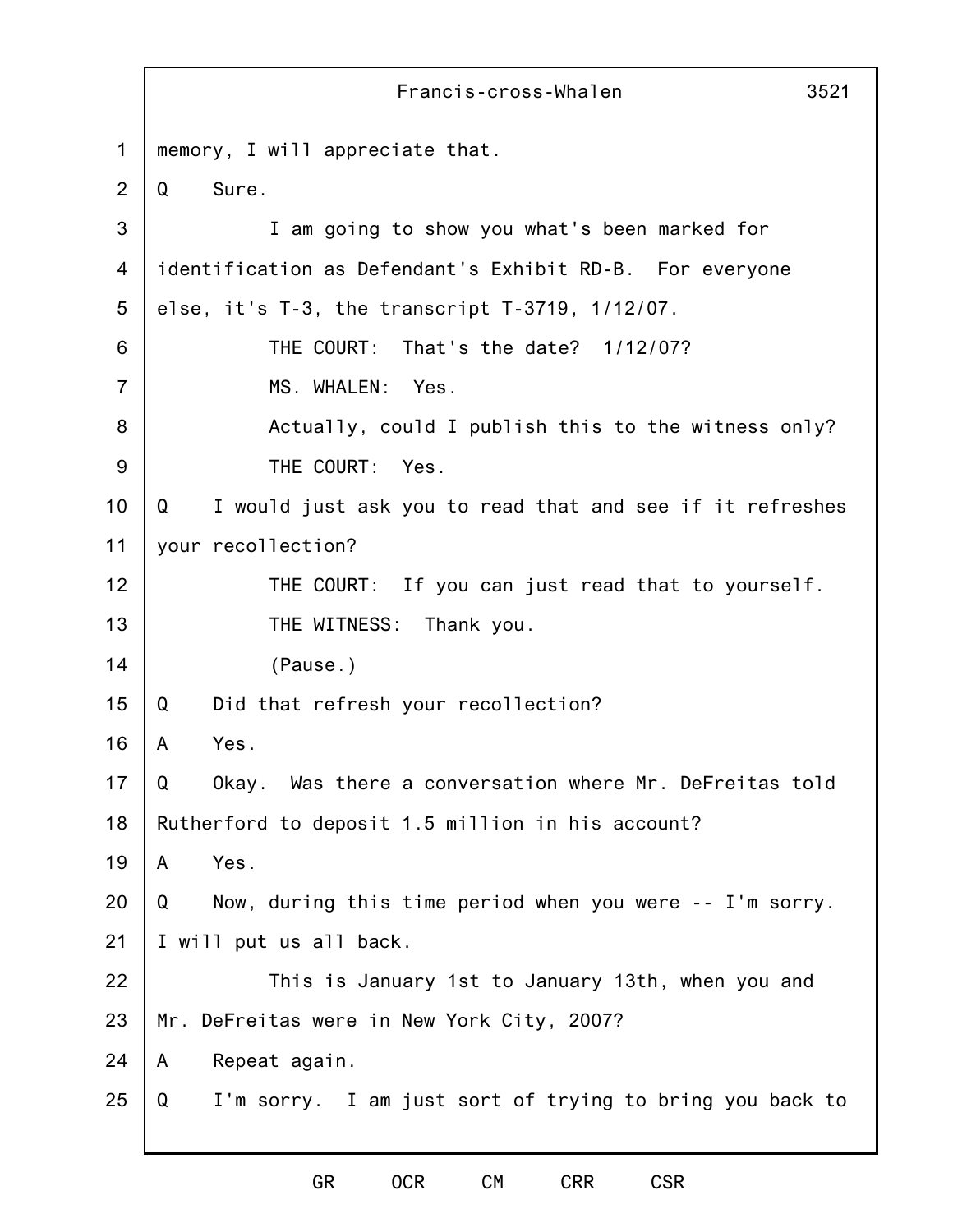|                | Francis-cross-Whalen<br>3522                                    |
|----------------|-----------------------------------------------------------------|
| $\mathbf 1$    | the timeframe that we are talking about, when you and           |
| $\overline{2}$ | Mr. DeFreitas were going to JFK Airport and that time period    |
| 3              | was January 1, 2007, to January 13, 2007, correct?              |
| 4              | January, yes.<br>A                                              |
| 5              | Okay. During that time period, you saw Mr. DeFreitas<br>Q       |
| 6              | every day, isn't that correct?                                  |
| $\overline{7}$ | Yes.<br>A                                                       |
| 8              | In addition to going to JFK Airport, you drove him on<br>Q      |
| 9              | various errands, isn't that correct?                            |
| 10             | Yes.<br>A                                                       |
| 11             | Okay. Most of those errands -- other than the trips to<br>Q     |
| 12             | JFK Airport, those errands were for personal reasons, isn't     |
| 13             | that correct?                                                   |
| 14             | Yes.<br>A                                                       |
| 15             | Taking him to the dry cleaners, the optician, to his<br>Q       |
| 16             | friends?                                                        |
| 17             | Yes.<br>A                                                       |
| 18             | He felt free to call you to come and pick him up,<br>Q<br>Okay. |
| 19             | isn't that correct?                                             |
| 20             | Yes.<br>A                                                       |
| 21             | Q<br>Okay.<br>He didn't have a car at this time, isn't that     |
| 22             | correct?                                                        |
| 23             | To my knowledge.<br>A                                           |
| 24             | Okay. So to your knowledge, if you didn't come and pick<br>Q    |
| 25             | him up, he would have been walking or taking the city bus, is   |
|                |                                                                 |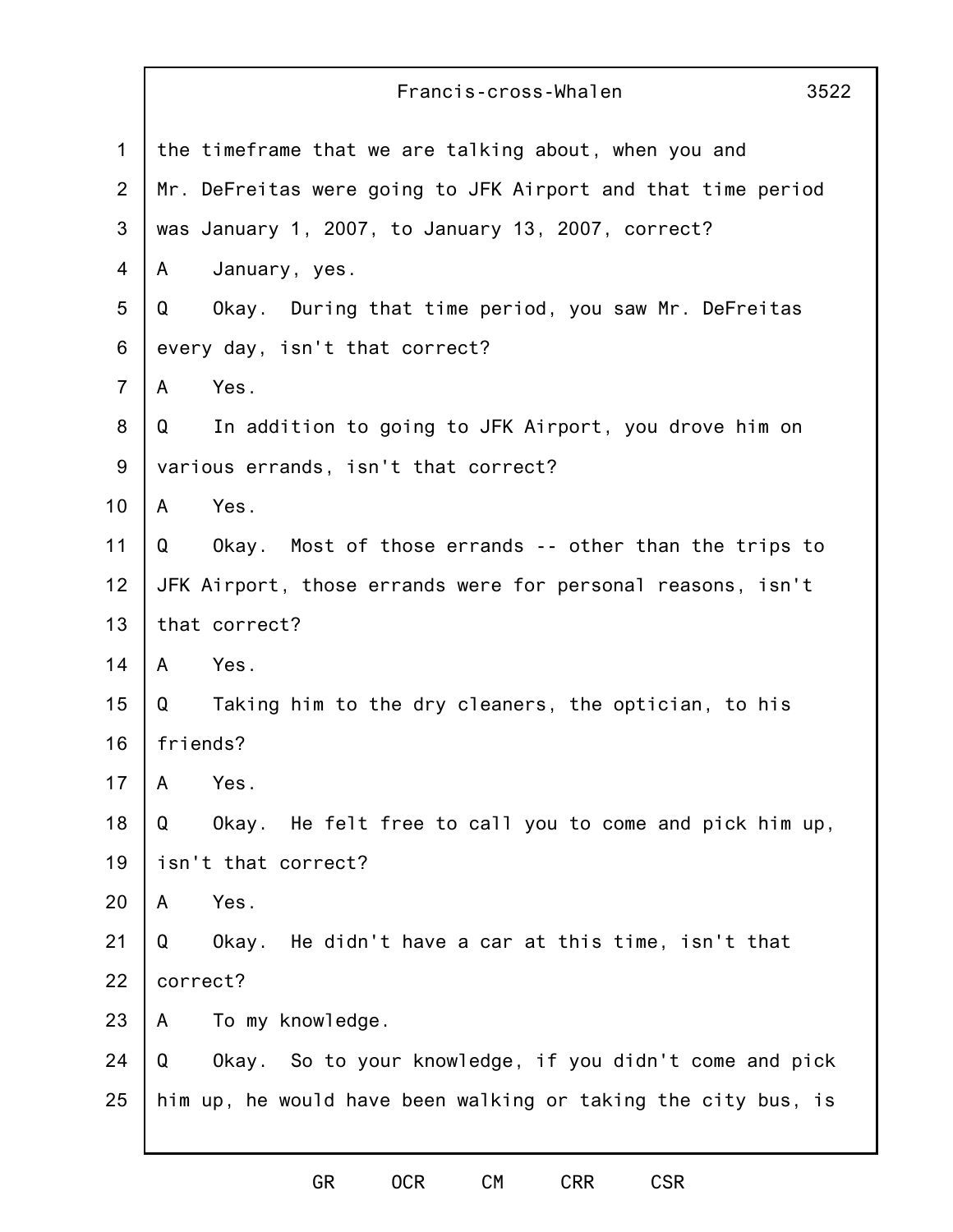|                | Francis-cross-Whalen<br>3523                                   |
|----------------|----------------------------------------------------------------|
| $\mathbf 1$    | that right?                                                    |
| $\overline{2}$ | According to what he says, yes.<br>A                           |
| 3              | Okay. The next set of questions I am going to be asking<br>Q   |
| 4              | you are from your next trip to Guyana, when you were in Guyana |
| 5              | for the second time, and this would have been approximately    |
| 6              | from January 14th to February 27th. Okay?                      |
| $\overline{7}$ | Yes.<br>A                                                      |
| 8              | Now, when you got to Guyana, you met -- I mean, at some<br>Q   |
| 9              | point, I don't know if it was that day, you met with           |
| 10             | Mr. DeFreitas, Rutherford and Nero at Rutherford's office, is  |
| 11             | that correct?                                                  |
| 12             | Yes.<br>A                                                      |
| 13             | At this point were Rutherford and Nero sharing office<br>Q     |
| 14             | space?                                                         |
| 15             | Yes.<br>A                                                      |
| 16             | Had they been sharing office space when you first went to<br>Q |
| 17             | Guyana?                                                        |
| 18             | No.<br>A                                                       |
| 19             | Q<br>Okay. Did they begin sharing office space when you        |
| 20             | returned to New York City and Mr. DeFreitas was still in       |
| 21             | Guyana?                                                        |
| 22             | Yes.<br>A                                                      |
| 23             | Did you show the video to Rutherford and Nero and<br>Q         |
| 24             | Mr. -- and Mr. DeFreitas was there. He told to you put it on   |
| 25             | Rutherford's TV. Did that happen the first day you were back   |
|                |                                                                |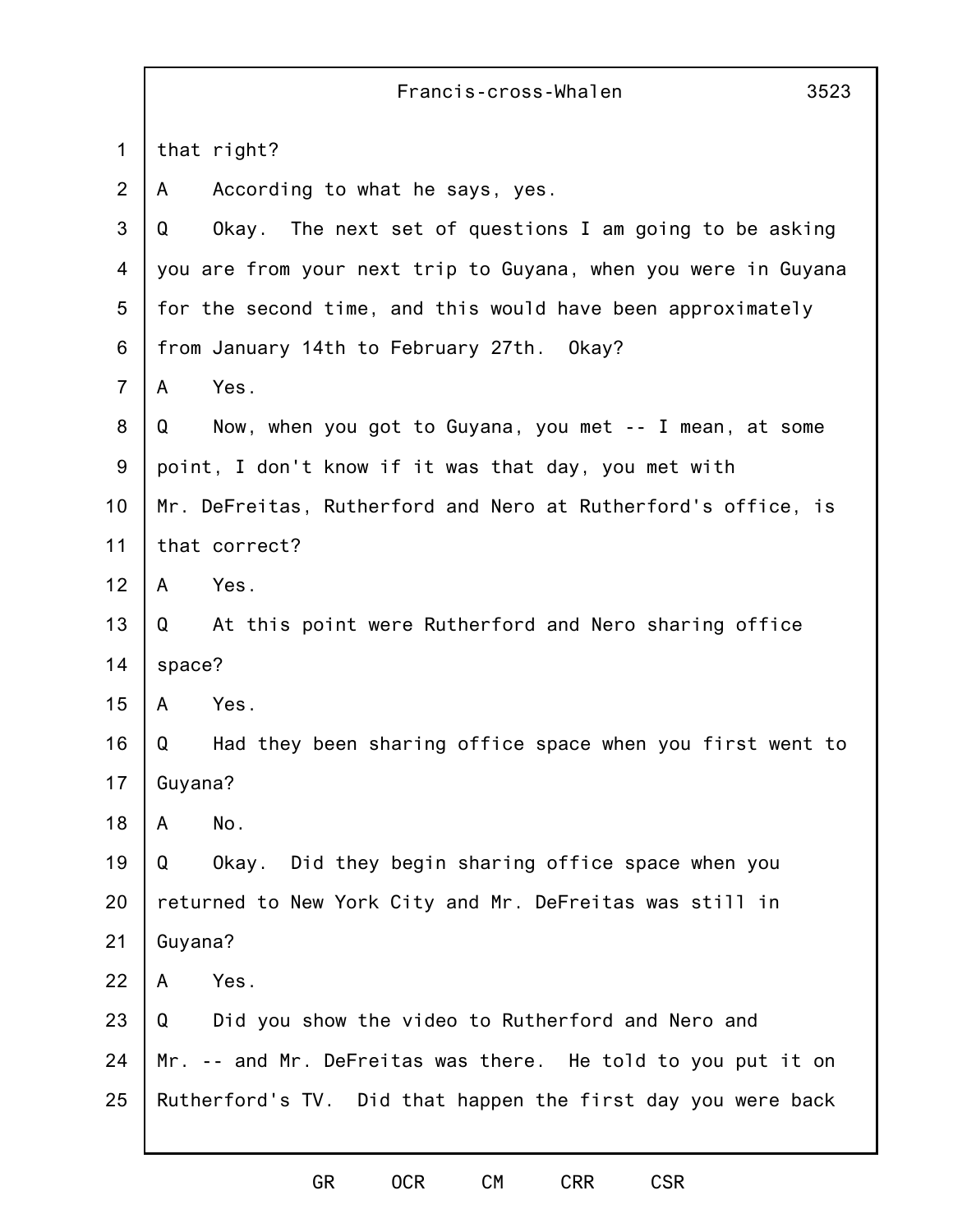|                | Francis-cross-Whalen<br>3524                                    |
|----------------|-----------------------------------------------------------------|
| $\mathbf 1$    | in Guyana?                                                      |
| 2              | He didn't ask me to put it on the TV. He asked me to put<br>A   |
| 3              | it in the computer. The computer did not work. I was asked      |
| 4              | if there was any other way to show the video. We look into      |
| 5              | the bag to see what kind of cables the camera brought. The      |
| 6              | camera had cables to be plugged into the TV, so I was asked to  |
| $\overline{7}$ | play the -- the video in the TV.                                |
| 8              | Q<br>Was that the first day you went in Guyana, that second     |
| $9\,$          | trip?                                                           |
| 10             | It was on the second trip, sooner than later after I<br>A       |
| 11             | arrived to Guyana.                                              |
| 12             | Okay. At some point did you have a conversation with<br>Q       |
| 13             | Donald Nero, Dawood Masood, about Shukrijumah?                  |
| 14             | Yes.<br>A                                                       |
| 15             | Donald -- did Donald Nero, Dawood Masood, tell you that<br>Q    |
| 16             | he knew Shukrijumah personally?                                 |
| 17             | A<br>Yes.                                                       |
| 18             | Did he also tell you that he knew Shukrijumah since they<br>Q   |
| 19             | were children?                                                  |
| 20             | He say they knew each other for long time and they have<br>A    |
| 21             | actually been together studying together at some point.<br>That |
| 22             | I remember.                                                     |
| 23             | Q<br>Okay. He led you to believe that he knew Shukrijumah       |
| 24             | fairly well, is that correct?                                   |
| 25             | Yes.<br>A                                                       |
|                |                                                                 |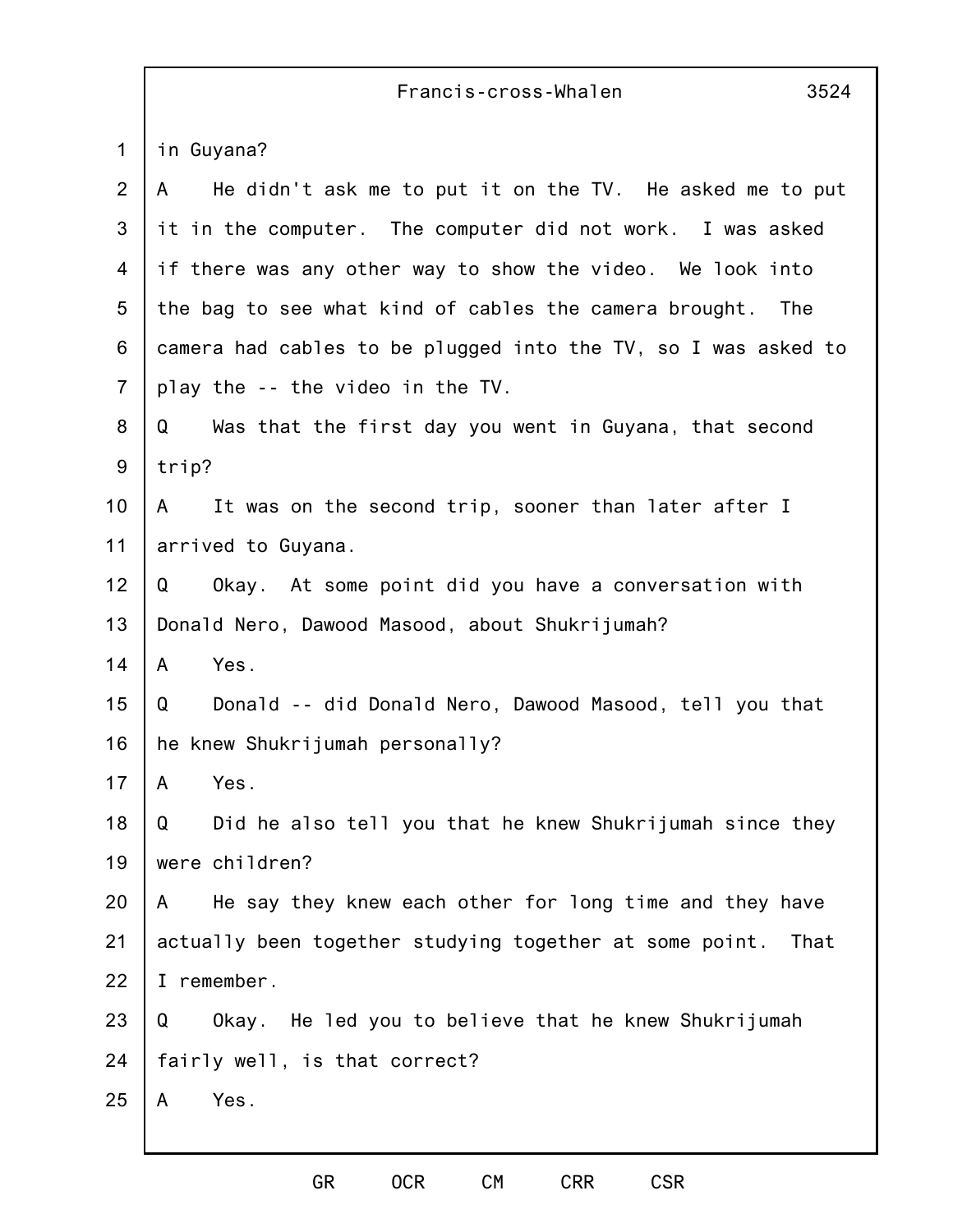|                  | $\Gamma$ $\Gamma$ ally $\Gamma$ $\delta$ - $\Gamma$ $\Gamma$ $\Gamma$ $\sigma$ $\Gamma$ $\sigma$ $\Gamma$ $\sigma$ $\Gamma$ $\Gamma$ $\Gamma$ $\Gamma$<br>ວວ∠ວ |
|------------------|----------------------------------------------------------------------------------------------------------------------------------------------------------------|
| $\mathbf{1}$     | Okay. Now, the second time when you are in Guyana, the<br>Q                                                                                                    |
| $\overline{2}$   | same problems -- well, let me rephrase that.                                                                                                                   |
| 3                | The people in the group still had problems trusting                                                                                                            |
| 4                | each other, Rutherford, Dawood, Pony Tail, Mr. DeFreitas;                                                                                                      |
| 5                | isn't that correct?                                                                                                                                            |
| 6                | Not at the beginning. Again, started problems are --<br>A                                                                                                      |
| $\overline{7}$   | arising in getting greater and greater. This is the reason                                                                                                     |
| 8                | why there was eventually a fallout. Not at all times there                                                                                                     |
| $\boldsymbol{9}$ | was disagreement or mistrust.                                                                                                                                  |
| 10               | Okay. But part of the problem was actually getting any<br>Q                                                                                                    |
| 11               | trip to Trinidad underway, isn't that correct?                                                                                                                 |
| 12               | Sheik Mohammed was disappointed that the trip to Trinidad<br>A                                                                                                 |
| 13               | was delayed.                                                                                                                                                   |
| 14               | Okay. But Rutherford kept saying he would pay for the<br>Q                                                                                                     |
| 15               | trip; isn't that correct?                                                                                                                                      |
| 16               | Yes.<br>A                                                                                                                                                      |
| 17               | And Abdel Nur still didn't have travel documents, is that<br>Q                                                                                                 |
| 18               | correct?                                                                                                                                                       |
| 19               | Yes.<br>A                                                                                                                                                      |
| 20               | And you had learned of a problem with Abdel Nur's travel<br>Q                                                                                                  |
| 21               | documents when you first came -- when you came to New York                                                                                                     |
| 22               | after your first trip to Guyana, isn't that correct?                                                                                                           |
| 23               | Yes.<br>A                                                                                                                                                      |
| 24               | Okay. So from November to December, you were now back in<br>Q                                                                                                  |
| 25               | January, and the problem with his travel documents still                                                                                                       |
|                  |                                                                                                                                                                |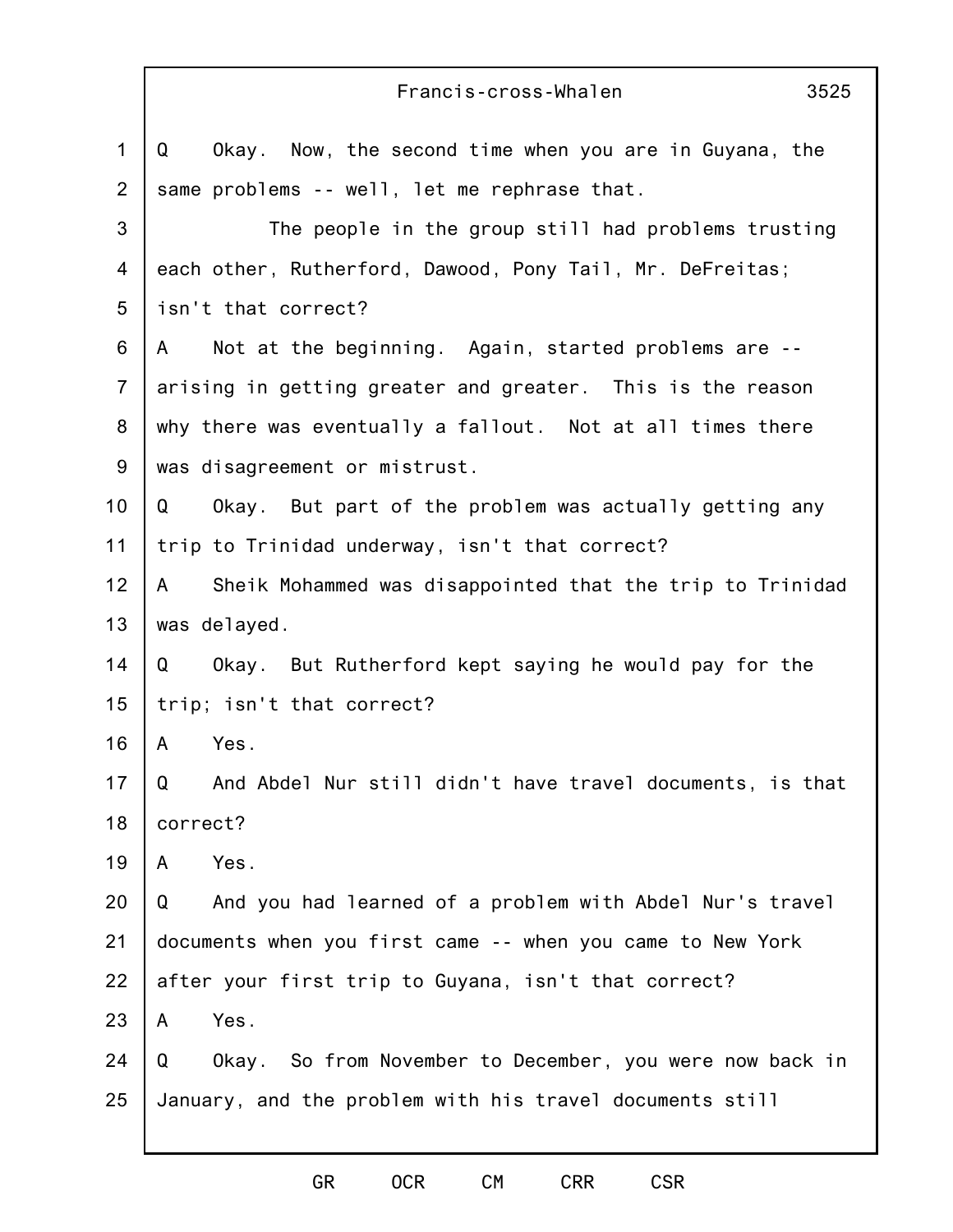|                | Francis-cross-Whalen<br>3526                                   |
|----------------|----------------------------------------------------------------|
| $\mathbf 1$    | hadn't been resolved, is that correct?                         |
| $\overline{2}$ | Yes.<br>A                                                      |
| 3              | To your knowledge, no one has had contact with<br>Q            |
| $\overline{4}$ | Shukrijumah or Abu Bakr during this whole time period, from    |
| 5              | August to mid-January, is that correct?                        |
| 6              | THE COURT: From August 2006?                                   |
| $\overline{7}$ | From August 2006 to mid-January of 2007?<br>Q                  |
| 8              | Yes.<br>A                                                      |
| 9              | Okay. So eventually there is a lot of going back and<br>Q      |
| 10             | forth with changing of the dates because of Abdel Nur's travel |
| 11             | documents and ultimately you are asked to go with Abdel Nur to |
| 12             | the travel office to try and get his travel documents, is that |
| 13             | correct?                                                       |
| 14             | Yes.<br>A                                                      |
| 15             | Okay. And Rutherford wanted you to go with him because<br>Q    |
| 16             | he thought if you were there it would get done, is that        |
| 17             | correct?                                                       |
| 18             | He instructed me to go there because they wanted to make<br>A  |
| 19             | sure that Abdel Nur did not just walk away. He was given       |
| 20             | money for the travel documents or any specifics. He just       |
| 21             | wanted to make sure that the information they was giving to    |
| 22             | Abdel Nur by the immigration office is accurate.               |
| 23             | Okay. I think you were alluding to the fact that<br>Q          |
| 24             | Rutherford just didn't want him to walk away with the money to |
| 25             | pay for the travel documents, is that correct?                 |
|                |                                                                |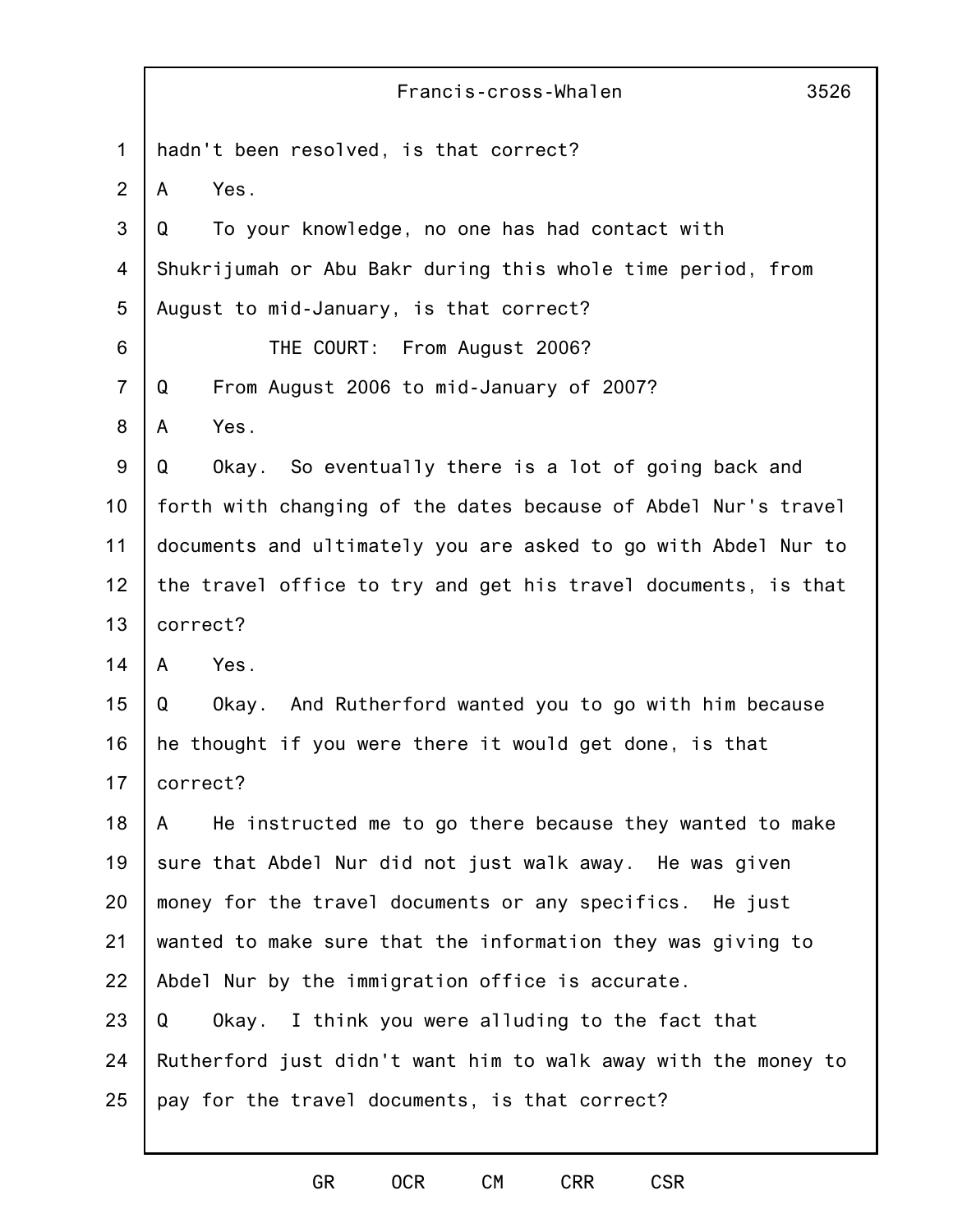| $\mathbf 1$    | It's a possibility. That he had mistrust or not, that's<br>A   |
|----------------|----------------------------------------------------------------|
| $\overline{2}$ | not the matter here. The matter here is that he wanted me to   |
| 3              | accompany him to make sure that the information that the       |
| 4              | inspectors, or whatever was related to Abdel Nur, was coming   |
| 5              | back in the same fashion.                                      |
| 6              | Did Rutherford give you the money to hold or did he give<br>Q  |
| $\overline{7}$ | the money to Abdel Nur for the travel documents?               |
| 8              | The first time we went it was just actually gathering<br>A     |
| $9\,$          | information that was needed for the matter.                    |
| 10             | Okay. You went back the next day to pick up the travel<br>Q    |
| 11             | document?                                                      |
| 12             | Yes.<br>A                                                      |
| 13             | Who held the money that day? Was it you or Abdel Nur?<br>Q     |
| 14             | I had the money.<br>A                                          |
| 15             | Did you also hold on to Abdel Nur's travel document after<br>Q |
| 16             | you paid for it?                                               |
| 17             | Yes.<br>A                                                      |
| 18             | During this time period, the people who were supposed to<br>Q  |
| 19             | go to Trinidad also was changing, isn't that correct?          |
| 20             | Yes.<br>A                                                      |
| 21             | At one point --<br>Q                                           |
| 22             | Not really changing.<br>A                                      |
| 23             | $Not - -$<br>Q                                                 |
| 24             | There were people that wanted to also be included in the<br>A  |
| 25             | trip.                                                          |
|                |                                                                |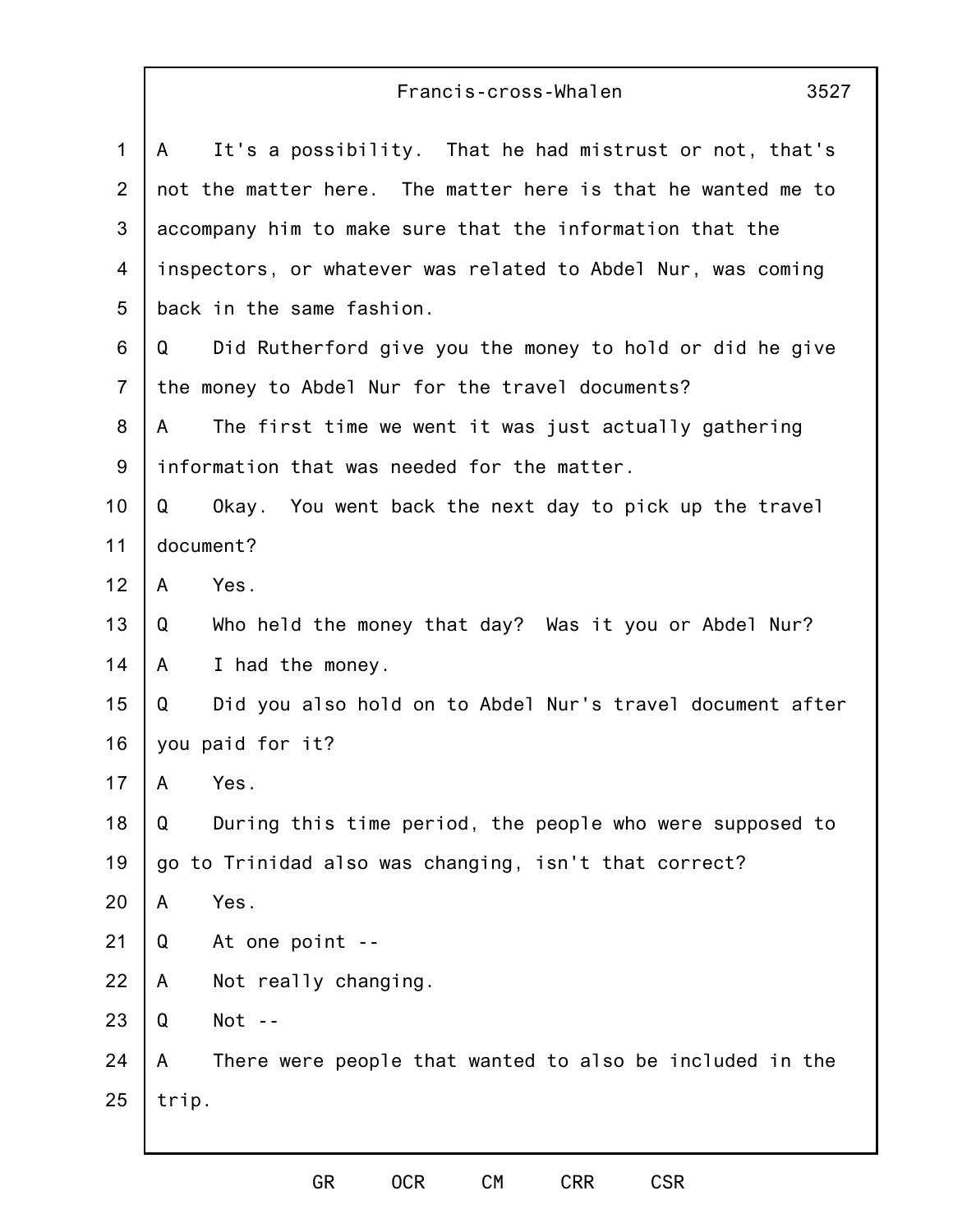|                  | Francis-cross-Whalen<br>3528                                  |
|------------------|---------------------------------------------------------------|
| $\mathbf 1$      | Q<br>Right.                                                   |
| $\overline{2}$   | Abdel Nur was the one that was going, but Nero said that<br>A |
| $\mathbf{3}$     | he should be there and that he said we should all be there,   |
| 4                | but it was Nero saying this. Sheik Rutherford always said     |
| 5                | that he was -- he will send Abdel Nur first to get the        |
| 6                | information. It was Nero speaking about who should go, who    |
| $\overline{7}$   | should not go and so forth.                                   |
| 8                | Q<br>Let me go back.                                          |
| $\boldsymbol{9}$ | Originally when you first got to Guyana, the very             |
| 10               | first time I guess in September, the plan was for you and     |
| 11               | Mr. DeFreitas and Ponytail and Nero to go to Trinidad,        |
| 12               | correct?                                                      |
| 13               | It was always the same.<br>A                                  |
| 14               | Q<br>Okay. I am just asking you, those four people were the   |
| 15               | people that were supposed to go, right?                       |
| 16               | A<br>Yes.                                                     |
| 17               | Q<br>Then Rutherford became involved, and when you came back  |
| 18               | to Guyana the second time, Rutherford was saying he wanted to |
| 19               | send Abdel Nur first, is that correct?                        |
| 20               | A<br>Yes, to set up the meeting.                              |
| 21               | Q<br>Then Nero wanted to go at one point, isn't that correct? |
| 22               | Yes.<br>A                                                     |
| 23               | Q<br>And then Nero changed his mind and didn't want to go,    |
| 24               | isn't that correct?                                           |
| 25               | He was saying that if Abdel Nur was going and at a<br>A       |
|                  |                                                               |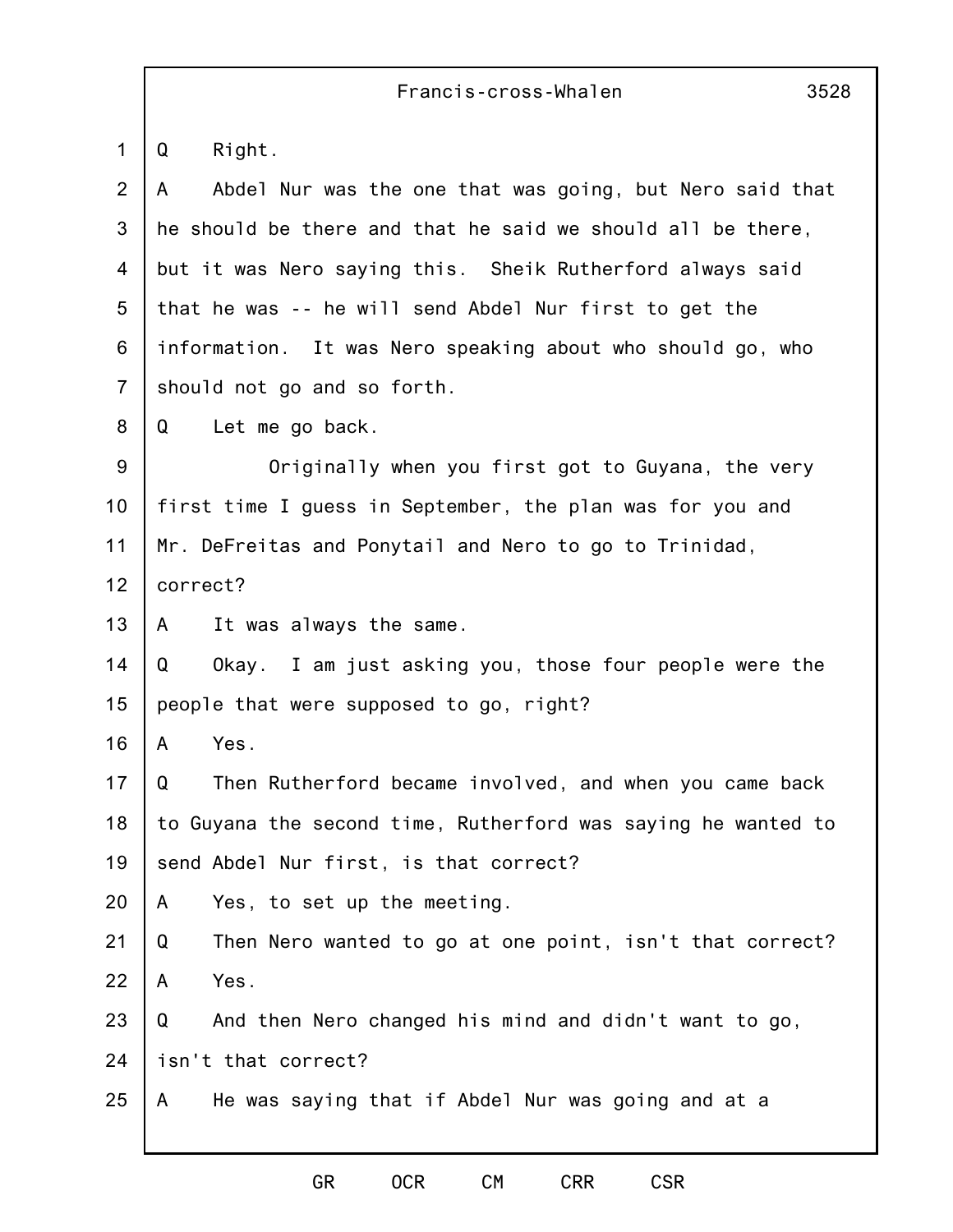| $\mathbf 1$    | specific time, he won't be able to go. He will go if it's        |
|----------------|------------------------------------------------------------------|
| 2              | going after that time. He never changed his mind about going     |
| 3              | to Trinidad. He said that he had a matter to attend or           |
| 4              | something important for him to do and if Abdel Nur will go       |
| 5              | after the date he will still be interested. If he will go        |
| 6              | before, he won't be able to go. He never said I am not going     |
| $\overline{7}$ | anymore.                                                         |
| 8              | Okay. When Mr. DeFreitas heard that only Abdel Nur was<br>Q      |
| 9              | going to go, he became upset, isn't that correct?                |
| 10             | $I - -$<br>A                                                     |
| 11             | Let me rephrase that rather than say "upset."<br>Q               |
| 12             | He became concerned that Abdel Nur might sell the                |
| 13             | idea to Abu Bakr and run away with the money, isn't that         |
| 14             | correct?                                                         |
| 15             | Yes.<br>A                                                        |
| 16             | But you are talking about different times here now.              |
| 17             | I understand that. This is sort --<br>Q<br>No.                   |
| 18             | You said before that you wanted to talk about the second<br>A    |
| 19             | Now you are talking about the third trip and the second<br>trip. |
| 20             | trip.                                                            |
| 21             | Q<br>I guess that's what I am asking you.                        |
| 22             | When Rutherford told the group during the second                 |
| 23             | trip that Abdel Nur was going to go, didn't Mr. DeFreitas say    |
| 24             | that he didn't like that idea because he thought that Abdel      |
| 25             | Nur would run away with the money?                               |
|                |                                                                  |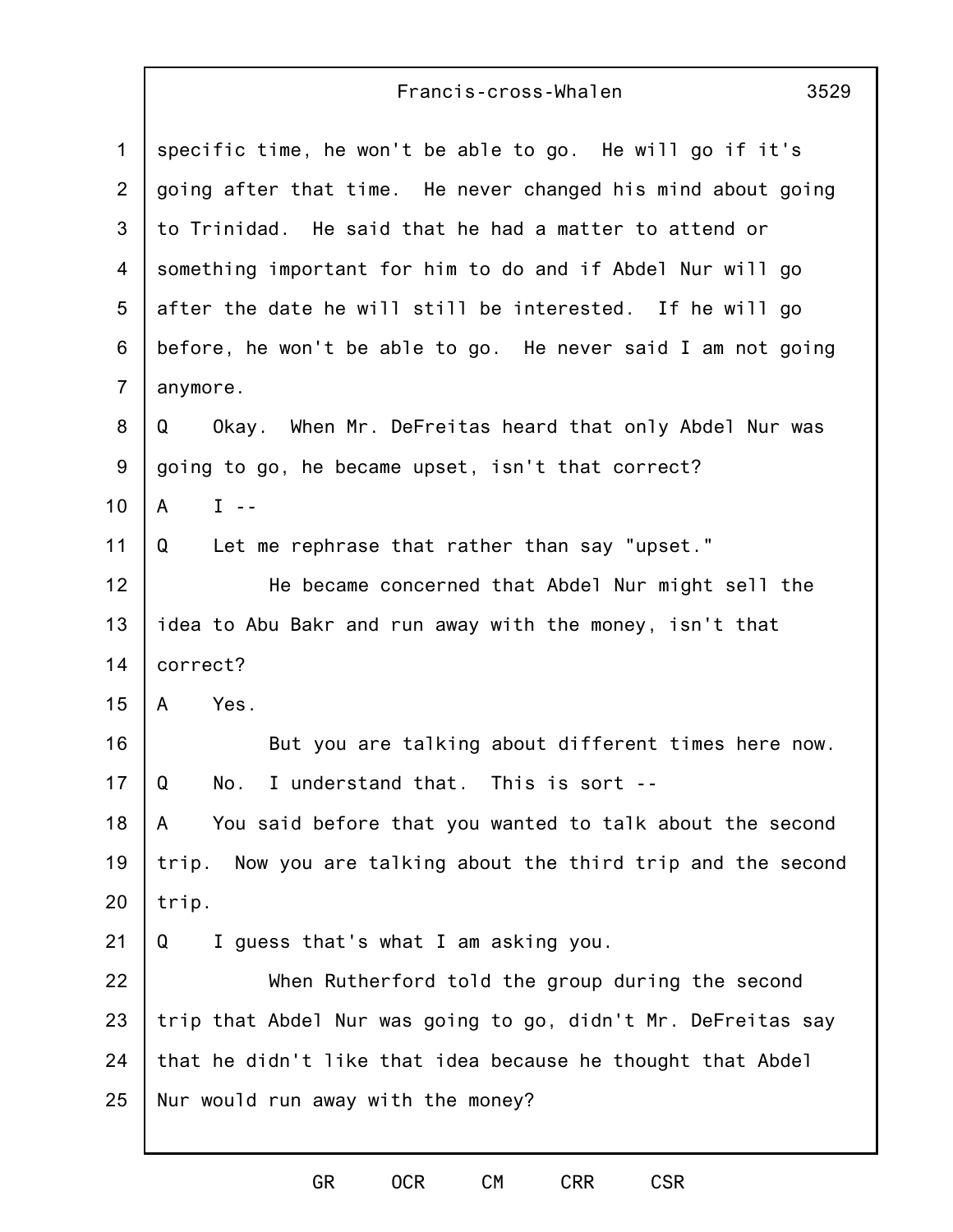|                 | Francis-cross-Whalen<br>3530                                  |
|-----------------|---------------------------------------------------------------|
| 1               | No, not in the second trip. He did not actually say<br>A      |
| 2               | that.                                                         |
| 3               | Are you sure?<br>Q                                            |
| 4               | Could I show you a document?                                  |
| 5               | You can show me a document. I'm sure that actually what<br>A  |
| 6               | I am telling you.                                             |
| $\overline{7}$  | Okay. I am going to show the witness only, please,<br>Q       |
| 8               | what's previously been marked as Government                   |
| $9\,$           | Exhibit 3500-SF-93.                                           |
| 10 <sub>1</sub> | The information that I want to show you is actually           |
| 11              | on the next page. I would just like you to look at the date.  |
| 12              | Can I turn the page?                                          |
| 13              | No, not yet. Please.<br>A                                     |
| 14              | (Pause.)                                                      |
| 15              | Yes.                                                          |
| 16              | Showing you the second page. I think the most relevant<br>Q   |
| 17              | portion is the second paragraph. But please feel free to read |
| 18              | it all.                                                       |
| 19              | (Pause.)                                                      |
| 20              | Again, like I said, at this point he did not say that<br>A    |
| 21              | actually Abdel Nur was going to sell the -- the thing because |
| 22              | actually at this point Abdel Nur was not aware of the video   |
| 23              | and at this point, like I said, he needed to be present to    |
| 24              | present the video. He didn't want nobody to present the       |
| 25              | Not per se Abdel Nur. He didn't want nobody at all.<br>video. |
|                 |                                                               |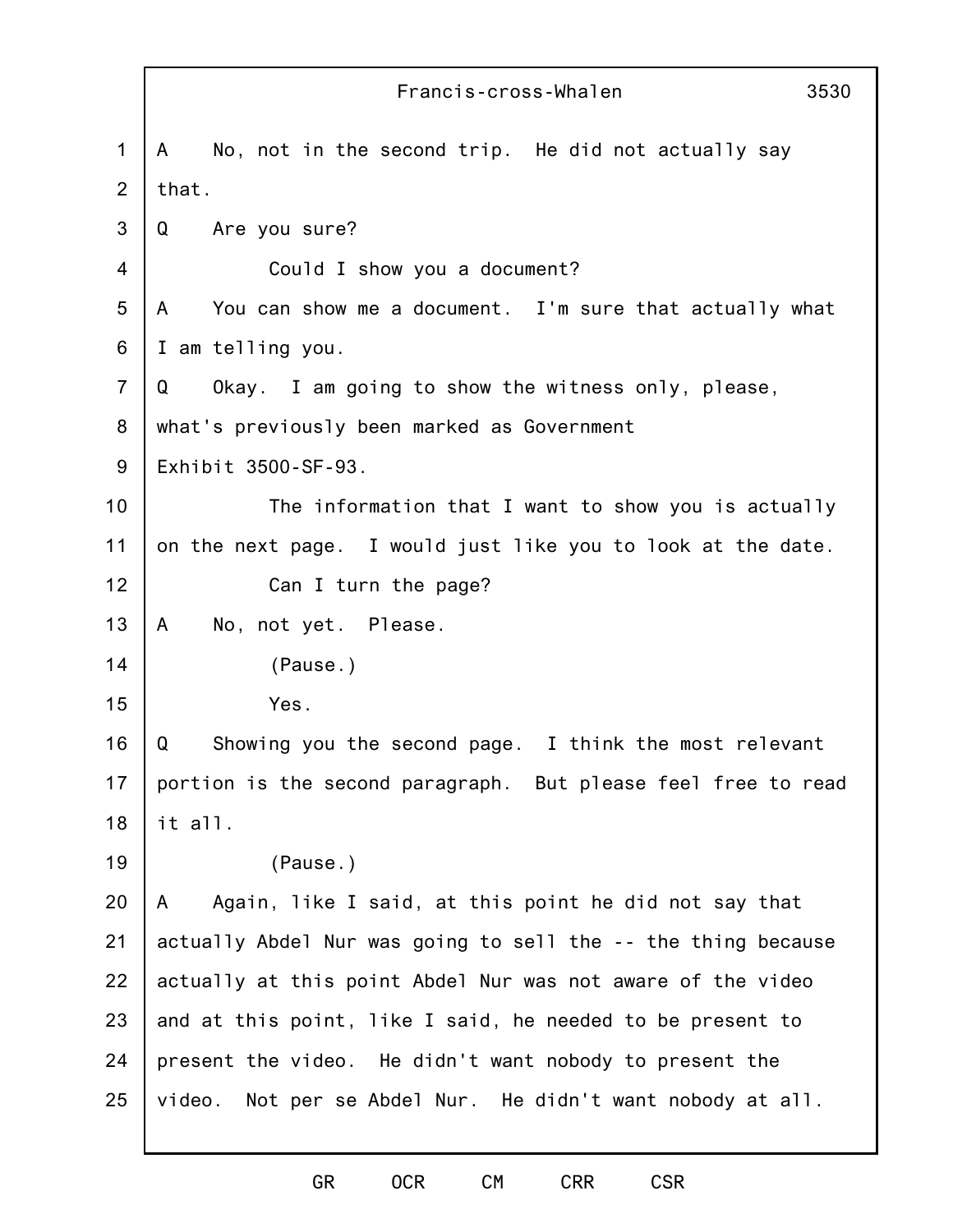|                | 3531<br>Francis-cross-Whalen                                  |
|----------------|---------------------------------------------------------------|
| $\mathbf 1$    | It was not a matter of Abdel Nur going by himself.            |
| $\overline{2}$ | Okay. I guess then I can ask you, was he concerned that<br>Q  |
| 3              | if Ponytail went, Ponytail would show the video and try to    |
| $\overline{4}$ | walk away with the money?                                     |
| 5              | Mohammed will never give the video to anyone. He needed<br>A  |
| 6              | to present it himself. He actually mentioned that he will not |
| $\overline{7}$ | allow anyone to present it. It's not a matter of Abdel Nur or |
| 8              | Ponytail or Nero. He said they can go and set up the meeting, |
| 9              | but Mohammed said Mohammed will be presenting the video and   |
| 10             | the knowledge he had of the JFK.                              |
| 11             | Q<br>Okay.                                                    |
| 12             | It was clear.<br>A                                            |
| 13             | At this point where -- is the video on Rutherford's<br>Q      |
| 14             | computer yet?                                                 |
| 15             | The video was taken off the computer in -- in the same<br>A   |
| 16             | time that you actually discussed.                             |
| 17             | Okay. Rutherford had the video on his computer at one<br>Q    |
| 18             | point, is that correct?                                       |
| 19             | For some time, yes.<br>A                                      |
| 20             | Then did you take it off of the computer shortly before<br>Q  |
| 21             | Rutherford completely backed out, or had you taken it off of  |
| 22             | the computer sometime before Rutherford had backed out?       |
| 23             | The same day that we were having the conversation<br>A        |
| 24             | about -- Sheik Rutherford came into the office and he said I  |
| 25             | just sent some guy, I just spoke to my man, which is Sheik    |
|                |                                                               |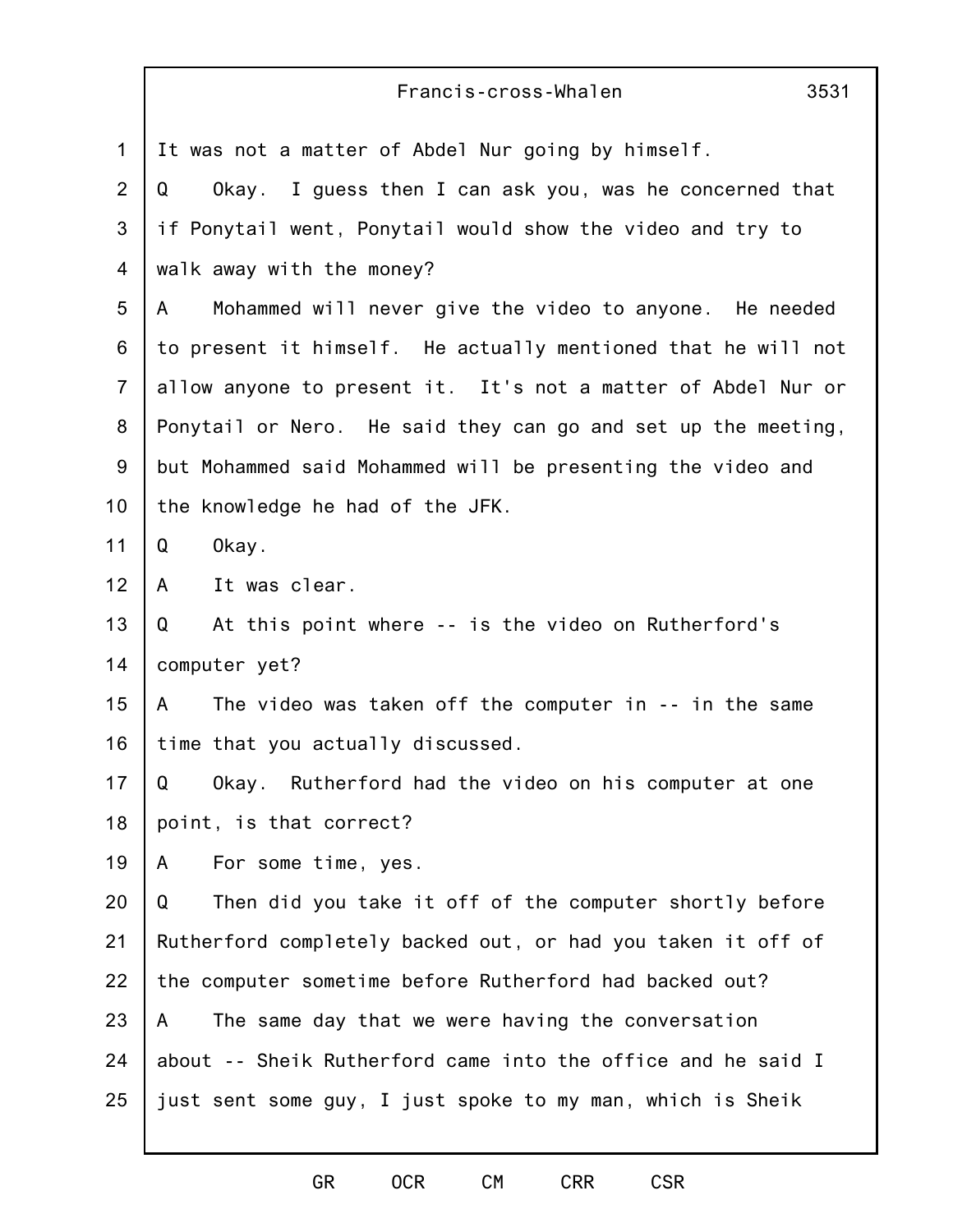1 2 3 4 Farouz. Sheik Farouz, he said that he has been in Trinidad and he have learned that Shukrijumah is not in Trinidad. So he was having some issues with Abdel Nur and he said I am not sending Abdel Nur to Trinidad anymore.

5 Q Okay.

6 7 8 9 10 11 12 A On that note, Sheik Mohammed got disappointed. He said you have -- you have us sitting here like ducks. I feel you are treating us like cell. What's going with Trinidad. I want to go to Trinidad. If you not, if you don't want to send Abdel Nur, we can all go, or we can go with Sheik Dawood. He said well, I don't have the money to send all of you right now. Whatever.

13 14 15 16 And he said -- then when he mentioned, like I said before, I already have notice from this guy name Farouz that the guy Shukrijumah is not in Trinidad. So there is no reason for me to send you.

17 18 19 20 21 22 23 24 25 And then we had the conversation prior to that about the video, Sheik Mohammed being concerned about the video, and he -- and I say well, you know, since you are not sending the guy to Trinidad, I must tell you that I was asked to remove the video from your computer. He got pissed off. He said you guys get the hell out of my office. We walked out of the office and Mohammed said, you see, the best thing we did was take away the video from the computer because I know -- I don't know why this man want to get involved. If they would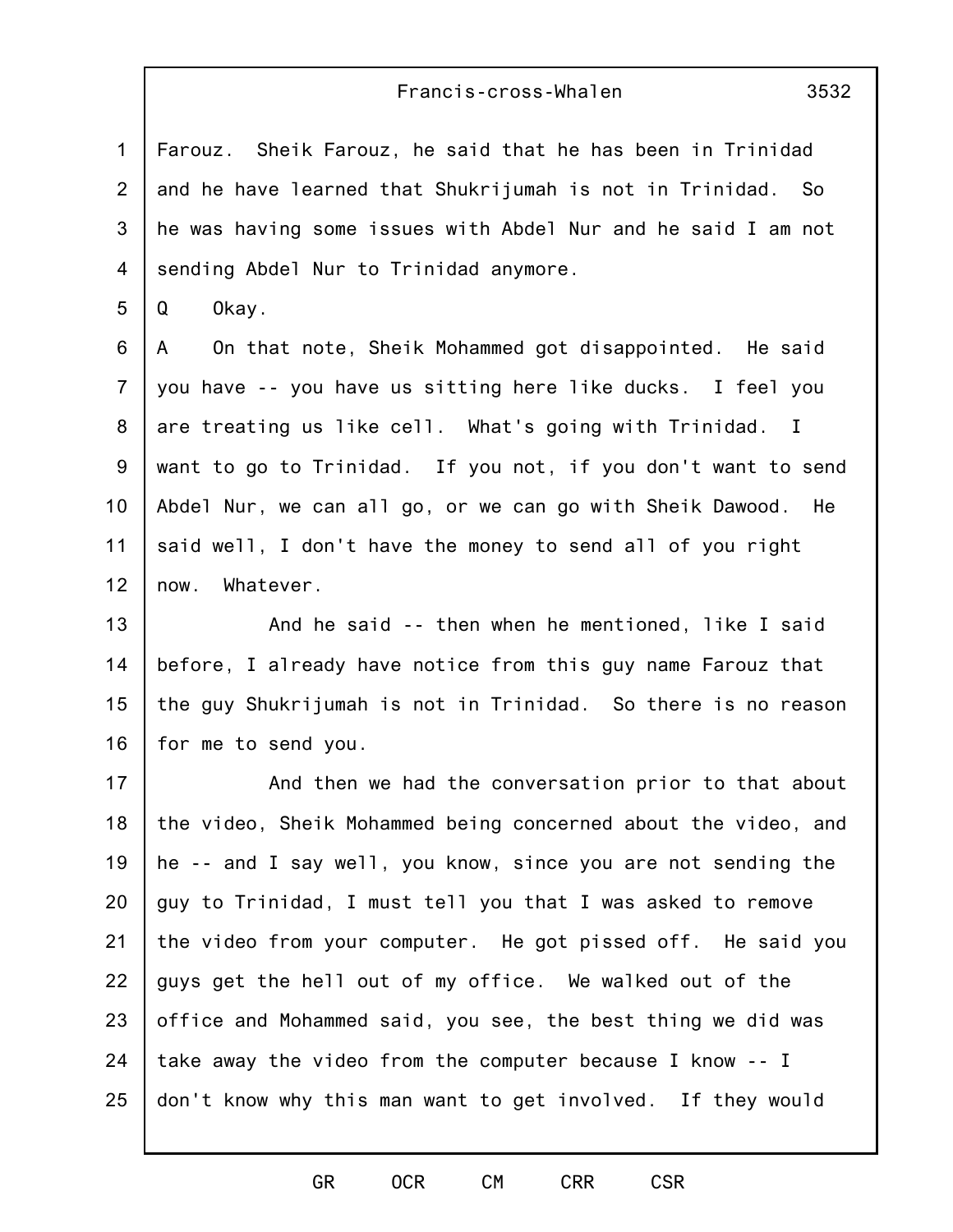|                | 3533<br>Francis-cross-Whalen                                   |
|----------------|----------------------------------------------------------------|
| $\mathbf{1}$   | have got the video, they would have went and sell it           |
| $\overline{2}$ | themselves.                                                    |
| 3              | Okay. Mr. DeFreitas was concerned that somebody was<br>Q       |
| $\overline{4}$ | going to sell the video for themselves, right?                 |
| 5              | That's a different question, but yes. He was concerned<br>A    |
| 6              | about the video, yes.                                          |
| $\overline{7}$ | Okay. Things with Dawood Masood, Donald Nero, fell apart<br>Q  |
| 8              | about the same time as the falling out with Rutherford, is     |
| 9              | that correct?                                                  |
| 10             | Rutherford and -- Dawood sided with Rutherford. Actually<br>A  |
| 11             | he took his position not to talk to us no more. He was for     |
| 12             | himself, actually.                                             |
| 13             | I think you testified, you were staying with -- even<br>Q      |
| 14             | though you had this dispute, you still continued to stay with  |
| 15             | Nero?                                                          |
| 16             | His mother's house.<br>A                                       |
| 17             | Actually, I was advised by Sheik Mohammed that he              |
| 18             | spoke to the mother about the fallout and the mother said that |
| 19             | I did not need to leave the house because this is not Sheik    |
| 20             | Dawood's house. This is her house.                             |
| 21             | Q<br>Okay.                                                     |
| 22             | So I stood there.<br>A                                         |
| 23             | Q<br>Was Nero still living there?                              |
| 24             | Yes.<br>A                                                      |
| 25             | Q<br>Okay.                                                     |
|                |                                                                |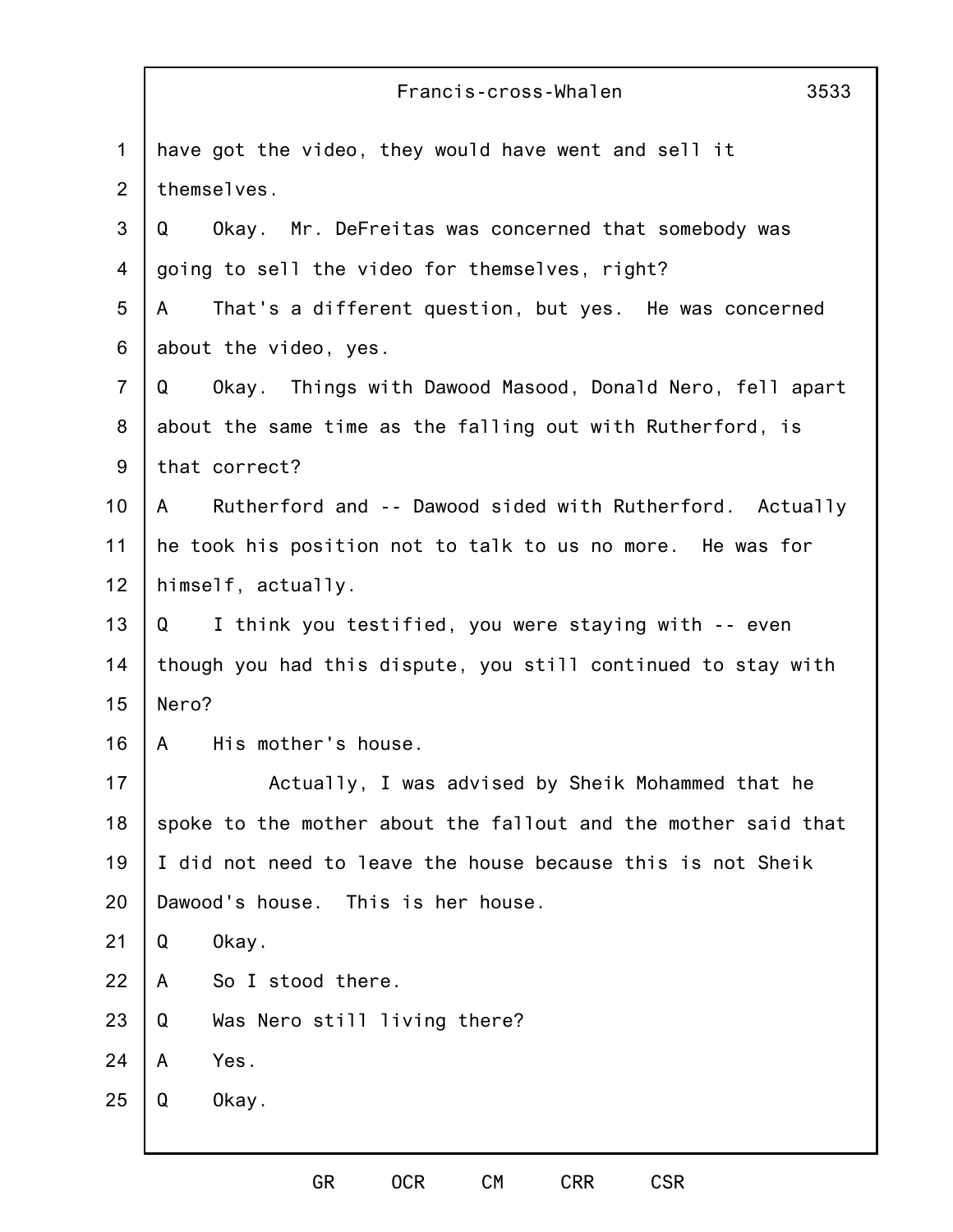|                | 3534<br>Francis-cross-Whalen                                   |
|----------------|----------------------------------------------------------------|
| $\mathbf 1$    | I did not speak to him after the fallout. We just<br>A         |
| $\overline{2}$ | greeted each other, Salaam, Salaam. That's it.                 |
| 3              | Okay. You start to talk -- I think eventually you talk<br>Q    |
| 4              | with Wahab during this trip?                                   |
| 5              | Yes. Sheik Wahab, yes.<br>A                                    |
| 6              | Sheik Wahab takes you up to see Mr. Kadir, is that<br>Q        |
| $\overline{7}$ | correct?                                                       |
| 8              | Yes.<br>A                                                      |
| 9              | After he seen the video and after actually Sheik               |
| 10             | Mohammed had spoken to him, and Wahab has mentioned of his     |
| 11             | connections and when he revealed the name of the connections,  |
| 12             | that's when we went to him, yes.                               |
| 13             | Okay. So after you see Kadir, he says it will take two<br>Q    |
| 14             | weeks, is that right, two weeks for him to get in contact with |
| 15             | his connections?                                               |
| 16             | He didn't say that. He said I will get back at you guys<br>A   |
| 17             | in two weeks.                                                  |
| 18             | Okay.<br>Q                                                     |
| 19             | To see you, what actually my -- my connections are going<br>A  |
| 20             | to say about this whole thing, yes.                            |
| 21             | Okay. Then you and Mr. DeFreitas had to make a decision<br>Q   |
| 22             | about whether you were going to stay in Guyana or whether you  |
| 23             | were going to go back to New York City?                        |
| 24             | No.<br>A                                                       |
| 25             | The reason why -- in the matter of coming back to              |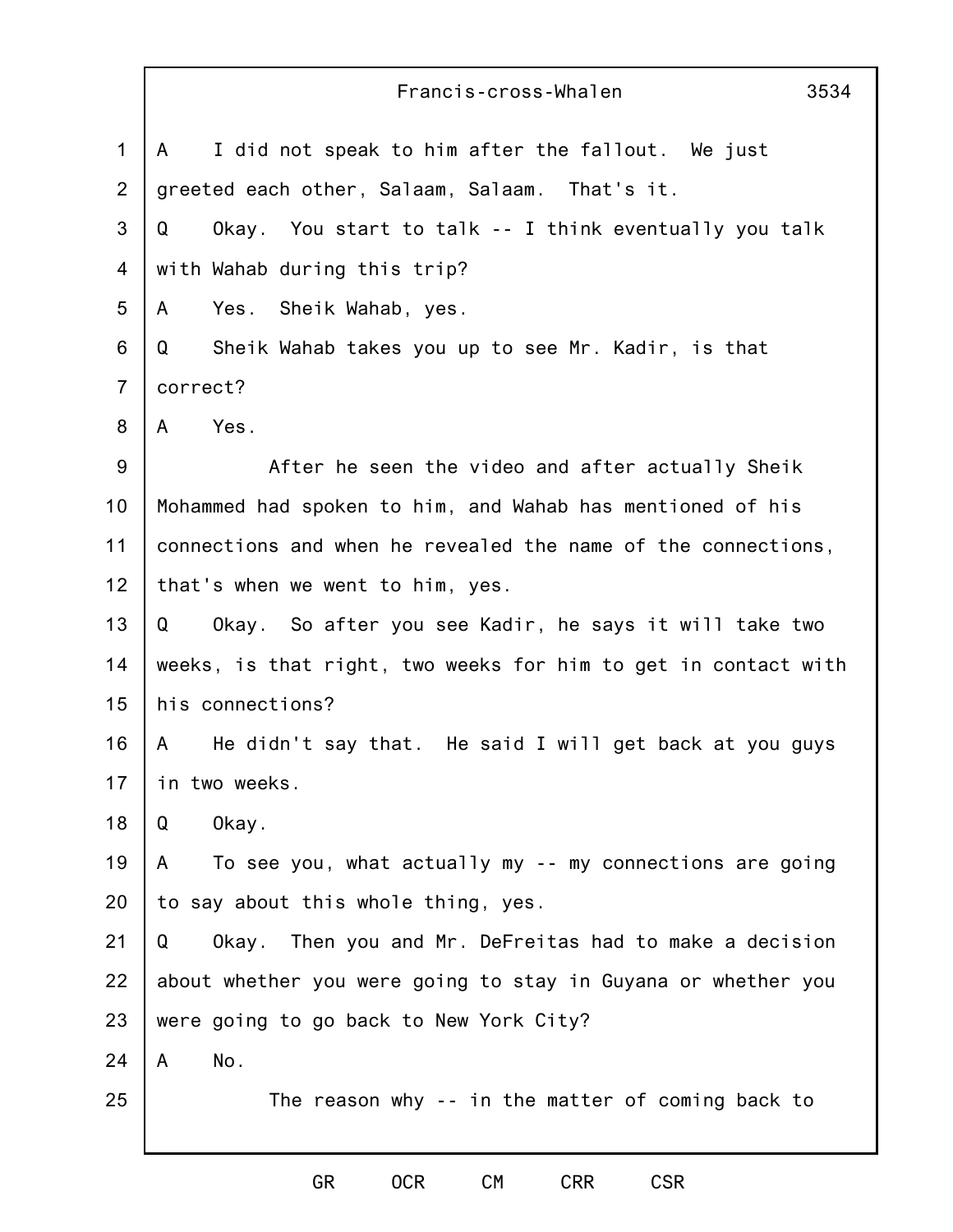| $\mathbf{1}$    | the states was presented to Abdel Kadir. He say we can go on           |
|-----------------|------------------------------------------------------------------------|
| $\overline{2}$  | to the states and it will take me a couple of weeks to get             |
| 3               | back at you with the information. On that you guys will have           |
| 4               | already the aerial from the Google Earth, and again I will             |
| 5               | inform you of it and that was the -- the reason why we                 |
| 6               | were -- we were ready -- Sheik Mohammed already decided to             |
| $\overline{7}$  | leave and this matter was presented as we were leaving.                |
| 8               | Q<br>Okay.                                                             |
| 9               | It's not matter if we decided to leave after. We were<br>A             |
| 10 <sub>1</sub> | leaving and it was going to take some time for Sheik Abdul             |
| 11              | Kadir to come back to us with the matter and the information.          |
| 12              | Did you have any discussions about possibly waiting the<br>$\mathsf Q$ |
| 13              | two weeks in Guyana?                                                   |
| 14              | I don't recall.<br>A                                                   |
| 15              | Actually, I remember that we were -- we were                           |
| 16              | scheduling to leave, and based the fact that the two weeks was         |
| 17              | going to be a wait, he proceeded to actually discuss with              |
| 18              | Wahab about options actually as well.                                  |
| 19              | You and Mr. DeFreitas also talked about your options,<br>Q             |
| 20              | about whether you should stay or whether you should go, isn't          |
| 21              | that correct?                                                          |
| 22              | There was money situations going on. Actually, for --<br>A             |
| 23              | Let me move on to that, the money situation.<br>Q                      |
| 24              | Mr. DeFreitas actually had to borrow money from                        |
| 25              | Shafiq to pay for a ticket home, isn't that correct?                   |
|                 |                                                                        |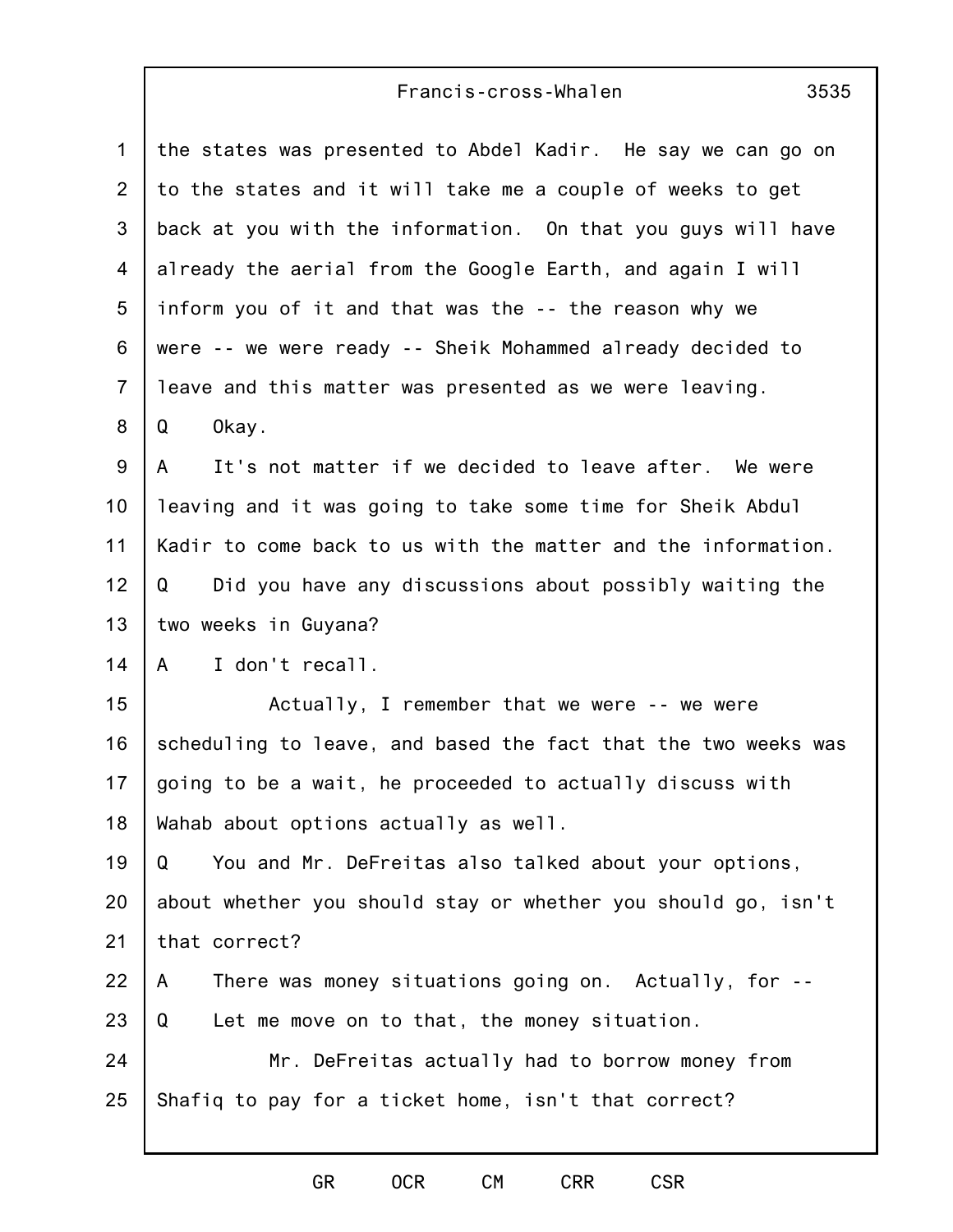|                | 3536<br>Francis-cross-Whalen                                    |
|----------------|-----------------------------------------------------------------|
| $\mathbf{1}$   | Yes.<br>A                                                       |
| $\overline{2}$ | Q<br>He borrowed approximately \$400?                           |
| 3              | \$450.<br>A                                                     |
| 4              | Q<br>The next set of questions I am going to be asking<br>Okay. |
| 5              | are when you -- are in the time period when you and             |
| 6              | Mr. DeFreitas were back in New York City.<br>Okay?              |
| $\overline{7}$ | Yes.<br>A                                                       |
| 8              | THE COURT: This was after the second trip?                      |
| 9              | This is after the second trip and the period would be<br>Q      |
| 10             | somewhere, the end of February of 2007 to mid-May of 2007.      |
| 11             | Thank you.<br>A                                                 |
| 12             | Q<br>So when you come back on this trip, this is when           |
| 13             | Mr. DeFreitas is stopped and searched at the airport, isn't     |
| 14             | that correct?                                                   |
| 15             | Yes.<br>A                                                       |
| 16             | He became very upset because he was told that he was<br>Q       |
| 17             | going to get a chip in his renewed passport?                    |
| 18             | Yes.<br>A                                                       |
| 19             | Q<br>Did he later learn, or did someone tell him when you were  |
| 20             | present that everyone was going to have a chip put in the new   |
| 21             | passport?                                                       |
| 22             | Someone made a comment of that, yes. I don't remember<br>A      |
| 23             | who, but someone made a comment.                                |
| 24             | He didn't believe them, right?<br>Q                             |
| 25             | He thought the chip was only going to be in his                 |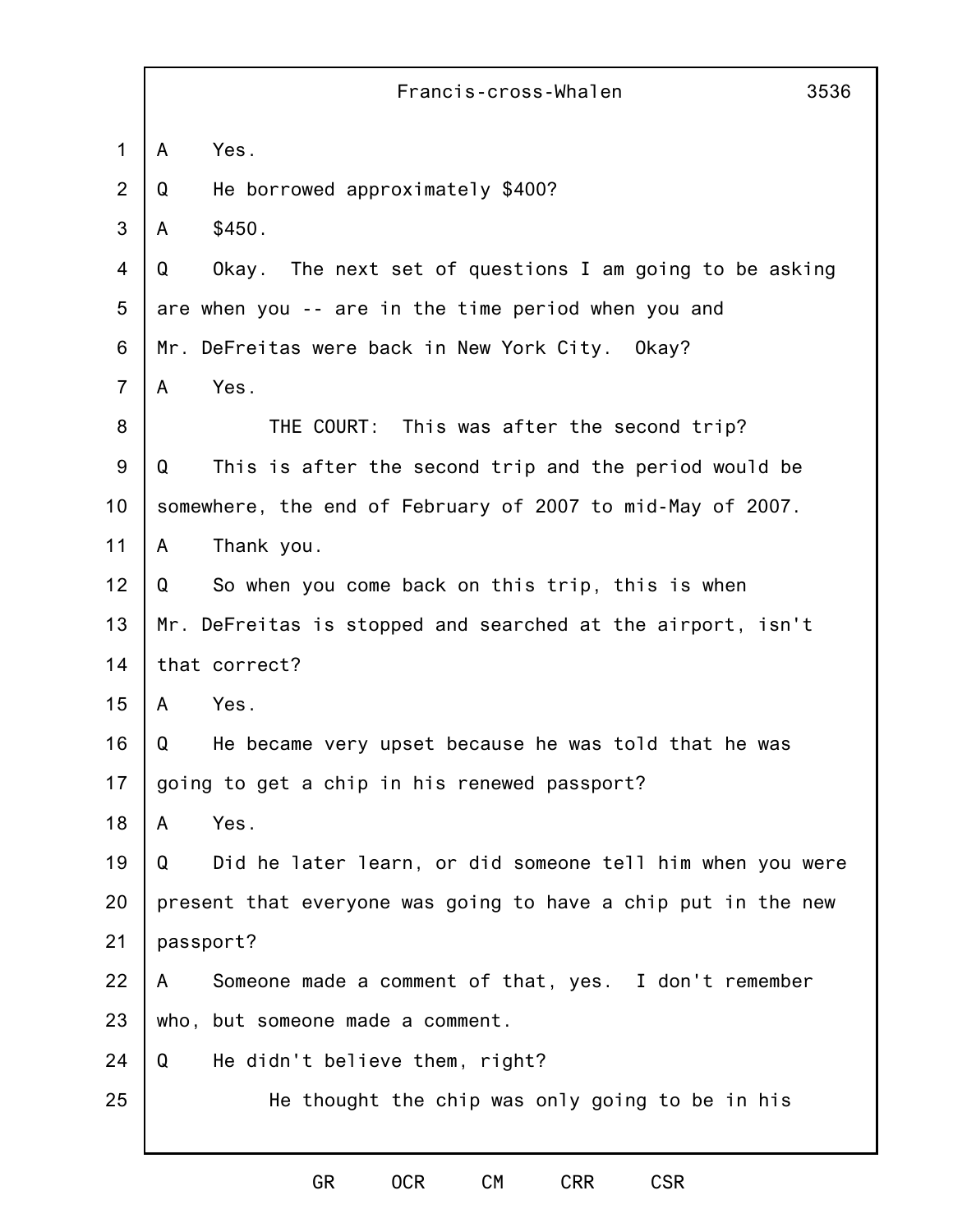|                | Francis-cross-Whalen<br>3537                                   |
|----------------|----------------------------------------------------------------|
| $\mathbf 1$    | passport, is that correct?                                     |
| 2              | He mentioned this was a practice to people that were high<br>A |
| $\mathbf{3}$   | profile. That's what Sheik Mohammed said.                      |
| $\overline{4}$ | Okay. Mr. DeFreitas calls Kadir and tells him that he<br>Q     |
| $\overline{5}$ | has been searched, is that correct?                            |
| $\,6\,$        | Yes.<br>$\mathsf{A}$                                           |
| $\overline{7}$ | (Continued on next page.)                                      |
| $\bf 8$        |                                                                |
| $9\,$          |                                                                |
| 10             |                                                                |
| 11             |                                                                |
| 12             |                                                                |
| 13             |                                                                |
| 14             |                                                                |
| 15             |                                                                |
| 16             |                                                                |
| $17$           |                                                                |
| $18$           |                                                                |
| 19             |                                                                |
| 20             |                                                                |
| 21             |                                                                |
| 22             |                                                                |
| 23             |                                                                |
| 24             |                                                                |
| 25             |                                                                |
|                |                                                                |
|                | ${\sf GR}$<br><b>OCR</b><br><b>CRR</b><br>CSR<br>${\sf CM}$    |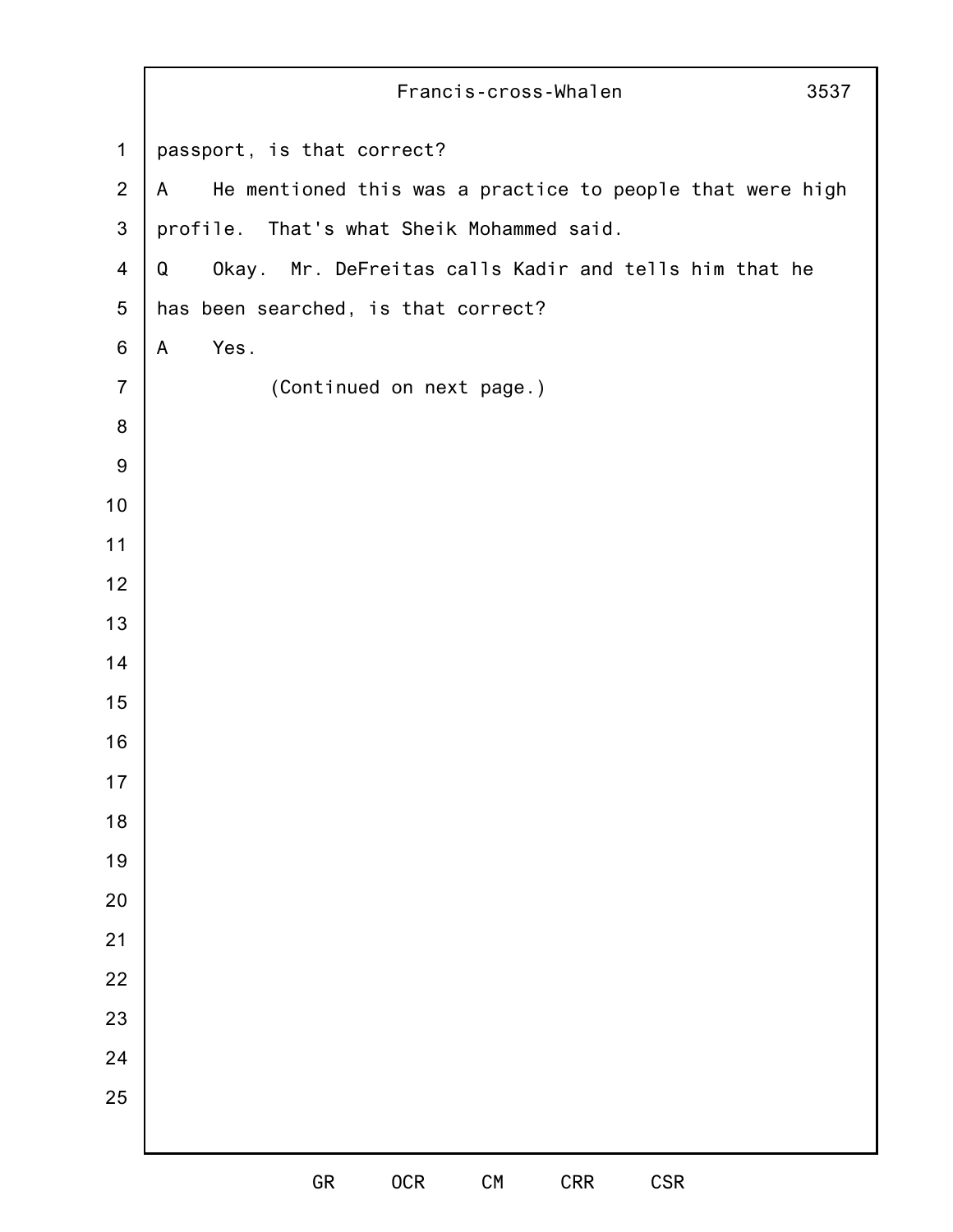|                | Francis-cross-Whalen<br>3538                                  |
|----------------|---------------------------------------------------------------|
| 1              | CONTINUED CROSS-EXAMINATION                                   |
| 2              | MS. WHALEN:<br>BY                                             |
| 3              | He made that phone call without your knowledge; isn't<br>Q    |
| 4              | that correct?                                                 |
| 5              | Well, he had made many phone calls.<br>A                      |
| 6              | This phone call, the first phone call to tell Kadir that<br>Q |
| $\overline{7}$ | he had been searched, Mr. Defreitas made that without you;    |
| 8              | isn't that correct?                                           |
| $9\,$          | I am not sure. Actually, I think he mentioned, I had<br>A     |
| 10             | spoken to him the night getting there. I think I can recall   |
| 11             | that.                                                         |
| 12             | Let's look at Government Exhibit 214?<br>Q                    |
| 13             | THE COURT: You want the jury to pull out their                |
| 14             | binders?                                                      |
| 15             | MS. WHALEN:<br>Yes.                                           |
| 16             | Looking at the first page of the exhibit, this is a<br>Q      |
| 17             | conversation taking place on March 5th, 2007, correct?        |
| 18             | Which exhibit are you actually looking at?<br>A               |
| 19             | THE COURT:<br>214.                                            |
| 20             | March 5th, 2007.<br>A                                         |
| 21             | Q<br>Right.                                                   |
| 22             | If you can turn to the second page, if you look at            |
| 23             | line 9 or 10, you say, good to hear from you my beloved       |
| 24             | brother. At line 13, Abdul Kadir says, I spoke to brother     |
| 25             | Mohammed. He told me the difficulty that occurred when you    |
|                |                                                               |
|                |                                                               |

SS OCR CM CRR CSR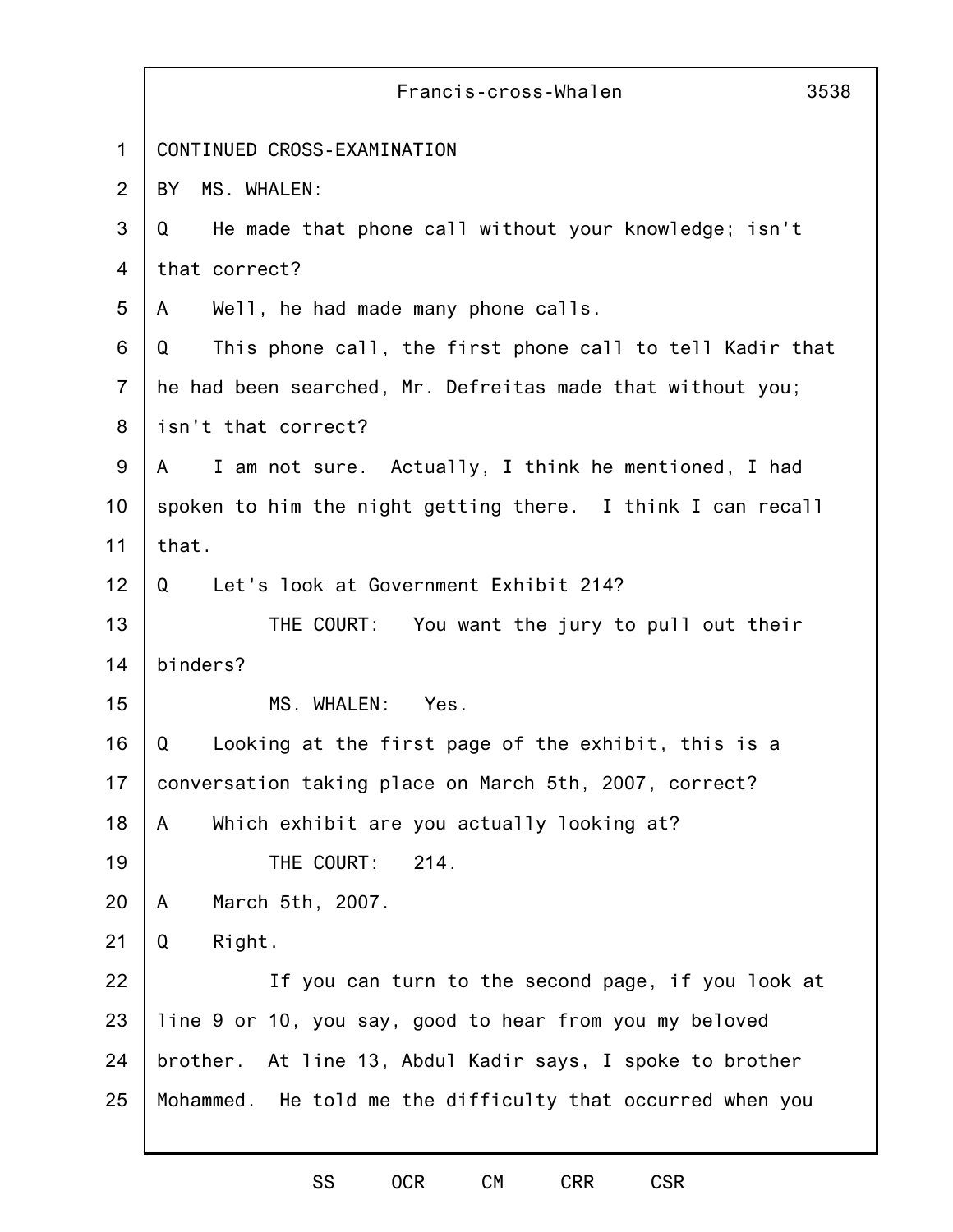|                | 3539<br>Francis-cross-Whalen                                  |
|----------------|---------------------------------------------------------------|
| $\mathbf 1$    | are going in.                                                 |
| $\overline{2}$ | He was telling you he got a call from Mr. Defreitas           |
| 3              | about the search; is that correct?                            |
| 4              | Yes.<br>A                                                     |
| 5              | Later on, if we can go to page 9, the first line at the<br>Q  |
| 6              | top of the page you say, I downloaded the Google Earth; is    |
| $\overline{7}$ | that correct?                                                 |
| 8              | Yes.<br>A                                                     |
| 9              | You actually had the Google Earth -- let me rephrase.<br>Q    |
| 10             | You were in the FBI apartment that Mr. Defreitas was          |
| 11             | staying in at that time?                                      |
| 12             | Yes.<br>A                                                     |
| 13             | You had actually had your computer with you; isn't that<br>Q  |
| 14             | correct?                                                      |
| 15             | Yes.<br>A                                                     |
| 16             | You had actually downloaded Google Earth at that moment;<br>Q |
| 17             | is that correct?                                              |
| 18             | Yes.<br>A                                                     |
| 19             | After you and Mr. Defreitas finished the conversation<br>Q    |
| 20             | with Mr. Kadir, you start looking for JFK Airport on the      |
| 21             | Google Earth; is that correct?                                |
| 22             | Yes.<br>A                                                     |
| 23             | I'm going to show you Government Exhibit 70. That was<br>Q    |
| 24             | the Google Earth map. We could publish it. It's in evidence.  |
| 25             | Is this the map that you made that night or is this           |
|                |                                                               |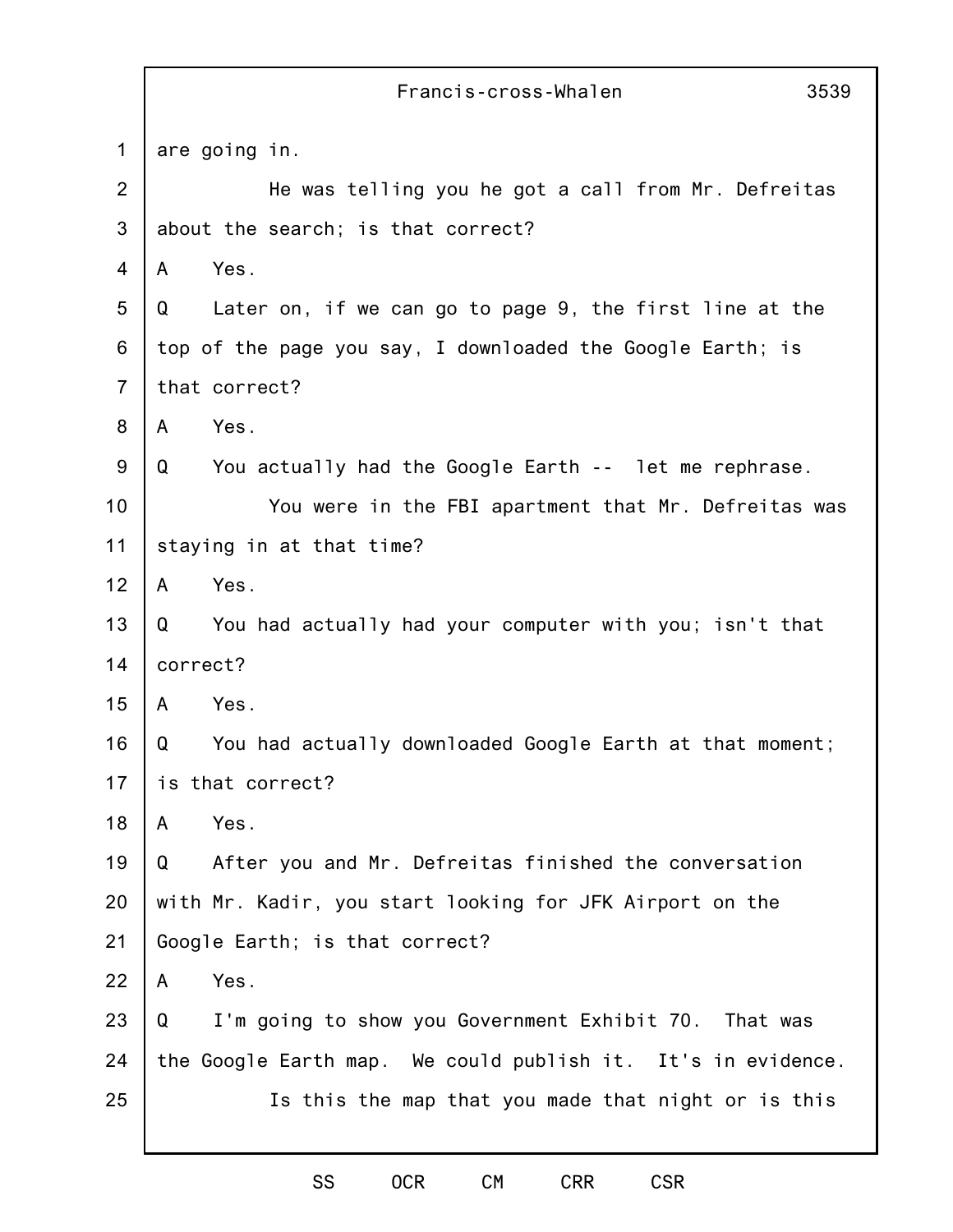| $\mathbf 1$<br>a map that sort of came over time?<br>2<br>First, the map was looking like maps.<br>A<br>3<br>Okay.<br>Q<br>4<br>I have shown it to Sheik Mohammed, the map. He said he<br>A<br>5<br>didn't want the map to look like there, he wants like<br>6<br>satellite views. He wanted the person to see it to fully<br>$\overline{7}$<br>understand and appreciate the landmarks, the tanks --<br>8<br>Let me stop you there. That evening the two of you were<br>Q<br>$9\,$<br>looking at the computer program trying to find the landmarks<br>10<br>for JFK Airport; isn't that right?<br>11<br>Yes.<br>A | 3540 |
|--------------------------------------------------------------------------------------------------------------------------------------------------------------------------------------------------------------------------------------------------------------------------------------------------------------------------------------------------------------------------------------------------------------------------------------------------------------------------------------------------------------------------------------------------------------------------------------------------------------------|------|
|                                                                                                                                                                                                                                                                                                                                                                                                                                                                                                                                                                                                                    |      |
|                                                                                                                                                                                                                                                                                                                                                                                                                                                                                                                                                                                                                    |      |
|                                                                                                                                                                                                                                                                                                                                                                                                                                                                                                                                                                                                                    |      |
|                                                                                                                                                                                                                                                                                                                                                                                                                                                                                                                                                                                                                    |      |
|                                                                                                                                                                                                                                                                                                                                                                                                                                                                                                                                                                                                                    |      |
|                                                                                                                                                                                                                                                                                                                                                                                                                                                                                                                                                                                                                    |      |
|                                                                                                                                                                                                                                                                                                                                                                                                                                                                                                                                                                                                                    |      |
|                                                                                                                                                                                                                                                                                                                                                                                                                                                                                                                                                                                                                    |      |
|                                                                                                                                                                                                                                                                                                                                                                                                                                                                                                                                                                                                                    |      |
|                                                                                                                                                                                                                                                                                                                                                                                                                                                                                                                                                                                                                    |      |
|                                                                                                                                                                                                                                                                                                                                                                                                                                                                                                                                                                                                                    |      |
| 12<br>Mr. Defreitas didn't know how to operate a computer, did<br>Q                                                                                                                                                                                                                                                                                                                                                                                                                                                                                                                                                |      |
| 13<br>he?                                                                                                                                                                                                                                                                                                                                                                                                                                                                                                                                                                                                          |      |
| 14<br>I don't know if he knows or not.<br>A                                                                                                                                                                                                                                                                                                                                                                                                                                                                                                                                                                        |      |
| 15<br>Q<br>When you were sitting there with him that evening, you                                                                                                                                                                                                                                                                                                                                                                                                                                                                                                                                                  |      |
| were manipulating the computer and he was sort of pointing at<br>16                                                                                                                                                                                                                                                                                                                                                                                                                                                                                                                                                |      |
| 17<br>things on the screen; isn't that correct?                                                                                                                                                                                                                                                                                                                                                                                                                                                                                                                                                                    |      |
| 18<br>I was asked by Sheik Kadir to download Google Earth,<br>A                                                                                                                                                                                                                                                                                                                                                                                                                                                                                                                                                    |      |
| 19<br>actually see if I recognize the aerial of the JFK. I'm the                                                                                                                                                                                                                                                                                                                                                                                                                                                                                                                                                   |      |
| 20<br>one dealing with Kadir at this point because he asked me to do                                                                                                                                                                                                                                                                                                                                                                                                                                                                                                                                               |      |
| 21<br>it.                                                                                                                                                                                                                                                                                                                                                                                                                                                                                                                                                                                                          |      |
| 22<br>THE COURT:<br>The question is whether you were the                                                                                                                                                                                                                                                                                                                                                                                                                                                                                                                                                           |      |
| 23<br>one who was actually working on the computer.                                                                                                                                                                                                                                                                                                                                                                                                                                                                                                                                                                |      |
| THE WITNESS: Yes.<br>24                                                                                                                                                                                                                                                                                                                                                                                                                                                                                                                                                                                            |      |
| 25<br>Look at page 19, the transcript ends at 46 minutes and 34<br>Q                                                                                                                                                                                                                                                                                                                                                                                                                                                                                                                                               |      |

SS OCR CM CRR CSR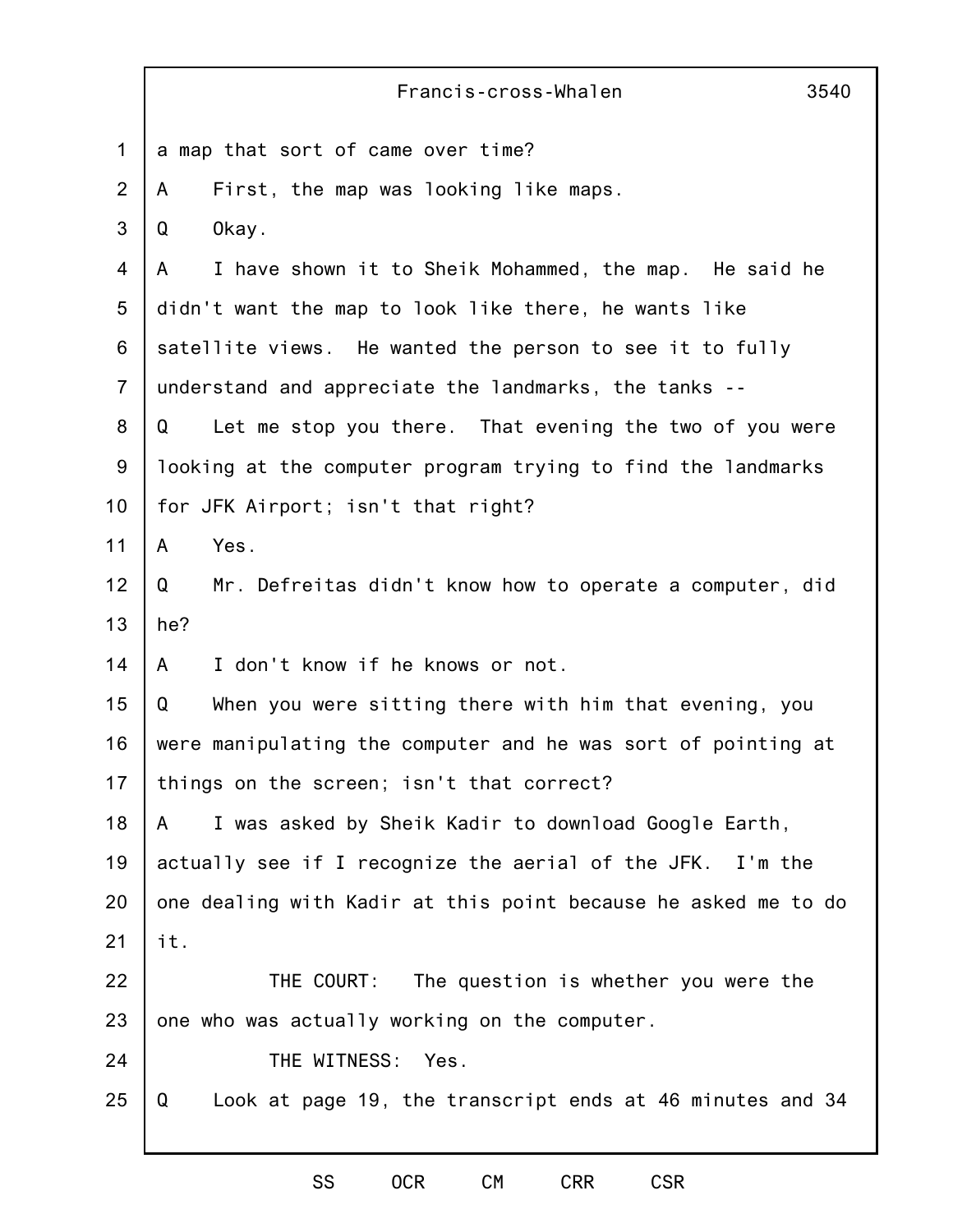| $\mathbf{1}$   | seconds. You guys continued to try to look for things on      |
|----------------|---------------------------------------------------------------|
| $\overline{2}$ | Google Earth for about another half hour; isn't that correct? |
| 3              | I don't know how much time, but we was looking.<br>A          |
| 4              | At the end, after a while, Mr. Defreitas said let's call<br>Q |
| 5              | it a night; isn't that correct?                               |
| 6              | This is a usual terms he uses. I don't know if he used<br>A   |
| $\overline{7}$ | it that particular night, but a lot of times he was saying    |
| 8              | let's call it a night, go home, go to sleep. You're tired.    |
| $9\,$          | You have to go back to your family.                           |
| 10             | Q Let me play a little bit of the tape for you. I'll be       |
| 11             | starting at one hour and 11 minutes.                          |
| 12             | THE COURT: Is it on the transcript?                           |
| 13             | MS. WHALEN: It's not. This portion of the tape                |
| 14             | hasn't been transcribed. We're actually starting at one hour, |
| 15             | ten minutes, and 58 seconds.                                  |
| 16             | I'm sorry, could you publish this to the jury?                |
| 17             | THE COURT: I'm sorry.                                         |
| 18             | (Tape plays.)                                                 |
| 19             | When you said this is TWA, you're identifying landmarks<br>Q  |
| 20             | on Google Earth, right?                                       |
| 21             | I would like a bit more. I don't know exactly.<br>A           |
| 22             | (Tape plays.)                                                 |
| 23             | Now that you've heard a little bit more, can you tell if<br>Q |
| 24             | you're still trying to identify landmarks on Google Earth?    |
| 25             | He's asking me questions, asking me to read the roads.<br>A   |
|                |                                                               |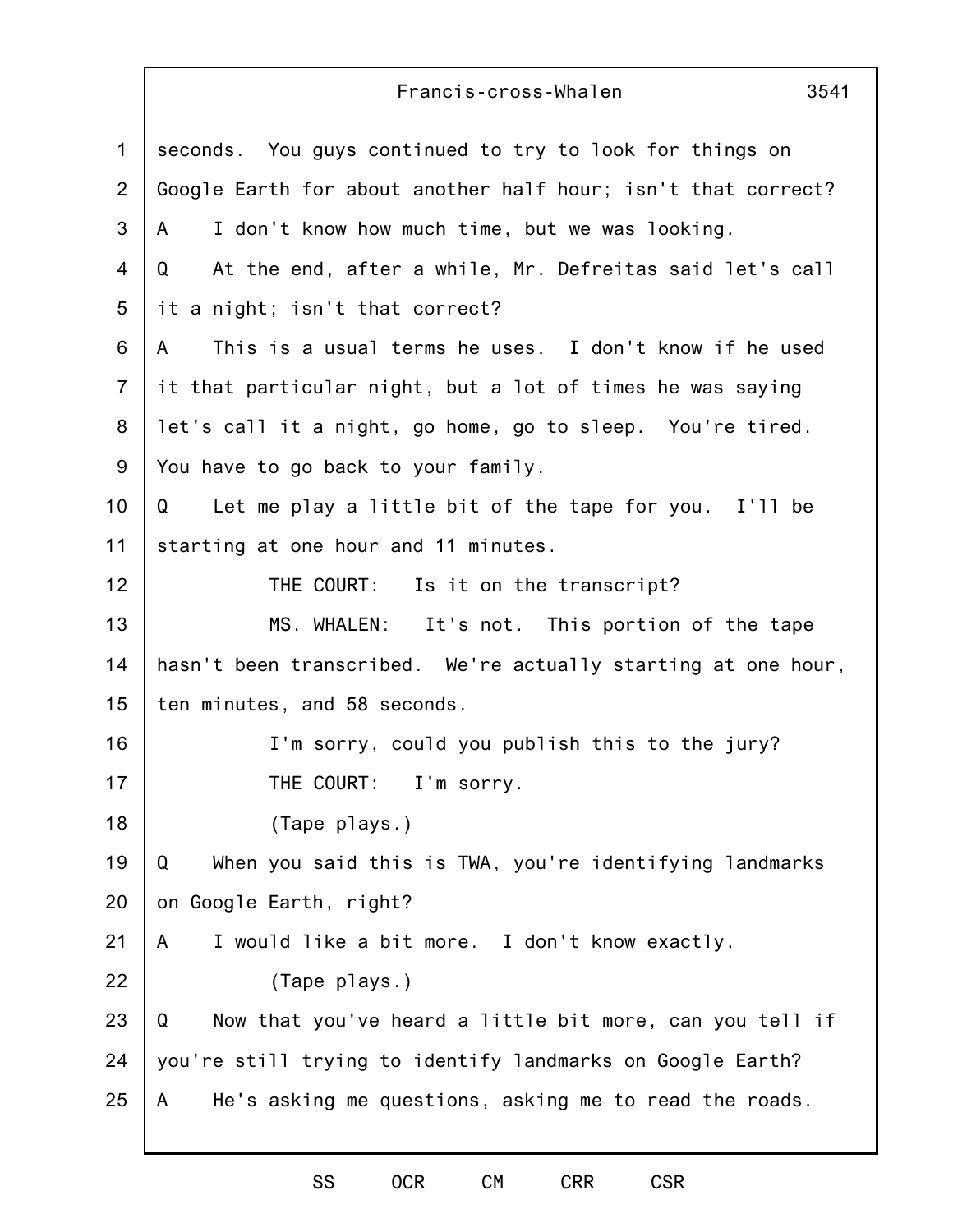3542

1 2 3 4 5 6 7 8 9 10 11 12 13 14 15 16 17 18 19 20 21 22 23 24 25 Actually what I'm doing right now is zooming in, asking me for the cargo area, asking me a specific road that actually drove in or out, just reading out the map so he could appreciate it. Q He's asking you to identify things on the Google Earth, right? A Right. (Tape plays.) MS. WHALEN: Skipping ahead about a minute and 13. (Tape plays.) Q Again, this recording is poor. That's because you're wearing just a body wire at this point; is that correct? A Yes. Q You offer to make some prints. He says yes? A I asked him if he wants me to make prints. He says yes. Q Let's go to Government Exhibit 215. Look at the first page, March 6th, the next day; is that correct? A What exhibit you say? Q Exhibit 215. A March 6th, yes, 2007. Q I'll queue you into four minutes and 40 seconds where the transcript sort of starts at the beginning of page two. (Tape plays.) Q The document that you're holding in your hand, that's the map that you made overnight; is that correct? A Yes, which was actually the one he did not want. This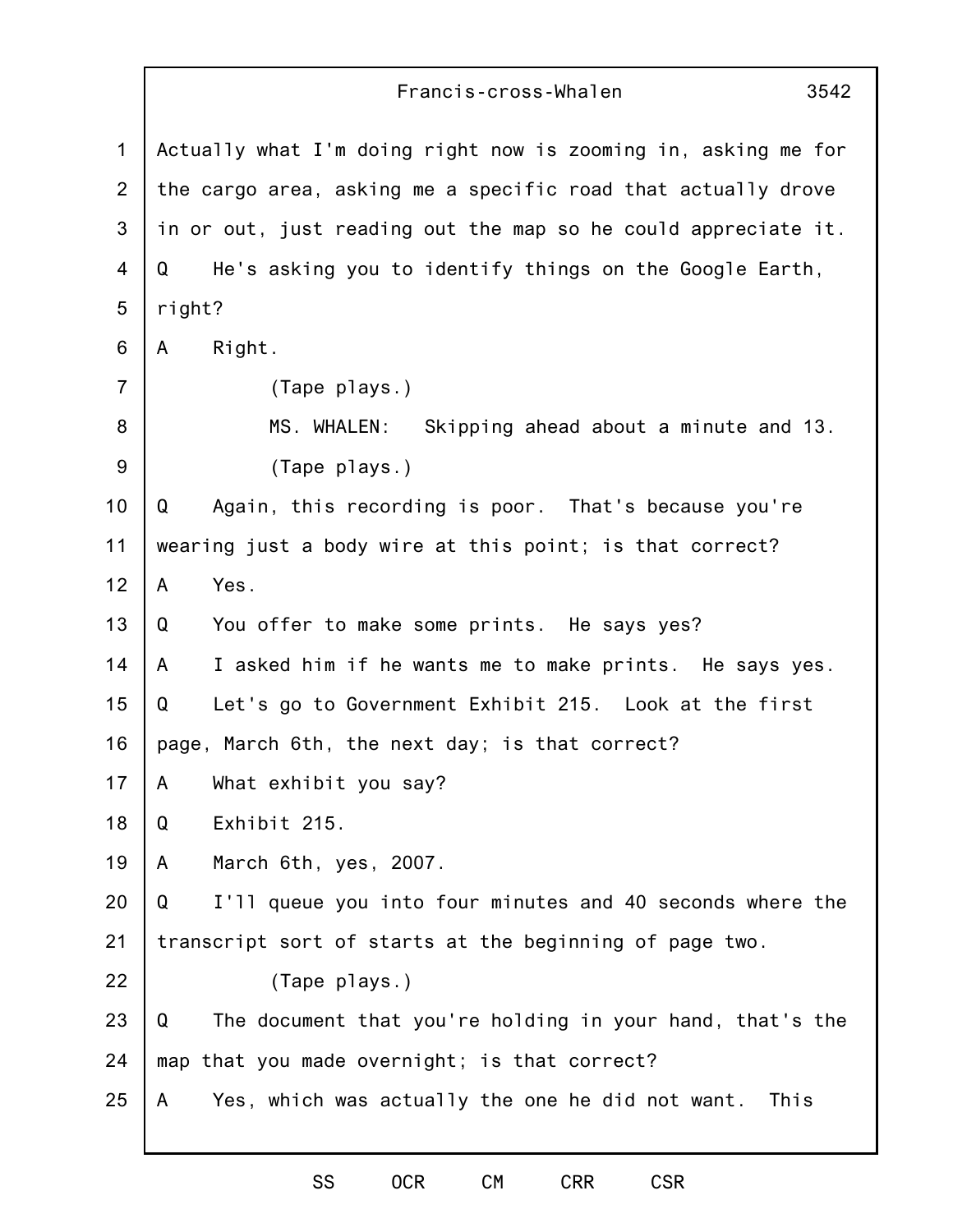|                | Francis-cross-Whalen<br>3543                                  |
|----------------|---------------------------------------------------------------|
| 1              | $map -$                                                       |
| 2              | That's enough. That's sufficient.<br>Q                        |
| 3              | I'm asking you to look at Government Exhibit 216.             |
| 4              | If you look at the first page, that's the telephone           |
| 5              | conversation that takes place on March 7th, 2007; is that     |
| 6              | correct?                                                      |
| $\overline{7}$ | Yes.<br>A                                                     |
| 8              | This is a telephone call that you have with Abdul Kadir;<br>Q |
| $9\,$          | is that correct?                                              |
| 10             | Yes.<br>A                                                     |
| 11             | I believe that you were asked whether Mr. Defreitas was<br>Q  |
| 12             | presented for this telephone call. Do you remember being      |
| 13             | asked that?                                                   |
| 14             | I don't remember as we speak, but you can refresh my<br>A     |
| 15             | memory.                                                       |
| 16             | Let me ask you, whenever Mr. Defreitas was with you when<br>Q |
| 17             | you made a telephone call, you introduced him on the phone;   |
| 18             | isn't that correct?                                           |
| 19             | If he wanted to speak to the individuals, yes. I believe<br>A |
| 20             | more than likely he also presented himself as being present.  |
| 21             | Q<br>He would say Salam; is that correct?                     |
| 22             | Yes.<br>A                                                     |
| 23             | In this conversation where we don't hear anything about<br>Q  |
| 24             | Brother Mohammed, don't hear you saying Brother Mohammed is   |
| 25             | here with me, that means most likely Mr. Defreitas wasn't on  |
|                |                                                               |

SS OCR CM CRR CSR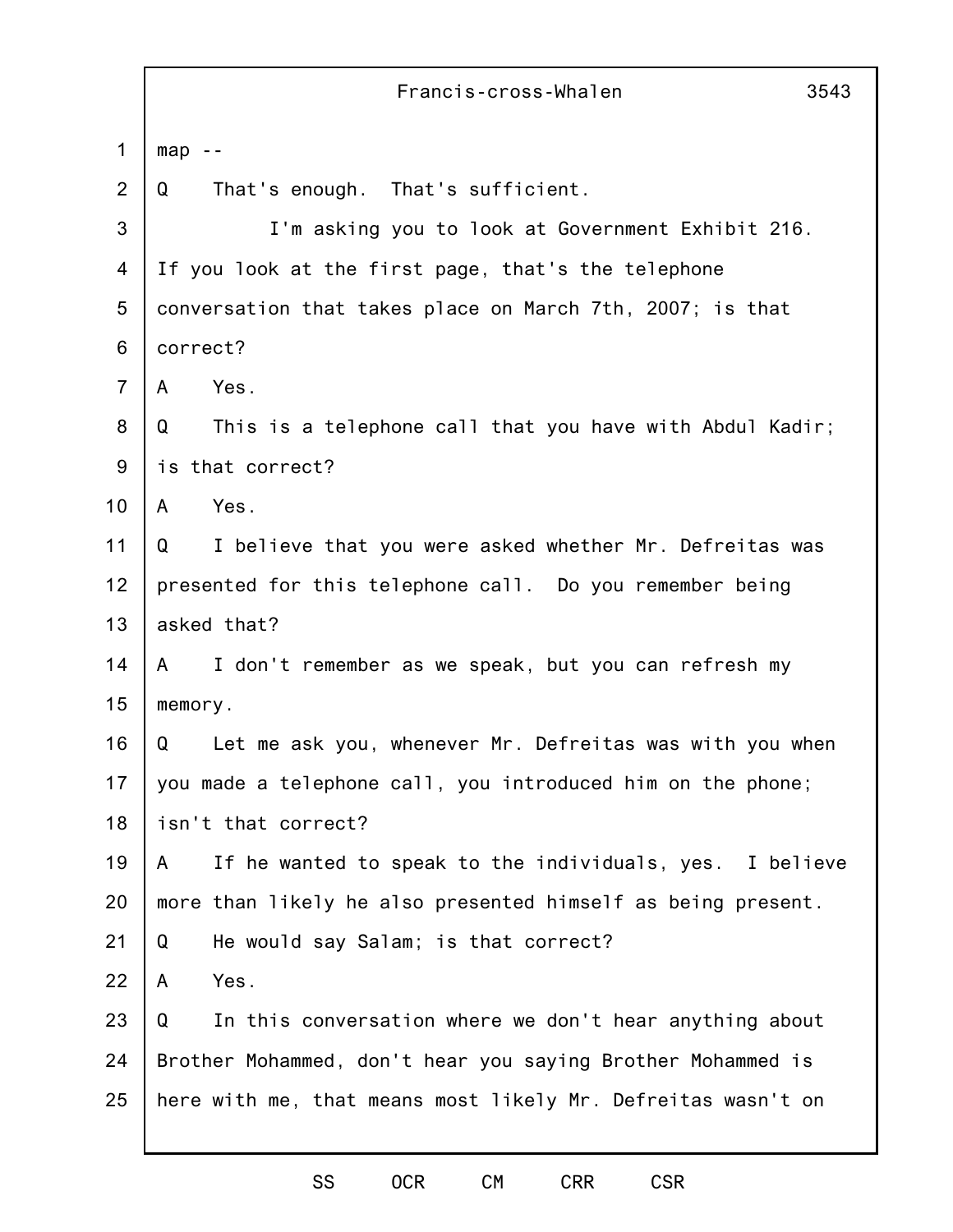|                | Francis-cross-Whalen<br>3544                                   |
|----------------|----------------------------------------------------------------|
| 1              | the phone for this conversation; is that correct?              |
| 2              | Yes.<br>A                                                      |
| 3              | MS. WHALEN: I'll play it.                                      |
| 4              | (Tape plays.)                                                  |
| 5              | I'll skip ahead a little bit. This is the conversation<br>Q    |
| 6              | where he tells you that he's not -- that his folks don't want  |
| $\overline{7}$ | to deal with the hatchery, the Chicken and the Eggs at this    |
| 8              | point; is that correct?                                        |
| 9              | I would like to listen to it, please.<br>A                     |
| 10             | (Tape plays.)                                                  |
| 11             | This is the conversation where Mr. Kadir is telling you<br>Q   |
| 12             | he doesn't want to deal with the chicken and the eggs at that  |
| 13             | point?                                                         |
| 14             | He didn't say that. He said his folks. He didn't say<br>A      |
| 15             | him. He said his folks don't want to deal with it right now    |
| 16             | because it's sensitive, but would keep it in mind.             |
| 17             | Q<br>What I want to move on, though, he then asks you about    |
| 18             | the sword and the material for the wood and the documents for  |
| 19             | his mansion. Even though he wasn't going to continue with you  |
| 20             | on the chicken and eggs, he wanted you and Mohammed to do      |
| 21             | things for him; is that correct?                               |
| 22             | Even though the matter was put on hold, of course, he was<br>A |
| 23             | expecting us to do other things. Sheik Mohammed also expected  |
| 24             | him to do other things as well.                                |
| 25             | After Kadir told you that it was on hold for now, you<br>Q     |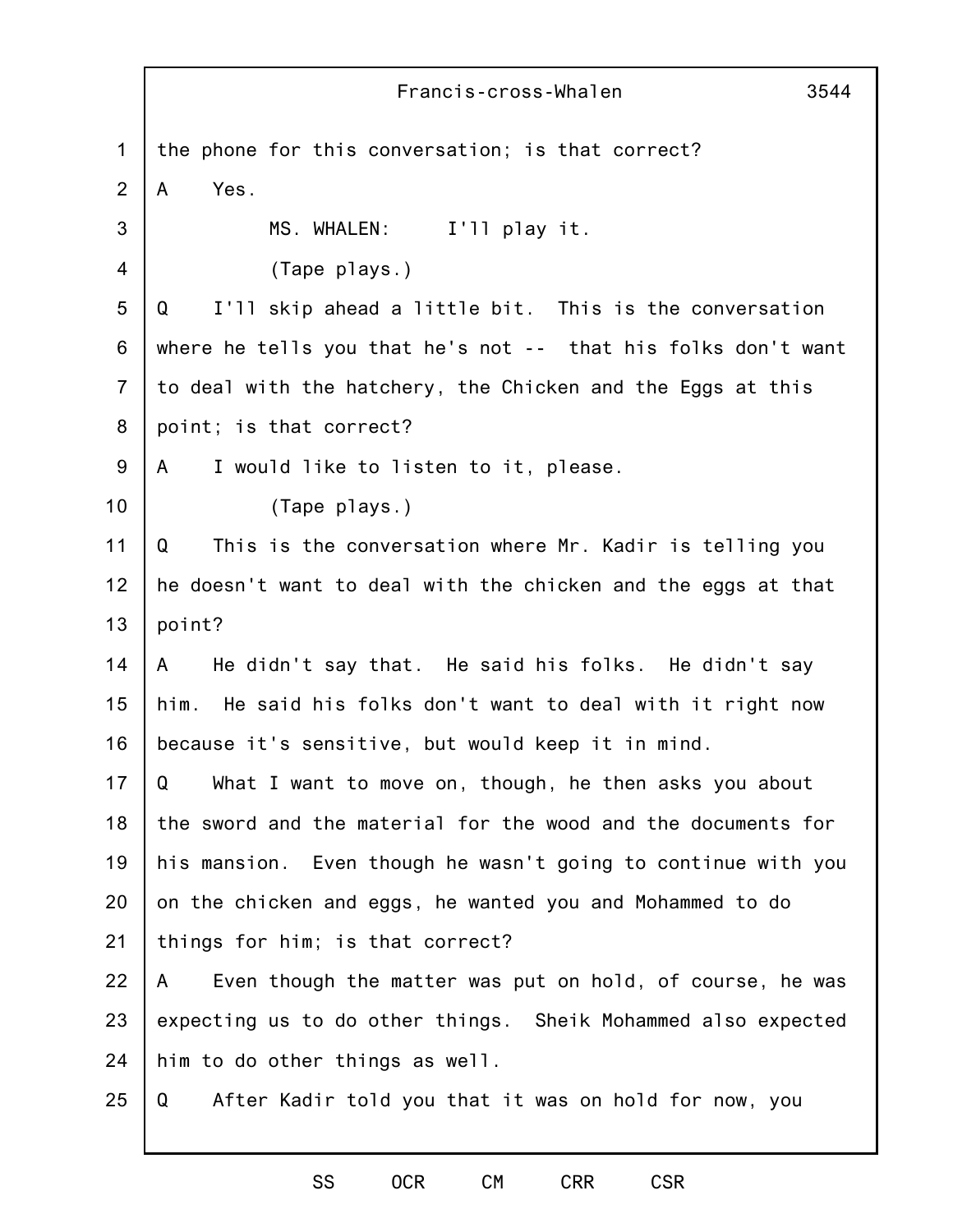|                | 3545<br>Francis-cross-Whalen                                   |  |
|----------------|----------------------------------------------------------------|--|
| $\mathbf 1$    | spoke with Mr. Defreitas to let him know; isn't that correct?  |  |
| $\overline{2}$ | Yes.<br>A                                                      |  |
| 3              | You told Mr. Defreitas that you thought Mr. Defreitas had<br>Q |  |
| 4              | spoken about being stopped at the airport too many times;      |  |
| 5              | isn't that correct?                                            |  |
| 6              | It was a discussion about the security and he mentioned<br>A   |  |
| $\overline{7}$ | to me, how do you call it, that was amazed and surprised he    |  |
| 8              | was acting like that. I say well, probably mentioned he was    |  |
| 9              | stopped many times, he became concerned about his own safety.  |  |
| 10             | That is correct.                                               |  |
| 11             | Then Mr. Defreitas proposed talking to Wahab and Osama,<br>Q   |  |
| 12             | you told him you've got to stop talking about being stopped at |  |
| 13             | the airport; is that correct?                                  |  |
| 14             | I don't recollect that. If you want to refresh my<br>A         |  |
| 15             | recollection on that.                                          |  |
| 16             | Q<br>I'll show you what's marked as Defendant's Exhibit RDC.   |  |
| 17             | This is the transcript, sir. Actually, a couple of pages,      |  |
| 18             | I'll walk it up to you, (handing).                             |  |
| 19             | Thank you.<br>A                                                |  |
| 20             | Q<br>I would ask you -- actually, I would ask you to read the  |  |
| 21             | whole transcript, if you would, please.                        |  |
| 22             | Thank you.<br>A                                                |  |
| 23             | (Pause.)                                                       |  |
| 24             | Q<br>Does that refresh your recollection whether you told      |  |
| 25             | Mr. Defreitas that if he continues to talk about the airport   |  |
|                |                                                                |  |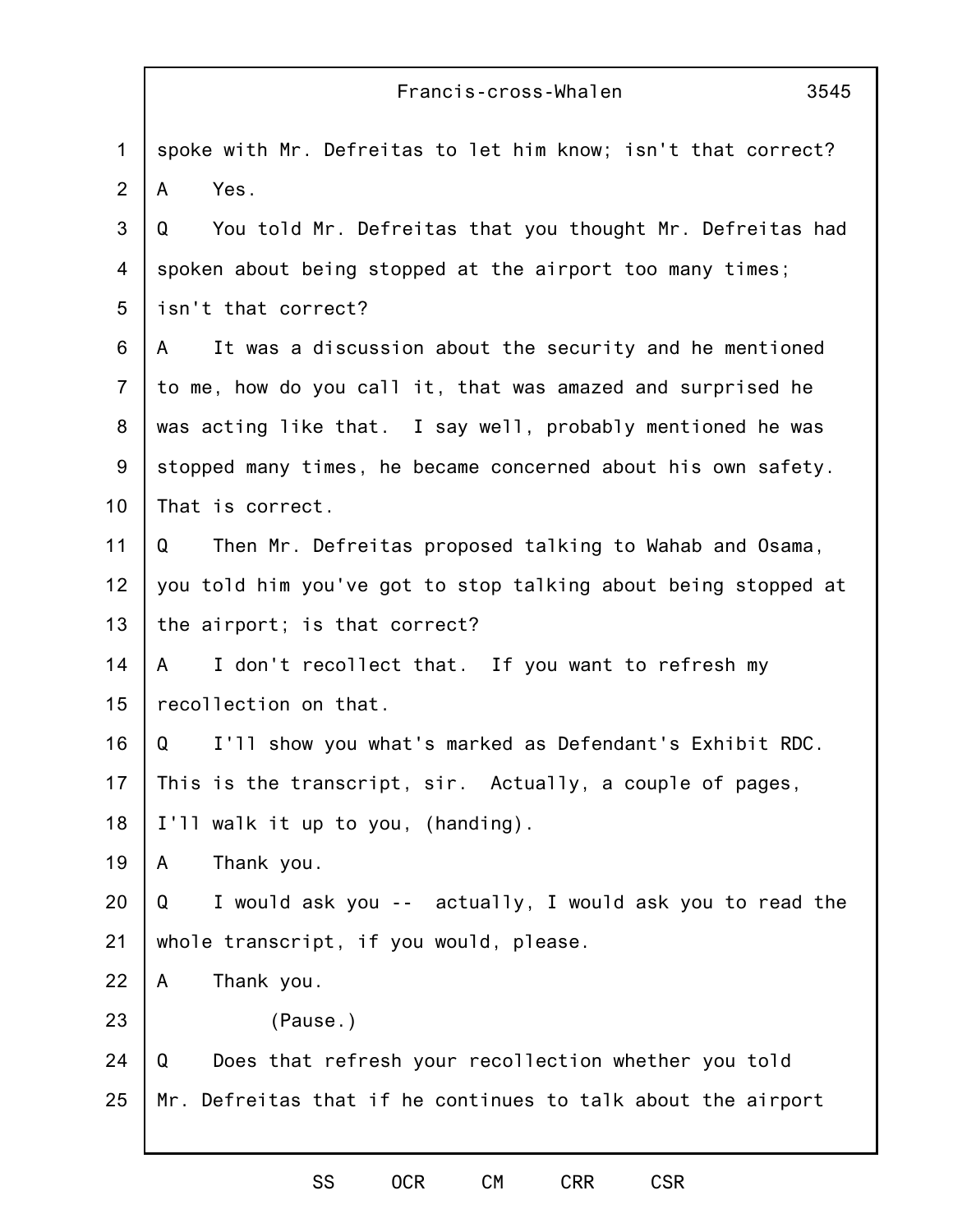# Francis-cross-Whalen

1 he would scare away Osama and Wahab?

| $\overline{2}$ | No, when I'm discussing with him, I said I guess you<br>A      |  |  |
|----------------|----------------------------------------------------------------|--|--|
| 3              | mentioned too many times to Sheik Kadir the matter of your     |  |  |
| 4              | He became not interested. Then he jumped right away,<br>stop.  |  |  |
| 5              | said this, that, and as I remember the conversation, actually, |  |  |
| 6              | I am telling him I remember I said that Sheik Abdul would      |  |  |
| $\overline{7}$ | have, or actually when I mentioned, he said the man was too    |  |  |
| 8              | professional, actually he was not the matter of the calls      |  |  |
| 9              | about the stops at the airport but more likely it would be the |  |  |
| 10             | people that were actually probably to speak in back of him,    |  |  |
| 11             | Rutherford or Dawood Masood.                                   |  |  |
| 12             | You thought Mr. Defreitas had mentioned he had been<br>Q       |  |  |
| 13             | stopped at the airport to Mr. Kadir, Mr. Defreitas thought it  |  |  |
| 14             | was the other people in Guyana who had probably gotten to      |  |  |
| 15             | Kadir; is that true?                                           |  |  |
| 16             | No. What he mentioned, he mentioned Sheik Kadir was too<br>A   |  |  |
| 17             | professional to actually take that into consideration.         |  |  |
| 18             | Meaning Sheik Kadir was too professional to take security<br>Q |  |  |
| 19             | at the airport into consideration?                             |  |  |
| 20             | No, what he says, what he mentioned, mentioning too many<br>A  |  |  |
| 21             | times he was stopped was not the matter of it. Even got to     |  |  |
| 22             | the point of saying I'm telling the people of JFK too much for |  |  |
| 23             | the men. If you play the tape, you would be able to            |  |  |
| 24             | appreciate whatever was discussed.                             |  |  |
| 25             | What I'm trying to get, this one little bit. You thought<br>Q  |  |  |

SS OCR CM CRR CSR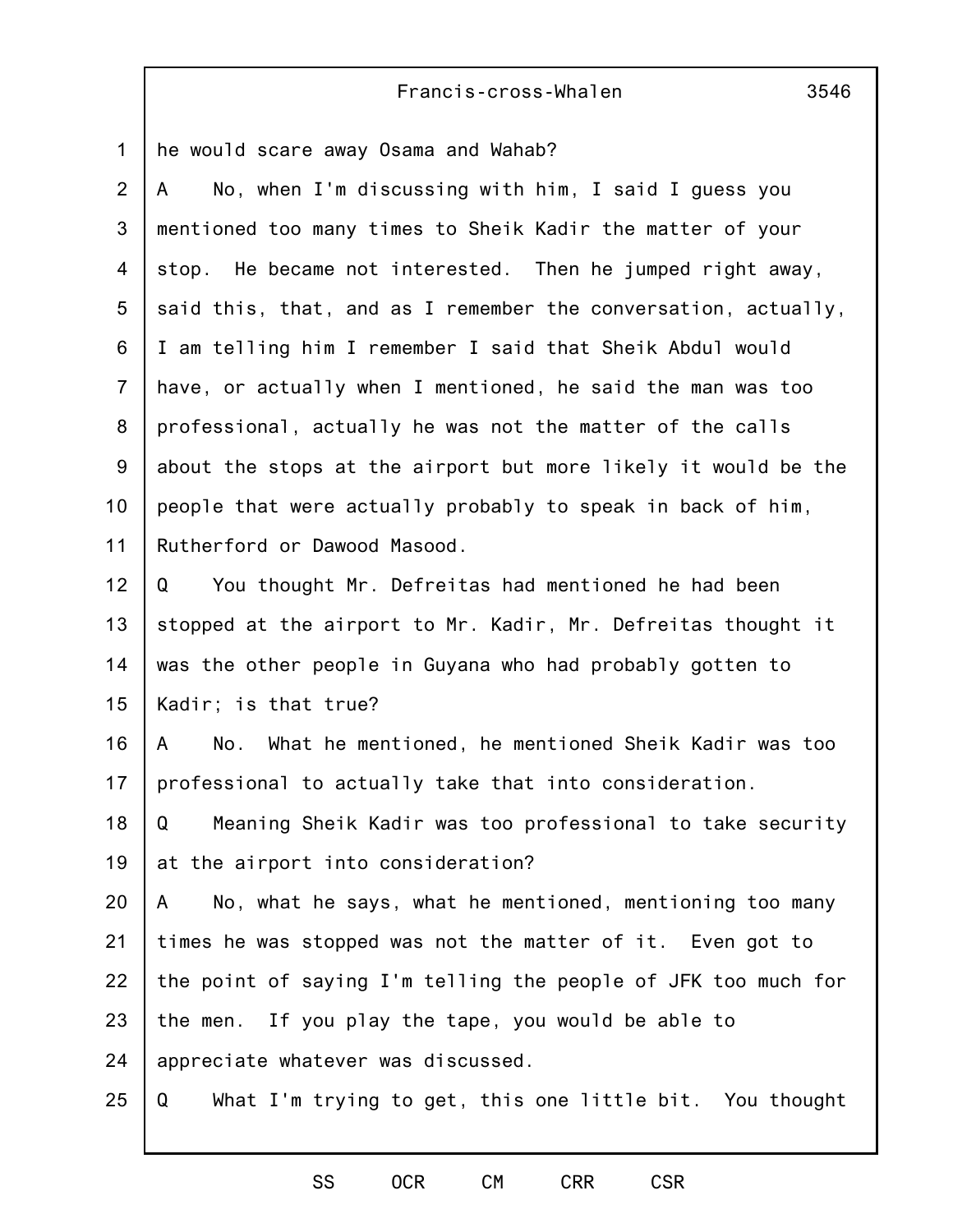|                | Francis-cross-Whalen<br>3547                                   |  |  |
|----------------|----------------------------------------------------------------|--|--|
| $\mathbf 1$    | that Kadir wasn't interested in the plan because Mr. Defreitas |  |  |
| 2              | had talked too much about being stopped and searched at the    |  |  |
| 3              | airport; is that right?                                        |  |  |
| 4              | I said he had become scared.<br>A                              |  |  |
| 5              | Q<br>Mr. Defreitas disagreed with you; isn't that correct?     |  |  |
| 6              | Yes.<br>A                                                      |  |  |
| $\overline{7}$ | Q<br>Did Abdul Nur start calling you for money at around this  |  |  |
| 8              | time?                                                          |  |  |
| 9              | Abdul Nur had always asked for money.<br>A                     |  |  |
| 10             | His calling you and asking you for money, he called and<br>Q   |  |  |
| 11             | asked you for \$100 for his rent; isn't that correct?          |  |  |
| 12             | Yes.<br>A                                                      |  |  |
| 13             | At this time Abdul Wahab is not returning your phone<br>Q      |  |  |
| 14             | calls, returning your phone calls, telling you he will call    |  |  |
| 15             | back later; isn't that correct?                                |  |  |
| 16             | A<br>He said he would call back later, yes.                    |  |  |
| 17             | But he never firmed anything up, never got you a second<br>Q   |  |  |
| 18             | contact; isn't that correct?                                   |  |  |
| 19             | Osama was the second contact. We already had approached<br>A   |  |  |
| 20             | Osama on that second trip, actually Sheik Mohammed had spoken  |  |  |
| 21             | to Osama and Osama said Abdul Kadir would actually go and make |  |  |
| 22             | the contact himself.                                           |  |  |
| 23             | Osama -- were you able to reach Osama when you were back<br>Q  |  |  |
| 24             | in New York?                                                   |  |  |
| 25             | No.<br>A                                                       |  |  |
|                |                                                                |  |  |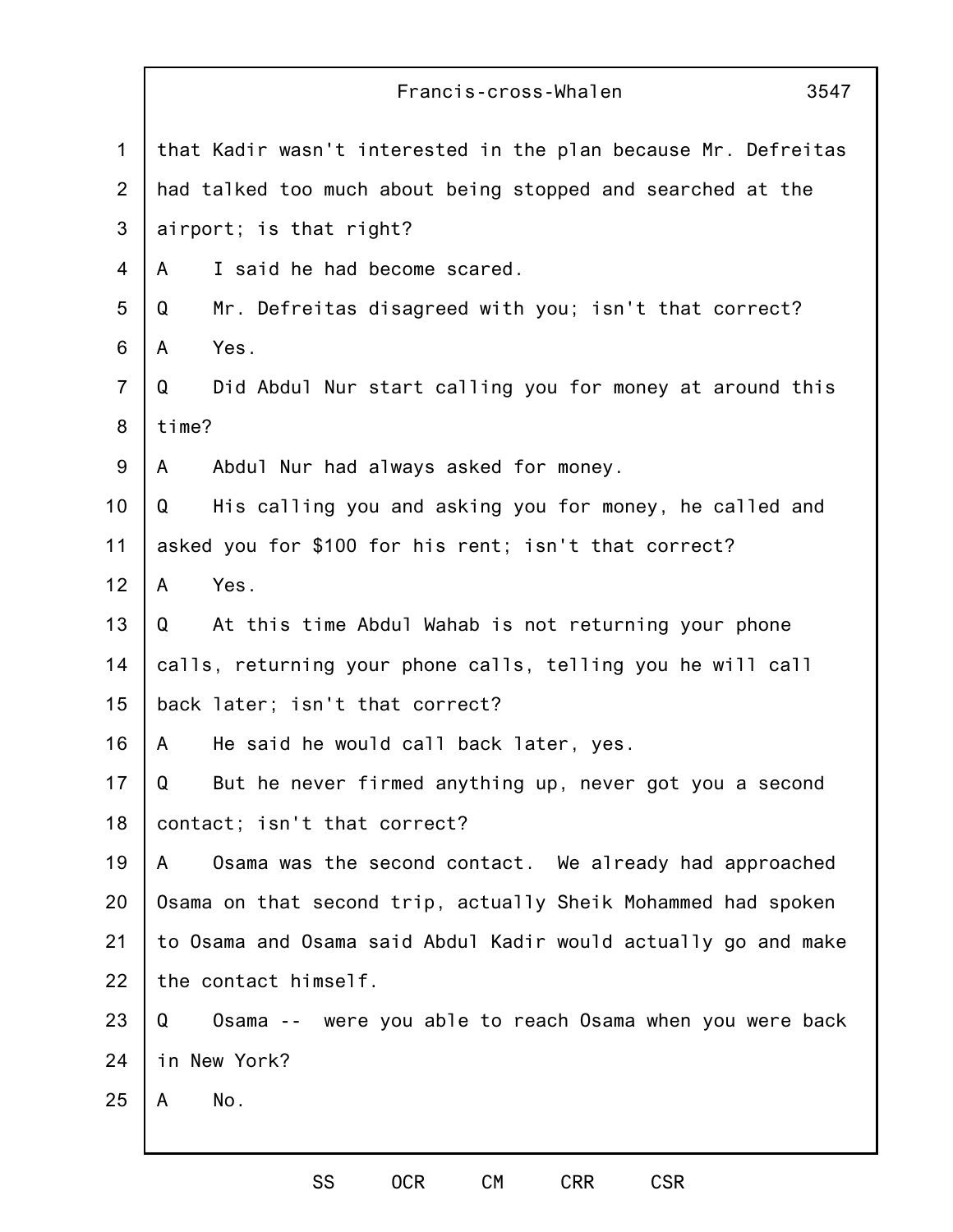|                | 3548<br>Francis-cross-Whalen                                  |  |
|----------------|---------------------------------------------------------------|--|
| $\mathbf 1$    | You weren't able to reach Osama and Wahab wasn't finding<br>Q |  |
| 2              | you other contacts; is that correct?                          |  |
| 3              | He was trying to all the time.<br>A                           |  |
| 4              | He didn't get back to you either?<br>Q                        |  |
| 5              | No.<br>A                                                      |  |
| 6              | At this point you don't have Mr. Kadir at that moment.<br>Q   |  |
| $\overline{7}$ | You don't have Mr. Wahab at that moment. You don't have       |  |
| 8              | Mr. Osama at that moment ready to go in on the plan; is that  |  |
| 9              | correct?                                                      |  |
| 10             | Sheik Kadir was there, but he was placed on hold and on<br>A  |  |
| 11             | this note Sheik Mohammed went on his own journey. He wants    |  |
| 12             | this plot to be done as soon as possible.                     |  |
| 13             | Let me stop you. You called Abdul Nur when Kadir and<br>Q     |  |
| 14             | Wahab and Osama were not available, you called Abdel Nur to   |  |
| 15             | see if he was still interested in going to Trinidad; is that  |  |
| 16             | correct?                                                      |  |
| 17             | I was instructed by Mohammed he needed -- he counted on<br>A  |  |
| 18             | $Mr. Nur -$                                                   |  |
| 19             | Did you call Abdul Nur?<br>Q                                  |  |
| 20             | And I did.<br>A                                               |  |
| 21             | Abdul Nur told you yes, but needed money; is that<br>Q        |  |
| 22             | correct?                                                      |  |
| 23             | Yes.<br>A                                                     |  |
| 24             | Shortly after that, did you tell Mr. Defreitas that you<br>Q  |  |
| 25             | had a place for all of you to stay if you went to Trinidad?   |  |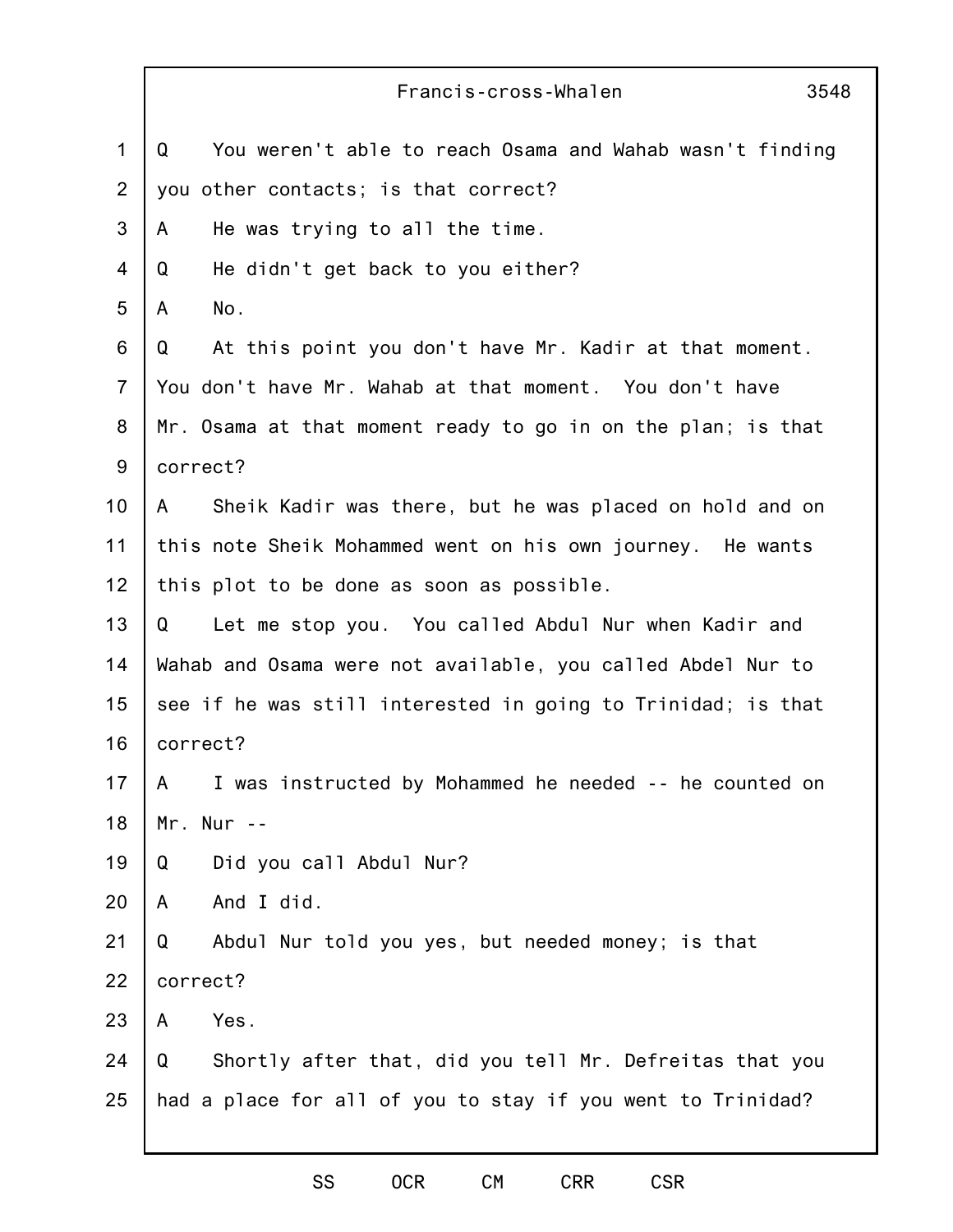|                | Francis-cross-Whalen<br>3549                                   |  |
|----------------|----------------------------------------------------------------|--|
| $\mathbf 1$    | I don't know. You have to refresh my memory. I can't<br>A      |  |
| $\overline{2}$ | recall that.                                                   |  |
| 3              | MS. WHALEN: I would like to publish to the                     |  |
| 4              | witness, your Honor.                                           |  |
| 5              | I'm showing you what's previously been marked<br>Q             |  |
| 6              | Government Exhibit 3500-SF-127. I think the last paragraph is  |  |
| $\overline{7}$ | the most relevant.                                             |  |
| 8              | (Pause.)                                                       |  |
| 9              | I still don't recall the matter. I'm trying to think if<br>A   |  |
| 10             | by any chance I had any friends in Trinidad. I don't recall    |  |
| 11             | having any, so I don't recall me saying that.                  |  |
| 12             | At that point had the FBI or the JTTF told you they could<br>Q |  |
| 13             | find a place for you guys to stay if you went to Trinidad?     |  |
| 14             | A Well, if I was going to Trinidad, I didn't have a place      |  |
| 15             | to stay, the FBI provided me some place to stay possibly, but  |  |
| 16             | I don't recall actually -- I don't recall it.                  |  |
| 17             | Q<br>You also -- withdrawn. At this point did you discover     |  |
| 18             | you still had Abdul Nur's travel documents?                    |  |
| 19             | I knew I had the documents. We couldn't find Abdul Nur<br>A    |  |
| 20             | in Guyana. He was doing some detail for the guy from Swiss     |  |
| 21             | House, had disappeared a couple of days. We was coming to the  |  |
| 22             | States. I couldn't leave the travel documents with anybody.    |  |
| 23             | I didn't know anybody to leave it with, so I left with it. I   |  |
| 24             | informed him of that.                                          |  |
| 25             | Q<br>Eventually around this time when you sent him money for   |  |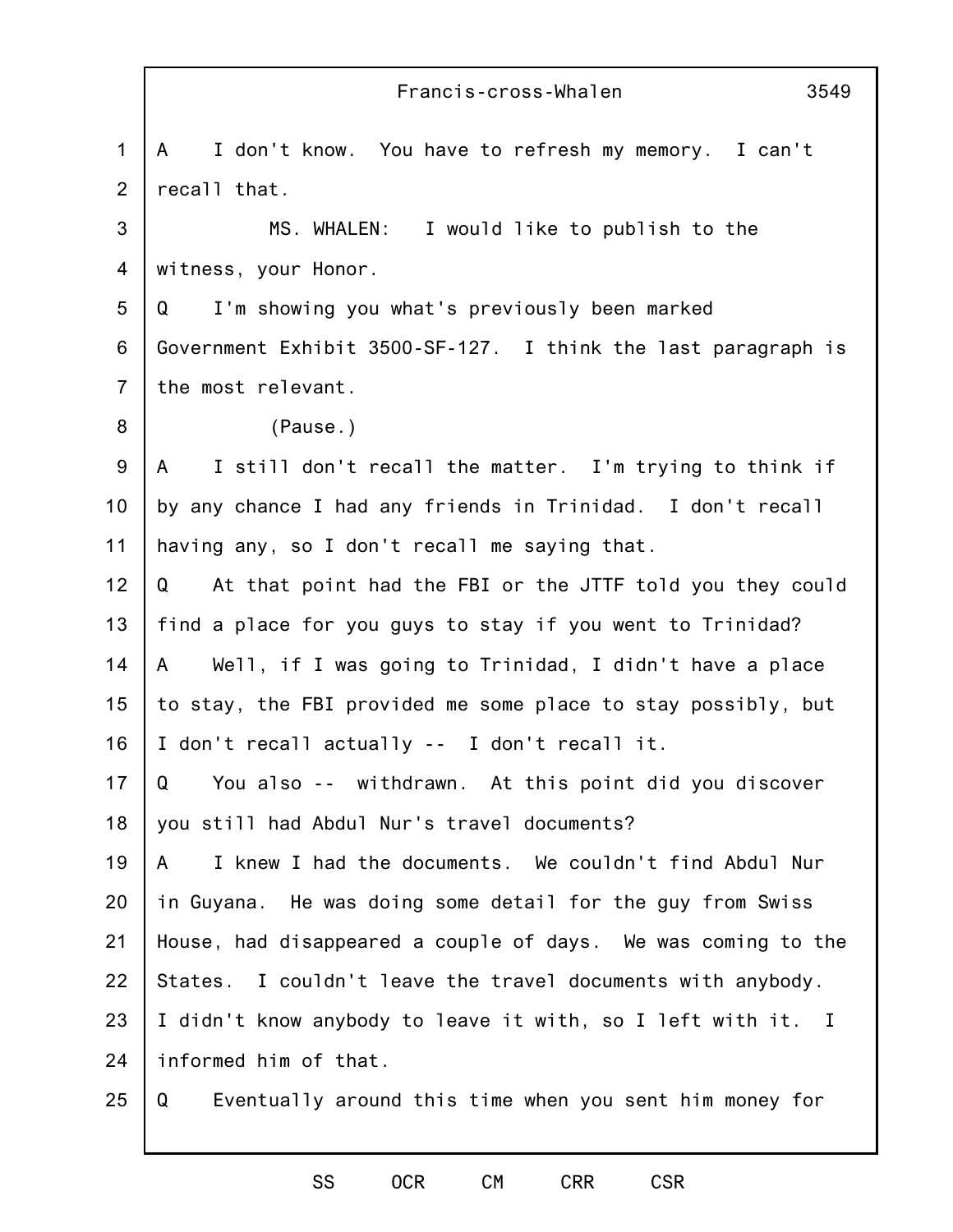|                | Francis-cross-Whalen<br>3550                                   |  |
|----------------|----------------------------------------------------------------|--|
| $\mathbf 1$    | his rent, you also sent him back the travel documents; is that |  |
| $\overline{2}$ | correct?                                                       |  |
| 3              | I think the travel documents was given to him by hand, if<br>A |  |
| 4              | I remember. I don't recall actually sending it.                |  |
| 5              | MS. WHALEN: Again, your Honor, just to the                     |  |
| 6              | witness.                                                       |  |
| $\overline{7}$ | I'll show you Government Exhibit 3500-SF-130. I'll turn<br>Q   |  |
| 8              | to the second page, the last paragraph is the most relevant.   |  |
| $9\,$          | (Pause.)                                                       |  |
| 10             | THE COURT: Just a reminder to the jurors, these                |  |
| 11             | documents that have been marked for identification only, they  |  |
| 12             | are not in evidence and they may properly be used to refresh a |  |
| 13             | witnessed's recollection.                                      |  |
| 14             | Does that refresh your recollection?<br>Q                      |  |
| 15             | Yes. I don't remember sending him the documents. I<br>A        |  |
| 16             | remember handing the documents by hand.                        |  |
| 17             | At this point you and Mr. Defreitas met with the person<br>Q   |  |
| 18             | I'm calling undercover Mohammed; is that correct?              |  |
| 19             | Yes.<br>A                                                      |  |
| 20             | Q<br>This was when Undercover Mohammed told you that you could |  |
| 21             | have the tickets that he hadn't been able to use to go to      |  |
| 22             | Guyana; isn't that correct?                                    |  |
| 23             | Yes.<br>A                                                      |  |
| 24             | After you got the tickets, or after you knew that he was<br>Q  |  |
| 25             | going to give you the tickets, you spoke to Mr. Defreitas or   |  |
|                |                                                                |  |

SS OCR CM CRR CSR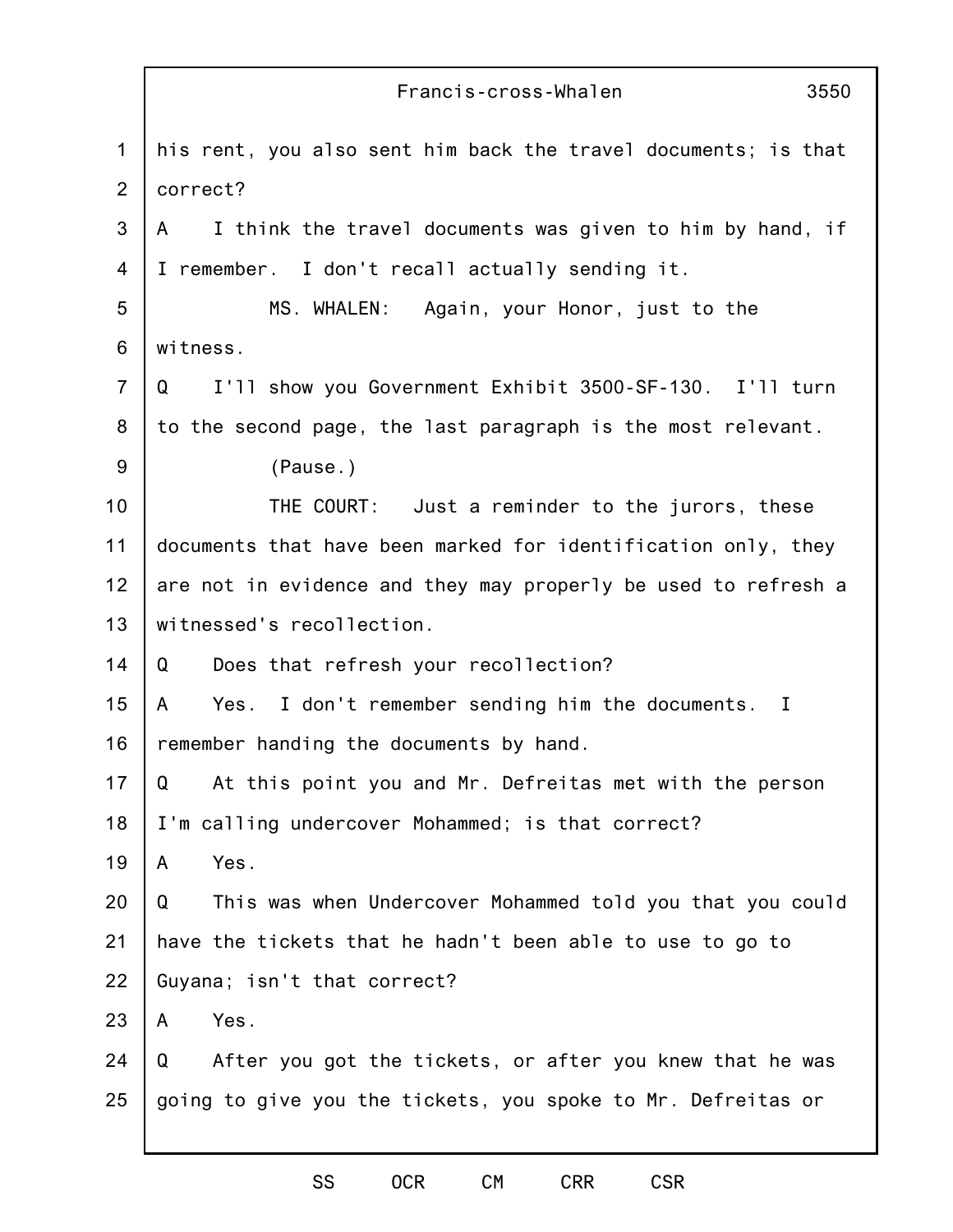| Francis-cross-Whalen |
|----------------------|
|----------------------|

1 2 Mr. Defreitas told you that you would use the tickets to go to Guyana; isn't that correct?

3 4 5 6 7 8 9 10 11 A Yes, the tickets were given to Mohammed. Actually, the discussion was directly with Mohammed, Mohammed was present. Mohammed told Mohammed, Mohammed told Defreitas, he said I never used the tickets. Use them however you want them. You want to use them for you, you want to give them away, whatever you want to do. On that note, Sheik Mohammed told me, he said with these tickets we're going to Guyana and we'll give the ticket to Abdul Nur to go to Trinidad. That was the original plan that Sheik Mohammed had.

12 13 Q Didn't you talk to him about going straight to Trinidad rather than going to Guyana?

14 15 A I have to listen or recall the whole conversation why this came about, if anything.

16 17 18 19 20 Q Let me show you, for the witness only, what's previously marked for identification as 3500-SF-132. I'm going to ask you to look at the last paragraph. When you're finished reading the last paragraph on the first page, let me know and I'll turn the page.

21

(Pause.)

22 A You want me to continue reading?

23 Q I'll turn the page.

24 (Pause.)

25 A Yes, I'm finished reading.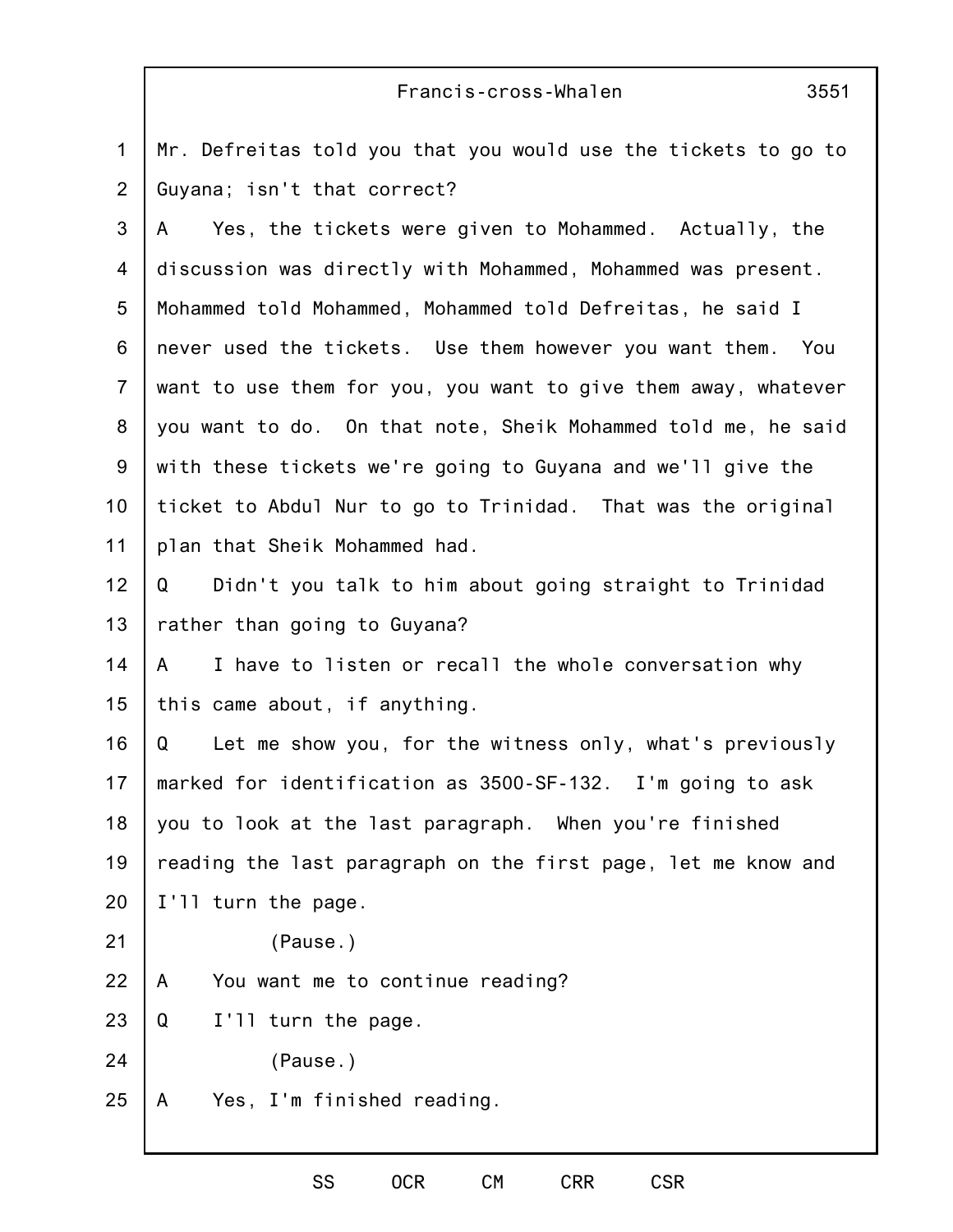#### Francis-cross-Whalen

1 2 Q Did this refresh your recollection whether you suggested you go straight to Trinidad?

3 4 5 6 7 8 9 10 11 12 13 14 15 A It was a conversation. I didn't actually just suggest it. Like I said, Sheik Mohammed wanted to go to Trinidad with Abdul Nur. Because he had mentioned before the fact that after Abdul Nur had seen the videos of the shining, he had mentioned that he did not want to send just Abdul Nur to present this matter without his presence. Because of that, I made a comment, are you going to go to Guyana first or are you going to Trinidad first? I wanted to understand exactly what he meant by either going to Guyana or Trinidad, again, because his constant changing of plans, whether going to Guyana first, going to Trinidad first, taking Abdul Nur, Kadir. He's making these changes. I need to understand what is actually the ultimate thing that he's going to do.

16 17 18 19 Q Just to back up for a minute, if Mr. Defreitas hadn't been given the tickets from undercover Mohammed, he didn't have the money to travel to Guyana or Trinidad at that point; is that correct?

20 A That's not true.

21 Q He had the money to go?

22 23 24 A He was getting money from the government monthly. He wasn't using it for rent or for living. He was making enough money to travel.

25 Q He was saving that money, but he also owed Shafiq money?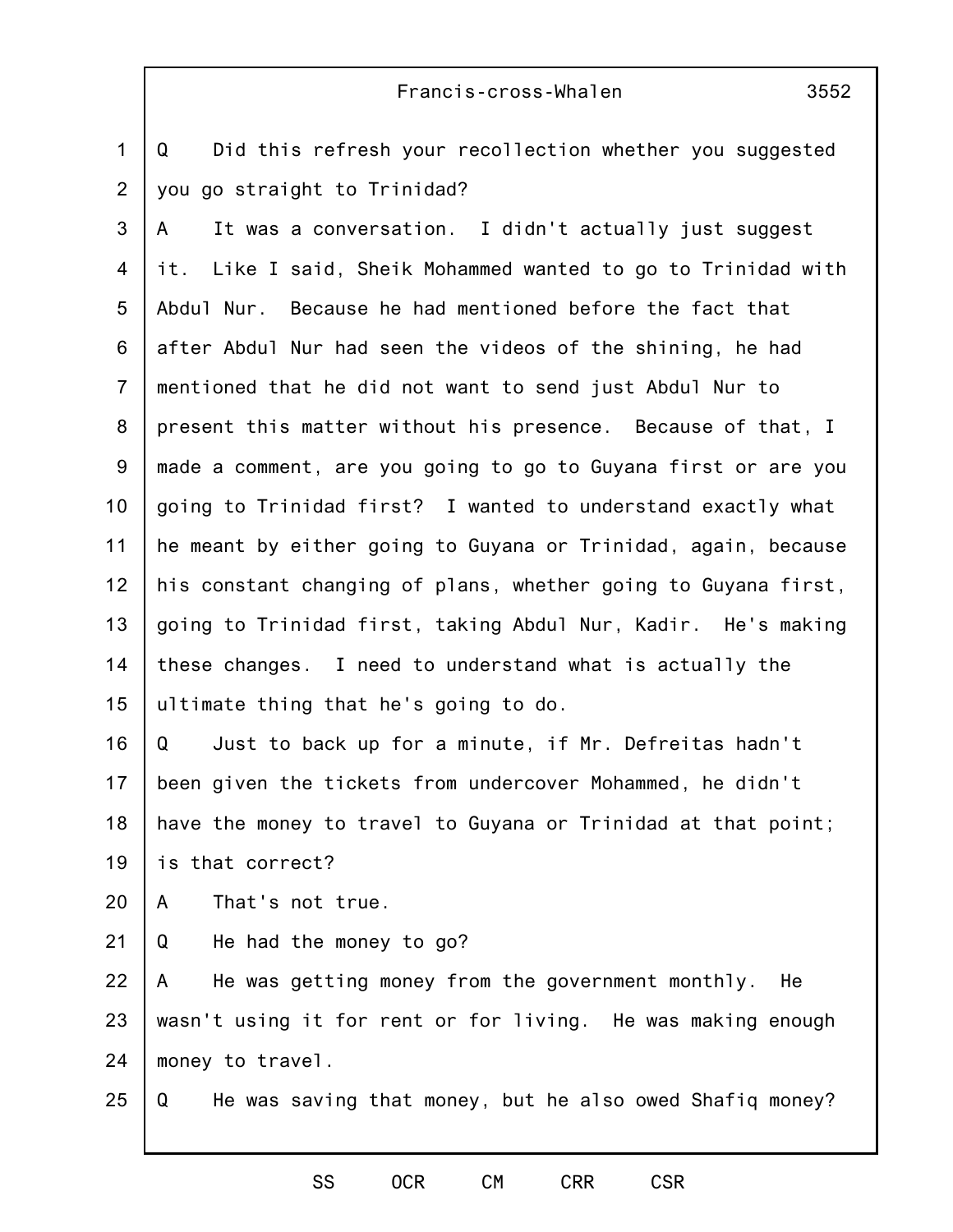|                | Francis-cross-Whalen<br>3553                                   |  |
|----------------|----------------------------------------------------------------|--|
| $\mathbf 1$    | Which he never paid.<br>A                                      |  |
| 2              | At this point he was trying to save money to repay<br>Q        |  |
| 3              | Shafiq; isn't that correct?                                    |  |
| $\overline{4}$ | Yes.<br>A                                                      |  |
| 5              | After you had been given the tickets, after Mr. Defreitas<br>Q |  |
| 6              | has been given the tickets by Undercover Mohammed, after he's  |  |
| $\overline{7}$ | told you he wants to go to Guyana, that's when you called      |  |
| 8              | Abdul Kadir and asked him if he will come as well?             |  |
| $9\,$          | Sheik Mohammed said he wants Abdul Kadir to use the third<br>A |  |
| 10             | ticket instead of Abdul Nur. So, he told me, Sheik Mohammed    |  |
| 11             | said we're going to invite Abdul Nur to go with us. This is    |  |
| 12             | what the conversation is about.                                |  |
| 13             | At this point, let's look at Government Exhibit 218?<br>Q      |  |
| 14             | There is a phone call that takes place on April 13th; is that  |  |
| 15             | correct?                                                       |  |
| 16             | A<br>Yes.                                                      |  |
| 17             | MS. WHALEN: If we could publish this to the jury?              |  |
| 18             | A phone call from Abdel Nur to you; is that correct?<br>Q      |  |
| 19             | Yes.<br>A                                                      |  |
| 20             | (Tape plays.)                                                  |  |
| 21             | Abdul Nur is saying he wants to get out of Guyana, he<br>Q     |  |
| 22             | wants to get away from Guyana?                                 |  |
| 23             | He wants to go to Trinidad.<br>A                               |  |
| 24             | He says the paragraph before, you know, this place, this<br>Q  |  |
| 25             | place, that one there, that one there, been doing, doing, off, |  |
|                |                                                                |  |

SS OCR CM CRR CSR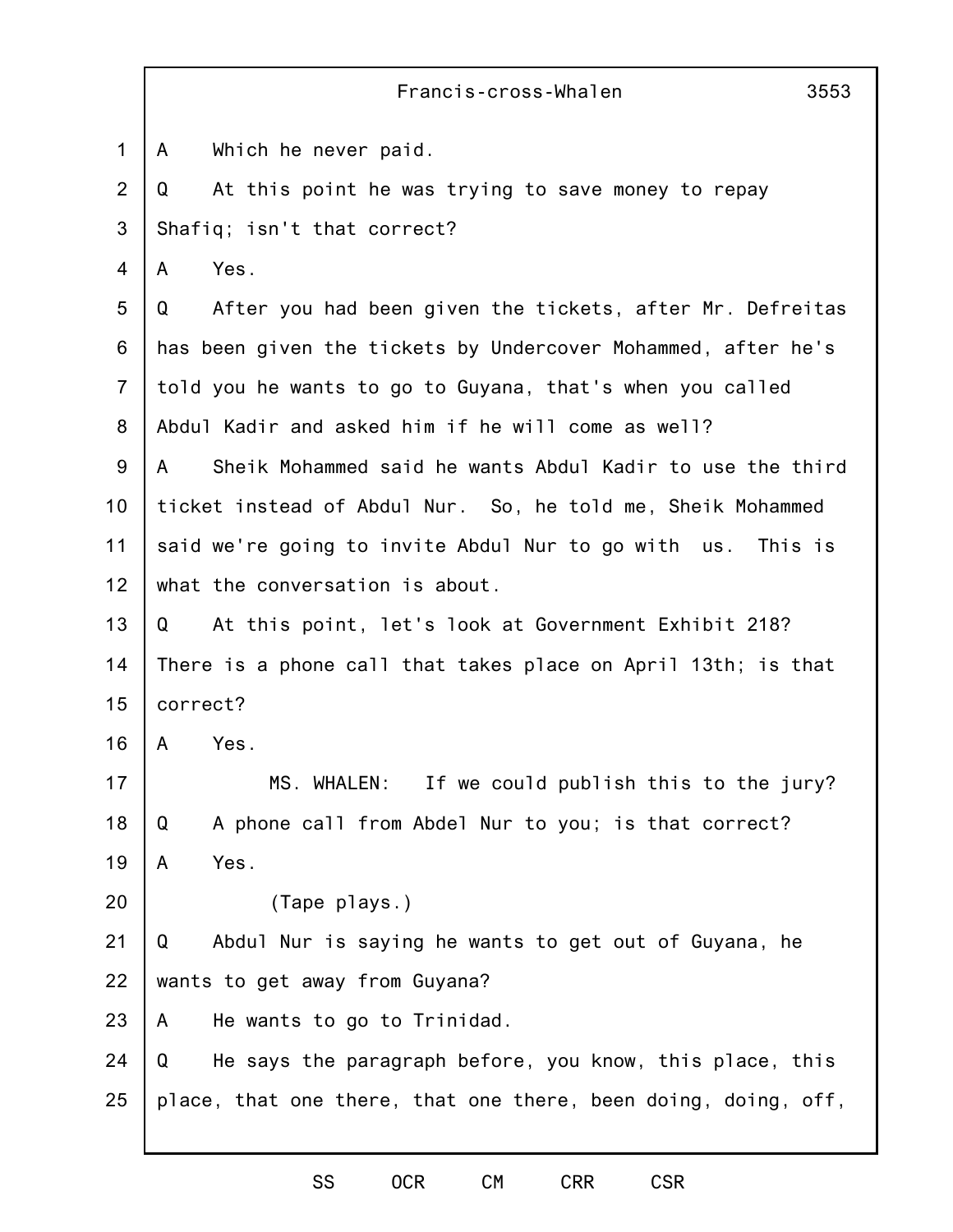|                  | Francis-cross-Whalen<br>3554                                   |  |  |  |  |
|------------------|----------------------------------------------------------------|--|--|--|--|
| $\mathbf 1$      | off, off, real off, you know, I just want to get away, you     |  |  |  |  |
| $\overline{2}$   | understand what I'm saying? He wants to leave Guyana; isn't    |  |  |  |  |
| 3                | that right?                                                    |  |  |  |  |
| 4                | Yes.<br>$\mathsf{A}$                                           |  |  |  |  |
| 5                | (Tape plays.)                                                  |  |  |  |  |
| 6                | Is Abdul Nur asking you for money again?<br>Q                  |  |  |  |  |
| $\overline{7}$   | It's the same \$100 he mentioned before.<br>A                  |  |  |  |  |
| 8                | Let me show you, again, to publish just to the witness --<br>Q |  |  |  |  |
| $\boldsymbol{9}$ | Objection, might we approach?<br>MR. JONES:                    |  |  |  |  |
| 10               | THE COURT:<br>Yes.                                             |  |  |  |  |
| 11               | (Continued on next page.)                                      |  |  |  |  |
| 12               |                                                                |  |  |  |  |
| 13               |                                                                |  |  |  |  |
| 14               |                                                                |  |  |  |  |
| 15               |                                                                |  |  |  |  |
| 16               |                                                                |  |  |  |  |
| 17               |                                                                |  |  |  |  |
| 18               |                                                                |  |  |  |  |
| 19               |                                                                |  |  |  |  |
| 20               |                                                                |  |  |  |  |
| 21               |                                                                |  |  |  |  |
| 22               |                                                                |  |  |  |  |
| 23               |                                                                |  |  |  |  |
| 24               |                                                                |  |  |  |  |
| 25               |                                                                |  |  |  |  |
|                  | SS<br><b>OCR</b><br><b>CRR</b><br>${\sf CM}$<br><b>CSR</b>     |  |  |  |  |
|                  |                                                                |  |  |  |  |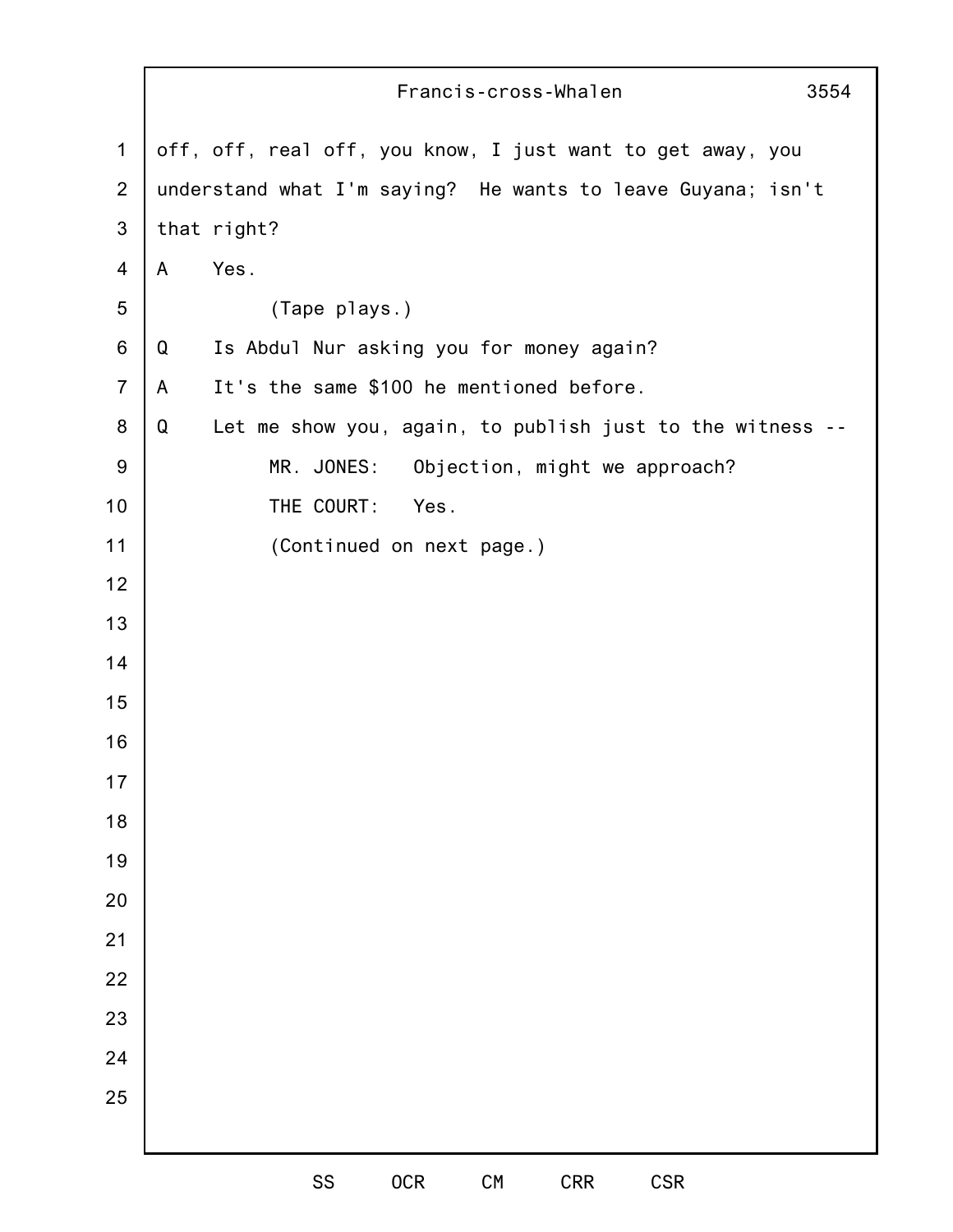1 2 3 4 5 6 7 8 9 10 11 12 13 14 15 16 17 18 19 20 21 22 23 24 25 Francis-cross-Whalen 3555 (Side bar.) MR. JONES: I don't know what the basis is to show the witness this document N. MS. WHALEN: He said it's the same \$100, the conversation -- MR. JONES: Impeaching him? THE COURT: Don't interrupt. MS. WHALEN: I'm trying to confirm it is the same \$100. He had the conversation back at the end of March where he said he was sending it. Now it sounds like Abdul is asking for more money. He says it's the same. I wanted to confirm it's the same. THE COURT: Before you show the document -- MS. WHALEN: About the conversation. THE COURT: You need to clarify. I guess an appropriate question, I didn't see any amount mentioned in the transcript. I think it's a fair question to ask him how do you know it's the same \$100? MR. JONES: My only point, there's nothing to refresh. He didn't say he didn't remember. MS. WHALEN: My question is improper, I'll rephrase it. THE COURT: Then ask him, go back and ask him all those other questions. If he doesn't remember, you can refresh.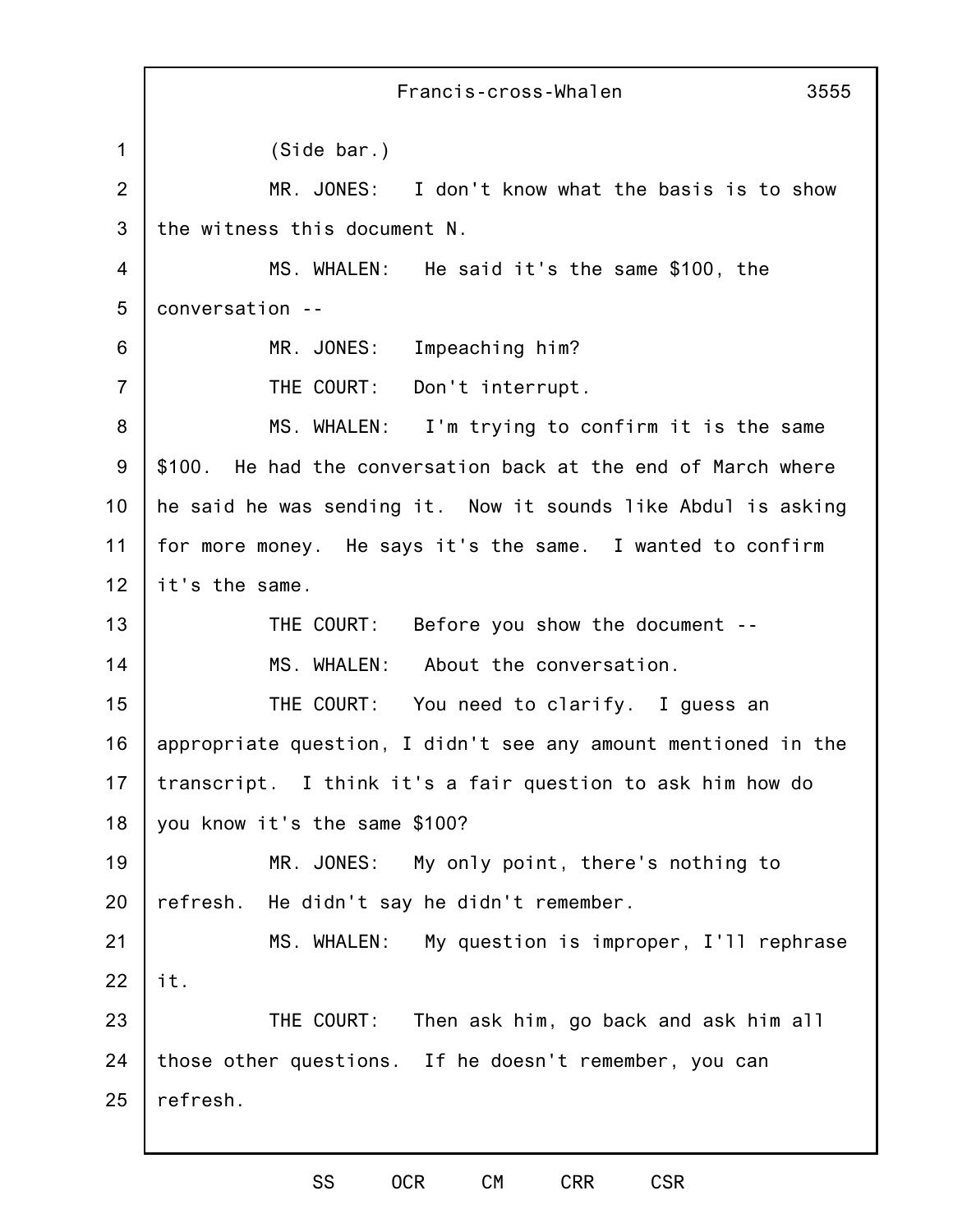## Francis-cross-Whalen

| $\mathbf{1}$    | MR. JONES: The other issue, I'm not objecting, but              |
|-----------------|-----------------------------------------------------------------|
| $\overline{2}$  | a lot of this is just where we're going to be here until        |
| 3               | Christmas if we go through everything Ms. Messina went          |
| $\overline{4}$  | through. I don't want to object all the time, we've been        |
| 5               | through this, been through this. We don't need to be going      |
| 6               | back at length the same thing.                                  |
| $\overline{7}$  | THE COURT: I'm not so sure it's exactly the same                |
| 8               | Otherwise I would have interjected, things being asked<br>area. |
| 9               | over and over again.                                            |
| 10 <sup>1</sup> | MS. WHALEN: In my mind I'm eliciting it for a                   |
| 11              | different purpose. I do apologize going over the same area.     |
| 12              | MR. JONES: Two other things. One, can I ask                     |
| 13              | again, please, if we're going to refresh the recollection not   |
| 14              | to say something is a transcript just identify the number,      |
| 15              | give it to the witness.                                         |
| 16              | Second of all, well -- that's it.                               |
| 17              | THE COURT: If it's a transcript that's not in                   |
| 18              | evidence, you can just say, identify it for identification as   |
| 19              | ID whatever.                                                    |
| 20              | MS. WHALEN: Yes, your Honor.                                    |
| 21              | THE COURT: Then we'll probably break in about                   |
| 22              | 15 minutes or so. Is your client still okay?                    |
| 23              | MS. WHALEN:<br>I'll check.                                      |
| 24              | THE COURT: You want to check before we get                      |
| 25              | started?                                                        |
|                 |                                                                 |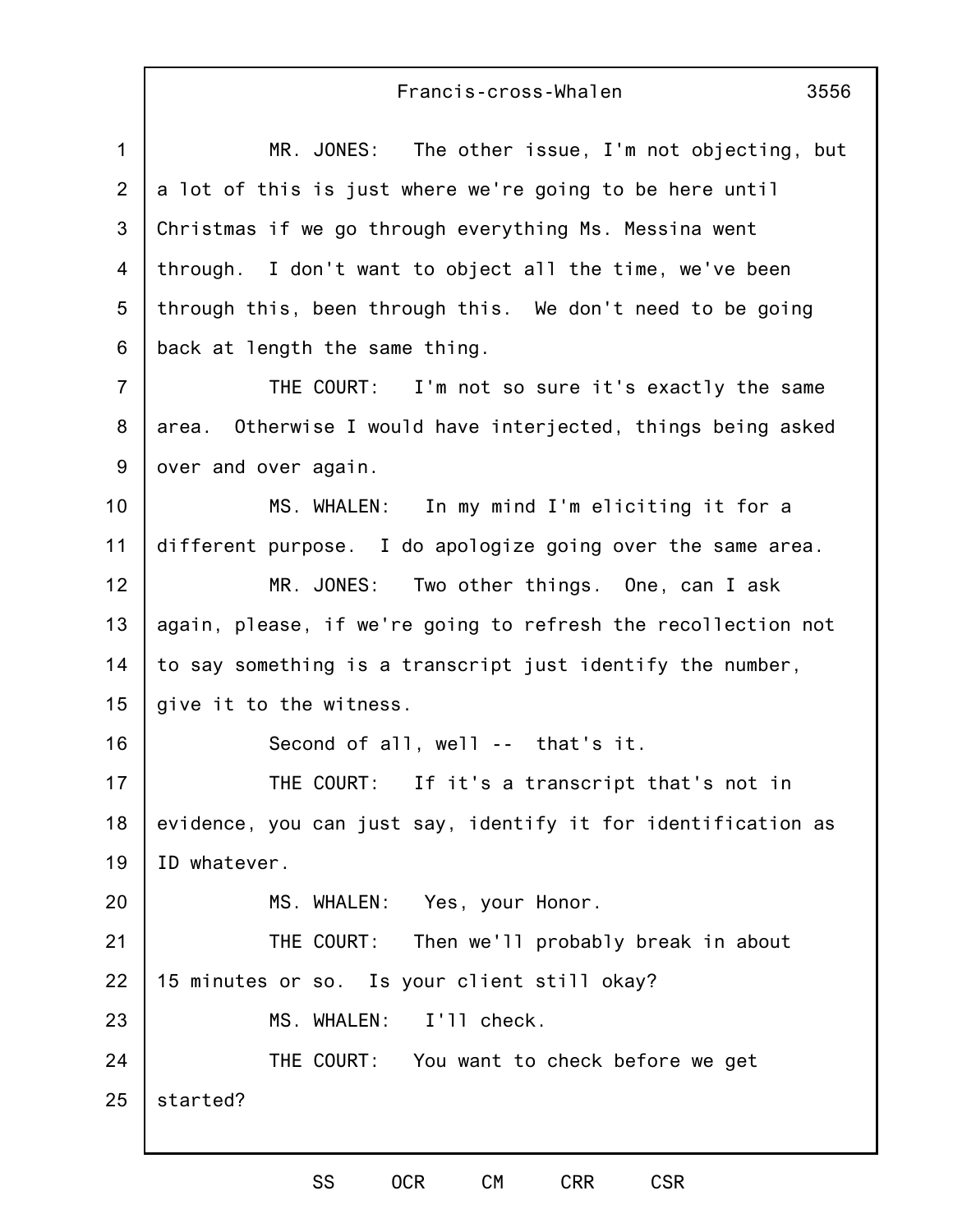|                         | Francis-cross-Whalen                                           | 3557 |
|-------------------------|----------------------------------------------------------------|------|
| $\mathbf{1}$            | (Pause.)                                                       |      |
| $\overline{2}$          | MS. WHALEN: Okay.                                              |      |
| $\mathbf{3}$            | THE COURT: We can go for another 15 minutes.                   |      |
| $\overline{\mathbf{4}}$ | (Continued on next page.)                                      |      |
| $\overline{5}$          |                                                                |      |
| $\,6\,$                 |                                                                |      |
| $\overline{7}$          |                                                                |      |
| $\bf 8$                 |                                                                |      |
| $\boldsymbol{9}$        |                                                                |      |
| $10$                    |                                                                |      |
| 11                      |                                                                |      |
| 12                      |                                                                |      |
| 13                      |                                                                |      |
| $14$                    |                                                                |      |
| 15                      |                                                                |      |
| 16                      |                                                                |      |
| $17$                    |                                                                |      |
| 18                      |                                                                |      |
| 19                      |                                                                |      |
| $20\,$                  |                                                                |      |
| 21                      |                                                                |      |
| 22                      |                                                                |      |
| 23                      |                                                                |      |
| 24                      |                                                                |      |
| 25                      |                                                                |      |
|                         |                                                                |      |
|                         | <b>OCR</b><br>$\textsf{SS}\xspace$<br>CRR<br>CSR<br>${\sf CM}$ |      |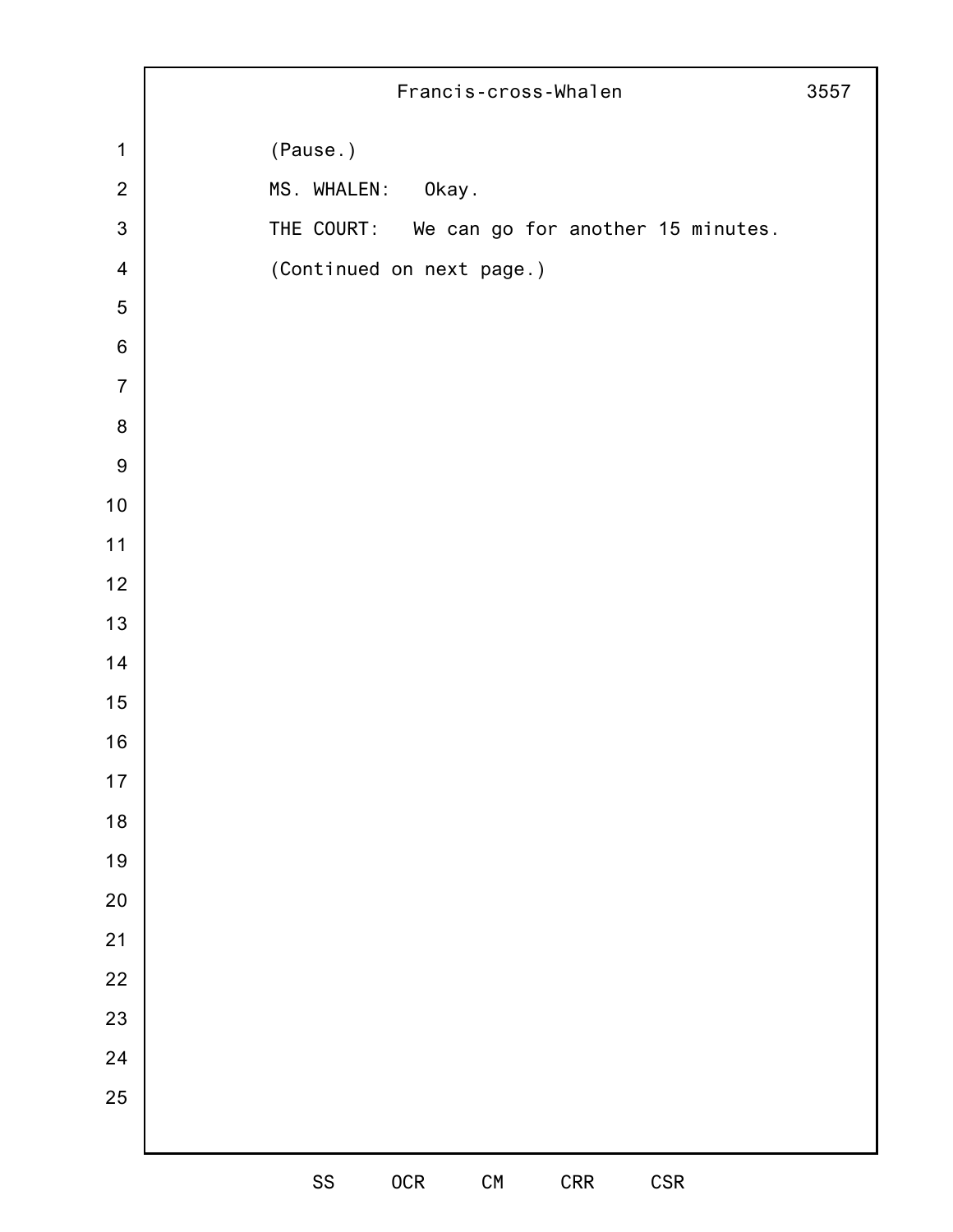|                | Francis-cross-Whalen<br>3558                                  |
|----------------|---------------------------------------------------------------|
| $\mathbf{1}$   | (Open court.)                                                 |
| $\overline{2}$ | Mr. Francis, let me back up for a minute. Mr. Nur is<br>Q     |
| 3              | asking you for money here; isn't that correct?                |
| $\overline{4}$ | Yes.<br>A                                                     |
| 5              | You're saying the same \$100 that you had said you were<br>Q  |
| 6              | going to be sending him; is that correct?                     |
| $\overline{7}$ | Yes.<br>A                                                     |
| 8              | But approximately -- you had told him you were going to<br>Q  |
| 9              | be sending the money about two weeks ago; isn't that correct? |
| 10             | He was, again, a miscommunication between me and Abdel<br>A   |
| 11             | Nur. He had express interest in money numerous times, not     |
| 12             | only to me but to Sheik Mohammed. Sheik Mohammed advised me   |
| 13             | to be careful with him, not to be actually sending money to   |
| 14             | It was kind of an unusual situation because he was<br>him.    |
| 15             | actually facing being kicked out of the house and I needed    |
| 16             | certain okays as well as Sheik Mohammed as well as the FBI    |
| 17             | actually if I was giving to him. I send him the \$100 because |
| 18             | he was going to be homeless if he didn't get the \$100.       |
| 19             | I want to clarify. When you had told him two weeks<br>Q       |
| 20             | earlier that you're going to be sending money, you hadn't     |
| 21             | actually sent it to him, right?                               |
| 22             | I cannot recall exactly the amount of time when it<br>A       |
| 23             | happened about the \$100 and how long was the wait. I'm just  |
| 24             | explaining to you what was going on; that Abdel Nur was a     |
| 25             | person if he sees you taking --                               |

SS OCR CM CRR CSR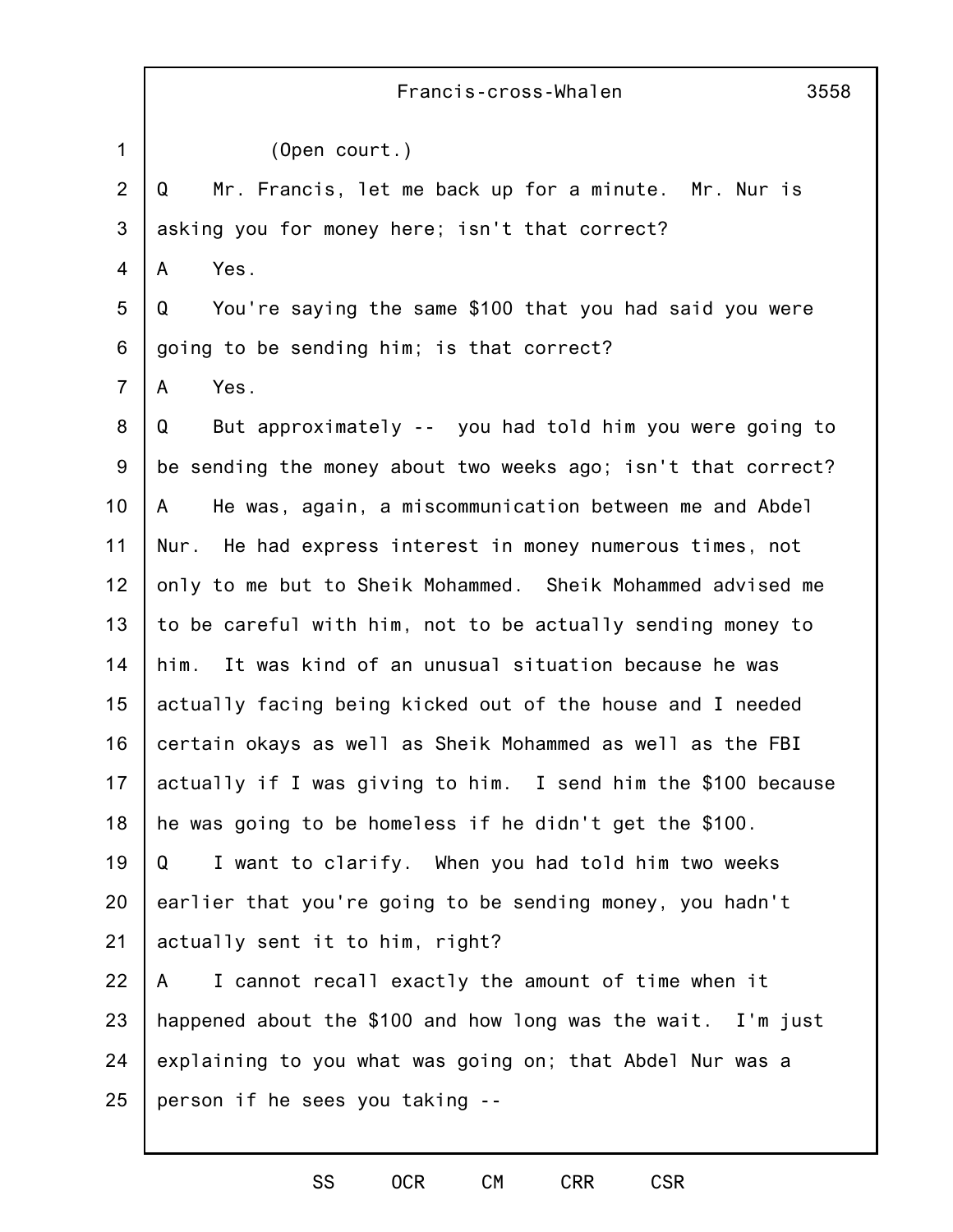|                | 3559<br>Francis-cross-Whalen                                   |
|----------------|----------------------------------------------------------------|
| $\mathbf 1$    | Q<br>Let me stop you right there.                              |
| $\overline{2}$ | THE COURT: May I ask a different point?                        |
| 3              | At the time you had this conversation that we just             |
| 4              | listened to, number 218, the one we were listening to now, at  |
| 5              | that point had you sent him the \$100?                         |
| 6              | THE WITNESS: I'm not sure. The reason being he                 |
| $\overline{7}$ | asked on two occasions, asked for \$100 for his rent. He asked |
| 8              | also for money for his daughters because his daughters needed  |
| $9\,$          | some money for school and that his wife was actually in the    |
| 10             | hospital or something like that. In any case, I don't know     |
| 11             | about what was the period and we're dealing right now about    |
| 12             | the monies of the rent or the monies that he was asking for    |
| 13             | his daughters because he needed tuition for school. This is    |
| 14             | the dilemma.                                                   |
| 15             | THE COURT: Ms. Whalen?                                         |
| 16             | In any event, after you had this conversation with Abdel<br>Q  |
| 17             | Nur, you had a three-way conversation with Mr. Defreitas;      |
| 18             | isn't that correct, Mr. Defreitas, Abdel Nur and yourself?     |
| 19             | Yes.<br>A                                                      |
| 20             | Q<br>You agreed to send him money; isn't that correct?         |
| 21             | Yes.<br>A                                                      |
| 22             | Then the next day I'm going to look at, Government<br>Q        |
| 23             | Exhibit 219.                                                   |
| 24             | (Pause.)                                                       |
| 25             | MS. WHALEN:<br>I'll move this up to 12:40, your                |
|                |                                                                |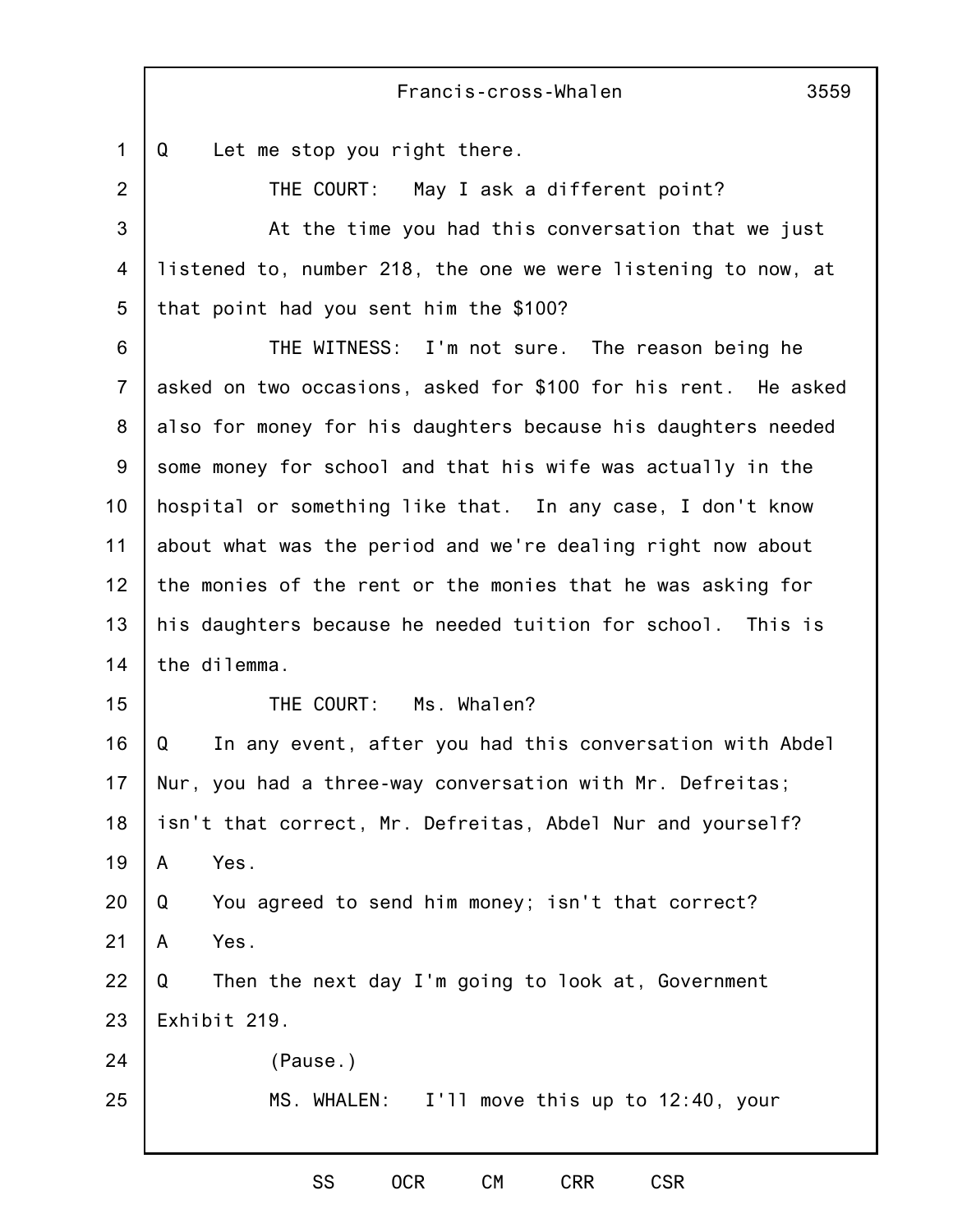|                | Francis-cross-Whalen<br>3560                                   |
|----------------|----------------------------------------------------------------|
| $\mathbf 1$    | Honor. $--$ 12:34, actually.                                   |
| $\overline{2}$ | (Tape plays.)                                                  |
| 3              | What did Mr. Defreitas mean by that?<br>Q                      |
| 4              | They know each other since we're young and Abdul Nur --<br>A   |
| 5              | it's complicated.                                              |
| 6              | Safe to say Mr. Defreitas didn't think Abdul Nur took him<br>Q |
| $\overline{7}$ | seriously?                                                     |
| 8              | I can't say that. He's mentioned there to speak to him<br>A    |
| $9\,$          | for whatever reasons he felt Abdul Nur would actually listen   |
| 10             | to me or not.                                                  |
| 11             | (Tape plays.)                                                  |
| 12             | (Continued on next page.)                                      |
| 13             |                                                                |
| 14             |                                                                |
| 15             |                                                                |
| 16             |                                                                |
| 17             |                                                                |
| 18             |                                                                |
| 19             |                                                                |
| 20             |                                                                |
| 21             |                                                                |
| 22             |                                                                |
| 23             |                                                                |
| 24             |                                                                |
| 25             |                                                                |
|                | SS<br><b>OCR</b><br><b>CRR</b><br><b>CSR</b><br>${\sf CM}$     |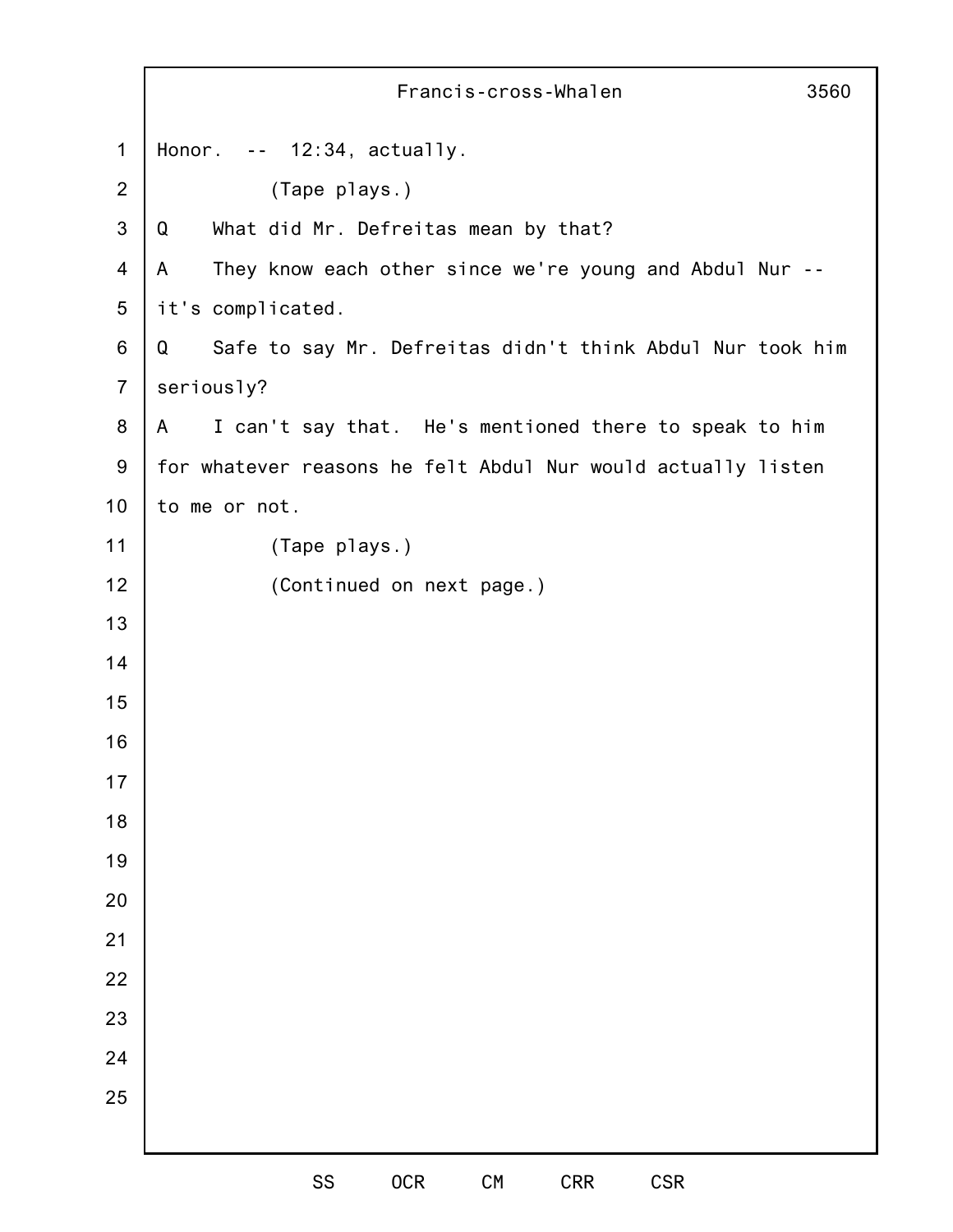|                | Francis - cross - Whalen<br>3561                              |
|----------------|---------------------------------------------------------------|
| 1              | EXAMINATION CONTINUES                                         |
| 2              | BY MS. WHALEN:                                                |
| 3              | When say here, you are referring to Abdel Nur or Kadir?<br>Q  |
| 4              | We discuss the fact that he want to send Abdel Nur on a<br>A  |
| 5              | different flight and I said that he should come actually with |
| 6              | us on the same flight.                                        |
| $\overline{7}$ | Okay.<br>Q                                                    |
| 8              | Meaning Sheik Mohammed.<br>A                                  |
| $9\,$          | Q<br>Then I am going to move us to page 11 of the transcript. |
| 10             | Actually, just to save time, I will just read it.             |
| 11             | So -- starting at 22 minutes and 57 seconds into the          |
| 12             | recording, which should put us -- I'm sorry.                  |
| 13             | Could everyone turn to page ten?                              |
| 14             | It will be on or about line 36.                               |
| 15             | (Tape plays; tape stops.)                                     |
| 16             | Okay. Here when you are talking about he and he               |
| 17             | being upset, you are referring to Abdel Nur and the           |
| 18             | conversation that you had yesterday, is that correct?         |
| 19             | He wasn't upset. He want to get out of Guyana.<br>A           |
| 20             | Okay. That's -- that's the conversation that you were<br>Q    |
| 21             | referring to, correct?                                        |
| 22             | Yes.<br>A                                                     |
| 23             | Actually, we are referring to the conversation                |
| 24             | of -- the matter of Abdel Nur traveling and the matter of the |
| 25             | third ticket and the changes and as well as Mohammed buying   |
|                |                                                               |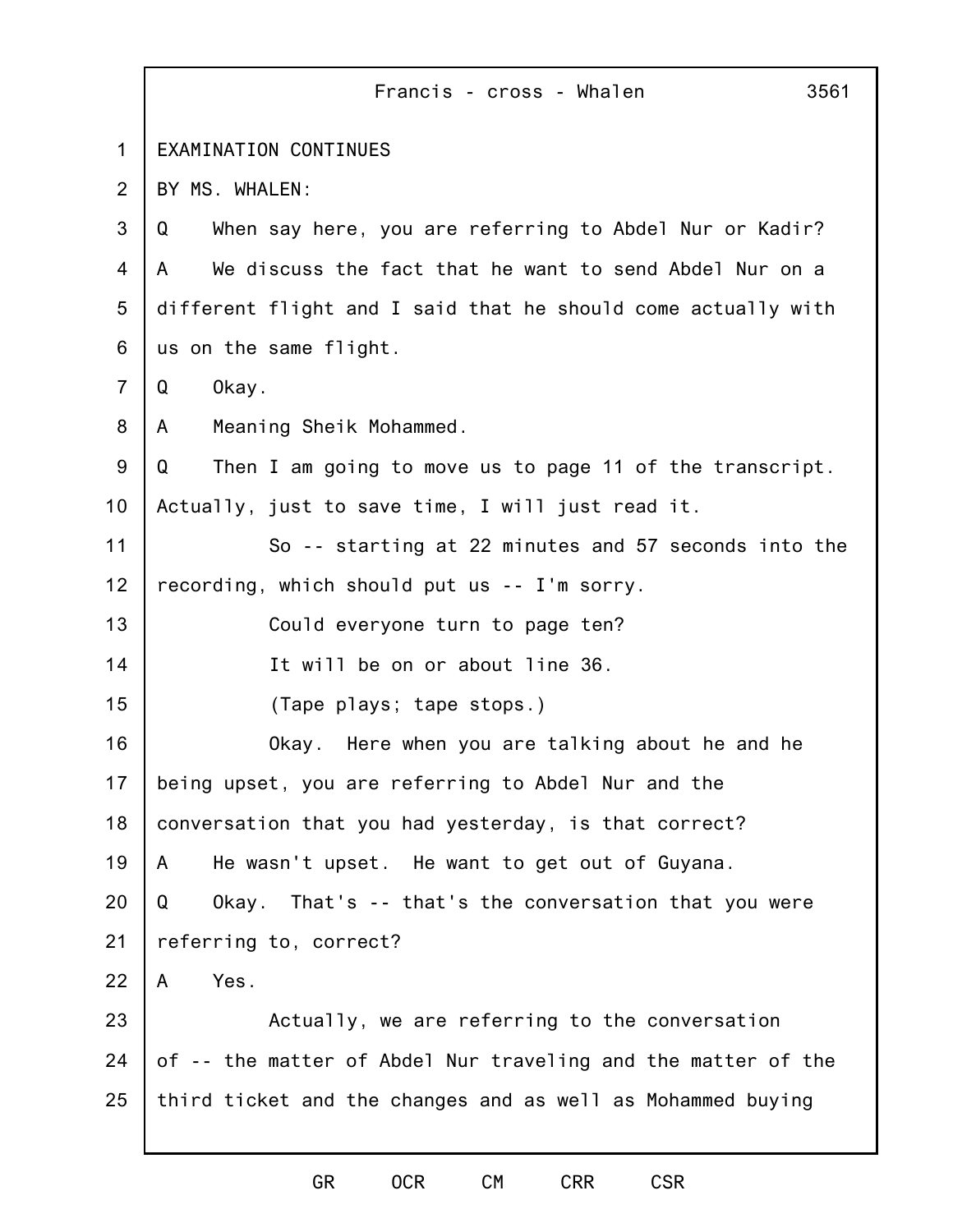1 2 3 4 5 6 7 8 9 10 11 12 13 14 15 16 17 18 19 20 21 22 23 24 25 Francis - cross - Whalen 3562 the ticket for Abdel Nur. Q Let me just stop you. I am just talking about, if you look at page eleven, line 21, where it says and he request help. He beg. And I don't like the begging part. You say he was. Mr. DeFreitas says, I remember Jelani said. You said, he sounded like crying yesterday. DeFreitas said, yes, man, yes. That thing touched me, man. You said, man. He said, touched me bad. That's referring -- that conversation, the he is Abdel Nur, right? A Yes. Q I would like you to go to the transcript for Government Exhibit 221. (Tape plays; tape stops.) When you are talking about 100, he's referring to a hundred dollars, is that correct? A Yes. Q Now, this conversation takes place on May 2nd? A Yes. Q Do you believe that this is the same \$100 or do you believe at this point it's probably the second \$100?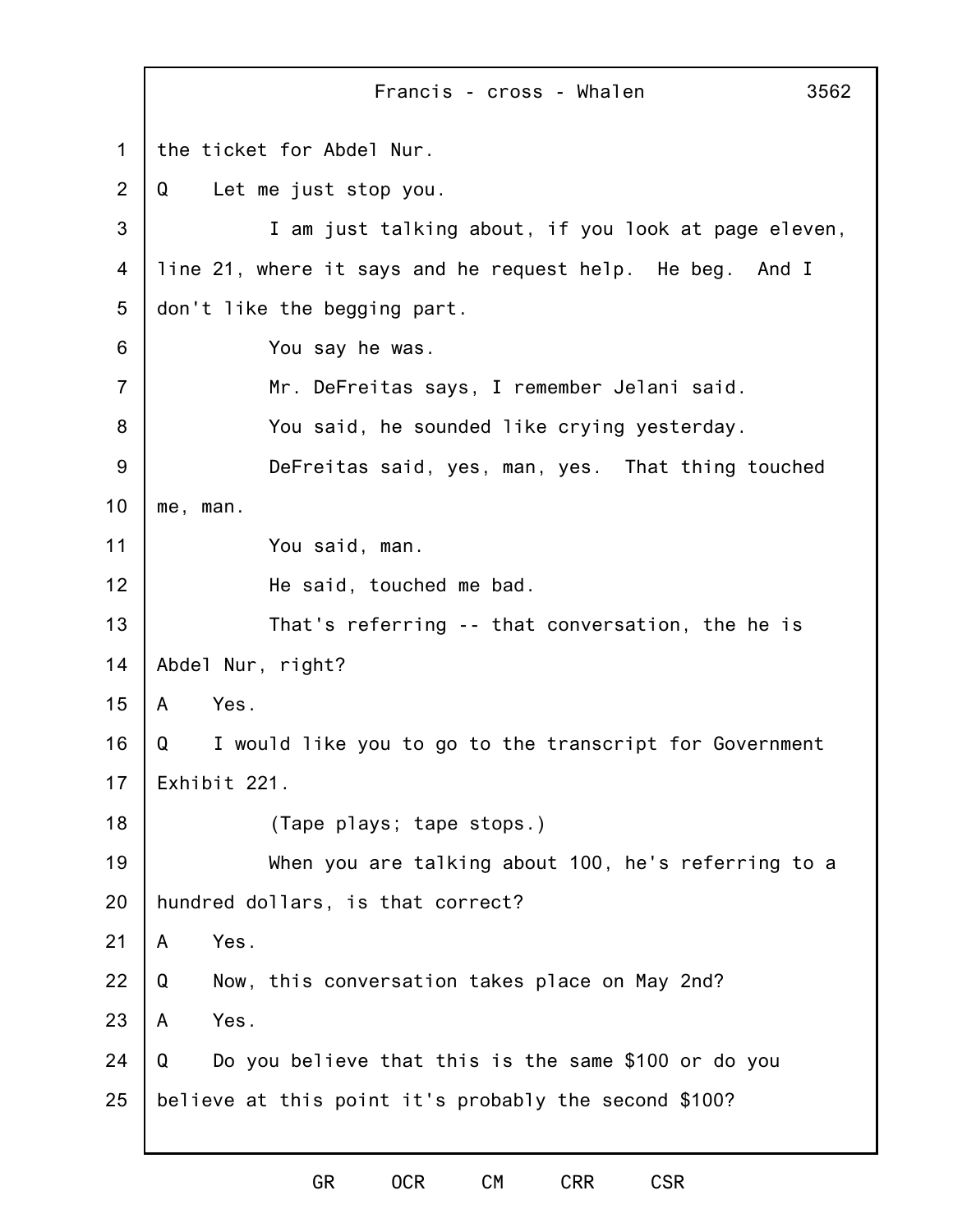|                | 3563<br>Francis - cross - Whalen                               |
|----------------|----------------------------------------------------------------|
| $\mathbf 1$    | The second one hundred mentioned.<br>A                         |
| $\overline{2}$ | (Tape plays; tape stops.)                                      |
| 3              | Okay. So then I am just asking you to go to Government<br>Q    |
| 4              | Exhibit 222.                                                   |
| 5              | This is a telephone call between you and                       |
| 6              | Mr. DeFreitas and Abdel Kadir, correct?                        |
| $\overline{7}$ | Yes.<br>A                                                      |
| 8              | It takes place on May 7, 2007?<br>Q                            |
| $9\,$          | Yes.<br>A                                                      |
| 10             | If everybody could turn to page five? I'm sorry.<br>Q          |
| 11             | Actually page four. I apologize.                               |
| 12             | Which page?<br>A                                               |
| 13             | Page four.<br>Q                                                |
| 14             | $\mathsf{A}$<br>Thank you.                                     |
| 15             | Okay. I am going to begin the recording at five minutes<br>Q   |
| 16             | and 49 seconds into the recording, which should put us on page |
| 17             | four, at line 37.                                              |
| 18             | (Tape plays; tape stops.)                                      |
| 19             | Now, here at line two, you are saying the<br>Okay.             |
| 20             | Sheik would like to know if there is anything else you need.   |
| 21             | Is that correct?                                               |
| 22             | Sheik Mohammed.<br>A                                           |
| 23             | Prior to calling Mr. Kadir, you had a conversation with<br>Q   |
| 24             | DeFreitas, isn't that correct?<br>Mr.                          |
| 25             | Yes.<br>A                                                      |
|                |                                                                |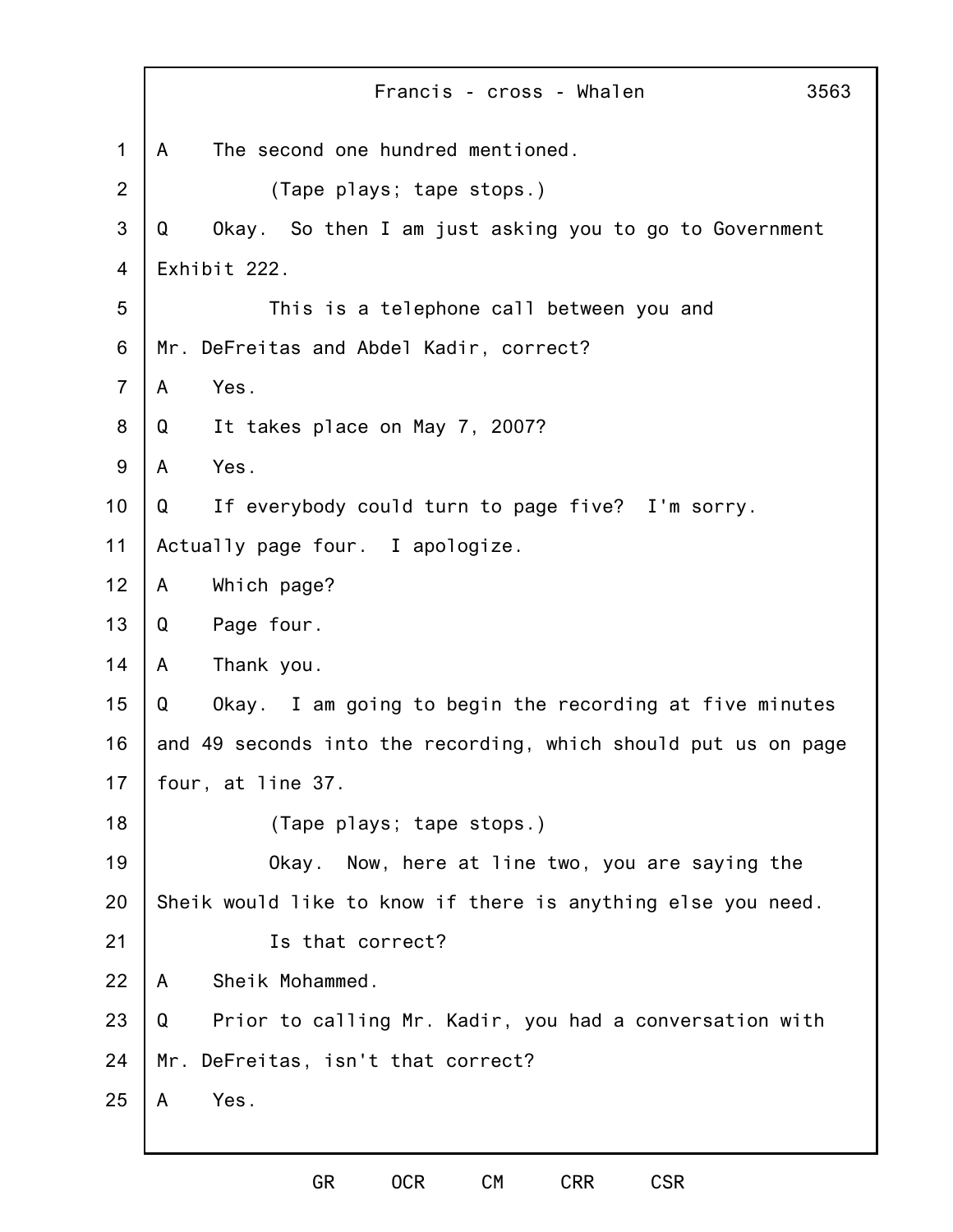Francis - cross - Whalen

| 1              | You told Mr. DeFreitas that there are two issues that you<br>Q |
|----------------|----------------------------------------------------------------|
| $\overline{2}$ | wanted to clarify with Abdul Kadir, is that correct?           |
| 3              | If I can listen to the tape.<br>A                              |
| 4              | Actually, let me -- I am going to show you a document<br>Q     |
| 5              | that I am marking as RD -- Defendant's Exhibit RD-D.           |
| 6              | This is ID 77, S-8.                                            |
| $\overline{7}$ | I am going to bring this up to you because it is               |
| 8              | multipages. We are starting on page eleven.                    |
| 9              | Thank you.<br>A                                                |
| 10             | If you could read to page 13? Through page 13.<br>Q            |
| 11             | Thank you.<br>A                                                |
| 12             | (Pause.)                                                       |
| 13             | Yes.                                                           |
| 14             | Does that refresh your recollection about the<br>Q             |
| 15             | conversation?                                                  |
| 16             | Yes.<br>A                                                      |
| 17             | Did you tell Mr. DeFreitas that you wanted to clarify<br>Q     |
| 18             | these two issues?                                              |
| 19             | Yes.<br>A                                                      |
| 20             | Then I am just going to take you to page nine of<br>Q<br>Okay. |
| 21             | Government Exhibit 222. I am going to be starting at eleven    |
| 22             | minutes and 45 seconds into the recording, which should put us |
| 23             | on or about line seven or eight or nine of page nine.          |
| 24             | (Tape plays; tape stops.)                                      |
| 25             | That's just confirming with Mr. DeFreitas that you             |
|                |                                                                |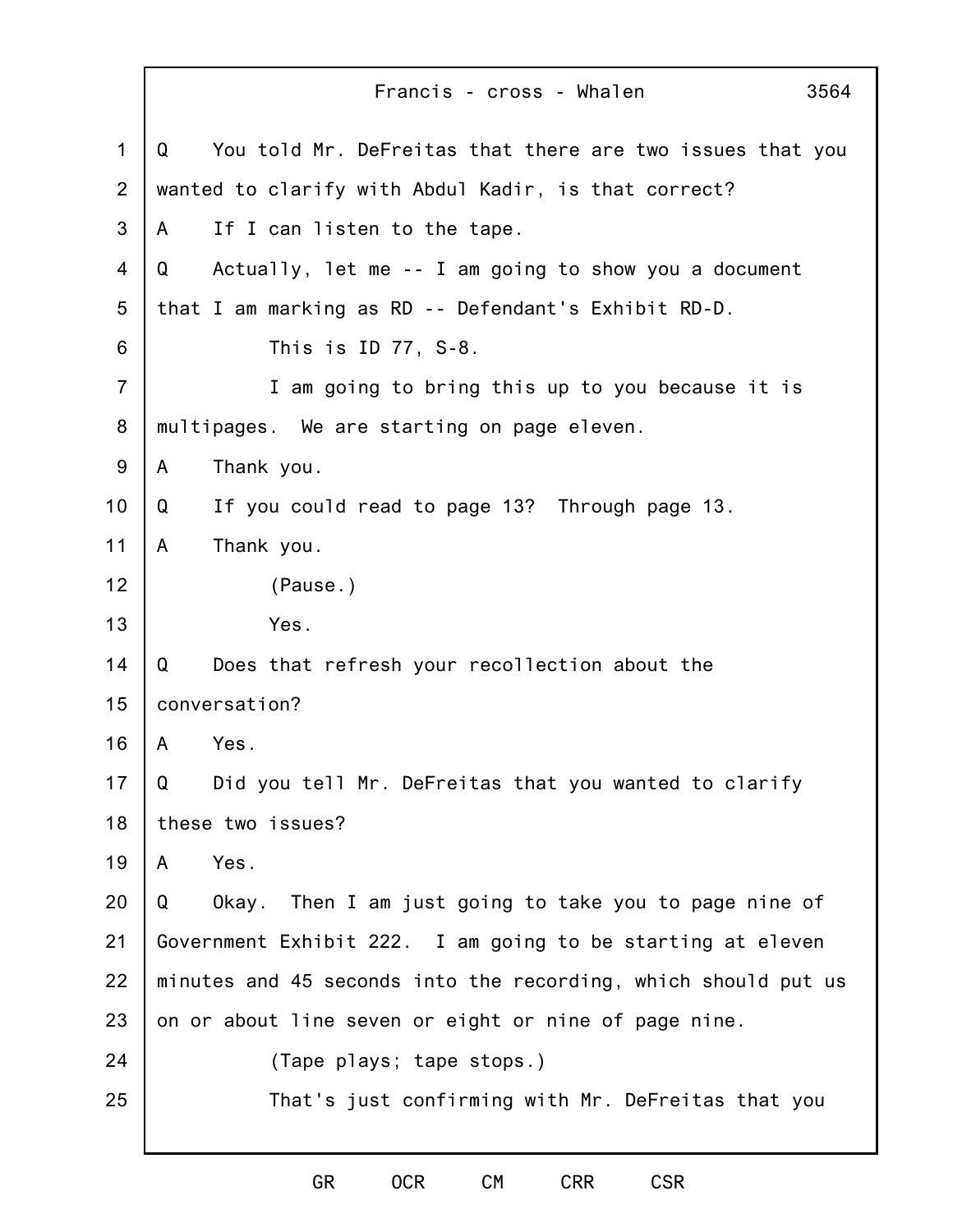|                | 3565<br>Francis - cross - Whalen                               |
|----------------|----------------------------------------------------------------|
| $\mathbf 1$    | had gotten the issues cleared up that you wanted to get        |
| $\overline{2}$ | cleared up, is that correct?                                   |
| 3              | Yes.<br>A                                                      |
| $\overline{4}$ | Okay. Just to sort of finish up this time period, while<br>Q   |
| 5              | you are in New York, you are still giving Mr. DeFreitas rides, |
| 6              | isn't that correct?                                            |
| $\overline{7}$ | Yes.<br>A                                                      |
| 8              | You will be driving him to work and to his friends'<br>Q       |
| 9              | homes, to the mosque, isn't that correct?                      |
| 10             | Yes.<br>A                                                      |
| 11             | MS. WHALEN: Actually, Your Honor, this would be a              |
| 12             | good time for a break.                                         |
| 13             | THE COURT: All right. Ladies and gentlemen, we are             |
| 14             | going to take a little break now for maybe 15, 20 minutes or   |
| 15             | SO.                                                            |
| 16             | Remember to keep an open mind, not to form or draw             |
| 17             | any conclusions about the case.                                |
| 18             | This is a fairly brief break so you won't be able to           |
| 19             | use your cellphones.                                           |
| 20             | Remember that you can't read, look at, in any way,             |
| 21             | shape or form, listen to anything that might be reported about |
| 22             | this case, or do any kind of research about this case and you  |
| 23             | can't talk about the case among yourselves or with anyone      |
| 24             | else.                                                          |
| 25             | We will be with you approximately 10 minutes to                |
|                |                                                                |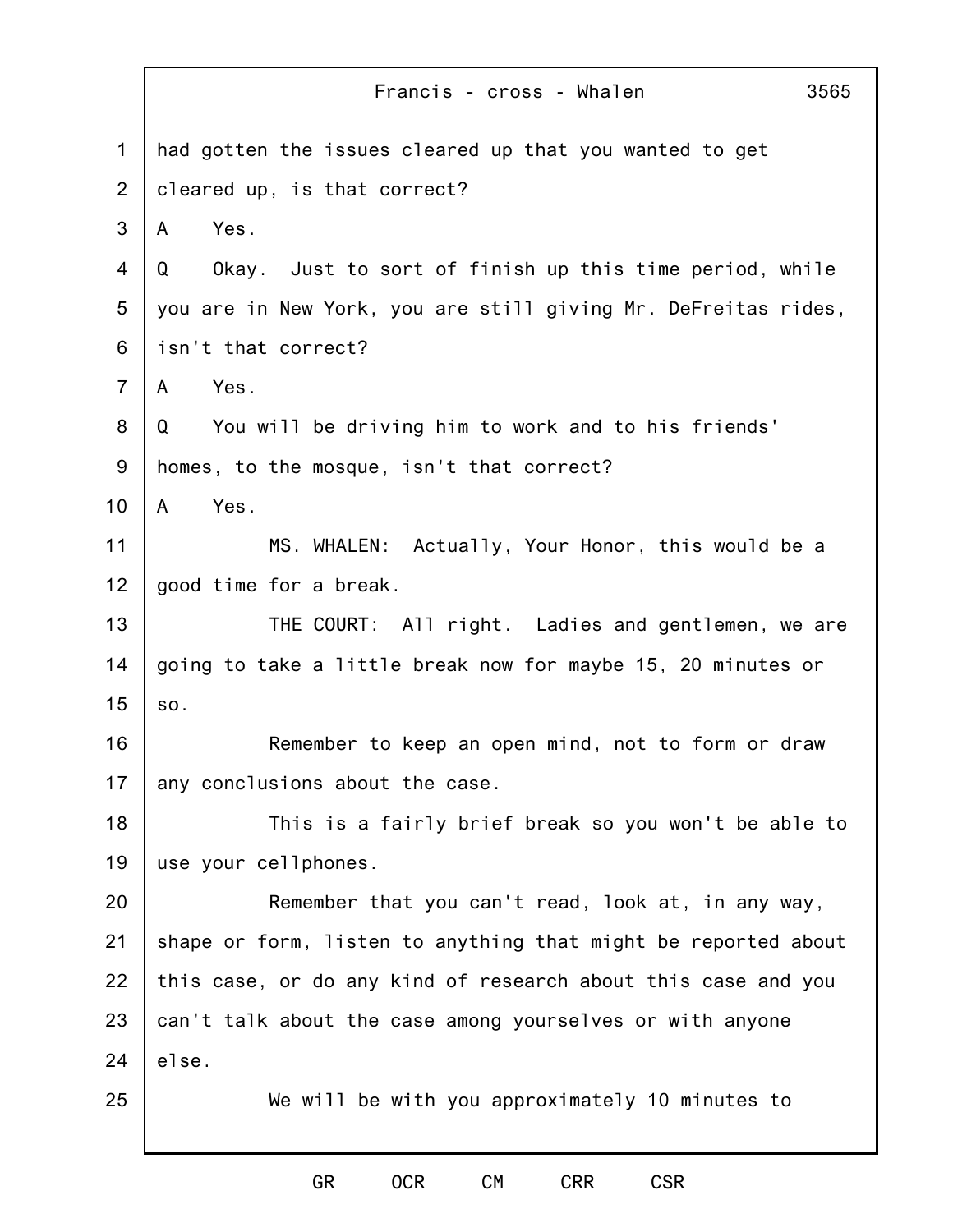1 2 3 4 5 6 7 8 9 10 11 12 13 14 15 16 17 18 19 20 21 22 23 24 25 Francis - cross - Whalen GR OCR CM CRR CSR 3566 four, thereabouts. Watch your step there. (The following occurred in the absence of the jury.) THE COURT: Okay. All be seated. Mr. Francis, you are still on cross-examination. So you can't discuss your testimony with the government team. But you can also take a break for about 15 minutes. THE WITNESS: Thank you. THE COURT: You can step down. THE WITNESS: Thank you. THE COURT: You can discuss scheduling. THE WITNESS: Thanks. (Witness leaves courtroom.) THE COURT: You all can take a break. Is there anything you wanted to address now? No. Okay. About ten to four. (Recess taken.) (Continued on next page.)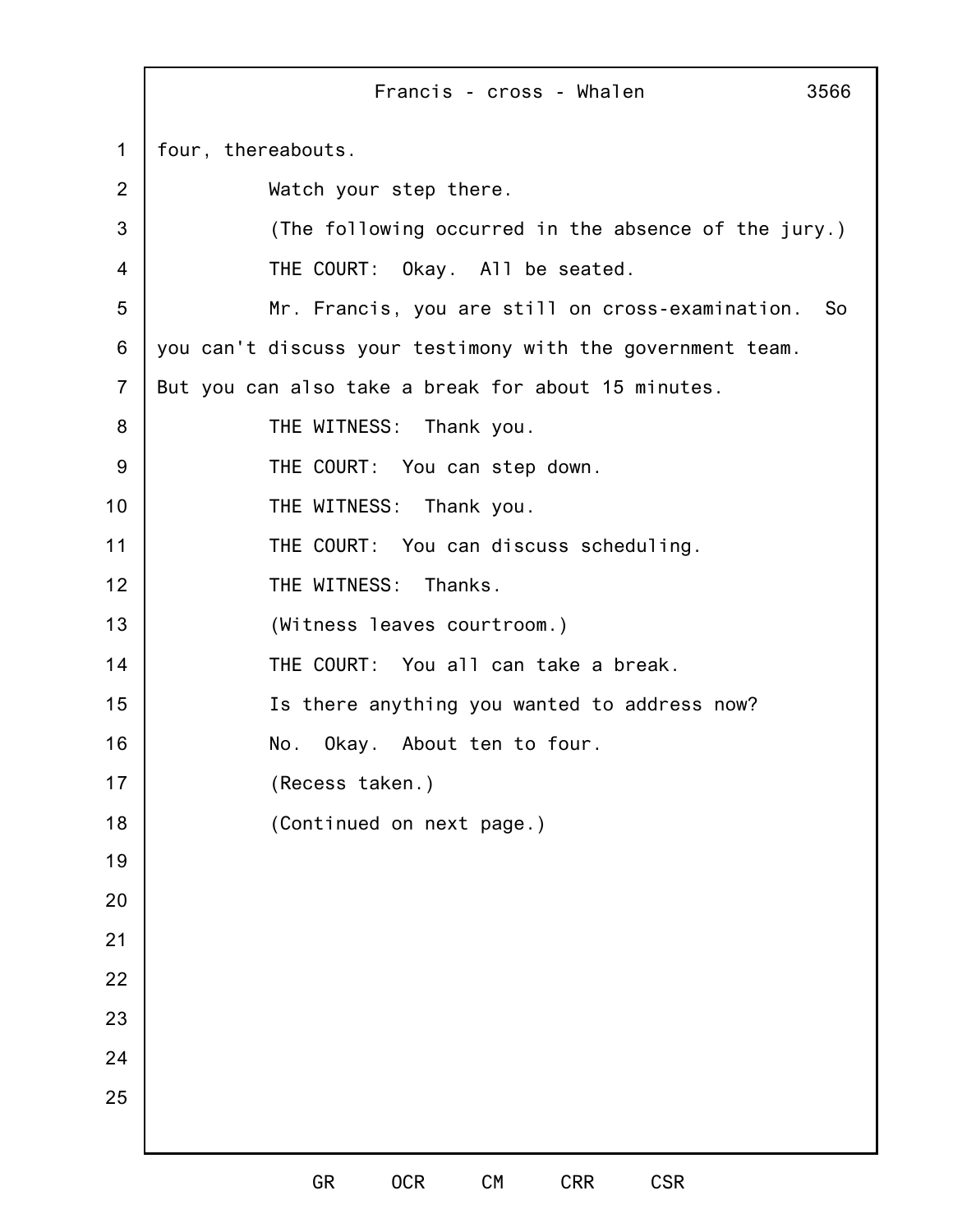|    | 3567<br>Francis - cross/Whalen                          |
|----|---------------------------------------------------------|
| 1  | (Open court.)                                           |
| 2  | THE COURT: This is case on trial continued. We are      |
| 3  | resuming after the break. The jury is not present. The  |
| 4  | witness is not present.                                 |
| 5  | Is everyone ready for the witness and the jury?         |
| 6  | (All answer in the affirmative.)                        |
| 7  | THE COURT: Witness first.                               |
| 8  | (Pause.)                                                |
| 9  | THE COURT: Jury entering.                               |
| 10 | (Jury present.)                                         |
| 11 | MS. WHALEN: May I continue?                             |
| 12 | THE COURT: Be seated everyone.                          |
| 13 | Yes.                                                    |
| 14 | MS. WHALEN: Thank you, your Honor.                      |
| 15 | THE COURT: Do all the party agree that all of our       |
| 16 | jurors are present and properly seated?                 |
| 17 | (All answer in the affirmative.)                        |
| 18 | THE COURT: Mr. Francis, welcome back to you as          |
| 19 | well.                                                   |
| 20 | THE WITNESS:<br>Thank you.                              |
| 21 | THE COURT: I remind you, sir, that you are still        |
| 22 | under oath.                                             |
| 23 | THE WITNESS: Yes.                                       |
| 24 | THE COURT: Again, ladies and gentlemen, this is         |
| 25 | continued cross-examination by Miss Whalen on behalf of |
|    |                                                         |

 $\Gamma$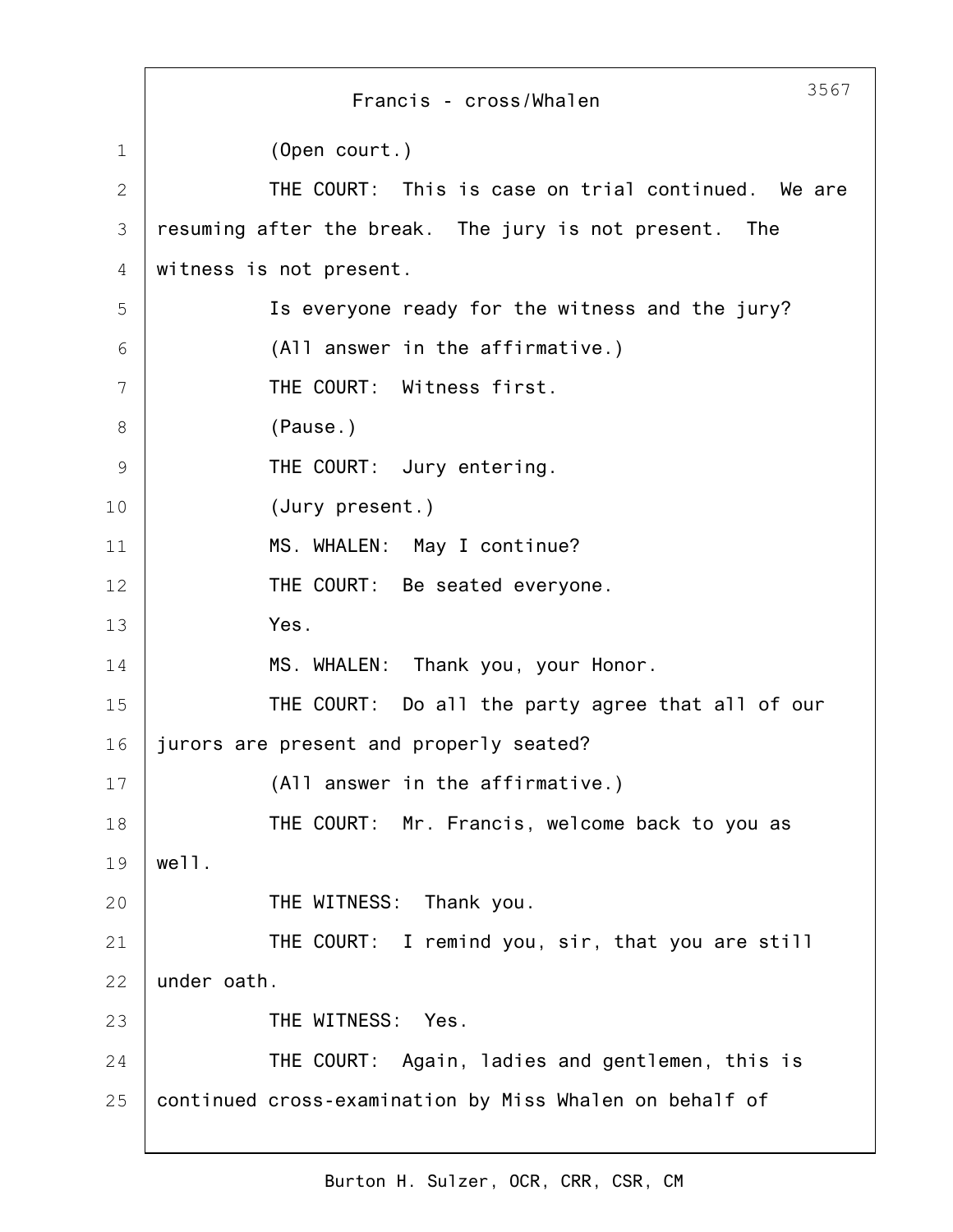|                | 3568<br>Francis - cross/Whalen                                  |
|----------------|-----------------------------------------------------------------|
| $\mathbf{1}$   | Mr. DeFreitas.                                                  |
| $\overline{2}$ | You may inquire when you are ready.                             |
| 3              | BY MS. WHALEN:                                                  |
| 4              | Mr. Francis, this last set of questions that I'm going to<br>Q  |
| 5              | be asking you is from the trip, the third trip you made to      |
| 6              | Guyana and then on to Trinidad, from that time period.<br>Okay? |
| 7              | Thank you.<br>A                                                 |
| 8              | So you and Mr. DeFreitas go back to Guyana, isn't that<br>Q     |
| $\mathcal{G}$  | correct?                                                        |
| 10             | Yes.<br>Α                                                       |
| 11             | Okay. At this point, again, to your knowledge, no one<br>Q      |
| 12             | spoken to Abu Bakr about this plan yet; is that correct?<br>had |
| 13             | Yes.<br>Α                                                       |
| 14             | And when you go to Guyana, Mr. DeFreitas stays in<br>Q          |
| 15             | Georgetown for most of the time, isn't that correct?            |
| 16             | Yes.<br>Α                                                       |
| 17             | And you stay for the most part in Linden with Mr. Kadir's<br>Q  |
| 18             | son; is that correct?                                           |
| 19             | Yes.<br>A                                                       |
| 20             | Now, the ticket for Nur to travel to Trinidad was<br>Q          |
| 21             | purchased in Guyana; is that correct?                           |
| 22             | Yes.<br>Α                                                       |
| 23             | And I believe you said that Mr. DeFreitas paid for the<br>Q     |
| 24             | ticket?                                                         |
| 25             | Yes.<br>Α                                                       |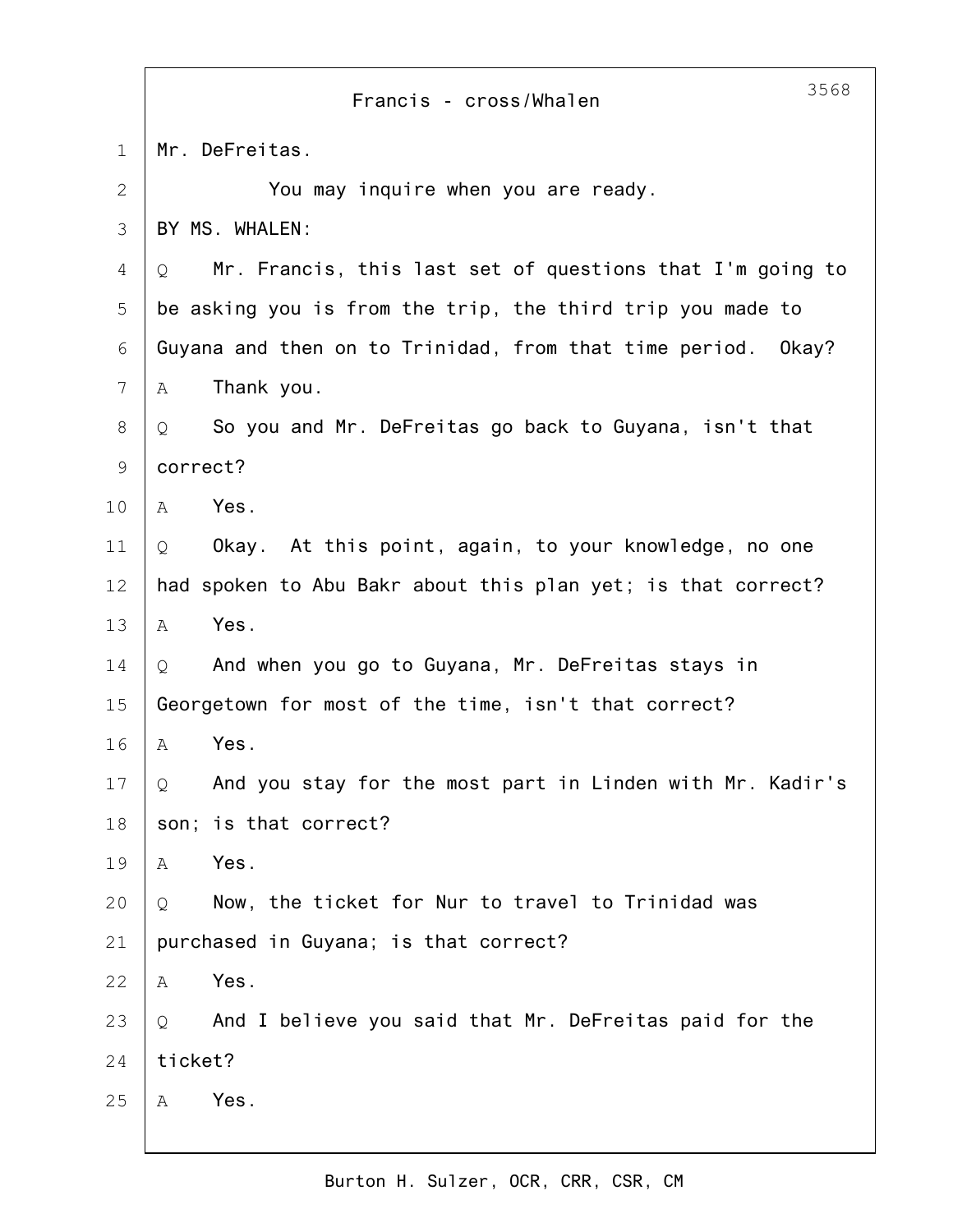|              | 3569<br>Francis - cross/Whalen                                 |
|--------------|----------------------------------------------------------------|
| $\mathbf{1}$ | And you said that the money came from money that he had<br>Q   |
| $\mathbf{2}$ | from Shafiq?                                                   |
| 3            | Yes.<br>A                                                      |
| 4            | Is that still part of the same \$400 that he had borrowed<br>Q |
| 5            | to go back to New York at the end of February of 2007?         |
| 6            | Yes.<br>Α                                                      |
| 7            | And were you present when Mr. DeFreitas booked and bought<br>Q |
| $8\,$        | the ticket?                                                    |
| $\mathsf 9$  | Sheik Mohammed gave me the money for the purchasing of<br>A    |
| 10           | the ticket.                                                    |
| 11           | So you actually went and purchased the ticket yourself?<br>Q   |
| 12           | Yes, per the instructions of Mohammed, yes.<br>A               |
| 13           | Was Mr. Nur with you or no?<br>Q                               |
| 14           | We were -- the three of us went to see the lady and then<br>Α  |
| 15           | the following day I came back with the -- to pick the ticket   |
| 16           | up.                                                            |
| 17           | When you say "the lady," is that the travel agent?<br>Q        |
| 18           | Yes, the travel agent that actually was dealing with us,<br>Α  |
| 19           | yes.                                                           |
| 20           | And Mr. Nur traveled to Trinidad on a different flight<br>Q    |
| 21           | than you and Mr. DeFreitas, isn't that correct?                |
| 22           | Yes.<br>Α                                                      |
| 23           | And you were supposed to travel first but because of<br>Q      |
| 24           | plane delays he actually ended up traveling first?             |
| 25           | Yes.<br>Α                                                      |

Burton H. Sulzer, OCR, CRR, CSR, CM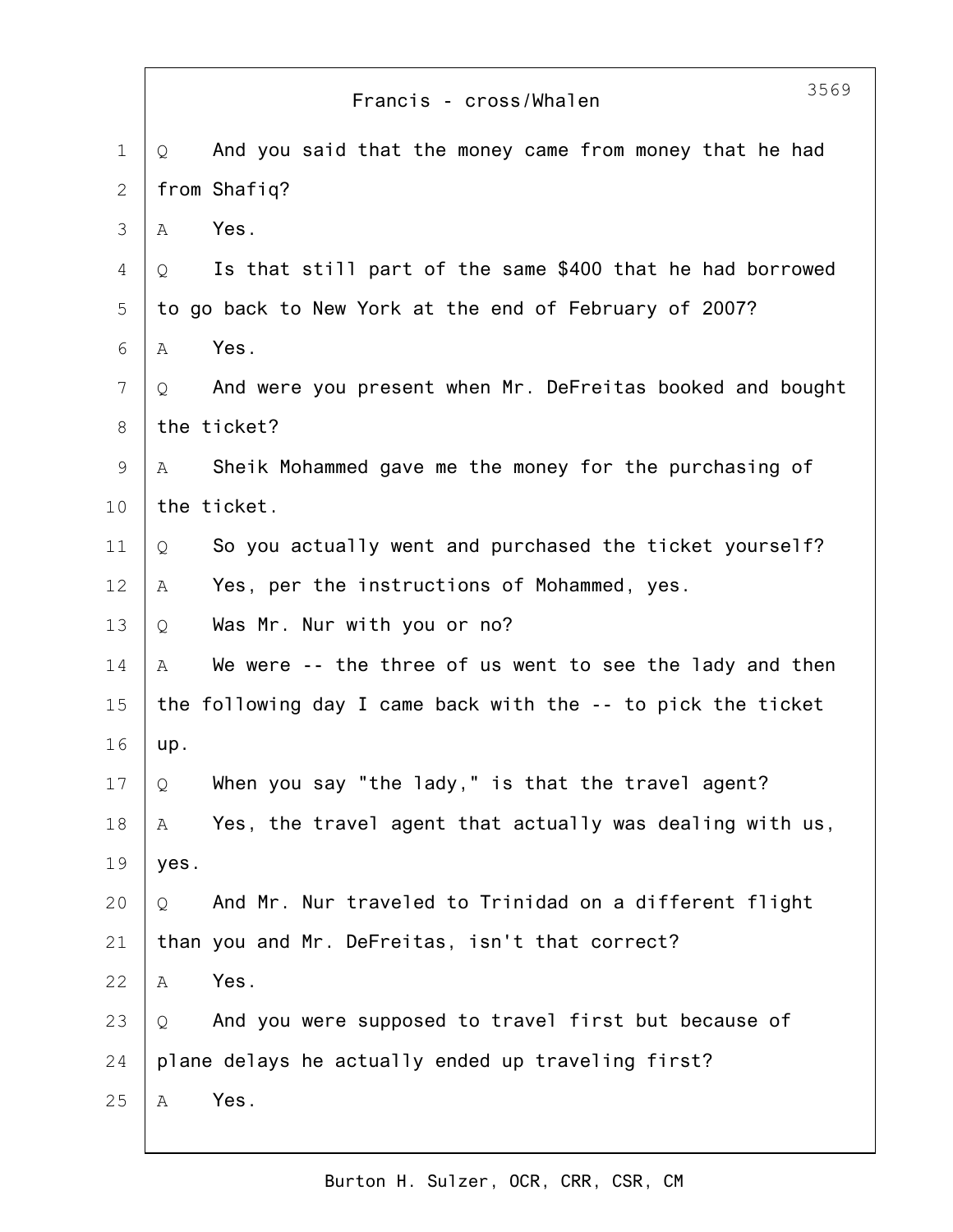|                | 3570<br>Francis - cross/Whalen                                 |
|----------------|----------------------------------------------------------------|
| 1              | And when you get to Trinidad, you got there I think you<br>Q   |
| 2              | said much later in the evening; is that correct?               |
| 3              | Yes.<br>Α                                                      |
| $\overline{4}$ | And he didn't wait at the airport for you; correct?<br>Q       |
| 5              | No.<br>Α                                                       |
| 6              | And it took about two days for you and Mr. DeFreitas to<br>Q   |
| 7              | hook up with Mr. Nur again; is that correct?                   |
| 8              | Yes.<br>A                                                      |
| 9              | Did he call you, did Abdel Nur call you during this time<br>Q  |
| 10             | period to let you know where he was?                           |
| 11             | No.<br>Α                                                       |
| 12             | Did you have a working cellphone in Trinidad?<br>Q             |
| 13             | I have my own cellphone which is just actually a U.S.<br>Α     |
| 14             | number.                                                        |
| 15             | But did Mr. Nur know this number?<br>Q                         |
| 16             | He could have called you on that number; is that               |
| 17             | correct?                                                       |
| 18             | Yes.<br>Α                                                      |
| 19             | And is that the same number that he had been calling you<br>Q  |
| 20             | on the Government Exhibit that we have been hearing?           |
| 21             | Yes.<br>Α                                                      |
| 22             | MS. WHALEN: I'm just going to ask everyone to turn             |
| 23             | to the transcripts for Government Exhibit 224.                 |
| 24             | Looking at the first page of Government Exhibit 224, this<br>Q |
| 25             | is a conversation that is taking place late in the evening of  |
|                |                                                                |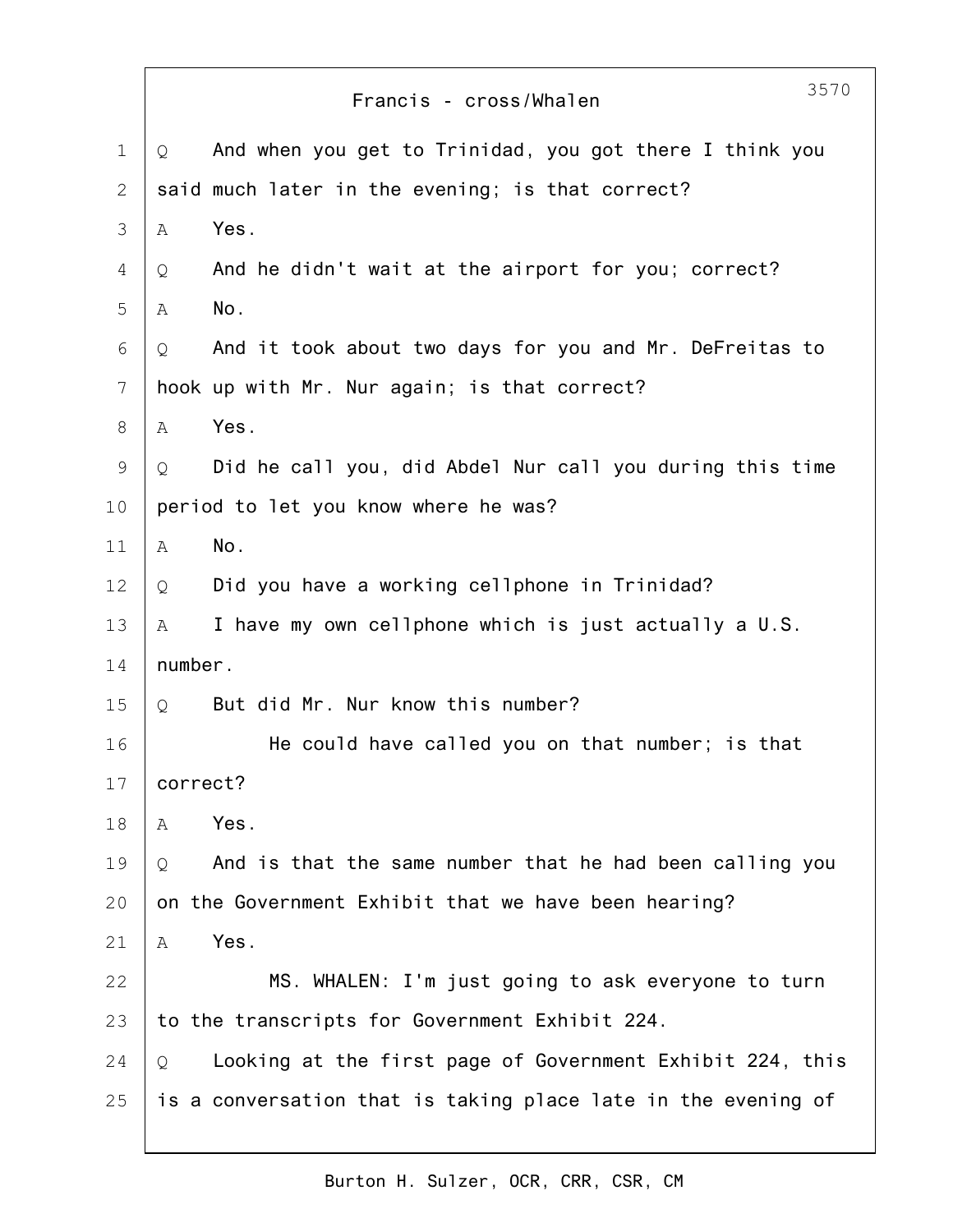|    | 3571<br>Francis - cross/Whalen                                 |
|----|----------------------------------------------------------------|
| 1  | May 24th; is that correct?                                     |
| 2  | Yes.<br>Α                                                      |
| 3  | And this conversation, the transcript is very big -- the<br>Q  |
| 4  | conversation was pretty long, it lasted into the small hours   |
| 5  | of the following morning; is that correct?                     |
| 6  | Yes.<br>Α                                                      |
| 7  | MS. WHALEN: I'm going to ask everybody to please               |
| 8  | turn to page six of the transcript.                            |
| 9  | Just to sort of not replay everything we heard before,<br>Q    |
| 10 | but in this conversation Kareem Ibrahim is talking to Mr.      |
| 11 | DeFreitas and talking to you about Abu Bakr; is that correct?  |
| 12 | Yes.<br>Α                                                      |
| 13 | And Yasin, is that Abu Bakr's name too?<br>Q                   |
| 14 | Yes.<br>Α                                                      |
| 15 | Yasin Abu Bakr?<br>Q                                           |
| 16 | Yes.<br>Α                                                      |
| 17 | At line three -- actually, line one, Mr. DeFreitas is<br>Q     |
| 18 | asking if Yasin would support the project if he was            |
| 19 | approached; is that correct?                                   |
| 20 | He's asking Sheik Ibrahim, yes.<br>Α                           |
| 21 | Sheik Ibrahim is saying the man is actually broke, is<br>Q     |
| 22 | that right?                                                    |
| 23 | That was Sheik Ibrahim saying, yes.<br>Α                       |
| 24 | On page seven at line six, Mr. DeFreitas says, Is it true<br>Q |
| 25 | what they say, that he used to be involved with the Syrians,   |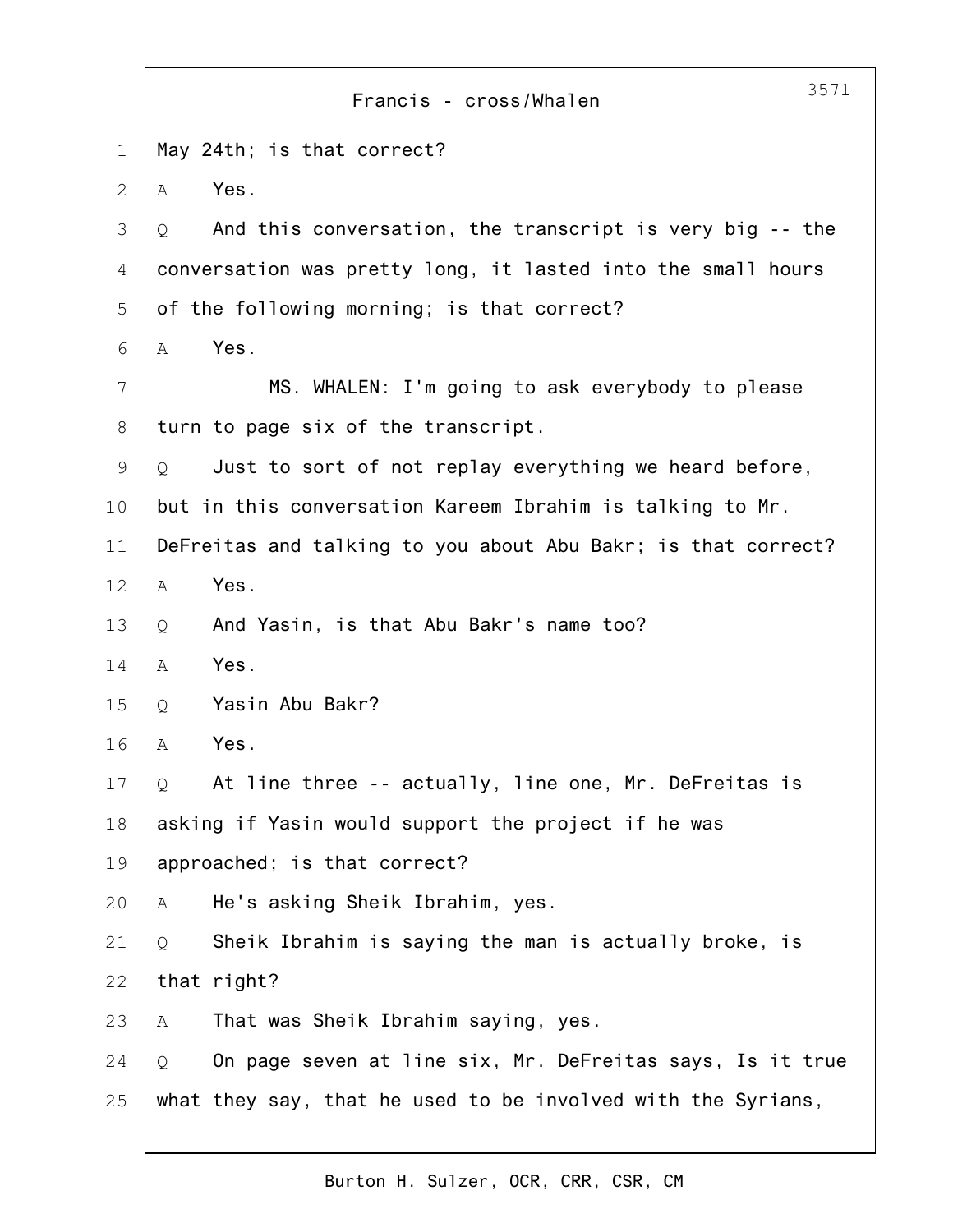|              | 3572<br>Francis - cross/Whalen                                 |
|--------------|----------------------------------------------------------------|
| $\mathbf 1$  | and then going down to line nine, Mr. DeFreitas says, people   |
| $\mathbf{2}$ | say he, he was a hitman for them -- meaning the Syrians, and   |
| 3            | Ibrahim said, yeah, people say so, right?                      |
| 4            | Yes.<br>Α                                                      |
| 5            | And when they are saying "him," they mean Yasin Abu Bakr,<br>Q |
| 6            | right?                                                         |
| 7            | Yes.<br>А                                                      |
| 8            | I am going to go to page nine. Starting -- I'm getting<br>Q    |
| $\mathsf 9$  | as close as I can to the top of page nine, which is about      |
| 10           | 16 minutes and 43 seconds into the conversation, but it may    |
| 11           | not start exactly there.                                       |
| 12           | (Tape plays; tape stops.)                                      |
| 13           | I know that it's hard to hear Mr. Ibrahim, but he's<br>Q       |
| 14           | asking -- he's telling Mr. DeFreitas and you that the national |
| 15           | security would know where you were staying because the address |
| 16           | you had to declare when you came into the country; is that     |
| 17           | correct?                                                       |
| 18           | It was not the same address that Ibrahim had.<br>Α             |
| 19           | The address was the address that you had received from<br>Q    |
| 20           | Mr. Kadir; isn't that correct?                                 |
| 21           | Yes.<br>A                                                      |
| 22           | And Mr. DeFreitas is asking you which address you put on<br>Q  |
| 23           | the boarding cards; is that correct?                           |
| 24           | Yes.<br>A                                                      |
| 25           | And did you fill out both boarding cards?<br>Q                 |
|              |                                                                |

Burton H. Sulzer, OCR, CRR, CSR, CM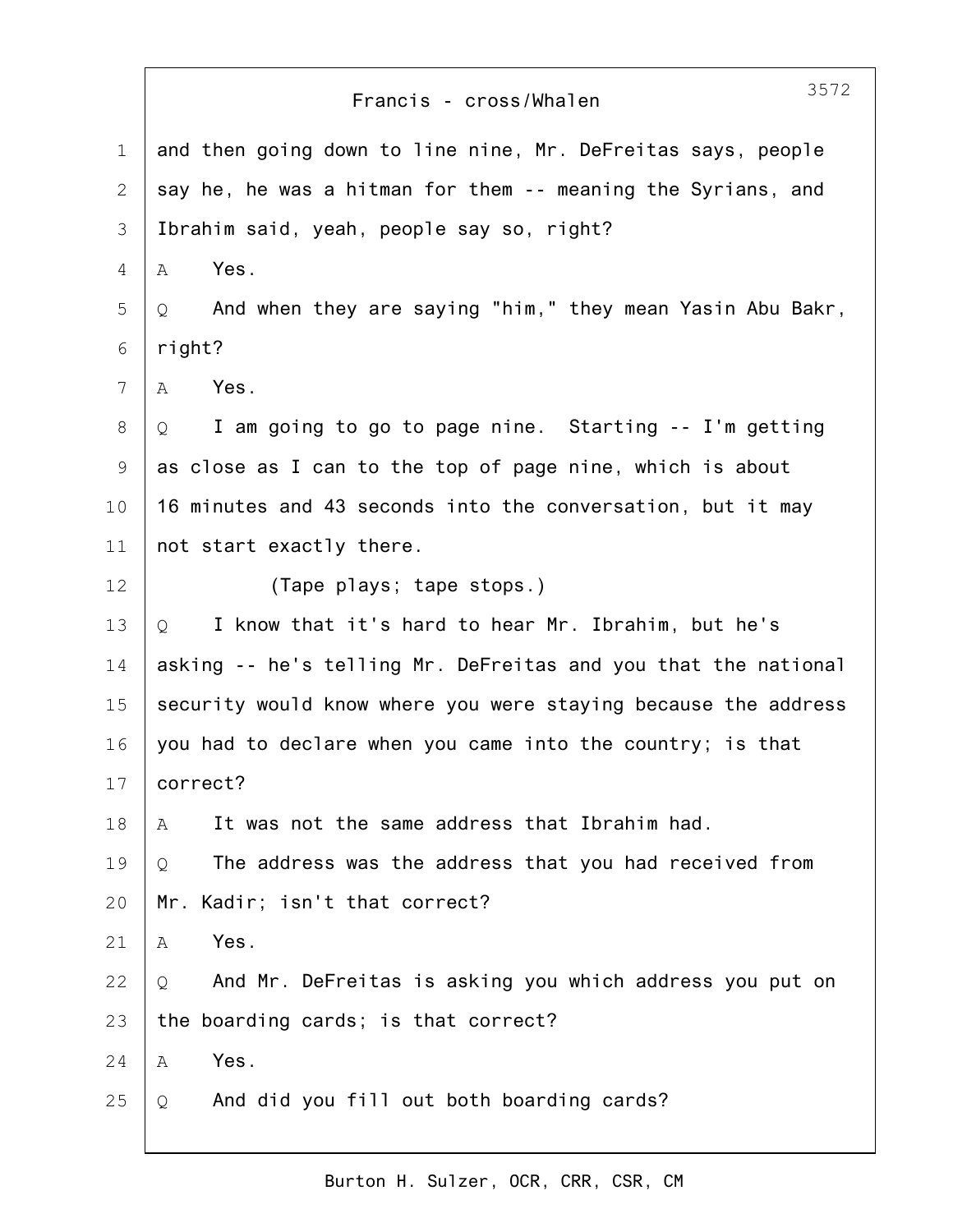|              | 3573<br>Francis - cross/Whalen                                 |
|--------------|----------------------------------------------------------------|
| $\mathbf 1$  | He usually asked me to fill out his paperwork, yes.<br>A       |
| $\mathbf{2}$ | And in this occasion did you fill out your paperwork and<br>Q  |
| 3            | his paperwork?                                                 |
| 4            | Yes.<br>Α                                                      |
| 5            | Going to page 20. I'm starting the recording at of<br>Q        |
| 6            | 36:27, which should put us at line 26 of page 20 of the        |
| 7            | transcript.                                                    |
| 8            | (Tape plays; tape stops.)                                      |
| $\mathsf 9$  | In this portion of the conversation Kareem Ibrahim is<br>Q     |
| 10           | talking about the Shias.                                       |
| 11           | Is he saying that Yasin Abu Bakr didn't back the               |
| 12           | Shias when he had this revolt, or he didn't inform the Shias   |
| 13           | when he had this revolt?                                       |
| 14           | He did not inform the Shiites.<br>Α                            |
| 15           | Does Kareem Ibrahim also have a concern that Abu Bakr is<br>Q  |
| 16           | not friendly to the Shias?                                     |
| 17           | This is not the point of the conversation.<br>Α                |
| 18           | He is just telling you a historical fact; is that the<br>Q     |
| 19           | point of the conversation?                                     |
| 20           | He's just saying the reason -- he added another reason to<br>A |
| 21           | actually his disagreement with bringing this plot to Abu Bakr. |
| 22           | But at this point Kareem Ibrahim did not what the plot<br>Q    |
| 23           | was?                                                           |
| 24           | At this point he did not know. At this point he<br>A           |
| 25           | mentioned, because the way that our stay was there was         |
|              |                                                                |

Г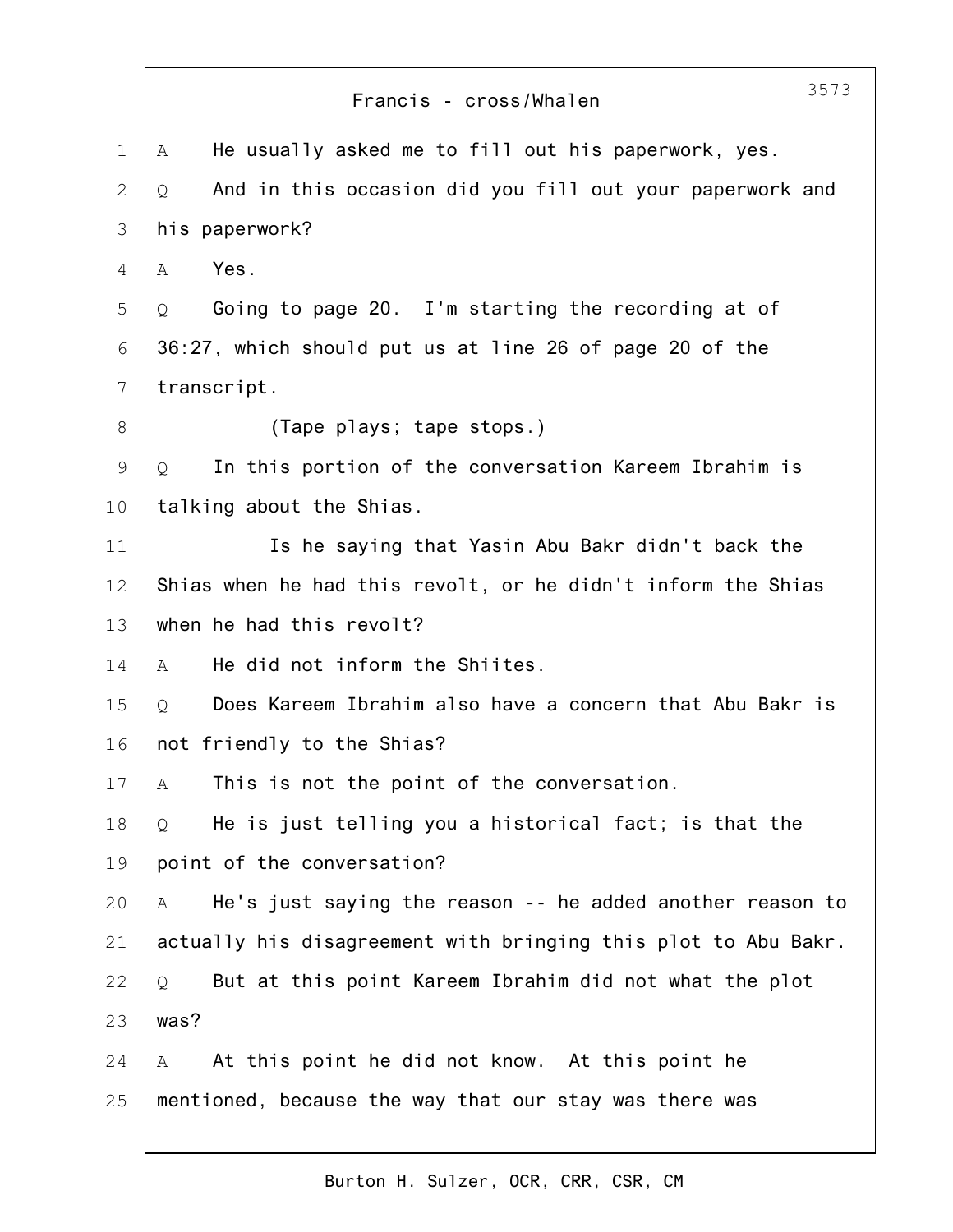|              | 3574<br>Francis - cross/Whalen                                 |
|--------------|----------------------------------------------------------------|
| $\mathbf 1$  | missionary trying to get money for the mosque that actually    |
| $\mathbf{2}$ | Sheik Kadir wanted to.                                         |
| 3            | Later on in this same conversation, Mr. DeFreitas decides<br>Q |
| 4            | to tell Kareem Ibrahim about the plan, isn't that correct?     |
| 5            | Yes.<br>A                                                      |
| 6            | And he didn't tell you in advance that he was going to be<br>Q |
| 7            | telling Kareem Ibrahim about the plan, did he?                 |
| 8            | No.<br>Α                                                       |
| $\mathsf 9$  | Before this moment, did Kareem Ibrahim strike you as<br>Q      |
| 10           | someone who was rich?                                          |
| 11           | No.<br>A                                                       |
| 12           | Did he strike you as someone who would be able to pay a<br>Q   |
| 13           | million and a half dollars that Mr. DeFreitas had been talking |
| 14           | about for the plot?                                            |
| 15           | No.<br>Α                                                       |
| 16           | And I think you said he lived above a store, but it<br>Q       |
| 17           | wasn't a big department store, it was just like a little       |
| 18           | bodega kind of store, right?                                   |
| 19           | Yes.<br>Α                                                      |
| 20           | Now, at this point I believe it's May 24th, you and<br>Q       |
| 21           | Mr. DeFreitas had been staying with Kareem Ibrahim for about   |
| 22           | four days; is that correct?                                    |
| 23           | Yes.<br>Α                                                      |
| 24           | And neither of you had ever met Kareem Ibrahim before; is<br>Q |
| 25           | that correct?                                                  |
|              |                                                                |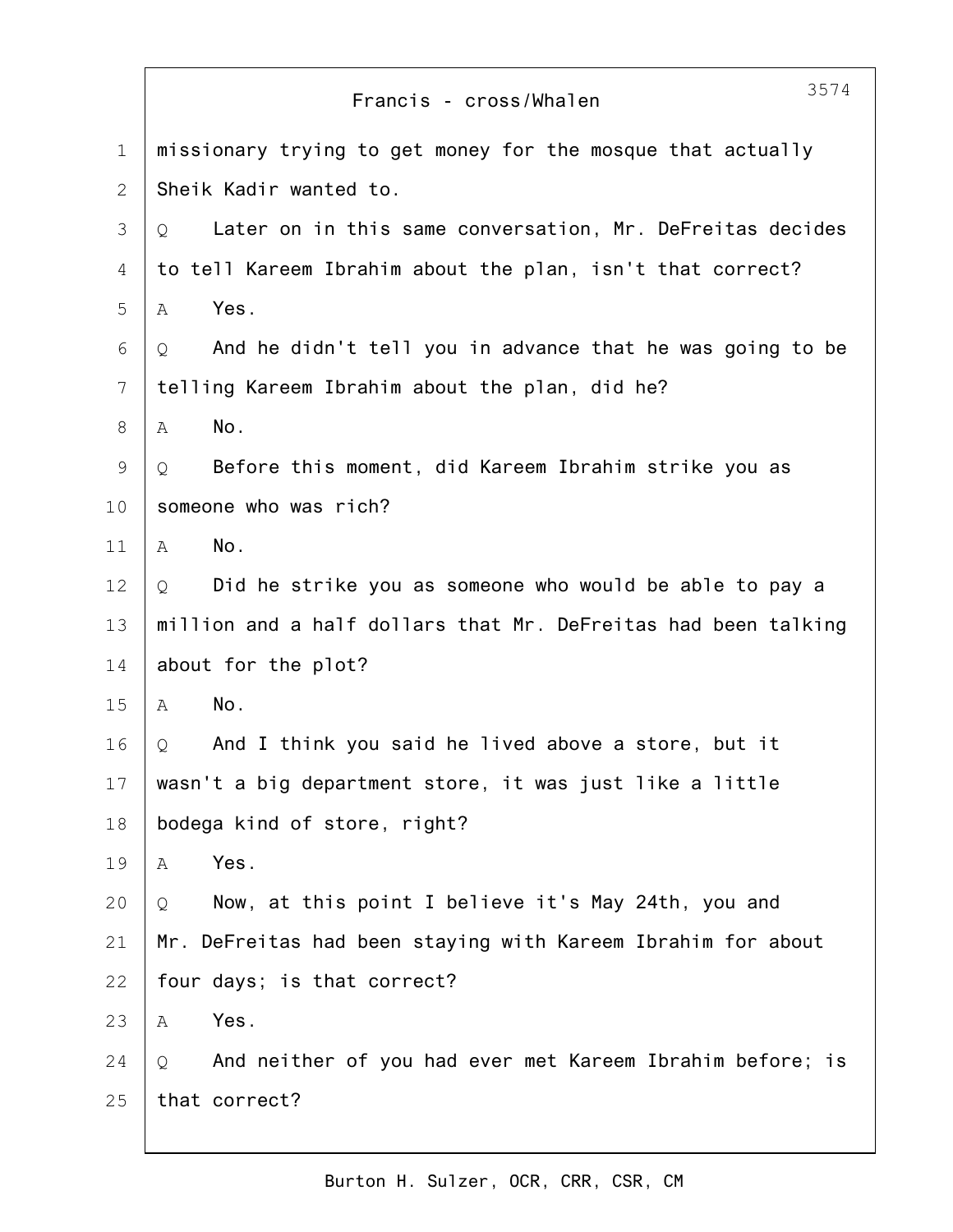|                | 3575<br>Francis - cross/Whalen                                 |
|----------------|----------------------------------------------------------------|
| 1              | Yes.<br>A                                                      |
| $\overline{2}$ | But Mr. DeFreitas, at the bottom of page 42 of the<br>Q        |
| 3              | transcript, line 30, Mr. DeFreitas says, and I'm looking at    |
| 4              | you because you got such great knowledge and you're truthful.  |
| 5              | And there he's talking about Mr. Ibrahim; is that              |
| 6              | correct?                                                       |
| 7              | Yes.<br>A                                                      |
| 8              | MS. WHALEN: Now, I'm going to ask everyone to go to            |
| 9              | page 44, line 27.                                              |
| 10             | Mr. DeFreitas sort of ends that long paragraph with, So<br>Q   |
| 11             | you can see this project with your permission Sheik, and he    |
| 12             | says yeah, and Mr. DeFreitas says, all right Annas. And        |
| 13             | that's an indication to you to sort of hook up a computer or a |
| 14             | TV so that you can watch the JFK video; is that correct?       |
| 15             | He asked me to do it, so I did, yes, meaning Sheik<br>Α        |
| 16             | Mohammed asked me to play the video for him.                   |
| 17             | Was it a television or computer?<br>Q                          |
| 18             | It was a television.<br>Α                                      |
| 19             | MS. WHALEN: If everyone would turn to page 46 of the           |
| 20             | transcript. I'm going to start the recording at 1:29:17,       |
| 21             | which should bring us fairly quickly to line two of the        |
| 22             | transcript on page 46.                                         |
| 23             | (Tape plays; tape stops.)                                      |
| 24             | I'm going to be starting the recording at 1:31:14 which<br>Q   |
| 25             | should put us at the top of the page.                          |
|                |                                                                |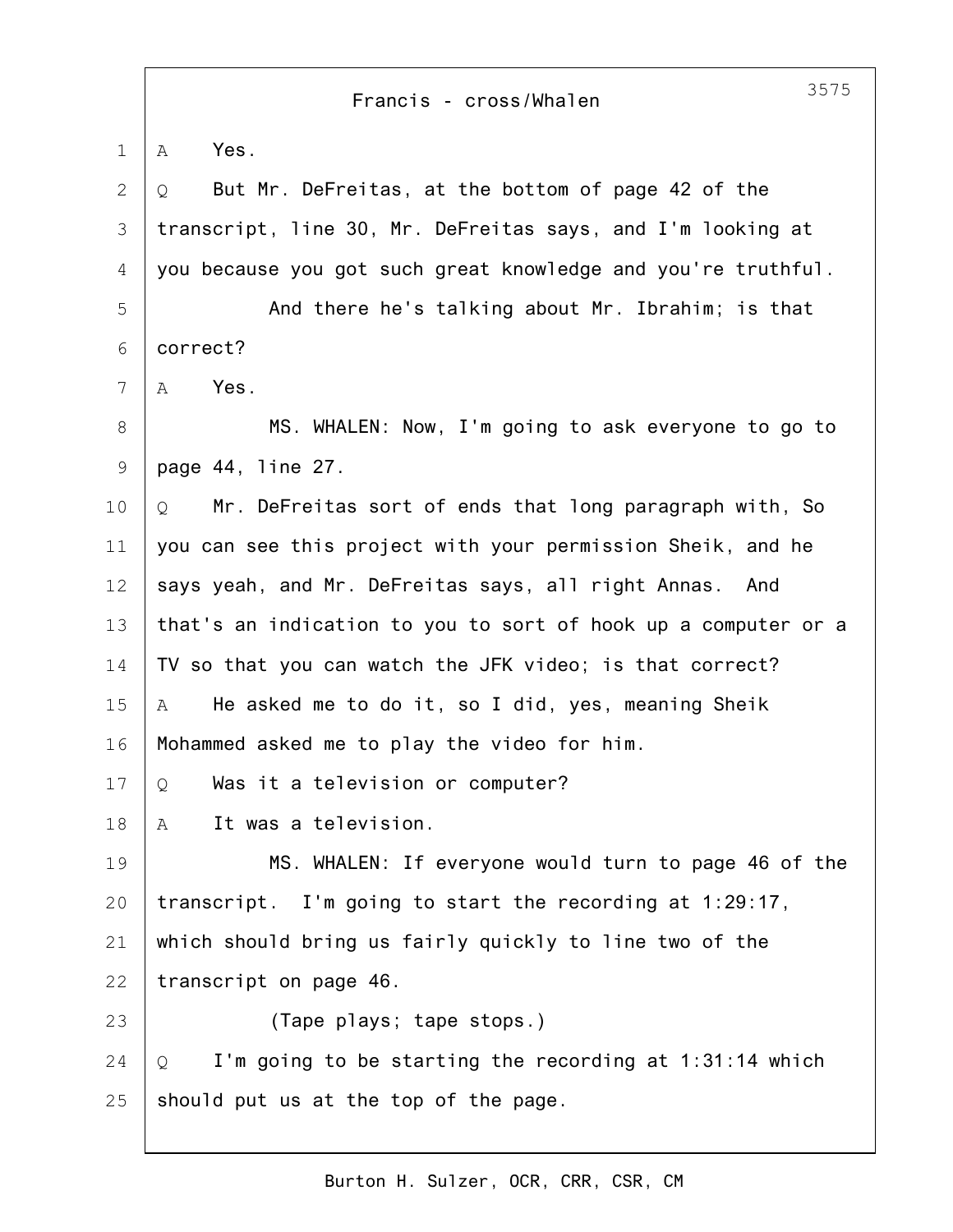|               | 3576<br>Francis - cross/Whalen                                |
|---------------|---------------------------------------------------------------|
| $\mathbf 1$   | (Tape plays; tape stops.)                                     |
| $\mathbf{2}$  | When he's talking about, I want you to look at this<br>Q      |
| $\mathcal{S}$ | tomorrow, make a copy of it and you can be a very wealthy man |
| 4             | on that, is he talking about the water purification machine   |
| 5             | CD?                                                           |
| 6             | Yeah, we discussed the matter of the JFK plot. He<br>A        |
| 7             | showing the DVD that he was carrying with him, which he show  |
| 8             | Kadir. He also show Sheik Ibrahim at this point, and this is  |
| $\mathsf 9$   | that, yes.                                                    |
| 10            | He was also trying to get Kareem Ibrahim to invest into<br>Q  |
| 11            | this water machine?                                           |
| 12            | Yes.<br>A                                                     |
| 13            | And then just going to page 48, line two. You've looked<br>Q  |
| 14            | at the video, so when Mr. DeFreitas says, Annas is going to   |
| 15            | explain, he's now asking to you explain the Google map; is    |
| 16            | that correct?                                                 |
| 17            | After the video, the map was actually brought on and<br>Α     |
| 18            | shown to him.                                                 |
| 19            | And he asked you to point things out on it; is that<br>Q      |
| 20            | correct?                                                      |
| 21            | Yes. There were two sets of things. Sheik Mohammed did<br>Α   |
| 22            | not want only the map, he wanted also to be able to present   |
| 23            | still shot which I wasn't doing on the computer, so he asked  |
| 24            | me to blow up, if I was able to blown up more the map and I   |
| 25            | did blow them up, but they were so big that actually I        |

Burton H. Sulzer, OCR, CRR, CSR, CM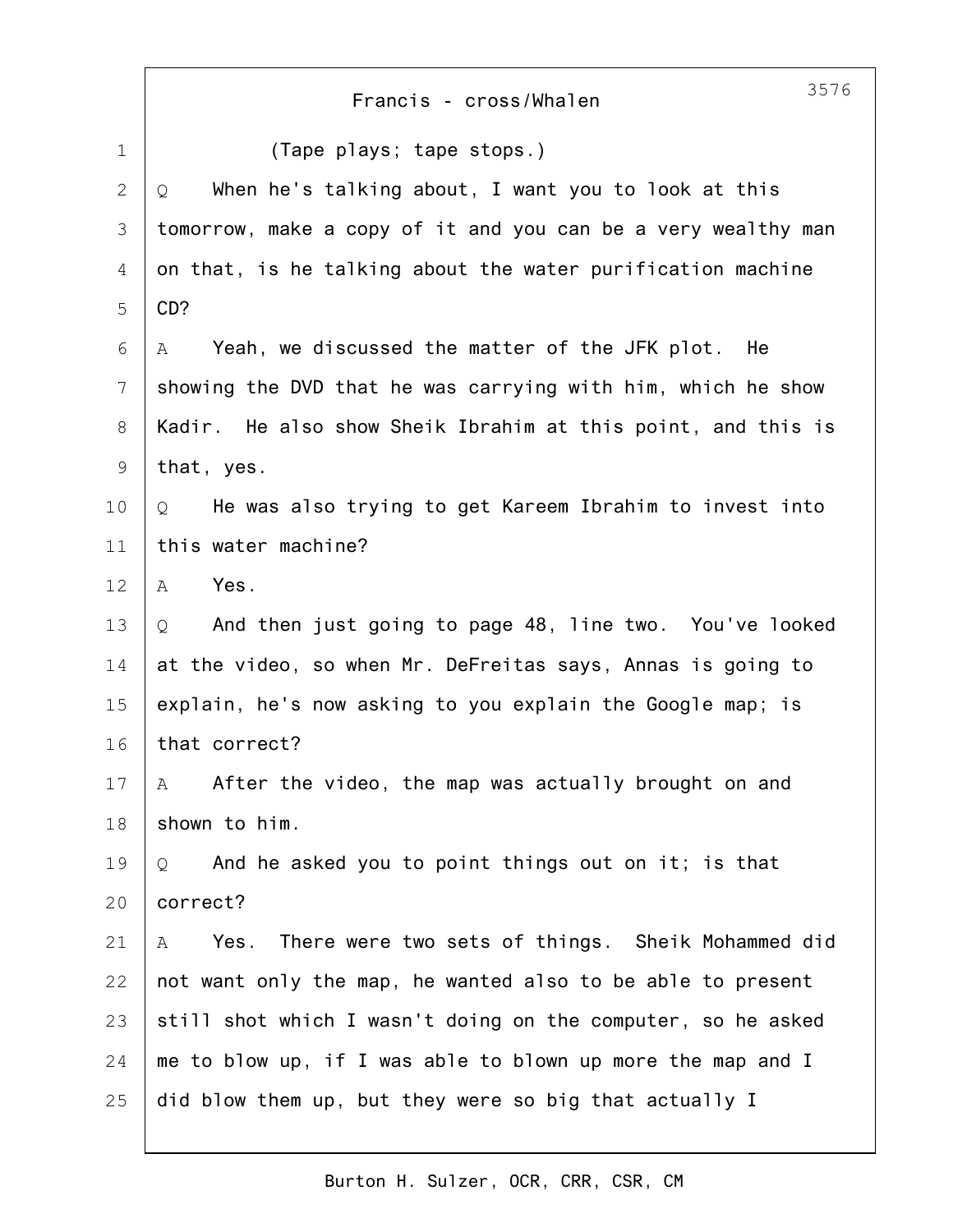## Francis - cross/Whalen

| $\mathbf 1$ | couldn't make them out.                                         |
|-------------|-----------------------------------------------------------------|
| 2           | So they were -- there are 3D versions of the map                |
| 3           | which were blown up and then there was the map. So I had to     |
| 4           | actually, wherever the tanks were here, then he will see the    |
| 5           | tanks blown up bigger here. That's what happened.               |
| 6           | So I'm not sure that I understand. When you're saying<br>Q      |
| 7           | the map, were you using the computer and Google Earth at this   |
| 8           | time or had everything been printed out?                        |
| 9           | Printout.<br>Α                                                  |
| 10          | And the exhibit that I showed you earlier, I believe it's<br>Q  |
| 11          | Government Exhibit 62, the Google Earth map of JFK, is that     |
| 12          | the same map or is that a map that you made at a later date,    |
| 13          | or an earlier date?                                             |
| 14          | That is the same map, but that's not what he wanted.<br>He<br>A |
| 15          | wanted the same map huge.                                       |
| 16          | So how big would you estimate the map was that you took<br>Q    |
| 17          | with you -- that you took to Trinidad?                          |
| 18          | The map was about this size here (Indicating), which mean<br>Α  |
| 19          | it will be like the -- the map will be three foot by -- it      |
| 20          | will be say like four or five foot by probably three foot.      |
| 21          | THE COURT: Indicating the size of the witness box,              |
| 22          | and we can have that measured later if need be.                 |
| 23          | I keep saying that you showed the video. How was the<br>Q       |
| 24          | video carried, did you still have the video camera or were you  |
| 25          | using something else?                                           |
|             |                                                                 |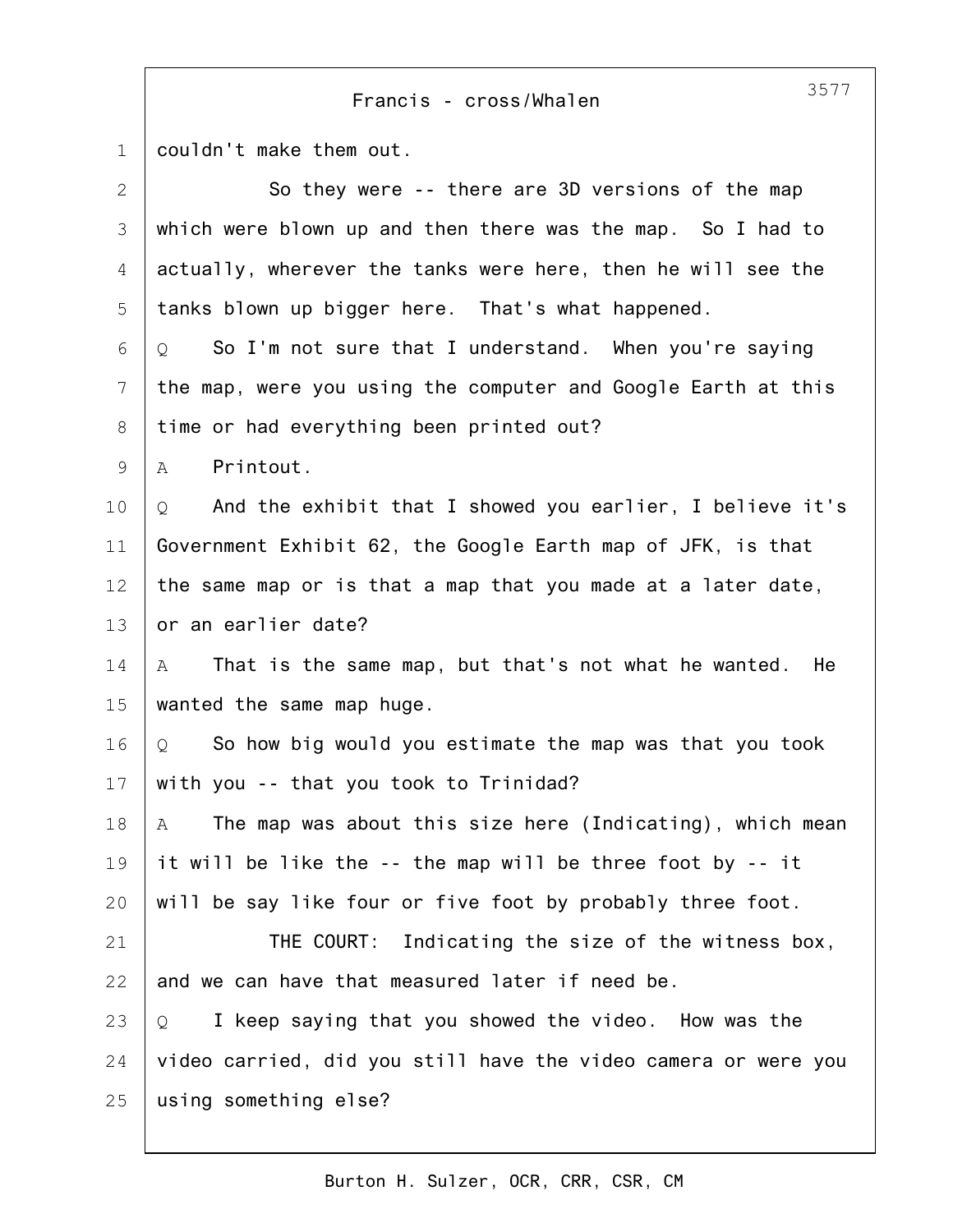## Francis - cross/Whalen

| $\mathbf 1$ | I still had the video camera with me, and with all the<br>Α    |
|-------------|----------------------------------------------------------------|
| 2           | attachments as well as there was thumb drive where you can     |
| 3           | plug in the same chip that was in the camera, plug it into the |
| 4           | thumb drive, which is a card reader, and you can place in the  |
| 5           | computer or you can actually attach the camera to the computer |
| 6           | or attach it to a CD.                                          |
| 7           | But at that point in Trinidad you had both the video<br>Q      |
| $\,8\,$     | camera and the thumb drive?                                    |
| 9           | Yes.<br>А                                                      |
| 10          | I'm going to page 64 of the transcript. At line 13,<br>Q       |
| 11          | you're trying to confirm that Sheik -- when you say Sheik, you |
| 12          | mean Kareem Ibrahim -- actually has a contact with someone who |
| 13          | could purchase the JFK plot; is that correct?                  |
| 14          | I like to actually listen to that first.<br>Α                  |
| 15          | Oh, sure.<br>Q                                                 |
| 16          | This is at 2:22:17, which should put us fairly close           |
| 17          | to line 13 on page 64 of the transcript.                       |
| 18          | (Tape plays; tape stops.)                                      |
| 19          | So in this conversation you're trying to confirm that<br>Q     |
| 20          | Kareem Ibrahim does have the ability to contact people who     |
| 21          | could pull this off, correct?                                  |
| 22          | Yes.<br>Α                                                      |
| 23          | And he's telling you that he only has contact with<br>Q        |
| 24          | scholars so he's going to have to send someone out; is that    |
| 25          | correct, to make other contacts?                               |
|             |                                                                |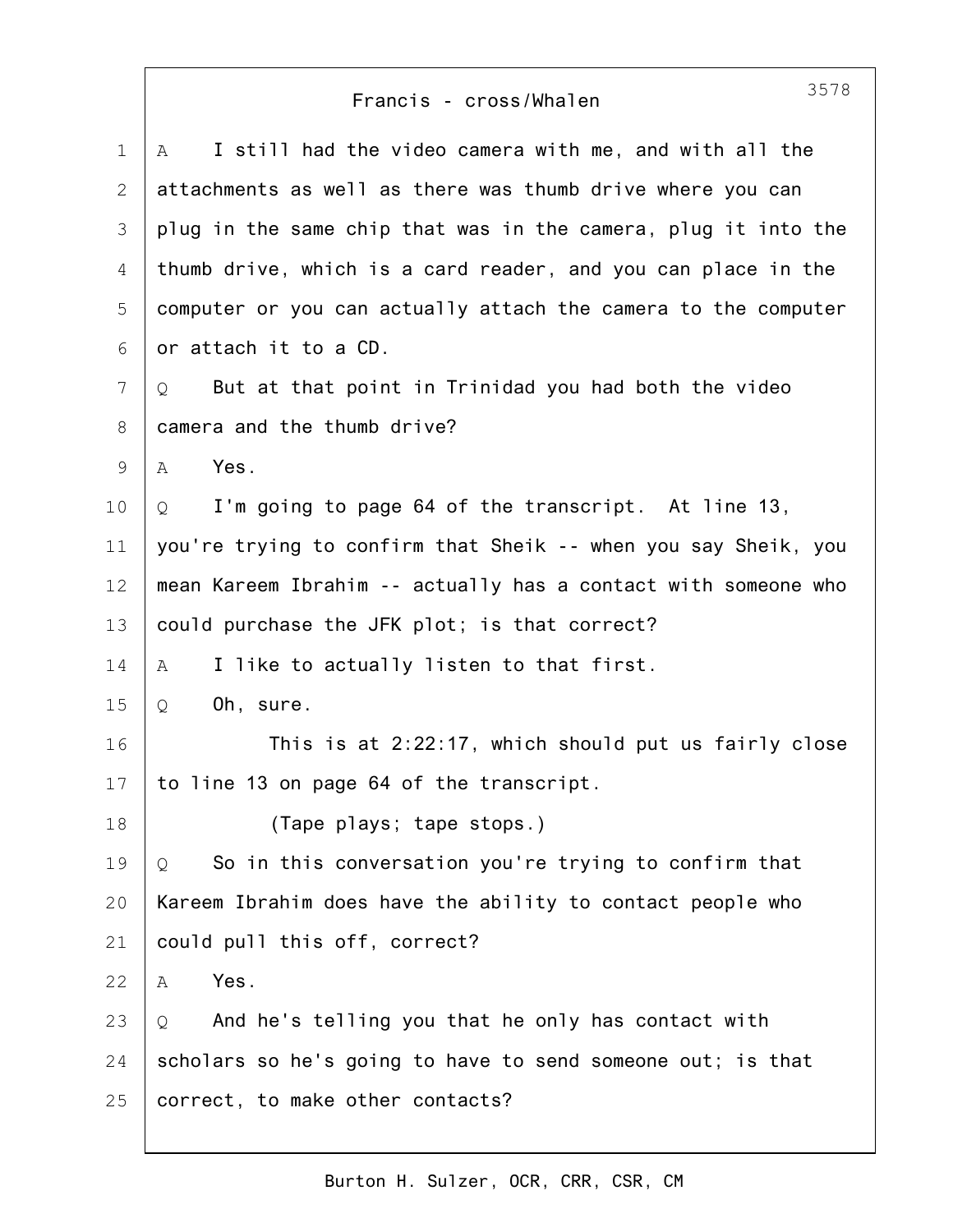## Francis - cross/Whalen

| $\mathbf 1$   | Two things here actually. There is point where he says I<br>A  |
|---------------|----------------------------------------------------------------|
| 2             | have the contact and then there is a point where he says he    |
| $\mathcal{S}$ | don't have the contact based on certain conversation that was  |
| 4             | put in play, but he do at the end say that he had people that  |
| 5             | were working on that matters and that he'll have them contact, |
| 6             | contact them in Iran about the matter.                         |
| 7             | But you're questioning him because you want to make sure<br>Q  |
| 8             | that he does have those contacts; is that correct?             |
| $\mathsf 9$   | Yes.<br>Α                                                      |
| 10            | If you look at page 65, I don't think we need to replay<br>Q   |
| 11            | it, but this is the conversation about what the price should   |
| 12            | be, and Mr. DeFreitas says, a million dollars -- sorry,        |
| 13            | starting at line 15, Mr. DeFreitas says, if is a million       |
| 14            | dollars, half a million dollar, I don't know, and Ibrahim says |
| 15            | I think you should bargain for a million, correct?             |
| 16            | Yes.<br>Α                                                      |
| 17            | And this was the money for the video and the Google Earth<br>Q |
| 18            | account; is that correct?                                      |
| 19            | Yes.<br>Α                                                      |
| 20            | I'd ask everyone to turn to Government Exhibit 225.<br>Q       |
| 21            | I just want to clarify one thing. If you look at               |
| 22            | the first page of Exhibit 224, it says May 24, 2007 at         |
| 23            | $11:24$ p.m., right?                                           |
| 24            | Yes.<br>Α                                                      |
| 25            | If you look at 225, again it says May 24, 2007, right?<br>Q    |
|               |                                                                |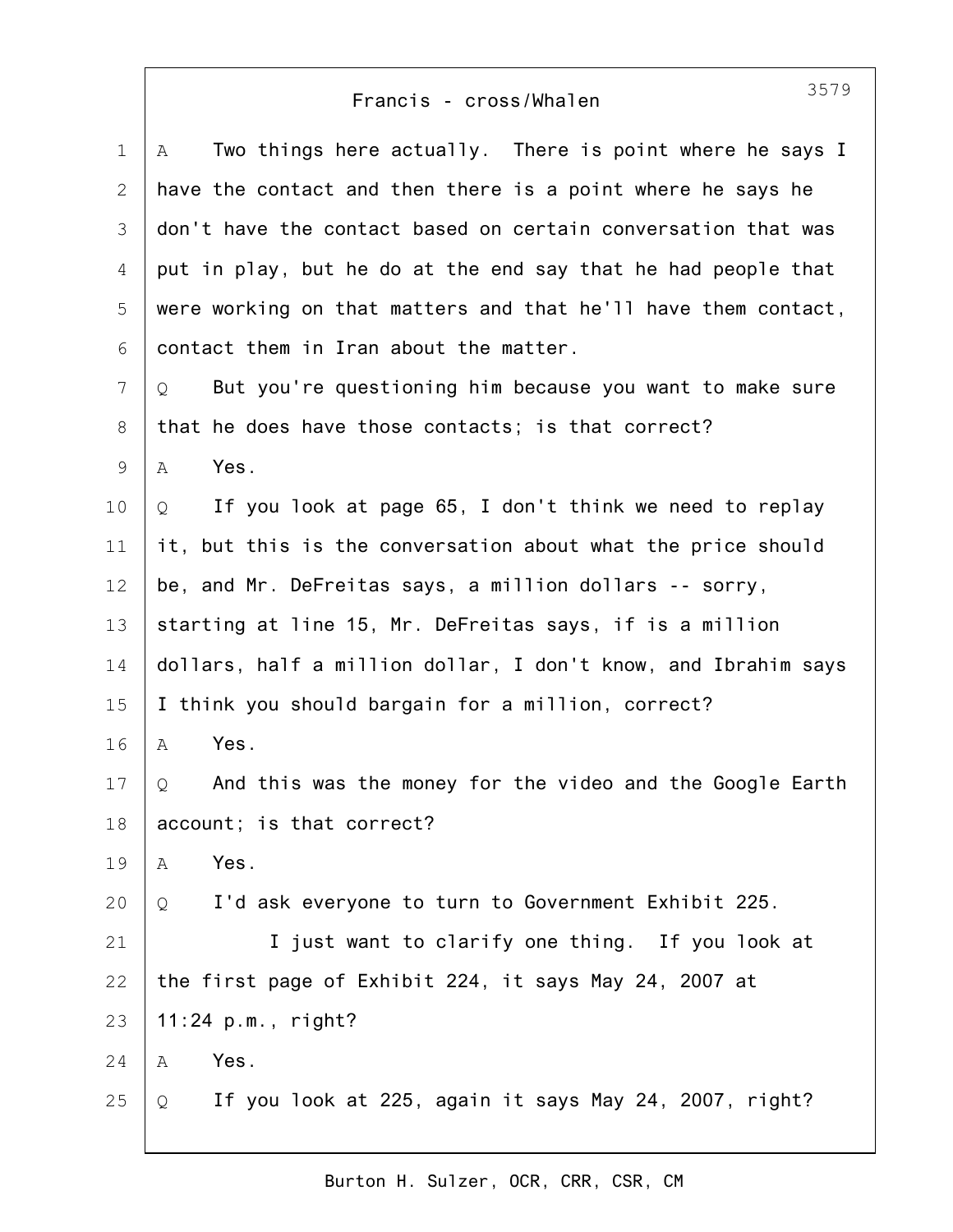|              | 3580<br>Francis - cross/Whalen                                 |  |  |  |  |  |  |  |  |
|--------------|----------------------------------------------------------------|--|--|--|--|--|--|--|--|
| 1            | Yes.<br>Α                                                      |  |  |  |  |  |  |  |  |
| $\mathbf{2}$ | But 225 is a conversation that actually takes place the<br>Q   |  |  |  |  |  |  |  |  |
| 3            | following day; isn't that correct? It's a conversation that    |  |  |  |  |  |  |  |  |
| 4            | takes place after the conversation in 224, right?              |  |  |  |  |  |  |  |  |
| 5            | I'm not sure. Actually, I have to --<br>Α                      |  |  |  |  |  |  |  |  |
| 6            | I'll play it a little bit.<br>Q                                |  |  |  |  |  |  |  |  |
| 7            | Yes.<br>Α                                                      |  |  |  |  |  |  |  |  |
| 8            | MS. WHALEN: I'm going to start the conversation at             |  |  |  |  |  |  |  |  |
| $\mathsf 9$  | 1:10:30 into the recording, which should put us at the top of  |  |  |  |  |  |  |  |  |
| 10           | page two of the transcript.                                    |  |  |  |  |  |  |  |  |
| 11           | (Tape plays; tape stops.)                                      |  |  |  |  |  |  |  |  |
| 12           | I'm starting the recording at ten minutes and 30 secondS,<br>Q |  |  |  |  |  |  |  |  |
| 13           | which will put us at the top hopefully of page two.            |  |  |  |  |  |  |  |  |
| 14           | (Tape plays; tape stops.)                                      |  |  |  |  |  |  |  |  |
| 15           | Let me take you a little further in because it might make<br>Q |  |  |  |  |  |  |  |  |
| 16           | more sense. Going to page three of the transcript, the         |  |  |  |  |  |  |  |  |
| 17           | conversation there. Are you there?                             |  |  |  |  |  |  |  |  |
| 18           | Yes.<br>Α                                                      |  |  |  |  |  |  |  |  |
| 19           | (Tape plays; tape stops.)                                      |  |  |  |  |  |  |  |  |
| 20           | Does this help you realize that this conversation took<br>Q    |  |  |  |  |  |  |  |  |
| 21           | place after the conversation in 224?                           |  |  |  |  |  |  |  |  |
| 22           | Yes. It happened after the previous conversation, yes.<br>A    |  |  |  |  |  |  |  |  |
| 23           | Quickly, first, during this conversation, you call Abdul<br>Q  |  |  |  |  |  |  |  |  |
| 24           | Kadir to let him know the plan has changed, isn't that         |  |  |  |  |  |  |  |  |
| 25           | correct?                                                       |  |  |  |  |  |  |  |  |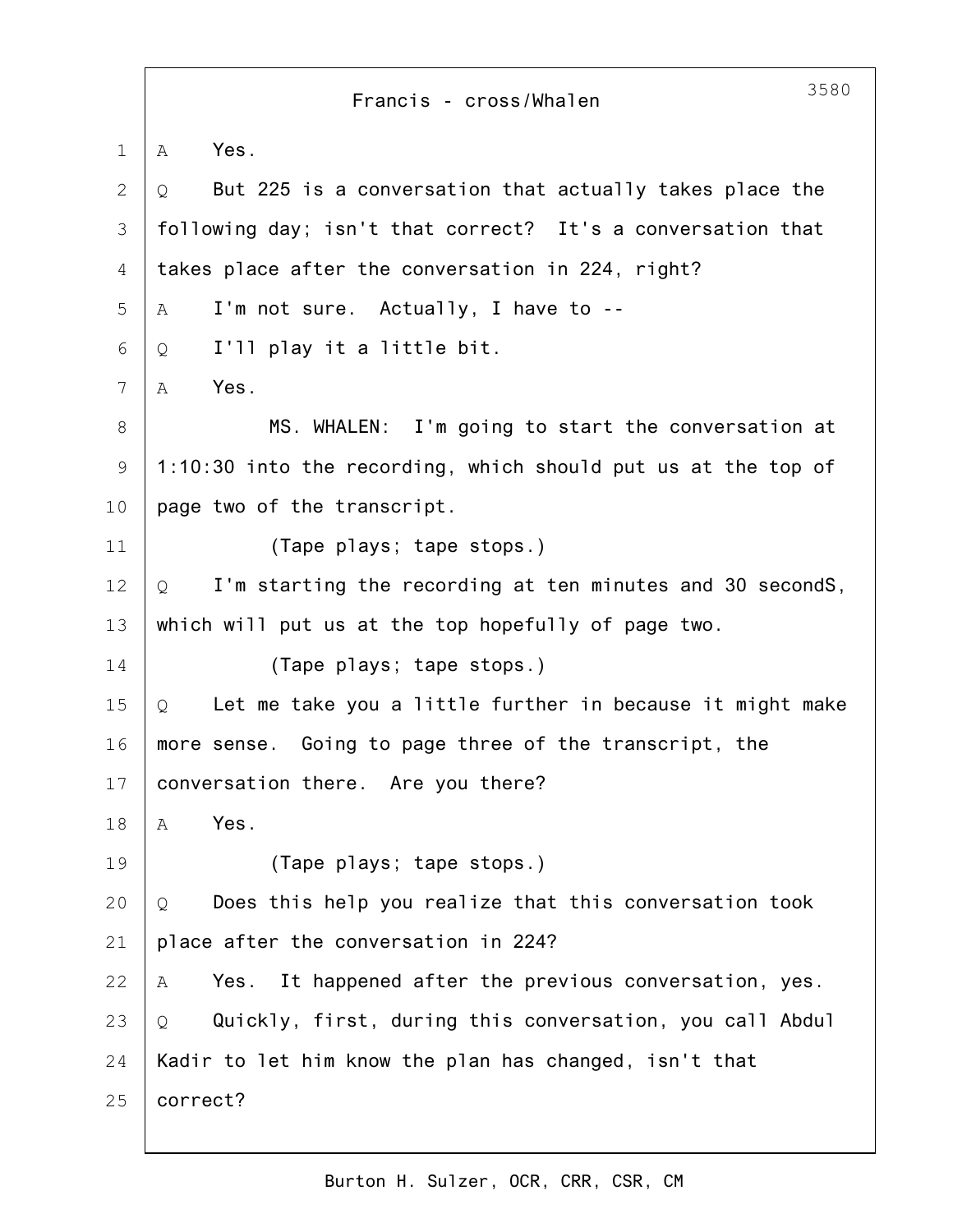1 2 3 4 5 6 7 8 9 10 11 12 13 14 15 16 17 18 19  $20$ 21 22 23 24 25 A Yes. Q And then going to page 17 line 21. Mr. DeFreitas is again volunteering Sheik Kadir, or he volunteers Sheik Kadir's account for the money from the plot to be deposited into his management account; is that correct? A Yes. Q And again, you want to call Sheik Kadir because that hadn't been discussed before; is that correct? A Yes. When you meant never been discussed before, what do you exactly meant by that? Q I mean that at that point with Kareem Ibrahim, you hadn't told Sheik Kadir that that was going to be part of the plan with Kareem Ibrahim, right? A Yes. Q So it's another change in the plan that you wanted to let Sheik Kadir know about; is that correct? A He got to be aware of actually what was going on. Q Okay. Then on page 39, starting at line 24, Kareem Ibrahim started talking about how they had -- he says, we just have to be careful how much money we're moving. And he said, when big money move into an account, they say, where you get this money? And DeFreitas says, we gonna split it up. Then he brings up the fact that he's got a nonprofit organization that he could file some papers for and the money could then be deposited in that account; is that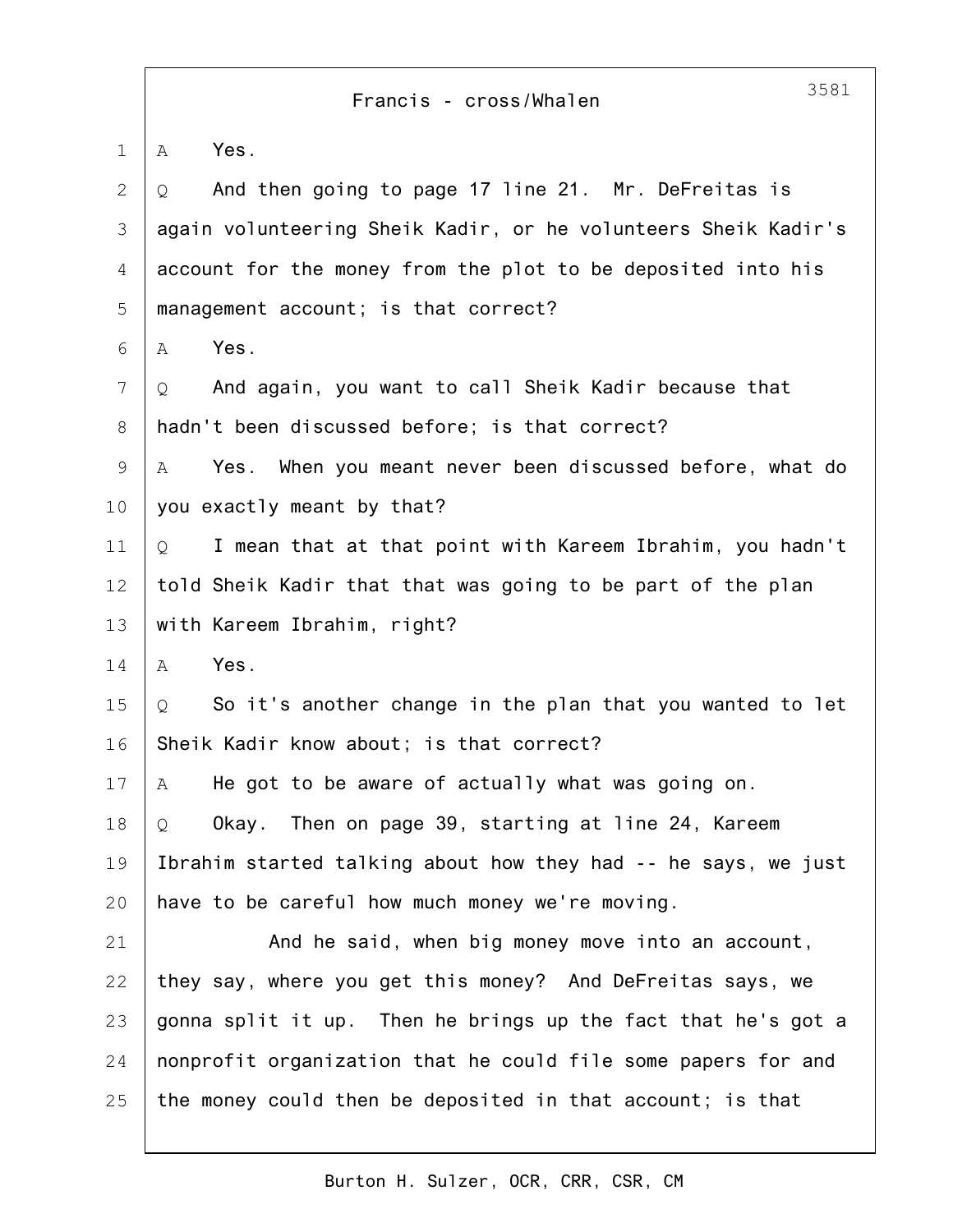|                | 3582<br>Francis - cross/Whalen                                 |  |  |  |  |  |  |  |  |
|----------------|----------------------------------------------------------------|--|--|--|--|--|--|--|--|
| $\mathbf 1$    | correct?                                                       |  |  |  |  |  |  |  |  |
| $\overline{2}$ | Yes.<br>Α                                                      |  |  |  |  |  |  |  |  |
| 3              | Going to page 46, line 29.<br>Q                                |  |  |  |  |  |  |  |  |
| 4              | Yes.<br>Α                                                      |  |  |  |  |  |  |  |  |
| 5              | Kareem Ibrahim asks, Well let me ask you something, that,<br>Q |  |  |  |  |  |  |  |  |
| 6              | that, the mapping of the thing, could it be done like in       |  |  |  |  |  |  |  |  |
| $7\phantom{.}$ | blueprint? And Mr. DeFreitas says sure.                        |  |  |  |  |  |  |  |  |
| $8\,$          | Mr. Ibrahim is asking for the Google map to be done            |  |  |  |  |  |  |  |  |
| $\mathsf 9$    | as a blueprint?                                                |  |  |  |  |  |  |  |  |
| 10             | No. The same way that -- same fashion which Sheik Abdul<br>Α   |  |  |  |  |  |  |  |  |
| 11             | Kadir wanted to know where the pipeline is. It was the same    |  |  |  |  |  |  |  |  |
| 12             | question about the blueprint because Sheik Ibrahim wanted to   |  |  |  |  |  |  |  |  |
| 13             | know exactly where the pipeline is that Sheik Mohammed is      |  |  |  |  |  |  |  |  |
| 14             | talking about.                                                 |  |  |  |  |  |  |  |  |
| 15             | And Mr. DeFreitas, when he says it could be done like a<br>Q   |  |  |  |  |  |  |  |  |
| 16             | blueprint and Mr. DeFreitas says sure, you hadn't seen         |  |  |  |  |  |  |  |  |
| 17             | Mr. DeFreitas in possession of any blueprints, had you?        |  |  |  |  |  |  |  |  |
| 18             | No.<br>Α                                                       |  |  |  |  |  |  |  |  |
| 19             | Mr. DeFreitas in this conversation with Kareem Ibrahim<br>Q    |  |  |  |  |  |  |  |  |
| 20             | starts to talk about how the operation is going to be run; is  |  |  |  |  |  |  |  |  |
| 21             | that correct?                                                  |  |  |  |  |  |  |  |  |
| 22             | Yes.<br>Α                                                      |  |  |  |  |  |  |  |  |
| 23             | So if we could go to page 29 of the transcript.<br>Q           |  |  |  |  |  |  |  |  |
| 24             | Which transcript?<br>Α                                         |  |  |  |  |  |  |  |  |
| 25             | Still 225.<br>Q                                                |  |  |  |  |  |  |  |  |
|                |                                                                |  |  |  |  |  |  |  |  |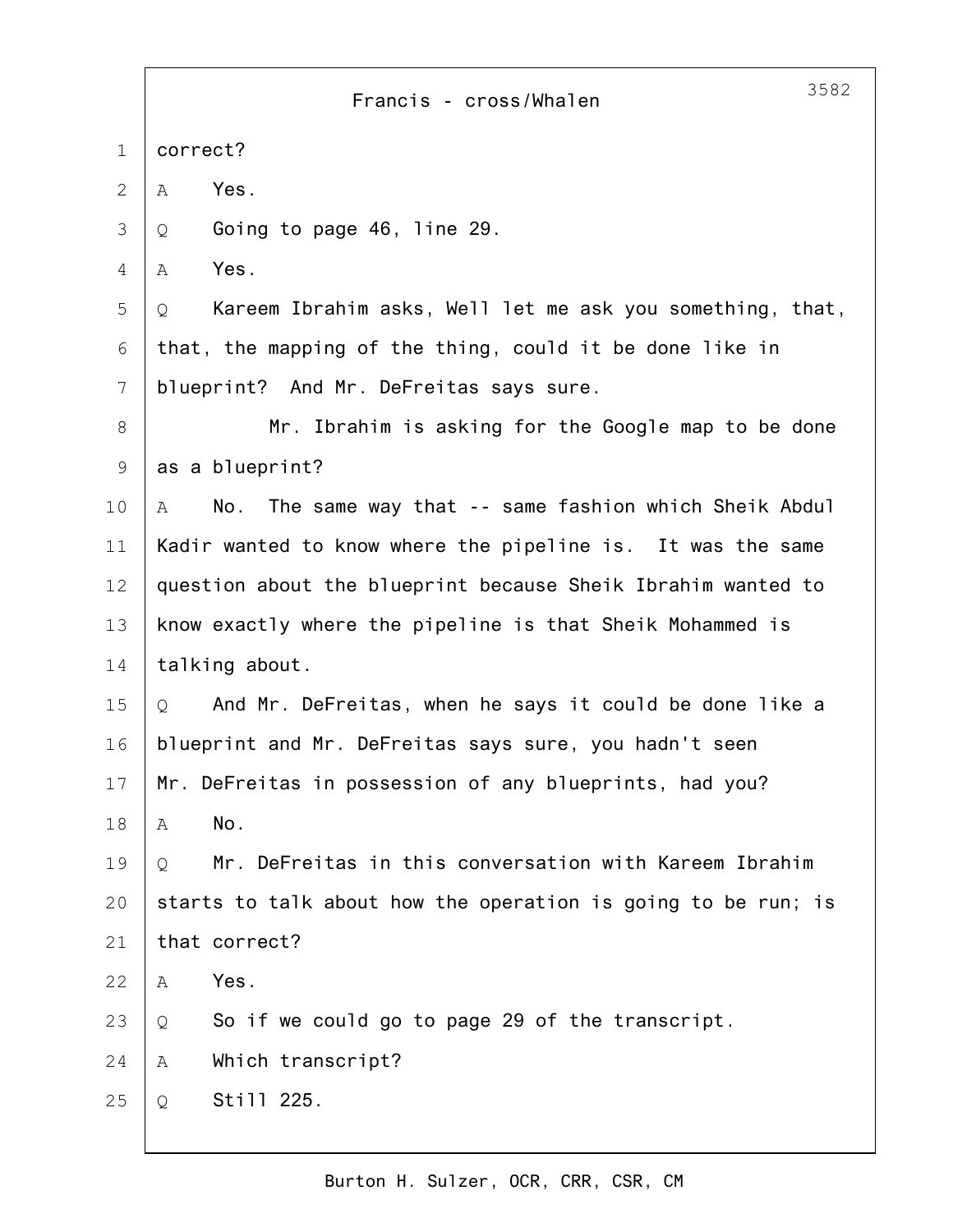|                | 3583<br>Francis - cross/Whalen                                          |  |  |  |  |  |  |  |  |
|----------------|-------------------------------------------------------------------------|--|--|--|--|--|--|--|--|
| 1              | The page?<br>Α                                                          |  |  |  |  |  |  |  |  |
| $\mathbf{2}$   | 29.<br>Q                                                                |  |  |  |  |  |  |  |  |
| 3              | All right.<br>Α                                                         |  |  |  |  |  |  |  |  |
| 4              | We're going to start the recording at 59 minutes, which<br>Q            |  |  |  |  |  |  |  |  |
| 5              | you should put us fairly close to line 11 of the transcript.            |  |  |  |  |  |  |  |  |
| 6              | (Tape plays; tape stops.)                                               |  |  |  |  |  |  |  |  |
| $\overline{7}$ | Let's go to page 28. Starting the recording at 58:30.<br>Q              |  |  |  |  |  |  |  |  |
| 8              | (Tape plays; tape stops.)                                               |  |  |  |  |  |  |  |  |
| $\mathcal{G}$  | Mr. Francis, Mr. DeFreitas is talking about being a ninja<br>Q          |  |  |  |  |  |  |  |  |
| 10             | Had Mr. DeFreitas ever trained as a ninja?<br>product.                  |  |  |  |  |  |  |  |  |
| 11             | He had martial arts training. I don't know what to what<br>A            |  |  |  |  |  |  |  |  |
| 12             | extent.                                                                 |  |  |  |  |  |  |  |  |
| 13             | Did you ever see him exhibit this martial arts training?<br>Q           |  |  |  |  |  |  |  |  |
| 14             | I see his ghi and his belt.<br>Α                                        |  |  |  |  |  |  |  |  |
| 15             | You saw his ghi and his belt?<br>Q                                      |  |  |  |  |  |  |  |  |
| 16             | Yes.<br>Α                                                               |  |  |  |  |  |  |  |  |
| 17             | Do you know how long ago he had worked in martial arts?<br>$\mathsf{Q}$ |  |  |  |  |  |  |  |  |
| 18             | To my understanding he trains every day for an hour or<br>Α             |  |  |  |  |  |  |  |  |
| 19             | more.                                                                   |  |  |  |  |  |  |  |  |
| 20             | And you worked in martial arts as well, right?<br>Q                     |  |  |  |  |  |  |  |  |
| 21             | Yes.<br>Α                                                               |  |  |  |  |  |  |  |  |
| 22             | Did you ever train together?<br>Q                                       |  |  |  |  |  |  |  |  |
| 23             | No.<br>Α                                                                |  |  |  |  |  |  |  |  |
| 24             | MS. WHALEN: I'm going to ask everybody to go to page                    |  |  |  |  |  |  |  |  |
| 25             | 53, please. I'm going to start the recording at 1:34:53 into            |  |  |  |  |  |  |  |  |
|                |                                                                         |  |  |  |  |  |  |  |  |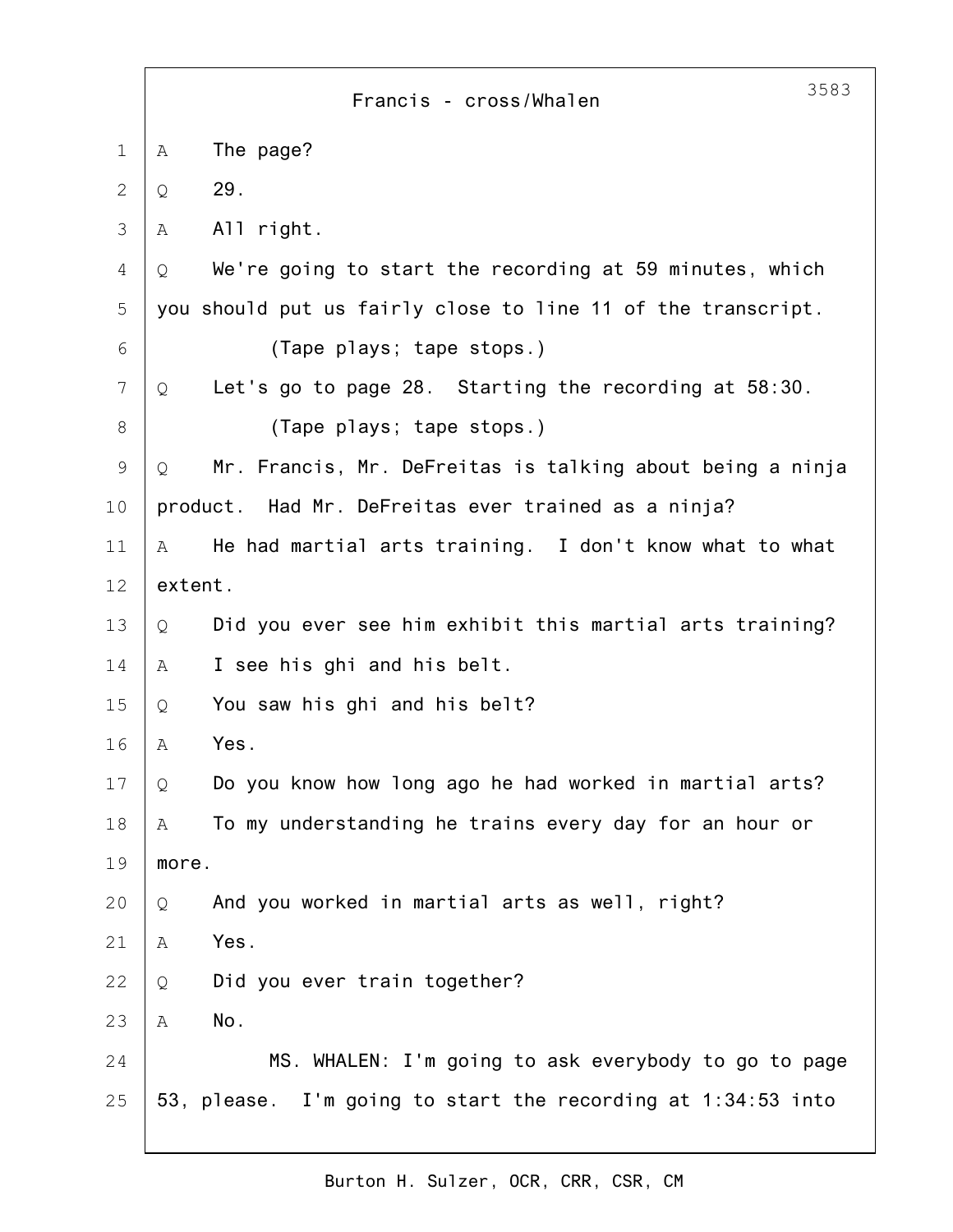|             | 3584<br>Francis - cross/Whalen                                 |  |  |  |  |  |  |  |  |
|-------------|----------------------------------------------------------------|--|--|--|--|--|--|--|--|
| $\mathbf 1$ | the recording, which should put us at about line 30 on page    |  |  |  |  |  |  |  |  |
| 2           | 53.                                                            |  |  |  |  |  |  |  |  |
| 3           | (Tape plays; tape stops.)                                      |  |  |  |  |  |  |  |  |
| 4           | Again, this is Mr. DeFreitas talking about how the attack<br>Q |  |  |  |  |  |  |  |  |
| 5           | could be carried out, but again you had never seen him with a  |  |  |  |  |  |  |  |  |
| 6           | rocket; is that correct?                                       |  |  |  |  |  |  |  |  |
| 7           | No.<br>Α                                                       |  |  |  |  |  |  |  |  |
| 8           | And you had never seen him train in martial arts; is that<br>Q |  |  |  |  |  |  |  |  |
| 9           | correct?                                                       |  |  |  |  |  |  |  |  |
| 10          | No.<br>Α                                                       |  |  |  |  |  |  |  |  |
| 11          | No meaning that you've never seen him train, right?<br>Q       |  |  |  |  |  |  |  |  |
| 12          | No.<br>Α                                                       |  |  |  |  |  |  |  |  |
| 13          | Had you ever seen him train in martial arts?<br>Q              |  |  |  |  |  |  |  |  |
| 14          | Have I ever seen him, meaning Sheik Mohammed?<br>Α             |  |  |  |  |  |  |  |  |
| 15          | Yes.<br>Q                                                      |  |  |  |  |  |  |  |  |
| 16          | I say no.<br>Α                                                 |  |  |  |  |  |  |  |  |
| 17          | Had you ever seen him with a rocket?<br>Q                      |  |  |  |  |  |  |  |  |
| 18          | I say no.<br>Α                                                 |  |  |  |  |  |  |  |  |
| 19          | I'm just clearing it up for the record.<br>Q                   |  |  |  |  |  |  |  |  |
| 20          | MS. WHALEN: I'd like to pass a transcript out to               |  |  |  |  |  |  |  |  |
| 21          | the jury.                                                      |  |  |  |  |  |  |  |  |
| 22          | (Pause.)                                                       |  |  |  |  |  |  |  |  |
| 23          | THE COURT:<br>That is Government Exhibit 230?                  |  |  |  |  |  |  |  |  |
| 24          | MS. WHALEN: Yes, your Honor.                                   |  |  |  |  |  |  |  |  |
| 25          | THE COURT: Do you have an extra copy for the court             |  |  |  |  |  |  |  |  |
|             |                                                                |  |  |  |  |  |  |  |  |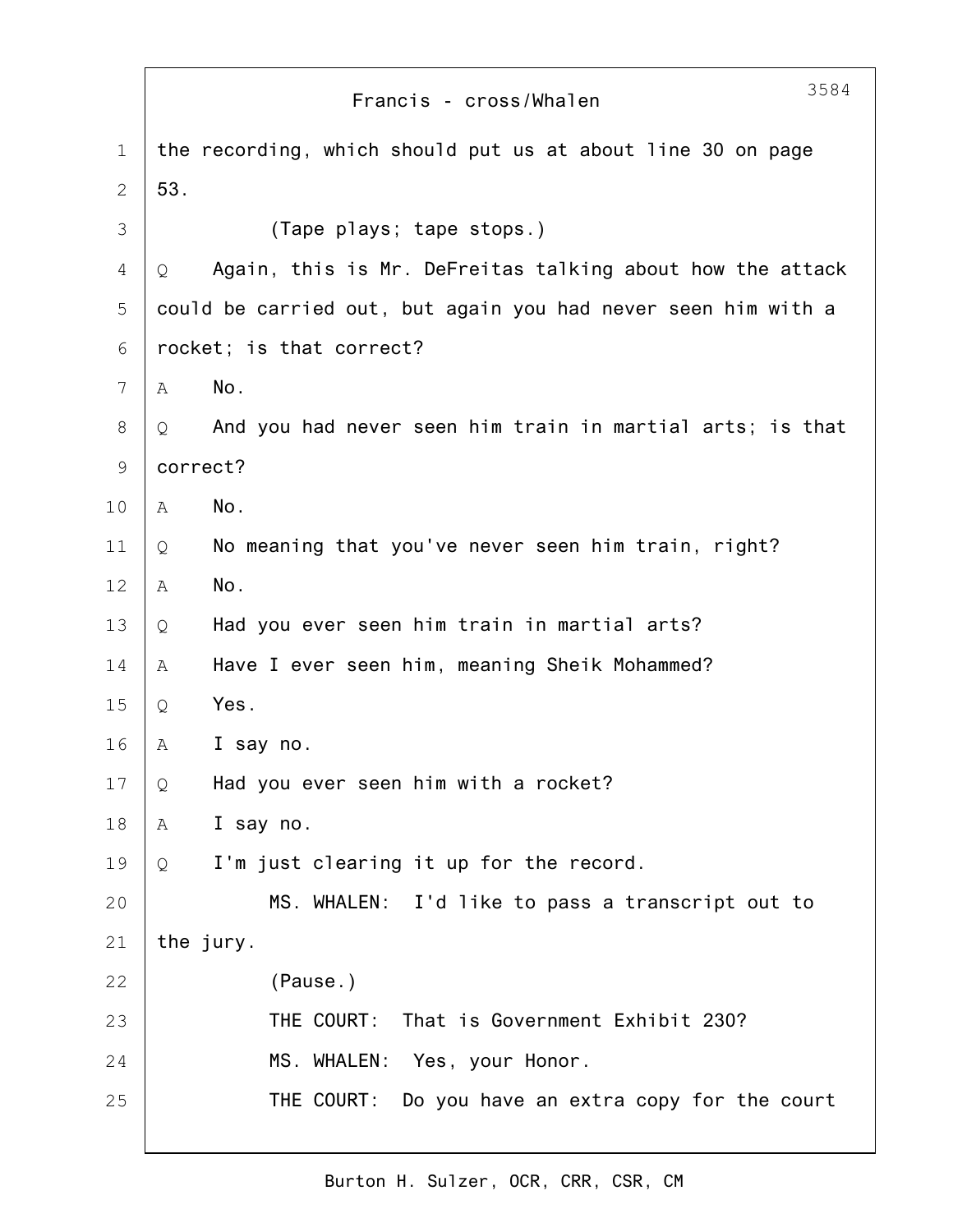|              | 3585<br>Francis - cross/Whalen                                 |  |  |  |  |  |  |  |  |
|--------------|----------------------------------------------------------------|--|--|--|--|--|--|--|--|
| $\mathbf 1$  | by any chance?                                                 |  |  |  |  |  |  |  |  |
| $\mathbf{2}$ | MS. WHALEN: Yes, your Honor. I'm handing one to                |  |  |  |  |  |  |  |  |
| 3            | the witness.                                                   |  |  |  |  |  |  |  |  |
| 4            | Thank you.<br>A                                                |  |  |  |  |  |  |  |  |
| 5            | THE COURT: This will be 230 T, the transcript, a               |  |  |  |  |  |  |  |  |
| 6            | transcript for 230, which is already in evidence.              |  |  |  |  |  |  |  |  |
| 7            | Again, remember, ladies and gentlemen, that it is              |  |  |  |  |  |  |  |  |
| 8            | the audio recording that controls and is the actual evidence   |  |  |  |  |  |  |  |  |
| $\mathsf 9$  | and not the transcript. The transcript is simply an aid.       |  |  |  |  |  |  |  |  |
| 10           | Before you start, is there by any chance an extra              |  |  |  |  |  |  |  |  |
| 11           | transcript for the media folks?                                |  |  |  |  |  |  |  |  |
| 12           | MS. WHALEN: Yes.                                               |  |  |  |  |  |  |  |  |
| 13           | THE COURT: Thank you. No more interruptions.                   |  |  |  |  |  |  |  |  |
| 14           | Sorry.                                                         |  |  |  |  |  |  |  |  |
| 15           | At some point there was more discussion about whether or<br>Q  |  |  |  |  |  |  |  |  |
| 16           | not you and Mr. DeFreitas and Mr. Nur should still try to seek |  |  |  |  |  |  |  |  |
| 17           | out Abu Bakr, isn't that correct?                              |  |  |  |  |  |  |  |  |
| 18           | Yes.<br>Α                                                      |  |  |  |  |  |  |  |  |
| 19           | So I'm going to begin to play Government Exhibit 230.<br>Q     |  |  |  |  |  |  |  |  |
| 20           | (Tape plays; tape stops.)                                      |  |  |  |  |  |  |  |  |
| 21           | Do you remember who you're speaking to at this point, Mr.<br>Q |  |  |  |  |  |  |  |  |
| 22           | Francis?                                                       |  |  |  |  |  |  |  |  |
| 23           | I have to listen more of the conversation.<br>Α                |  |  |  |  |  |  |  |  |
| 24           | (Tape plays; tape stops.)                                      |  |  |  |  |  |  |  |  |
| 25           | Mr. DeFreitas says that -- he's talking about, when he<br>Q    |  |  |  |  |  |  |  |  |
|              |                                                                |  |  |  |  |  |  |  |  |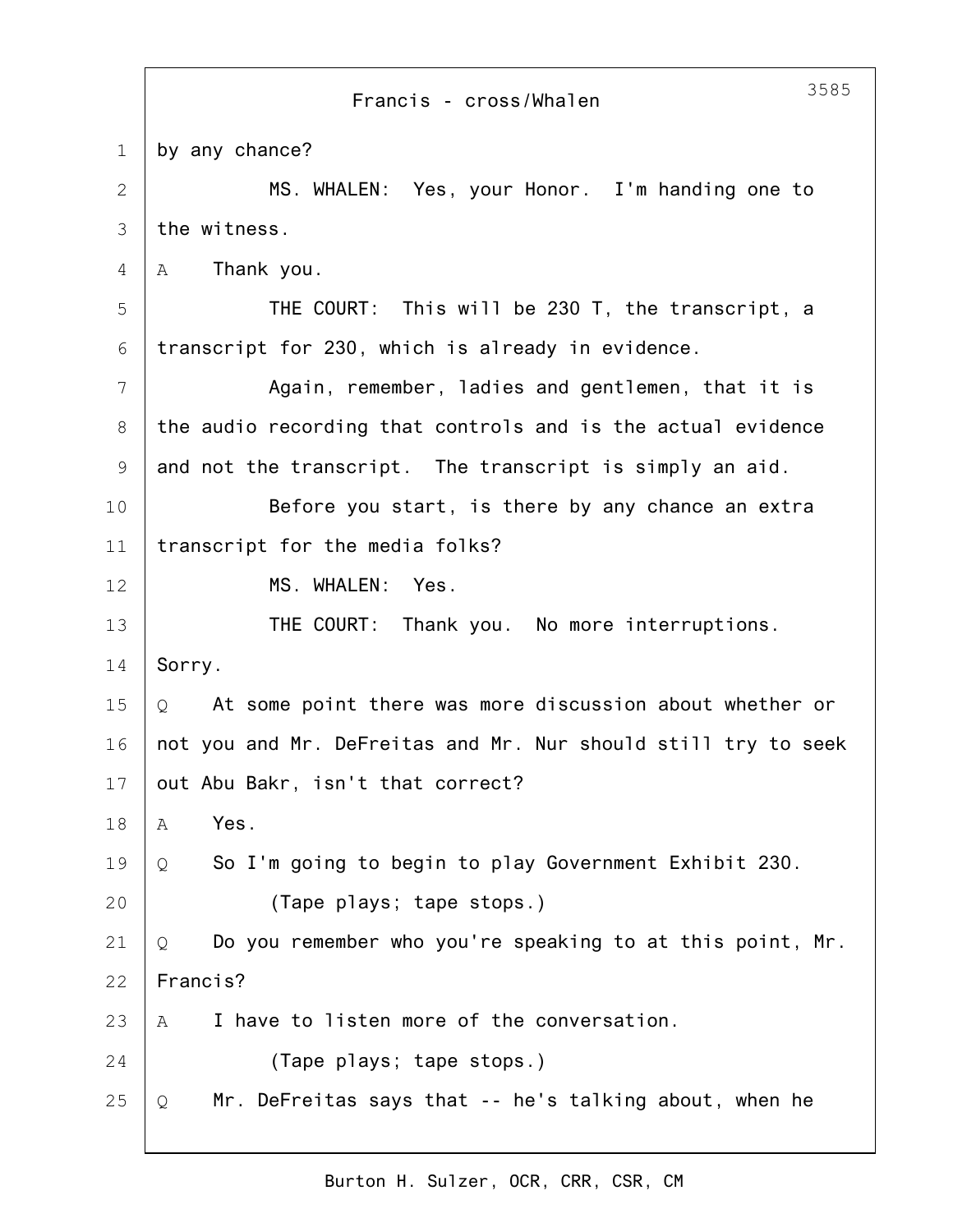|              | 3586<br>Francis - cross/Whalen                                 |  |  |  |  |  |  |  |  |
|--------------|----------------------------------------------------------------|--|--|--|--|--|--|--|--|
| 1            | says I got a feeling that what they done to me last trip, this |  |  |  |  |  |  |  |  |
| $\mathbf{2}$ | trip here would be worse. He's talking about the search at     |  |  |  |  |  |  |  |  |
| 3            | the airport; is that correct?                                  |  |  |  |  |  |  |  |  |
| 4            | Yes.<br>Α                                                      |  |  |  |  |  |  |  |  |
| 5            | (Tape plays; tape stops.)                                      |  |  |  |  |  |  |  |  |
| 6            | When Mr. DeFreitas says because I'm not going there, he's<br>Q |  |  |  |  |  |  |  |  |
| 7            | talking about not going to Abu Bakr; is that correct?          |  |  |  |  |  |  |  |  |
| $8\,$        | Yes.<br>Α                                                      |  |  |  |  |  |  |  |  |
| $\mathsf 9$  | When he says, And he, he had spoken to them about this<br>Q    |  |  |  |  |  |  |  |  |
| 10           | matter, you know, are you referring to Abdul Nur talking to    |  |  |  |  |  |  |  |  |
| 11           | Abu Bakr?                                                      |  |  |  |  |  |  |  |  |
| 12           | Yes.<br>Α                                                      |  |  |  |  |  |  |  |  |
| 13           | (Tape plays; tape stops.)                                      |  |  |  |  |  |  |  |  |
| 14           | Do you know who is speaking there?<br>Q                        |  |  |  |  |  |  |  |  |
| 15           | You mean Sheik Mohammed or you mean Sheik Ibrahim?<br>Α        |  |  |  |  |  |  |  |  |
| 16           | There's a person who was just speaking a moment ago, did<br>Q  |  |  |  |  |  |  |  |  |
| 17           | you recognize that voice?                                      |  |  |  |  |  |  |  |  |
| 18           | It sound like Sheik Ibrahim, but I'd like to hear a<br>A       |  |  |  |  |  |  |  |  |
| 19           | little more, please.                                           |  |  |  |  |  |  |  |  |
| 20           | (Tape plays; tape stops.)                                      |  |  |  |  |  |  |  |  |
| 21           | Do you know --<br>Q                                            |  |  |  |  |  |  |  |  |
| 22           | Sheik Ibrahim.<br>Α                                            |  |  |  |  |  |  |  |  |
| 23           | Do you know who Mr. DeFreitas is talking about when he<br>Q    |  |  |  |  |  |  |  |  |
| 24           | says he's saying thing?                                        |  |  |  |  |  |  |  |  |
| 25           | The young fellow is the guy who walked out, who was<br>Α       |  |  |  |  |  |  |  |  |
|              |                                                                |  |  |  |  |  |  |  |  |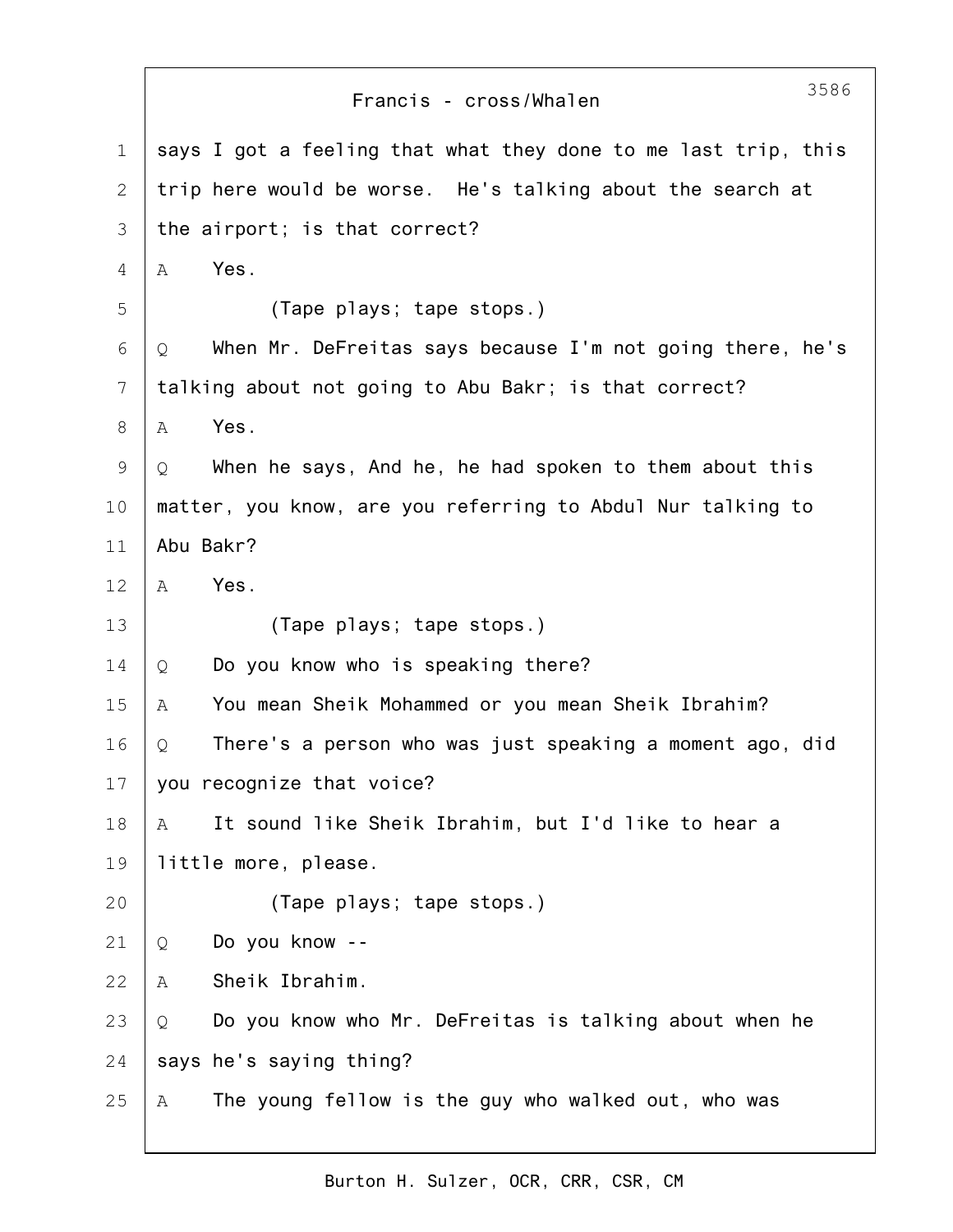|               | 3587<br>Francis - cross/Whalen                                 |  |  |  |  |  |  |  |  |  |
|---------------|----------------------------------------------------------------|--|--|--|--|--|--|--|--|--|
| $\mathbf 1$   | mentioning, his disagreement or his difference about Abu Bakr. |  |  |  |  |  |  |  |  |  |
| 2             | The young man who just left felt differently about Abu<br>Q    |  |  |  |  |  |  |  |  |  |
| 3             | Bakr and Kareem Ibrahim?                                       |  |  |  |  |  |  |  |  |  |
| 4             | No.<br>Α                                                       |  |  |  |  |  |  |  |  |  |
| 5             | He felt the same?<br>Q                                         |  |  |  |  |  |  |  |  |  |
| 6             | Felt the same.<br>Α                                            |  |  |  |  |  |  |  |  |  |
| 7             | When they are talking about "he," they are talking about<br>Q  |  |  |  |  |  |  |  |  |  |
| 8             | Abu Bakr, right?                                               |  |  |  |  |  |  |  |  |  |
| $\mathcal{G}$ | Yes. (Tape plays; tape stops.)<br>Α                            |  |  |  |  |  |  |  |  |  |
| 10            | When you say, If you were to ask me let's go and meet the<br>Q |  |  |  |  |  |  |  |  |  |
| 11            | man, you're talking about Abu Bakr as well; is that correct?   |  |  |  |  |  |  |  |  |  |
| 12            | That is correct. (Tape plays; tape stops.)<br>Α                |  |  |  |  |  |  |  |  |  |
| 13            | At this point, Mr. Francis, it sounds like your telling<br>Q   |  |  |  |  |  |  |  |  |  |
| 14            | Mr. DeFreitas that you would still be willing to meet with Abu |  |  |  |  |  |  |  |  |  |
| 15            | Bakr but you're going to abide by his decision not to; is that |  |  |  |  |  |  |  |  |  |
| 16            | correct?                                                       |  |  |  |  |  |  |  |  |  |
| 17            | No.<br>Α                                                       |  |  |  |  |  |  |  |  |  |
| 18            | That's not correct?<br>Q                                       |  |  |  |  |  |  |  |  |  |
| 19            | I'm saying that whatever decision he choose to do is<br>Α      |  |  |  |  |  |  |  |  |  |
| 20            | actually what I'll do.                                         |  |  |  |  |  |  |  |  |  |
| 21            | But before you said on page four, in the middle of the<br>Q    |  |  |  |  |  |  |  |  |  |
| 22            | page, you say if you, if you was to ask me, let's go and meet  |  |  |  |  |  |  |  |  |  |
| 23            | the man, you know, I have not the slightest fear, the          |  |  |  |  |  |  |  |  |  |
| 24            | slightest worry.                                               |  |  |  |  |  |  |  |  |  |
| 25            | So in effect you're saying if you tell me to go meet           |  |  |  |  |  |  |  |  |  |
|               |                                                                |  |  |  |  |  |  |  |  |  |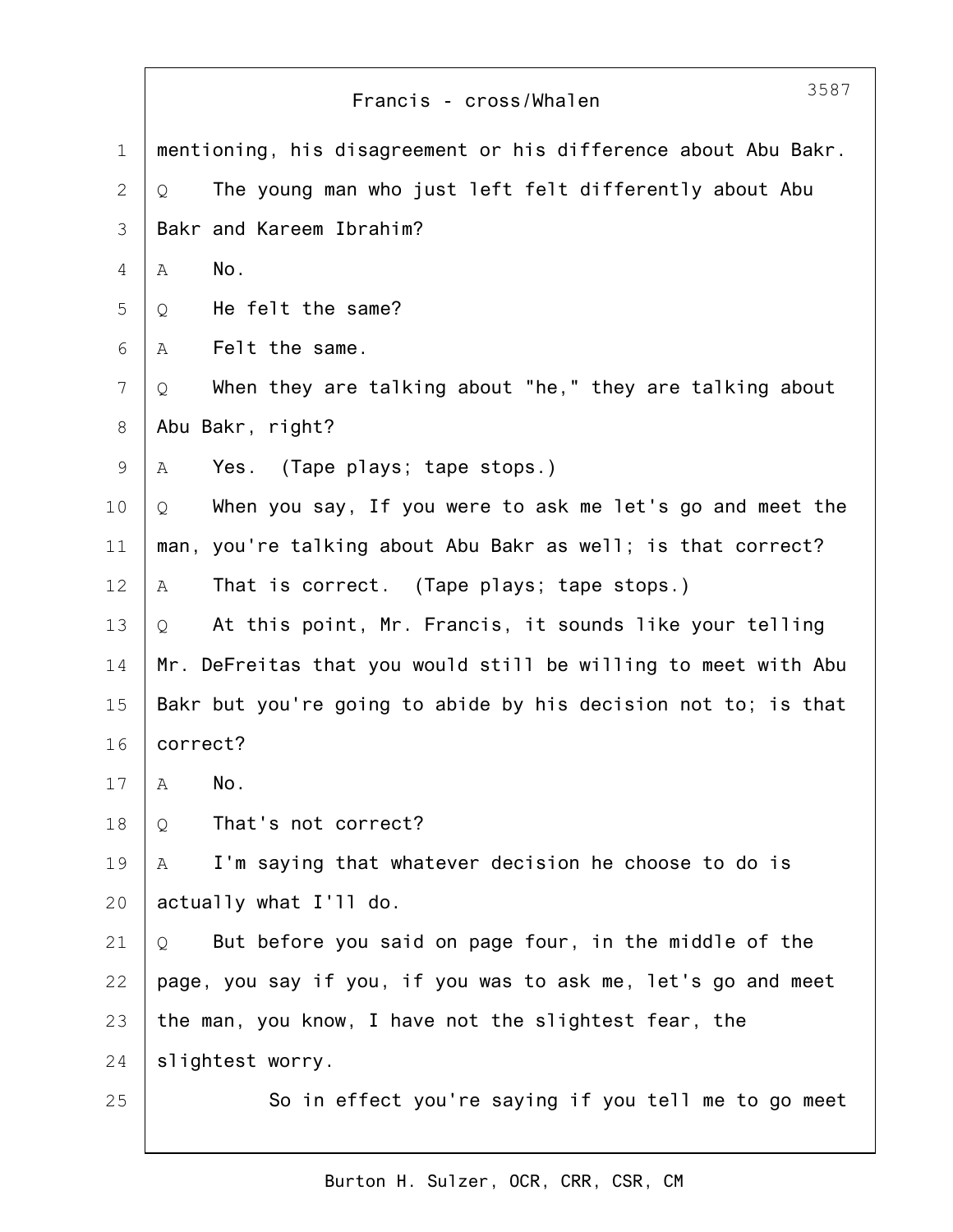|                | 3588<br>Francis - cross/Whalen                                |  |  |  |  |  |  |  |  |  |
|----------------|---------------------------------------------------------------|--|--|--|--|--|--|--|--|--|
| $\mathbf 1$    | the man I'll go, but if you tell me not to I'll abide by your |  |  |  |  |  |  |  |  |  |
| 2              | decision; is that correct?                                    |  |  |  |  |  |  |  |  |  |
| 3              | That's correct. His decision.<br>A                            |  |  |  |  |  |  |  |  |  |
| 4              | (Tape plays; tape stops.)                                     |  |  |  |  |  |  |  |  |  |
| 5              | When Mr. DeFreitas is talking here, the fact is that<br>Q     |  |  |  |  |  |  |  |  |  |
| 6              | nobody, not Abdel Nur, not Abdul Kadir, nobody had seen Abu   |  |  |  |  |  |  |  |  |  |
| 7              | Bakr for six years so they didn't know what the man was into; |  |  |  |  |  |  |  |  |  |
| 8              | is that correct?                                              |  |  |  |  |  |  |  |  |  |
| $\overline{9}$ | Abdul Kadir mentioned that he hadn't seen him for three<br>Α  |  |  |  |  |  |  |  |  |  |
| 10             | years and he mention he hasn't seen Abu Bakr in six years.    |  |  |  |  |  |  |  |  |  |
| 11             | So Mr. DeFreitas is saying Abdel Nur hasn't seen him for<br>Q |  |  |  |  |  |  |  |  |  |
| 12             | six years, he doesn't know what the man is about anymore; is  |  |  |  |  |  |  |  |  |  |
| 13             | that correct?                                                 |  |  |  |  |  |  |  |  |  |
| 14             | That's what Sheik Mohammed is saying.<br>Α                    |  |  |  |  |  |  |  |  |  |
| 15             | (Tape plays the tape stops.)                                  |  |  |  |  |  |  |  |  |  |
| 16             | Mr. Francis, Mr. DeFreitas seems to think that you are<br>Q   |  |  |  |  |  |  |  |  |  |
| 17             | trying to pressure him to go see Abu Bakr; is that correct?   |  |  |  |  |  |  |  |  |  |
| 18             | I don't know what he thinks. I said that it is his<br>A       |  |  |  |  |  |  |  |  |  |
| 19             | decision.                                                     |  |  |  |  |  |  |  |  |  |
| 20             | But he's getting pretty upset, right?<br>Q                    |  |  |  |  |  |  |  |  |  |
| 21             | He seems to me.<br>Α                                          |  |  |  |  |  |  |  |  |  |
| 22             | And he seems to think that you're trying to force him to<br>Q |  |  |  |  |  |  |  |  |  |
| 23             | do something he doesn't want to do, isn't that right?         |  |  |  |  |  |  |  |  |  |
| 24             | I don't see why he feel like that when I just said it's<br>A  |  |  |  |  |  |  |  |  |  |
| 25             | your decision. (Tape plays.) (Continued next page)            |  |  |  |  |  |  |  |  |  |
|                |                                                               |  |  |  |  |  |  |  |  |  |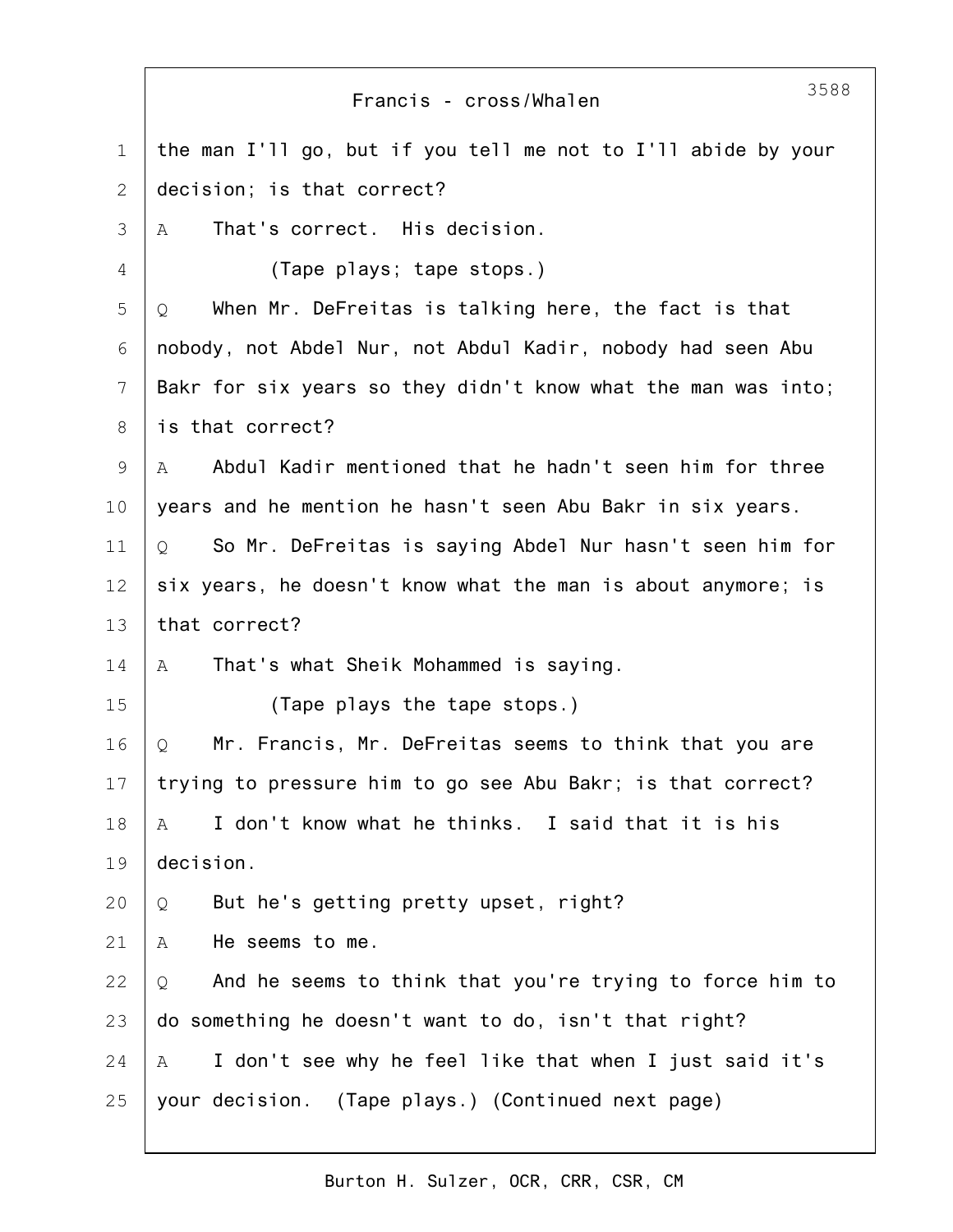|                | Francis-cross-Whalen<br>3589                                   |  |  |  |  |  |  |  |  |
|----------------|----------------------------------------------------------------|--|--|--|--|--|--|--|--|
| $\mathbf 1$    | CONTINUED CROSS EXAMINATION                                    |  |  |  |  |  |  |  |  |
| 2              | BY MS. WHALEN:                                                 |  |  |  |  |  |  |  |  |
| 3              | What issue is being talked about?<br>Q                         |  |  |  |  |  |  |  |  |
| 4              | It has been numerous times when he has asked me to give<br>A   |  |  |  |  |  |  |  |  |
| 5              | input into the matter, whatsoever. I have eluded the           |  |  |  |  |  |  |  |  |
| 6              | conversation based on the fact I have no knowledge of          |  |  |  |  |  |  |  |  |
| $\overline{7}$ | bombings, no knowledge of this or that. So, the only thing I   |  |  |  |  |  |  |  |  |
| 8              | say and I have continuously said over and over is that I'm     |  |  |  |  |  |  |  |  |
| 9              | here to please Alah, to help you. Apparently, he was fed up    |  |  |  |  |  |  |  |  |
| 10             | with that. I never give any input on the matter. That's what   |  |  |  |  |  |  |  |  |
| 11             | is actually happening right now.                               |  |  |  |  |  |  |  |  |
| 12             | Q<br>It wasn't an issue of whether or not you were in charge?  |  |  |  |  |  |  |  |  |
| 13             | Why would I be in charge?<br>A                                 |  |  |  |  |  |  |  |  |
| 14             | I'm asking you. This wasn't an issue of you being in<br>Q      |  |  |  |  |  |  |  |  |
| 15             | charge?                                                        |  |  |  |  |  |  |  |  |
| 16             | He approached me about the matter. How am I in charge?<br>A    |  |  |  |  |  |  |  |  |
| 17             | He's taking me to places, introduced me to people. How am I    |  |  |  |  |  |  |  |  |
| 18             | in charge?                                                     |  |  |  |  |  |  |  |  |
| 19             | Is this an issue of you being in charge, yes or no?<br>Q       |  |  |  |  |  |  |  |  |
| 20             | I'm not in charge.<br>A                                        |  |  |  |  |  |  |  |  |
| 21             | (Tape plays.)                                                  |  |  |  |  |  |  |  |  |
| 22             | Q<br>Who is Mr. Defreitas talking about trying to make him go? |  |  |  |  |  |  |  |  |
| 23             | Abdel Nur is saying we go to jum'ah, again this whole<br>A     |  |  |  |  |  |  |  |  |
| 24             | matter, he's actually concerned about his safety, going to     |  |  |  |  |  |  |  |  |
| 25             | Abu Bakr and there's a reason he's getting a little            |  |  |  |  |  |  |  |  |
|                |                                                                |  |  |  |  |  |  |  |  |

SS OCR CM CRR CSR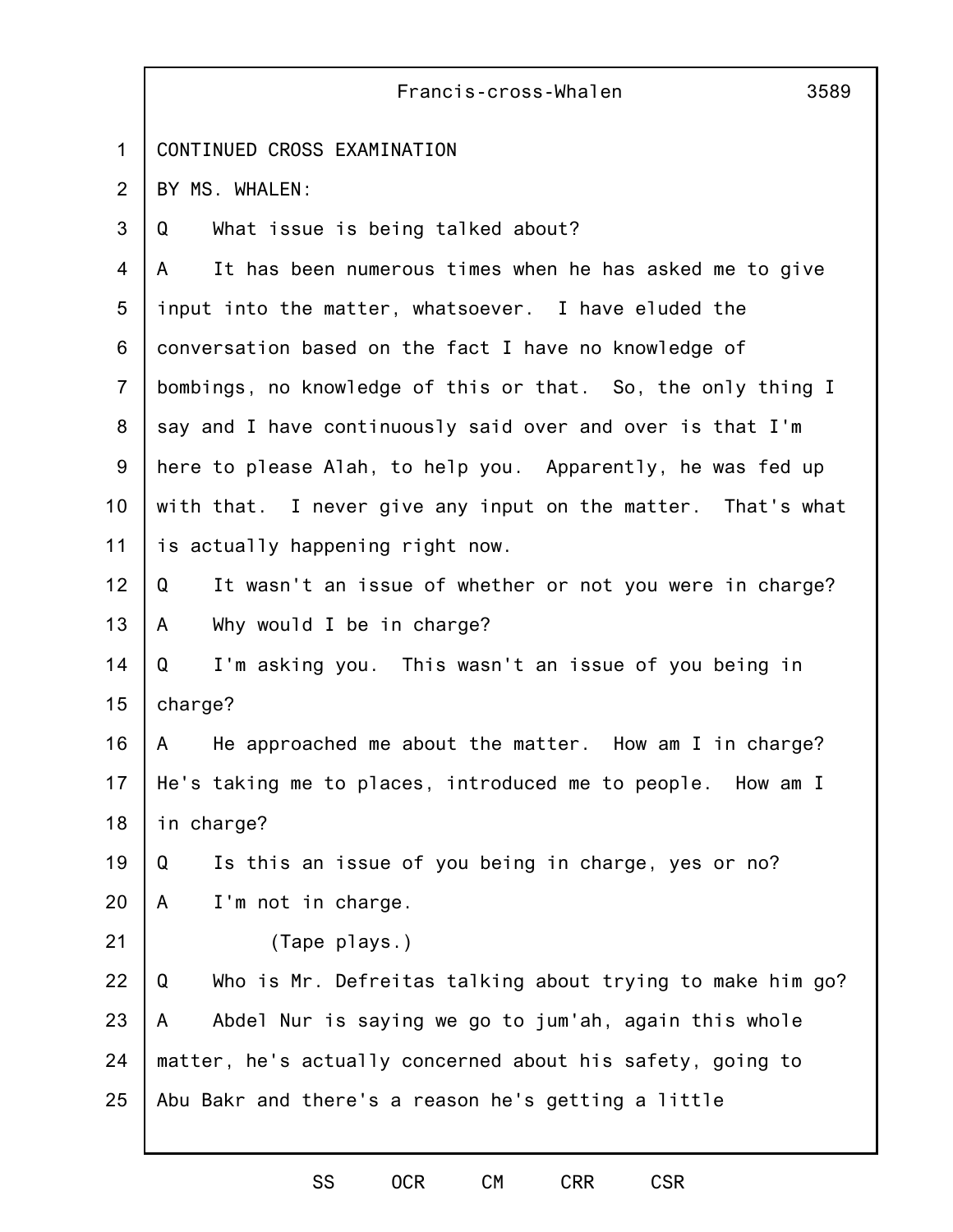|                | 3590<br>Francis-cross-Whalen                                     |  |  |  |  |  |  |  |  |
|----------------|------------------------------------------------------------------|--|--|--|--|--|--|--|--|
| $\mathbf 1$    | disappointed here, the fact I'm saying I'm not scared of the     |  |  |  |  |  |  |  |  |
| $\overline{2}$ | I'm not the target so I'm not scared of going to see the<br>guy. |  |  |  |  |  |  |  |  |
| 3              | He's presenting the target to JFK, not me. Why should I<br>guy.  |  |  |  |  |  |  |  |  |
| 4              | not go?                                                          |  |  |  |  |  |  |  |  |
| 5              | (Tape plays.)                                                    |  |  |  |  |  |  |  |  |
| 6              | Again when he's talking about the cocaine, he means the<br>Q     |  |  |  |  |  |  |  |  |
| $\overline{7}$ | time he found cocaine in his luggage and turn it in; is that     |  |  |  |  |  |  |  |  |
| 8              | correct?                                                         |  |  |  |  |  |  |  |  |
| 9              | Yes.<br>A                                                        |  |  |  |  |  |  |  |  |
| 10             | He thinks that they suspect even though he turns it in,<br>Q     |  |  |  |  |  |  |  |  |
| 11             | he had something to do with it; is that correct?                 |  |  |  |  |  |  |  |  |
| 12             | Yes.<br>A                                                        |  |  |  |  |  |  |  |  |
| 13             | Q<br>Also concerned about the stamps in his passport making      |  |  |  |  |  |  |  |  |
| 14             | him look suspicious; is that right?                              |  |  |  |  |  |  |  |  |
| 15             | Yes.<br>A                                                        |  |  |  |  |  |  |  |  |
| 16             | Because he said in his old passport, he had multiple<br>Q        |  |  |  |  |  |  |  |  |
| 17             | In this, he only had Guyana, right?<br>stamps.                   |  |  |  |  |  |  |  |  |
| 18             | Yes.<br>A                                                        |  |  |  |  |  |  |  |  |
| 19             | (Tape plays.)                                                    |  |  |  |  |  |  |  |  |
| 20             | Right here he's talking about the search that happened<br>Q      |  |  |  |  |  |  |  |  |
| 21             | the second time he came pack from Guyana; is that correct?       |  |  |  |  |  |  |  |  |
| 22             | Yes.<br>A                                                        |  |  |  |  |  |  |  |  |
| 23             | (Tape plays.)                                                    |  |  |  |  |  |  |  |  |
| 24             | Is Abdul Nur there laughing?<br>Q                                |  |  |  |  |  |  |  |  |
| 25             | Yes.<br>A                                                        |  |  |  |  |  |  |  |  |
|                |                                                                  |  |  |  |  |  |  |  |  |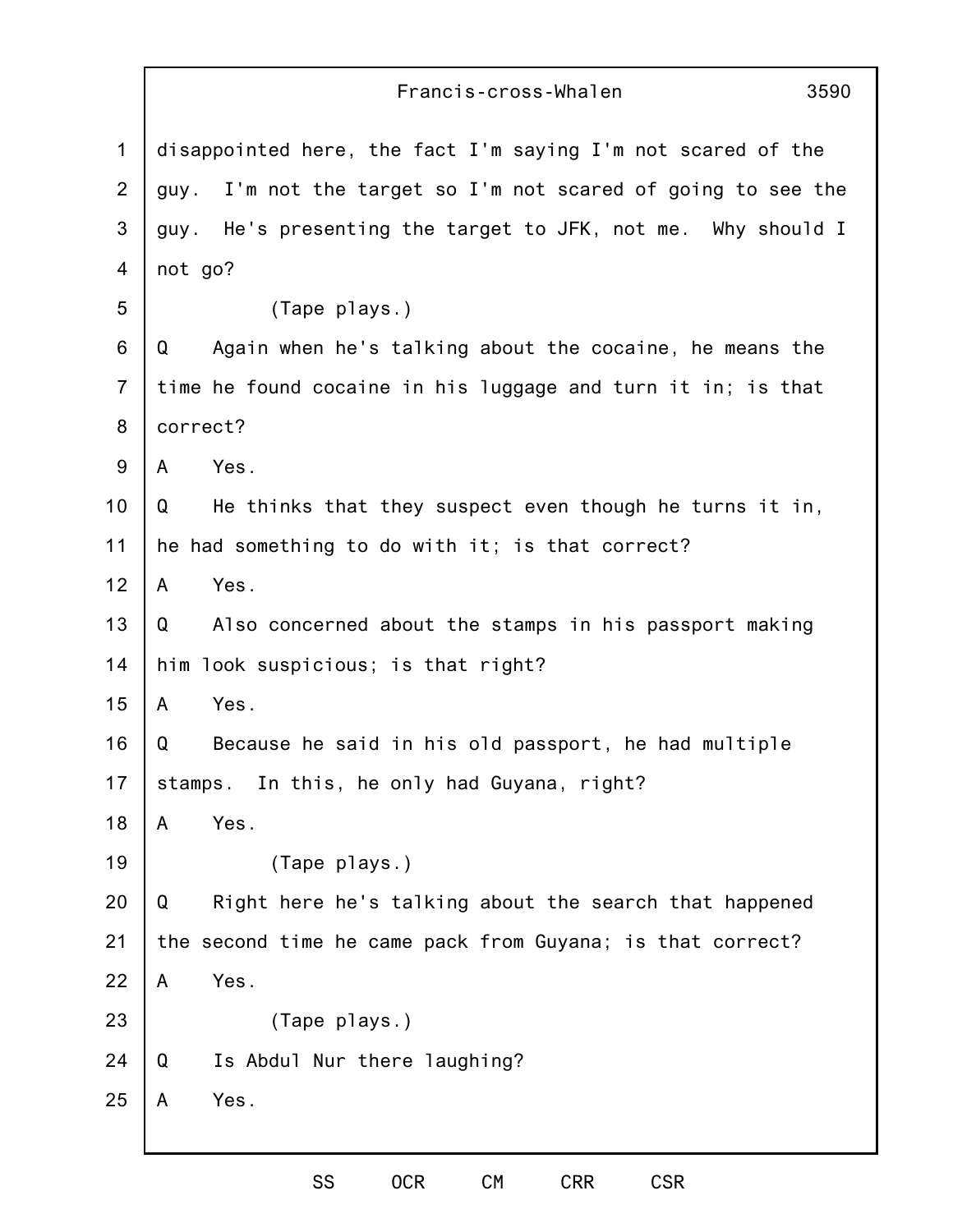|                | 3591<br>Francis-cross-Whalen                                  |                                                           |  |  |  |  |  |  |  |  |
|----------------|---------------------------------------------------------------|-----------------------------------------------------------|--|--|--|--|--|--|--|--|
| 1              | (Tape plays.)                                                 |                                                           |  |  |  |  |  |  |  |  |
| $\overline{2}$ | I'm sorry. You said Abdul Nur?<br>THE COURT:                  |                                                           |  |  |  |  |  |  |  |  |
| 3              | MS. WHALEN: Yes, is there, present.                           |                                                           |  |  |  |  |  |  |  |  |
| 4              | Q                                                             | At this point Abdul Kareem is there?                      |  |  |  |  |  |  |  |  |
| 5              | A                                                             | Yes.                                                      |  |  |  |  |  |  |  |  |
| 6              | Q                                                             | Mr. Defreitas and you and Abdel Nur?                      |  |  |  |  |  |  |  |  |
| $\overline{7}$ | A                                                             | Yes.                                                      |  |  |  |  |  |  |  |  |
| 8              | Q                                                             | Abdul Nur is trying to get something to drink from the    |  |  |  |  |  |  |  |  |
| 9              | store; is that right?                                         |                                                           |  |  |  |  |  |  |  |  |
| 10             | A                                                             | I believe so.                                             |  |  |  |  |  |  |  |  |
| 11             | Are you saying that to put an identification into the<br>Q    |                                                           |  |  |  |  |  |  |  |  |
| 12             | recording?                                                    |                                                           |  |  |  |  |  |  |  |  |
| 13             | A                                                             | Yes.                                                      |  |  |  |  |  |  |  |  |
| 14             |                                                               | (Tape plays.)                                             |  |  |  |  |  |  |  |  |
| 15             | Q                                                             | At this point is Mr. Defreitas still there or is he gone? |  |  |  |  |  |  |  |  |
| 16             | A                                                             | He got upset and stand up and left.                       |  |  |  |  |  |  |  |  |
| 17             |                                                               | (Tape plays.)                                             |  |  |  |  |  |  |  |  |
| 18             |                                                               | MS. WHALEN:<br>I would like everyone to turn to           |  |  |  |  |  |  |  |  |
| 19             | Exhibit 226. If you could turn to page 9, starting the        |                                                           |  |  |  |  |  |  |  |  |
| 20             | recording at one hour, 23 minutes, 55 seconds which hopefully |                                                           |  |  |  |  |  |  |  |  |
| 21             | will put us at line 11 of the transcript on page 9.           |                                                           |  |  |  |  |  |  |  |  |
| 22             | You're saying Mecca. You don't mean Mecca. This is the<br>Q   |                                                           |  |  |  |  |  |  |  |  |
| 23             |                                                               | trip to get the tickets to Iran?                          |  |  |  |  |  |  |  |  |
| 24             | A                                                             | Mecca is Mecca.                                           |  |  |  |  |  |  |  |  |
| 25             | This is May 26th, 2007, this transcript?<br>Q                 |                                                           |  |  |  |  |  |  |  |  |
|                |                                                               |                                                           |  |  |  |  |  |  |  |  |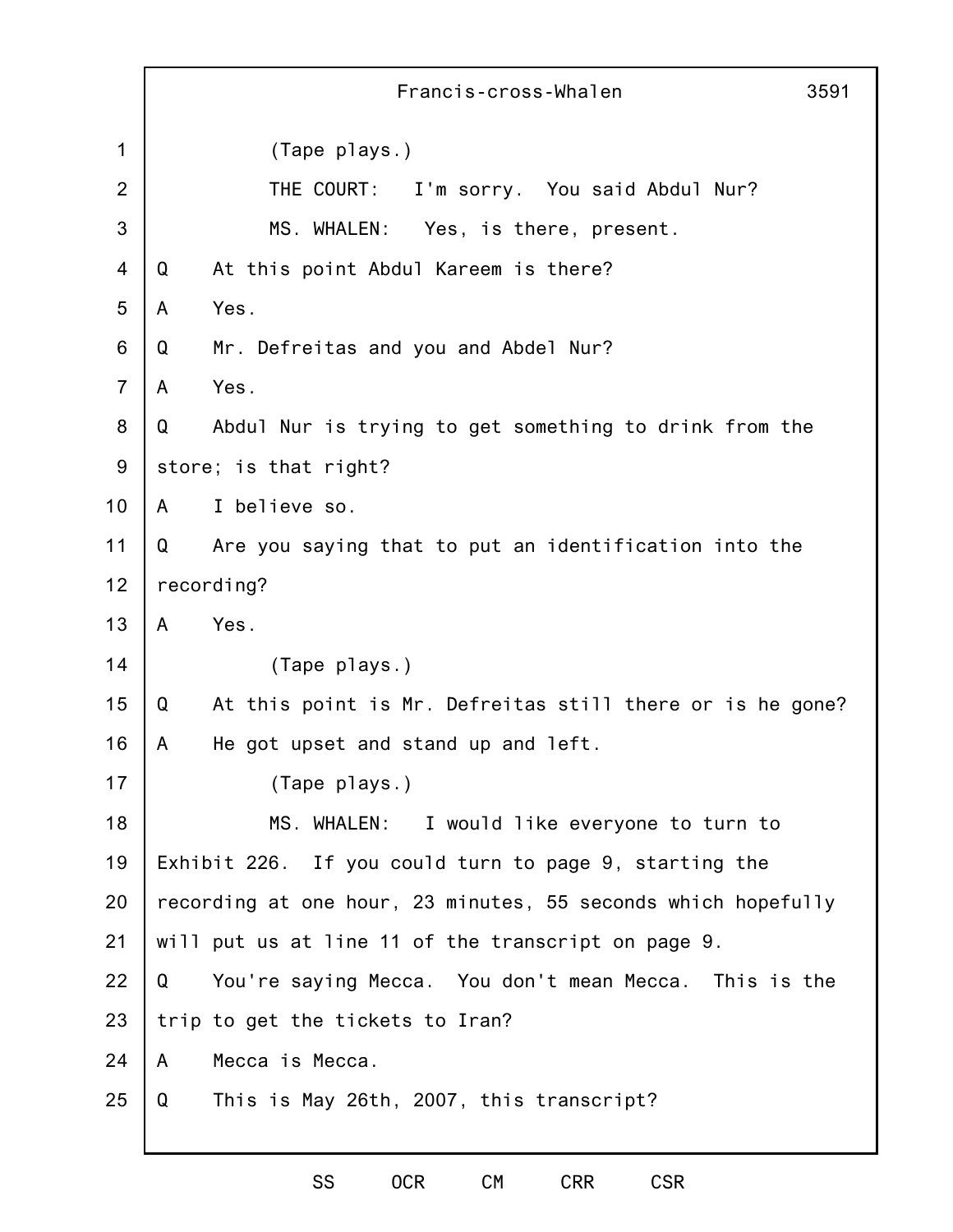| Francis-cross-Whalen |  |  |  |
|----------------------|--|--|--|
|                      |  |  |  |

1 A Yes.

2 Q This is at the airport; is that correct?

3 A Yes.

4 5 6 7 8 9 10 11 Q You're talking to Kareem Ibrahim. You're saying when we get back, I will do the research on the pilgrimage from England to Mecca. Do you mean Mecca or is this code for getting the ticket for the man to be able to travel to Iran? A Sheik Ibrahim said the guy will do Hajj, umbrah, go to Iran. Right now we're talking about the trip from England to Mecca and then we'll discuss later about the trip to Mecca to Iran. Hajj is not Iran, it's Mecca.

12 Q This isn't code?

13 14 15 16 A You asked me what do I mean from England to Mecca, I said the guy was going from England to Mecca on Hajj and umbrah, from there making it Hajj or umbrah in Mecca, he would go to Iran. I said Iran or Mecca, I meant Mecca.

17 18 Q You're talking about purchasing the tickets. Are you going to purchase the ticket for the whole way?

19 A I wasn't purchasing any tickets. I needed the

20 21 22 information of the guy in England. The only way the guy would give me the information so I could give information to the FBI was if I actually tell him something like that.

23 24 Q Kareem Ibrahim, did you leave the thumb drive with Kareem Ibrahim that the had video of JFK on it?

25 A I left the chip with the video, all the prints under the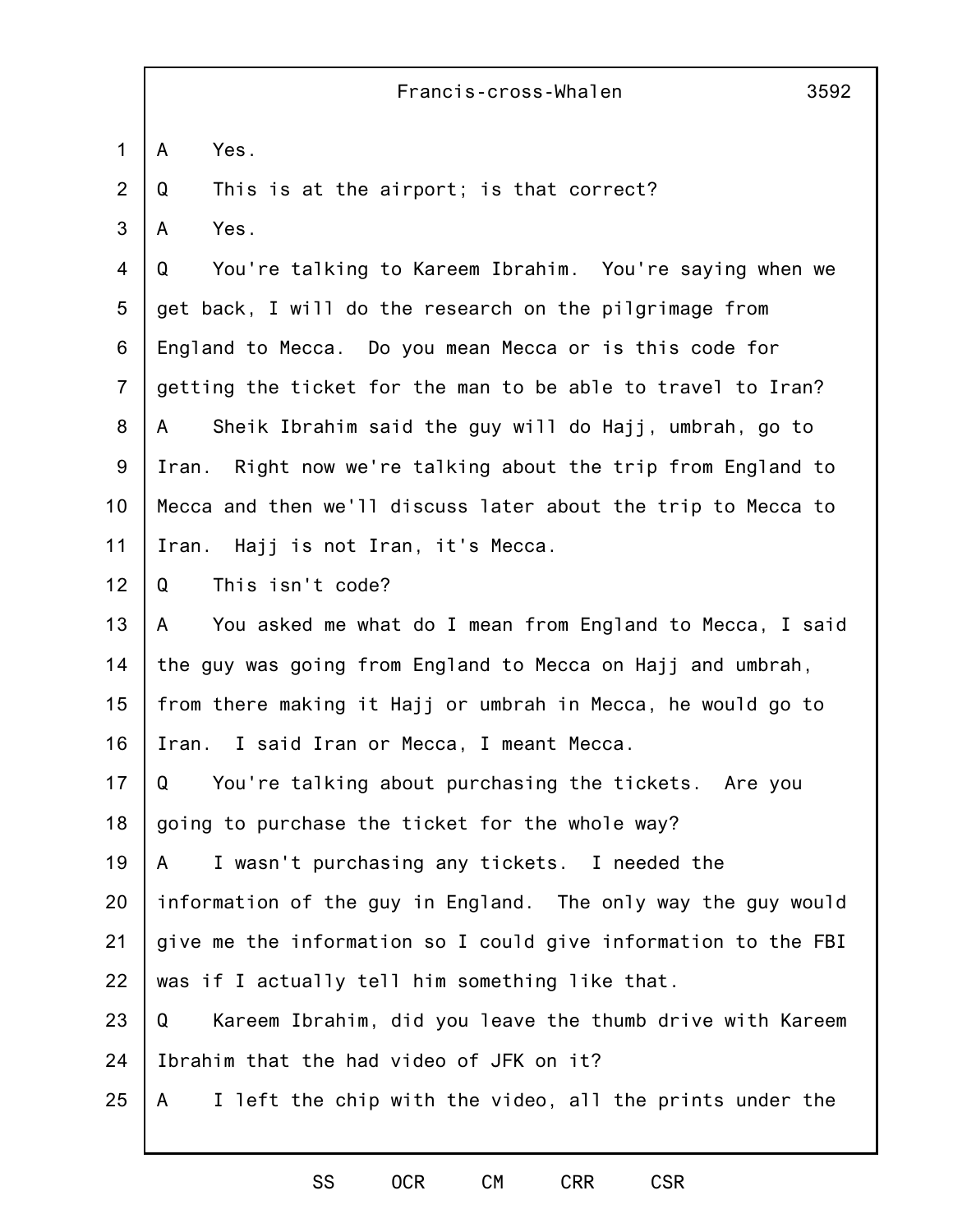|                | 3593<br>Francis-cross-Whalen                                    |
|----------------|-----------------------------------------------------------------|
| $\mathbf{1}$   | instructions of Mohammed.                                       |
| $\overline{2}$ | Going to page 13.<br>Q                                          |
| 3              | A<br>Okay.                                                      |
| $\overline{4}$ | MS. WHALEN: Starting the recording, one hour                    |
| 5              | 30 minutes and one second into the recording which hopefully    |
| 6              | will put us at about line 4 or 5 on page 13.                    |
| $\overline{7}$ | Is that Abdel Nur asking you for money again? He's<br>Q         |
| 8              | asking for a computer?                                          |
| 9              | No, one of his daughters' computer went down. He was<br>A       |
| 10             | mentioning to me she had actually mentioned about the computer  |
| 11             | being down, that she needed a part for the computer, if I was   |
| 12             | able to actually locate a part for her in the states.<br>That's |
| 13             | what he's referring there.                                      |
| 14             | MS. WHALEN:<br>Going to page 21; starting at one                |
| 15             | hour, 40 minutes and 46 seconds into the recording which        |
| 16             | should put us, I would guess, line 4 of page 21 of the          |
| 17             | transcript.                                                     |
| 18             | (Tape plays.)                                                   |
| 19             | Let me read it out. Starting at line 1, Mr. Defreitas<br>Q      |
| 20             | says what I want. Ibrahim says he might want to go back to      |
| 21             | show for his people, just show the photograph, photograph it.   |
| 22             | Ibrahim, photograph I've only seen a copy. Defreitas says       |
| 23             | Ibrahim says photograph, but when he go back there,<br>yes.     |
| 24             | Defreitas says use microfilm.                                   |
| 25             | Had you ever seen Mr. Defreitas with microfilm?                 |
|                |                                                                 |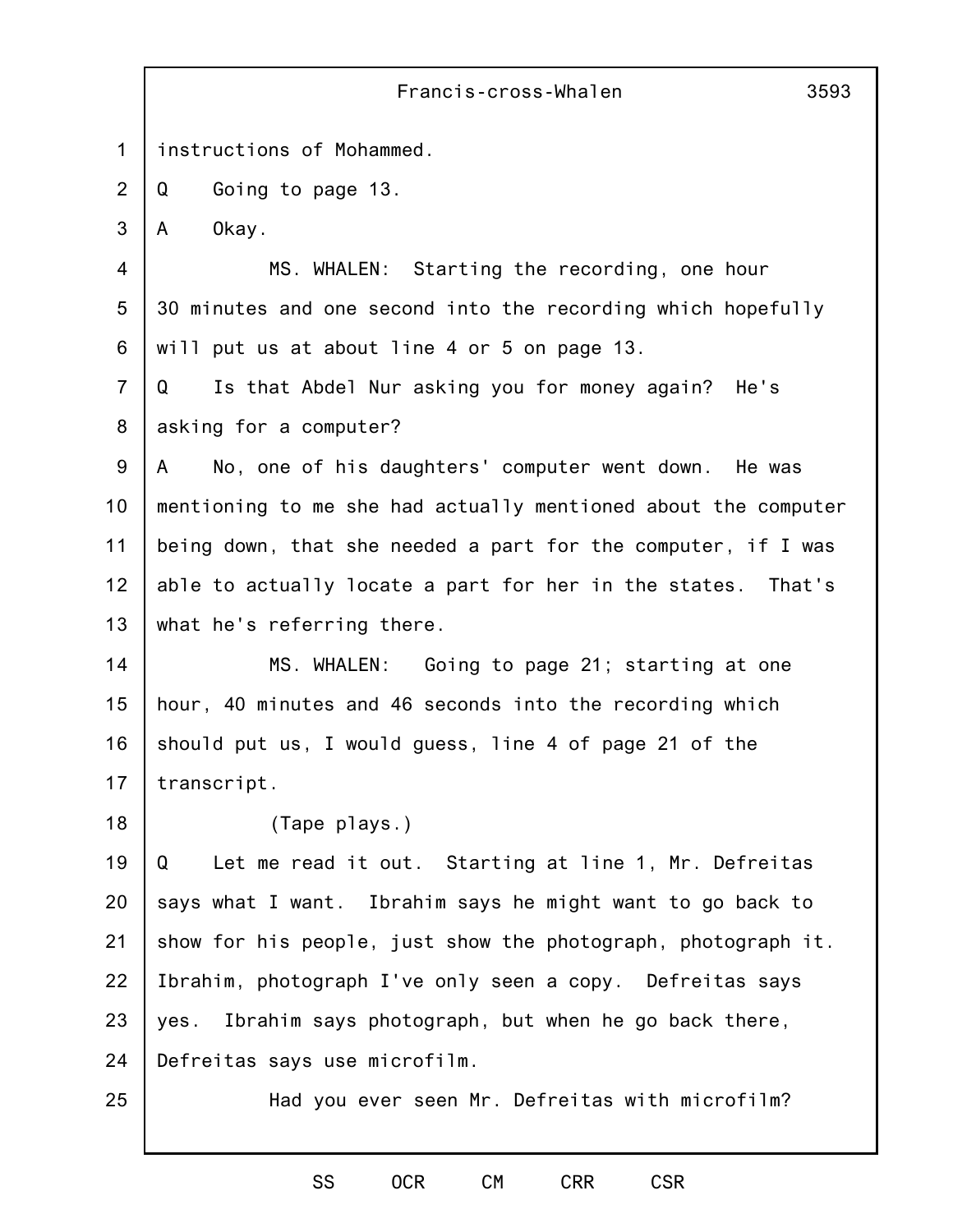### Francis-cross-Whalen

1 2 3 4 5 6 7 8 9 10 11 12 13 14 15 16 17 18 19 20 21 22 23 24 25 A They're talking about the prints actually, talking about the chip actually for the computer. They're going back and forth into he should not just send out, meaning Sheik Ibrahim should not send out information but should copy it and send it to Iran, send it to Iran or whatever. On that note, Ibrahim says no, I'm not sending anything to anybody. They have to come here. They have to look at it and the person that is going to carry out the plot, the person that's going to attack JFK, he will carry the microchip, which actually explains to that particular person what to explain to everybody. He will be the person in charge of the group. That's what the discussion is about. Q Mr. Defreitas is talking about photographing it and turning it into microfilm. Did you ever see Mr. Defreitas with microfilm? A No. Actually, the conversation is about copying the information so that the guy, Ibrahim Kareem, will not lose the original copies, will actually give out copies of it. What he's using here is the wording. That's what he meant by the conversation. Q That's what he meant but he actually said right here, he says microfilm, right? A Yes. MS. WHALEN: No further questions. THE COURT: May have I see counsel at this time,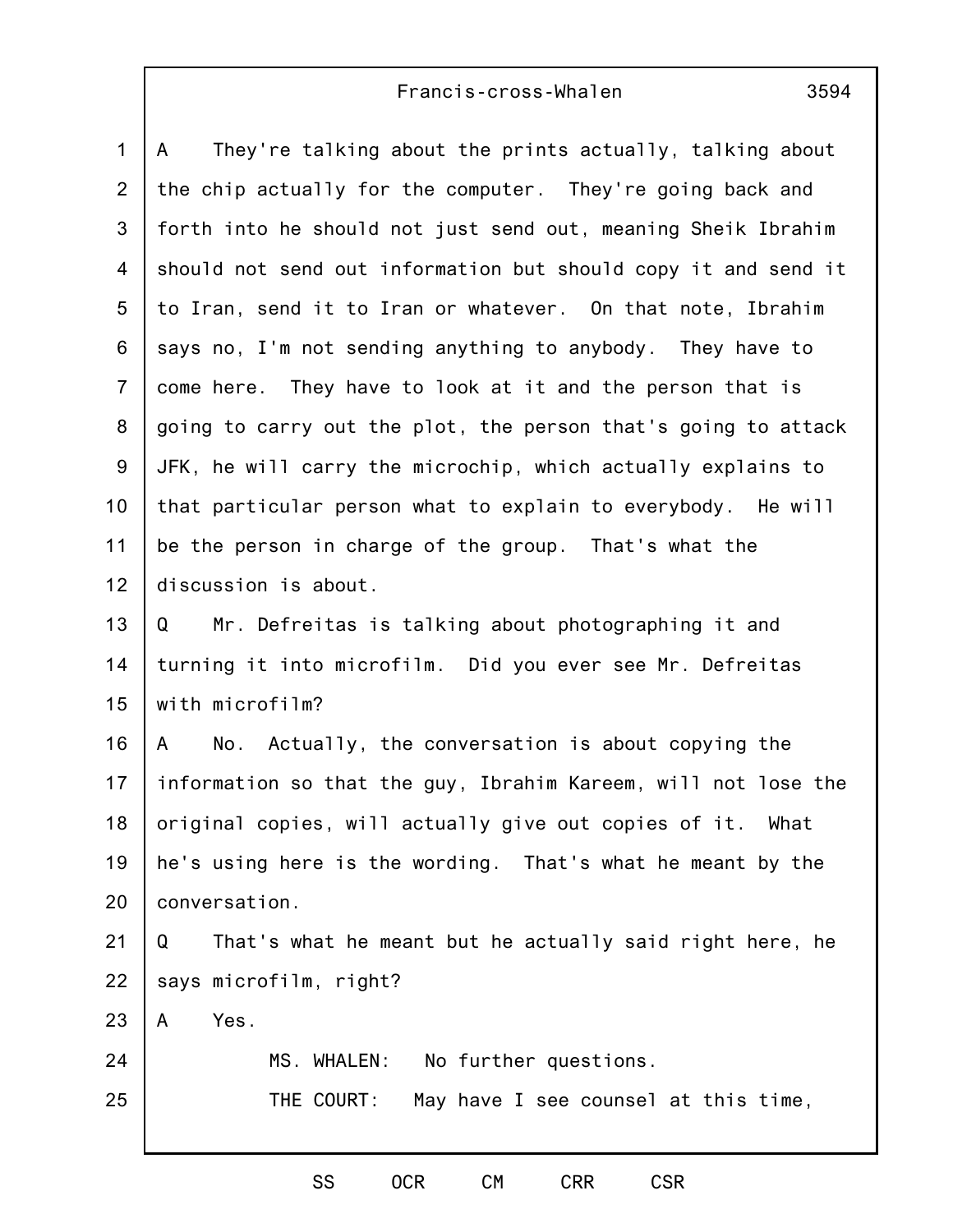|                 | 3595<br>Francis-cross-Whalen                                   |
|-----------------|----------------------------------------------------------------|
| $\mathbf{1}$    | please?                                                        |
| 2               | (Side bar.)                                                    |
| 3               | THE COURT: Are you going to take the next witness              |
| 4               | out of order?                                                  |
| 5               | MR. MILLER:<br>I've been informed the witness,                 |
| 6               | Dr. Levitt, actually his family member's son is having an      |
| $\overline{7}$  | operation tomorrow. What we would like to do is put him on,    |
| 8               | get as far as we can then my sense is get his direct in, his   |
| 9               | cross first thing in the morning. He could head back to        |
| 10 <sub>1</sub> | Washington where he's from, help his family, if that's all the |
| 11              | right with the court?                                          |
| 12              | THE COURT:<br>DC?                                              |
| 13              | MR. MILLER:<br>Yes.                                            |
| 14              | MS. WHALEN:<br>I don't understand.                             |
| 15              | MR. JONES:<br>The suggestion is to pause at this               |
| 16              | point, put on Dr. Levitt so he can probably get his direct in  |
| 17              | today or if not, get as much done as we can now so he can go   |
| 18              | back to Washington to deal with his family.                    |
| 19              | THE COURT:<br>You want to put him on today?                    |
| 20              | MR. JONES: With your Honor's permission.                       |
| 21              | MR. MILLER: Do cross tomorrow morning, the first               |
| 22              | thing, send him back to Washington, pick up with Mr. Francis.  |
| 23              | THE COURT: What I can do is have -- we can have                |
| 24              | Mr. Levitt start at 9:00 o'clock tomorrow.                     |
| 25              | MS. WHALEN:<br>That's fine. I didn't understand what           |
|                 |                                                                |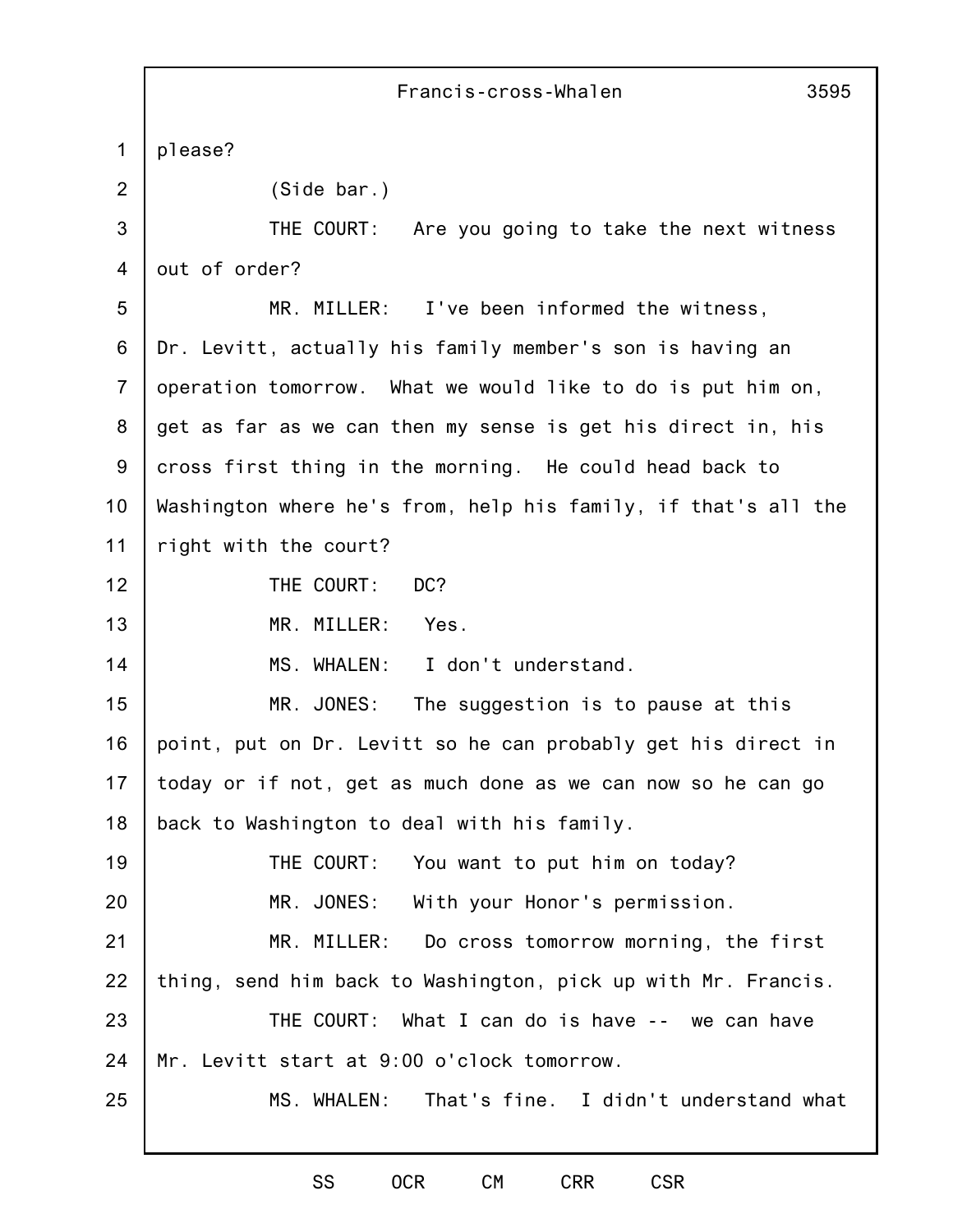1  $\mathcal{P}$ 3 4 5 6 7 8 9 10 11 12 13 14 15 16 17 18 19 20 21 22 23 24 25 Francis-cross-Whalen 3596 was being proposed. THE COURT: I didn't understand either. MR. MILLER: Sorry. THE COURT: Why don't we -- how long do you think your direct is? MS. AHMAD: About 35 to 40 minutes. THE COURT: Why don't we do this. What time do you want Mr. Francis here tomorrow? MR. MILLER: As far as we're concerned, he can sit here. THE COURT: Let's let the jury go, take a break. Then we'll deal with the scheduling of Mr. Francis. We'll take a little break. Then we'll start with Mr. Levitt. You're going to do Mr. Levitt? MS. AHMAD: Yes. MS. MESSINA: My husband is out of town. I thought we were breaking at 6:00. My three kids are okay, but I wouldn't want to leave much later than 7:00. THE COURT: How old? MS. MESSINA: 12, 14 and 17. THE COURT: I've explained to them before some of the attorneys may be in and out. If you have to leave, that's fine. (Open court.) THE COURT: As I had mentioned to you yesterday,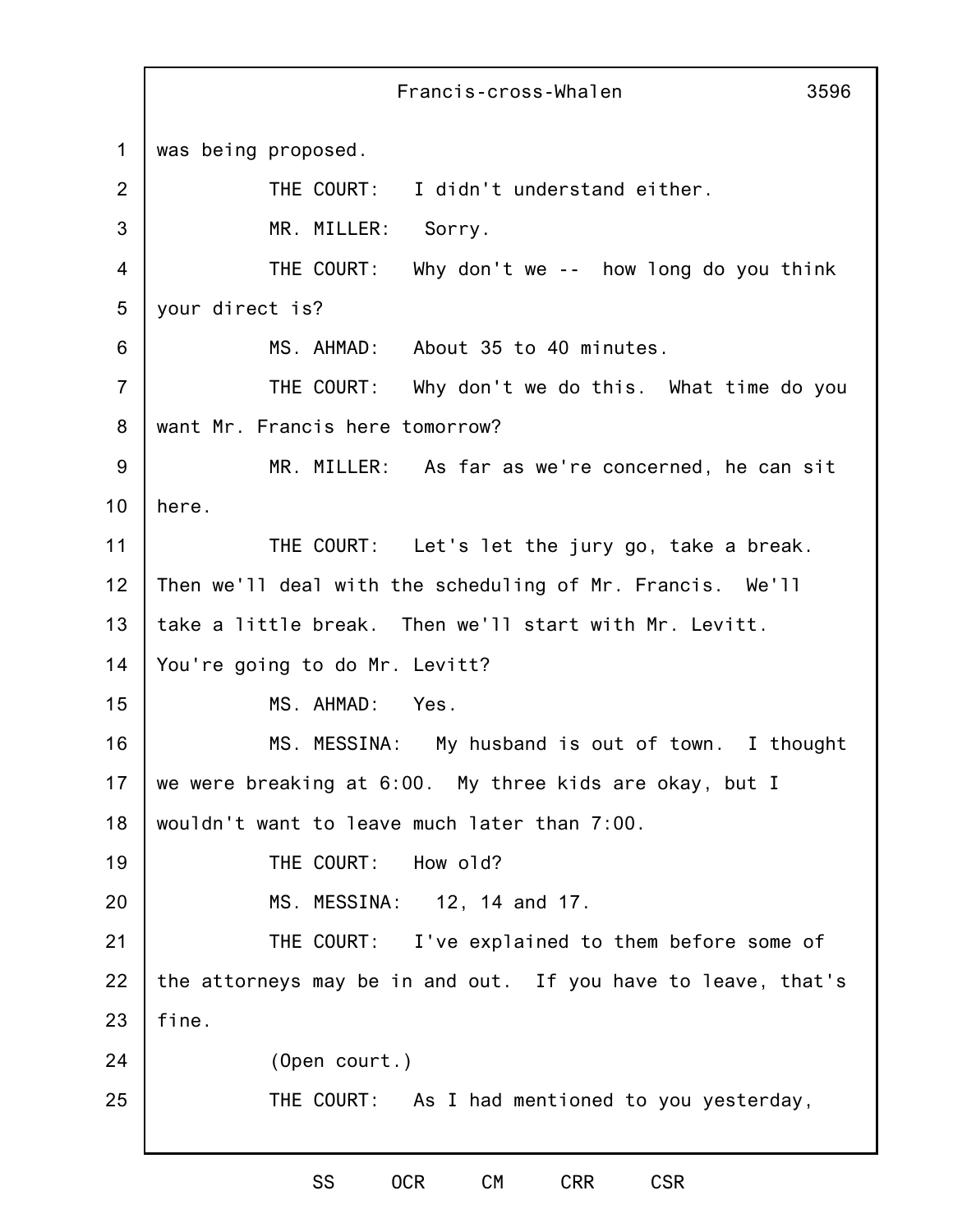## Francis-cross-Whalen

1 2 3 4 5 6 7 8 9 10 11 12 13 14 we're going to go a little bit longer today because of the abbreviated schedule. We're at the point where cross-examination of Mr. Francis is over but we're not done with you yet, Mr. Francis. There's redirect and recross examination. However, we are at this point, at least for today, we're not going to continue directly into the redirect of Mr. Francis. We're going to, because of scheduling reasons, purely administrative reasons, we're going to at least get started with another witness, take him out of order and interrupt. There's absolutely nothing wrong with that. Of course, at the end of the case, if you need to have any testimony, need to review any of the testimony of any of the witnesses or all the witnesses, then you just let us know that and we will provide that for you.

15 16 17 18 19 20 Why don't we take a brief break now? I'm still expecting, hopefully, we will be ending somewhere close to 6:30, give or take a few minutes. Tomorrow we're probably going to start earlier in the day, again, just to accommodate the scheduling of this witness. Hopefully, we'll also move the case along a little bit further, more quickly.

21 22 23 We're still on schedule, believe it or not, even with some of the differences in the scheduling that we've had this week and even with the holiday.

24 25 Remember, you have to keep an open mind. Don't form or draw any opinions or conclusions about the case. You can't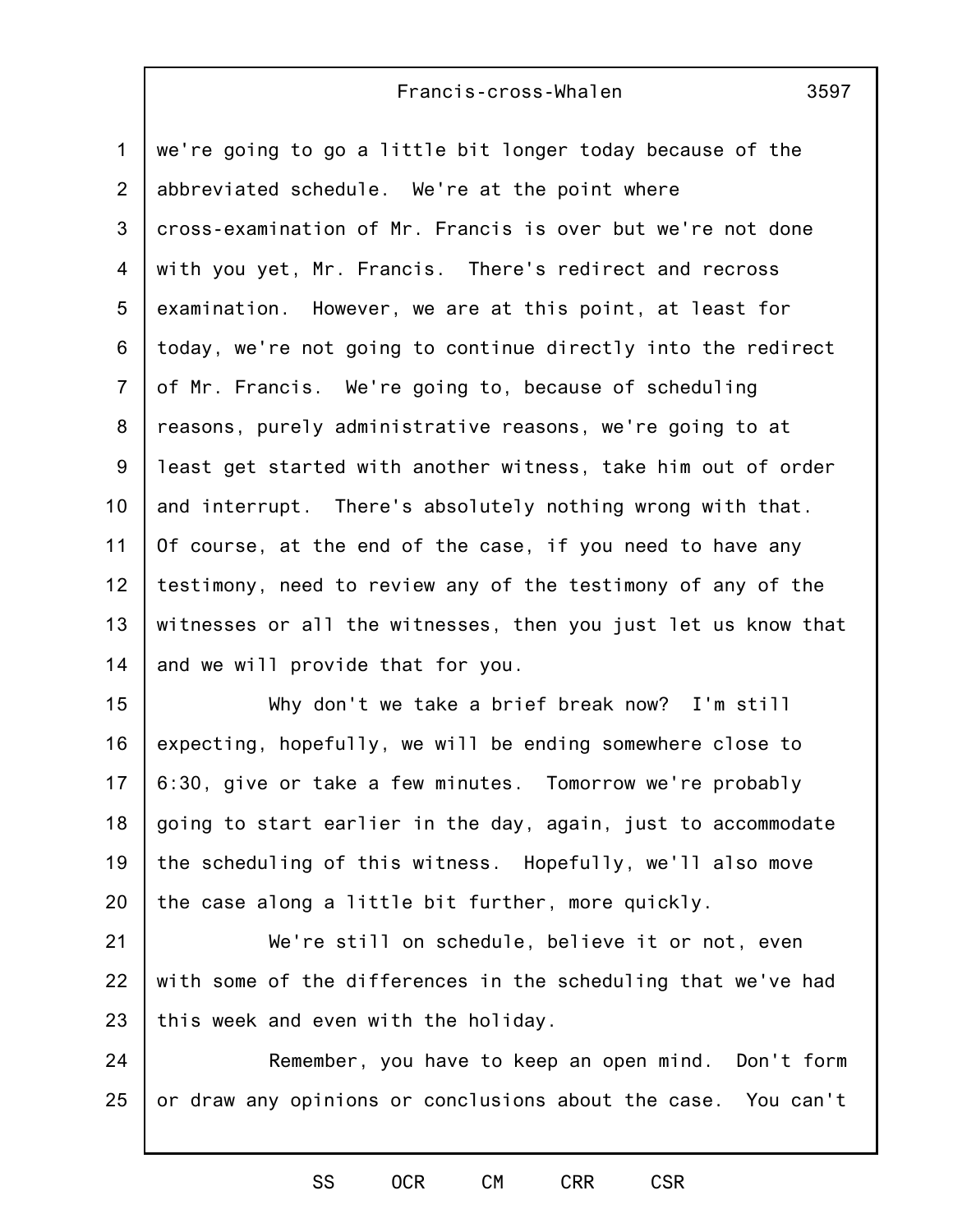## Francis-cross-Whalen

 talk about the case. It's still a very brief break. It's late in the day. If you have to check in with your kids or something, just try to keep that to a minimum so that we can get started in ten minutes or so. Don't talk about the case yet, ladies and gentlemen. (Jury leaves courtroom.) (Continued on next page.)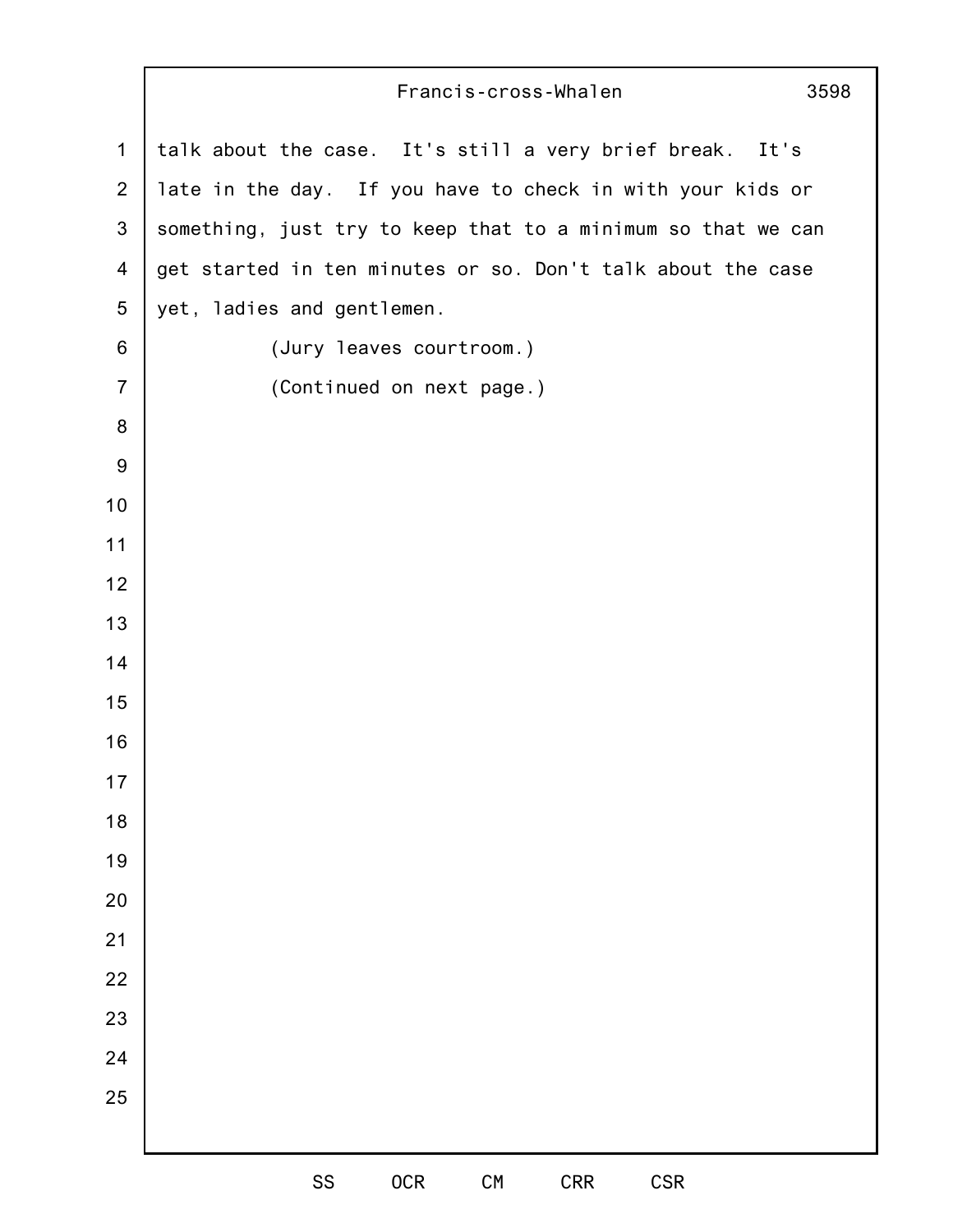1 2 3 4 5 6 7 8 9 10 11 12 13 14 15 16 17 18 19 20 21 22 23 24 25 3599 (The following occurred in the absence of the jury.) THE COURT: You can all be seated. Okay. Mr. Francis, as I said, we are going to need you back here tomorrow to continue with your testimony. At this time it's redirect examination by the government. THE WITNESS: Yes. THE COURT: We are not going to need to you be here so early tomorrow. But just if you are here by 10:00 o'clock in the morning, that should be fine. THE WITNESS: Thank you. THE COURT: Okay. Mr. Francis, you are free. You can step down. We don't need you further for the rest of today. THE WITNESS: Thank you. Have a great night. THE COURT: We will see you back here tomorrow. (Witness leaves courtroom.) Okay. Why don't you all also take a break for about ten or 15 minutes and I think that should still take us until about 6:30. We will just do the direct examination then of Mr. Levitt, to begin tomorrow morning with his cross. MR. JONES: Thank you, Judge. MR. MILLER: Thank you. (Recess taken.) (Continued on next page.)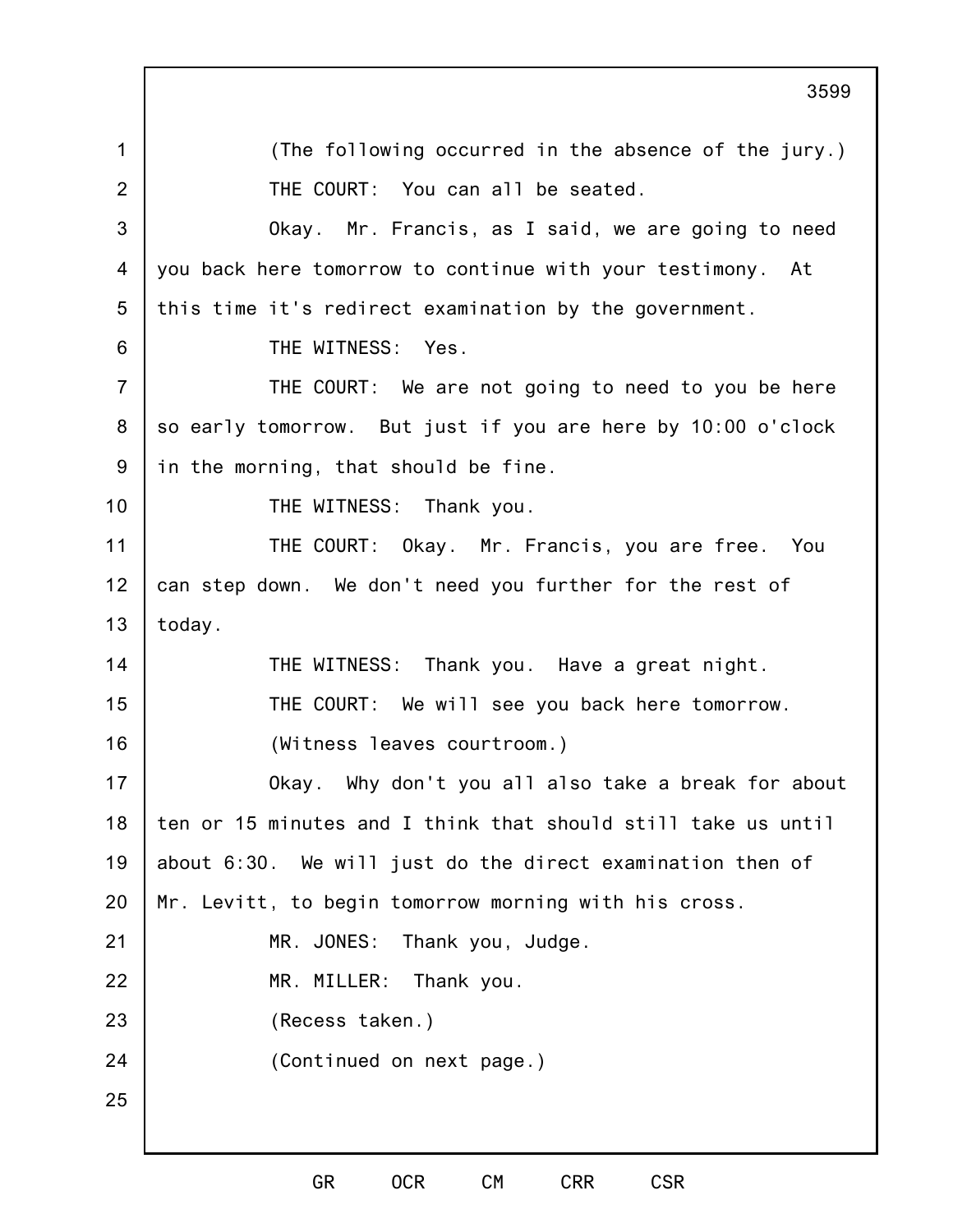|                | 3600                                                          |
|----------------|---------------------------------------------------------------|
| $\mathbf 1$    | (The following occurred in the absence of the jury.)          |
| $\overline{2}$ | THE COURT: Okay. This is case on trial continued.             |
| 3              | All the parties are present. The witness is not               |
| 4              | present. The jury is not present.                             |
| 5              | Are you all set? We can bring -- I notice that some           |
| 6              | of the jurors may have put their transcripts -- that was for  |
| $\overline{7}$ | 230, Ms. Whalen. Why don't -- some are out and some look like |
| 8              | they were put in. I am going to have them just put it into    |
| $9\,$          | their -- there should be a little pocket, I think, on the     |
| 10             | looseleaf. I will mention to them that -- I meant to do that  |
| 11             | before they walked out.                                       |
| 12             | All right. Do you want to bring Doctor Levitt in              |
| 13             | and put him on while we go get the jury?                      |
| 14             | Is that L EV I T T?                                           |
| 15             | MS. AHMAD: Yes, Your Honor.                                   |
| 16             | THE COURT: You can come right up. You can have a              |
| 17             | seat for now.                                                 |
| 18             | MR. MILLER: I want to make sure there are no                  |
| 19             | exhibits. I don't think there are. I will get the binder out  |
| 20             | of the way.                                                   |
| 21             | THE COURT: Okay.                                              |
| 22             | (Jury present.)                                               |
| 23             | THE COURT: Jury entering.                                     |
| 24             | Everyone may be seated.                                       |
| 25             | Do all the parties agree that all of our jurors are           |

GR OCR CM CRR CSR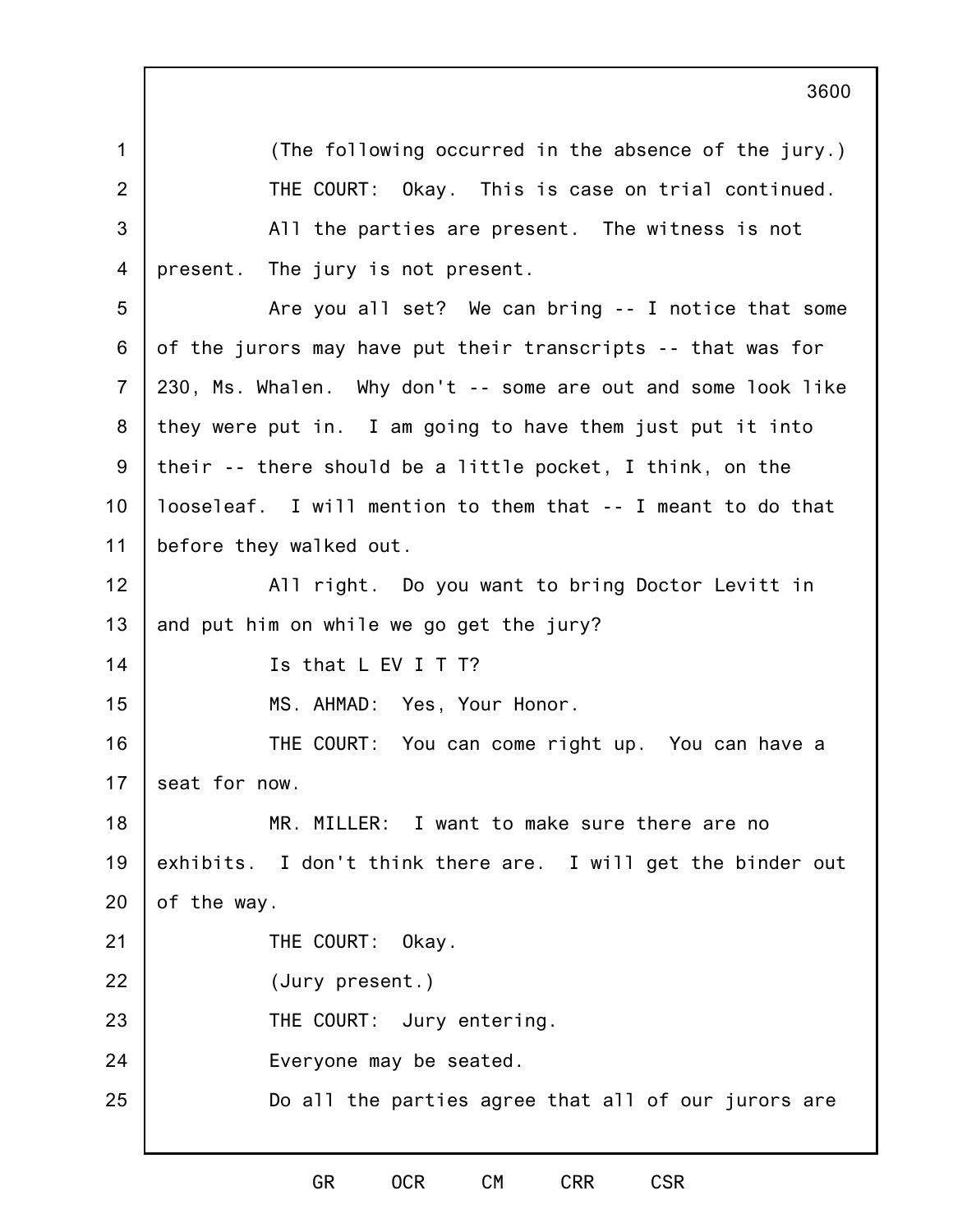1 2 3 4 5 6 7 8 9 10 11 12 13 14 15 16 17 18 19 20 21 22 23 24 25 Levitt - direct - Ahmad 3601 present and properly seated? MR. KAMDANG: Yes, Your Honor. MR. NKRUMAH: Yes, Your Honor. MS. AHMAD: Yes, Your Honor. THE COURT: Welcome back, ladies and gentlemen. This is the next witness for the government, again, taken out of order. THE CLERK: Please raise your right hand. (The witness is duly affirmed by Clerk of Court.) THE CLERK: Thank you. Please state and spell your name. THE WITNESS: Doctor Matthew Levitt, M A T T H E W, L EV I T T. THE COURT: Thank you. Ms. Ahmad, you are going to inquire for the government? MS. AHMAD: Yes, Your Honor. Thank you. THE COURT: You may inquire. DIRECT EXAMINATION BY MS AHMAD: Q Good afternoon, Doctor Levitt. A Good afternoon. Q Where do you work? A I work at a Think Tank called the Washington Institute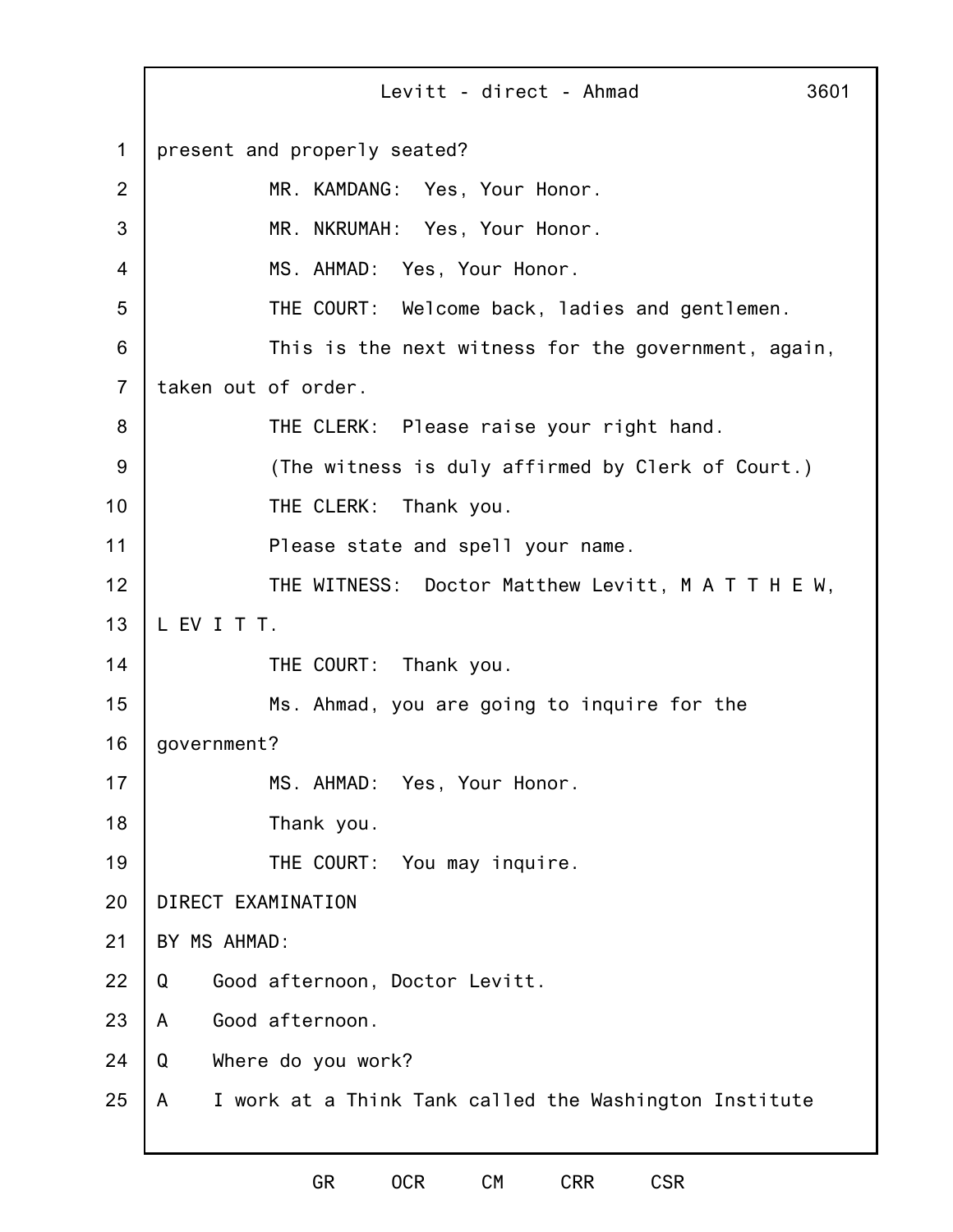|                | Levitt - direct - Ahmad<br>3602                                 |
|----------------|-----------------------------------------------------------------|
| $\mathbf 1$    | for Near East Policy.                                           |
| $\overline{2}$ | What is your position there?<br>Q                               |
| 3              | I'm a Senior Fellow and I direct a program on<br>A              |
| 4              | counterterrorism and intelligence.                              |
| 5              | Can you tell us generally what your responsibilities<br>Q       |
| 6              | entail?                                                         |
| $\overline{7}$ | I oversee the production of our analysis on issues<br>A         |
| 8              | relating to counterterrorism or intelligence. So if we have a   |
| 9              | visiting fellow who is writing on the issues that I cover I am  |
| 10             | responsible for them, for what they write. I am to publish my   |
| 11             | own articles, journal articles, editorial articles, write       |
| 12             | books. I lecture widely. I teach.                               |
| 13             | Where do you teach?<br>Q                                        |
| 14             | I teach at Johns Hopkins University's School of Advanced<br>A   |
| 15             | International Studies, SAIS. That's in Washington.              |
| 16             | Do you have any other jobs besides your fellowship at the<br>Q  |
| 17             | institute?                                                      |
| 18             | I have affiliations with other institutions.<br>They are<br>A   |
| 19             | They are adjunct affiliations at George Washington<br>not jobs. |
| 20             | University, at the Council on Foreign Relations here in         |
| 21             | New York, at the Combating Terrorism Center at West Point.      |
| 22             | Have you ever worked in government?<br>Q                        |
| 23             | I have.<br>A                                                    |
| 24             | In what department?<br>Q                                        |
| 25             | I served as a counterterrorism intelligence analyst at<br>A     |
|                |                                                                 |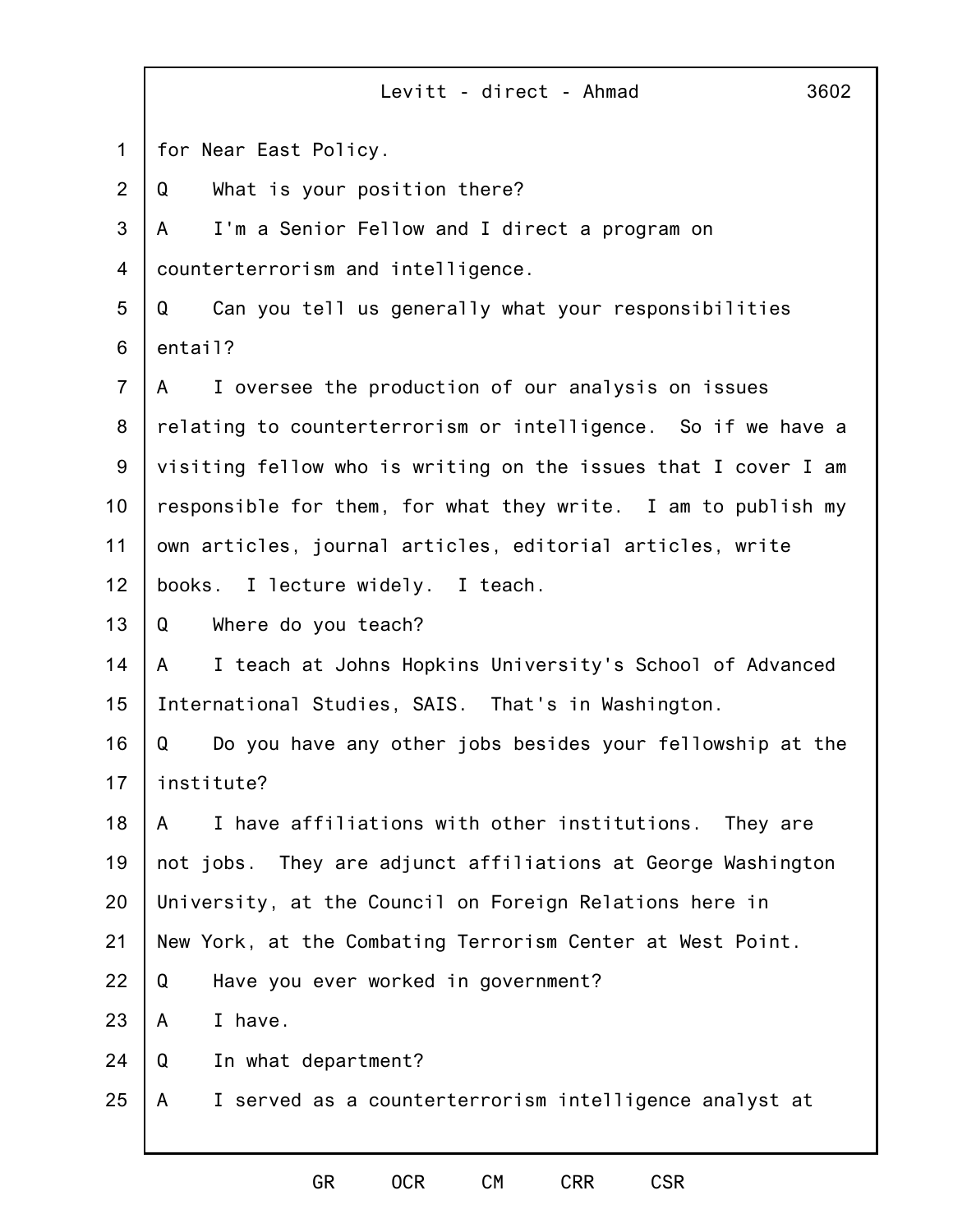1 2 3 4 5 6 7 8 9 10 11 12 13 14 15 16 17 18 19 20 21 22 23 24 25 the FBI, from 1998 through November 2001. I left the government and went to the Washington Institute, where I am now again. But in-between I worked at the Department of the Treasury as the Deputy Assistant Secretary For Intelligence and Analysis. Q What did you do at the Counterterrorism at the FBI? A I provided tactical and strategic analytical support to FBI investigations, focused on Middle Eastern terrorist groups and their presence here in the United States. Q What kind of training did you receive at the FBI? A Variety of different types of training courses, some provided by the Bureau, some provided by others in the intelligence community. Things with names like Counterterrorism Analysis Course, Advanced Counterterrorism Analysis Course, et cetera. Q What Middle Eastern terrorists groups did you focus on? A Focused on a variety of groups, primarily most of my time was on groups involved in the Arab-Israeli conflicts. That included both Jewish extremists groups and groups like Hamas and Palestinian Islamic jihad. But I also served as a team member in other Al Qaeda related issues, such as Millennial plot and 9/11. Q What did you do at the Treasury Department? A At the Treasury I was the Deputy Assistant Secretary for Intelligence and Analysis, which is a Senior Executive Service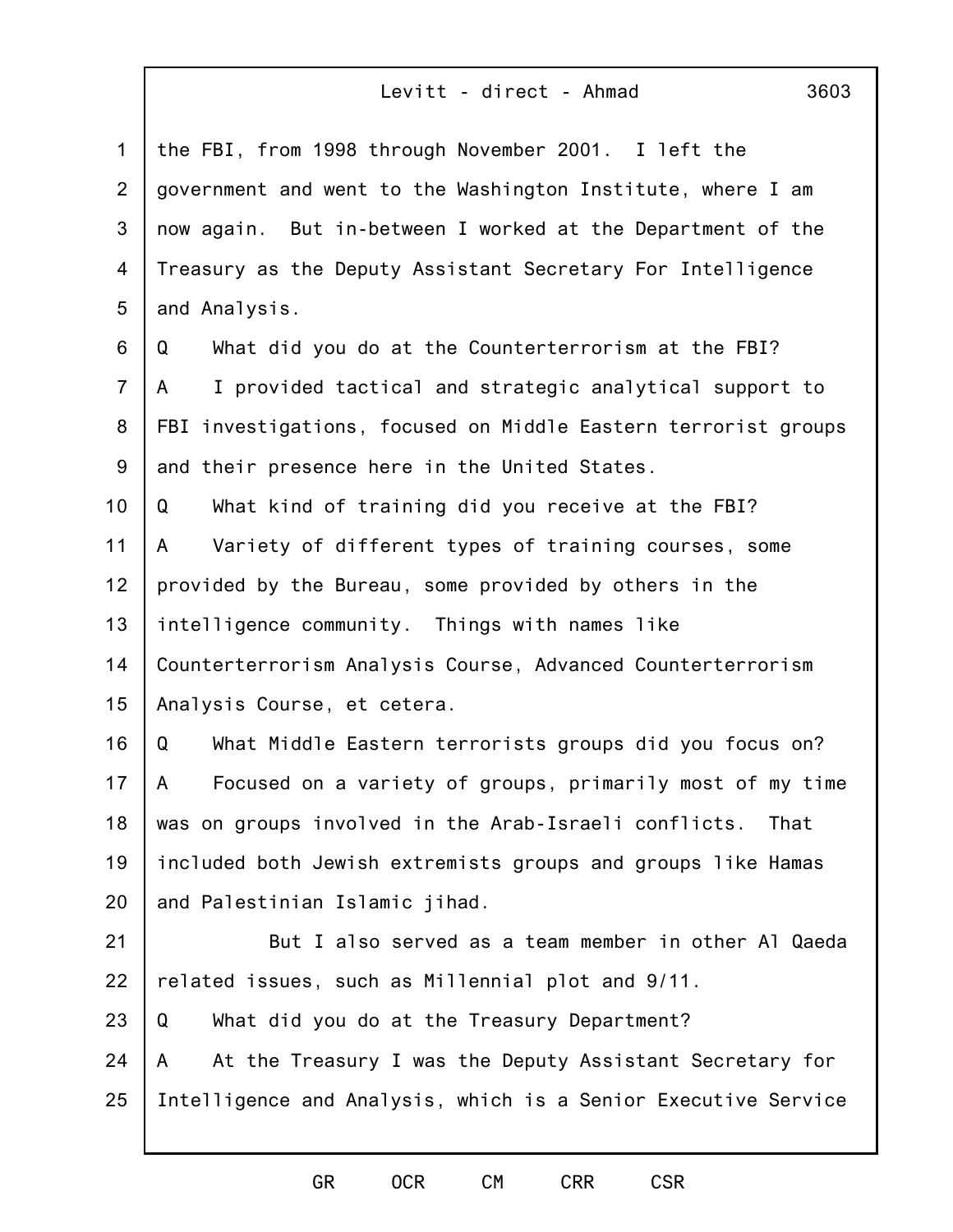1 2 position within the department. So I was a Senior Manager within the department.

3 4 5 6 7 8 9 But I was also the Deputy Chief of Treasury's intelligence shop. So that had both kind of line of command up through the Department of the Treasury and a parallel one up through the intelligence community to the Director of National Intelligence. So I was technically the Deputy Chief of one of the smaller but one of the 16 US intelligence agencies.

10 11 Q Tell us a little bit about your educational background? Do you hold any graduate degrees?

12 13 14 15 16 A I do. I have a bachelor's degree in political science. I have a masters of law and diplomacy from the Fletcher School of Law and Diplomacy, at Tufts University, near Boston. I have a Ph.D in international relation, also from the Fletcher School at Tufts.

17 18 Q In your current position at the Washington Institute, do you focus on any terrorist groups in particular?

19 20 21 22 23 24 25 A Washington Institute for Near East Policy, as the name suggests, is focused specifically on US policy in the Middle East. I focus on some larger trend issues, like terror financing, for example, which will cut across a wider array of groups. But primarily I am focused on groups that have Middle East nexus. That will include groups like Al Qaeda, Hezbollah, Hamas and others.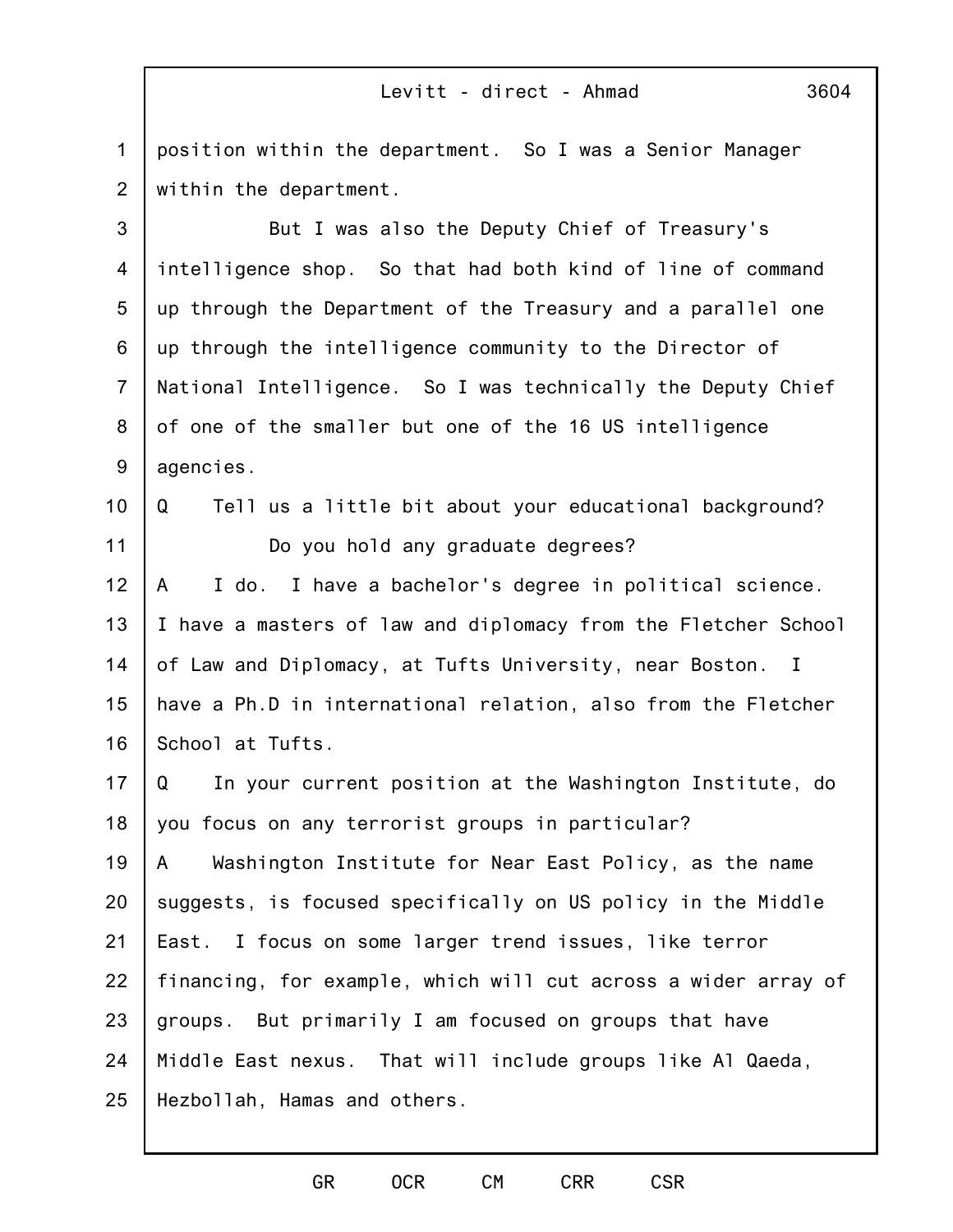3605

1 2 3 4 5 6 7 8 9 10 11 12 13 14 15 16 17 18 19 20 21 22 23 24 25 Q Let's talk about Al Qaeda. How have you gone about researching Al Qaeda? A The way I go about doing any of the research that I do is I start with reading the available literature that's out there. I interview officials and experts, both here in the United States and elsewhere. So I travel a lot to the Middle East, to Europe, really a lot of other places. I am going to Australia soon. On Al Qaeda issues, in particular. I do primary field research, which means going out and doing research on the ground. Sometimes that involves interviewing convicted terrorists, sometimes that involves interviewing government experts, policy makers or intelligence or law enforcement officials, academics, journalists. But going out and doing research on the ground. Q Are these the same methods you use to investigate groups like Hezbollah? A Yes. Q Do you do any research into countries that either sponsor or otherwise support terrorist groups? A I do. Q What are some of those countries? A Well, the first among equals countries that sponsor terrorism is Iran, so designated every year by the State Department. Followed, I'd argue, in order of importance by Syria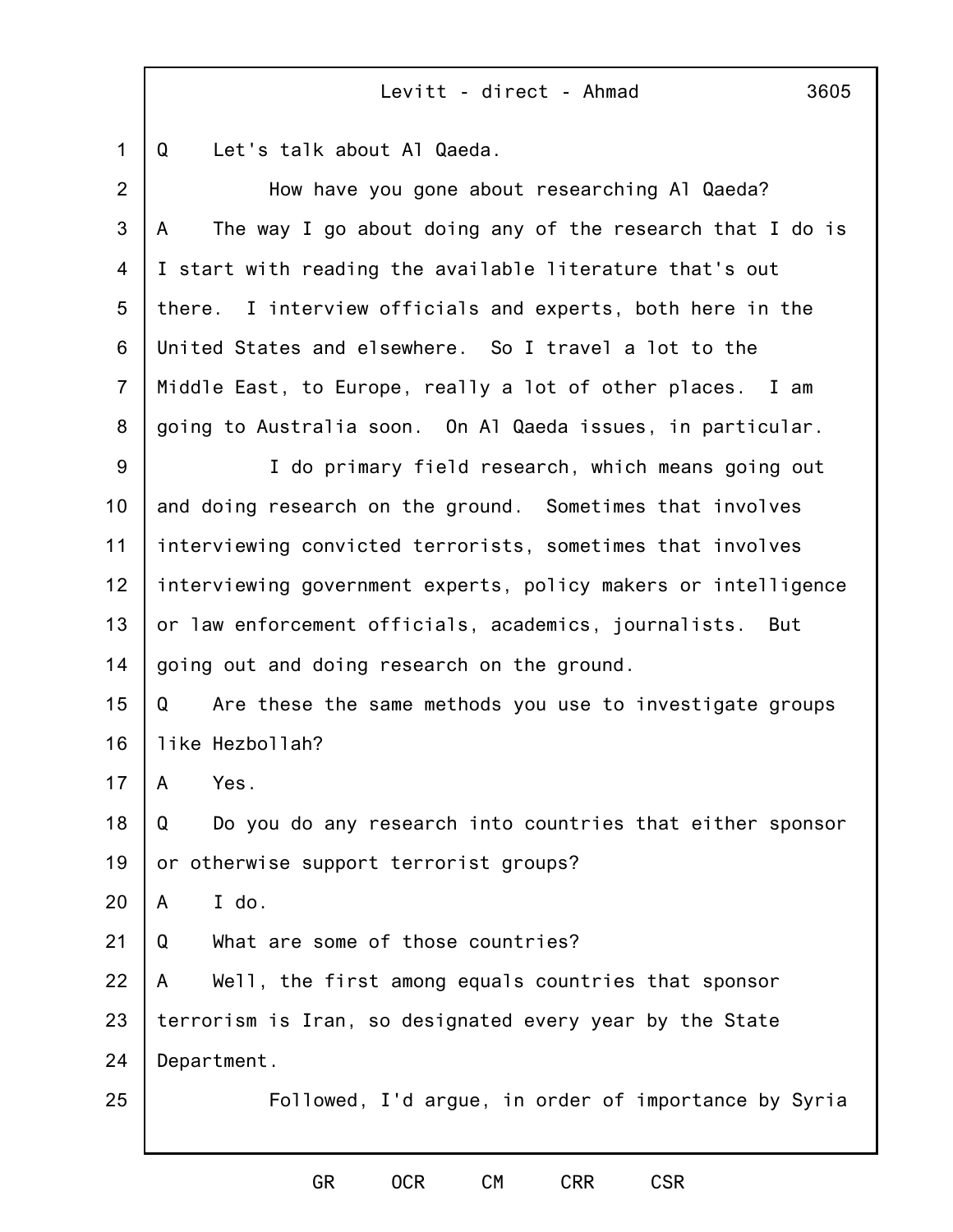1 2 3 4 5 6 7 8 9 10 11 12 13 14 15 16 17 18 19 20 21 22 23 24 25 and Sudan. I have testified before Congress and I have written many articles and I have lectured very widely. I don't right now but at one point I taught a course that included a section on Iranian state sponsorship of terrorism. Q You said you testified before Congress. On what subject have you testified? A Hezbollah issues, Al Qaeda issues, Middle East peace process issues, terror financing issues; a wide array of issues relating to Middle East terrorist groups. Q Have you testified in court before on these same topics? A Yes. Q Have you written any articles or books that talk about the topics we have just discussed, Al Qaeda, Hezbollah and Iran? A How much time do you have? Yes. This what is I do for a living. So I have written quite a few. Some of them are editorial, meaning opinion articles; some of them are scholarly journal articles in the journals that are peer reviewed. You can't just publish anything you want. I have also written books. But I have written a lot. MS. AHMAD: Your Honor, at this time the government moves to qualify Doctor Levitt as an expert in Al Qaeda, Hezbollah and Iran.

3606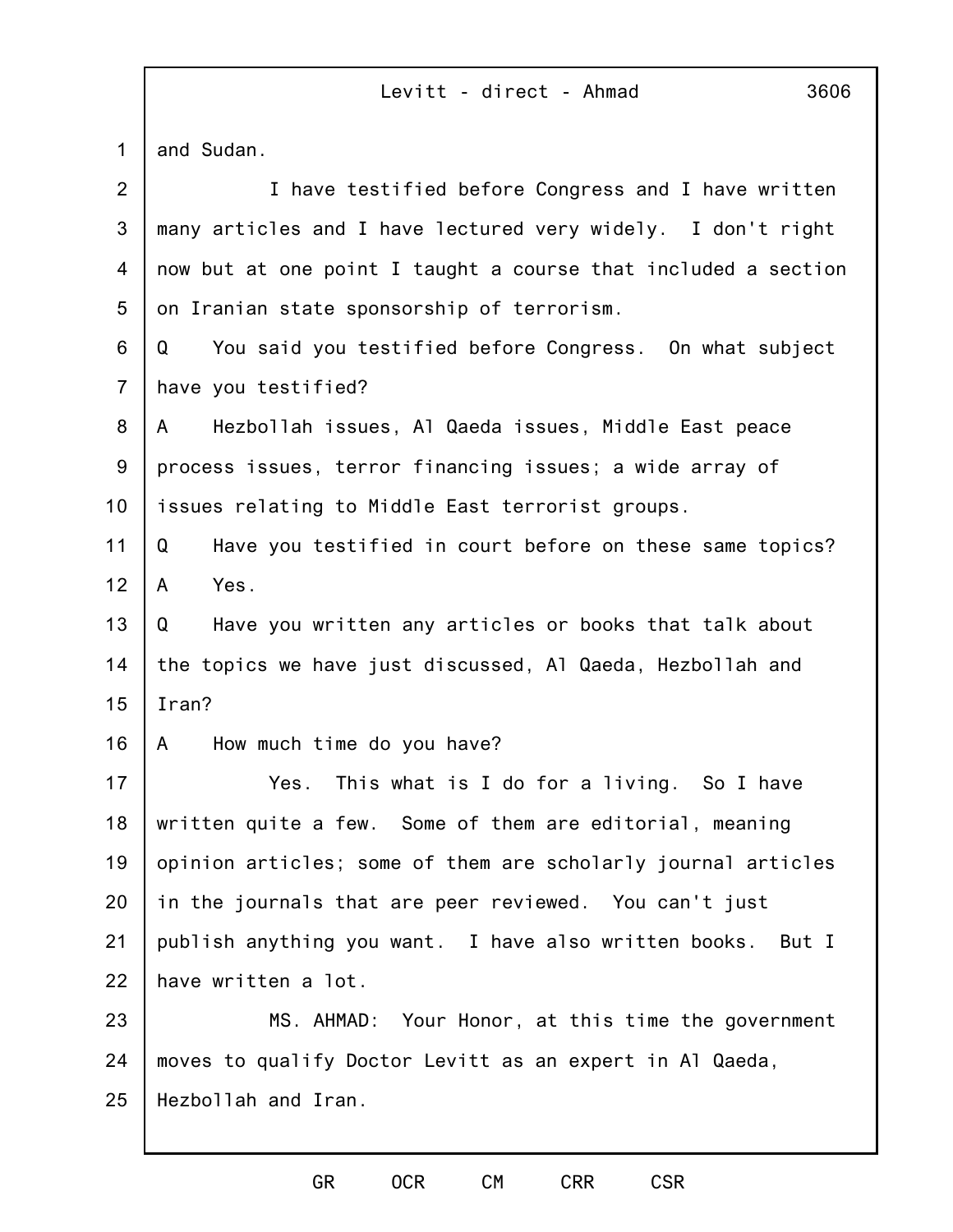1 2 3 4 5 6 7 8 9 10 11 12 13 14 15 16 17 18 19 20 21 22 23 24 25 Levitt - direct - Ahmad 3607 THE COURT: Does the defense wish to voir dire? MR. KAMDANG: He seems fine, Your Honor. THE COURT: No objection then? MR. KAMDANG: No objection. THE COURT: As to defendant Kadir? MR. NKRUMAH: No objection, Your Honor. THE COURT: Mr. Levitt is so qualified. At the end of the case, ladies and gentlemen, I am going to be giving you some specific instructions as to how you should evaluate the testimony of an expert witness as well as other witnesses. You may proceed. MS. AHMAD: Thank you, Your Honor. THE COURT: As I said, the witness is so qualified. EXAMINATION CONTINUES BY MS. AHMAD: Q Doctor Levitt, let's start with Al Qaeda. Can you tell us what type of group Al Qaeda is? A Al Qaeda is a radical Islamist terrorist group, which I would describe as nihilist, meaning they really do want to attack you any time they can. They are not out to achieve achievable political objective. This is not about gaining back territory or gaining back political rights. This is about making the world their kind of radical Islamist ideology.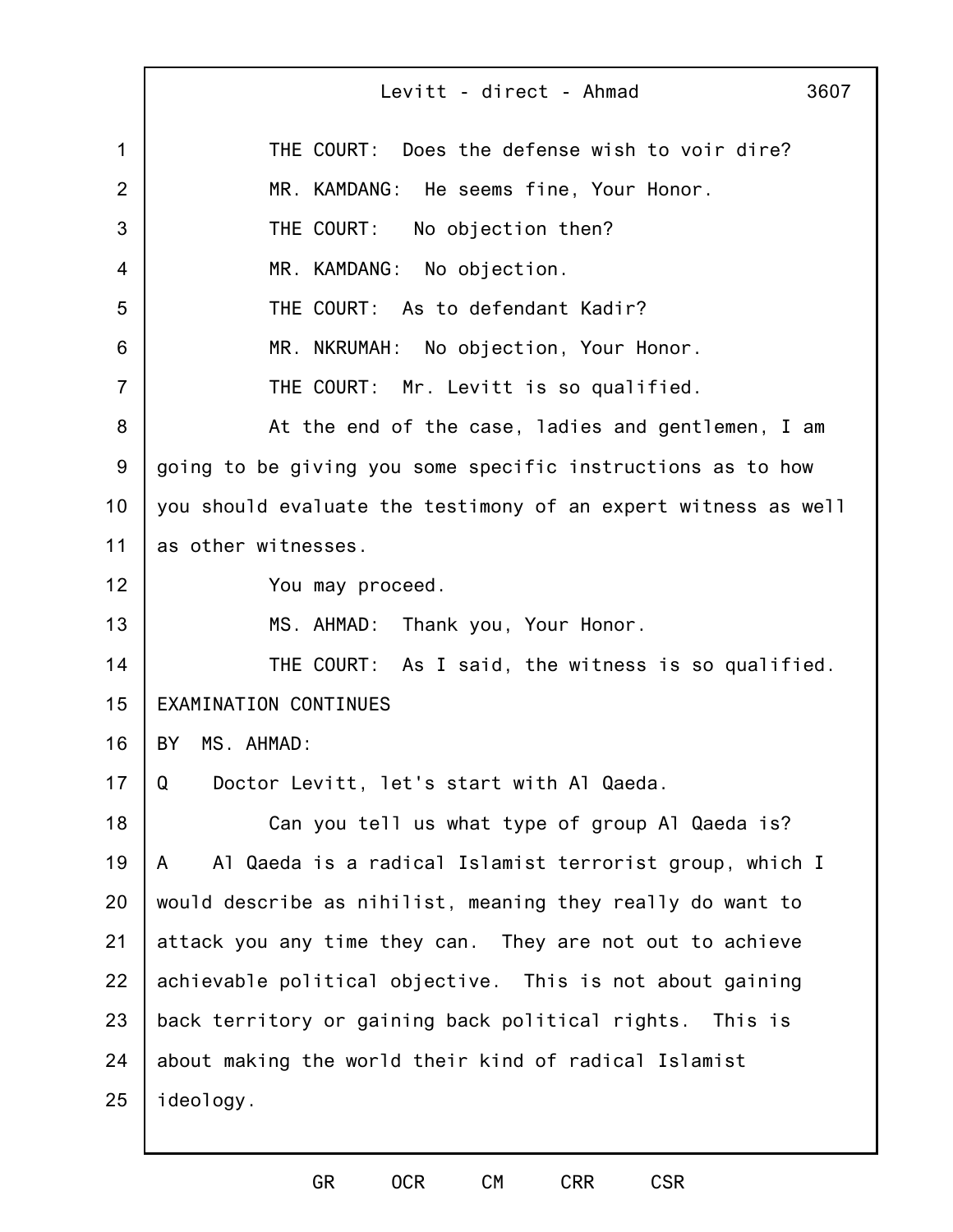|                | Levitt - direct - Ahmad<br>3608                            |
|----------------|------------------------------------------------------------|
| $\mathbf{1}$   | We should be clear, it is different from the Muslim        |
| $\overline{2}$ | faith.<br>This is a political ideology.                    |
| 3              | What do you mean by the term "Islamist"?<br>Q              |
| 4              | The term Islamist means that they put forward a very<br>A  |
| 5              | particular variation of Islam and in their understanding   |
| 6              | anybody who doesn't practice Islam and practice it the way |
| $\overline{7}$ | they believe it is to be practiced is an infidel and is    |
| 8              | someone who can be killed.                                 |
| 9              | (Continued on next page.)                                  |
| 10             |                                                            |
| 11             |                                                            |
| 12             |                                                            |
| 13             |                                                            |
| 14             |                                                            |
| 15             |                                                            |
| 16             |                                                            |
| 17             |                                                            |
| 18             |                                                            |
| 19             |                                                            |
| 20             |                                                            |
| 21             |                                                            |
| 22             |                                                            |
| 23             |                                                            |
| 24             |                                                            |
| 25             |                                                            |
|                |                                                            |
|                |                                                            |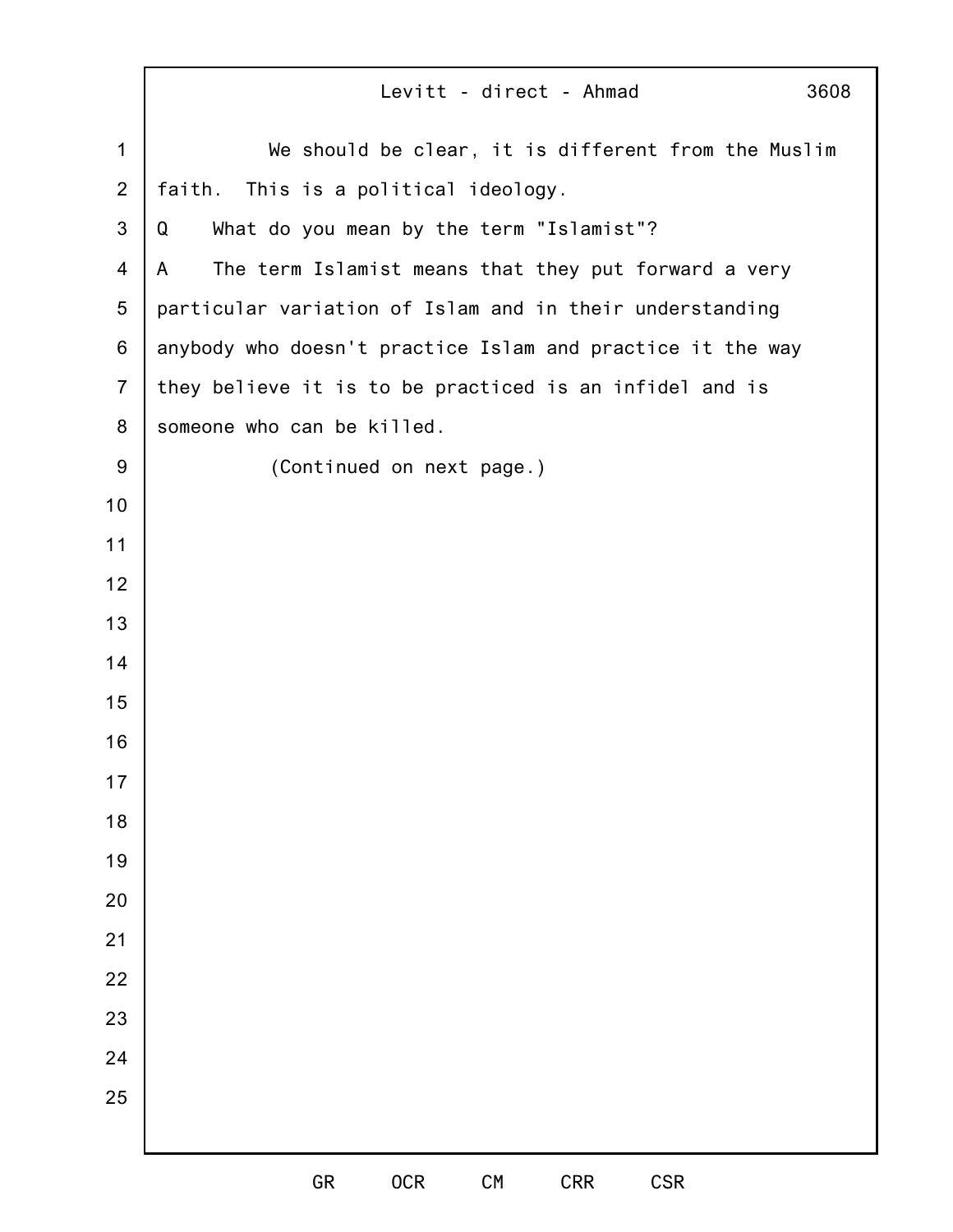|               | 3609<br>Levitt - direct/Ahmad                                  |
|---------------|----------------------------------------------------------------|
| $\mathbf 1$   | Are you familiar with the term kufr?<br>Q                      |
| 2             | $I$ am.<br>A                                                   |
| 3             | What does that mean?<br>Q                                      |
| 4             | An infidel.<br>Α                                               |
| 5             | Are you familiar with the Arabic term jihad?<br>Q              |
| 6             | Yes.<br>Α                                                      |
| 7             | Can you tell us what that means.<br>Q                          |
| 8             | Well, it's sometimes a loaded term because it has two<br>A     |
| $\mathcal{G}$ | meanings. On the one hand, it can mean personal improvement.   |
| 10            | It can mean to strive, meaning to strive to be a better        |
| 11            | person; maybe to become more observant or, in the context of   |
| 12            | Islamic faith maybe to say be better about fasting during the  |
| 13            | holy moth of Ramadan.                                          |
| 14            | But it also has a very different and no less rooted            |
| 15            | in Islamic ideology meaning of fighting the perceived or real  |
| 16            | enemies of Islam.                                              |
| 17            | In this context, it is a distinctly violent                    |
| 18            | definition and here too it has two components to it. One is a  |
| 19            | defensive jihad, meaning that if there is a perceived enemy of |
| 20            | Islam that is attacking Muslim people, that there is a         |
| 21            | requirement to defend the Islamic nation, the ummah, which     |
| 22            | means Islamic nation, that would be defensive jihad.           |
| 23            | And there is also the offensive jihad, which is more           |
| 24            | about conquering territory and making people observe the kind  |
| 25            | of Islam they believe in, and that is distinctly offensive.    |
|               |                                                                |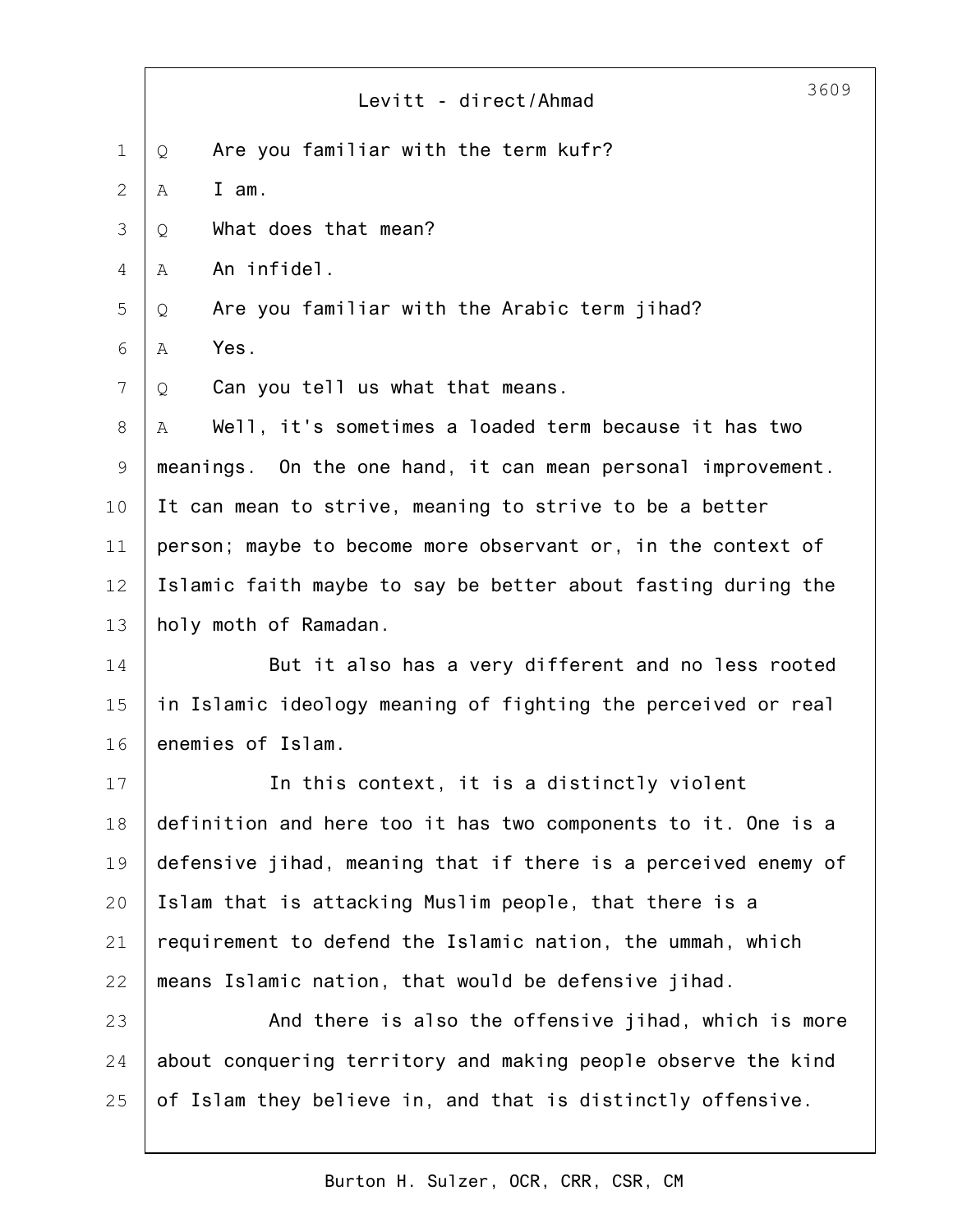| $\mathbf 1$   | What type of jihad does Al Qaeda purport to engage in?<br>Q    |
|---------------|----------------------------------------------------------------|
| 2             | Specifically offensive jihad. You can imagine an attack<br>Α   |
| 3             | like 9/11 is nothing about defending anybody. By definition    |
| 4             | offensive.                                                     |
| 5             | Talking a little bit more about the ideological<br>Q           |
| 6             | underpinnings, have you heard of an individual named Hassan    |
| 7             | al-Banna?                                                      |
| 8             | Yes.<br>Α                                                      |
| $\mathcal{G}$ | Can you tell us who he is?<br>Q                                |
| 10            | Hassan al-Banna was an Egyptian who the founder of a very<br>Α |
| 11            | prominent group called the Muslim Brotherhood.<br>Ikhwan       |
| 12            | al-Mus-Limeen in Arabic -- Ikhwan Mus-Limeen means             |
| 13            | brotherhood -- founded in the late 1920s in Egypt.             |
| 14            | And his idea was that Western imperialism -- the               |
| 15            | British had been in control of Egypt -- not only political but |
| 16            | cultural imperialism was undermining Muslim identity and the   |
| 17            | way to go about reclaiming their faith and reclaiming their    |
| 18            | countries was specifically through a revival of Islamic        |
| 19            | practice.                                                      |
| 20            | For many that is all it was. But it also led to                |
| 21            | several attempts at revolt and revolution against              |
| 22            | Arab governments in the Middle East, including in Egypt.       |
| 23            | Hassan al-Banna was killed, and while the Muslim Brotherhood   |
| 24            | still exists today, there are some Brotherhood elements that   |
| 25            | just believe in Islamic revivalism and there are others that   |
|               |                                                                |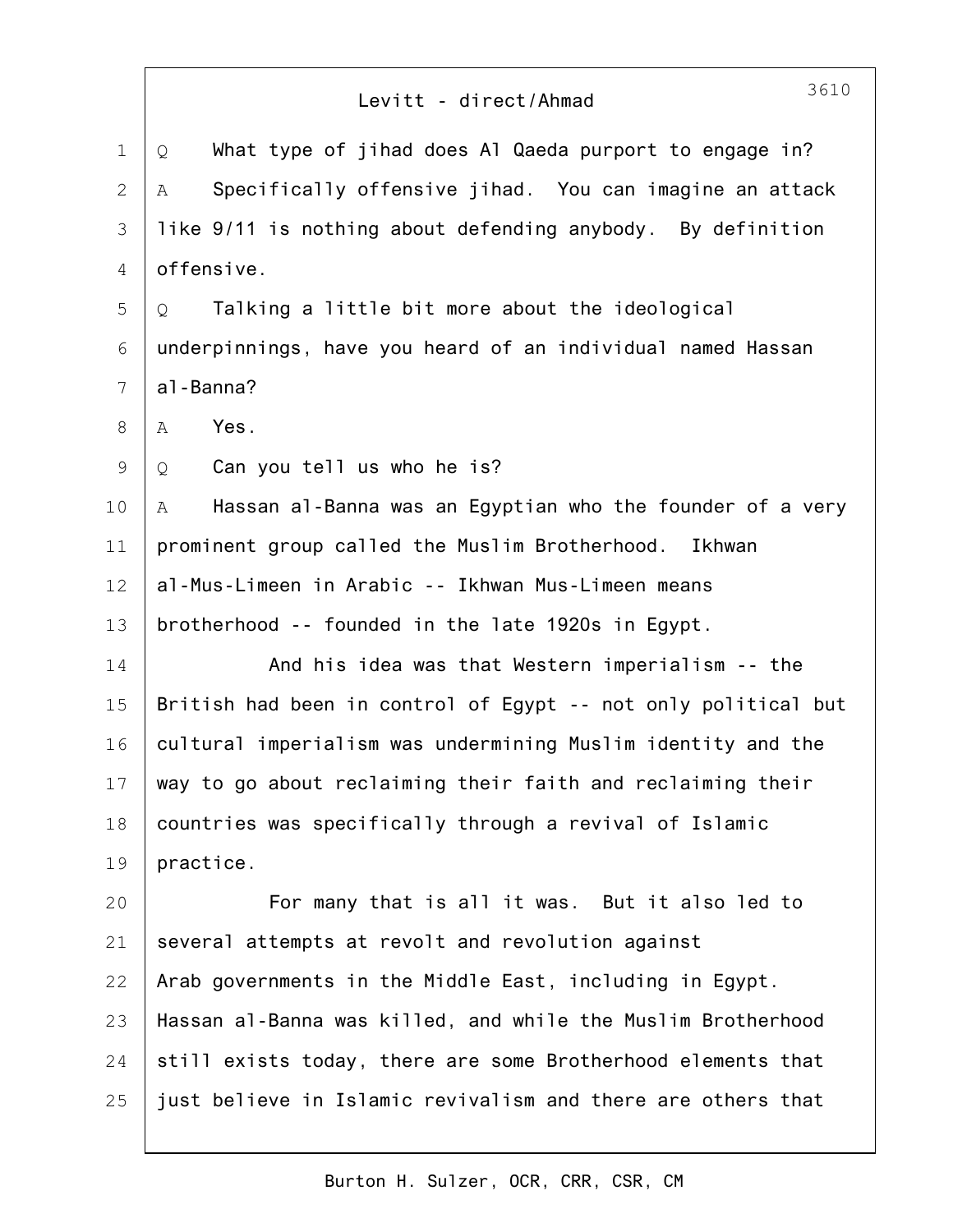| $\mathbf 1$ | are much closer to the terrorist groups that we know today.    |
|-------------|----------------------------------------------------------------|
| 2           | In fact, many of the most senior leaders of groups like Hamas  |
| 3           | or Al Qaeda are former and in some cases current members of    |
| 4           | the Muslim Brotherhood.                                        |
| 5           | Who was Hassam al-Banna's successor at leading the<br>Q        |
| 6           | government Muslim Brotherhood?                                 |
| 7           | The most important person to follow him was a person<br>Α      |
| 8           | named Syed Qutb.                                               |
| 9           | Did Syed Qutb change the underpinnings of the movement in<br>Q |
| $10$        | any way?                                                       |
| 11          | He took them in a slightly different direction.<br>For<br>А    |
| 12          | Hassan al-Banna the primary objective was to bring people back |
| 13          | to the core practice of Islam.                                 |
| 14          | People had not been in his eyes sufficiently                   |
| 15          | orthodox, and to bring people back to the Muslim faith was the |
| 16          | first and foremost thing that had to be done and then, and     |
| 17          | only after that, would it be appropriate to go and fight the   |
| 18          | kind of violent or offensive jihad against the real perceived  |
| 19          | enemies of Islam.                                              |
| 20          | Syed Qutb said we really can't wait for that                   |
| 21          | chronological order of things. You can't just make everybody   |
| 22          | better Muslims and then go and fight the enemies of Islam      |
| 23          | since the enemies of Islam are enemies today, you need to do   |
| 24          | both simultaneously.                                           |
| 25          | He argued that one would help the other, that in               |

Burton H. Sulzer, OCR, CRR, CSR, CM

3611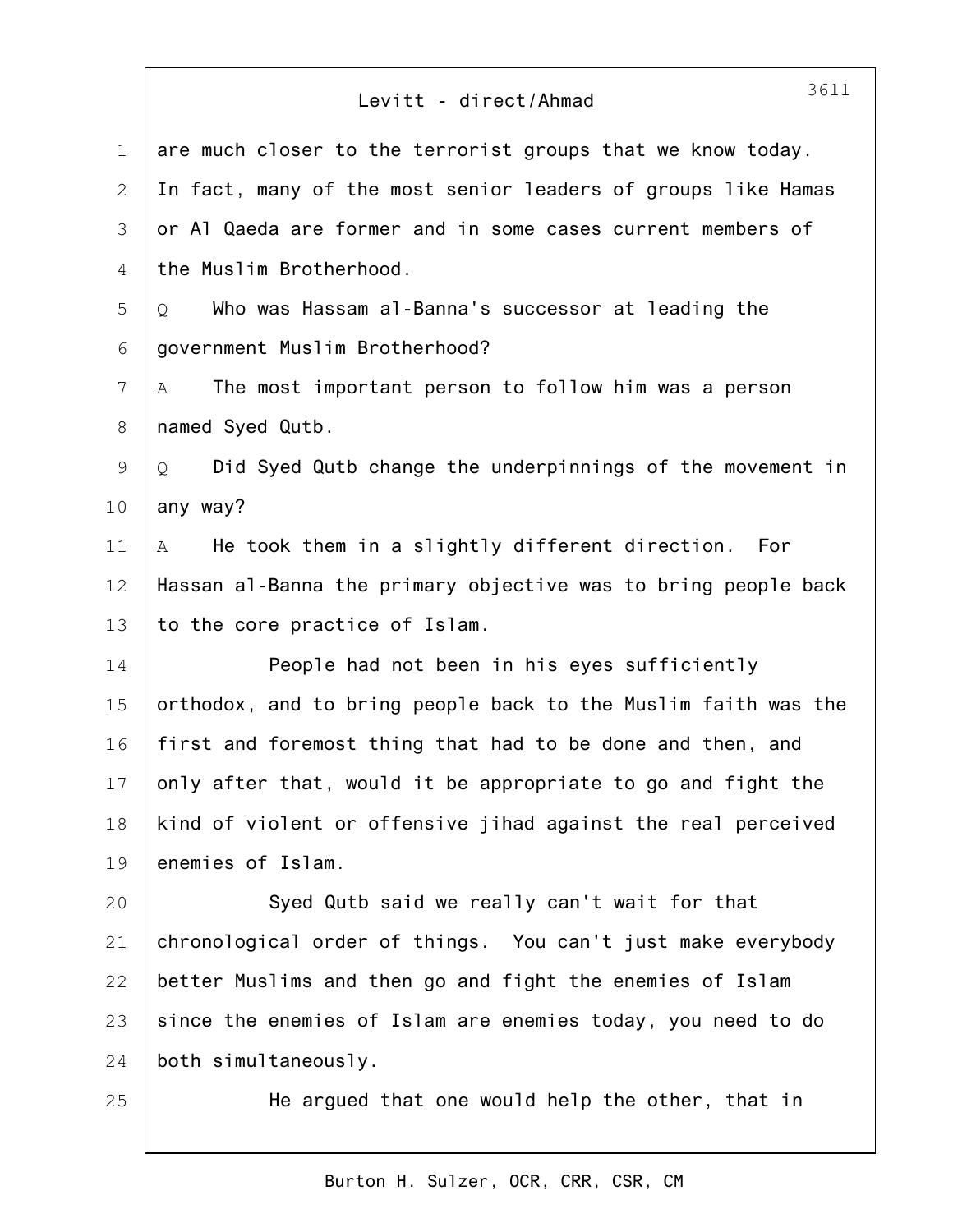1 2 3 some cases people would become more practicing and then they would be in a position to believe of the need to go and fight jihad.

4 5 6 7 8 9 10 11 12 13 14 15 16 17 18 19  $20$ 21 For him fighting jihad was a religious requirement. For others he argued, being involved in fighting on behalf of the Muslim nation, which is kind of cross borders, it wasn't one country, would bring people back to the practice of Islam. Q Did Hassan al-Banna or Syed Qutb express a view in any written published work? A Many. The most important is Syed Qutb's Milestones. Al-Bannas' handbooks and books like Message of the Teachings are also very prominent. Q Going back to Al Qaeda. Can you tell us a little bit about its organizational structure? A Al Qaeda's organizational structure has shifted a little bit. It does have a core. There is actually a group called Al Qaeda. Prior to 9/11 it was more prominent and a little more hierarchical. Post 9/11 and post the counter terrorism, international counter terrorism response that has cracked down on terrorism worldwide there has been kind of a flattening of

22 the Al Qaeda structure.

23 24 25 But more importantly is understanding that Al Qaeda is also a little bit of an idea. So you have kind of concentric circles is the best way I put it, you have the Al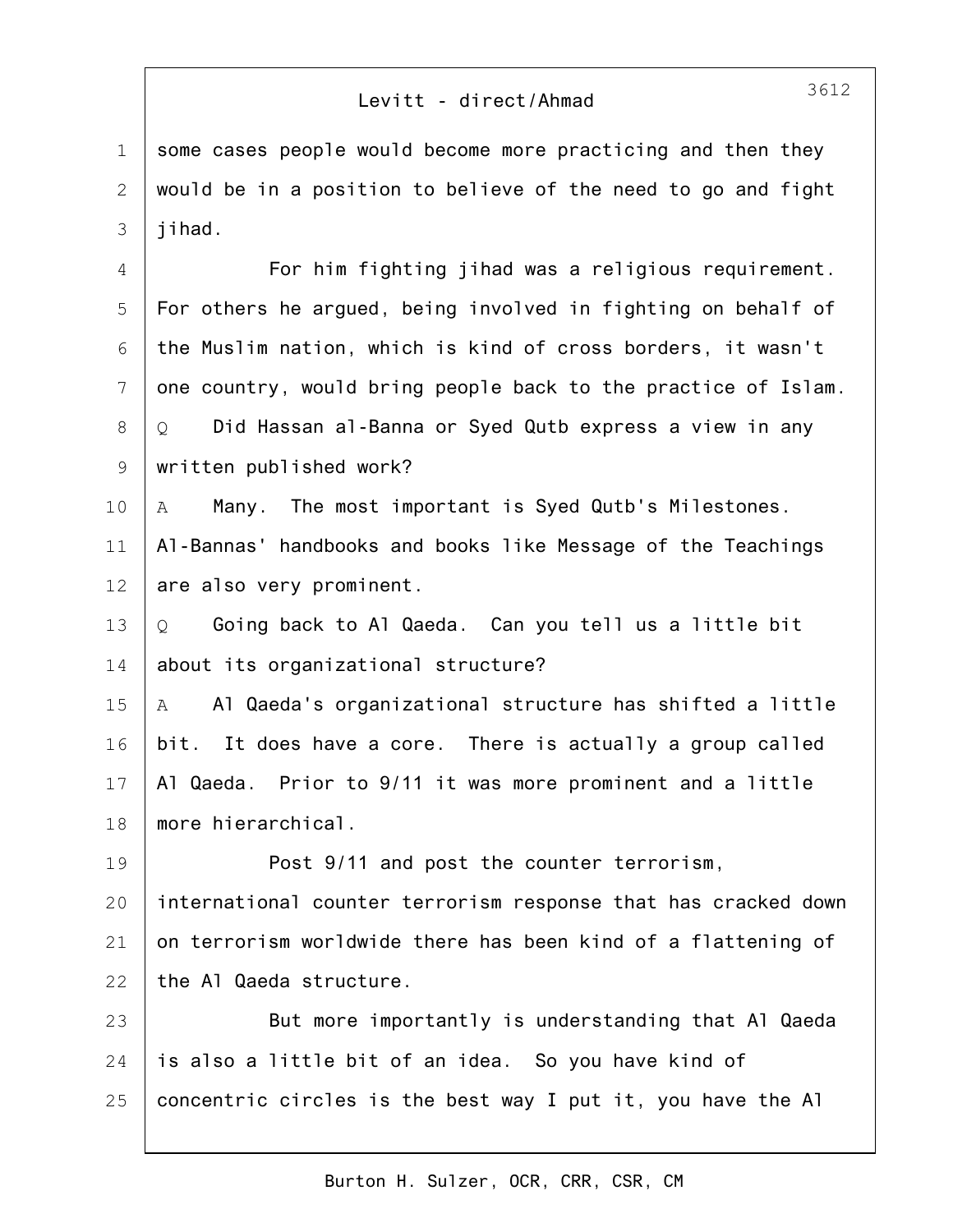3613

1 2 Qaeda core, Ben Ladin, deputy Ayman al-Zawahiri, who had been a senior Brotherhood leader in Egypt years ago, in the core.

3 4 5 6 7 You then have in the next periphery affiliates of Al Qaeda. They are their own groups and they may not agree with Al Qaeda core on everything, but they subscribe to Al Qaeda, they pledge allegiance, ayat, pledge of allegiance to Ben Ladin's Al Qaeda.

8 9 10 11 So that concentric circle could includes groups like Al Qaeda in Iraq, Al Qaeda in Islamic groups in Africa, Al Qaeda in the Arabian Peninsula, Saudi Arabia and Yemen, for example.

12 13 14 15 16 17 18 The next concentric circle would be other formed groups which are actually groups of leaders and members but they are not members of the Al Qaeda franchise either because they don't want to be in some cases or because, in several cases, they have tried to join and Al Qaeda for one reason or another, maybe because they haven't proven themselves enough, haven't accepted them as such.

19  $20$ 21 22 23 But they share a common ideology; they see themselves as pursuing the same goals through the same means and will say very publicly, We are not Al Qaeda but we're really one and the same in terms of what we do and why we do it and how we do it.

24 25 Now the most recent iteration in the kind of largest concentric circle is home grown radicalization, people who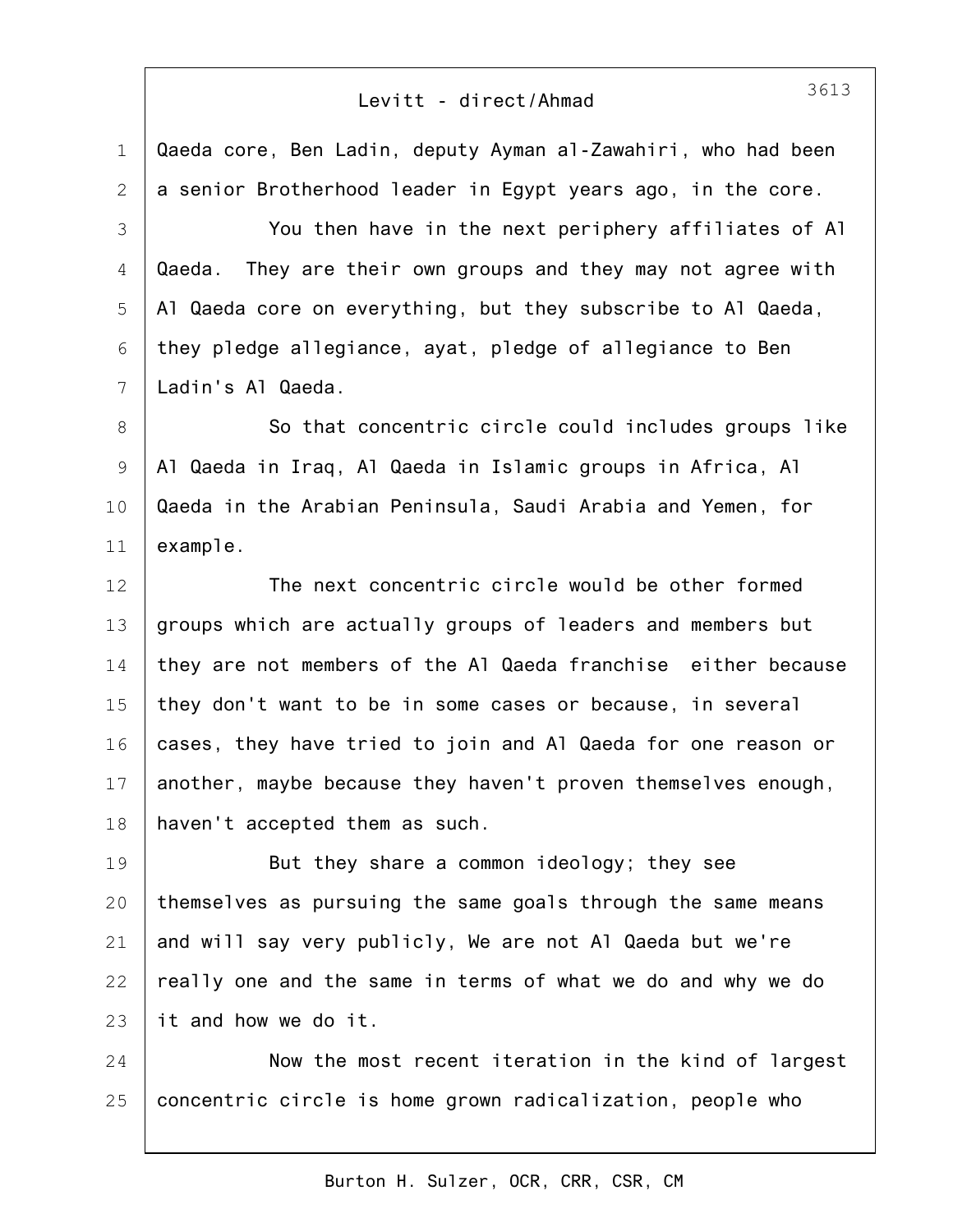1 2 3 4 5 6 7 8 9 don't necessarily have any membership in any terrorist organization as such. Not like anybody necessarily carries a membership card in their wallet, but they're not actually members of any group. They may not have ever been in touch in-person with an actual member of a terrorist group; they didn't necessarily go to a training camp, but either by meeting someone in their neighborhood or by meeting people, or even just reading things on line, just kind of virtual radicalization, they have become fellow travelers.

10 11 12 13 14 15 They see themselves kind of the way those other groups do, but as individuals as part of the Al Qaeda movement, part of the Al Qaeda idea, and there have been an alarming number of cases now, individuals like that with no concrete ties to a terrorist group who have tried to carry out some type of attack.

16 17 18 19  $20$ 21 22 Q What are some of the things that motivate people you call home grown radicals who affiliate with Al Qaeda? A The spectrum or menu of things that prompt people to be amenable to and then that prompt them to be radicalized I argue are as varied as the individuals, individual personalities themselves, there is no cookie cutter answer to that question.

23 24 25 Sometimes it's a local grievance having nothing to do with ideology or religion at all. Sometimes it has to do with reading things on line and subscribing to a radical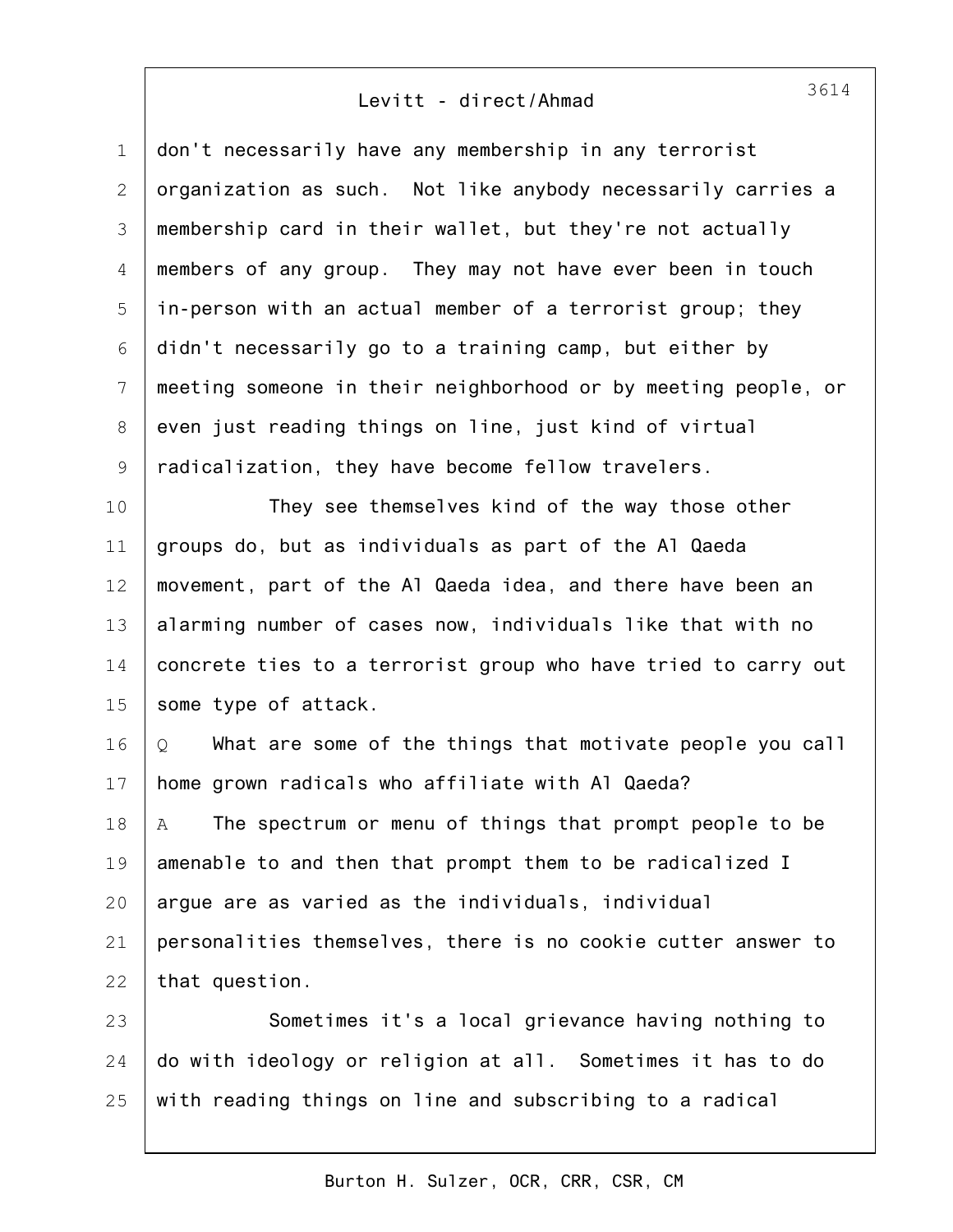1 2 3 4 global narrative; being very fixated on a particular conflict, like the Arab-Israeli conflict or Chechnya or Iraq or Afghanistan, and buying into the idea that radicals put forth that there is a specific Western war against Islam.

5 6 7 8 9 10 11 12 13 And then radicalizers will try and stop these individuals, again sometimes people in-person, sometimes on line or in chat rooms, and often will try and take the local grievance, whatever it is, that is making someone upset and say, Look, what's happening to you here, wherever here maybe, is really no different than what is happening to your Muslim brothers elsewhere. There is this effort by the West, this war against Islam, and this is how it's manifesting itself against you.

14 15 16 17 18 There are many, many ways this can happen. One should not expect, if one us studying these issues, which I have, to find a whole lot of commonality. You'll find some common trends, but you will find more variation than anything else.

19  $20$ 21 22 23 24 25 MS. AHMAD: May I use the Elmo? THE COURT: Of course. MS. AHMAD: The exhibit I want to show is Government Exhibit 7, which is already in evidence. THE COURT: Yes. Q Dr. Levitt, do you recognize this person? A I do.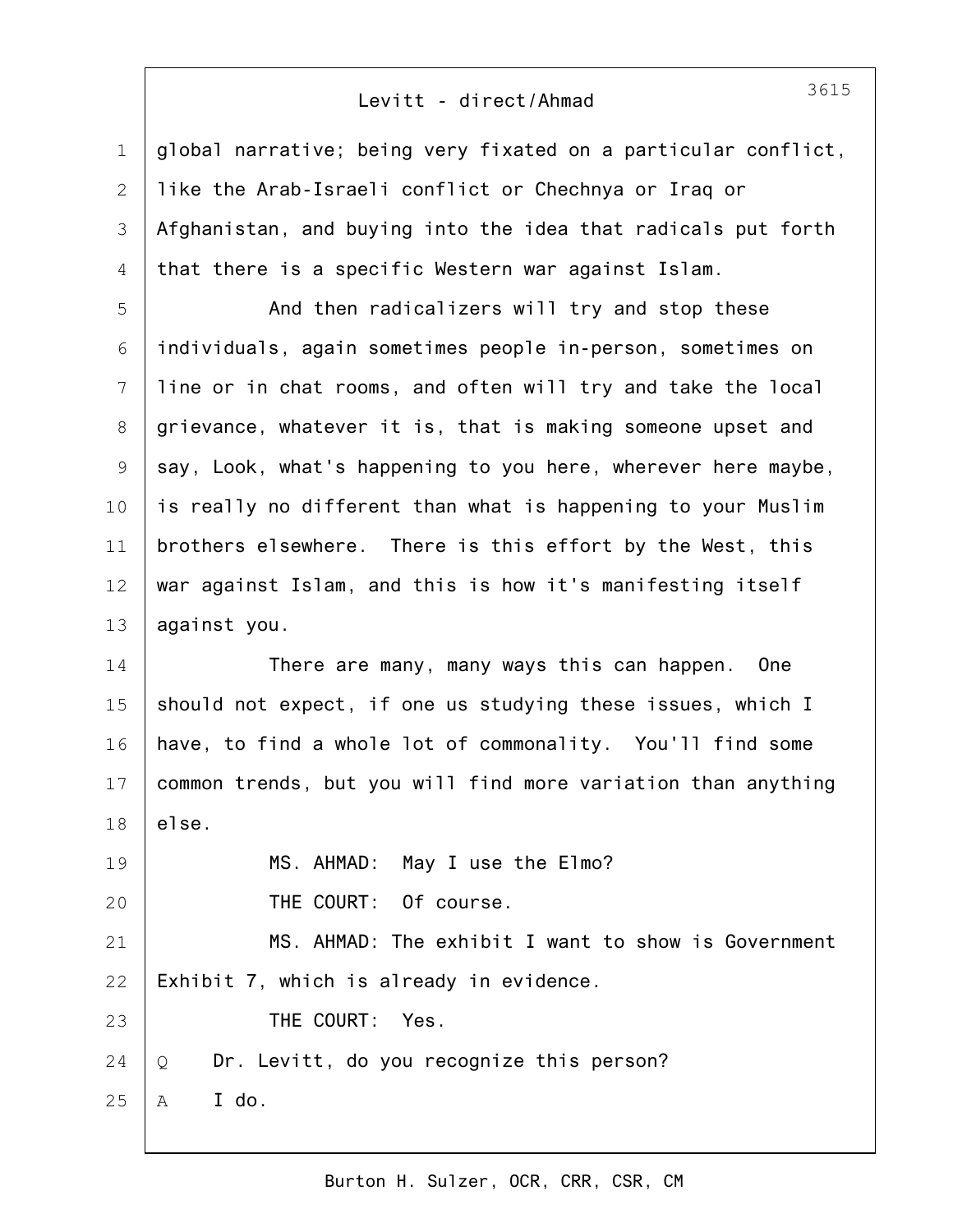|                | 3616<br>Levitt - direct/Ahmad                                  |
|----------------|----------------------------------------------------------------|
| $\mathbf 1$    | Who is this?<br>Q                                              |
| $\mathbf{2}$   | This is an Al Qaeda operative named Adnan Shukrijumah<br>Α     |
| 3              | having a bad hair day.                                         |
| $\overline{4}$ | Does Adnan Shukrijumah go by any other name?<br>Q              |
| 5              | He does. Jaffar or Jaffar the Pilot.<br>A                      |
| 6              | You said he an Al Qaeda operative. Can you tell us a<br>Q      |
| 7              | little bit about his background with Al Qaeda?                 |
| 8              | Right after 9/11 senior US officials very publicly<br>Α        |
| $\mathsf 9$    | announced that this individual is plotting attacks against the |
| 10             | United States and tried in several instances, using several    |
| 11             | different passports to try and enter the United States.        |
| 12             | He's been put on the FBI's most wanted list and was            |
| 13             | highlighted in press conferences by the Attorney General and   |
| 14             | senior FBI officials.                                          |
| 15             | They accuse him of plotting attacks against the                |
| 16             | West, and he has been put forward as someone who would be one  |
| 17             | of the most likely people to be plotting attacks against the   |
| 18             | United States and Europe because he's lived in the West, he's  |
| 19             | lived in the United States; he's lived in the Caribbean, he    |
| 20             | speaks fluent English; he can pass as an Arab, he was born in  |
| 21             | Saudi Arabia; he can pass as a Latino; lived here in Brooklyn  |
| 22             | and in South Florida and Guyana, the Caribbean and therefore   |
| 23             | is considered as a very dangerous individual.                  |
| 24             | He first came to the attention of authorities when             |
| 25             | they were interviewing captured Al Qaeda operatives,           |

 $\sqrt{ }$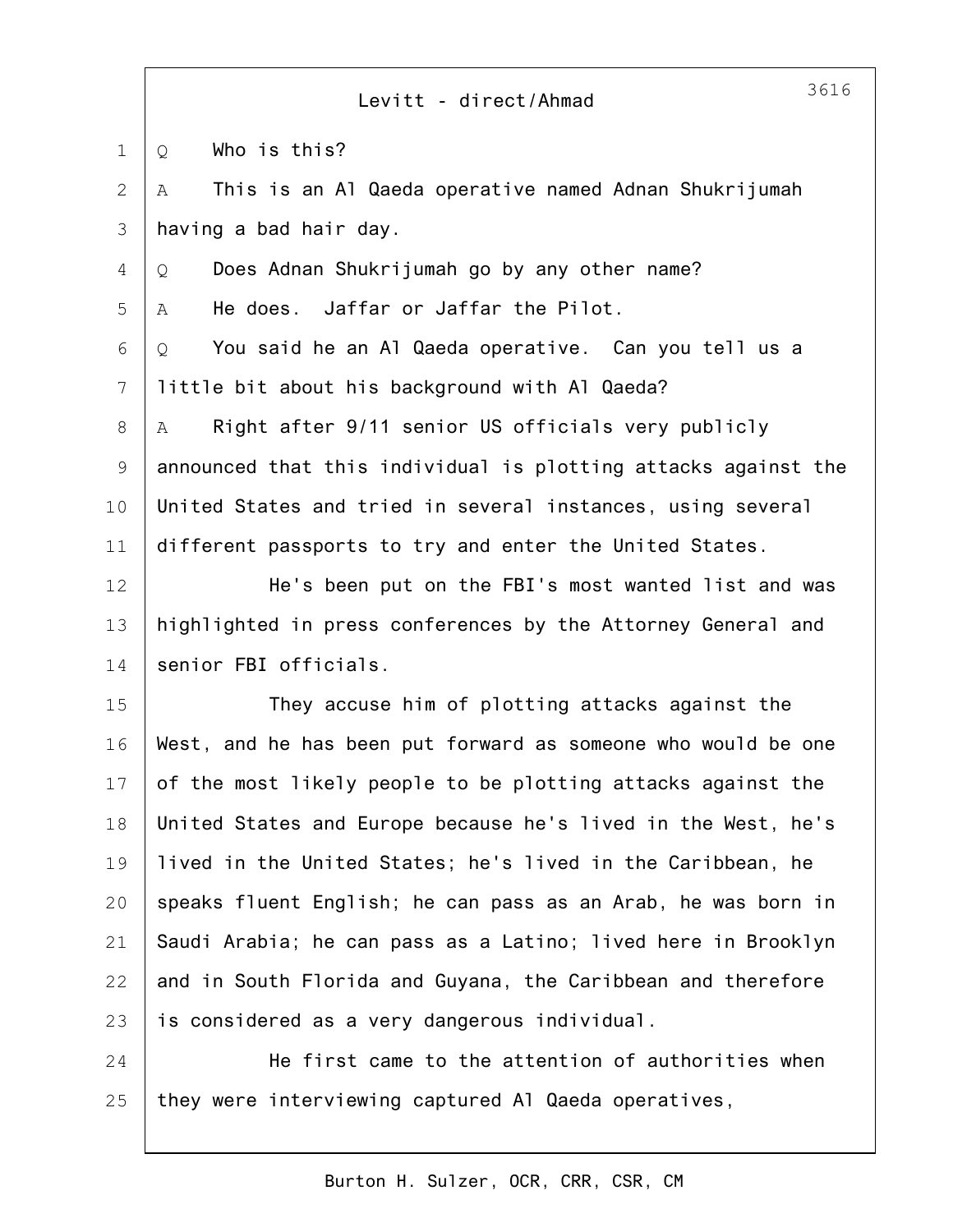|                | 3617<br>Levitt - direct/Ahmad                                  |
|----------------|----------------------------------------------------------------|
| $\mathbf 1$    | interrogating them, when his name first came up in             |
| $\mathbf{2}$   | interrogations of Al Qaeda senior operatives.                  |
| 3              | Does he have a particular expertise?<br>Q                      |
| $\overline{4}$ | Bomb maker.<br>Α                                               |
| 5              | You mentioned that he's on the FBI's most wanted list.<br>Q    |
| 6              | Is Adnan Shukrijumah able to move about freely or is he in     |
| 7              | hiding?                                                        |
| 8              | A little bit of both. If you're put on the FBI's most<br>A     |
| $\mathsf 9$    | wanted list and people speak about you publicly, I imagine     |
| 10             | you're very careful about when you travel.                     |
| 11             | One of the reasons that officials have been                    |
| 12             | concerned about him is that because, A, he's suspected of      |
| 13             | having multiple passports. They talk about American,           |
| 14             | Guyanese, Saudi, Canadian, possibly other passports.           |
| 15             | There have been sightings of him all over the place,           |
| 16             | probably most of which are false, but it's created a sense     |
| 17             | that he does travel.                                           |
| 18             | He is known to have left the United States months              |
| 19             | before 9/11 and gone to the Caribbean, that's to Trinidad, and |
| 20             | then after that it's unclear. He's believed to be in the       |
| 21             | Afghan/Pakistan area.                                          |
| 22             | Directing your attention to the years 2005, 2006 and<br>Q      |
| 23             | 2007. Where were there reported sightings of Adnan             |
| 24             | Shukrijumah at that time?                                      |
| 25             | All over; United States, Latin America, Caribbean, all<br>A    |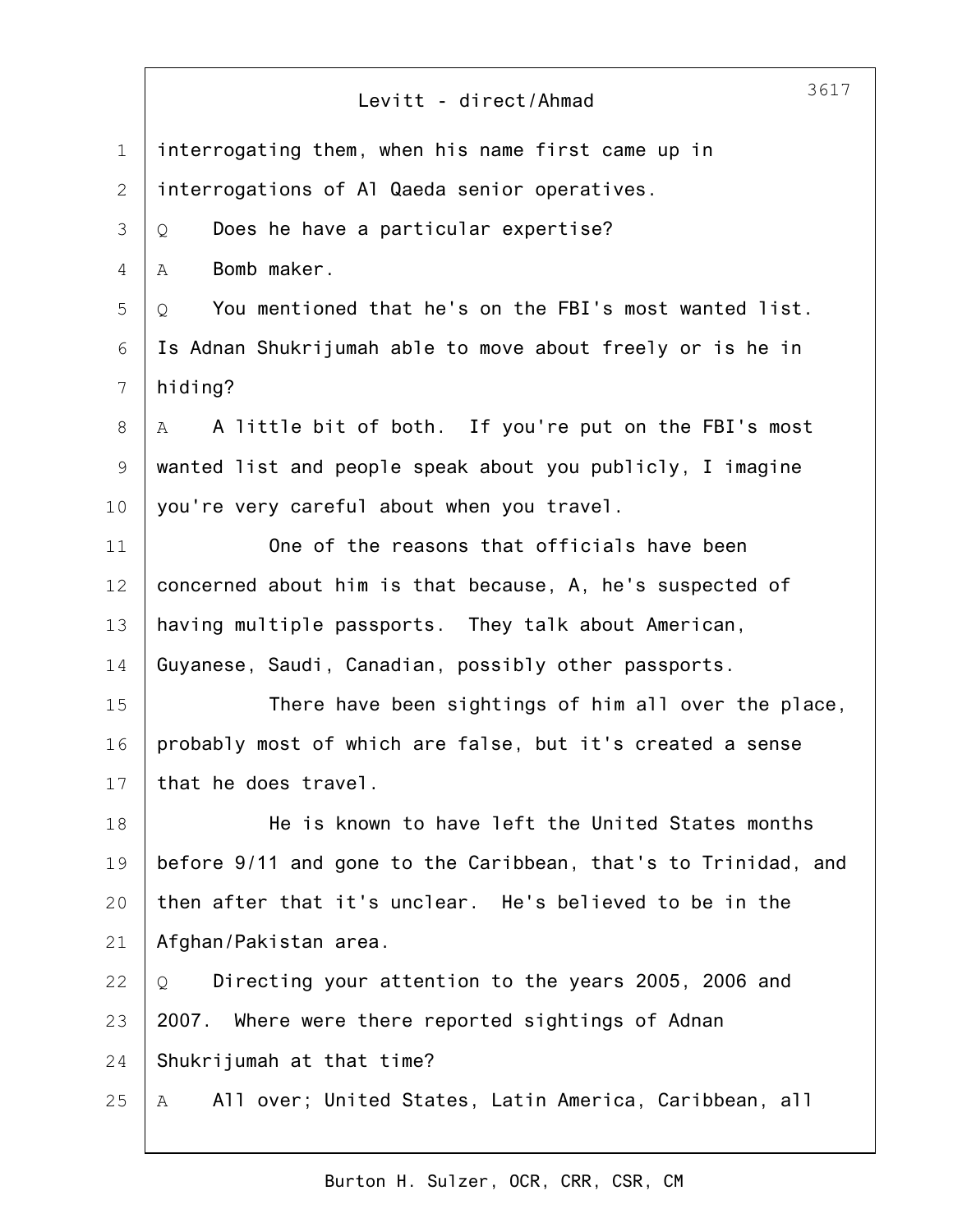# Levitt - direct/Ahmad

| $\mathbf 1$  | over.                                                          |
|--------------|----------------------------------------------------------------|
| $\mathbf{2}$ | Were these widely reported in the press?<br>Q                  |
| 3            | They were. You can imagine reporters love this stuff.<br>A     |
| 4            | Local reporters love to have a local angle on a major          |
| 5            | international terrorism story, and so it wasn't just covered   |
| 6            | by the New York Times, it was frequently covered by a whole    |
| 7            | lot of local papers in all the different localities where he   |
| $8\,$        | was supposedly spotted.                                        |
| $\mathsf 9$  | Were there any other senior Al Qaeda operatives rumored<br>Q   |
| 10           | to be in the Caribbean in the years 2006, 2007?                |
| 11           | Not that I am aware of.<br>A                                   |
| 12           | Now, you'd also mentioned a group Hezbollah earlier. Can<br>Q  |
| 13           | you tell us a little about Hezbollah.                          |
| 14           | Hezbollah is a U.S. designated terrorist group based out<br>А  |
| 15           | of Lebanon. It is not part of the Al Qaeda family franchises,  |
| 16           | it's a very different type of organization.                    |
| 17           | Al Qaeda is a radical Sunni terrorist group from the           |
| 18           | Sunni school, which is the dominant school within Islam, and   |
| 19           | the Hezbollah school is a Shia organization and because of     |
| 20           | that Shia affinity it is very, very close to Iran, which is    |
| 21           | Shia country.                                                  |
| 22           | Has Hezbollah engaged in any terrorist attacks?<br>Q           |
| 23           | Certainly.<br>Α                                                |
| 24           | You mentioned they are based in Lebanon. Were all of<br>Q      |
| 25           | their attacks in Lebanon or they have they carried out attacks |
|              |                                                                |

Burton H. Sulzer, OCR, CRR, CSR, CM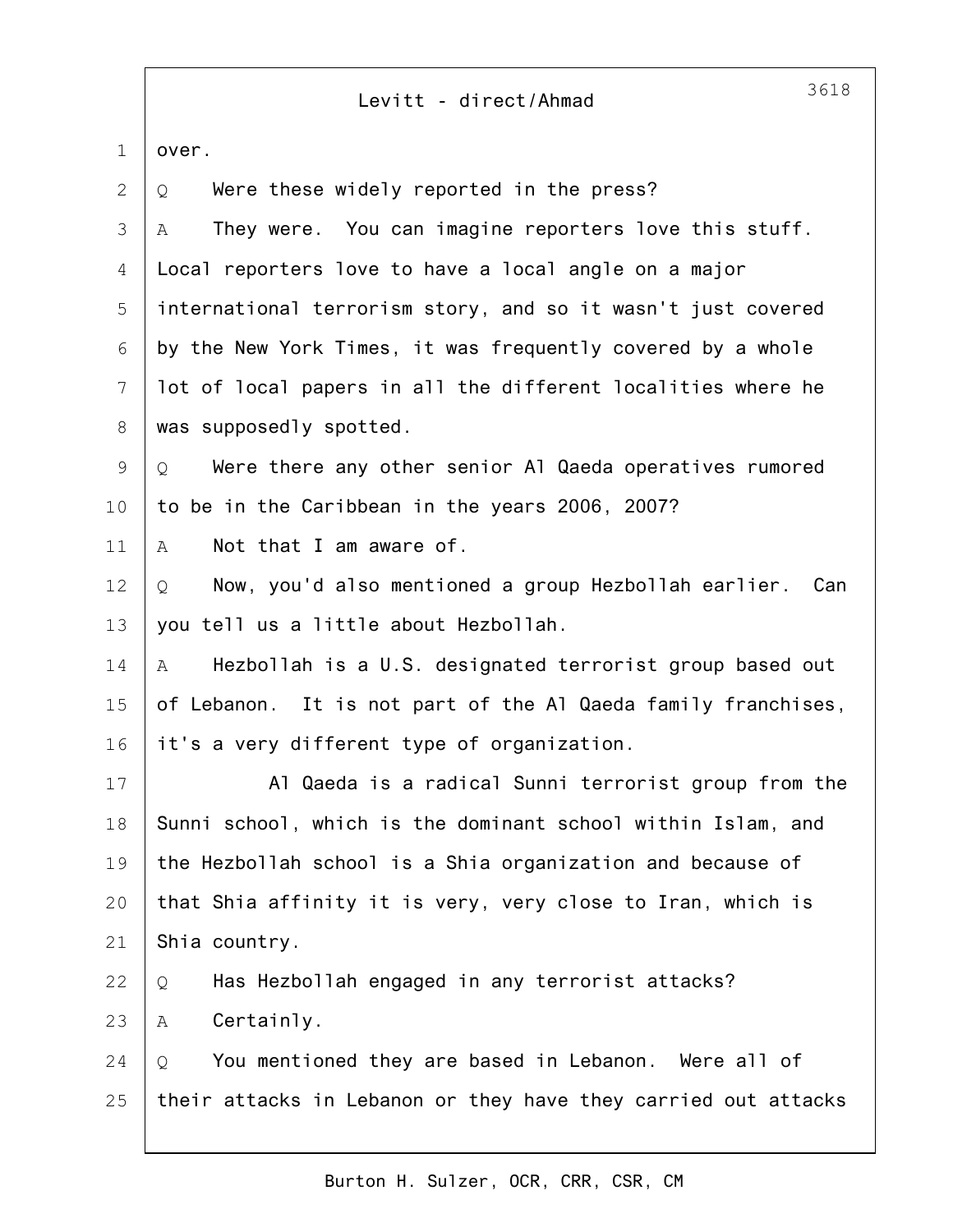1 elsewhere?

24

25

2 3 4 5 6 A Hezbollah hasn't carried out attacks in Lebanon, that's where it's from. It fights Israel, which is a sworn enemy, along the border and offensively in Israel, sending operatives across the border into Israel and shooting rockets into Israel.

7 8 9 10 But, more importantly, it's carried out many attacks internationally. When it first started out, it did carry out attacks in Lebanon against international peacekeeping forces there, US and French in particular.

11 12 13 14 15 16 After those forces left, it didn't carry out attacks in Lebanon, but it has since carried out attacks in South America, bombing the Israel embassy in Buenos Aires, Argentina in 1992 and bombing a Jewish community center known by its Spanish initials AMIA, all caps, also in Buenos Aires, Argentina in 1994.

17 18 19  $20$ 21 22 23 It attempted but failed to carry out the bombing of the Israel embassy in Bangkok, Thailand, also in 1994, together with Iran in each of those -- Iran also played a role in each of those -- and together with Iran is believed to be responsible for the bombing of the US Air Force barracks at Khobar Towers, Saudi Arabia in 1996. (Continued next page.)

Burton H. Sulzer, OCR, CRR, CSR, CM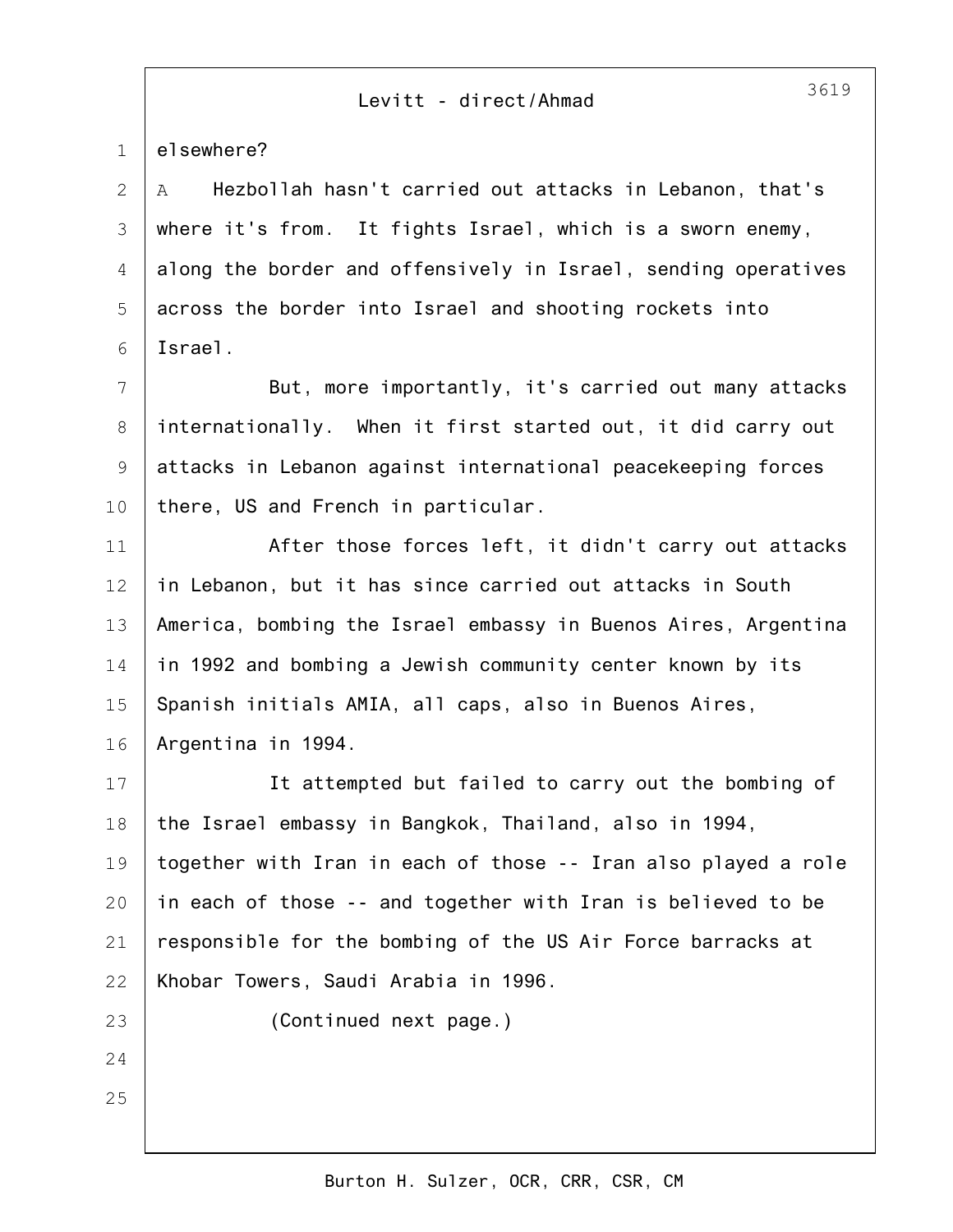1  $\mathcal{P}$ 3 4 5 6 7 8 9 10 11 12 13 14 15 16 17 18 19 20 21 22 23 24 25 Levitt-direct-Ahmad 3620 CONTINUED DIRECT EXAMINATION BY MS. AHMAD: Q You mentioned Argentina. What kind of presence does Hezbollah have in South America generally? A A very significant presence in South America. Primarily in an area called the triborder area where Argentina, Paraquay and Brazil. The three country borders meet north of Argentina around Paraquay. Elements of Hezbollah support this triborder area that were supplying from the report for the 1992 and 1994 bombings, are known for providing a whole lot of financial support through criminal activity, drugs and other things for Hezbollah. Q How widely reported is it in South America of Hezbollah? A Extremely widely reported, especially in the wake of these two bombings. Not only in terms of the bombings, anniversary of the bombings, but the ongoing investigations into these bombings which especially during the latter '94 bombing of the AMIA Jewish Center continues today, there's been a lot of controversy about these investigations. There were rumors then President Menem of Argentina took bribes from Iran to downplay Iran's role in that track, whether true or not, put the issues on the front pages of the papers again and again. Even a few months ago the Argentinian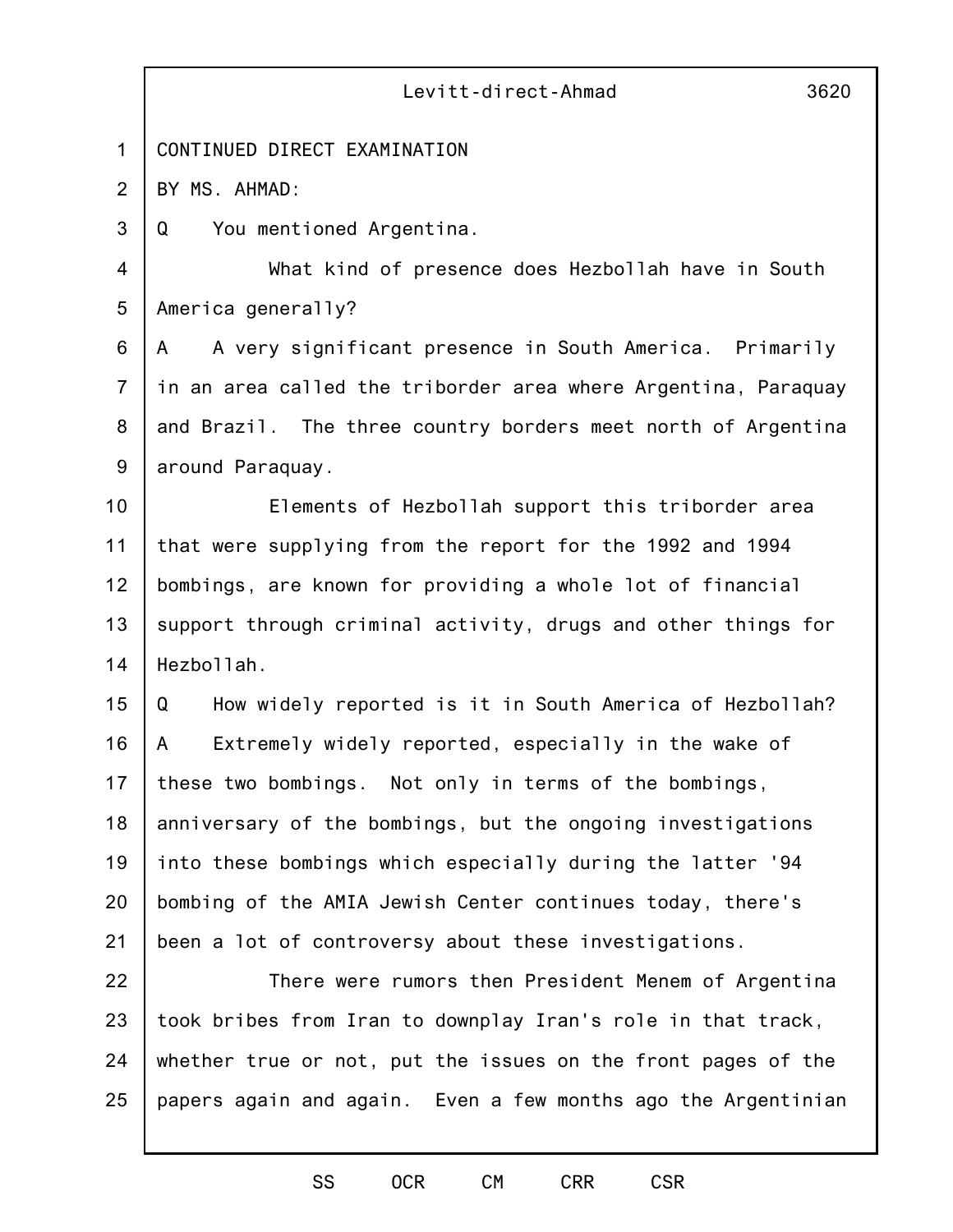| $\mathbf{1}$     | prosecutor indicted another suspected Hezbollah individual who |
|------------------|----------------------------------------------------------------|
| 2                | used to live in Argentina, lives in Colombia, issued warrants, |
| 3                | red notices -- that's what they call them through Interpol,    |
| 4                | the international police agency for variety of Hezbollah and   |
| 5                | Iranian officials suspected of playing a role in that attack,  |
| $6\phantom{1}$   | putting it in the news.                                        |
| $\overline{7}$   | How does Hezbollah finance its operations?<br>Q                |
| 8                | Gets a lot of money Iran, very much enjoys state<br>A          |
| $\boldsymbol{9}$ | sponsorship from Iran, as much as \$200 million a year from    |
| 10               | That is to fund all its activities.<br>Iran.                   |
| 11               | Hezbollah is a political organization. They have               |
| 12               | seats in the Lebanese parliament. Cabinet members also run     |
| 13               | social welfare organizations and religious institutions.       |
| 14               | These are used to build ground root support for the            |
| 15               | organization, for financial, statistical support not only for  |
| 16               | political and social, but militant and terrorist activities as |
| 17               | well.                                                          |
| 18               | In order to fund all these activities, they have a             |
| 19               | whole lot of independent fundraising, more than any other      |
| 20               | Islamist terrorist group. Hezbollah is very proactively        |
| 21               | engaged in a wide variety of criminal activity from cigarette  |

SS OCR CM CRR CSR

necessary drug making -- but taxing, providing cutting agents,

etcetera, transporting, counterfeit goods, watered-down baby

formula -- you name it, lots of different criminal activity.

smuggling and different parts of the drug process -- not

22

23

24

25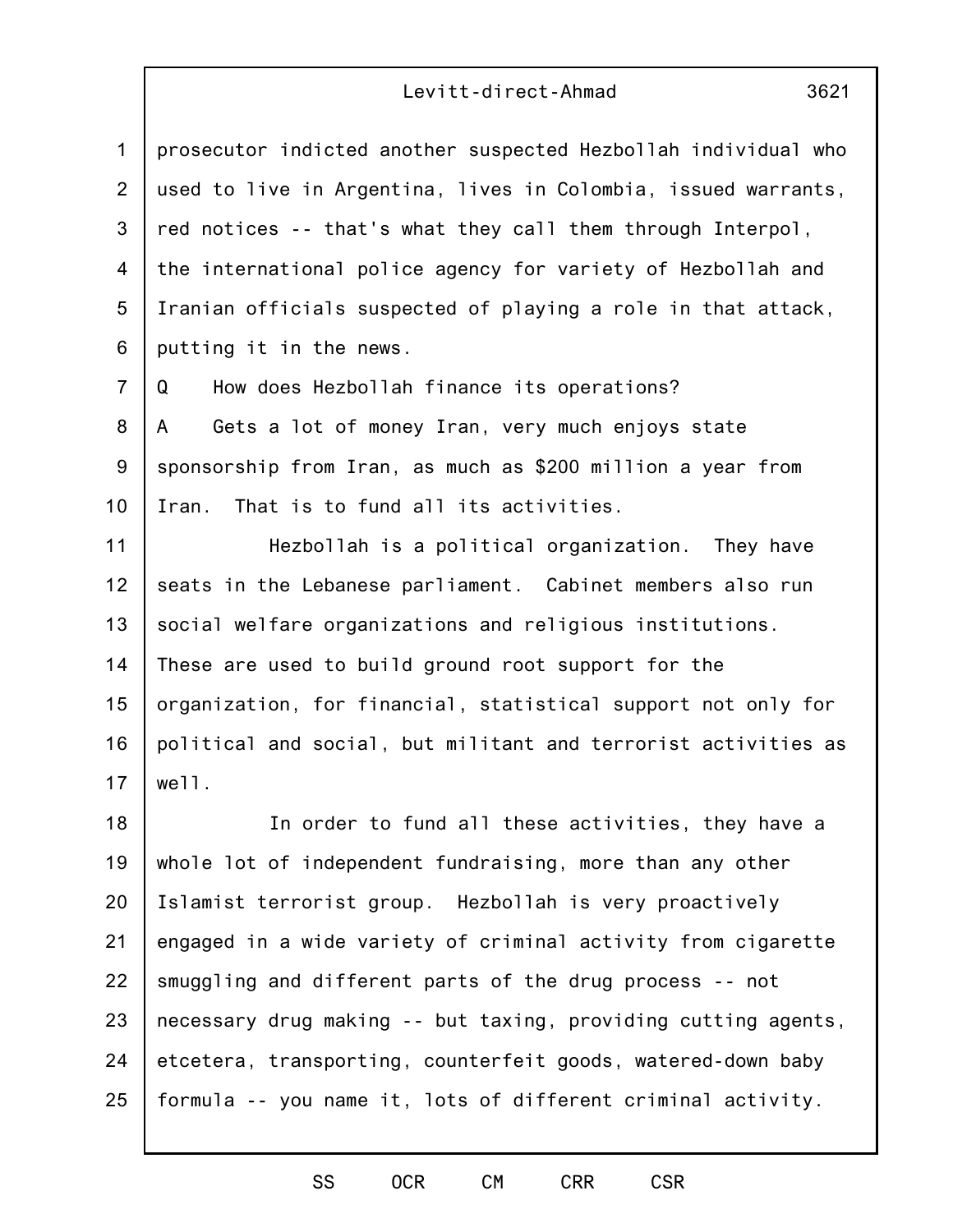1 2 3 4 5 6 Hezbollah is also known to run supposed charity organizations, I say supposed because on paper they are altruistic humanitarian organizations, but in fact several of them have been designated by the United States government for specifically providing financial support to Hezbollah as a terrorist group.

7 8 9 10 11 12 13 In one case the Islamic Resistance Support Organization, IRSO, the Treasury Department designated this group as a Hezbollah terrorist charity and put on its web site a copy of the donation form where you could check off to give money for orphans, buy bullets, to buy rockets. I would argue the bullets and rockets are not the self-improvement jihad, but the final jihad.

14 15 Q What's the relationship between Hezbollah social welfare and political?

16 17 18 19 20 A Hezbollah officials are open about the fact there's one Hezbollah organization, various components. First of all, individuals may do a tour of duty in one branch of Hezbollah today, a tour of duty in another branch of Hezbollah tomorrow, no less or more important or legitimate.

21 22 23 24 25 They're also very open about the fact they use, whether it's the charity example I just cited or other elements of it's organization to benefit not only the social welfare and political wings but the terrorist wings and the kind of standing militia they have in Lebanon. Aside from the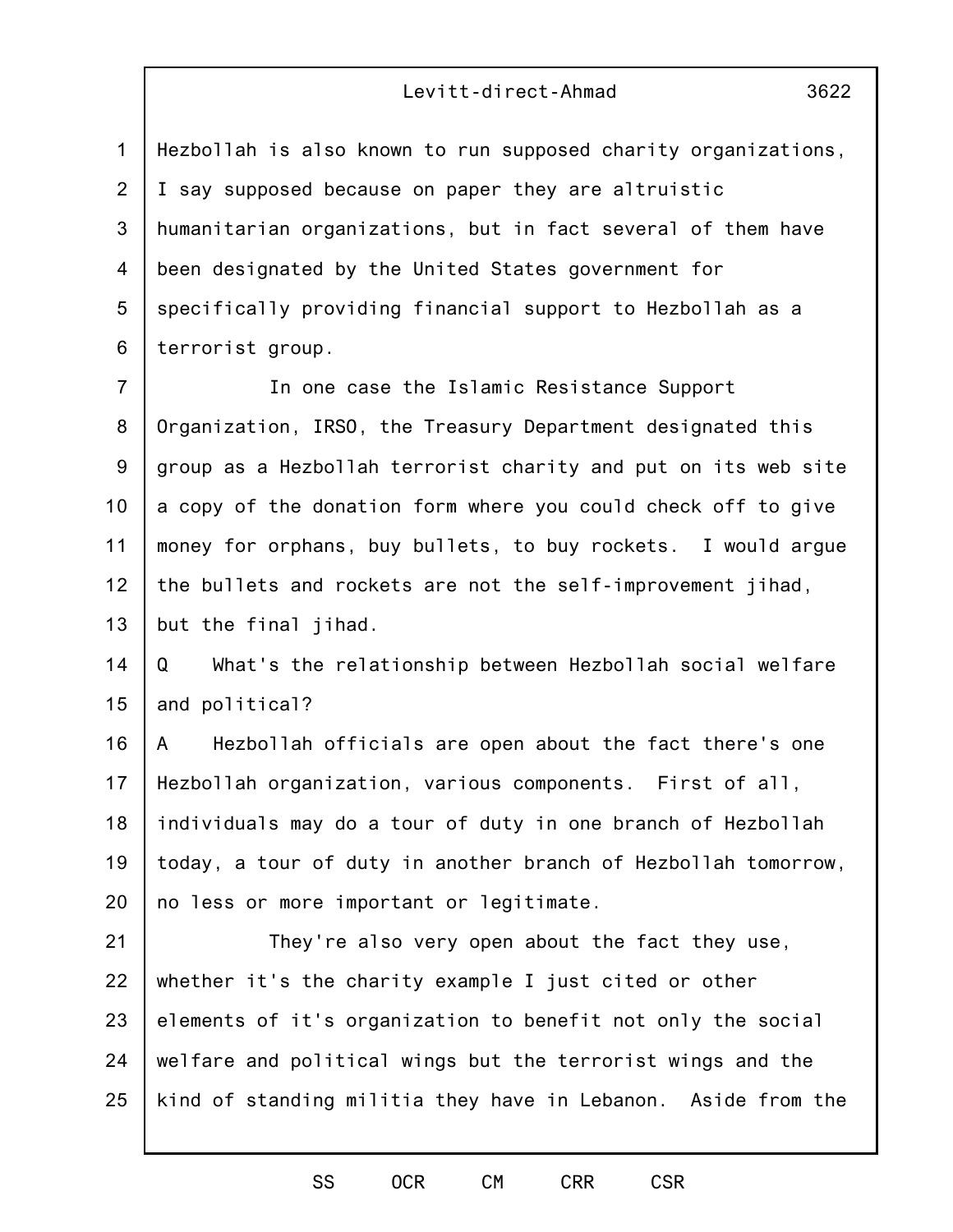3623

1 2 Lebanese army, Hezbollah has its own army in Lebanon. Q You've mentioned Iran's relationship to Hezbollah.

3 4 5 6 7 8 9 10 11 12 13 What is the nature and history of that relationship? A Intimate. Hezbollah was created by Iran's intelligence services, Ministry of Intelligence and Security, MOIS, the Revolutionary Guard, still maintains very close relationships to those institutions. Many academics, government officials, especially in the United States and Europe have described Hezbollah as in many ways more capable than Al Qaeda, not because it's carried out more attacks, but because it has benefited from the training that it gets in Iran, from and in Iran, in particular the art of intelligence, counterintelligence and is a very dangerous organization.

14 15 Q What type of say does Iran have in the violent activities that Hezbollah undertakes?

16 17 18 19 20 21 22 23 24 25 A Hezbollah is its own organization, has kind of a Lebanese identity, a kind of pan-Shia identity, also has a pro-Iran or Iranian proxy identity. In each of its international terrorist attacks, the two attacks in Argentina, for example, the attack against U.S. forces stationed in Saudi Arabia, the attempted bombing of the Israeli embassy in Bangkok, each of these did not only Iran gave the green light, but also participated in the attacks, enabled Hezbollah to benefit using its state offices, state officials to carry out these attacks.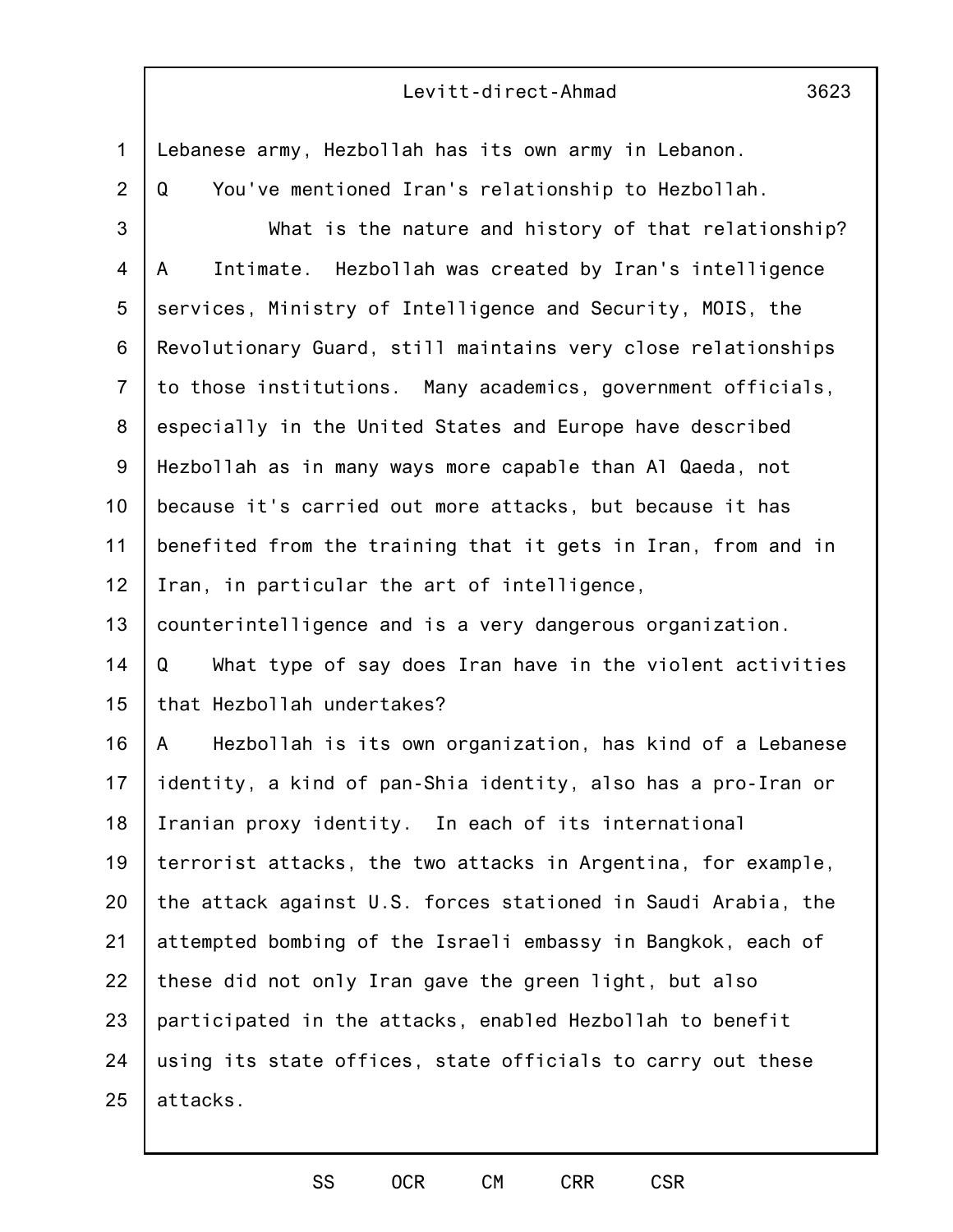|                | Levitt-direct-Ahmad<br>3624                                   |
|----------------|---------------------------------------------------------------|
| $\mathbf{1}$   | Q<br>The full name of Iran is the Islamic Republic of Iran?   |
| 2              | Yes, IRI.<br>A                                                |
| 3              | Q<br>What kind of government does Iran have?                  |
| $\overline{4}$ | Two, really; has theocratic, religious government, but I<br>A |
| 5              | put it this way. Iran has an elected government, elected      |
| 6              | president, parliament. Since the election last year, it's     |
| $\overline{7}$ | been very hotly and widely publicly debated how fair and free |
| 8              | those elections are. In fact, not anybody can run in them.    |
| $9\,$          | You have to be approved by the religious or revolutionary     |
| 10             | leadership. It is that leadership by the supreme leader who   |
| 11             | is an Ayatollah, highest level within the Shia-Islam, that    |
| 12             | side of the government controls all the most important parts  |
| 13             | of the government. It's the supreme leader, not the elected   |
| 14             | president who gets to decide who runs for the elected seats,  |
| 15             | also controls the media, judiciary, the army and police and   |
| 16             | the Revolutionary Guard and all the elements of actual power  |
| 17             | are controlled by this unelected theocratic and quite extreme |
| 18             | leadership.                                                   |
| 19             | MS. AHMAD: It's 6:30. I have ten minutes left, at             |
| 20             | the most.                                                     |
|                |                                                               |

21

THE COURT: Go ahead.

22 Q Who is the current supreme leader of Iran?

23 A It's Ayatollah Khomeini.

24 Q Who preceded him?

25 A Ayatollah Khamenei.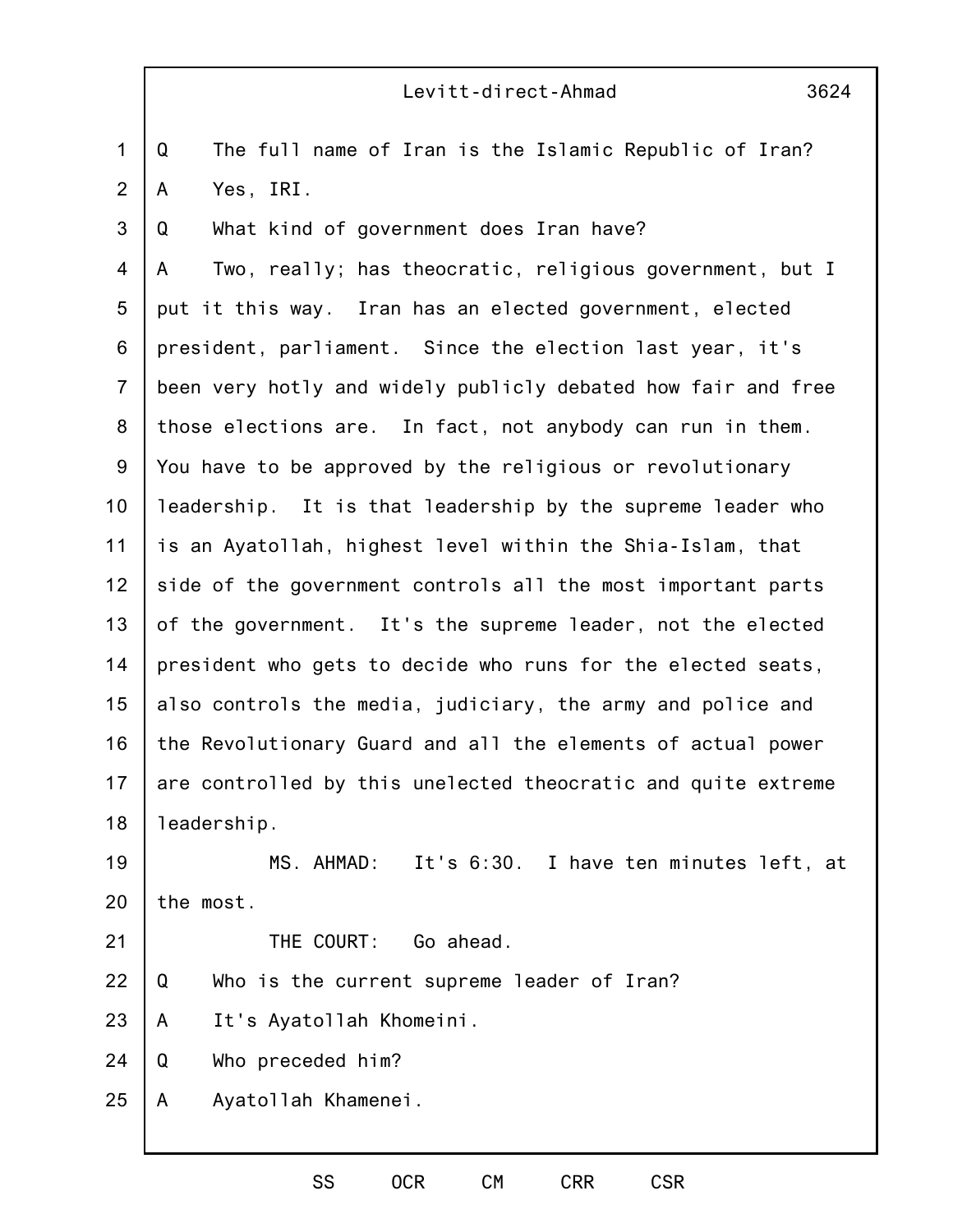|                | Levitt-direct-Ahmad<br>3625                                          |
|----------------|----------------------------------------------------------------------|
| $\mathbf 1$    | We can look up the exact spellings on Google.<br>$\mathbf{I}$        |
| $\overline{2}$ | apologize.                                                           |
| 3              | Who is the leader before that?<br>Q                                  |
| $\overline{4}$ | THE COURT: The jury can't do that. The jury can't                    |
| 5              | do research about anything on this case.                             |
| 6              | Who led Iran before the Ayatollah's revolution?<br>Q                 |
| $\overline{7}$ | In 1979, there was a shah, or a king.<br>A                           |
| 8              | You said Iran is a theocracy. What is the particular<br>Q            |
| $9\,$          | religious organization?                                              |
| 10             | Shia-Islam.<br>A                                                     |
| 11             | What role does Iran play in the world's Shia community?<br>Q         |
| 12             | It is the only Shia-Islamic state out there and is a very<br>A       |
| 13             | dominant role that it plays. It promotes Shia-Islam                  |
| 14             | worldwide.<br>It sponsors Shia centers of learning, mosques          |
| 15             | worldwide. Shia communities throughout the world will send           |
| 16             | people to the religious schools in Iran in particular.<br><b>Now</b> |
| 17             | since the war in Iraq, Saddam Hussein is no longer in control        |
| 18             | there, they have the ability to send people to the Shia              |
| 19             | schools in Iraq as well, the two major schools.                      |
| 20             | What is the stature of the supreme leader of the<br>Q                |
| 21             | worldwide Shia community?                                            |
| 22             | For many he's considered the worldwide leader of<br>A                |
| 23             | Shia-Islam. Some have selected for themselves different              |
| 24             | ayatollahs as their primary source of religious inspiration.         |
| 25             | For many Ayatollah Sistani in Iraq is more prominent as a            |
|                |                                                                      |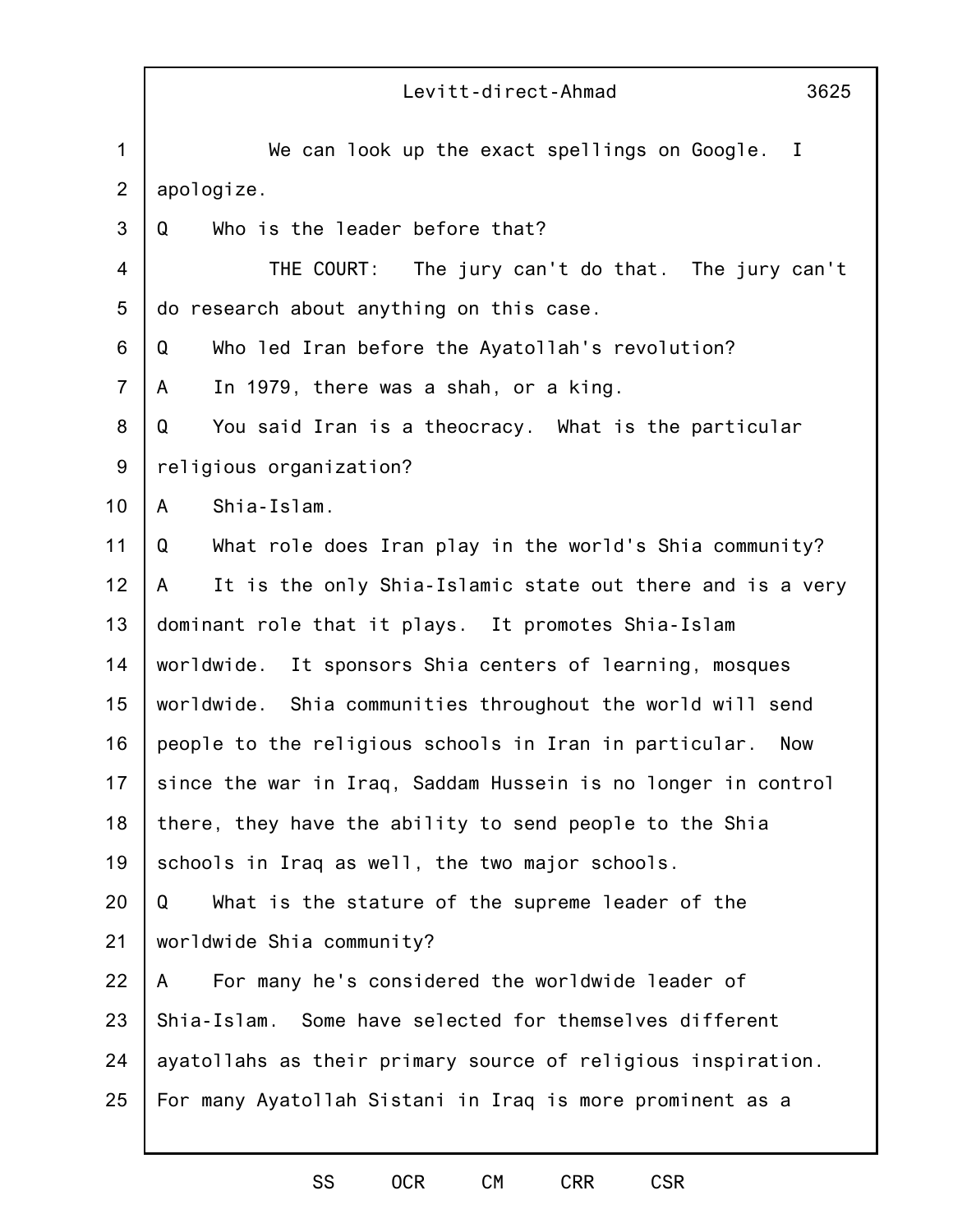1 2 3 4 5 6 religious figure. For many it's the supreme leader of Iran and those who adhere to the Hezbollah school certainly see it that way, subscribe much to the Iranian Ayatollah supreme leader of Iran as the supreme theological voice in Shia-Islam. Q Are you familiar with the concept of the Iranian worldwide revolution?

7 A Yes.

8 Q Explain it to us.

9 10 11 12 13 14 15 16 17 18 A After the Iranian revolution in 1979, there was this idea among the Iranian revolutionaries of exporting the revolution, enabling, inspiring, supporting Shia communities elsewhere in the world who lived, minority communities to do the same, to rise up and to empower themselves and to resist against the government's there. There's long been animosity between Iran and many of the Arabic gulf states, Saudi Arabia, Kuwait, where there are Shia communities in terms of Iran's historical fomenting of revolution among the local Shia communities there.

19 20 Q Do Iran's embassies around the world play any roles in supporting this revolution?

21 A Yes.

22 Q What role do they play?

23 24 25 A They are the forward footprint of the Iranian regime, able to liase with local Shia communities, able to build support within local Shia communities, to not just bring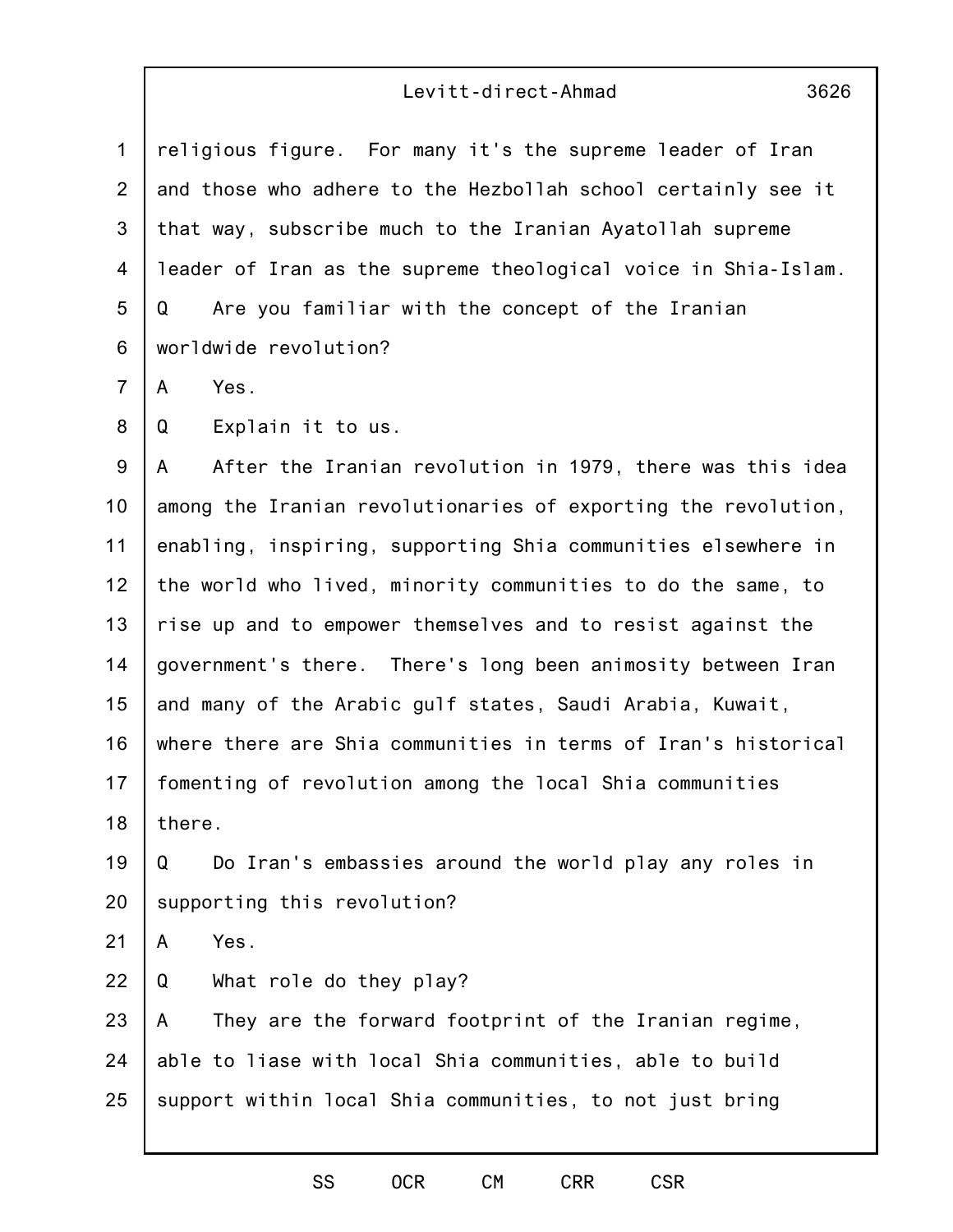| $\mathbf{1}$    | religious education to the local Shia communities but very     |
|-----------------|----------------------------------------------------------------|
| $\overline{2}$  | specific Shia interpretation of Islam, for example, one that   |
| 3               | argues the supreme leader of Iran is the greatest voice in     |
| $\overline{4}$  | Shia theology as opposed to, for example, Ayatollah Sistani in |
| 5               | Iraq, until he died about a week ago, Sheik Fadlallah in       |
| 6               | Lebanon.                                                       |
| $\overline{7}$  | Q<br>Does Iran have an embassy in Guyana?                      |
| 8               | No.<br>A                                                       |
| 9               | Where is the nearest Iranian embassy to Guyana?<br>Q           |
| 10 <sub>1</sub> | Argentina and Caracas, Venezuela.<br>A                         |
| 11              | Have you heard of someone named Murtaza Tavasoli?<br>Q         |
| 12              | Iran's ambassador in Venezuela.<br>A                           |
| 13              | Have you ever heard of Mahsen Rabbani?<br>Q                    |
| 14              | Mahsen Rabbani is a fugitive of justice today, wanted by<br>A  |
| 15              | the Argentinians for his role in the 1994 bombing of the AMIA  |
| 16              | Jewish Cultural Center. He is an Iranian who came to           |
| 17              | Argentina around 1984, served as an Imam in a Shia mosque      |
| 18              | there. Some years later, about ten years later, in 1994 just   |
| 19              | a few months before the bombing of the AMIA Center in July,    |
| 20              | around March he became the cultural attache, assuming the      |
| 21              | diplomatic post with diplomatic immunity at the Iranian        |
| 22              | embassy. He maintained that post for a few years. I think it   |
| 23              | was until about 1998, though he had left the country in 1997   |
| 24              | and was dis-invited back, not allowed to return to Argentina.  |
| 25              | At least once he's been arrested in Europe based on this       |
|                 |                                                                |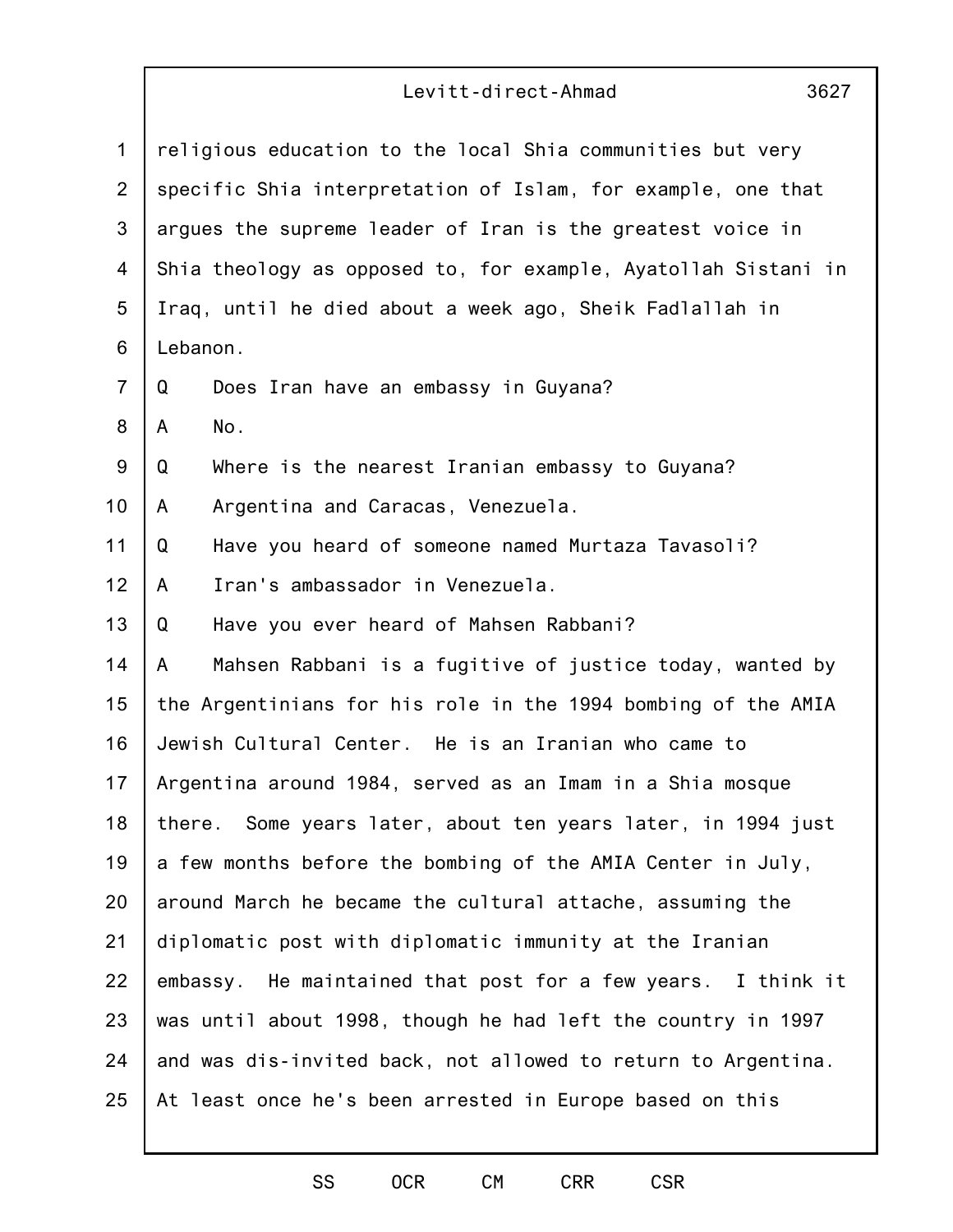|                | 3628<br>Levitt-direct-Ahmad                                    |
|----------------|----------------------------------------------------------------|
| $\mathbf{1}$   | Interpol arrest warrant but had been released because of       |
| $\overline{2}$ | Argentina's inability to provide enough information to satisfy |
| 3              | that particular government's extradition request.              |
| 4              | You said cultural attache at the Iran embassy?<br>Q            |
| 5              | Yes.<br>A                                                      |
| 6              | Do they all have cultural attaches?<br>Q                       |
| $\overline{7}$ | I know many of them do. I assume all do, traditional<br>A      |
| 8              | diplomatic post. Others do as well.                            |
| 9              | What does that post involve as staff?<br>Q                     |
| 10             | Traditionally cultural attache promotes the culture of<br>A    |
| 11             | the country in which the diplomat is residing. In the case of  |
| 12             | the Iranian attaches, most notably the case of Mahsen Rabbani, |
| 13             | that was a position that was used as cover for Iranian         |
| 14             | intelligence agents.                                           |
| 15             | Everything you've told us about Mahsen Rabbani's alleged<br>Q  |
| 16             | involvement in the bombings in Argentina, is that widely       |
| 17             | publicized information?                                        |
| 18             | A<br>Very.                                                     |
| 19             | Where is it publicized?<br>Q                                   |
| 20             | Senior officials have talked about this very publicly,<br>A    |
| 21             | been in the press, the New York Times on down. As you can      |
| 22             | imagine, it received significant amounts of press in Latin     |
| 23             | America.<br>That's where it happened, both at the time of the  |
| 24             | bombings when the indictment first came out, when he left the  |
| 25             | country, when he was declared person non grata, not allowed to |
|                |                                                                |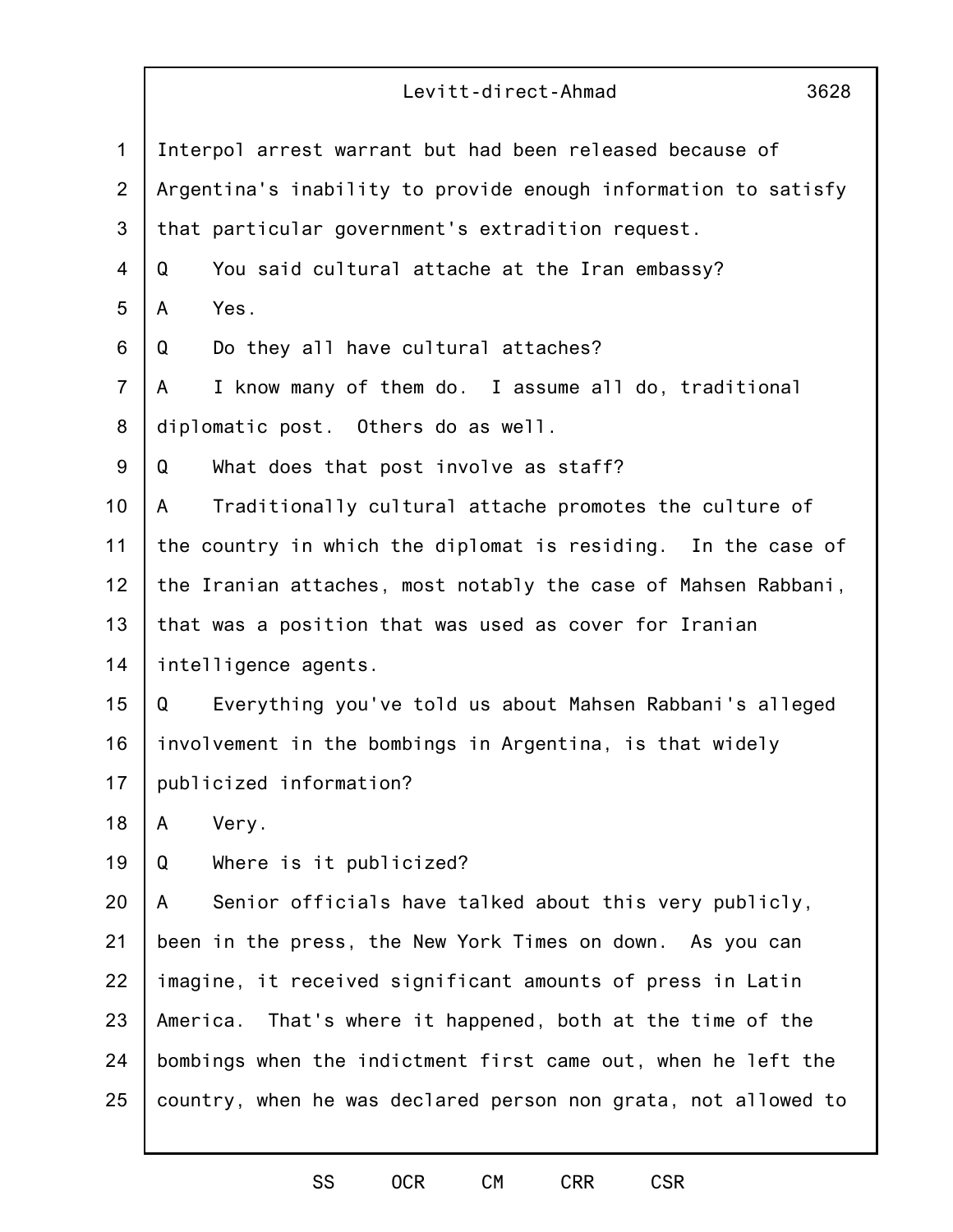| $\mathbf{1}$     | come back, released later in Germany when the Interpol red     |
|------------------|----------------------------------------------------------------|
| $\overline{2}$   | warrant notice was issued; frankly comes up about once a year  |
| $\mathfrak{S}$   | at least and in the years shortly after the attack, a lot more |
| 4                | than that.                                                     |
| $\sqrt{5}$       | (Continued on next page.)                                      |
| 6                |                                                                |
| $\overline{7}$   |                                                                |
| $\bf 8$          |                                                                |
| $\boldsymbol{9}$ |                                                                |
| 10               |                                                                |
| 11               |                                                                |
| 12               |                                                                |
| 13               |                                                                |
| 14               |                                                                |
| 15               |                                                                |
| 16               |                                                                |
| 17               |                                                                |
| 18               |                                                                |
| 19               |                                                                |
| 20               |                                                                |
| 21               |                                                                |
| 22               |                                                                |
| 23               |                                                                |
| 24               |                                                                |
| 25               |                                                                |
|                  |                                                                |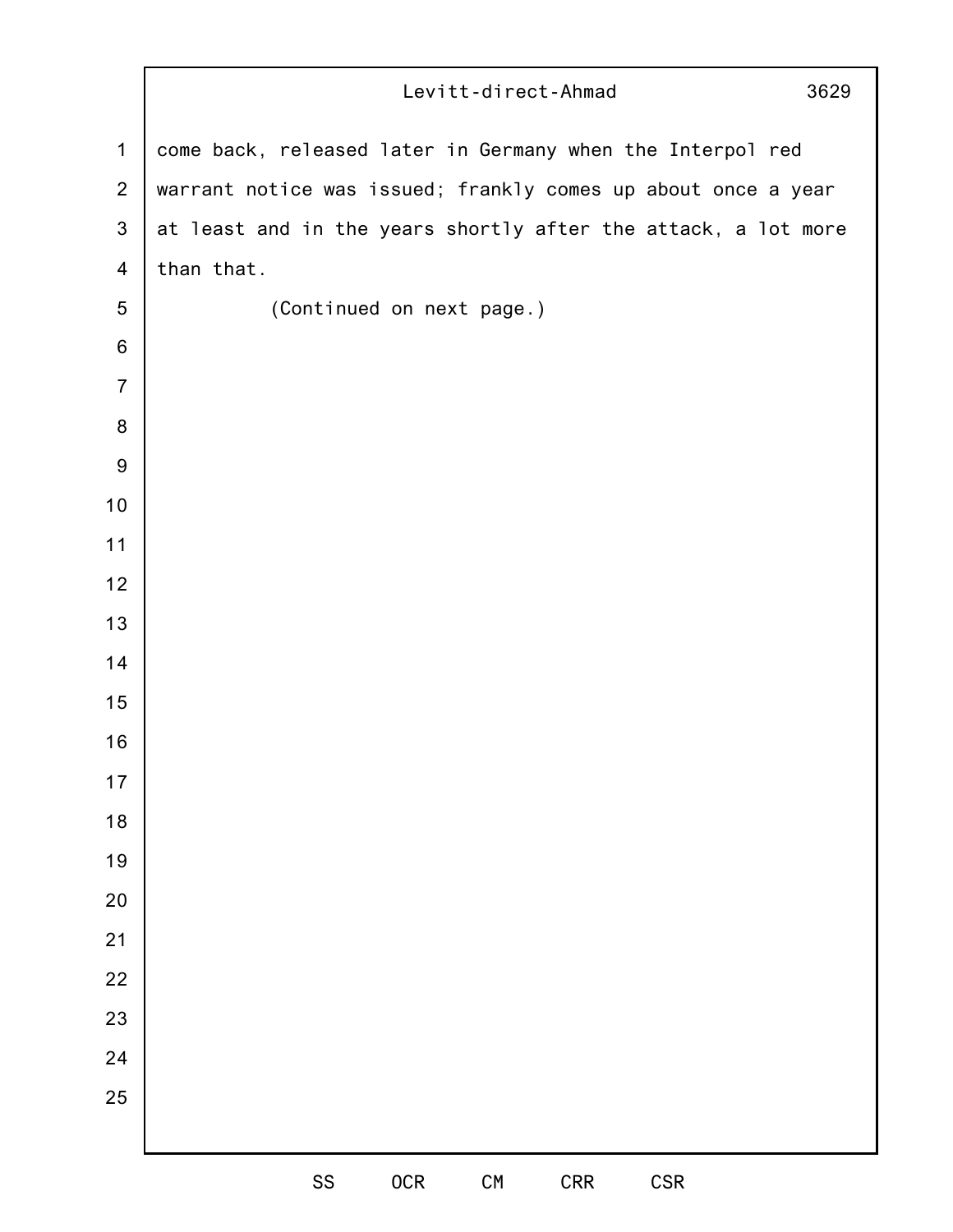|                | 3630                                                           |
|----------------|----------------------------------------------------------------|
| $\mathbf{1}$   | MS. AHMAD: I have no further questions, Your Honor.            |
| $\overline{2}$ | THE COURT: We are going to need you to come back,              |
| 3              | sir, tomorrow morning. We are going to start very early, at    |
| 4              | 9:00 o'clock tomorrow.                                         |
| 5              | Ladies and gentlemen, as I said, we are going to               |
| 6              | start very early, at 9:00 o'clock.                             |
| $\overline{7}$ | One thing, that extra transcript that you got today,           |
| 8              | could you just make sure that you put in your looseleaf        |
| 9              | binders? There is a little pocket in there, if you can put it  |
| 10             | in the pocket on the side so it doesn't get lost.              |
| 11             | Great.                                                         |
| 12             | We are going to start tomorrow at 9:00 o'clock, in             |
| 13             | the hopes that we can finish with Doctor Levitt tomorrow.      |
| 14             | Then we will continue for the rest of the day with the other   |
| 15             | witnesses.                                                     |
| 16             | It is very important, again, that you keep an open             |
| 17             | mind and not form or draw any conclusions about anything that  |
| 18             | you have seen or heard here, presented here in the courtroom.  |
| 19             | It is very important, as tempting as it may be, remember that  |
| 20             | you cannot do any kind of research or reading or anything,     |
| 21             | viewing on TV, radio, magazines, print, newspaper media, of    |
| 22             | any kind, Internet blogs, reference materials, anything of the |
| 23             | sort in connection with any of the evidence in this case or    |
| 24             | anything connected with this case.                             |
| 25             | You can't talk about the case among yourselves or              |
|                |                                                                |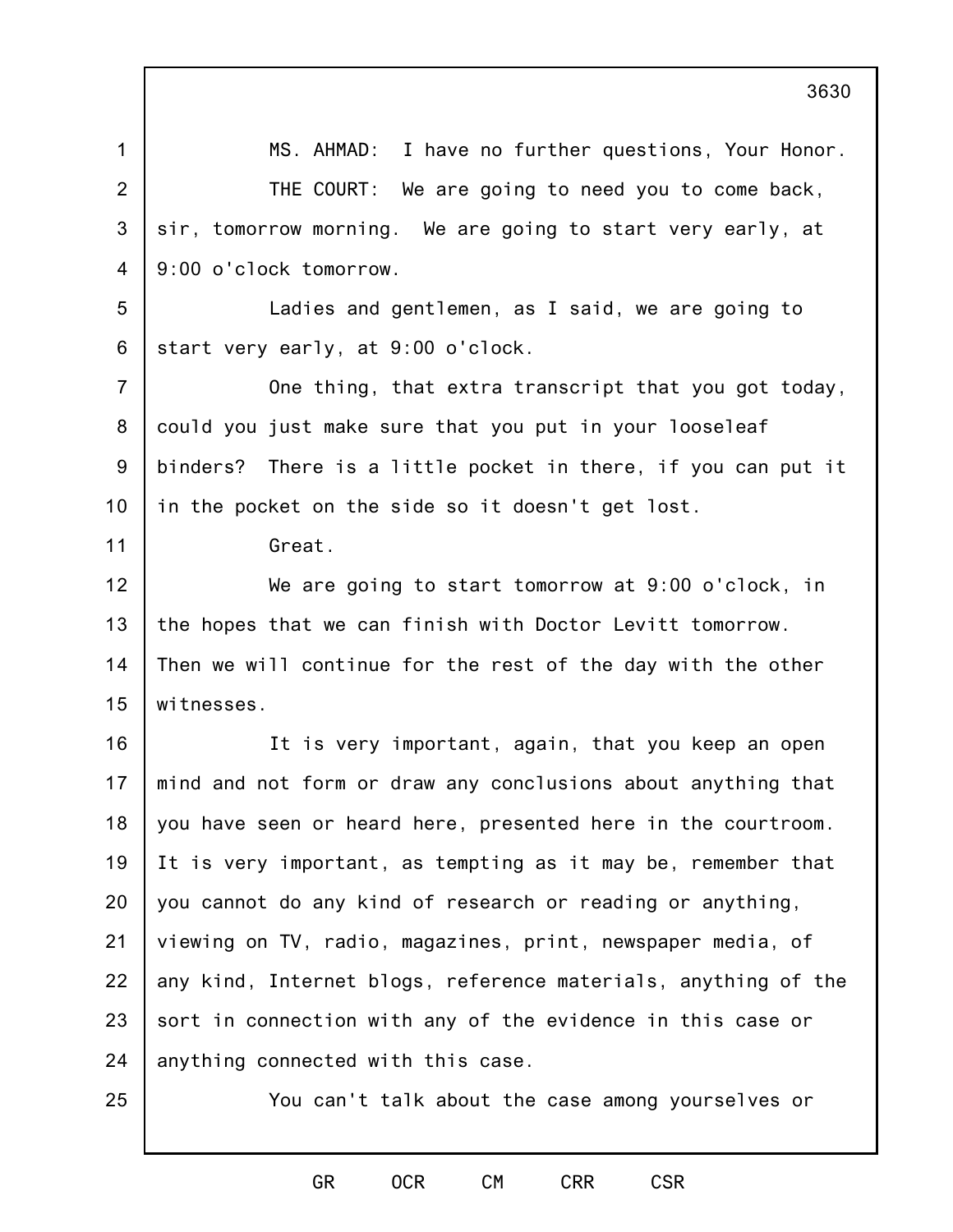1 2 3 4 5 6 7 8 9 10 11 12 13 14 15 16 17 18 19 20 21 22 23 24 25 with anyone else. All right. So get some rest. We will see you tomorrow at 9:00 o'clock. Thank you so much for your patience today. (The following occurred in the absence of the jury.) THE COURT: You can all have a seat for a moment. Doctor, since you are under cross-examination, you can't discuss your testimony with anyone from the government team. You can certainly discuss just administrative scheduling and so on. Okay? THE WITNESS: Thank you. THE COURT: You are excused. We will just need you back here tomorrow at 9:00 o'clock. THE WITNESS: Thank you. THE COURT: Thank you. (Witness excused.) I just wanted to talk about a couple of other scheduling matters that have come up. As you will recall, we broke early yesterday because juror number three had an eye doctor appointment. If you will recall from the voir dire, she had some surgery. She needs to have follow-up next week. She tried to have the doctor give her an appointment for Friday but that didn't work out. Again, she has another appointment on the 20th,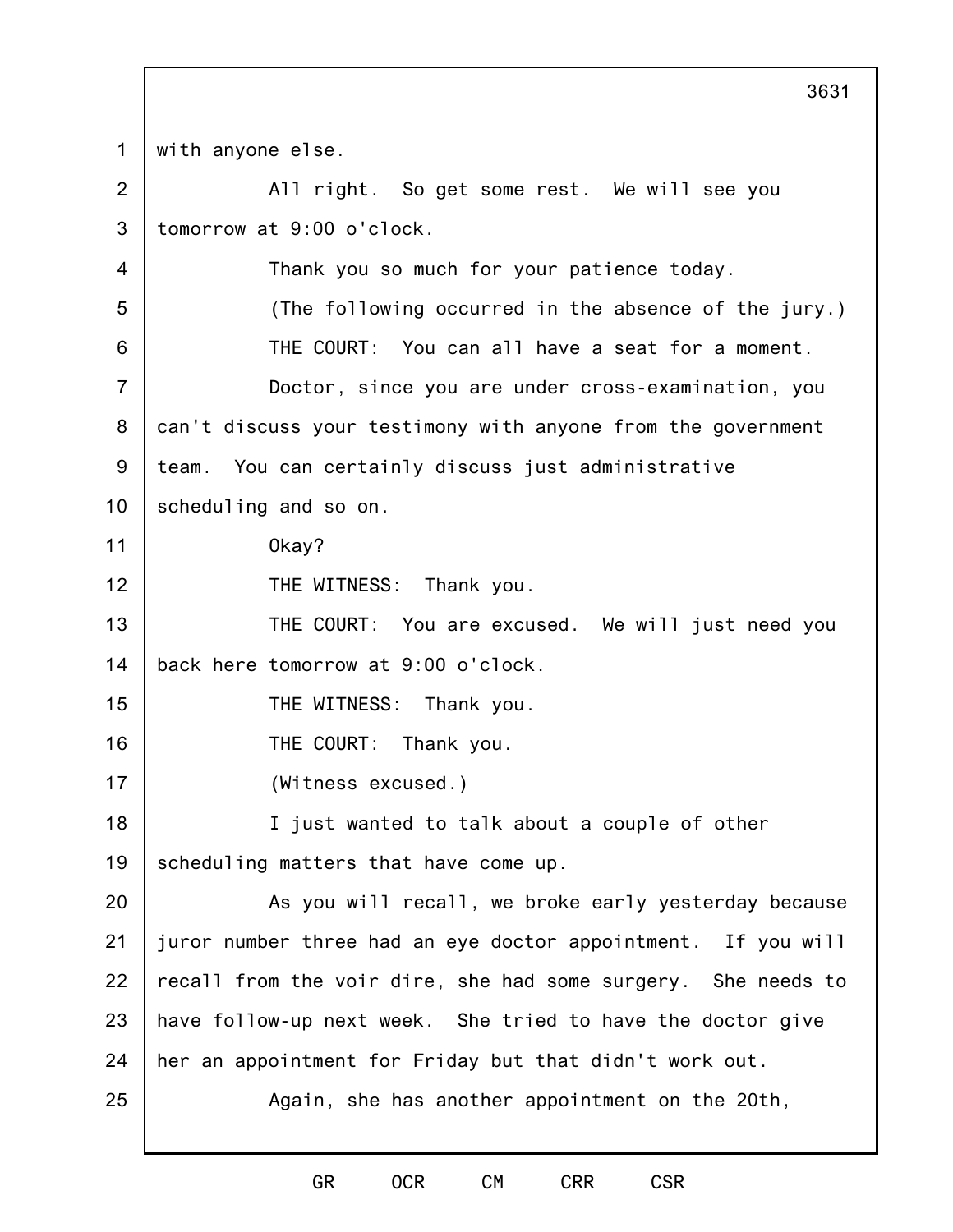1  $\mathcal{P}$ which means that we will have to break at about 2:30 again to accommodate that.

3 4 5 6 7 8 She doesn't think that this is going to be a weekly thing. I was concerned that -- I am sure she will let us know if it is something that's going to affect her ability to read or her health and we will follow up with that when she comes back next week. She had brought in a note from the doctor indicating the necessity for the follow-up.

9 10 That is that. That will abbreviate our week next week somewhat.

11 12 13 14 15 I am hopeful that if we move the case along, hopefully the case will go to the jury maybe July 26th, as we had originally anticipated. I'm sure the jury will be pleased to upload the time up front and to front load it and perhaps end a couple of weeks early.

16 17 18 19 20 21 22 23 24 25 Just in the off chance that we don't, I had had a matter that I needed to attend to August 5th and that had to be changed to August 3rd. I still expect that if they are in deliberations that that shouldn't prevent them from coming in and I certainly will be in phone contact as best as I can with my staff and I certainly will be back here by the afternoon. I don't see that that should prevent them from coming in and continuing deliberations, if that is where we are at that point. Hopefully we are not going to go up to that point. So tomorrow we will have a full day. Hopefully, we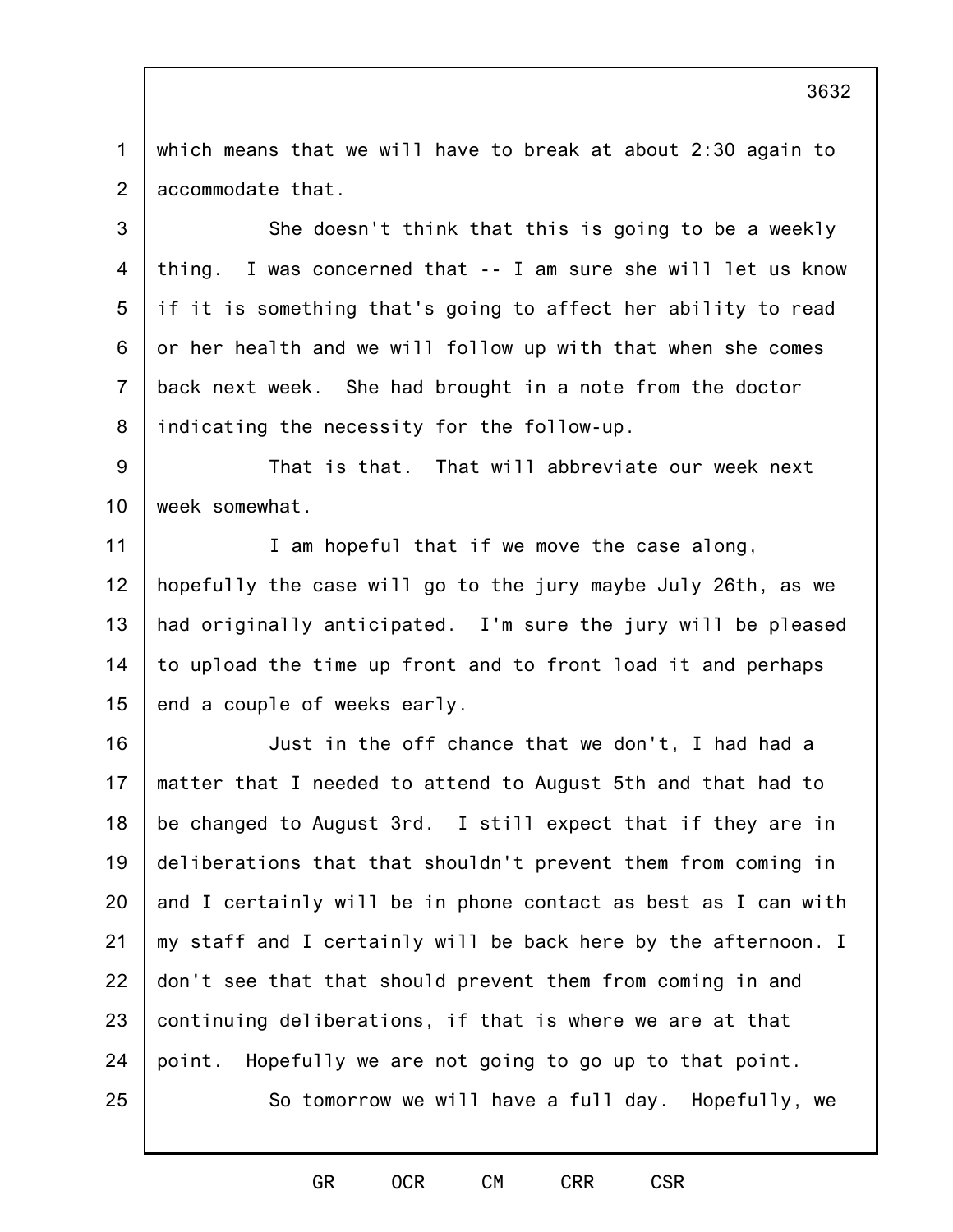1 2 3 4 can finish with this witness in the morning. Mr. Francis will be coming back at 10:00 o'clock tomorrow. Obviously, I can't gauge what -- does the government have a guesstimate on redirect?

5 6 7 8 9 10 11 12 13 14 15 16 17 18 19 20 21 22 23 MR. JONES: I am hoping, Your Honor, about an hour. Obviously, the -- well, I think the -- the estimates have been difficult so far but I am hoping about an hour. I am not going to dwell on much and try to move as fast as I can. Because there are two very different defenses, you know, I need a little time. I am not going to just go over -- THE COURT: I am just asking for scheduling purposes. I don't like attorneys to feel that they necessarily have to be rushed. You have to do what you have to do. The same for the defendants. I just want to have an idea for scheduling purposes. MR. JONES: An hour, Your Honor. THE COURT: Then the government is going to provide a response to the defendant's motion in limine, I hope tonight. MR. MILLER: Yes, Your Honor. We will try to turn that around in about an hour. THE COURT: You can get it in tonight because I don't think I am going to wait around for it tonight.

24 MR. MILLER: Fair enough.

25 THE COURT: Normally I would but I don't think that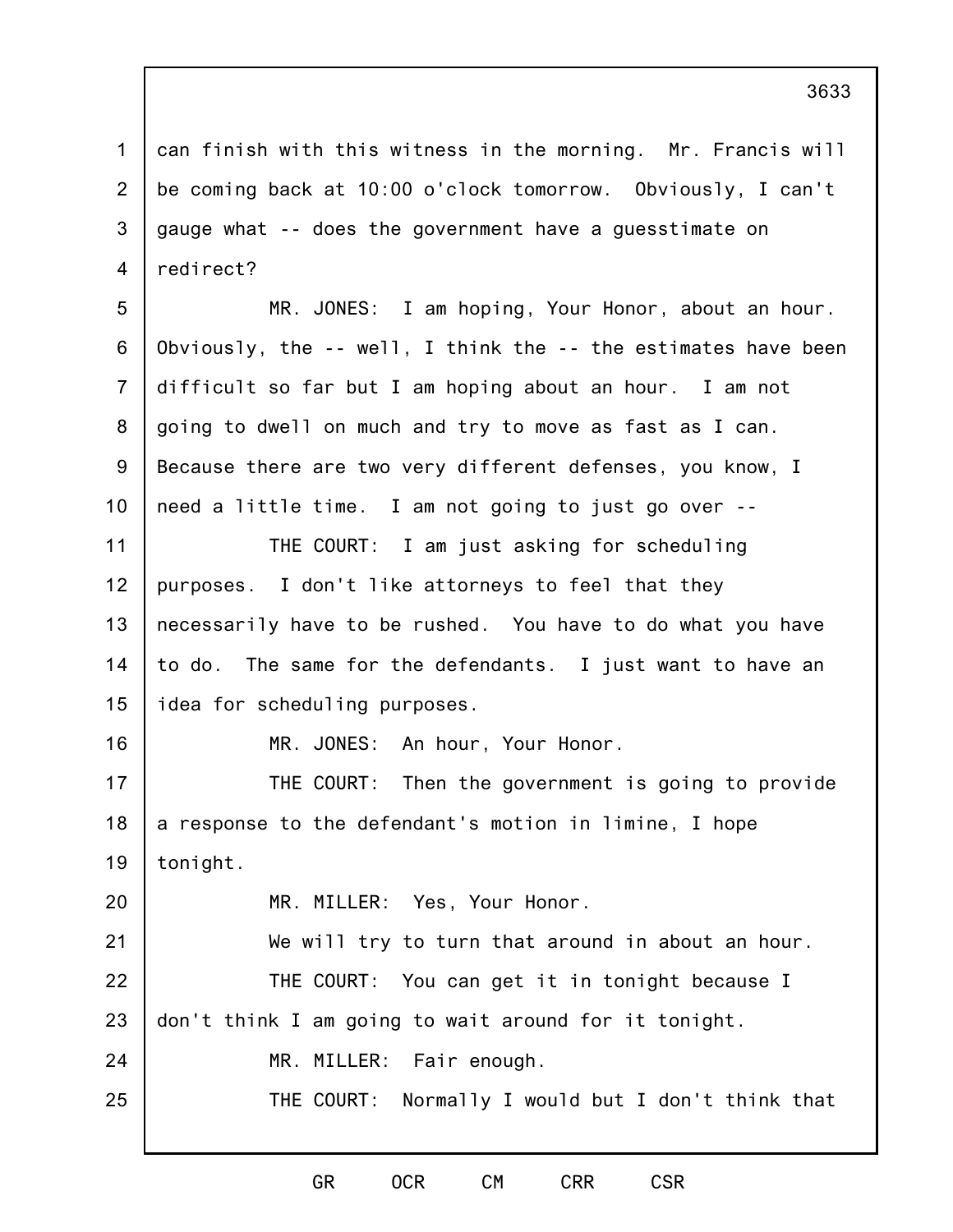1 2 3 4 5 6 7 8 9 10 11 12 13 14 15 16 17 18 19 20 21 22 23 24 25 we are going to get to that issue, I don't think, tomorrow. What happened with the Trinidadian witnesses and the stipulations? MR. MILLER: We did reach a stipulation, Your Honor, with respect to the testimony of three of the witnesses. We reached actually two stipulations to manage the three witness' testimony. So at this point we just have one Trinidadian witness left, who is really the expert witness. THE COURT: Okay. MR. MILLER: We intend to read those stipulations into the record at the appropriate time, probably sometime at a break between witnesses tomorrow. THE COURT: Okay. It's possible that we can reach that Trinidadian expert tomorrow? You need to reach him tomorrow? MR. MILLER: He has been here for a while. So we would very much like to reach him tomorrow, if we could. THE COURT: Okay. All right. So we will talk scheduling some more tomorrow. Tomorrow is Thursday. Then we will have -- it is possible -- I will see, once I see the government's response tomorrow morning or tonight, whether we will need to meet on Friday at some point and we will work that in to -- I have a few things that adjourned so I have some time that opened up, if we need that time. Okay.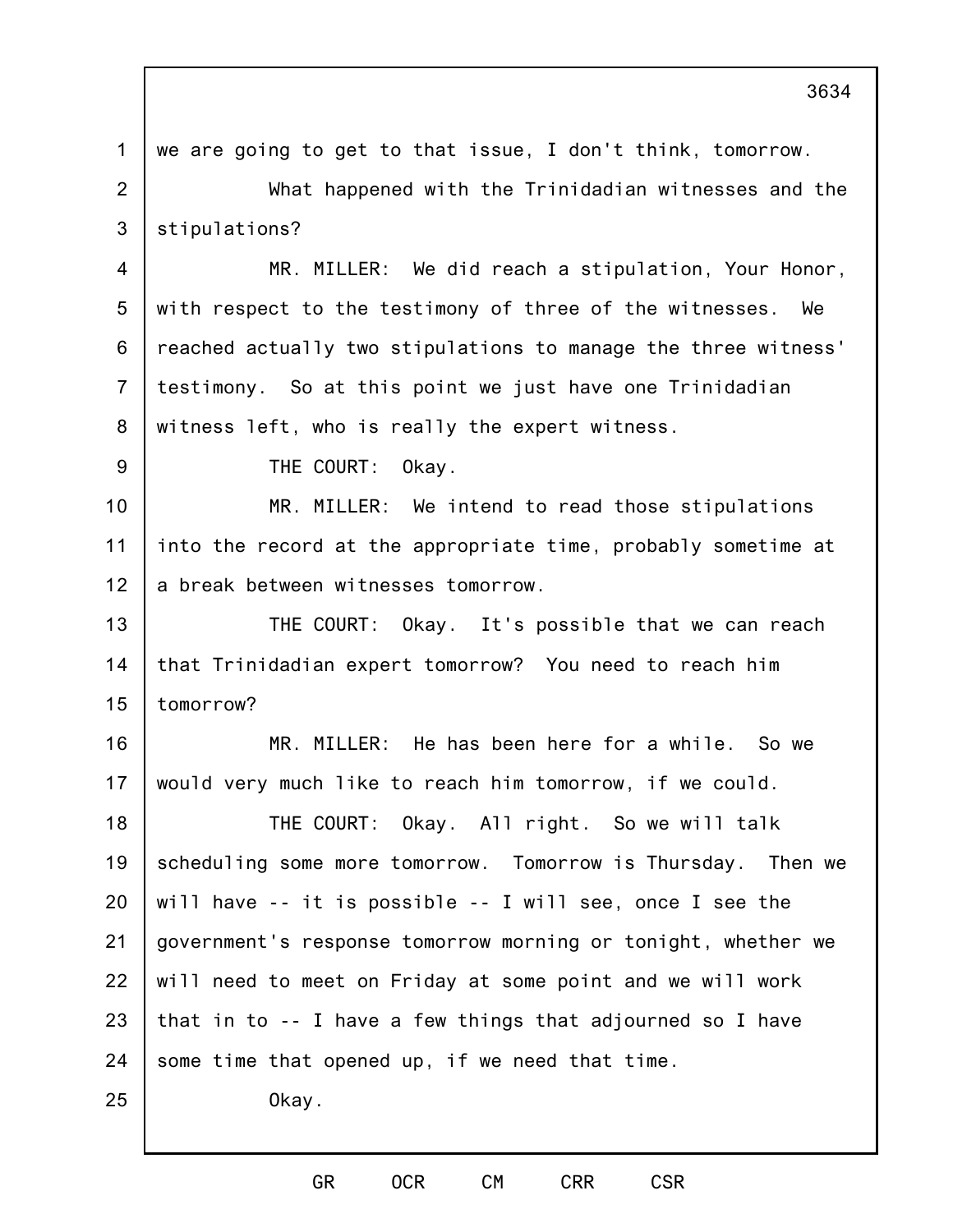1 2 3 4 5 6 7 8 9 10 11 12 13 14 15 16 17 18 19 20 21 22 23 24 25 MR. MILLER: Just for further scheduling, it is our expectation that we will try to -- that we may rest on Monday. That would be our current prediction. Although it could bleed into Tuesday. I think we expect to rest if that timeframe. I want to put everybody on notice about that. We received the names of a couple of witnesses from Mr. Kadir's team but no other 3500 material. We will keep you informed as to the progress, but if there is any additional reports or notes, we would like to get them. MS. MESSINA: In relation to that, I will be providing tomorrow -- I just got some photos from Mr. Kadir's family that we may be seeking to introduce. I will provide those to the government tomorrow. THE COURT: Okay. Can you just make sure that you get a copy for the Court as well? MS. MESSINA: Yes, Your Honor. THE COURT: Thank you. The defense is still, as far as you understand, on board with the projected schedule with each of the defendants testifying at this point? Obviously, you are free to change your mind up to the last minute. Again, just to get an idea of where we are. MS. WHALEN: Your Honor, I think we -- what we would like to do is call Louis Napoli first, the case handler and then that's probably going to make the final determination as

GR OCR CM CRR CSR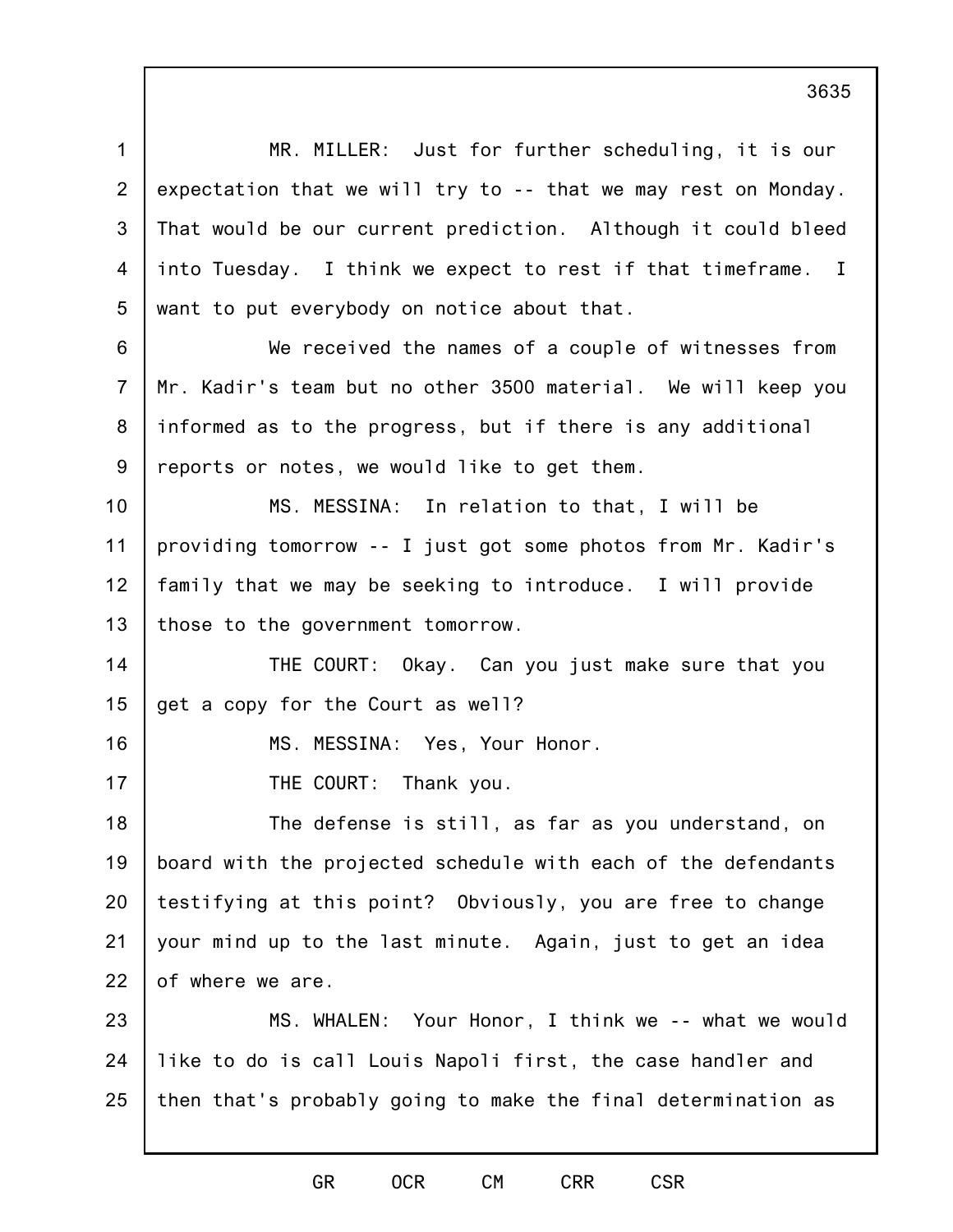GR OCR CM CRR CSR to whether Mr. DeFreitas testifies. THE COURT: Okay. All right. The government was going to supply a response to the defense requests to charge I think by Friday is what we had discussed? MS. BERGER: Yes. MR. MILLER: Yes, Your Honor. THE COURT: All right. Everyone have a good night. Thank you. (Matter adjourns until 9:00 o'clock, July 15, 2010.)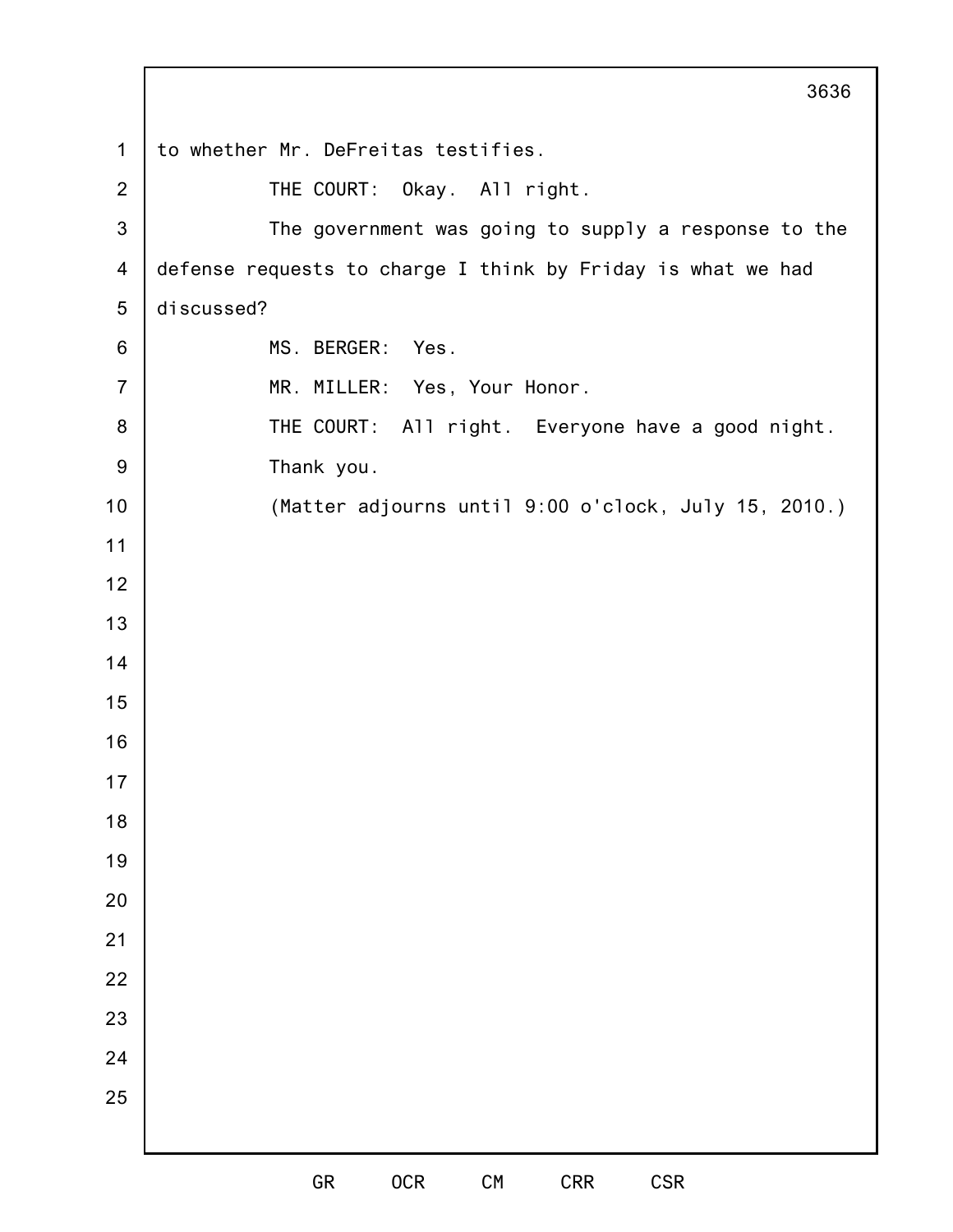|                  |                    |            |            |     |            | 3637 |
|------------------|--------------------|------------|------------|-----|------------|------|
| $\mathbf{1}$     |                    | INDEX      |            |     |            |      |
| $\overline{2}$   |                    |            |            |     |            |      |
| $\mathfrak{S}$   | WITNESSES:         |            |            |     |            |      |
| $\overline{4}$   |                    |            |            |     |            |      |
| $\overline{5}$   | STEVEN FRANCIS     |            |            |     |            | 3516 |
| $\,6\,$          | CROSS-EXAMINATION  |            |            |     |            | 3516 |
| $\overline{7}$   |                    |            |            |     |            | 3601 |
| $\bf 8$          | Matthew Levitt     |            |            |     |            |      |
| $\boldsymbol{9}$ | DIRECT EXAMINATION |            |            |     |            | 3601 |
| $10$             |                    |            |            |     |            |      |
| 11               |                    |            |            |     |            |      |
| 12               |                    |            |            |     |            |      |
| 13               |                    |            |            |     |            |      |
| 14               |                    |            |            |     |            |      |
| 15               |                    |            |            |     |            |      |
| 16               |                    |            |            |     |            |      |
| $17$             |                    |            |            |     |            |      |
| 18               |                    |            |            |     |            |      |
| 19               |                    |            |            |     |            |      |
| $20\,$           |                    |            |            |     |            |      |
| 21               |                    |            |            |     |            |      |
| 22               |                    |            |            |     |            |      |
| 23               |                    |            |            |     |            |      |
| 24               |                    |            |            |     |            |      |
| 25               |                    |            |            |     |            |      |
|                  |                    |            |            |     |            |      |
|                  | GR                 | <b>OCR</b> | ${\sf CM}$ | CRR | <b>CSR</b> |      |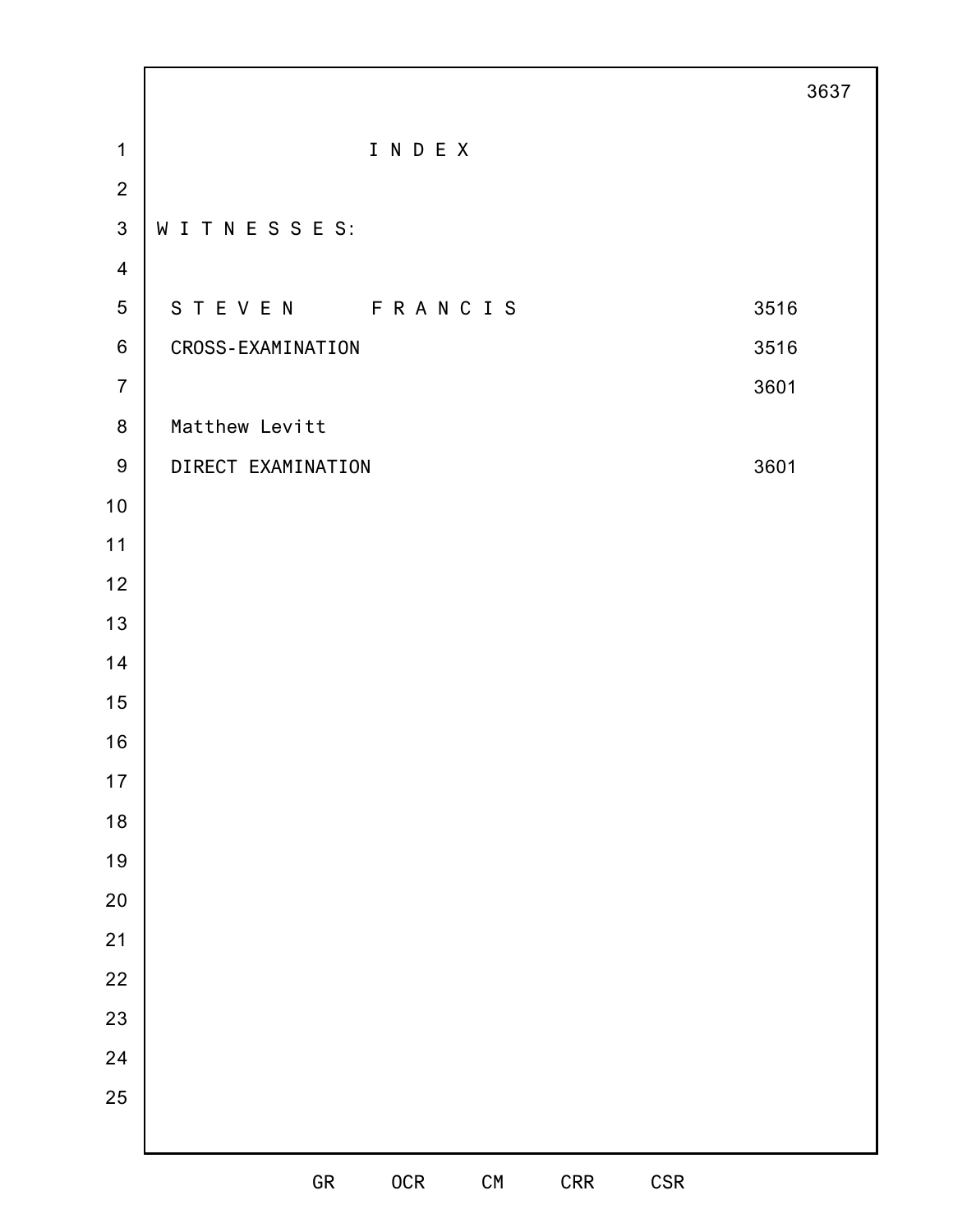|                                                           |                                                             | 1                                    |
|-----------------------------------------------------------|-------------------------------------------------------------|--------------------------------------|
|                                                           | 1997 [1] - 3627:23                                          | $34$ [1] - 3540:25                   |
| \$                                                        | 1998 [2] - 3603:1, 3627:23                                  | $35$ [1] - 3596:6                    |
|                                                           | 1:10:30 [1] - 3580:9                                        | 3500 [1] - 3635:7                    |
| $$100$ [13] - 3547:11, 3554:7, 3555:4,                    | 1:29:17 [1] - 3575:20                                       | 3500-SF-127 [1] - 3549:6             |
| 3555:9, 3555:18, 3558:5, 3558:17,                         |                                                             |                                      |
| 3558:18, 3558:23, 3559:5, 3559:7,                         | 1:30 [1] - 3508:10                                          | 3500-SF-130 [1] - 3550:7             |
| 3562:24, 3562:25                                          | 1:31:14 [1] - 3575:24                                       | 3500-SF-132 [1] - 3551:17            |
| \$200 $[1] - 3621:9$                                      | $1:34:53$ [1] - 3583:25                                     | 3500-SF-93 [1] - 3530:9              |
| \$400 [2] - 3536:2, 3569:4                                | <b>1st</b> [1] - $3521:22$                                  | 3516 [2] - 3637:5, 3637:6            |
| \$450 [1] - 3536:3                                        |                                                             | $36$ [1] - 3561:14                   |
|                                                           | $\mathbf 2$                                                 | 3601 [2] - 3637:7, 3637:9            |
| ٠                                                         |                                                             | $36:27$ [1] - 3573:6                 |
|                                                           | 20 [3] - 3565:14, 3573:5, 3573:6                            | 37 [1] - 3563:17                     |
|                                                           | $2001$ [1] - 3603:1                                         | $39$ [1] - 3581:18                   |
| $94$ [1] - 3620:19                                        | $2005$ [1] - 3617:22                                        | $3D_{[1]} - 3577:2$                  |
|                                                           | 2006 [4] - 3526:6, 3526:7, 3617:22,                         | 3rd $[1]$ - 3632:18                  |
| 0                                                         | 3618:10                                                     |                                      |
|                                                           | 2007 [18] - 3513:5, 3521:23, 3522:3,                        | 4                                    |
|                                                           | 3526:7, 3536:10, 3538:17, 3538:20,                          |                                      |
| 07 [1] - 3509:12                                          | 3542:19, 3543:5, 3563:8, 3569:5,                            | 4 [2] - 3593:6, 3593:16              |
| 07-543 $[1]$ - 3508:4                                     | 3579:22, 3579:25, 3591:25, 3617:23,                         | 40 [3] - 3542:20, 3593:15, 3596:6    |
| $09$ [1] - 3518:1                                         | 3618:10                                                     | 42 [1] - 3575:2                      |
|                                                           | 2010 [2] - 3508:9, 3636:10                                  | 43 [1] - 3572:10                     |
| 1                                                         | <b>20th</b> [1] - 3631:25                                   | 44 [1] - 3575:9                      |
|                                                           | 21 [4] - 3562:4, 3581:2, 3593:14,                           | 45 [1] - 3564:22                     |
| 1 [2] - 3522:3, 3593:19                                   | 3593:16                                                     | 46 [5] - 3540:25, 3575:19, 3575:22,  |
| <b>1-B</b> [1] - 3518:1                                   | 214 [2] - 3538:12, 3538:19                                  | 3582:3, 3593:15                      |
| <b>1-B-09</b> [1] - 3520:1                                | 215 [2] - 3542:15, 3542:18                                  | 48 [1] - 3576:13                     |
| <b>1-BO-9</b> [1] - 3517:24                               | <b>216</b> [1] - 3543:3                                     | 49 [1] - 3563:16                     |
| <b>1-D-09-D</b> [1] - 3517:25                             | 218 [2] - 3553:13, 3559:4                                   |                                      |
| 1.5 [1] - 3521:18                                         | 219 [1] - 3559:23                                           | 5                                    |
|                                                           |                                                             |                                      |
| 1/12/07 [2] - 3521:5, 3521:6                              |                                                             |                                      |
|                                                           | $22$ [1] - 3561:11                                          |                                      |
| 10 [2] - 3538:23, 3565:25                                 | 221 [1] - 3562:17                                           | $5$ [1] - 3593:6                     |
| <b>100</b> [1] - 3562:19<br>10:00 [2] - 3599:8, 3633:2    | <b>222</b> [2] - 3563:4, 3564:21                            | <b>50</b> [2] - 3517:4, 3520:1       |
| 11 [4] - 3541:11, 3561:9, 3583:5,                         | 224 [5] - 3570:23, 3570:24, 3579:22,<br>3580:4, 3580:21     | 51 [2] - 3518:11, 3518:19            |
| 3591:21                                                   | 225 [5] - 3509:1, 3579:20, 3579:25,                         | 53 [2] - 3583:25, 3584:2             |
|                                                           |                                                             | $543$ [1] - 3509:12                  |
| <b>11:24</b> [1] - 3579:23<br><b>12</b> [1] - 3596:20     | 3580:2, 3582:25<br>$226$ [1] - 3591:19                      | $55$ [1] - 3591:20                   |
| $12:34$ [1] - 3560:1                                      |                                                             | $57$ [1] - 3561:11                   |
| 12:40 [1] - 3559:25                                       | 23 [1] - 3591:20                                            | 58 [1] - 3541:15                     |
| 13 [9] - 3522:3, 3538:24, 3542:8,                         | 230 [5] - 3584:23, 3585:5, 3585:6,<br>3585:19, 3600:7       | 58:30 [1] - 3583:7                   |
| 3564:10, 3578:10, 3578:17, 3593:2,                        | 24 [3] - 3579:22, 3579:25, 3581:18                          | 59 [1] - 3583:4                      |
| 3593:6                                                    | 24th [2] - 3571:1, 3574:20                                  | 5th [3] - 3538:17, 3538:20, 3632:17  |
| 13th [2] - 3521:22, 3553:14                               | $26$ [1] - 3573:6                                           |                                      |
| 14 [3] - 3508:9, 3517:13, 3596:20                         | 26th [2] - 3591:25, 3632:12                                 | 6                                    |
| <b>14th</b> [1] - 3523:6                                  | $27$ [1] - 3575:9                                           |                                      |
| 15 [8] - 3517:13, 3556:22, 3557:3,                        | 271 [1] - 3508:19                                           |                                      |
| 3565:14, 3566:7, 3579:13, 3599:18,                        |                                                             | 61 [2] - 3518:11, 3518:19            |
| 3636:10                                                   | <b>27th</b> [1] - 3523:6<br>28 [1] - 3583:7                 | 613-2538 [1] - 3509:2                |
| 16 [2] - 3572:10, 3604:8                                  |                                                             | 62 $[1] - 3577:11$                   |
| 17 [2] - 3581:2, 3596:20                                  | 29 [3] - 3582:3, 3582:23, 3583:2<br>$2:22:17$ [1] - 3578:16 | 64 [2] - 3578:10, 3578:17            |
| 19 [1] - 3540:25                                          | $2:30$ [1] - 3632:1                                         | 65 $[1] - 3579:10$                   |
| <b>1920s</b> [1] - 3610:13                                | <b>2nd</b> [1] - 3562:22                                    | $6:00$ [1] - 3596:17                 |
| <b>1979</b> [2] - 3625:7, 3626:9                          |                                                             | 6:30 [3] - 3597:17, 3599:19, 3624:19 |
| 1984 [1] - 3627:17                                        |                                                             | 6th [2] - 3542:16, 3542:19           |
| 1992 [2] - 3619:14, 3620:11                               | 3                                                           |                                      |
|                                                           |                                                             | 7                                    |
| 1994 [5] - 3619:16, 3619:18, 3620:11,<br>3627:15, 3627:18 | <b>30</b> [4] - 3575:3, 3580:12, 3584:1,                    |                                      |
| 1996 [1] - 3619:22                                        | 3593:5                                                      | 7 [2] - 3563:8, 3615:22              |
|                                                           |                                                             |                                      |

GR OCR CM CRR CSR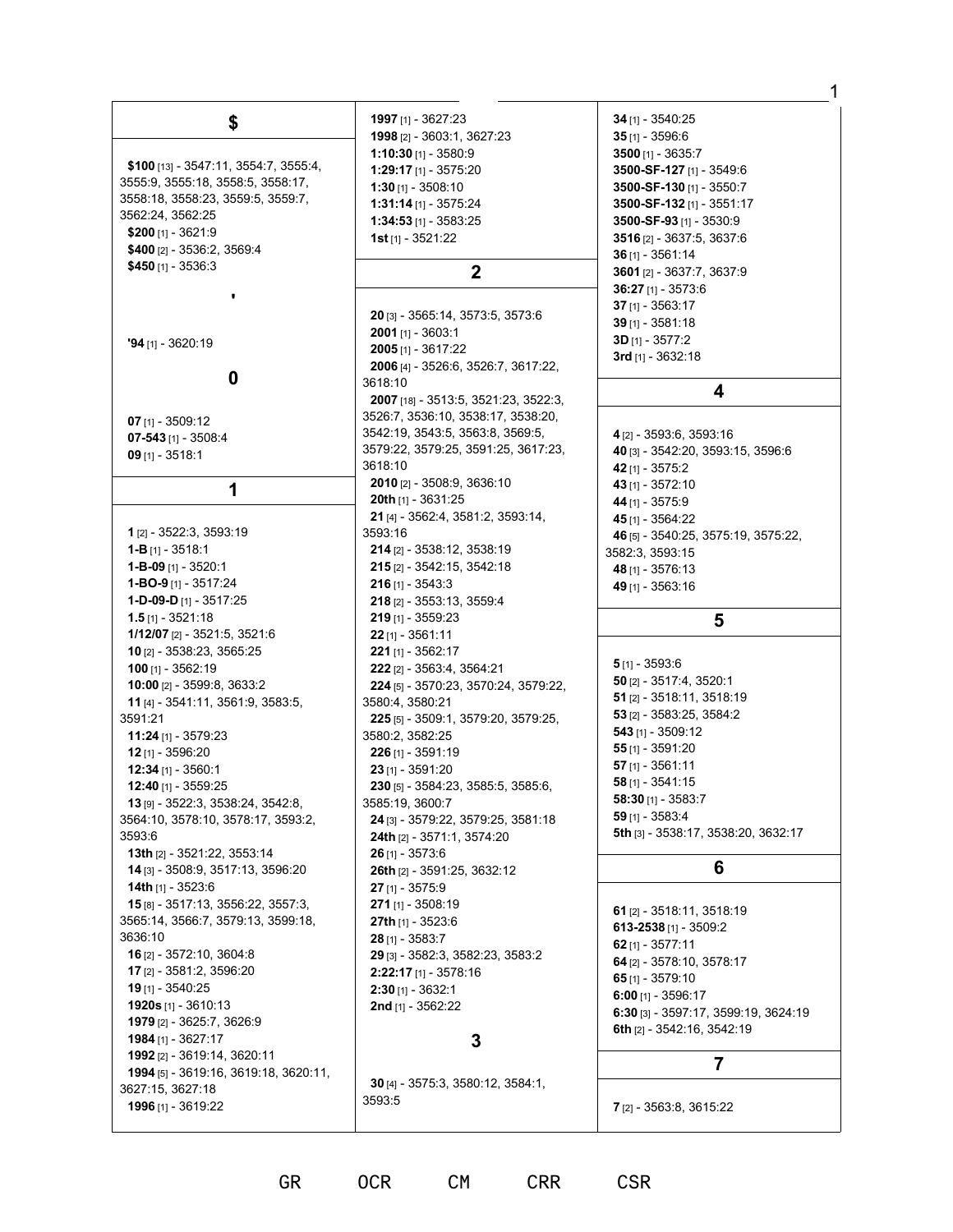**70** [1] - 3539:23 **718** [1] - 3509:2 **77** [1] - 3564:6 **7:00** [2] - 3511:5, 3596:18 **7th** [1] - 3543:5

#### **8**

**8:00** [1] - 3511:5

**9**

**9** [4] - 3538:23, 3539:5, 3591:19, 3591:21 **9/11** [6] - 3603:22, 3610:3, 3612:17, 3612:19, 3616:8, 3617:19 **9:00** [7] - 3595:24, 3630:4, 3630:6, 3630:12, 3631:3, 3631:14, 3636:10

### **A**

**abbreviate** [1] - 3632:9 **abbreviated** [1] - 3597:2 **Abdel** [48] - 3518:7, 3525:17, 3525:20, 3526:10, 3526:11, 3526:19, 3526:22, 3527:4, 3527:7, 3527:13, 3527:15, 3528:2, 3528:5, 3528:19, 3528:25, 3529:4, 3529:8, 3529:12, 3529:23, 3529:24, 3530:21, 3530:22, 3530:25, 3531:1, 3531:7, 3532:3, 3532:4, 3532:10, 3535:1, 3548:14, 3553:18, 3558:10, 3558:24, 3559:16, 3559:18, 3561:3, 3561:4, 3561:17, 3561:24, 3562:1, 3562:14, 3563:6, 3570:9, 3588:6, 3588:11, 3589:23, 3591:6, 3593:7 **ABDUL** [1] - 3508:8 **Abdul** [38] - 3535:10, 3538:24, 3543:8, 3546:6, 3547:7, 3547:9, 3547:13, 3547:21, 3548:13, 3548:19, 3548:21, 3549:18, 3549:19, 3551:10, 3552:5, 3552:6, 3552:7, 3552:13, 3553:8, 3553:9, 3553:10, 3553:11, 3553:21, 3554:6, 3555:10, 3560:4, 3560:6, 3560:9, 3564:2, 3580:23, 3582:10, 3586:10, 3588:6, 3588:9, 3590:24, 3591:2, 3591:4, 3591:8 **Abdullah** [1] - 3518:6 **abide** [2] - 3587:15, 3588:1 **ability** [3] - 3578:20, 3625:18, 3632:5 **able** [17] - 3518:21, 3519:1, 3529:1, 3529:6, 3546:23, 3547:23, 3548:1, 3550:21, 3565:18, 3574:12, 3576:22, 3576:24, 3592:7, 3593:12, 3617:6, 3626:24 **absence** [5] - 3509:9, 3566:3, 3599:1, 3600:1, 3631:5 **absolutely** [1] - 3597:10

**Abu** [22] - 3526:4, 3529:13, 3568:12, 3571:11, 3571:13, 3571:15, 3572:5, 3573:11, 3573:15, 3573:21, 3585:17, 3586:7, 3586:11, 3587:1, 3587:2, 3587:8, 3587:11, 3587:14, 3588:6, 3588:10, 3588:17, 3589:25 **academics** [2] - 3605:13, 3623:7 **accepted** [1] - 3613:18 **accommodate** [2] - 3597:18, 3632:2 **accompany** [1] - 3527:3 **according** [1] - 3523:2 **account** [7] - 3520:23, 3521:18, 3579:18, 3581:4, 3581:5, 3581:21, 3581:25 **accurate** [1] - 3526:22 **accuse** [1] - 3616:15 **achievable** [1] - 3607:22 **achieve** [1] - 3607:21 **acknowledges** [1] - 3510:5 **acting** [1] - 3545:8 **activities** [4] - 3621:10, 3621:16, 3621:18, 3623:14 **activity** [3] - 3620:13, 3621:21, 3621:25 **actual** [4] - 3517:4, 3585:8, 3614:5, 3624:16 **added** [1] - 3573:20 **addition** [1] - 3522:8 **additional** [1] - 3635:8 **Addonizio** [1] - 3509:16 **address** [7] - 3515:8, 3566:15, 3572:15, 3572:18, 3572:19, 3572:22 **addressing** [1] - 3512:2 **adhere** [1] - 3626:2 **adjourned** [1] - 3634:23 **adjourns** [1] - 3636:10 **adjunct** [1] - 3602:19 **administrative** [2] - 3597:8, 3631:9 **admissible** [3] - 3513:9, 3513:15, 3515:3 **admission** [1] - 3514:19 **admonition** [1] - 3511:12 **Adnan** [4] - 3616:2, 3616:4, 3617:6, 3617:23 **advance** [1] - 3574:6 **Advanced** [2] - 3602:14, 3603:14 **advised** [2] - 3533:17, 3558:12 **aerial** [2] - 3535:4, 3540:19 **affect** [1] - 3632:5 **affects** [1] - 3510:15 **affiliate** [1] - 3614:17 **affiliates** [1] - 3613:3 **affiliations** [2] - 3602:18, 3602:19 **affinity** [1] - 3618:20 **affirmed** [1] - 3601:9 **Afghan/Pakistan** [1] - 3617:21 **Afghanistan** [1] - 3615:3 **Africa** [1] - 3613:9 **afternoon** [18] - 3509:14, 3509:18,

GR OCR CM CRR CSR

3509:19, 3509:21, 3509:24, 3509:25, 3510:2, 3510:12, 3515:18, 3515:19, 3515:24, 3516:9, 3516:10, 3516:19, 3601:22, 3601:23, 3632:21 **afterwards** [1] - 3511:20 **agencies** [1] - 3604:9 **agency** [1] - 3621:4 **agent** [2] - 3569:17, 3569:18 **agents** [2] - 3621:23, 3628:14 **ago** [7] - 3513:23, 3558:9, 3583:17, 3586:16, 3613:2, 3620:25, 3627:5 **agree** [4] - 3515:25, 3567:15, 3600:25, 3613:4 **agreed** [1] - 3559:20 **agreement** [2] - 3512:8, 3514:23 **ahead** [3] - 3542:8, 3544:5, 3624:21 **AHMAD** [15] - 3508:18, 3596:6, 3596:15, 3600:15, 3601:4, 3601:17, 3601:21, 3606:23, 3607:13, 3607:16, 3615:19, 3615:21, 3620:2, 3624:19, 3630:1 **Ahmad** [2] - 3509:16, 3601:15 **aid** [1] - 3585:9 **aided** [1] - 3509:4 **Air** [1] - 3619:21 **Aires** [2] - 3619:13, 3619:15 **airport** [17] - 3516:24, 3517:1, 3517:2, 3517:20, 3518:14, 3520:13, 3536:13, 3545:4, 3545:13, 3545:25, 3546:9, 3546:13, 3546:19, 3547:3, 3570:4, 3586:3, 3592:2 **Airport** [5] - 3522:2, 3522:8, 3522:12, 3539:20, 3540:10 **Al** [41] - 3603:21, 3604:24, 3605:1, 3605:2, 3605:8, 3606:8, 3606:14, 3606:24, 3607:17, 3607:18, 3607:19, 3610:1, 3611:3, 3612:13, 3612:15, 3612:17, 3612:22, 3612:23, 3612:25, 3613:3, 3613:5, 3613:7, 3613:9, 3613:14, 3613:16, 3613:21, 3614:11, 3614:12, 3614:17, 3616:2, 3616:6, 3616:7, 3616:25, 3617:2, 3618:9, 3618:15, 3618:17, 3623:9 **al** [10] - 3509:12, 3610:7, 3610:10, 3610:12, 3610:23, 3611:5, 3611:12, 3612:8, 3612:11, 3613:1 **al-Banna** [5] - 3610:7, 3610:10, 3610:23, 3611:12, 3612:8 **al-Banna's** [1] - 3611:5 **al-Bannas'** [1] - 3612:11 **al-Mus-Limeen** [1] - 3610:12 **al-Zawahiri** [1] - 3613:1 **Alah** [1] - 3589:9 **alarming** [1] - 3614:13 **alleged** [1] - 3628:15 **allegiance** [2] - 3613:6 **allow** [1] - 3531:7 **allowed** [2] - 3627:24, 3628:25 **alluding** [1] - 3526:23 **almost** [1] - 3513:25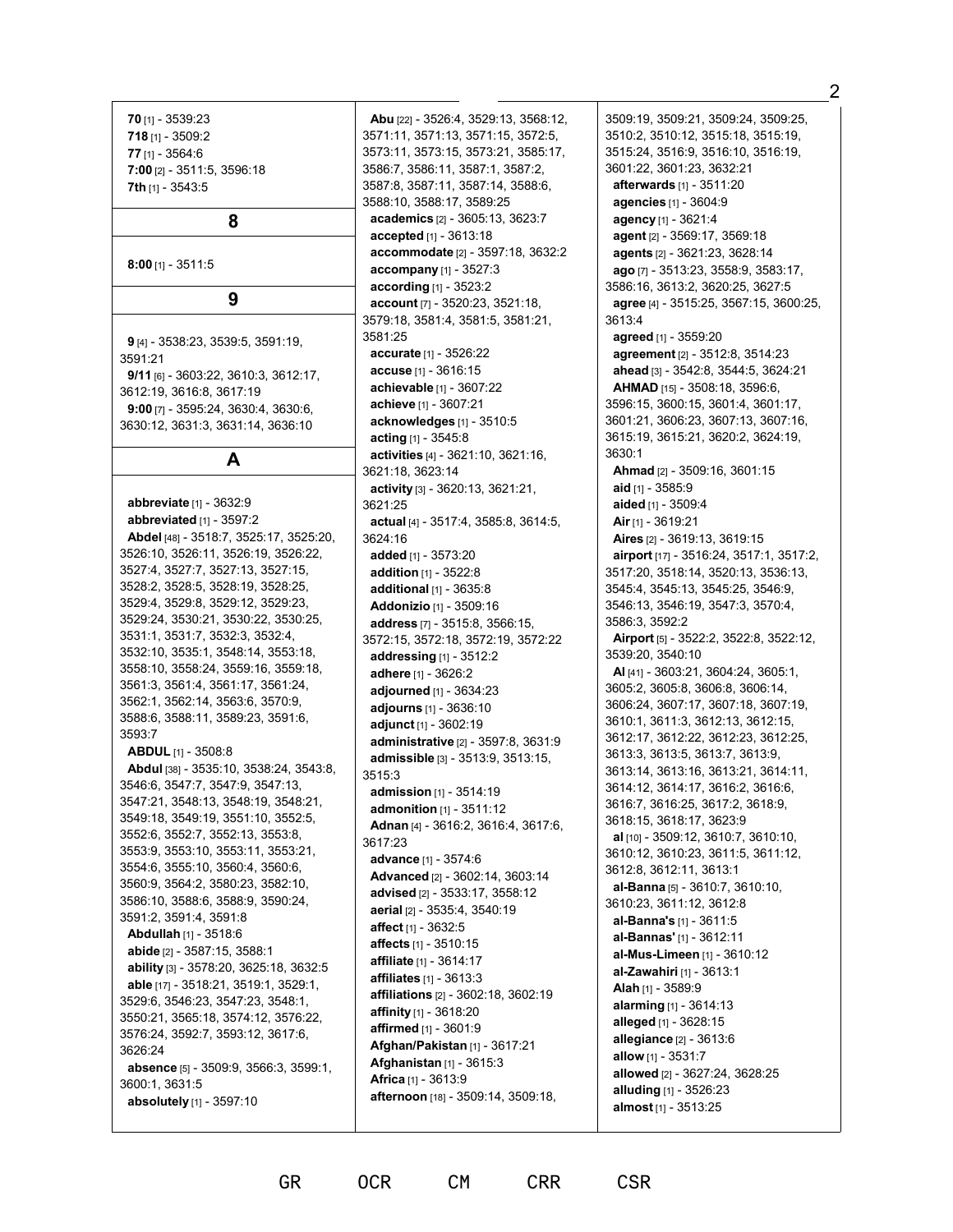**altruistic** [1] - 3622:2 **amazed** [1] - 3545:7 **ambassador**[1] - 3627:12 **amenable** [1] - 3614:19 **AMERICA** [1] - 3508:4 **America** [6] - 3617:25, 3619:13, 3620:5, 3620:6, 3620:15, 3628:23 **American** [1] - 3617:13 **AMIA** [4] - 3619:15, 3620:20, 3627:15, 3627:19 **amount** [3] - 3517:14, 3555:16, 3558:22 **amounts** [1] - 3628:22 **analysis** [1] - 3602:7 **Analysis** [4] - 3603:5, 3603:14, 3603:15, 3603:25 **analyst** [1] - 3602:25 **analytical** [1] - 3603:7 **angle** [1] - 3618:4 **animosity** [1] - 3626:14 **Annas** [2] - 3575:12, 3576:14 **anniversary** [1] - 3620:18 **announced** [1] - 3616:9 **answer** [4] - 3510:19, 3567:6, 3567:17, 3614:21 **anticipated** [1] - 3632:13 **apart** [1] - 3533:7 **apartment** [1] - 3539:10 **apologize** [3] - 3556:11, 3563:11, 3625:2 **appearances** [1] - 3509:13 **APPEARANCES** [1] - 3508:14 **appointment** [3] - 3631:21, 3631:24, 3631:25 **appreciate** [4] - 3521:1, 3540:7, 3542:3, 3546:24 **approach** [2] - 3513:14, 3554:9 **approached** [3] - 3547:19, 3571:19, 3589:16 **appropriate** [3] - 3555:16, 3611:17, 3634:11 **approved** [1] - 3624:9 **April** [1] - 3553:14 **Arab** [4] - 3603:18, 3610:22, 3615:2, 3616:20 **Arab-Israeli** [2] - 3603:18, 3615:2 **Arabia** [5] - 3613:10, 3616:21, 3619:22, 3623:20, 3626:15 **Arabian** [1] - 3613:10 **Arabic** [3] - 3609:5, 3610:12, 3626:15 **area** [7] - 3542:2, 3556:8, 3556:11, 3617:21, 3620:7, 3620:10 **Argentina** [12] - 3619:13, 3619:16, 3620:3, 3620:7, 3620:8, 3620:22, 3621:2, 3623:19, 3627:10, 3627:17, 3627:24, 3628:16 **Argentina's** [1] - 3628:2 **Argentinian** [1] - 3620:25 **Argentinians** [1] - 3627:15

**argue** [3] - 3605:25, 3614:20, 3622:11 **argued** [2] - 3611:25, 3612:5 **argues** [1] - 3627:3 **arguments** [2] - 3513:25, 3514:1 **arising** [1] - 3525:7 **army** [3] - 3623:1, 3624:15 **array** [2] - 3604:22, 3606:9 **arrest** [1] - 3628:1 **arrested** [1] - 3627:25 **arrived** [1] - 3524:11 **art** [1] - 3623:12 **articles** [7] - 3602:11, 3606:3, 3606:13, 3606:19 **arts** [6] - 3583:11, 3583:13, 3583:17, 3583:20, 3584:8, 3584:13 **aside** [1] - 3622:25 **Assistant** [3] - 3508:18, 3603:4, 3603:24 **associated** [1] - 3513:1 **assume** [1] - 3628:7 **assuming** [1] - 3627:20 **attach** [2] - 3578:5, 3578:6 **attache** [3] - 3627:20, 3628:4, 3628:10 **attaches** [2] - 3628:6, 3628:12 **attachments** [1] - 3578:2 **attack** [8] - 3584:4, 3594:8, 3607:21, 3610:2, 3614:15, 3621:5, 3623:20, 3629:3 **attacking** [1] - 3609:20 **attacks** [16] - 3616:9, 3616:15, 3616:17, 3618:22, 3618:25, 3619:2, 3619:7, 3619:9, 3619:11, 3619:12, 3623:10, 3623:19, 3623:23, 3623:25 **attempted** [2] - 3619:17, 3623:21 **attempts** [1] - 3610:21 **attend** [2] - 3529:3, 3632:17 **attention** [2] - 3616:24, 3617:22 **Attorney** [2] - 3508:16, 3616:13 **attorneys** [2] - 3596:22, 3633:12 **Attorneys** [3] - 3508:18, 3508:22, 3508:25 **audio** [1] - 3585:8 **August** [5] - 3526:5, 3526:6, 3526:7, 3632:17, 3632:18 **Australia** [1] - 3605:8 **authorities** [1] - 3616:24 **available** [2] - 3548:14, 3605:4 **aware** [4] - 3512:17, 3530:22, 3581:17, 3618:11 **ayat** [1] - 3613:6 **Ayatollah** [6] - 3624:11, 3624:23, 3624:25, 3625:25, 3626:3, 3627:4 **Ayatollah's** [1] - 3625:6 **ayatollahs** [1] - 3625:24 **Ayman** [1] - 3613:1 **B**

**bachelor's** [1] - 3604:12 **backed** [2] - 3531:21, 3531:22 **background** [2] - 3604:10, 3616:7 **bad** [2] - 3562:12, 3616:3 **bag** [1] - 3524:5 **Bakr** [21] - 3526:4, 3529:13, 3568:12, 3571:11, 3571:15, 3572:5, 3573:11, 3573:15, 3573:21, 3585:17, 3586:7, 3586:11, 3587:1, 3587:3, 3587:8, 3587:11, 3587:15, 3588:7, 3588:10, 3588:17, 3589:25 **Bakr's** [1] - 3571:13 **Bangkok** [2] - 3619:18, 3623:21 **Banna** [5] - 3610:7, 3610:10, 3610:23, 3611:12, 3612:8 **Banna's** [1] - 3611:5 **Bannas'** [1] - 3612:11 **bar** [2] - 3555:1, 3595:2 **bargain** [1] - 3579:15 **barracks** [1] - 3619:21 **based** [7] - 3514:16, 3535:16, 3579:3, 3589:6, 3618:14, 3618:24, 3627:25 **basis** [3] - 3513:7, 3514:24, 3555:2 **became** [7] - 3528:17, 3529:9, 3529:12, 3536:16, 3545:9, 3546:4, 3627:20 **become** [4] - 3547:4, 3609:11, 3612:1, 3614:9 **BEFORE** [1] - 3508:13 **beg** [1] - 3562:4 **begging** [1] - 3562:5 **begin** [4] - 3523:19, 3563:15, 3585:19, 3599:20 **beginning** [2] - 3525:6, 3542:21 **behalf** [4] - 3510:6, 3511:14, 3567:25, 3612:5 **beloved** [1] - 3538:23 **belt** [2] - 3583:14, 3583:15 **Ben** [2] - 3613:1, 3613:6 **benefit** [2] - 3622:23, 3623:23 **benefited** [1] - 3623:11 **BERGER** [2] - 3508:17, 3636:6 **Berger** [1] - 3509:15 **BERIT** [1] - 3508:17 **Berit** [1] - 3509:15 **best** [3] - 3532:23, 3612:25, 3632:20 **better** [3] - 3609:10, 3609:12, 3611:22 **between** [6] - 3558:10, 3563:5, 3603:3, 3622:14, 3626:14, 3634:12 **big** [5] - 3571:3, 3574:17, 3576:25, 3577:16, 3581:21 **bigger** [1] - 3577:5 **binder** [2] - 3514:16, 3600:19 **binders** [3] - 3512:22, 3538:14, 3630:9 **bit** [15] - 3541:10, 3541:21, 3541:23, 3544:5, 3546:25, 3580:6, 3597:1, 3597:20, 3604:10, 3610:5, 3612:13, 3612:16, 3612:24, 3616:7, 3617:8 **bleed** [1] - 3635:3

#### 3

**baby** [1] - 3621:24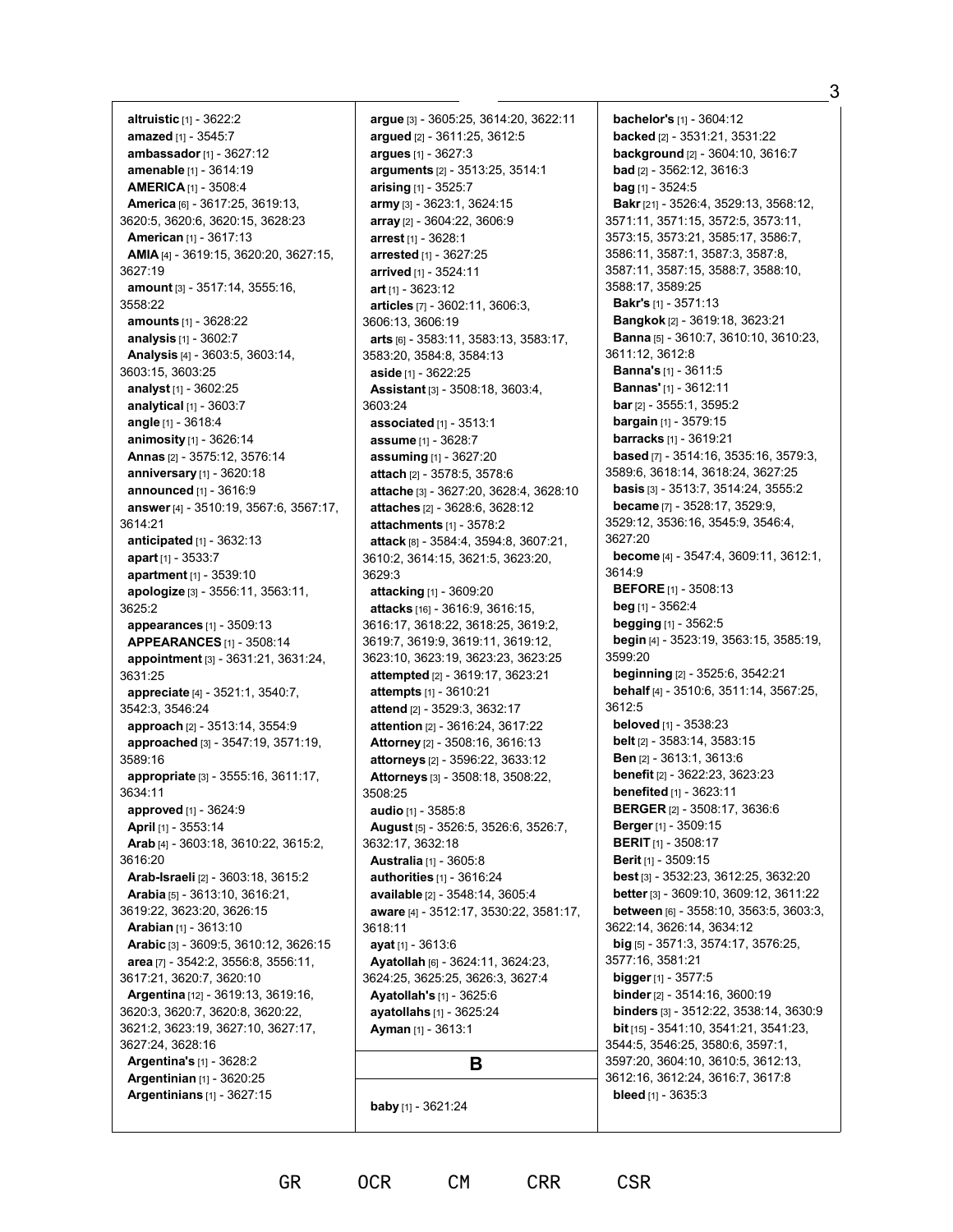**blogs** [1] - 3630:22 **blow** [2] - 3576:24, 3576:25 **blown** [3] - 3576:24, 3577:3, 3577:5 **blueprint** [4] - 3582:7, 3582:9, 3582:12, 3582:16 **blueprints** [1] - 3582:17 **board** [1] - 3635:19 **boarding** [2] - 3572:23, 3572:25 **bodega** [1] - 3574:18 **body** [1] - 3542:11 **bomb** [1] - 3617:4 **bombing** [8] - 3619:13, 3619:14, 3619:17, 3619:21, 3620:20, 3623:21, 3627:15, 3627:19 **bombings** [8] - 3589:7, 3620:12, 3620:17, 3620:18, 3620:19, 3628:16, 3628:24 **booked** [1] - 3569:7 **books** [4] - 3602:12, 3606:13, 3606:21, 3612:11 **border** [2] - 3619:4, 3619:5 **borders** [2] - 3612:6, 3620:8 **born** [1] - 3616:20 **borrow** [1] - 3535:24 **borrowed** [2] - 3536:2, 3569:4 **Boston** [1] - 3604:14 **bottom** [2] - 3510:14, 3575:2 **bought** [2] - 3518:25, 3569:7 **box** [1] - 3577:21 **boy** [1] - 3518:1 **branch** [2] - 3622:18, 3622:19 **Brazil** [1] - 3620:8 **break** [17] - 3510:12, 3511:6, 3512:6, 3556:21, 3565:12, 3565:14, 3565:18, 3566:7, 3566:14, 3567:3, 3596:11, 3596:13, 3597:15, 3598:1, 3599:17, 3632:1, 3634:12 **breaking** [2] - 3511:7, 3596:17 **bribes** [1] - 3620:23 **brief** [3] - 3565:18, 3597:15, 3598:1 **briefly** [1] - 3518:11 **bring** [9] - 3521:25, 3564:7, 3575:21, 3600:5, 3600:12, 3611:12, 3611:15, 3612:7, 3626:25 **bringing** [1] - 3573:21 **brings** [1] - 3581:23 **British** [1] - 3610:15 **broke** [2] - 3571:21, 3631:20 **Brooklyn** [5] - 3508:7, 3508:19, 3509:2, 3518:4, 3616:21 **Brother** [2] - 3543:24 **brother**[2] - 3538:24 **Brotherhood** [6] - 3610:11, 3610:23, 3610:24, 3611:4, 3611:6, 3613:2 **brotherhood** [1] - 3610:13 **brothers** [1] - 3615:11 **brought** [3] - 3524:5, 3576:17, 3632:7 **Buenos** [2] - 3619:13, 3619:15 **build** [2] - 3621:14, 3626:24

**bullets** [2] - 3622:11, 3622:12 **Bureau** [1] - 3603:12 **bus** [1] - 3522:25 **buy** [2] - 3622:11 **buying** [2] - 3561:25, 3615:3 **BY** [9] - 3508:16, 3516:18, 3538:2, 3561:2, 3568:3, 3589:2, 3601:21, 3607:16, 3620:2

#### **C**

**cabinet** [1] - 3621:12 **cables** [2] - 3524:5, 3524:6 **Cadman** [2] - 3508:19, 3509:1 **camera** [9] - 3518:20, 3518:25, 3524:5, 3524:6, 3577:24, 3578:1, 3578:3, 3578:5, 3578:8 **camp** [1] - 3614:6 **Canadian** [1] - 3617:14 **cannot** [2] - 3558:22, 3630:20 **capable** [1] - 3623:9 **caps** [1] - 3619:15 **captured** [1] - 3616:25 **car** [2] - 3519:5, 3522:21 **Caracas** [1] - 3627:10 **card** [2] - 3578:4, 3614:3 **cards** [2] - 3572:23, 3572:25 **careful** [3] - 3558:13, 3581:20, 3617:10 **cargo** [1] - 3542:2 **Caribbean** [5] - 3616:19, 3616:22, 3617:19, 3617:25, 3618:10 **carried** [7] - 3577:24, 3584:5, 3618:25, 3619:2, 3619:7, 3619:12, 3623:10 **carries** [1] - 3614:2 **carry** [7] - 3594:8, 3594:9, 3614:14, 3619:8, 3619:11, 3619:17, 3623:24 **carrying** [1] - 3576:7 **case** [35] - 3511:19, 3511:22, 3513:8, 3514:1, 3514:11, 3514:12, 3514:13, 3514:17, 3514:18, 3514:20, 3515:2, 3516:6, 3559:10, 3565:17, 3565:22, 3565:23, 3567:2, 3597:11, 3597:20, 3597:25, 3598:1, 3598:4, 3600:2, 3607:8, 3622:7, 3625:5, 3628:11, 3628:12, 3630:23, 3630:24, 3630:25, 3632:11, 3632:12, 3635:24 **cases** [5] - 3611:3, 3612:1, 3613:15, 3613:16, 3614:13 **CD** [2] - 3576:5, 3578:6 **cell** [1] - 3532:8 **cellphone** [2] - 3570:12, 3570:13 **cellphones** [1] - 3565:19 **Center** [4] - 3602:21, 3620:20, 3627:16, 3627:19 **center** [1] - 3619:14 **centers** [1] - 3625:14 **certain** [4] - 3510:6, 3511:17, 3558:16, 3579:3

GR OCR CM CRR CSR

**certainly** [5] - 3618:23, 3626:2, 3631:9, 3632:20, 3632:21 **cetera** [1] - 3603:15 **chain** [1] - 3510:24 **chambers** [1] - 3512:5 **chance** [5] - 3510:9, 3549:10, 3585:1, 3585:10, 3632:16 **change** [3] - 3581:15, 3611:9, 3635:20 **changed** [4] - 3528:23, 3529:2, 3580:24, 3632:18 **changes** [2] - 3552:14, 3561:25 **changing** [4] - 3526:10, 3527:19, 3527:22, 3552:12 **charge** [9] - 3589:12, 3589:13, 3589:15, 3589:16, 3589:18, 3589:19, 3589:20, 3594:11, 3636:4 **charity** [3] - 3622:1, 3622:9, 3622:22 **chat** [1] - 3615:7 **Chechnya** [1] - 3615:2 **check** [5] - 3512:9, 3556:23, 3556:24, 3598:2, 3622:10 **Chicken** [1] - 3544:7 **chicken** [2] - 3544:12, 3544:20 **Chief** [2] - 3604:3, 3604:7 **chief** [6] - 3511:22, 3514:13, 3514:17, 3514:18, 3514:20, 3516:7 **children** [1] - 3524:19 **chip** [6] - 3536:17, 3536:20, 3536:25, 3578:3, 3592:25, 3594:2 **choose** [1] - 3587:19 **Christmas** [1] - 3556:3 **chronological** [1] - 3611:21 **cigarette** [1] - 3621:21 **circle** [3] - 3613:8, 3613:12, 3613:25 **circles** [1] - 3612:25 **Circuit** [2] - 3513:8, 3515:2 **cited** [1] - 3622:22 **City** [4] - 3521:23, 3523:20, 3534:23, 3536:6 **city** [1] - 3522:25 **clarify** [5] - 3555:15, 3558:19, 3564:2, 3564:17, 3579:21 **cleaners** [1] - 3522:15 **clear** [3] - 3512:25, 3531:12, 3608:1 **cleared** [2] - 3565:1, 3565:2 **clearing** [1] - 3584:19 **clearly** [1] - 3513:9 **Clerk** [1] - 3601:9 **CLERK** [4] - 3509:11, 3519:23, 3601:8, 3601:10 **client** [1] - 3556:22 **clips** [1] - 3517:12 **close** [6] - 3572:9, 3578:16, 3583:5, 3597:16, 3618:20, 3623:6 **closer** [1] - 3611:1 **cocaine** [2] - 3590:6, 3590:7 **code** [2] - 3592:6, 3592:12 **Colombia** [1] - 3621:2 **Combating** [1] - 3602:21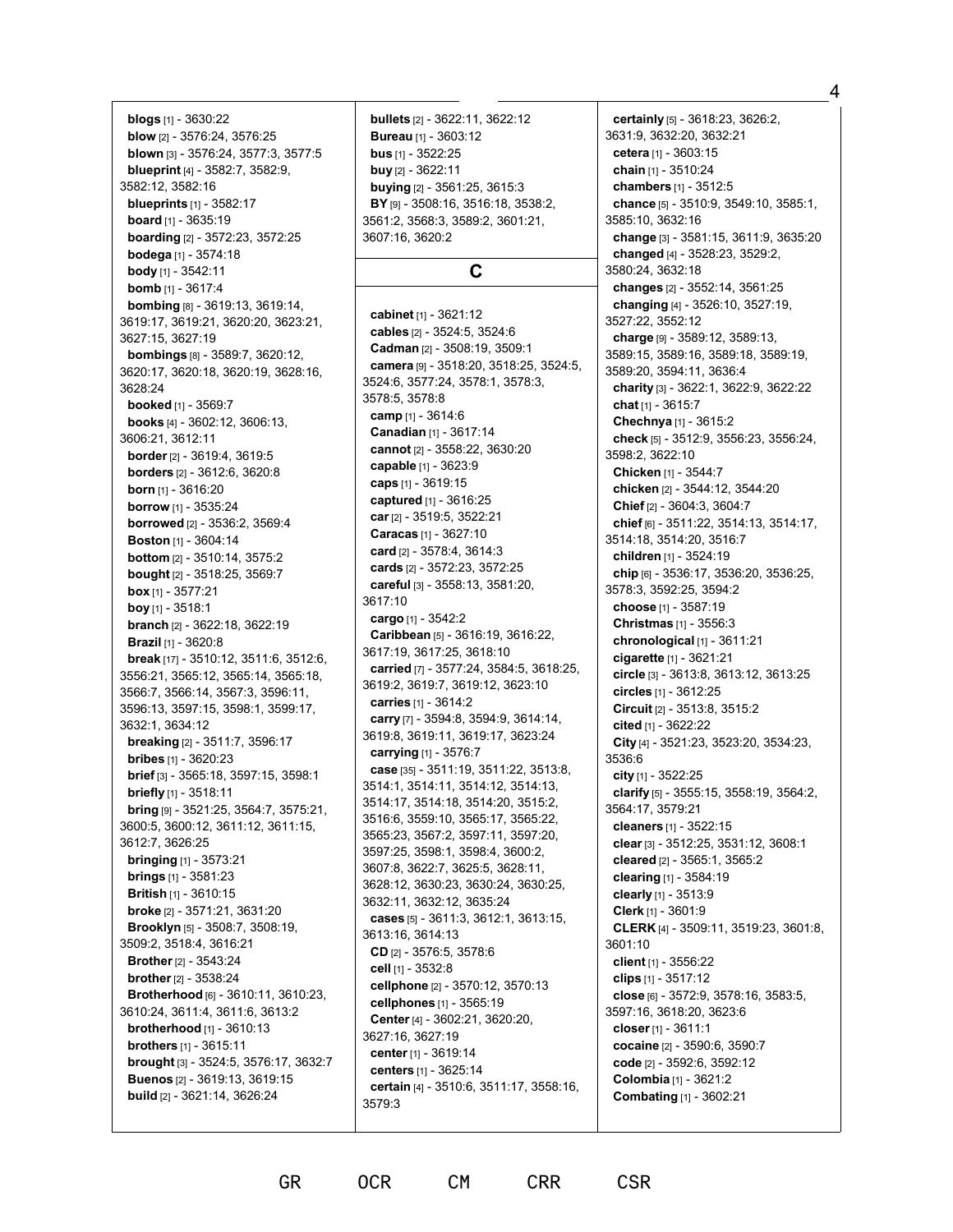**coming** [7] - 3514:23, 3527:4, 3534:25, 3549:21, 3632:19, 3632:22, 3633:2 **command** [1] - 3604:4 **comment** [4] - 3511:10, 3536:22, 3536:23, 3552:9 **common** [2] - 3613:19, 3615:17 **commonality** [1] - 3615:16 **communities** [8] - 3625:15, 3626:11, 3626:12, 3626:16, 3626:17, 3626:24, 3626:25, 3627:1 **community** [5] - 3603:13, 3604:6, 3619:14, 3625:11, 3625:21 **completely** [2] - 3517:14, 3531:21 **complicated** [1] - 3560:5 **components** [2] - 3609:18, 3622:17 **computer**[29] - 3509:4, 3517:6, 3519:13, 3520:10, 3524:3, 3531:14, 3531:15, 3531:17, 3531:20, 3531:22, 3532:21, 3532:24, 3539:13, 3540:9, 3540:12, 3540:16, 3540:23, 3575:13, 3575:17, 3576:23, 3577:7, 3578:5, 3593:8, 3593:9, 3593:10, 3593:11, 3594:2 **computer-aided** [1] - 3509:4 **concentric** [4] - 3612:25, 3613:8, 3613:12, 3613:25 **concept** [1] - 3626:5 **concern** [1] - 3573:15 **concerned** [11] - 3529:12, 3531:2, 3532:18, 3533:3, 3533:5, 3545:9, 3589:24, 3590:13, 3596:9, 3617:12, 3632:4 **conclusions** [3] - 3565:17, 3597:25, 3630:17 **concrete** [1] - 3614:14 **conferences** [1] - 3616:13 **confident** [1] - 3513:13 **confirm** [4] - 3555:8, 3555:11, 3578:11, 3578:19 **confirming** [1] - 3564:25 **conflict** [2] - 3615:1, 3615:2 **conflicts** [1] - 3603:18 **confusion** [1] - 3512:14 **Congress** [2] - 3606:2, 3606:6 **connected** [1] - 3630:24 **connection** [2] - 3512:24, 3630:23 **connections** [4] - 3534:11, 3534:15, 3534:19 **conquering** [1] - 3609:24 **consideration** [2] - 3546:17, 3546:19 **considered** [2] - 3616:23, 3625:22 **constant** [1] - 3552:12 **contact** [13] - 3526:3, 3534:14, 3547:18, 3547:19, 3547:22, 3578:12, 3578:20, 3578:23, 3579:2, 3579:3, 3579:5, 3579:6, 3632:20 **contacts** [3] - 3548:2, 3578:25, 3579:8 **contents** [2] - 3517:9 **context** [2] - 3609:11, 3609:17

**continue** [6] - 3544:19, 3551:22, 3567:11, 3597:6, 3599:4, 3630:14 **Continued** [10] - 3537:7, 3554:11, 3557:4, 3560:12, 3566:18, 3588:25, 3598:7, 3599:24, 3608:9, 3619:23 **continued** [8] - 3515:11, 3516:5, 3533:14, 3541:1, 3567:2, 3567:25, 3600:2, 3629:5 **CONTINUED** [3] - 3538:1, 3589:1, 3620:1 **CONTINUES** [2] - 3561:1, 3607:15 **continues** [2] - 3545:25, 3620:20 **Continues** [1] - 3516:18 **continuing** [2] - 3516:7, 3632:23 **continuously** [1] - 3589:8 **control** [2] - 3610:15, 3625:17 **controlled** [1] - 3624:17 **controls** [3] - 3585:8, 3624:12, 3624:15 **controversy** [1] - 3620:21 **conversation** [54] - 3521:17, 3524:12, 3531:23, 3532:17, 3538:17, 3539:19, 3543:5, 3543:23, 3544:1, 3544:5, 3544:11, 3546:5, 3551:14, 3552:3, 3553:12, 3555:5, 3555:9, 3555:14, 3559:3, 3559:16, 3559:17, 3561:18, 3561:20, 3561:23, 3562:13, 3562:22, 3563:23, 3564:15, 3570:25, 3571:3, 3571:4, 3571:10, 3572:10, 3573:9, 3573:17, 3573:19, 3574:3, 3578:19, 3579:3, 3579:11, 3580:2, 3580:3, 3580:4, 3580:8, 3580:17, 3580:20, 3580:21, 3580:22, 3580:23, 3582:19, 3585:23, 3589:6, 3594:16, 3594:20 **conversations** [1] - 3520:21 **convicted** [1] - 3605:11 **cookie** [1] - 3614:21 **copies** [2] - 3594:18 **copy** [9] - 3512:5, 3512:20, 3512:24, 3576:3, 3584:25, 3593:22, 3594:4, 3622:10, 3635:15 **copying** [1] - 3594:16 **core** [5] - 3611:13, 3612:16, 3613:1, 3613:2, 3613:5 **correct** [152] - 3517:13, 3517:15, 3518:14, 3518:22, 3519:2, 3519:11, 3520:7, 3520:19, 3522:3, 3522:6, 3522:9, 3522:13, 3522:19, 3522:22, 3523:11, 3524:24, 3525:5, 3525:11, 3525:15, 3525:18, 3525:22, 3526:1, 3526:5, 3526:13, 3526:17, 3526:25, 3527:19, 3528:12, 3528:19, 3528:21, 3528:24, 3529:9, 3529:14, 3531:18, 3533:9, 3534:7, 3535:21, 3535:25, 3536:14, 3537:1, 3537:5, 3538:4, 3538:8, 3538:17, 3539:3, 3539:7, 3539:14, 3539:17, 3539:21, 3540:17, 3541:2, 3541:5, 3542:11, 3542:16, 3542:24, 3543:6, 3543:9, 3543:18, 3543:21, 3544:1, 3544:8, 3544:21,

GR OCR CM CRR CSR

3545:1, 3545:5, 3545:10, 3545:13, 3547:5, 3547:11, 3547:15, 3547:18, 3548:2, 3548:9, 3548:16, 3548:22, 3550:2, 3550:18, 3550:22, 3551:2, 3552:19, 3553:3, 3553:15, 3553:18, 3558:3, 3558:6, 3558:9, 3559:18, 3559:20, 3561:18, 3561:21, 3562:20, 3563:6, 3563:21, 3563:24, 3564:2, 3565:2, 3565:6, 3565:9, 3568:9, 3568:12, 3568:15, 3568:18, 3568:21, 3569:21, 3570:2, 3570:4, 3570:7, 3570:17, 3571:1, 3571:5, 3571:11, 3571:19, 3572:17, 3572:20, 3572:23, 3574:4, 3574:22, 3574:25, 3575:6, 3575:14, 3576:16, 3576:20, 3578:13, 3578:21, 3578:25, 3579:8, 3579:15, 3579:18, 3580:3, 3580:25, 3581:5, 3581:8, 3581:16, 3582:1, 3582:21, 3584:6, 3584:9, 3585:17, 3586:3, 3586:7, 3587:11, 3587:12, 3587:16, 3587:18, 3588:2, 3588:3, 3588:8, 3588:13, 3588:17, 3590:8, 3590:11, 3590:21, 3592:2 **Council** [1] - 3602:20 **counsel** [3] - 3509:16, 3512:5, 3594:25 **counted** [1] - 3548:17 **counter** [2] - 3612:19, 3612:20 **counterfeit** [1] - 3621:24 **counterintelligence** [1] - 3623:13 **counterterrorism** [3] - 3602:4, 3602:8, 3602:25 **Counterterrorism** [3] - 3603:6, 3603:14 **countries** [4] - 3605:18, 3605:21, 3605:22, 3610:18 **country** [7] - 3572:16, 3612:7, 3618:21, 3620:8, 3627:23, 3628:11, 3628:25 **couple** [6] - 3535:2, 3545:17, 3549:21, 3631:18, 3632:15, 3635:6 **Course** [2] - 3603:14, 3603:15 **course** [5] - 3514:15, 3544:22, 3597:11, 3606:4, 3615:20 **courses** [1] - 3603:11 **COURT** [109] - 3508:1, 3509:10, 3509:18, 3509:20, 3509:24, 3510:2, 3511:9, 3511:11, 3512:1, 3512:11, 3513:22, 3515:5, 3515:15, 3515:18, 3515:21, 3516:5, 3516:11, 3517:25, 3518:2, 3518:16, 3521:6, 3521:9, 3521:12, 3526:6, 3536:8, 3538:13, 3538:19, 3540:22, 3541:12, 3541:17, 3550:10, 3554:10, 3555:7, 3555:13, 3555:15, 3555:23, 3556:7, 3556:17, 3556:21, 3556:24, 3557:3, 3559:2, 3559:15, 3565:13, 3566:4, 3566:9, 3566:11, 3566:14, 3567:2, 3567:7, 3567:9, 3567:12, 3567:15, 3567:18, 3567:21, 3567:24, 3577:21, 3584:23,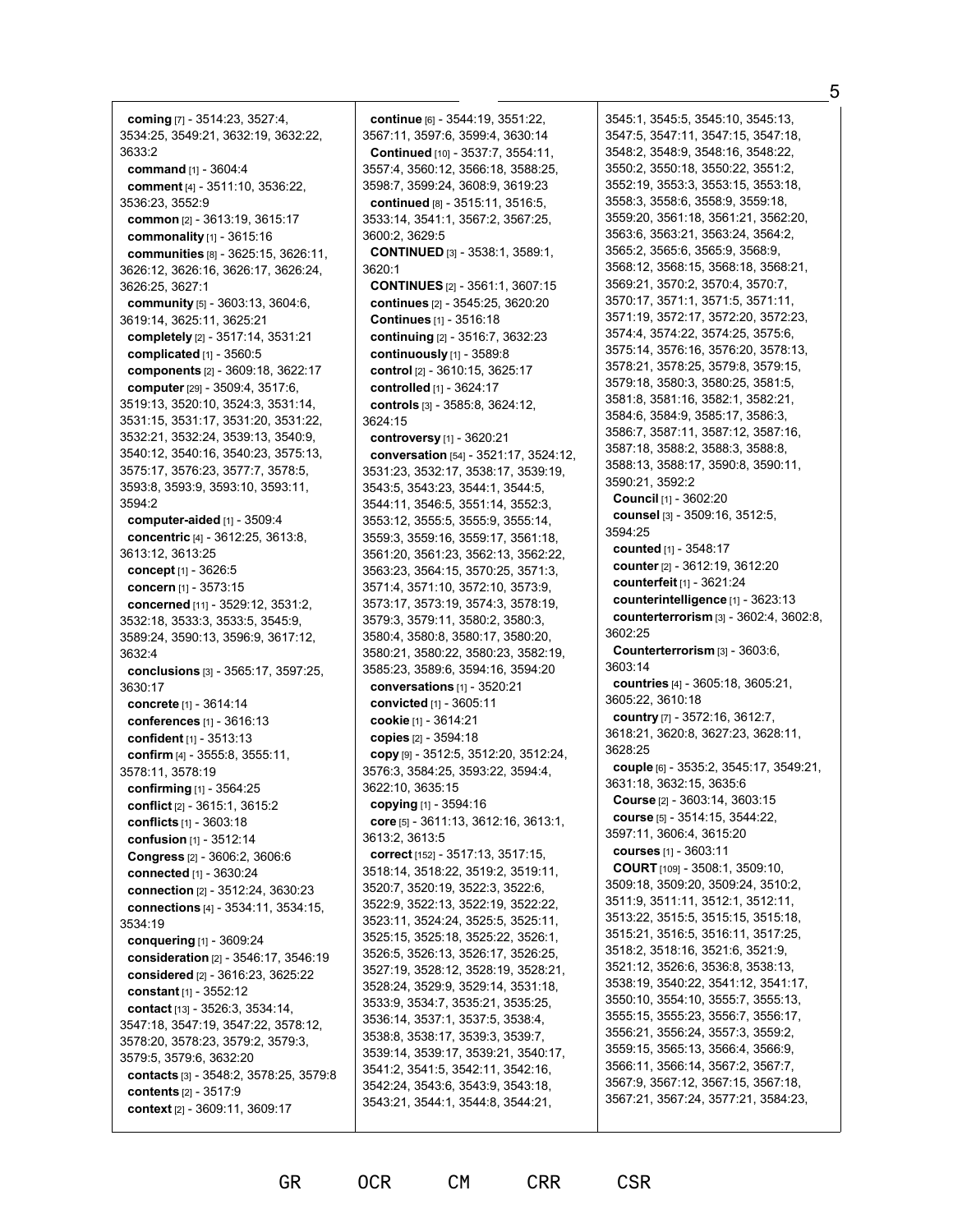6

3584:25, 3585:5, 3585:13, 3591:2, 3594:25, 3595:3, 3595:12, 3595:19, 3595:23, 3596:2, 3596:4, 3596:7, 3596:11, 3596:19, 3596:21, 3596:25, 3599:2, 3599:7, 3599:11, 3599:15, 3600:2, 3600:16, 3600:21, 3600:23, 3601:5, 3601:14, 3601:19, 3607:1, 3607:3, 3607:5, 3607:7, 3607:14, 3615:20, 3615:23, 3624:21, 3625:4, 3630:2, 3631:6, 3631:13, 3631:16, 3633:11, 3633:17, 3633:22, 3633:25, 3634:9, 3634:13, 3634:18, 3635:14, 3635:17, 3636:2, 3636:8 **Court** [5] - 3509:1, 3510:5, 3513:10, 3601:9, 3635:15 **court** [6] - 3558:1, 3567:1, 3584:25, 3595:11, 3596:24, 3606:11 **Court's** [1] - 3511:12 **Courthouse** [1] - 3508:7 **courtroom** [4] - 3566:13, 3598:6, 3599:16, 3630:18 **cover** [2] - 3602:9, 3628:13 **covered** [2] - 3618:5, 3618:6 **CR** [2] - 3508:4, 3509:12 **cracked** [1] - 3612:20 **created** [2] - 3617:16, 3623:4 **criminal** [4] - 3509:11, 3620:13, 3621:21, 3621:25 **cross** [11] - 3515:11, 3516:5, 3516:7, 3566:5, 3567:25, 3595:9, 3595:21, 3597:3, 3599:20, 3612:6, 3631:7 **CROSS** [4] - 3516:17, 3538:1, 3589:1, 3637:6 **cross-examination** [7] - 3515:11, 3516:5, 3516:7, 3566:5, 3567:25, 3597:3, 3631:7 **CROSS-EXAMINATION** [3] - 3516:17, 3538:1, 3637:6 **crying** [1] - 3562:8 **Cultural** [1] - 3627:16 **cultural** [5] - 3610:16, 3627:20, 3628:4, 3628:6, 3628:10 **culture** [1] - 3628:10 **current** [4] - 3604:17, 3611:3, 3624:22, 3635:3 **custody** [1] - 3510:25 **cut** [1] - 3604:22 **cutter** [1] - 3614:21 **cutting** [1] - 3621:23 **D dangerous** [2] - 3616:23, 3623:13 **date** [5] - 3521:6, 3529:5, 3530:11, 3577:12, 3577:13 **dates** [1] - 3526:10

**daughters** [3] - 3559:8, 3559:13 **daughters'** [1] - 3593:9 **Dawood** [7] - 3524:13, 3524:15,

3525:4, 3532:10, 3533:7, 3533:10, 3546:11 **Dawood's** [1] - 3533:20 **days** [3] - 3549:21, 3570:6, 3574:22 **DC** [1] - 3595:12 **deal** [5] - 3544:7, 3544:12, 3544:15, 3595:18, 3596:12 **dealing** [3] - 3540:20, 3559:11, 3569:18 **debated** [1] - 3624:7 **December** [1] - 3525:24 **decide** [1] - 3624:14 **decided** [2] - 3535:6, 3535:9 **decides** [1] - 3574:3 **decision** [7] - 3534:21, 3587:15, 3587:19, 3588:2, 3588:3, 3588:19, 3588:25 **declare** [1] - 3572:16 **declared** [1] - 3628:25 **defend** [1] - 3609:21 **defendant** [1] - 3607:5 **defendant's** [1] - 3633:18 **Defendant's** [3] - 3521:4, 3545:16, 3564:5 **Defendants** [2] - 3508:10, 3508:21 **defendants** [3] - 3512:21, 3633:14, 3635:19 **Defenders** [2] - 3508:22, 3509:23 **defending** [1] - 3610:3 **defense** [5] - 3512:4, 3514:12, 3607:1, 3635:18, 3636:4 **defenses** [1] - 3633:9 **defensive** [2] - 3609:19, 3609:22 **definition** [2] - 3609:18, 3610:3 **DEFREITAS** [1] - 3508:8 **Defreitas** [122] - 3508:22, 3509:12, 3509:20, 3509:23, 3511:16, 3512:2, 3512:19, 3512:20, 3516:23, 3518:20, 3518:21, 3518:23, 3518:25, 3519:5, 3520:18, 3520:21, 3521:17, 3521:23, 3522:2, 3522:5, 3523:10, 3523:20, 3523:24, 3525:4, 3528:11, 3529:8, 3529:23, 3533:3, 3534:21, 3535:19, 3535:24, 3536:6, 3536:13, 3537:4, 3538:7, 3539:2, 3539:10, 3539:19, 3540:12, 3541:4, 3543:11, 3543:16, 3543:25, 3545:1, 3545:3, 3545:11, 3545:25, 3546:12, 3546:13, 3547:1, 3547:5, 3548:24, 3550:17, 3550:25, 3551:1, 3551:5, 3552:16, 3553:5, 3559:17, 3559:18, 3560:3, 3560:6, 3562:7, 3562:9, 3563:6, 3563:24, 3564:1, 3564:17, 3564:25, 3565:5, 3568:1, 3568:8, 3568:14, 3568:23, 3569:7, 3569:21, 3570:6, 3571:11, 3571:17, 3571:24, 3572:1, 3572:14, 3572:22, 3574:3, 3574:13, 3574:21, 3575:2, 3575:3, 3575:10, 3575:12, 3576:14, 3579:12, 3579:13, 3581:2, 3581:22, 3582:7, 3582:15, 3582:16,

3582:17, 3582:19, 3583:9, 3583:10, 3584:4, 3585:16, 3585:25, 3586:6, 3586:23, 3587:14, 3588:5, 3588:11, 3588:16, 3589:22, 3591:6, 3591:15, 3593:19, 3593:22, 3593:24, 3593:25, 3594:13, 3594:14, 3636:1 **degree** [1] - 3604:12 **degrees** [1] - 3604:11 **delay** [1] - 3510:12 **delayed** [1] - 3525:13 **delays** [1] - 3569:24 **deliberations** [2] - 3632:19, 3632:23 **Department** [5] - 3603:3, 3603:23, 3604:5, 3605:24, 3622:8 **department** [4] - 3574:17, 3602:24, 3604:1, 3604:2 **deposit** [2] - 3520:23, 3521:18 **deposited** [2] - 3581:4, 3581:25 **deputy** [1] - 3613:1 **Deputy** [4] - 3603:4, 3603:24, 3604:3, 3604:7 **describe** [1] - 3607:20 **described** [1] - 3623:8 **designated** [4] - 3605:23, 3618:14, 3622:4, 3622:8 **detail** [1] - 3549:20 **Detective** [1] - 3509:16 **determination** [1] - 3635:25 **died** [1] - 3627:5 **difference** [1] - 3587:1 **differences** [1] - 3597:22 **different** [19] - 3510:20, 3529:16, 3533:5, 3556:11, 3559:2, 3561:5, 3569:20, 3603:11, 3608:1, 3609:14, 3611:11, 3615:10, 3616:11, 3618:7, 3618:16, 3621:22, 3621:25, 3625:23, 3633:9 **differently** [1] - 3587:2 **difficult** [1] - 3633:7 **difficulty** [1] - 3538:25 **dilemma** [1] - 3559:14 **diplomacy** [1] - 3604:13 **Diplomacy** [1] - 3604:14 **diplomat** [1] - 3628:11 **diplomatic** [3] - 3627:21, 3628:8 **dire** [2] - 3607:1, 3631:22 **direct** [5] - 3595:8, 3595:16, 3596:5, 3599:19, 3602:3 **DIRECT** [3] - 3601:20, 3620:1, 3637:9 **directing** [1] - 3617:22 **direction** [1] - 3611:11 **directly** [3] - 3515:2, 3551:4, 3597:6 **Director**[1] - 3604:6 **dis** [1] - 3627:24 **dis-invited** [1] - 3627:24 **disagreed** [1] - 3547:5 **disagreement** [3] - 3525:9, 3573:21, 3587:1 **disappeared** [1] - 3549:21

GR OCR CM CRR CSR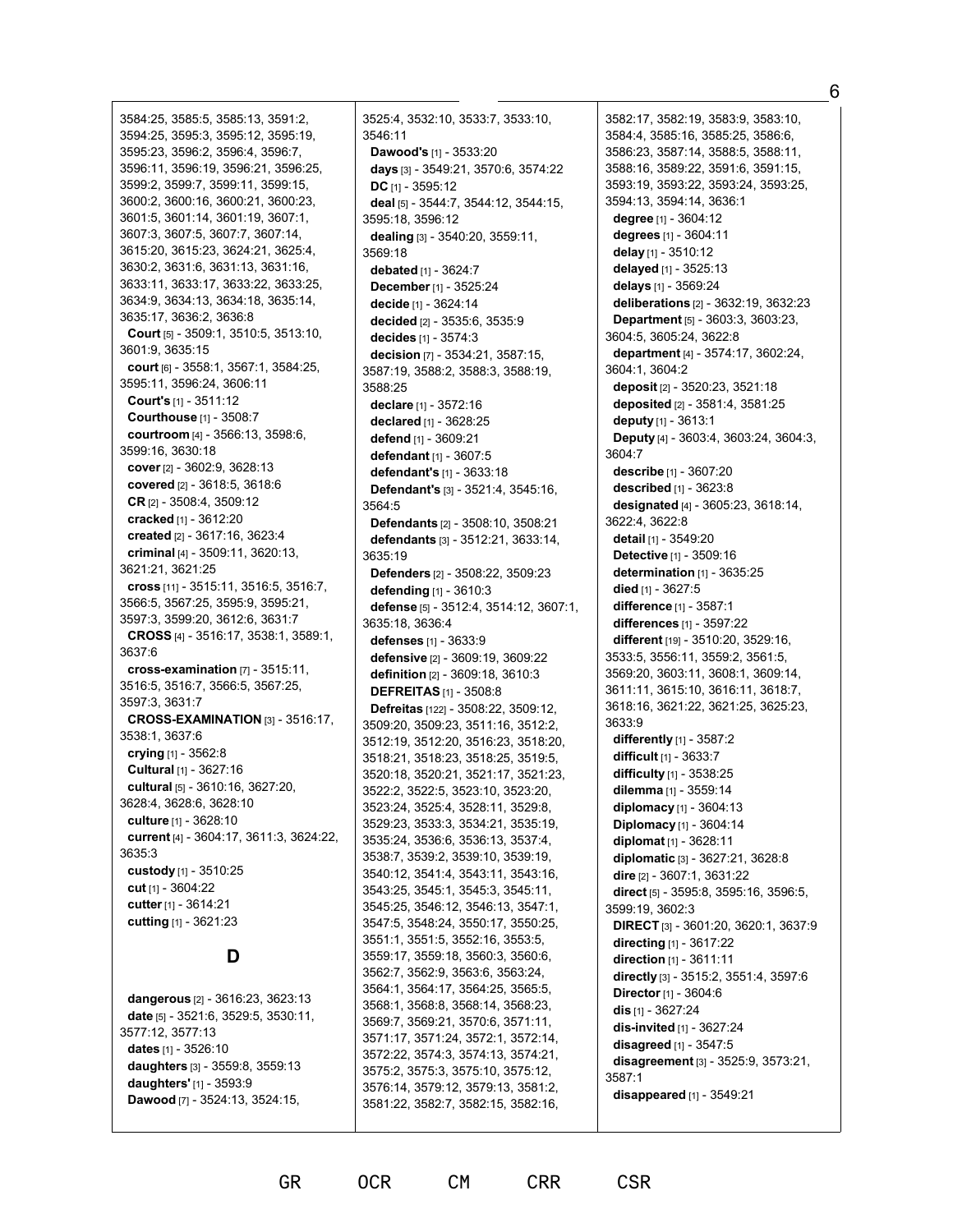**disappointed** [3] - 3525:12, 3532:6, 3590:1 **discover** [1] - 3549:17 **discuss** [7] - 3535:17, 3561:4, 3566:6, 3566:11, 3592:10, 3631:8, 3631:9 **discussed** [7] - 3531:16, 3546:24, 3576:6, 3581:8, 3581:9, 3606:14, 3636:5 **discussing** [1] - 3546:2 **discussion** [4] - 3545:6, 3551:4, 3585:15, 3594:12 **discussions** [1] - 3535:12 **disk** [1] - 3517:17 **dispute** [1] - 3533:14 **distinctly** [2] - 3609:17, 3609:25 **DISTRICT** [3] - 3508:1, 3508:1, 3508:13 **docket** [1] - 3509:11 **Doctor** [6] - 3510:18, 3600:12, 3601:22, 3606:24, 3607:17, 3630:13 **doctor**[5] - 3601:12, 3631:7, 3631:21, 3631:23, 3632:7 **document** [8] - 3527:11, 3527:15, 3530:4, 3530:5, 3542:23, 3555:3, 3555:13, 3564:4 **documents** [18] - 3515:3, 3525:17, 3525:21, 3525:25, 3526:11, 3526:12, 3526:20, 3526:25, 3527:7, 3544:18, 3549:18, 3549:19, 3549:22, 3550:1, 3550:3, 3550:11, 3550:15, 3550:16 **dollar** [1] - 3579:14 **dollars** [4] - 3562:20, 3574:13, 3579:12, 3579:14 **dominant** [2] - 3618:18, 3625:13 **Donald** [4] - 3524:13, 3524:15, 3533:7 **donation** [1] - 3622:10 **done** [9] - 3526:16, 3548:12, 3582:6, 3582:8, 3582:15, 3586:1, 3595:17, 3597:3, 3611:16 **DORA** [1] - 3508:13 **doubt** [1] - 3513:21 **down** [8] - 3566:9, 3572:1, 3593:9, 3593:11, 3599:12, 3612:20, 3621:24, 3628:21 **download** [1] - 3540:18 **downloaded** [2] - 3539:6, 3539:16 **downplay** [1] - 3620:23 **Dr** [3] - 3595:6, 3595:16, 3615:24 **draw** [3] - 3565:16, 3597:25, 3630:17 **drink** [1] - 3591:8 **drive** [4] - 3578:2, 3578:4, 3578:8, 3592:23 **driving** [1] - 3565:8 **drove** [2] - 3522:8, 3542:2 **drug** [2] - 3621:22, 3621:23 **drugs** [1] - 3620:13 **dry** [1] - 3522:15 **ducks** [1] - 3532:7 **duly** [2] - 3516:15, 3601:9 **during** [12] - 3511:20, 3512:6,

3521:20, 3522:5, 3526:4, 3527:18, 3529:22, 3534:4, 3570:9, 3580:23, 3609:12, 3620:19 **duty** [2] - 3622:18, 3622:19 **DVD** [1] - 3576:7 **dwell** [1] - 3633:8

#### **E**

**early** [5] - 3599:8, 3630:3, 3630:6, 3631:20, 3632:15 **Earth** [14] - 3535:4, 3539:6, 3539:9, 3539:16, 3539:21, 3539:24, 3540:18, 3541:2, 3541:20, 3541:24, 3542:4, 3577:7, 3577:11, 3579:17 **East** [10] - 3508:19, 3509:1, 3602:1, 3604:19, 3604:21, 3604:24, 3605:7, 3606:8, 3606:10, 3610:22 **Eastern** [2] - 3603:8, 3603:16 **EASTERN** [1] - 3508:1 **editorial** [2] - 3602:11, 3606:18 **education** [1] - 3627:1 **educational** [1] - 3604:10 **effect** [1] - 3587:25 **effort** [1] - 3615:11 **Eggs** [1] - 3544:7 **eggs** [2] - 3544:12, 3544:20 **Egypt** [4] - 3610:13, 3610:15, 3610:22, 3613:2 **Egyptian** [1] - 3610:10 **eight** [1] - 3564:23 **either** [9] - 3510:21, 3514:11, 3515:6, 3548:4, 3552:11, 3596:2, 3605:18, 3613:14, 3614:6 **elected** [4] - 3624:5, 3624:13, 3624:14 **election** [1] - 3624:6 **elections** [1] - 3624:8 **elements** [4] - 3610:24, 3620:10, 3622:23, 3624:16 **eleven** [3] - 3562:3, 3564:8, 3564:21 **eliciting** [1] - 3556:10 **Elmo** [3] - 3518:12, 3520:5, 3615:19 **elsewhere** [4] - 3605:6, 3615:11, 3619:1, 3626:11 **eluded** [1] - 3589:5 **embassies** [1] - 3626:19 **embassy** [7] - 3619:13, 3619:18, 3623:21, 3627:7, 3627:9, 3627:22, 3628:4 **empower**[1] - 3626:13 **enabled** [1] - 3623:23 **enabling** [1] - 3626:11 **end** [8] - 3536:10, 3541:4, 3555:9, 3569:5, 3579:4, 3597:11, 3607:8, 3632:15 **ended** [1] - 3569:24 **ending** [1] - 3597:16 **ends** [2] - 3540:25, 3575:10 **enemies** [5] - 3609:16, 3611:19,

GR OCR CM CRR CSR

3611:22, 3611:23 **enemy** [2] - 3609:19, 3619:3 **enforcement** [1] - 3605:13 **engage** [1] - 3610:1 **engaged** [2] - 3618:22, 3621:21 **England** [5] - 3592:6, 3592:9, 3592:13, 3592:14, 3592:20 **English** [1] - 3616:20 **enjoys** [1] - 3621:8 **entail** [1] - 3602:6 **enter** [2] - 3514:15, 3616:11 **entering** [2] - 3567:9, 3600:23 **entirely** [1] - 3512:25 **entrapment** [1] - 3514:12 **equals** [1] - 3605:22 **errands** [3] - 3522:9, 3522:11, 3522:12 **especially** [3] - 3620:16, 3620:19, 3623:8 **ESQ** [4] - 3508:21, 3508:21, 3508:24, 3508:24 **estimate** [1] - 3577:16 **estimates** [1] - 3633:6 **et** [2] - 3509:12, 3603:15 **etcetera** [1] - 3621:24 **Europe** [4] - 3605:7, 3616:18, 3623:8, 3627:25 **EV** [2] - 3600:14, 3601:13 **evaluate** [1] - 3607:10 **evening** [4] - 3540:8, 3540:15, 3570:2, 3570:25 **event** [1] - 3559:16 **eventually** [4] - 3525:8, 3526:9, 3534:3, 3549:25 **evidence** [19] - 3510:8, 3510:20, 3510:24, 3511:17, 3511:18, 3514:15, 3514:16, 3514:17, 3514:20, 3518:17, 3519:24, 3519:25, 3539:24, 3550:12, 3556:18, 3585:6, 3585:8, 3615:22, 3630:23 **exact** [1] - 3625:1 **exactly** [7] - 3541:21, 3552:10, 3556:7, 3558:22, 3572:11, 3581:10, 3582:13 **examination** [10] - 3515:11, 3516:5, 3516:7, 3566:5, 3567:25, 3597:3, 3597:5, 3599:5, 3599:19, 3631:7 **EXAMINATION** [9] - 3516:17, 3538:1, 3561:1, 3589:1, 3601:20, 3607:15, 3620:1, 3637:6, 3637:9 **examined** [1] - 3516:16 **example** [6] - 3604:22, 3613:11, 3622:22, 3623:19, 3627:2, 3627:4 **excuse** [1] - 3512:21 **excused** [2] - 3631:13, 3631:17 **Executive** [1] - 3603:25 **Exhibit** [28] - 3517:4, 3520:1, 3521:4, 3530:9, 3538:12, 3539:23, 3542:15, 3542:18, 3543:3, 3545:16, 3549:6, 3550:7, 3553:13, 3559:23, 3562:17, 3563:4, 3564:5, 3564:21, 3570:20, 3570:23, 3570:24, 3577:11, 3579:20,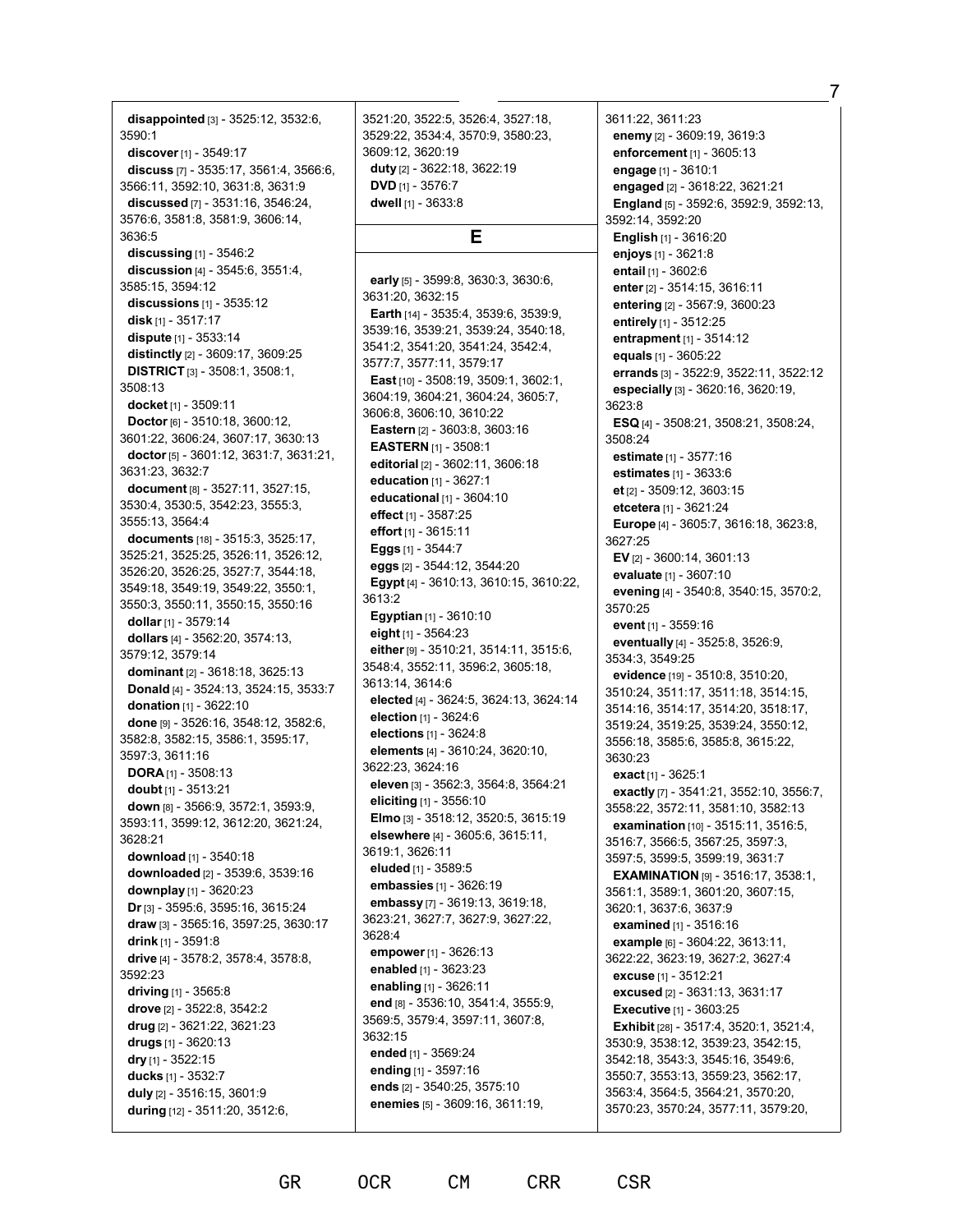3579:22, 3584:23, 3585:19, 3591:19, 3615:22 **exhibit** [11] - 3512:11, 3512:22, 3517:7, 3517:9, 3519:24, 3538:16, 3538:18, 3542:17, 3577:10, 3583:13, 3615:21 **Exhibits** [3] - 3513:1, 3518:11, 3518:19 **exhibits** [3] - 3512:23, 3513:4, 3600:19 **exists** [1] - 3610:24 **expect** [4] - 3510:20, 3615:15, 3632:18, 3635:4 **expectation** [1] - 3635:2 **expected** [2] - 3514:16, 3544:23 **expecting** [2] - 3544:23, 3597:16 **expert** [5] - 3510:17, 3606:24, 3607:10, 3634:8, 3634:14 **expertise** [1] - 3617:3 **experts** [2] - 3605:5, 3605:12 **explain** [4] - 3576:15, 3594:10, 3626:8 **explained** [1] - 3596:21 **explaining** [1] - 3558:24 **explains** [1] - 3594:9 **exporting** [1] - 3626:10 **express** [2] - 3558:11, 3612:8 **extent** [1] - 3583:12 **extra** [3] - 3584:25, 3585:10, 3630:7 **extradition** [2] - 3513:4, 3628:3 **extreme** [1] - 3624:17 **extremely** [1] - 3620:16 **extremists** [1] - 3603:19 **eye** [1] - 3631:21 **eyes** [1] - 3611:14 **F facing** [1] - 3558:15 **fact** [17] - 3512:19, 3513:2, 3514:14,

3526:23, 3535:16, 3552:5, 3561:4, 3573:18, 3581:23, 3588:5, 3589:6, 3590:1, 3611:2, 3622:3, 3622:16, 3622:21, 3624:8 **Fadlallah** [1] - 3627:5 **failed** [1] - 3619:17 **fair** [3] - 3555:17, 3624:7, 3633:24 **fairly** [5] - 3524:24, 3565:18, 3575:21, 3578:16, 3583:5 **faith** [4] - 3608:2, 3609:12, 3610:17, 3611:15 **falling** [1] - 3533:8 **fallout** [3] - 3525:8, 3533:18, 3534:1 **false** [1] - 3617:16 **familiar** [3] - 3609:1, 3609:5, 3626:5 **family** [6] - 3541:9, 3595:6, 3595:10, 3595:18, 3618:15, 3635:12 **far** [4] - 3595:8, 3596:9, 3633:7, 3635:18 **Farouz** [3] - 3532:1, 3532:14

**fashion** [2] - 3527:5, 3582:10 **fast** [1] - 3633:8 **fasting** [1] - 3609:12 **faxed** [1] - 3512:5 **FBI** [10] - 3539:10, 3549:12, 3549:15, 3558:16, 3592:21, 3603:1, 3603:6, 3603:8, 3603:10, 3616:14 **FBI's** [3] - 3616:12, 3617:5, 3617:8 **fear** [1] - 3587:23 **February** [3] - 3523:6, 3536:10, 3569:5 **fed** [1] - 3589:9 **Federal** [2] - 3508:22, 3509:22 **fell** [1] - 3533:7 **fellow** [3] - 3586:25, 3602:9, 3614:9 **Fellow** [1] - 3602:3 **fellowship** [1] - 3602:16 **felt** [5] - 3522:18, 3560:9, 3587:2, 3587:5, 3587:6 **few** [6] - 3597:17, 3606:18, 3620:25, 3627:19, 3627:22, 3634:23 **field** [1] - 3605:9 **fight** [3] - 3611:17, 3611:22, 3612:2 **fighting** [3] - 3609:15, 3612:4, 3612:5 **fights** [1] - 3619:3 **figure** [1] - 3626:1 **file** [7] - 3511:4, 3514:7, 3514:25, 3515:3, 3517:6, 3517:24, 3581:24 **filed** [6] - 3510:6, 3510:8, 3511:14, 3511:16, 3514:7, 3514:19 **filing** [1] - 3511:13 **fill** [3] - 3572:25, 3573:1, 3573:2 **filming** [1] - 3518:8 **final** [2] - 3622:13, 3635:25 **finance** [1] - 3621:7 **financial** [3] - 3620:12, 3621:15, 3622:5 **financing** [2] - 3604:22, 3606:9 **fine** [4] - 3595:25, 3596:23, 3599:9, 3607:2 **finish** [4] - 3510:11, 3565:4, 3630:13, 3633:1 **finished** [4] - 3520:22, 3539:19, 3551:18, 3551:25 **firmed** [1] - 3547:17 **first** [40] - 3510:3, 3514:3, 3523:16, 3523:25, 3524:8, 3525:21, 3525:22, 3527:8, 3528:5, 3528:9, 3528:10, 3528:19, 3538:6, 3538:16, 3539:5, 3540:2, 3542:15, 3543:4, 3551:19, 3552:9, 3552:10, 3552:12, 3552:13, 3567:7, 3569:23, 3569:24, 3570:24, 3578:14, 3579:22, 3580:23, 3595:9, 3595:21, 3605:22, 3611:16, 3616:24, 3617:1, 3619:8, 3622:17, 3628:24, 3635:24 **five** [4] - 3520:23, 3563:10, 3563:15, 3577:20 **fixated** [1] - 3615:1 **flattening** [1] - 3612:21 **Fletcher** [2] - 3604:13, 3604:15

**flight** [3] - 3561:5, 3561:6, 3569:20 **Florida** [1] - 3616:22 **fluent** [1] - 3616:20 **focus** [3] - 3603:16, 3604:18, 3604:21 **focused** [4] - 3603:8, 3603:17, 3604:20, 3604:23 **folks** [4] - 3544:6, 3544:14, 3544:15, 3585:11 **follow** [4] - 3611:7, 3631:23, 3632:6, 3632:8 **follow-up** [2] - 3631:23, 3632:8 **followed** [1] - 3605:25 **following** [8] - 3509:9, 3566:3, 3569:15, 3571:5, 3580:3, 3599:1, 3600:1, 3631:5 **follows** [1] - 3516:16 **fomenting** [1] - 3626:17 **foot** [3] - 3577:19, 3577:20 **footprint** [1] - 3626:23 **Force** [1] - 3619:21 **force** [1] - 3588:22 **forces** [3] - 3619:9, 3619:11, 3623:20 **Foreign** [1] - 3602:20 **foremost** [1] - 3611:16 **form** [5] - 3565:16, 3565:21, 3597:24, 3622:10, 3630:17 **formed** [1] - 3613:12 **former** [1] - 3611:3 **formula** [1] - 3621:25 **forth** [5] - 3514:14, 3526:10, 3528:7, 3594:3, 3615:3 **forward** [3] - 3608:4, 3616:16, 3626:23 **foundation** [1] - 3510:23 **founded** [1] - 3610:13 **founder**[1] - 3610:10 **four** [10] - 3528:14, 3542:20, 3563:11, 3563:13, 3563:17, 3566:1, 3566:16, 3574:22, 3577:20, 3587:21 **franchise** [1] - 3613:14 **franchises** [1] - 3618:15 **Francis** [24] - 3515:11, 3515:15, 3516:6, 3516:9, 3516:22, 3518:23, 3518:24, 3558:2, 3566:5, 3567:18, 3568:4, 3583:9, 3585:22, 3587:13, 3588:16, 3595:22, 3596:8, 3596:12, 3597:3, 3597:4, 3597:7, 3599:3, 3599:11, 3633:1 **frankly** [1] - 3629:2 **free** [5] - 3522:18, 3530:17, 3599:11, 3624:7, 3635:20 **freely** [1] - 3617:6 **French** [1] - 3619:10 **frequently** [1] - 3618:6 **Friday** [4] - 3515:7, 3631:24, 3634:22, 3636:4 **friendly** [1] - 3573:16 **friends** [2] - 3522:16, 3549:10 **friends'** [1] - 3565:8 **front** [3] - 3620:24, 3632:14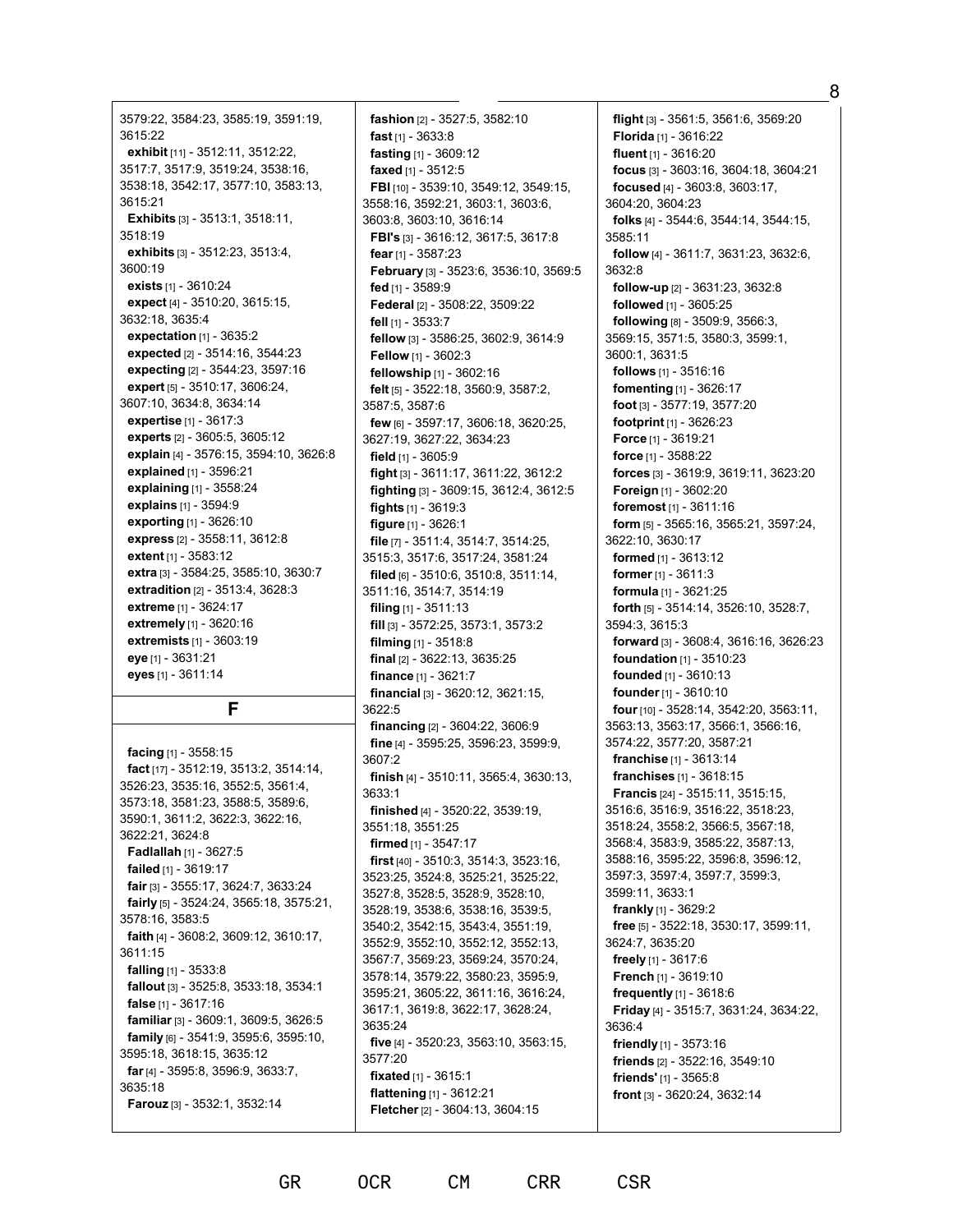**fugitive** [1] - 3627:14 **full** [2] - 3624:1, 3632:25 **fully** [1] - 3540:6 **fund** [2] - 3621:10, 3621:18 **fundraising** [1] - 3621:19

#### **G**

**gaining** [2] - 3607:22, 3607:23 **gathering** [1] - 3527:8 **gauge** [1] - 3633:3 **Gene** [1] - 3509:1 **General** [1] - 3616:13 **generally** [2] - 3602:5, 3620:5 **gentleman** [1] - 3518:7 **gentlemen** [8] - 3515:23, 3565:13, 3567:24, 3585:7, 3598:5, 3601:5, 3607:8, 3630:5 **George** [1] - 3602:19 **Georgetown** [1] - 3568:15 **Germany** [1] - 3629:1 **ghi** [2] - 3583:14, 3583:15 **given** [6] - 3526:19, 3550:3, 3551:3, 3552:17, 3553:5, 3553:6 **global** [1] - 3615:1 **goals** [1] - 3613:20 **gonna** [1] - 3581:23 **goods** [1] - 3621:24 **Google** [17] - 3535:4, 3539:6, 3539:9, 3539:16, 3539:21, 3539:24, 3540:18, 3541:2, 3541:20, 3541:24, 3542:4, 3576:15, 3577:7, 3577:11, 3579:17, 3582:8, 3625:1 **Government** [24] - 3508:15, 3513:1, 3517:4, 3520:1, 3530:8, 3538:12, 3539:23, 3542:15, 3543:3, 3549:6, 3550:7, 3553:13, 3559:22, 3562:16, 3563:3, 3564:21, 3570:20, 3570:23, 3570:24, 3577:11, 3579:20, 3584:23, 3585:19, 3615:21 **government** [34] - 3510:7, 3510:9, 3510:10, 3510:14, 3511:15, 3511:25, 3512:1, 3512:7, 3512:16, 3513:12, 3514:7, 3514:14, 3552:22, 3566:6, 3599:5, 3601:6, 3601:16, 3602:22, 3603:2, 3605:12, 3606:23, 3611:6, 3622:4, 3623:7, 3624:3, 3624:4, 3624:5, 3624:12, 3624:13, 3631:8, 3633:3, 3633:17, 3635:13, 3636:3 **Government's** [1] - 3518:10 **government's** [7] - 3514:18, 3514:20, 3515:9, 3516:6, 3626:14, 3628:3, 3634:21 **governments** [1] - 3610:22 **graduate** [1] - 3604:11 **grata** [1] - 3628:25 **great** [3] - 3575:4, 3599:14, 3630:11 **greater** [2] - 3525:7 **greatest** [1] - 3627:3

**green** [1] - 3623:22 **greeted** [1] - 3534:2 **grievance** [2] - 3614:23, 3615:8 **ground** [3] - 3605:10, 3605:14, 3621:14 **grounds** [1] - 3515:1 **group** [16] - 3525:3, 3529:22, 3594:11, 3607:18, 3607:19, 3610:11, 3612:16, 3614:4, 3614:5, 3614:14, 3618:12, 3618:14, 3618:17, 3621:20, 3622:6, 3622:9 **groups** [21] - 3603:8, 3603:16, 3603:17, 3603:18, 3603:19, 3604:18, 3604:23, 3604:24, 3605:15, 3605:19, 3606:10, 3611:1, 3611:2, 3613:4, 3613:8, 3613:9, 3613:13, 3614:11 **grown** [2] - 3613:25, 3614:17 **Guard** [2] - 3623:6, 3624:16 **guess** [10] - 3510:14, 3517:17, 3517:23, 3519:4, 3528:10, 3529:21, 3531:2, 3546:2, 3555:15, 3593:16 **guesstimate** [1] - 3633:3 **gulf** [1] - 3626:15 **guy** [13] - 3531:25, 3532:14, 3532:15, 3532:20, 3549:20, 3586:25, 3590:2, 3590:3, 3592:8, 3592:14, 3592:20, 3594:17 **Guyana** [38] - 3523:4, 3523:8, 3523:17, 3523:21, 3524:1, 3524:8, 3524:11, 3525:1, 3525:22, 3528:9, 3528:18, 3534:22, 3535:13, 3546:14, 3549:20, 3550:22, 3551:2, 3551:9, 3551:13, 3552:9, 3552:11, 3552:12, 3552:18, 3553:7, 3553:21, 3553:22, 3554:2, 3561:19, 3568:6, 3568:8, 3568:14, 3568:21, 3590:17, 3590:21, 3616:22, 3627:7, 3627:9 **Guyanese** [1] - 3617:14 **guys** [5] - 3532:22, 3534:16, 3535:3, 3541:1, 3549:13 **H hair** [1] - 3616:3 **Hajj** [4] - 3592:8, 3592:11, 3592:14, 3592:15 **half** [3] - 3541:2, 3574:13, 3579:14 **Hamas** [3] - 3603:19, 3604:25, 3611:2 **hand** [5] - 3542:23, 3550:3, 3550:16, 3601:8, 3609:9 **handbooks** [1] - 3612:11 **handing** [2] - 3550:16, 3585:2 **handing)** [1] - 3545:18 **handler** [1] - 3635:24 **happy** [2] - 3513:7, 3514:21 **hard** [1] - 3572:13 **Hassam** [1] - 3611:5 **Hassan** [5] - 3610:6, 3610:10, 3610:23, 3611:12, 3612:8

GR OCR CM CRR CSR

**hatchery** [1] - 3544:7 **head** [1] - 3595:9 **health** [1] - 3632:6 **hear** [6] - 3517:25, 3538:23, 3543:23, 3543:24, 3572:13, 3586:18 **heard** [8] - 3511:12, 3529:8, 3541:23, 3571:9, 3610:6, 3627:11, 3627:13, 3630:18 **hearing** [1] - 3570:20 **held** [1] - 3527:13 **hell** [1] - 3532:22 **help** [5] - 3562:4, 3580:20, 3589:9, 3595:10, 3611:25 **Hezbollah** [36] - 3604:25, 3605:16, 3606:8, 3606:14, 3606:25, 3618:12, 3618:13, 3618:14, 3618:19, 3618:22, 3619:2, 3620:4, 3620:10, 3620:14, 3620:15, 3621:1, 3621:4, 3621:7, 3621:11, 3621:20, 3622:1, 3622:5, 3622:9, 3622:14, 3622:16, 3622:17, 3622:18, 3622:19, 3623:1, 3623:2, 3623:4, 3623:9, 3623:15, 3623:16, 3623:23, 3626:2 **hiding** [1] - 3617:7 **hierarchical** [1] - 3612:18 **high** [1] - 3537:2 **highest** [1] - 3624:11 **highlighted** [1] - 3616:13 **himself** [5] - 3531:1, 3531:6, 3533:12, 3543:20, 3547:22 **historical** [2] - 3573:18, 3626:16 **history** [1] - 3623:3 **hitman** [1] - 3572:2 **hold** [6] - 3527:6, 3527:15, 3544:22, 3544:25, 3548:10, 3604:11 **holding** [1] - 3542:23 **holiday** [1] - 3597:23 **holy** [1] - 3609:13 **home** [4] - 3535:25, 3541:8, 3613:25, 3614:17 **homeless** [1] - 3558:18 **homes** [1] - 3565:9 **Honor** [42] - 3509:14, 3509:21, 3509:25, 3510:18, 3510:19, 3511:2, 3511:8, 3511:10, 3511:23, 3512:9, 3512:13, 3512:19, 3514:5, 3515:14, 3516:2, 3516:3, 3518:18, 3549:4, 3550:5, 3556:20, 3560:1, 3565:11, 3567:14, 3584:24, 3585:2, 3600:15, 3601:2, 3601:3, 3601:4, 3601:17, 3606:23, 3607:2, 3607:6, 3607:13, 3630:1, 3633:5, 3633:16, 3633:20, 3634:4, 3635:16, 3635:23, 3636:7 **Honor's** [1] - 3595:20 **HONORABLE** [1] - 3508:13 **hook** [2] - 3570:7, 3575:13 **hope** [3] - 3510:9, 3511:4, 3633:18 **hopeful** [1] - 3632:11 **hopefully** [8] - 3580:13, 3591:20, 3593:5, 3597:16, 3597:19, 3632:12,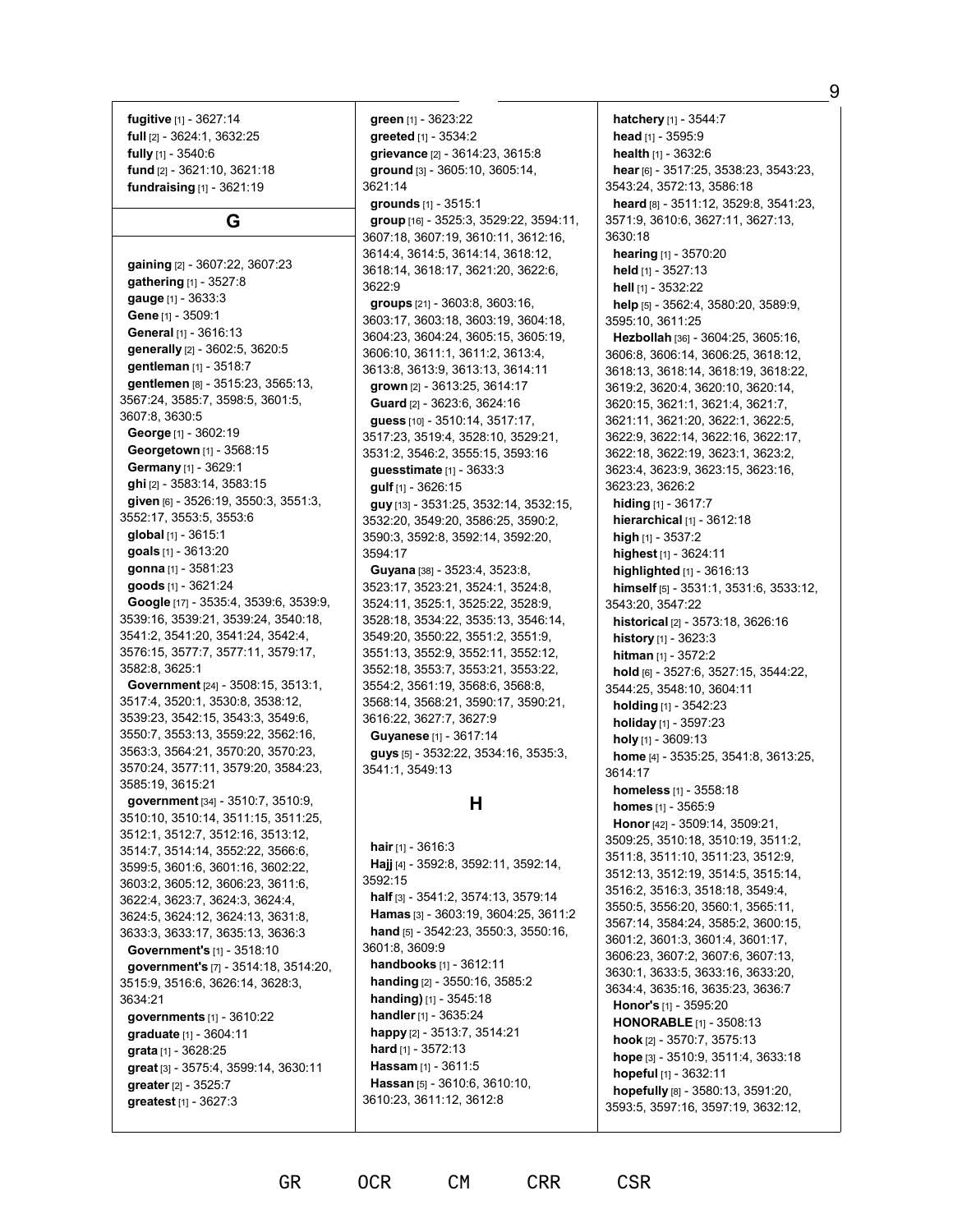3632:24, 3632:25 **hopes** [1] - 3630:13 **hoping** [2] - 3633:5, 3633:7 **Hopkins** [1] - 3602:14 **hospital** [1] - 3559:10 **hotly** [1] - 3624:7 **hour** [12] - 3511:6, 3541:2, 3541:11, 3541:14, 3583:18, 3591:20, 3593:4, 3593:15, 3633:5, 3633:7, 3633:16, 3633:21 **hours** [1] - 3571:4 **House** [1] - 3549:21 **house** [5] - 3533:16, 3533:19, 3533:20, 3558:15 **huge** [1] - 3577:15 **humanitarian** [1] - 3622:3 **hundred** [2] - 3562:20, 3563:1 **husband** [1] - 3596:16 **Hussein** [1] - 3625:17

#### **I**

**Ibrahim** [43] - 3518:7, 3571:10, 3571:20, 3571:21, 3571:23, 3572:3, 3572:13, 3572:18, 3573:9, 3573:15, 3573:22, 3574:4, 3574:7, 3574:9, 3574:21, 3574:24, 3575:5, 3576:8, 3576:10, 3578:12, 3578:20, 3579:14, 3581:11, 3581:13, 3581:19, 3582:5, 3582:8, 3582:12, 3582:19, 3586:15, 3586:18, 3586:22, 3587:3, 3592:4, 3592:8, 3592:23, 3592:24, 3593:20, 3593:22, 3593:23, 3594:3, 3594:5, 3594:17 **ID** [2] - 3556:19, 3564:6 **idea** [9] - 3529:13, 3529:24, 3610:14, 3612:24, 3614:12, 3615:3, 3626:9, 3633:15, 3635:21 **identification** [5] - 3521:4, 3550:11, 3551:17, 3556:18, 3591:11 **identify** [5] - 3517:23, 3541:24, 3542:4, 3556:14, 3556:18 **identifying** [1] - 3541:19 **identity** [4] - 3610:16, 3623:17, 3623:18 **ideological** [1] - 3610:5 **ideology** [5] - 3607:25, 3608:2, 3609:15, 3613:19, 3614:24 **Ikhwan** [2] - 3610:11, 3610:12 **imagine** [4] - 3610:2, 3617:9, 3618:3, 3628:22 **Imam** [1] - 3627:17 **immigration** [1] - 3526:22 **immunity** [1] - 3627:21 **impeaching** [1] - 3555:6 **imperialism** [2] - 3610:14, 3610:16 **importance** [1] - 3605:25 **important** [7] - 3529:4, 3611:7, 3612:10, 3622:20, 3624:12, 3630:16,

3630:19 **importantly** [2] - 3612:23, 3619:7 **improper** [1] - 3555:21 **improvement** [2] - 3609:9, 3622:12 **in-between** [1] - 3603:3 **in-person** [2] - 3614:5, 3615:6 **inability** [1] - 3628:2 **include** [1] - 3604:24 **included** [5] - 3511:18, 3512:22, 3527:24, 3603:19, 3606:4 **includes** [1] - 3613:8 **including** [2] - 3513:8, 3610:22 **incorrect** [1] - 3514:10 **independent** [1] - 3621:19 **indicated** [1] - 3514:10 **indicating** [3] - 3515:2, 3577:21, 3632:8 **Indicating** [1] - 3577:18 **indication** [1] - 3575:13 **indicted** [1] - 3621:1 **indictment** [1] - 3628:24 **individual** [6] - 3519:6, 3610:6, 3614:20, 3616:9, 3616:23, 3621:1 **individuals** [6] - 3543:19, 3614:11, 3614:13, 3614:20, 3615:6, 3622:18 **infidel** [2] - 3608:7, 3609:4 **inform** [3] - 3535:5, 3573:12, 3573:14 **information** [15] - 3513:10, 3526:21, 3527:3, 3527:9, 3528:6, 3530:10, 3535:3, 3535:11, 3592:20, 3592:21, 3594:4, 3594:17, 3628:2, 3628:17 **informed** [4] - 3511:21, 3549:24, 3595:5, 3635:8 **initial** [1] - 3511:19 **initials** [1] - 3619:15 **input** [2] - 3589:5, 3589:10 **inquire** [3] - 3568:2, 3601:15, 3601:19 **inside** [1] - 3516:23 **inspectors** [1] - 3527:4 **inspiration** [1] - 3625:24 **inspiring** [1] - 3626:11 **instances** [1] - 3616:10 **instead** [1] - 3553:10 **Institute** [4] - 3601:25, 3603:2, 3604:17, 3604:19 **institute** [1] - 3602:17 **institutions** [3] - 3602:18, 3621:13, 3623:7 **instructed** [2] - 3526:18, 3548:17 **instructions** [3] - 3569:12, 3593:1, 3607:9 **intelligence** [11] - 3602:4, 3602:8, 3602:25, 3603:13, 3604:4, 3604:6, 3604:8, 3605:12, 3623:4, 3623:12, 3628:14 **Intelligence** [4] - 3603:4, 3603:25, 3604:7, 3623:5 **intend** [1] - 3634:10 **intended** [2] - 3511:21, 3513:3

**interest** [1] - 3558:11 **interested** [4] - 3529:5, 3546:4, 3547:1, 3548:15 **interjected** [1] - 3556:8 **international** [6] - 3604:15, 3612:20, 3618:5, 3619:9, 3621:4, 3623:18 **International** [1] - 3602:15 **internationally** [1] - 3619:8 **Internet** [1] - 3630:22 **Interpol** [3] - 3621:3, 3628:1, 3629:1 **interpretation** [1] - 3627:2 **interrogating** [1] - 3617:1 **interrogations** [1] - 3617:2 **interrupt** [2] - 3555:7, 3597:10 **interruptions** [1] - 3585:13 **interview** [1] - 3605:5 **interviewing** [3] - 3605:11, 3605:12, 3616:25 **intimate** [1] - 3623:4 **introduce** [4] - 3510:7, 3511:17, 3511:21, 3635:12 **introduced** [2] - 3543:17, 3589:17 **introduction** [1] - 3510:24 **invest** [1] - 3576:10 **investigate** [1] - 3605:15 **investigations** [3] - 3603:8, 3620:18, 3620:21 **invite** [1] - 3553:11 **invited** [1] - 3627:24 **involve** [1] - 3628:9 **involved** [5] - 3528:17, 3532:25, 3571:25, 3603:18, 3612:5 **involvement** [1] - 3628:16 **involves** [2] - 3605:10, 3605:11 **Iran** [41] - 3579:6, 3591:23, 3592:7, 3592:9, 3592:11, 3592:16, 3594:5, 3605:23, 3606:15, 3606:25, 3618:20, 3619:19, 3619:20, 3620:23, 3621:8, 3621:9, 3621:10, 3623:11, 3623:12, 3623:14, 3623:17, 3623:22, 3624:1, 3624:3, 3624:5, 3624:22, 3625:6, 3625:8, 3625:11, 3625:16, 3626:1, 3626:4, 3626:14, 3627:3, 3627:7, 3628:4 **Iran's** [6] - 3620:23, 3623:2, 3623:4, 3626:16, 3626:19, 3627:12 **Iranian** [13] - 3606:5, 3621:5, 3623:18, 3626:3, 3626:5, 3626:9, 3626:10, 3626:23, 3627:9, 3627:16, 3627:21, 3628:12, 3628:13 **Iraq** [6] - 3613:9, 3615:2, 3625:17, 3625:19, 3625:25, 3627:5 **IRI** [1] - 3624:2 **IRIZARRY** [1] - 3508:13 **IRSO** [1] - 3622:8 **Islam** [19] - 3608:5, 3608:6, 3609:16, 3609:20, 3609:25, 3611:13, 3611:19, 3611:22, 3611:23, 3612:7, 3615:4, 3615:12, 3618:18, 3624:11, 3625:10, 3625:13, 3625:23, 3626:4, 3627:2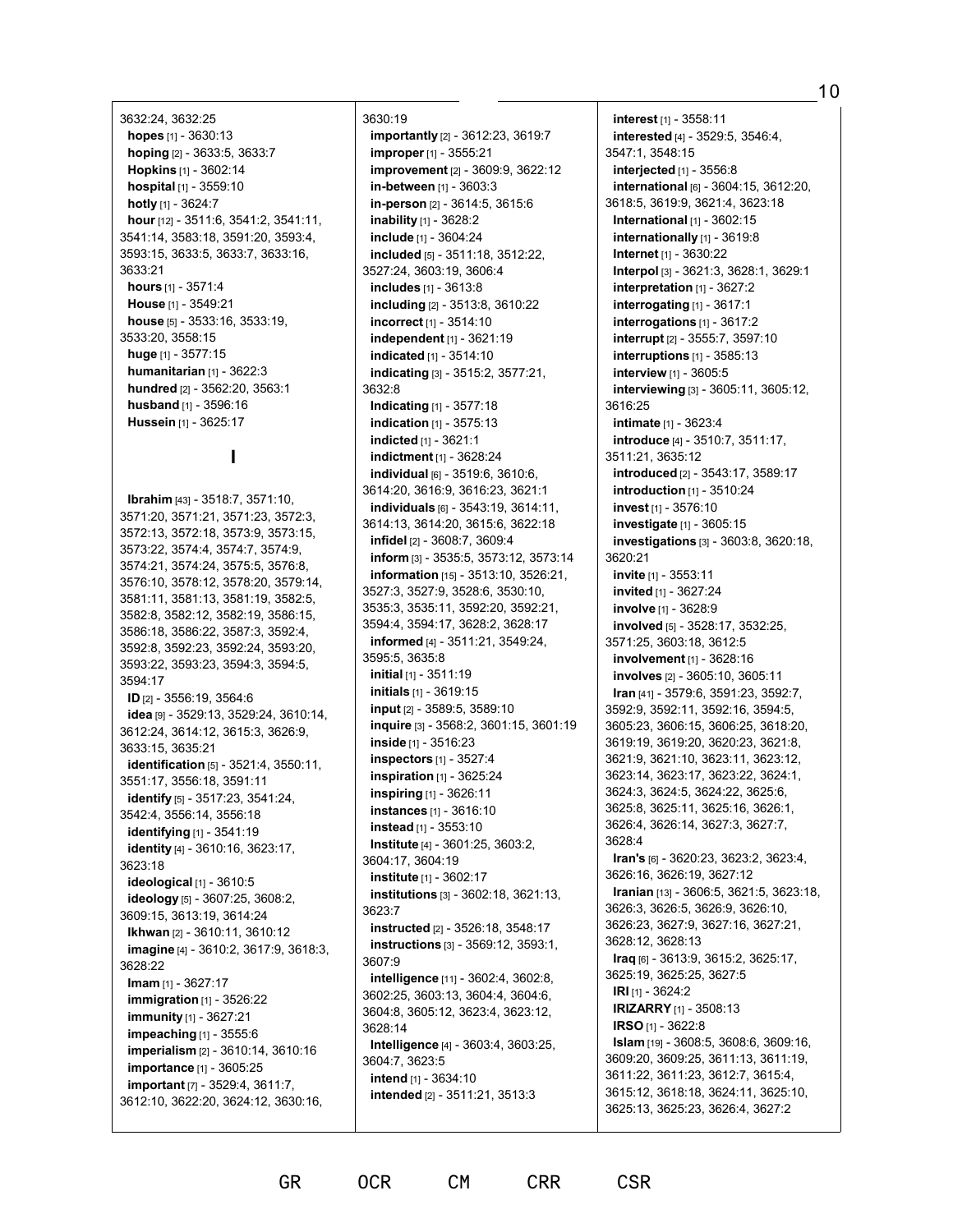**Islamic** [11] - 3603:20, 3609:12, 3609:15, 3609:21, 3609:22, 3610:18, 3610:25, 3613:9, 3622:7, 3624:1, 3625:12 **Islamist** [5] - 3607:19, 3607:24, 3608:3, 3608:4, 3621:20 **Israel** [6] - 3619:3, 3619:4, 3619:5, 3619:6, 3619:13, 3619:18 **Israeli** [3] - 3603:18, 3615:2, 3623:21 **issue** [9] - 3512:3, 3512:6, 3512:8, 3556:1, 3589:3, 3589:12, 3589:14, 3589:19, 3634:1 **issued** [2] - 3621:2, 3629:2 **issues** [18] - 3510:25, 3532:3, 3564:1, 3564:18, 3565:1, 3602:7, 3602:9, 3603:22, 3604:21, 3605:8, 3606:8, 3606:9, 3606:10, 3615:15, 3620:24 **iteration** [1] - 3613:24 **itself** [2] - 3512:12, 3615:12 **J Jaffar** [2] - 3616:5 **January** [9] - 3521:22, 3522:3, 3522:4, 3523:6, 3525:25, 3526:5, 3526:7 **Jason** [1] - 3509:15 **JASON** [1] - 3508:17 **Jelani** [1] - 3562:7 **Jewish** [4] - 3603:19, 3619:14, 3620:20, 3627:16 **JFK** [15] - 3522:2, 3522:8, 3522:12, 3531:10, 3539:20, 3540:10, 3540:19, 3546:22, 3575:14, 3576:6, 3577:11, 3578:13, 3590:3, 3592:24, 3594:9 **jihad** [12] - 3603:20, 3609:5, 3609:19, 3609:22, 3609:23, 3610:1, 3610:2, 3611:18, 3612:3, 3612:4, 3622:12, 3622:13 **job** [1] - 3520:22 **jobs** [2] - 3602:16, 3602:19 **Johns** [1] - 3602:14 **join** [1] - 3613:16 **Jones** [1] - 3509:15 **JONES** [15] - 3508:17, 3509:14, 3515:14, 3516:2, 3554:9, 3555:2, 3555:6, 3555:19, 3556:1, 3556:12, 3595:15, 3595:20, 3599:21, 3633:5, 3633:16 **journal** [2] - 3602:11, 3606:19 **journalists** [1] - 3605:13 **journals** [1] - 3606:20 **journey** [1] - 3548:11 **JTTF** [1] - 3549:12 **Judge** [2] - 3516:4, 3599:21 **JUDGE** [1] - 3508:13 **judiciary** [1] - 3624:15 **July** [5] - 3508:9, 3513:5, 3627:19, 3632:12, 3636:10 **jum'ah** [1] - 3589:23

**jumped** [1] - 3546:4 **juror** [1] - 3631:21 **jurors** [6] - 3515:25, 3516:20, 3550:10, 3567:16, 3600:6, 3600:25 **Jury** [2] - 3567:10, 3598:6 **jury** [25] - 3508:13, 3509:9, 3510:3, 3515:16, 3515:20, 3538:13, 3541:16, 3553:17, 3566:3, 3567:3, 3567:5, 3567:9, 3584:21, 3596:11, 3599:1, 3600:1, 3600:4, 3600:13, 3600:22, 3600:23, 3625:4, 3631:5, 3632:12, 3632:13 **justice** [1] - 3627:14

# **K**

**Kadir** [49] - 3508:25, 3510:1, 3510:6, 3511:14, 3512:21, 3513:4, 3514:13, 3534:6, 3534:13, 3535:1, 3535:11, 3537:4, 3538:6, 3538:24, 3539:20, 3540:18, 3540:20, 3543:8, 3544:11, 3544:25, 3546:3, 3546:13, 3546:15, 3546:16, 3546:18, 3547:1, 3547:21, 3548:6, 3548:10, 3548:13, 3552:13, 3553:8, 3553:9, 3561:3, 3563:6, 3563:23, 3564:2, 3572:20, 3574:2, 3576:8, 3580:24, 3581:3, 3581:7, 3581:12, 3581:16, 3582:11, 3588:6, 3588:9, 3607:5 **KADIR** [1] - 3508:8 **Kadir's** [4] - 3568:17, 3581:3, 3635:7, 3635:11 **KAFAHNI** [1] - 3508:24 **Kafahni** [1] - 3510:1 **KAMDANG** [4] - 3508:21, 3601:2, 3607:2, 3607:4 **Kamdang** [1] - 3509:22 **Kareem** [23] - 3571:10, 3573:9, 3573:15, 3573:22, 3574:4, 3574:7, 3574:9, 3574:21, 3574:24, 3576:10, 3578:12, 3578:20, 3581:11, 3581:13, 3581:18, 3582:5, 3582:19, 3587:3, 3591:4, 3592:4, 3592:23, 3594:17 **keep** [7] - 3544:16, 3565:16, 3577:23, 3597:24, 3598:3, 3630:16, 3635:7 **kept** [1] - 3525:14 **Khalil** [1] - 3515:1 **Khamenei** [1] - 3624:25 **Khobar** [1] - 3619:22 **Khomeini** [1] - 3624:23 **kicked** [1] - 3558:15 **kids** [2] - 3596:17, 3598:2 **killed** [2] - 3608:8, 3610:23 **kind** [22] - 3524:5, 3558:14, 3565:22, 3574:18, 3603:10, 3604:4, 3607:24, 3609:24, 3611:18, 3612:6, 3612:21, 3612:24, 3613:24, 3614:8, 3614:10, 3620:4, 3622:25, 3623:16, 3623:17, 3624:3, 3630:20, 3630:22

**king** [1] - 3625:7 **knowledge** [10] - 3519:16, 3522:23, 3522:24, 3526:3, 3531:10, 3538:3, 3568:11, 3575:4, 3589:6, 3589:7 **known** [4] - 3617:18, 3619:14, 3620:12, 3622:1 **knows** [1] - 3540:14 **kufr** [1] - 3609:1 **Kuwait** [1] - 3626:15

# **L**

**ladies** [8] - 3515:23, 3565:13, 3567:24, 3585:7, 3598:5, 3601:5, 3607:8, 3630:5 **Ladin** [1] - 3613:1 **Ladin's** [1] - 3613:7 **lady** [2] - 3569:14, 3569:17 **laid** [1] - 3510:24 **landmarks** [4] - 3540:7, 3540:9, 3541:19, 3541:24 **larger** [1] - 3604:21 **largest** [1] - 3613:24 **last** [8] - 3549:6, 3550:8, 3551:18, 3551:19, 3568:4, 3586:1, 3624:6, 3635:21 **lasted** [1] - 3571:4 **late** [4] - 3511:13, 3570:25, 3598:2, 3610:13 **Latin** [2] - 3617:25, 3628:22 **Latino** [1] - 3616:21 **latter** [1] - 3620:19 **laughing** [1] - 3590:24 **law** [2] - 3604:13, 3605:13 **Law** [1] - 3604:14 **leader** [10] - 3613:2, 3624:10, 3624:13, 3624:22, 3625:3, 3625:20, 3625:22, 3626:1, 3626:4, 3627:3 **leaders** [2] - 3611:2, 3613:13 **leadership** [3] - 3624:10, 3624:18 **leading** [1] - 3611:5 **learn** [1] - 3536:19 **learned** [2] - 3525:20, 3532:2 **learning** [1] - 3625:14 **least** [4] - 3597:5, 3597:9, 3627:25, 3629:3 **leave** [10] - 3533:19, 3535:7, 3535:9, 3535:16, 3549:22, 3549:23, 3554:2, 3592:23, 3596:18, 3596:22 **leaves** [3] - 3566:13, 3598:6, 3599:16 **leaving** [2] - 3535:7, 3535:10 **Lebanese** [3] - 3621:12, 3623:1, 3623:16 **Lebanon** [9] - 3618:15, 3618:24, 3618:25, 3619:2, 3619:9, 3619:12, 3622:25, 3623:1, 3627:6 **lecture** [1] - 3602:12 **lectured** [1] - 3606:3 **led** [3] - 3524:23, 3610:20, 3625:6 **left** [12] - 3516:22, 3549:23, 3587:2,

11

GR OCR CM CRR CSR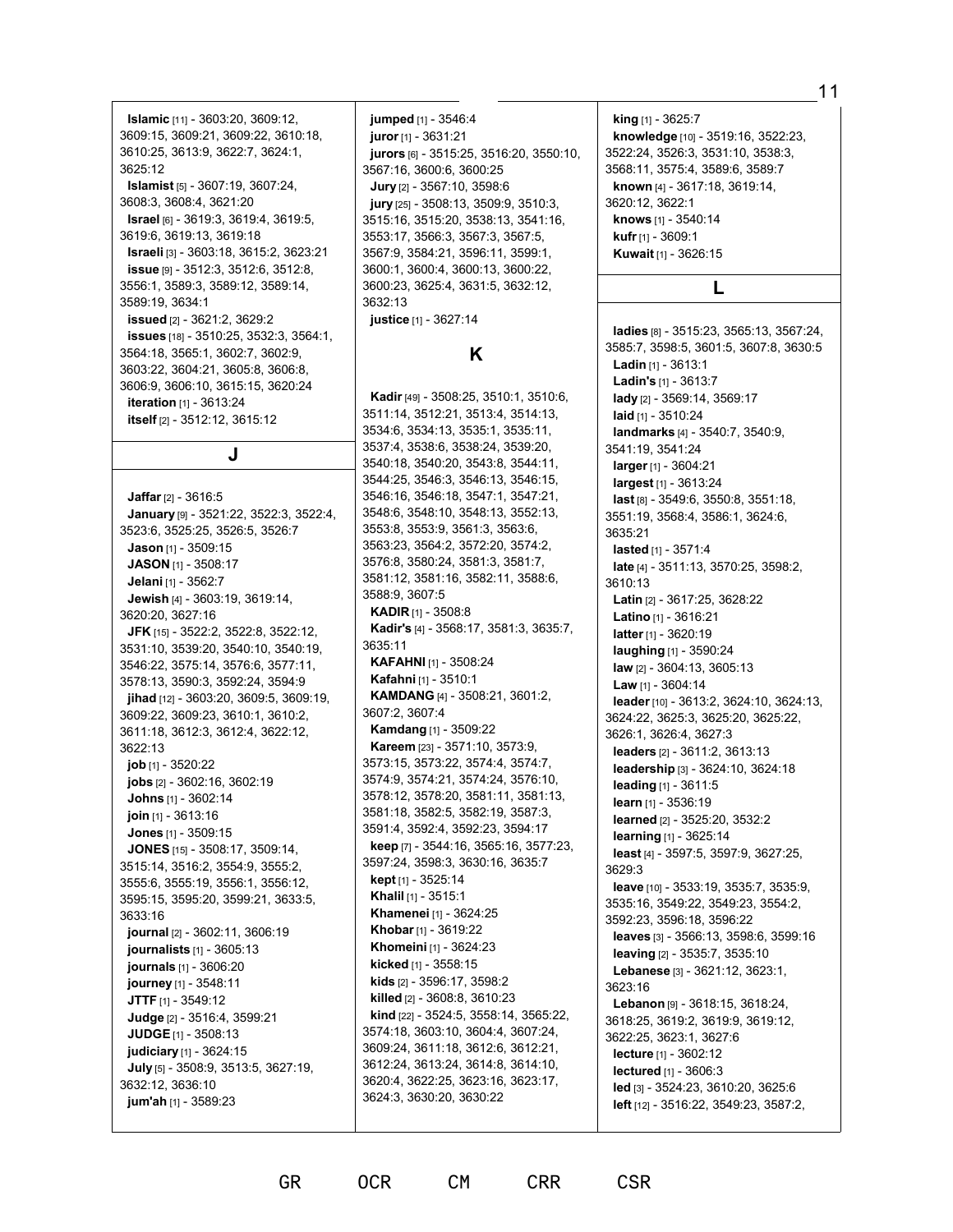3591:16, 3592:25, 3603:1, 3617:18, 3619:11, 3624:19, 3627:23, 3628:24, 3634:8 **legitimate** [1] - 3622:20 **LEN** [1] - 3508:21 **Len** [1] - 3509:22 **length** [1] - 3556:6 **less** [2] - 3609:14, 3622:20 **letter** [1] - 3515:3 **level** [1] - 3624:11 **Levitt** [17] - 3510:17, 3510:18, 3595:6, 3595:16, 3595:24, 3596:13, 3596:14, 3599:20, 3600:12, 3601:12, 3601:22, 3606:24, 3607:7, 3607:17, 3615:24, 3630:13, 3637:8 **liase** [1] - 3626:24 **light** [1] - 3623:22 **likely** [4] - 3543:20, 3543:25, 3546:9, 3616:17 **Limeen** [2] - 3610:12 **limine** [5] - 3510:6, 3511:23, 3514:2, 3514:24, 3633:18 **Linden** [1] - 3568:17 **line** [34] - 3510:14, 3538:23, 3538:24, 3539:5, 3561:14, 3562:4, 3563:17, 3563:19, 3564:23, 3571:17, 3571:24, 3572:1, 3573:6, 3575:3, 3575:9, 3575:21, 3576:13, 3578:10, 3578:17, 3579:13, 3581:2, 3581:18, 3582:3, 3583:5, 3584:1, 3591:21, 3593:6, 3593:16, 3593:19, 3604:4, 3614:8, 3614:25, 3615:7 **list** [3] - 3616:12, 3617:5, 3617:9 **listen** [7] - 3544:9, 3551:14, 3560:9, 3564:3, 3565:21, 3578:14, 3585:23 **listened** [1] - 3559:4 **listening** [1] - 3559:4 **literature** [1] - 3605:4 **live** [1] - 3621:2 **lived** [6] - 3574:16, 3616:18, 3616:19, 3616:21, 3626:12 **lives** [1] - 3621:2 **living** [3] - 3533:23, 3552:23, 3606:17 **load** [1] - 3632:14 **loaded** [1] - 3609:8 **local** [9] - 3614:23, 3615:7, 3618:4, 3618:7, 3626:17, 3626:24, 3626:25, 3627:1 **localities** [1] - 3618:7 **locate** [2] - 3514:6, 3593:12 **Look** [1] - 3615:9 **look** [27] - 3513:17, 3515:9, 3517:3, 3524:4, 3530:11, 3538:12, 3538:22, 3540:5, 3540:25, 3541:1, 3542:15, 3543:3, 3543:4, 3551:18, 3553:13, 3559:22, 3562:3, 3565:20, 3576:2, 3579:10, 3579:21, 3579:25, 3590:14, 3594:7, 3600:7, 3625:1 **looked** [2] - 3520:17, 3576:13 **looking** [13] - 3514:3, 3516:22,

3518:18, 3519:4, 3520:4, 3538:16, 3538:18, 3539:20, 3540:2, 3540:9, 3541:3, 3570:24, 3575:3 **looseleaf** [2] - 3600:10, 3630:8 **LORETTA** [1] - 3508:15 **lose** [1] - 3594:17 **lost** [1] - 3630:10 **Louis** [1] - 3635:24 **love** [2] - 3618:3, 3618:4 **luggage** [1] - 3590:7 **LYNCH** [1] - 3508:15

#### **M**

**machine** [2] - 3576:4, 3576:11 **magazines** [1] - 3630:21 **Mahsen** [4] - 3627:13, 3627:14, 3628:12, 3628:15 **maintained** [1] - 3627:22 **maintains** [1] - 3623:6 **major** [2] - 3618:4, 3625:19 **maker** [1] - 3617:4 **makers** [1] - 3605:12 **man** [15] - 3531:25, 3532:25, 3546:7, 3562:9, 3562:10, 3562:11, 3571:21, 3576:3, 3587:2, 3587:11, 3587:23, 3588:1, 3588:7, 3588:12, 3592:7 **manage** [1] - 3634:6 **management** [1] - 3581:5 **Manager** [1] - 3604:1 **manifesting** [1] - 3615:12 **manipulating** [1] - 3540:16 **mansion** [1] - 3544:19 **map** [25] - 3539:24, 3539:25, 3540:1, 3540:2, 3540:4, 3540:5, 3542:3, 3542:24, 3543:1, 3576:15, 3576:17, 3576:22, 3576:24, 3577:2, 3577:3, 3577:7, 3577:11, 3577:12, 3577:14, 3577:15, 3577:16, 3577:18, 3577:19, 3582:8 **mapping** [1] - 3582:6 **maps** [1] - 3540:2 **March** [7] - 3538:17, 3538:20, 3542:16, 3542:19, 3543:5, 3555:9, 3627:20 **marked** [7] - 3520:1, 3521:3, 3530:8, 3545:16, 3549:5, 3550:11, 3551:17 **marking** [1] - 3564:5 **MARSHALL** [1] - 3508:16 **marshall** [1] - 3514:9 **Marshall** [2] - 3509:15, 3511:25 **martial** [6] - 3583:11, 3583:13, 3583:17, 3583:20, 3584:8, 3584:13 **Mary** [1] - 3518:6 **Masood** [4] - 3524:13, 3524:15, 3533:7, 3546:11 **masters** [1] - 3604:13 **material** [2] - 3544:18, 3635:7 **materials** [1] - 3630:22 **matter** [29] - 3510:25, 3514:23, 3527:2,

GR OCR CM CRR CSR

3527:9, 3529:3, 3531:1, 3531:7, 3534:25, 3535:7, 3535:9, 3535:11, 3544:22, 3546:3, 3546:8, 3546:21, 3549:9, 3552:8, 3561:24, 3576:6, 3579:6, 3586:10, 3589:5, 3589:10, 3589:16, 3589:24, 3632:17, 3636:10 **matters** [3] - 3510:13, 3579:5, 3631:19 **Matthew** [2] - 3601:12, 3637:8 **mean** [16] - 3511:23, 3523:8, 3560:3, 3572:5, 3577:18, 3578:12, 3581:11, 3586:15, 3591:22, 3592:6, 3592:13, 3608:3, 3609:3, 3609:9, 3609:10 **meaning** [12] - 3546:18, 3561:8, 3572:2, 3575:15, 3584:11, 3584:14, 3594:3, 3606:18, 3607:20, 3609:10, 3609:15, 3609:19 **meanings** [1] - 3609:9 **means** [9] - 3543:25, 3590:6, 3605:9, 3608:4, 3609:7, 3609:22, 3610:12, 3613:20, 3632:1 **meant** [8] - 3513:20, 3552:11, 3581:9, 3581:10, 3592:16, 3594:19, 3594:21, 3600:10 **measured** [1] - 3577:22 **Mecca** [14] - 3591:22, 3591:24, 3592:6, 3592:10, 3592:11, 3592:13, 3592:14, 3592:15, 3592:16 **mechanical** [1] - 3509:4 **media** [3] - 3585:11, 3624:15, 3630:21 **meet** [7] - 3515:6, 3587:10, 3587:14, 3587:22, 3587:25, 3620:8, 3634:22 **meeting** [4] - 3528:20, 3531:8, 3614:7 **member** [2] - 3603:21, 3614:5 **member's** [1] - 3595:6 **members** [5] - 3611:3, 3613:13, 3613:14, 3614:4, 3621:12 **membership** [2] - 3614:1, 3614:3 **memory** [3] - 3521:1, 3543:15, 3549:1 **men** [1] - 3546:23 **Menem** [1] - 3620:22 **mention** [2] - 3588:10, 3600:10 **mentioned** [28] - 3531:6, 3532:13, 3534:10, 3537:2, 3538:9, 3545:6, 3545:8, 3546:3, 3546:7, 3546:12, 3546:16, 3546:20, 3552:5, 3552:7, 3554:7, 3555:16, 3560:8, 3563:1, 3573:25, 3588:9, 3593:10, 3596:25, 3617:5, 3618:12, 3618:24, 3620:3, 3623:2 **mentioning** [3] - 3546:20, 3587:1, 3593:10 **menu** [1] - 3614:18 **Message** [1] - 3612:11 **Messina** [2] - 3510:1, 3556:3 **MESSINA** [6] - 3508:24, 3516:4, 3596:16, 3596:20, 3635:10, 3635:16 **met** [4] - 3523:8, 3523:9, 3550:17, 3574:24 **methods** [1] - 3605:15 **microchip** [1] - 3594:9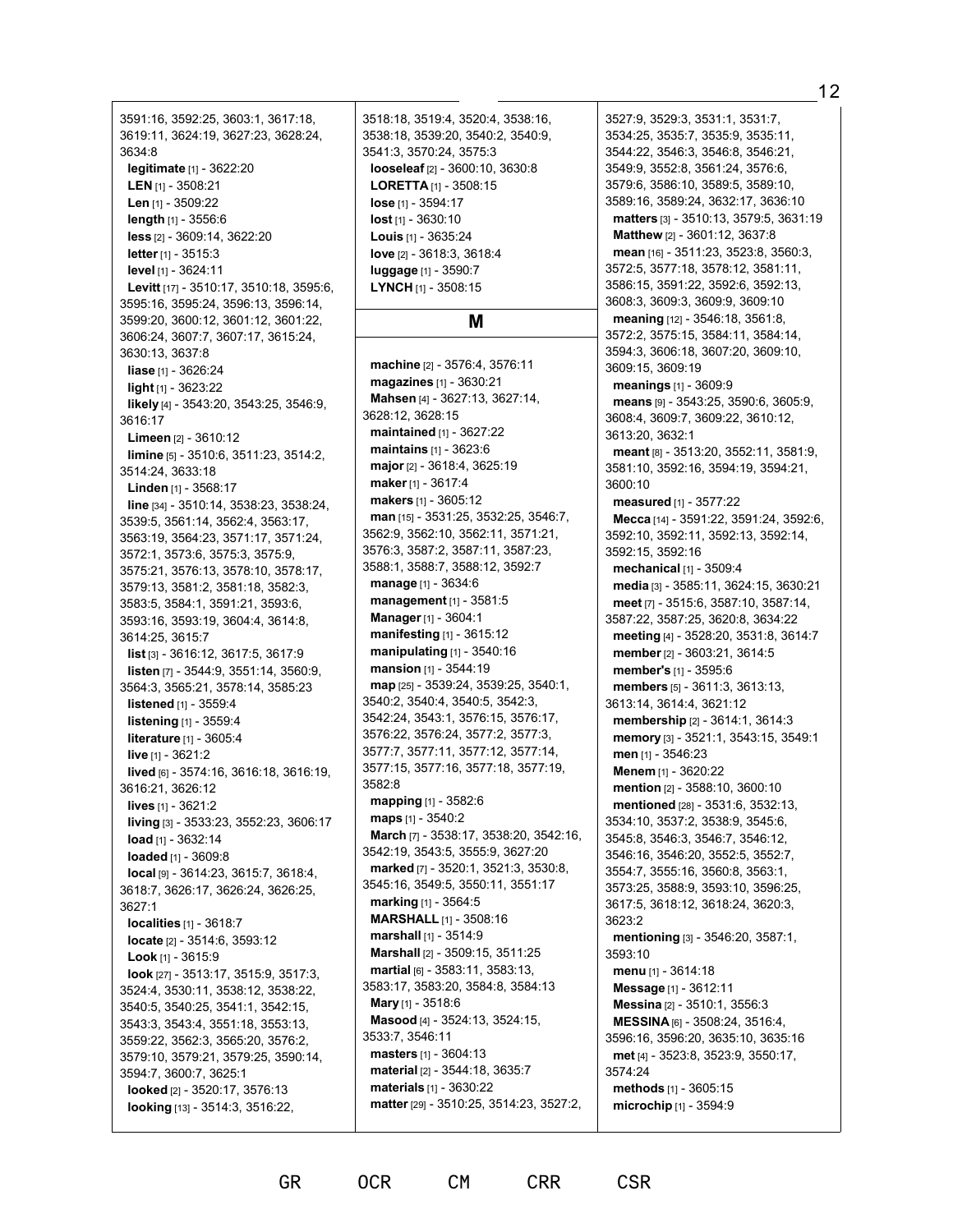**microfilm** [5] - 3593:24, 3593:25, 3594:14, 3594:15, 3594:22 **mid** [3] - 3526:5, 3526:7, 3536:10 **mid-January** [2] - 3526:5, 3526:7 **mid-May** [1] - 3536:10 **Middle** [8] - 3603:8, 3603:16, 3604:20, 3604:24, 3605:7, 3606:8, 3606:10, 3610:22 **middle** [1] - 3587:21 **might** [5] - 3529:12, 3554:9, 3565:21, 3580:15, 3593:20 **MILDRED** [1] - 3508:21 **Mildred** [1] - 3509:22 **Milestones** [1] - 3612:10 **militant** [1] - 3621:16 **militia** [1] - 3622:25 **Millennial** [1] - 3603:22 **MILLER** [19] - 3508:16, 3510:18, 3512:9, 3512:13, 3514:21, 3595:5, 3595:13, 3595:21, 3596:3, 3596:9, 3599:22, 3600:18, 3633:20, 3633:24, 3634:4, 3634:10, 3634:16, 3635:1, 3636:7 **Miller** [1] - 3509:15 **million** [8] - 3520:23, 3521:18, 3574:13, 3579:12, 3579:13, 3579:14, 3579:15, 3621:9 **mind** [8] - 3528:23, 3529:2, 3544:16, 3556:10, 3565:16, 3597:24, 3630:17, 3635:21 **minimum** [1] - 3598:3 **Ministry** [1] - 3623:5 **minority** [1] - 3626:12 **minute** [4] - 3542:8, 3552:16, 3558:2, 3635:21 **minutes** [23] - 3540:25, 3541:11, 3541:15, 3542:20, 3556:22, 3557:3, 3561:11, 3563:15, 3564:22, 3565:14, 3565:25, 3566:7, 3572:10, 3580:12, 3583:4, 3591:20, 3593:5, 3593:15, 3596:6, 3597:17, 3598:4, 3599:18, 3624:19 **miscommunication** [2] - 3512:14, 3558:10 **Miss** [1] - 3567:25 **missionary** [1] - 3574:1 **misstatement** [1] - 3512:15 **misstating** [1] - 3511:24 **mistrust** [2] - 3525:9, 3527:1 **misunderstood** [2] - 3513:13, 3513:21 **Mohammed** [51] - 3518:6, 3525:12, 3531:5, 3531:9, 3532:6, 3532:18, 3532:23, 3533:17, 3534:10, 3535:6, 3537:3, 3538:25, 3540:4, 3543:24, 3544:20, 3544:23, 3547:20, 3548:11, 3548:17, 3550:18, 3550:20, 3551:3, 3551:4, 3551:5, 3551:8, 3551:11, 3552:4, 3552:17, 3553:6, 3553:9, 3553:10, 3558:12, 3558:16, 3561:8, 3561:25, 3563:22, 3569:9, 3569:12,

3575:16, 3576:21, 3582:13, 3584:14, 3586:15, 3588:14, 3593:1 **MOIS** [1] - 3623:5 **moment** [7] - 3539:16, 3548:6, 3548:7, 3548:8, 3574:9, 3586:16, 3631:6 **Monday** [1] - 3635:2 **money** [48] - 3526:20, 3526:24, 3527:6, 3527:7, 3527:13, 3527:14, 3529:13, 3529:25, 3531:4, 3532:11, 3535:22, 3535:23, 3535:24, 3547:7, 3547:9, 3547:10, 3548:21, 3549:25, 3552:18, 3552:21, 3552:22, 3552:24, 3552:25, 3553:2, 3554:6, 3555:11, 3558:3, 3558:9, 3558:11, 3558:13, 3558:20, 3559:8, 3559:9, 3559:20, 3569:1, 3569:9, 3574:1, 3579:17, 3581:4, 3581:20, 3581:21, 3581:22, 3581:25, 3593:7, 3621:8, 3622:11 **monies** [2] - 3559:12 **monitor**[1] - 3519:22 **monitors** [1] - 3516:20 **monthly** [1] - 3552:22 **months** [3] - 3617:18, 3620:25, 3627:19 **morning** [8] - 3571:5, 3595:9, 3595:21, 3599:9, 3599:20, 3630:3, 3633:1, 3634:21 **mosque** [3] - 3565:9, 3574:1, 3627:17 **mosques** [1] - 3625:14 **most** [20] - 3522:11, 3530:16, 3543:25, 3549:7, 3550:8, 3568:15, 3568:17, 3603:17, 3611:2, 3611:7, 3612:10, 3613:24, 3616:12, 3616:17, 3617:5, 3617:8, 3617:16, 3624:12, 3624:20, 3628:12 **moth** [1] - 3609:13 **mother** [2] - 3533:18 **mother's** [1] - 3533:16 **motion** [19] - 3510:6, 3510:15, 3511:3, 3511:14, 3511:16, 3511:23, 3511:24, 3512:2, 3512:12, 3512:18, 3512:25, 3513:1, 3514:3, 3514:8, 3514:19, 3514:24, 3514:25, 3633:18 **motions** [5] - 3513:24, 3513:25, 3514:1, 3514:2 **motivate** [1] - 3614:16 **move** [9] - 3535:23, 3544:17, 3559:25, 3561:9, 3581:21, 3597:19, 3617:6, 3632:11, 3633:8 **movement** [2] - 3611:9, 3614:12 **moves** [1] - 3606:24 **moving** [1] - 3581:20 **MR** [41] - 3509:14, 3509:25, 3510:18, 3511:10, 3511:12, 3512:9, 3512:13, 3514:5, 3514:21, 3515:14, 3516:2, 3554:9, 3555:2, 3555:6, 3555:19, 3556:1, 3556:12, 3595:5, 3595:13, 3595:15, 3595:20, 3595:21, 3596:3, 3596:9, 3599:21, 3599:22, 3600:18, 3601:2, 3601:3, 3607:2, 3607:4,

GR OCR CM CRR CSR

3607:6, 3633:5, 3633:16, 3633:20, 3633:24, 3634:4, 3634:10, 3634:16, 3635:1, 3636:7 **MS** [68] - 3509:19, 3509:21, 3516:3, 3516:4, 3516:18, 3518:1, 3518:18, 3521:7, 3538:2, 3538:15, 3541:13, 3542:8, 3544:3, 3549:3, 3550:5, 3553:17, 3555:4, 3555:8, 3555:14, 3555:21, 3556:10, 3556:20, 3556:23, 3557:2, 3559:25, 3561:2, 3565:11, 3567:11, 3567:14, 3568:3, 3570:22, 3571:7, 3575:8, 3575:19, 3580:8, 3583:24, 3584:20, 3584:24, 3585:2, 3585:12, 3589:2, 3591:3, 3591:18, 3593:4, 3593:14, 3594:24, 3595:14, 3595:25, 3596:6, 3596:15, 3596:16, 3596:20, 3600:15, 3601:4, 3601:17, 3601:21, 3606:23, 3607:13, 3607:16, 3615:19, 3615:21, 3620:2, 3624:19, 3630:1, 3635:10, 3635:16, 3635:23, 3636:6 **multipages** [1] - 3564:8 **multiple** [2] - 3590:16, 3617:13 **Murtaza** [1] - 3627:11 **Mus** [2] - 3610:12 **Mus-Limeen** [1] - 3610:12 **Muslim** [10] - 3608:1, 3609:20, 3610:11, 3610:16, 3610:23, 3611:4, 3611:6, 3611:15, 3612:6, 3615:10 **Muslims** [1] - 3611:22 **must** [1] - 3532:20

#### **N**

**name** [9] - 3532:14, 3534:11, 3571:13, 3601:11, 3604:19, 3616:4, 3617:1, 3621:25, 3624:1 **named** [5] - 3512:11, 3610:6, 3611:8, 3616:2, 3627:11 **names** [2] - 3603:13, 3635:6 **Napoli** [1] - 3635:24 **narrative** [1] - 3615:1 **nation** [3] - 3609:21, 3609:22, 3612:6 **national** [1] - 3572:14 **National** [1] - 3604:7 **nature** [1] - 3623:3 **Nayah** [1] - 3518:6 **Near** [2] - 3602:1, 3604:19 **near** [1] - 3604:14 **nearest** [1] - 3627:9 **necessarily** [4] - 3614:1, 3614:2, 3614:6, 3633:13 **necessary** [1] - 3621:23 **necessity** [1] - 3632:8 **need** [21] - 3515:6, 3533:19, 3552:14, 3555:15, 3556:5, 3563:20, 3577:22, 3579:10, 3597:11, 3597:12, 3599:3, 3599:7, 3599:12, 3611:23, 3612:2, 3630:2, 3631:13, 3633:10, 3634:14,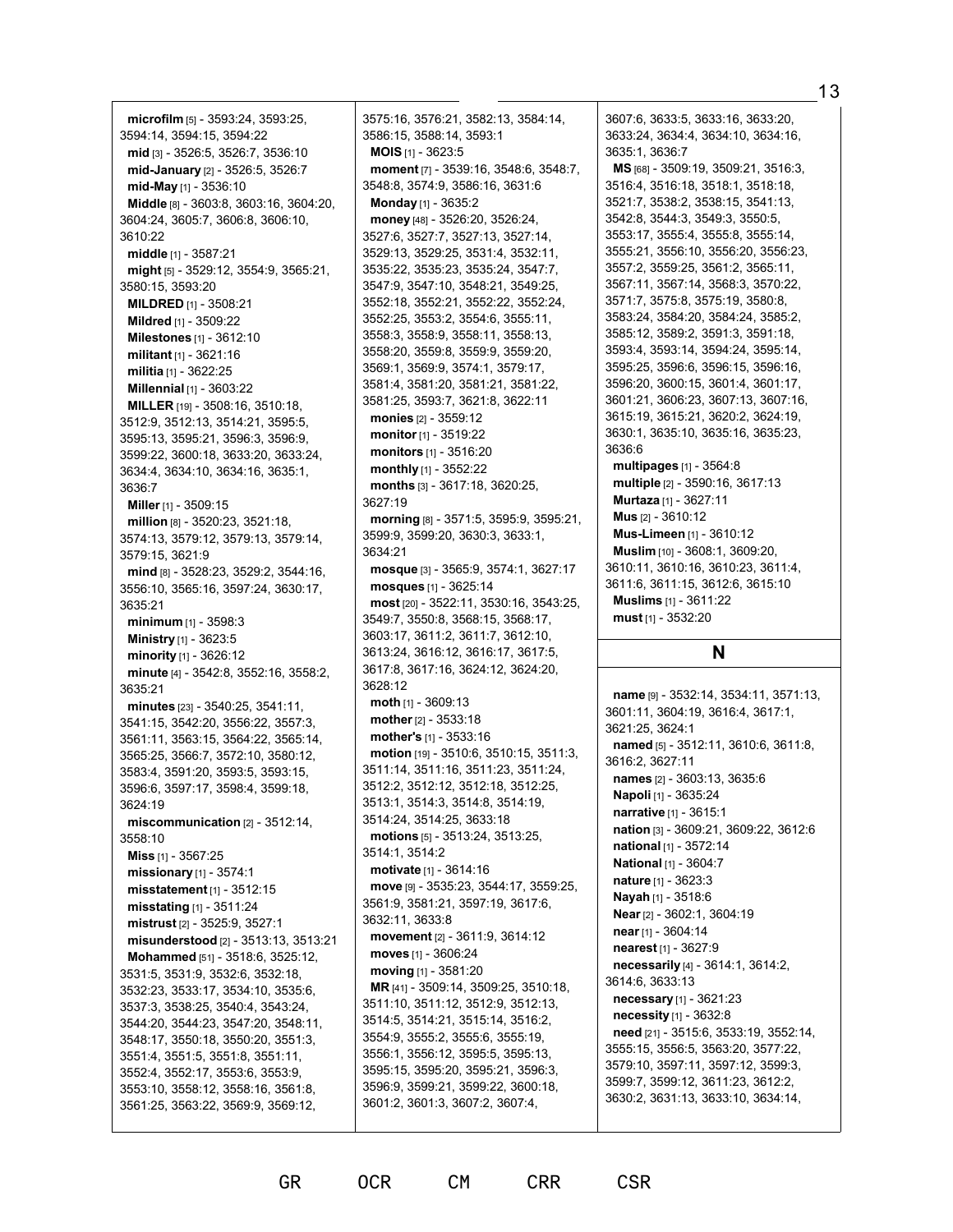3634:22, 3634:24 **needed** [11] - 3527:9, 3530:23, 3531:5, 3548:17, 3548:21, 3558:15, 3559:8, 3559:13, 3592:19, 3593:11, 3632:17 **needs** [1] - 3631:22 **neighborhood** [1] - 3614:7 **Nero** [15] - 3523:10, 3523:13, 3523:23, 3524:13, 3524:15, 3528:2, 3528:4, 3528:6, 3528:11, 3528:21, 3528:23, 3531:8, 3533:7, 3533:15, 3533:23 **never** [17] - 3513:2, 3513:11, 3513:18, 3514:14, 3514:15, 3529:2, 3529:6, 3531:5, 3547:17, 3551:6, 3553:1, 3581:9, 3584:5, 3584:8, 3584:11, 3589:10 **NEW** [1] - 3508:1 **new** [1] - 3536:20 **New** [14] - 3508:7, 3508:19, 3509:2, 3521:23, 3523:20, 3525:21, 3534:23, 3536:6, 3547:24, 3565:5, 3569:5, 3602:21, 3618:6, 3628:21 **news** [1] - 3621:6 **newspaper** [1] - 3630:21 **next** [25] - 3523:3, 3523:4, 3527:10, 3530:11, 3536:4, 3537:7, 3542:16, 3554:11, 3557:4, 3559:22, 3560:12, 3566:18, 3588:25, 3595:3, 3598:7, 3599:24, 3601:6, 3608:9, 3613:3, 3613:12, 3619:23, 3629:5, 3631:23, 3632:7, 3632:9 **nexus** [1] - 3604:24 **night** [7] - 3538:10, 3539:25, 3541:5, 3541:7, 3541:8, 3599:14, 3636:8 **nihilist** [1] - 3607:20 **nine** [6] - 3564:20, 3564:23, 3572:1, 3572:8, 3572:9 **ninja** [2] - 3583:9, 3583:10 **NKRUMAH** [7] - 3508:24, 3509:25, 3511:10, 3511:12, 3514:5, 3601:3, 3607:6 **Nkrumah** [4] - 3510:1, 3512:15, 3513:13, 3513:21 **nobody** [4] - 3530:24, 3530:25, 3588:6 **non** [1] - 3628:25 **nonprofit** [1] - 3581:24 **normally** [1] - 3633:25 **north** [1] - 3620:8 **notably** [1] - 3628:12 **note** [8] - 3511:2, 3512:4, 3512:13, 3532:6, 3548:11, 3551:8, 3594:5, 3632:7 **notes** [1] - 3635:9 **nothing** [5] - 3513:22, 3555:19, 3597:10, 3610:3, 3614:23 **notice** [4] - 3532:14, 3600:5, 3629:2, 3635:5 **notices** [1] - 3621:3 **November** [2] - 3525:24, 3603:1 **number** [10] - 3509:11, 3517:12, 3556:14, 3559:4, 3570:14, 3570:15,

3570:16, 3570:19, 3614:13, 3631:21 **numbers** [1] - 3512:11 **numerous** [2] - 3558:11, 3589:4 **Nur** [72] - 3525:17, 3526:11, 3526:19, 3526:22, 3527:4, 3527:7, 3527:13, 3528:2, 3528:5, 3528:19, 3528:25, 3529:4, 3529:8, 3529:12, 3529:23, 3529:25, 3530:21, 3530:22, 3530:25, 3531:1, 3531:7, 3532:3, 3532:4, 3532:10, 3547:7, 3547:9, 3548:13, 3548:14, 3548:18, 3548:19, 3548:21, 3549:19, 3551:10, 3552:5, 3552:6, 3552:7, 3552:13, 3553:10, 3553:11, 3553:18, 3553:21, 3554:6, 3558:2, 3558:11, 3558:24, 3559:17, 3559:18, 3560:4, 3560:6, 3560:9, 3561:3, 3561:4, 3561:17, 3561:24, 3562:1, 3562:14, 3568:20, 3569:13, 3569:20, 3570:7, 3570:9, 3570:15, 3585:16, 3586:10, 3588:6, 3588:11, 3589:23, 3590:24, 3591:2, 3591:6, 3591:8, 3593:7 **Nur's** [4] - 3525:20, 3526:10, 3527:15, 3549:18

## **O**

**o'clock** [11] - 3508:10, 3511:5, 3595:24, 3599:8, 3630:4, 3630:6, 3630:12, 3631:3, 3631:14, 3633:2, 3636:10 **oath** [2] - 3516:12, 3567:22 **object** [1] - 3556:4 **objecting** [1] - 3556:1 **objection** [4] - 3554:9, 3607:3, 3607:4, 3607:6 **objective** [2] - 3607:22, 3611:12 **observant** [1] - 3609:11 **observe** [1] - 3609:24 **obviously** [3] - 3633:2, 3633:6, 3635:20 **occasion** [1] - 3573:2 **occasions** [1] - 3559:7 **occurred** [6] - 3509:9, 3538:25, 3566:3, 3599:1, 3600:1, 3631:5 **OF** [3] - 3508:1, 3508:4, 3508:12 **offensive** [5] - 3609:23, 3609:25, 3610:2, 3610:4, 3611:18 **offensively** [1] - 3619:4 **offer** [8] - 3512:18, 3513:2, 3513:3, 3513:12, 3513:15, 3513:16, 3513:18, 3542:13 **offering** [1] - 3513:18 **office** [9] - 3523:10, 3523:13, 3523:16, 3523:19, 3526:12, 3526:22, 3531:24, 3532:22, 3532:23 **offices** [1] - 3623:24 **officials** [10] - 3605:5, 3605:13, 3616:8, 3616:14, 3617:11, 3621:5,

3622:16, 3623:7, 3623:24, 3628:20 **often** [1] - 3615:7 **okays** [1] - 3558:16 **old** [2] - 3590:16, 3596:19 **once** [3] - 3627:25, 3629:2, 3634:20 **one** [52] - 3510:16, 3513:12, 3513:14, 3517:18, 3520:21, 3520:23, 3526:3, 3527:21, 3528:2, 3528:21, 3531:17, 3540:20, 3540:23, 3541:11, 3541:14, 3542:25, 3546:25, 3553:25, 3556:12, 3559:4, 3563:1, 3568:11, 3571:17, 3579:21, 3585:2, 3591:20, 3593:4, 3593:5, 3593:9, 3593:14, 3604:5, 3604:8, 3606:4, 3609:9, 3609:18, 3611:25, 3612:7, 3613:16, 3613:22, 3615:14, 3615:15, 3616:16, 3617:11, 3622:7, 3622:16, 3622:18, 3627:2, 3630:7, 3634:7 **ongoing** [1] - 3620:18 **open** [6] - 3565:16, 3567:1, 3597:24, 3622:16, 3622:21, 3630:16 **Open** [2] - 3558:1, 3596:24 **opened** [1] - 3634:24 **operate** [1] - 3540:12 **operation** [2] - 3582:20, 3595:7 **operations** [1] - 3621:7 **operative** [2] - 3616:2, 3616:6 **operatives** [4] - 3616:25, 3617:2, 3618:9, 3619:4 **opinion** [1] - 3606:19 **opinions** [1] - 3597:25 **opposed** [1] - 3627:4 **optician** [1] - 3522:15 **options** [2] - 3535:18, 3535:19 **oral** [2] - 3513:25, 3514:1 **order** [6] - 3595:4, 3597:9, 3601:7, 3605:25, 3611:21, 3621:18 **Organization** [1] - 3622:8 **organization** [11] - 3581:24, 3614:2, 3618:16, 3618:19, 3621:11, 3621:15, 3622:17, 3622:23, 3623:13, 3623:16, 3625:9 **organizational** [2] - 3612:14, 3612:15 **organizations** [3] - 3621:13, 3622:1, 3622:3 **original** [2] - 3551:10, 3594:18 **originally** [3] - 3513:3, 3528:9, 3632:13 **orphans** [1] - 3622:11 **orthodox** [1] - 3611:15 **Osama** [11] - 3545:11, 3546:1, 3547:19, 3547:20, 3547:21, 3547:23, 3548:1, 3548:8, 3548:14 **otherwise** [2] - 3556:8, 3605:19 **overnight** [1] - 3542:24 **oversee** [1] - 3602:7 **owed** [1] - 3552:25 **own** [7] - 3545:9, 3548:11, 3570:13, 3602:11, 3613:4, 3623:1, 3623:16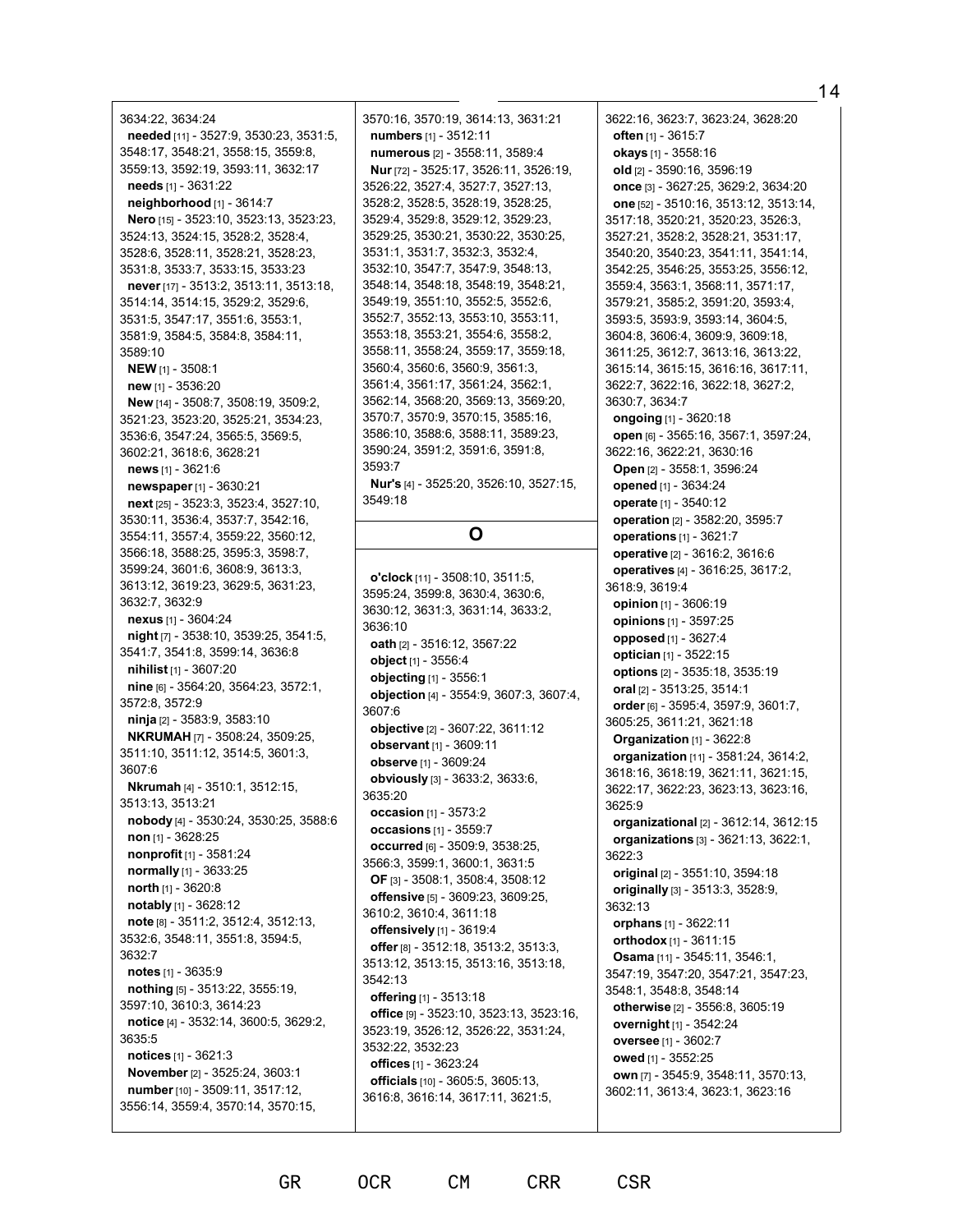| Р                                                                         | <b>Pause</b> [9] - 3545:23, 3549:8, 3550:9,<br>3551:21, 3551:24, 3557:1, 3559:24, | 358<br>pl  |
|---------------------------------------------------------------------------|-----------------------------------------------------------------------------------|------------|
|                                                                           | 3567:8, 3584:22                                                                   | pl         |
| $p.m$ [2] - 3508:10, 3579:23                                              | pause [5] - 3521:14, 3530:14, 3530:19,                                            | pl         |
| pack [1] - 3590:21                                                        | 3564:12, 3595:15                                                                  | 355        |
| page [75] - 3530:11, 3530:12, 3530:16,                                    | pay [4] - 3525:14, 3526:25, 3535:25,                                              | 358        |
| 3537:7, 3538:16, 3538:22, 3539:5,                                         | 3574:12                                                                           | pl         |
| 3539:6, 3540:25, 3542:16, 3542:21,                                        | peace [1] - 3606:8                                                                | pl         |
| 3543:4, 3550:8, 3551:19, 3551:20,                                         | peacekeeping [1] - 3619:9                                                         | pl         |
| 3551:23, 3554:11, 3557:4, 3560:12,                                        | peer [1] - 3606:20                                                                | 354        |
| 3561:9, 3561:13, 3562:3, 3563:10,                                         | Peninsula [1] - 3613:10                                                           | 358        |
| 3563:11, 3563:12, 3563:13, 3563:16,<br>3564:8, 3564:10, 3564:20, 3564:23, | people [31] - 3525:3, 3527:18,                                                    | pl         |
| 3566:18, 3570:24, 3571:8, 3571:24,                                        | 3527:24, 3528:14, 3528:15, 3537:2,                                                | pl         |
| 3572:8, 3572:9, 3573:5, 3573:6,                                           | 3546:10, 3546:14, 3546:22, 3572:1,                                                | pl         |
| 3575:2, 3575:9, 3575:19, 3575:22,                                         | 3572:3, 3578:20, 3579:4, 3589:17,                                                 | 354        |
| 3575:25, 3576:13, 3578:10, 3578:17,                                       | 3593:21, 3609:20, 3609:24, 3611:12,                                               | 354        |
| 3579:10, 3579:22, 3580:10, 3580:13,                                       | 3611:14, 3611:15, 3612:1, 3612:7,<br>3613:25, 3614:7, 3614:16, 3614:18,           | 355<br>356 |
| 3580:16, 3581:2, 3581:18, 3582:3,                                         | 3615:6, 3616:17, 3617:9, 3625:16,                                                 | 357        |
| 3582:23, 3583:1, 3583:7, 3583:24,                                         | 3625:18                                                                           | 357        |
| 3584:1, 3587:21, 3587:22, 3588:25,                                        | per [2] - 3530:25, 3569:12                                                        | 358        |
| 3591:19, 3591:21, 3593:2, 3593:6,                                         | perceived [3] - 3609:15, 3609:19,                                                 | 358        |
| 3593:14, 3593:16, 3598:7, 3599:24,                                        | 3611:18                                                                           | 358        |
| 3608:9, 3619:23, 3629:5                                                   | perhaps [2] - 3512:15, 3632:14                                                    | 358        |
| pages [2] - 3545:17, 3620:24                                              | period [11] - 3521:20, 3522:2, 3522:5,                                            | 359        |
| paid [3] - 3527:16, 3553:1, 3568:23                                       | 3526:4, 3527:18, 3536:5, 3536:9,                                                  | 359        |
| Palestinian [1] - 3603:20                                                 | 3559:11, 3565:4, 3568:6, 3570:10                                                  | PI         |
| pan [1] - 3623:17                                                         | periphery [1] - 3613:3                                                            | pl         |
| pan-Shia [1] - 3623:17                                                    | permission [2] - 3575:11, 3595:20                                                 | pl         |
| paper [1] - 3622:2                                                        | person [15] - 3540:6, 3550:17,                                                    | pl         |
| papers [3] - 3581:24, 3618:7, 3620:25<br>paperwork [3] - 3573:1, 3573:2,  | 3558:25, 3586:16, 3594:7, 3594:8,                                                 | 357        |
| 3573:3                                                                    | 3594:10, 3594:11, 3609:11, 3611:7,                                                | 359        |
| paragraph [7] - 3530:17, 3549:6,                                          | 3614:5, 3615:6, 3615:24, 3628:25                                                  | pl         |
| 3550:8, 3551:18, 3551:19, 3553:24,                                        | personal [2] - 3522:12, 3609:9                                                    | pl         |
| 3575:10                                                                   | personalities [1] - 3614:21<br>personally [1] - 3524:16                           | pl         |
| parallel [1] - 3604:5                                                     | Ph.D $[1]$ - 3604:15                                                              | p<br>p     |
| Paraquay [2] - 3620:7, 3620:9                                             | phone [11] - 3538:3, 3538:5, 3538:6,                                              | 351        |
| parliament [2] - 3621:12, 3624:6                                          | 3543:17, 3544:1, 3547:13, 3547:14,                                                | 352        |
| part [16] - 3512:15, 3513:11, 3517:8,                                     | 3553:14, 3553:18, 3632:20                                                         | 352        |
| 3519:24, 3520:1, 3520:6, 3525:10,                                         | photograph [4] - 3593:21, 3593:22,                                                | 353        |
| 3562:5, 3568:17, 3569:4, 3581:12,                                         | 3593:23                                                                           | 354        |
| 3593:11, 3593:12, 3614:11, 3614:12,                                       | photographing $[1]$ - 3594:13                                                     | 354        |
| 3618:15                                                                   | photographs [7] - 3510:7, 3512:3,                                                 | 355        |
| participated [1] - 3623:23                                                | 3512:5, 3512:8, 3512:18, 3512:23,                                                 | 355        |
| particular [12] - 3541:7, 3594:10,                                        | 3519:1                                                                            | 357        |
| 3604:18, 3605:8, 3608:5, 3615:1,<br>3617:3, 3619:10, 3623:12, 3625:8,     | photos [2] - 3514:3, 3635:11                                                      | 357        |
| 3625:16, 3628:3                                                           | pick [5] - 3522:18, 3522:24, 3527:10,                                             | 357<br>358 |
| parties [3] - 3515:25, 3600:3, 3600:25                                    | 3569:15, 3595:22                                                                  | 359        |
| parts [2] - 3621:22, 3624:12                                              | pictures [9] - 3511:21, 3512:20,                                                  | 363        |
| party [1] - 3567:15                                                       | 3514:11, 3514:15, 3516:23, 3516:24,                                               | P٥         |
| pass [4] - 3512:6, 3584:20, 3616:20,                                      | 3519:1, 3519:6, 3519:9<br>pilgrimage [1] - 3592:5                                 | p          |
| 3616:21                                                                   | Pilot [1] - 3616:5                                                                | p          |
| passport [5] - 3536:17, 3536:21,                                          | pipeline [2] - 3582:11, 3582:13                                                   | p          |
| 3537:1, 3590:13, 3590:16                                                  | pissed [1] - 3532:21                                                              | P٥         |
| passports [3] - 3616:11, 3617:13,                                         | place [17] - 3538:17, 3543:5, 3548:25,                                            | p          |
| 3617:14                                                                   | 3549:13, 3549:14, 3549:15, 3553:14,                                               | 36C        |
| past [1] - 3511:13                                                        | 3553:24, 3553:25, 3562:22, 3563:8,                                                | 362        |
| <b>patience</b> [1] - 3631:4                                              | 3570:25, 3578:4, 3580:2, 3580:4,                                                  | P٥         |
|                                                                           |                                                                                   |            |

GR OCR CM CRR CSR

3580:21, 3617:15 **placed** [1] - 3548:10 **places** [2] - 3589:17, 3605:7 **plan** [10] - 3528:10, 3547:1, 3548:8, 3551:11, 3568:12, 3574:4, 3574:7, 3580:24, 3581:12, 3581:15 **plane** [1] - 3569:24 **plans** [1] - 3552:12 **play** [11] - 3524:7, 3541:10, 3544:3, 3546:23, 3575:16, 3579:4, 3580:6, 3585:19, 3625:11, 3626:19, 3626:22 **played** [1] - 3619:19 **playing** [1] - 3621:5 **plays** [49] - 3517:5, 3517:19, 3520:2, 3541:18, 3541:22, 3542:7, 3542:9, 3542:22, 3544:4, 3544:10, 3553:20, 3554:5, 3560:2, 3560:11, 3561:15, 3562:18, 3563:2, 3563:18, 3564:24, 3572:12, 3573:8, 3575:23, 3576:1, 3578:18, 3580:11, 3580:14, 3580:19, 3583:6, 3583:8, 3584:3, 3585:20, 3585:24, 3586:5, 3586:13, 3586:20, 3587:9, 3587:12, 3588:4, 3588:15, 3588:25, 3589:21, 3590:5, 3590:19, 3590:23, 3591:1, 3591:14, 3591:17, 3593:18, 3625:13 **Plaza** [2] - 3508:19, 3509:1 **pleased** [1] - 3632:13 **pledge** [2] - 3613:6 **plot** [9] - 3548:12, 3573:21, 3573:22, 3574:14, 3576:6, 3578:13, 3581:4, 3594:8, 3603:22 **plotting** [3] - 3616:9, 3616:15, 3616:17 **plug** [2] - 3578:3 **plugged** [1] - 3524:6 **pocket** [3] - 3600:9, 3630:9, 3630:10 **point** [61] - 3513:8, 3513:13, 3513:14, 3515:2, 3518:8, 3520:18, 3520:23, 3523:9, 3523:13, 3524:12, 3524:21, 3527:21, 3528:21, 3530:20, 3530:22, 3530:23, 3531:13, 3531:18, 3540:20, 3542:11, 3544:8, 3544:13, 3546:22, 3548:6, 3549:12, 3549:17, 3550:17, 3552:18, 3553:2, 3553:13, 3555:19, 3559:2, 3559:5, 3562:25, 3568:11, 3573:17, 3573:19, 3573:22, 3573:24, 3574:20, 3576:8, 3576:19, 3578:7, 3579:1, 3579:2, 3581:11, 3585:15, 3585:21, 3587:13, 3591:4, 3591:15, 3595:16, 3597:2, 3597:5, 3606:4, 3632:24, 3634:7, 3634:22, 3635:20 **Point** [1] - 3602:21 **pointing** [1] - 3540:16 **police** [2] - 3621:4, 3624:15 **policy** [2] - 3604:20, 3605:12 **Policy** [2] - 3602:1, 3604:19 **political** [9] - 3604:12, 3607:22, 3607:23, 3608:2, 3610:15, 3621:11, 3621:16, 3622:15, 3622:24 **Pony** [1] - 3525:4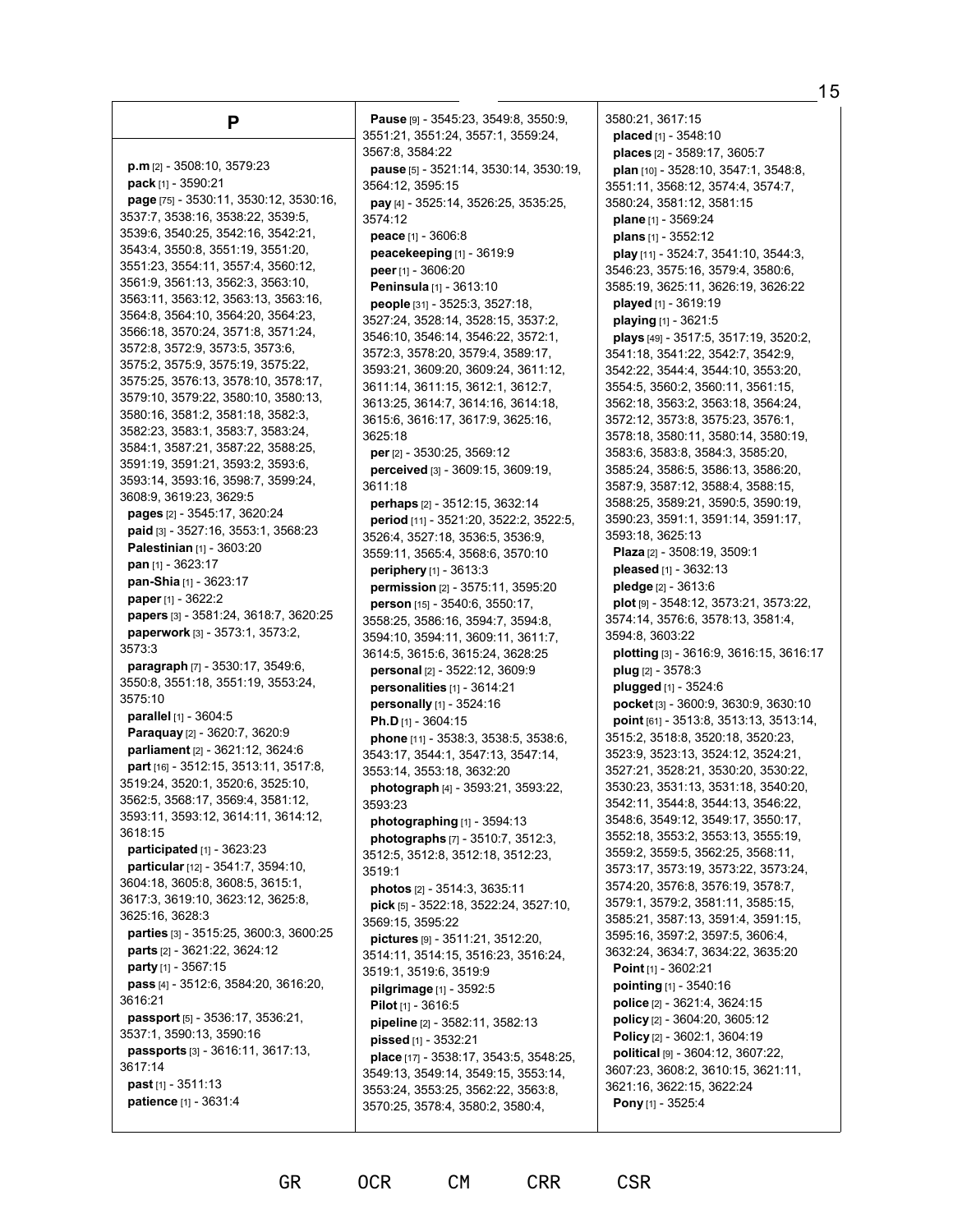**Ponytail** [4] - 3528:11, 3531:3, 3531:8 **poor** [1] - 3542:10 **portion** [3] - 3530:17, 3541:13, 3573:9 **position** [7] - 3516:8, 3533:11, 3602:2, 3604:1, 3604:17, 3612:2, 3628:13 **possession** [1] - 3582:17 **possibility** [1] - 3527:1 **possible** [3] - 3548:12, 3634:13, 3634:20 **possibly** [3] - 3535:12, 3549:15, 3617:14 **post** [6] - 3612:19, 3627:21, 3627:22, 3628:8, 3628:9 **power** [1] - 3624:16 **practice** [7] - 3517:17, 3537:2, 3608:6, 3610:19, 3611:13, 3612:7 **practiced** [1] - 3608:7 **practicing** [1] - 3612:1 **preceded** [1] - 3624:24 **preclude** [1] - 3514:19 **prediction** [1] - 3635:3 **prepare** [4] - 3520:9, 3520:11, 3520:12, 3520:14 **prepared** [4] - 3510:10, 3511:4, 3519:13, 3519:15 **preparing** [1] - 3511:3 **presence** [4] - 3552:8, 3603:9, 3620:4, 3620:6 **present** [26] - 3510:4, 3515:17, 3515:20, 3516:1, 3530:23, 3530:24, 3531:6, 3531:7, 3536:20, 3543:20, 3551:4, 3552:8, 3567:3, 3567:4, 3567:10, 3567:16, 3569:7, 3576:22, 3591:3, 3600:3, 3600:4, 3600:22, 3601:1 **presented** [6] - 3519:20, 3535:1, 3535:7, 3543:12, 3543:20, 3630:18 **presenting** [2] - 3531:9, 3590:3 **President** [1] - 3620:22 **president** [2] - 3624:6, 3624:14 **press** [4] - 3616:13, 3618:2, 3628:21, 3628:22 **pressure** [1] - 3588:17 **pretty** [3] - 3515:4, 3571:4, 3588:20 **prevent** [3] - 3513:23, 3632:19, 3632:22 **previous** [1] - 3580:22 **previously** [4] - 3516:15, 3530:8, 3549:5, 3551:16 **price** [1] - 3579:11 **primarily** [3] - 3603:17, 3604:23, 3620:6 **primary** [3] - 3605:9, 3611:12, 3625:24 **print** [1] - 3630:21 **printed** [1] - 3577:8 **printout** [1] - 3577:9 **prints** [4] - 3542:13, 3542:14, 3592:25, 3594:1 **pro** [1] - 3623:17 **pro-Iran** [1] - 3623:17

**proactively** [2] - 3514:4, 3621:20 **problem** [3] - 3525:10, 3525:20, 3525:25 **problems** [3] - 3525:2, 3525:3, 3525:6 **proceed** [1] - 3607:12 **proceeded** [1] - 3535:17 **Proceedings** [1] - 3509:4 **process** [3] - 3511:3, 3606:9, 3621:22 **produced** [1] - 3509:4 **product** [1] - 3583:10 **production** [1] - 3602:7 **professional** [3] - 3546:8, 3546:17, 3546:18 **profile** [1] - 3537:3 **program** [2] - 3540:9, 3602:3 **progress** [1] - 3635:8 **project** [2] - 3571:18, 3575:11 **projected** [1] - 3635:19 **prominent** [4] - 3610:11, 3612:12, 3612:17, 3625:25 **promotes** [2] - 3625:13, 3628:10 **prompt** [2] - 3614:18, 3614:19 **properly** [4] - 3516:1, 3550:12, 3567:16, 3601:1 **proposed** [2] - 3545:11, 3596:1 **prosecutor**[1] - 3621:1 **proven** [1] - 3613:17 **provide** [6] - 3512:24, 3513:9, 3597:14, 3628:2, 3633:17, 3635:12 **provided** [5] - 3513:4, 3549:15, 3603:7, 3603:12 **providing** [4] - 3620:12, 3621:23, 3622:5, 3635:11 **proxy** [1] - 3623:18 **public** [1] - 3519:23 **publicized** [2] - 3628:17, 3628:19 **publicly** [5] - 3613:21, 3616:8, 3617:9, 3624:7, 3628:20 **publish** [8] - 3521:8, 3539:24, 3541:16, 3549:3, 3553:17, 3554:8, 3602:10, 3606:21 **published** [1] - 3612:9 **pull** [3] - 3511:7, 3538:13, 3578:21 **purchase** [2] - 3578:13, 3592:18 **purchased** [3] - 3518:21, 3568:21, 3569:11 **purchasing** [3] - 3569:9, 3592:17, 3592:19 **purely** [1] - 3597:8 **purification** [1] - 3576:4 **purport** [1] - 3610:1 **purpose** [1] - 3556:11 **purposes** [2] - 3633:12, 3633:15 **pursued** [1] - 3514:12 **pursuing** [1] - 3613:20 **put** [43] - 3510:20, 3514:14, 3521:21, 3523:24, 3524:2, 3536:20, 3544:22, 3561:12, 3563:16, 3564:22, 3572:22, 3573:6, 3575:25, 3578:16, 3579:4,

3580:9, 3580:13, 3583:5, 3584:1, 3591:11, 3591:21, 3593:6, 3593:16, 3595:7, 3595:16, 3595:19, 3600:6, 3600:8, 3600:13, 3608:4, 3612:25, 3615:3, 3616:12, 3616:16, 3617:8, 3620:24, 3622:9, 3624:5, 3630:8, 3630:9, 3635:5 **putting** [1] - 3621:6

### **Q**

**Qaeda** [40] - 3603:21, 3604:24, 3605:1, 3605:2, 3605:8, 3606:8, 3606:14, 3606:24, 3607:17, 3607:18, 3607:19, 3610:1, 3611:3, 3612:13, 3612:17, 3612:22, 3612:23, 3613:1, 3613:4, 3613:5, 3613:7, 3613:9, 3613:10, 3613:14, 3613:16, 3613:21, 3614:11, 3614:12, 3614:17, 3616:2, 3616:6, 3616:7, 3616:25, 3617:2, 3618:9, 3618:15, 3618:17, 3623:9 **Qaeda's** [1] - 3612:15 **qualified** [2] - 3607:7, 3607:14 **qualify** [1] - 3606:24 **questioning** [1] - 3579:7 **questions** [7] - 3523:3, 3536:4, 3541:25, 3555:24, 3568:4, 3594:24, 3630:1 **queue** [1] - 3542:20 **quickly** [4] - 3515:4, 3575:21, 3580:23, 3597:20 **quite** [2] - 3606:18, 3624:17 **Qutb** [4] - 3611:8, 3611:9, 3611:20, 3612:8 **Qutb's** [1] - 3612:10

## **R**

**Rabbani** [3] - 3627:13, 3627:14, 3628:12 **Rabbani's** [1] - 3628:15 **radical** [4] - 3607:19, 3607:24, 3614:25, 3618:17 **radicalization** [2] - 3613:25, 3614:9 **radicalized** [1] - 3614:19 **radicalizers** [1] - 3615:5 **radicals** [2] - 3614:17, 3615:3 **radio** [1] - 3630:21 **raise** [1] - 3601:8 **raised** [1] - 3514:4 **Ramadan** [1] - 3609:13 **rather** [2] - 3529:11, 3551:13 **RD** [3] - 3521:4, 3564:5 **RD-B** [1] - 3521:4 **RD-D** [1] - 3564:5 **RDC** [1] - 3545:16 **reach** [6] - 3547:23, 3548:1, 3634:4, 3634:13, 3634:14, 3634:17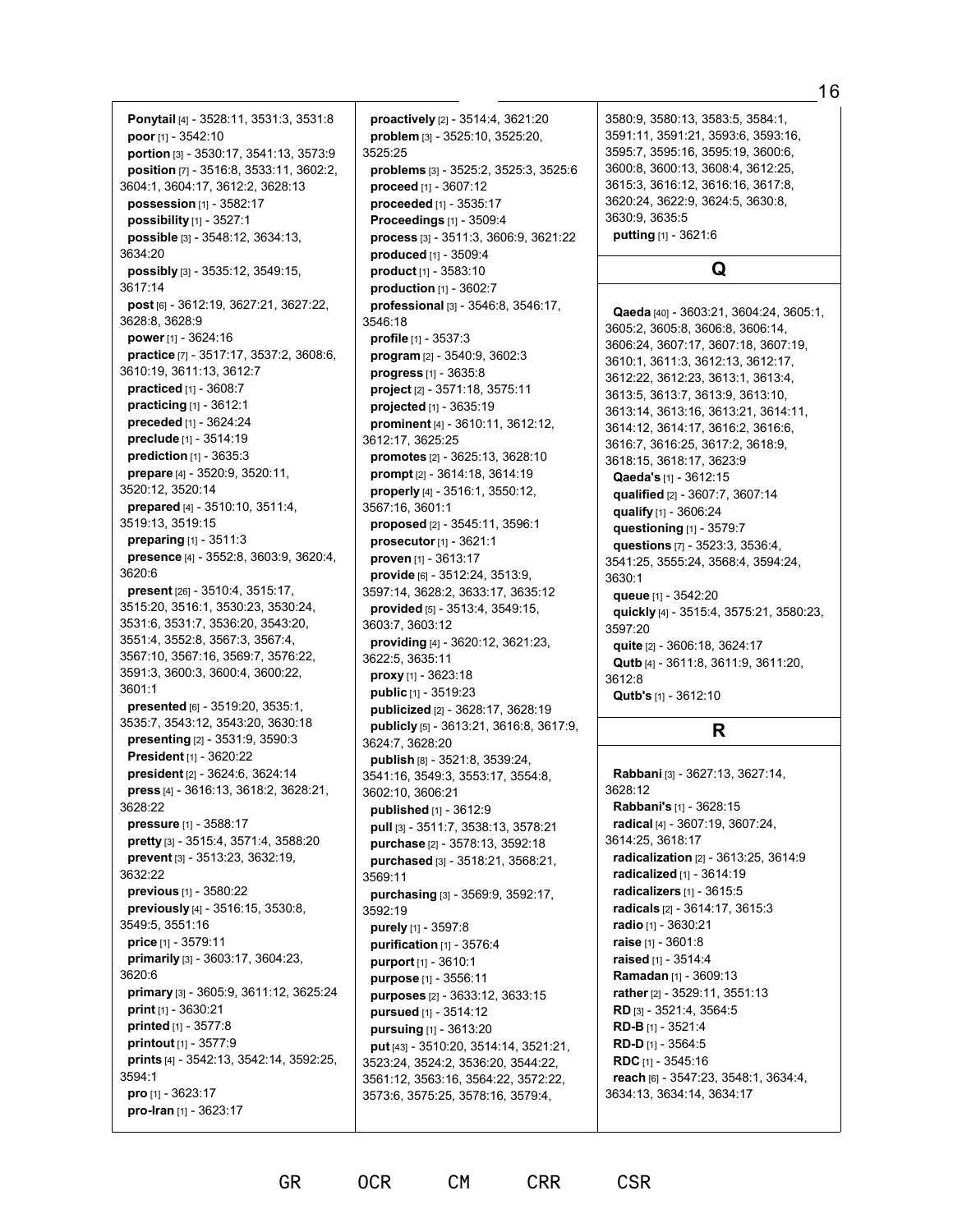**reached** [1] - 3634:6 **read** [12] - 3510:22, 3521:10, 3521:12, 3530:17, 3541:25, 3545:20, 3561:10, 3564:10, 3565:20, 3593:19, 3632:5, 3634:10 **reader** [1] - 3578:4 **reading** [8] - 3542:3, 3551:19, 3551:22, 3551:25, 3605:4, 3614:8, 3614:25, 3630:20 **ready** [5] - 3511:25, 3535:6, 3548:8, 3567:5, 3568:2 **real** [3] - 3554:1, 3609:15, 3611:18 **realize** [1] - 3580:20 **really** [9] - 3510:25, 3527:22, 3605:7, 3607:20, 3611:20, 3613:22, 3615:10, 3624:4, 3634:8 **reason** [10] - 3511:14, 3525:7, 3532:15, 3534:25, 3535:5, 3559:6, 3573:20, 3589:25, 3613:16 **reasons** [5] - 3522:12, 3560:9, 3597:8, 3617:11 **receive** [2] - 3511:2, 3603:10 **received** [3] - 3572:19, 3628:22, 3635:6 **receiving** [1] - 3510:5 **recent** [1] - 3613:24 **recess** [2] - 3566:17, 3599:23 **reclaiming** [2] - 3610:17 **recognize** [3] - 3540:19, 3586:17, 3615:24 **recollect** [1] - 3545:14 **recollection** [9] - 3521:11, 3521:15, 3545:15, 3545:24, 3550:13, 3550:14, 3552:1, 3556:13, 3564:14 **record** [7] - 3510:3, 3512:4, 3512:25, 3517:23, 3518:16, 3584:19, 3634:11 **recorded** [1] - 3509:4 **recording** [20] - 3542:10, 3561:12, 3563:15, 3563:16, 3564:22, 3573:5, 3575:20, 3575:24, 3580:9, 3580:12, 3583:4, 3583:7, 3583:25, 3584:1, 3585:8, 3591:12, 3591:20, 3593:4, 3593:5, 3593:15 **recross** [1] - 3597:4 **red** [2] - 3621:3, 3629:1 **redirect** [4] - 3597:4, 3597:6, 3599:5, 3633:4 **refer** [1] - 3518:10 **reference** [1] - 3630:22 **referring** [8] - 3561:3, 3561:17, 3561:21, 3561:23, 3562:13, 3562:19, 3586:10, 3593:13 **reflect** [1] - 3510:3 **refresh** [13] - 3520:25, 3521:15, 3543:14, 3545:14, 3545:24, 3549:1, 3550:12, 3550:14, 3552:1, 3555:20, 3555:25, 3556:13, 3564:14 **refreshes** [1] - 3521:10 **regardless** [1] - 3513:22 **regime** [1] - 3626:23

**regular** [1] - 3519:1 **related** [2] - 3527:4, 3603:22 **relating** [3] - 3512:18, 3602:8, 3606:10 **relation** [2] - 3604:15, 3635:10 **Relations** [1] - 3602:20 **relationship** [3] - 3622:14, 3623:2, 3623:3 **relationships** [1] - 3623:6 **released** [2] - 3628:1, 3629:1 **relevant** [3] - 3530:16, 3549:7, 3550:8 **religion** [1] - 3614:24 **religious** [9] - 3612:4, 3621:13, 3624:4, 3624:9, 3625:9, 3625:16, 3625:24, 3626:1, 3627:1 **remember** [21] - 3516:25, 3520:24, 3524:22, 3535:15, 3536:22, 3543:12, 3543:14, 3546:5, 3546:6, 3550:4, 3550:15, 3550:16, 3555:20, 3555:24, 3562:7, 3565:16, 3565:20, 3585:7, 3585:21, 3597:24, 3630:19 **remind** [2] - 3516:11, 3567:21 **reminder** [1] - 3550:10 **remove** [1] - 3532:20 **renew** [1] - 3511:22 **renewed** [1] - 3536:17 **rent** [5] - 3547:11, 3550:1, 3552:23, 3559:7, 3559:12 **repay** [1] - 3553:2 **repeat** [1] - 3521:24 **rephrase** [4] - 3525:2, 3529:11, 3539:9, 3555:21 **replay** [2] - 3571:9, 3579:10 **report** [1] - 3620:11 **reported** [5] - 3565:21, 3617:23, 3618:2, 3620:15, 3620:16 **Reporter** [1] - 3509:1 **reporters** [2] - 3618:3, 3618:4 **reports** [1] - 3635:9 **Republic** [1] - 3624:1 **request** [2] - 3562:4, 3628:3 **requests** [1] - 3636:4 **requirement** [2] - 3609:21, 3612:4 **research** [9] - 3565:22, 3592:5, 3605:3, 3605:9, 3605:10, 3605:14, 3605:18, 3625:5, 3630:20 **researching** [1] - 3605:2 **residing** [1] - 3628:11 **resist** [1] - 3626:13 **Resistance** [1] - 3622:7 **resolve** [1] - 3515:4 **resolved** [1] - 3526:1 **respect** [2] - 3512:2, 3634:5 **respond** [5] - 3510:9, 3510:10, 3511:23, 3513:7, 3514:21 **response** [10] - 3511:4, 3511:5, 3511:7, 3514:6, 3514:10, 3612:20, 3633:18, 3634:21, 3636:3 **responsibilities** [1] - 3602:5 **responsible** [2] - 3602:10, 3619:21

**rest** [5] - 3599:12, 3630:14, 3631:2, 3635:2, 3635:4 **resuming** [1] - 3567:3 **return** [1] - 3627:24 **returned** [1] - 3523:20 **returning** [2] - 3547:13, 3547:14 **revealed** [1] - 3534:11 **review** [3] - 3517:8, 3517:14, 3597:12 **reviewed** [1] - 3606:20 **reviewing** [1] - 3514:2 **revival** [1] - 3610:18 **revivalism** [1] - 3610:25 **revolt** [3] - 3573:12, 3573:13, 3610:21 **revolution** [7] - 3610:21, 3625:6, 3626:6, 3626:9, 3626:10, 3626:17, 3626:20 **revolutionaries** [1] - 3626:10 **Revolutionary** [2] - 3623:6, 3624:16 **revolutionary** [1] - 3624:9 **rich** [1] - 3574:10 **rides** [1] - 3565:5 **rights** [1] - 3607:23 **rise** [1] - 3626:13 **road** [1] - 3542:2 **roads** [1] - 3541:25 **Robert** [1] - 3509:16 **rocket** [2] - 3584:6, 3584:17 **rockets** [3] - 3619:5, 3622:11, 3622:12 **role** [7] - 3619:19, 3620:23, 3621:5, 3625:11, 3625:13, 3626:22, 3627:15 **roles** [1] - 3626:19 **rooms** [1] - 3615:7 **root** [1] - 3621:14 **rooted** [1] - 3609:14 **Rudolph** [1] - 3509:1 **rumored** [1] - 3618:9 **rumors** [1] - 3620:22 **run** [6] - 3529:13, 3529:25, 3582:20, 3621:12, 3622:1, 3624:8 **runs** [1] - 3624:14 **rushed** [1] - 3633:13 **RUSSELL** [1] - 3508:8 **Rutherford** [25] - 3520:18, 3520:20, 3520:22, 3520:23, 3521:18, 3523:10, 3523:13, 3523:23, 3525:4, 3525:14, 3526:15, 3526:24, 3527:6, 3528:4, 3528:17, 3528:18, 3529:22, 3531:17, 3531:21, 3531:22, 3531:24, 3533:8, 3533:10, 3546:11 **Rutherford's** [3] - 3523:10, 3523:25, 3531:13 **S**

**S-14** [2] - 3517:24, 3518:1 **S-17** [1] - 3520:1 **S-8** [1] - 3564:6 **Saddam** [1] - 3625:17 **safe** [1] - 3560:6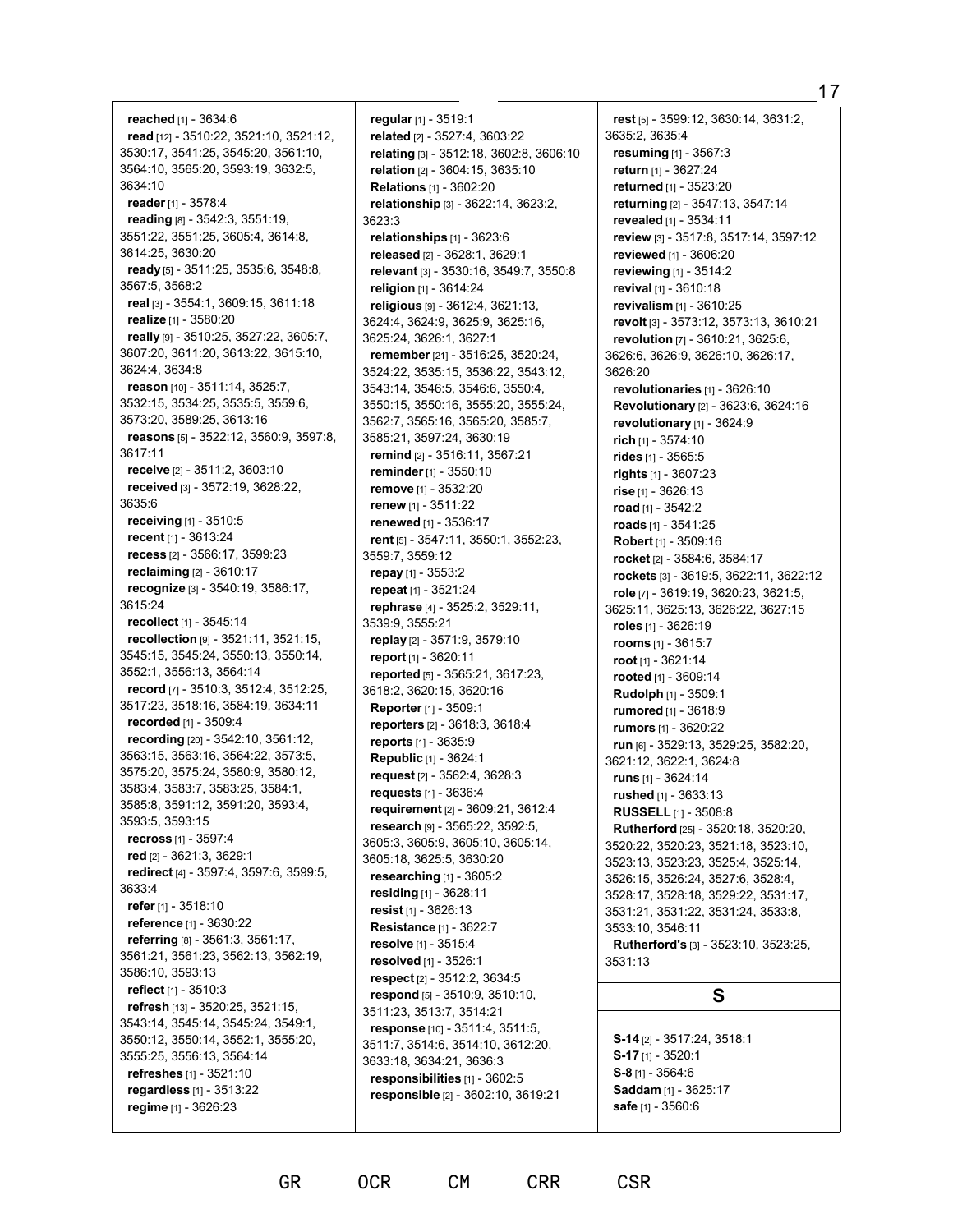**safety** [2] - 3545:9, 3589:24 **SAIS** [1] - 3602:15 **Salaam** [2] - 3534:2 **Salam** [1] - 3543:21 **satellite** [1] - 3540:6 **satisfy** [1] - 3628:2 **Saudi** [6] - 3613:10, 3616:21, 3617:14, 3619:22, 3623:20, 3626:15 **save** [2] - 3553:2, 3561:10 **saving** [1] - 3552:25 **saw** [2] - 3522:5, 3583:15 **scare** [1] - 3546:1 **scared** [3] - 3547:4, 3590:1, 3590:2 **schedule** [5] - 3513:23, 3514:2, 3597:2, 3597:21, 3635:19 **scheduling** [12] - 3535:16, 3566:11, 3596:12, 3597:7, 3597:19, 3597:22, 3631:10, 3631:19, 3633:11, 3633:15, 3634:19, 3635:1 **scholarly** [1] - 3606:19 **scholars** [1] - 3578:24 **school** [6] - 3559:9, 3559:13, 3618:18, 3618:19, 3626:2 **School** [3] - 3602:14, 3604:13, 3604:16 **schools** [3] - 3625:16, 3625:19 **science** [1] - 3604:12 **screen** [1] - 3540:17 **se** [1] - 3530:25 **search** [3] - 3539:3, 3586:2, 3590:20 **searched** [4] - 3536:13, 3537:5, 3538:7, 3547:2 **seat** [3] - 3509:10, 3600:17, 3631:6 **seated** [9] - 3509:23, 3515:22, 3516:1, 3566:4, 3567:12, 3567:16, 3599:2, 3600:24, 3601:1 **seats** [2] - 3621:12, 3624:14 **second** [26] - 3512:24, 3513:17, 3523:5, 3524:8, 3524:10, 3525:1, 3528:18, 3529:18, 3529:19, 3529:22, 3530:1, 3530:16, 3530:17, 3536:8, 3536:9, 3538:22, 3547:17, 3547:19, 3547:20, 3550:8, 3556:16, 3562:25, 3563:1, 3590:21, 3593:5 **Second** [2] - 3513:8, 3515:2 **seconds** [10] - 3541:1, 3541:15, 3542:20, 3561:11, 3563:16, 3564:22, 3572:10, 3580:12, 3591:20, 3593:15 **Secretary** [2] - 3603:4, 3603:24 **section** [1] - 3606:4 **Security** [1] - 3623:5 **security** [3] - 3545:6, 3546:18, 3572:15 **see** [30] - 3511:25, 3519:8, 3521:10, 3524:5, 3532:23, 3534:6, 3534:13, 3534:19, 3540:6, 3540:19, 3548:15, 3555:16, 3569:14, 3575:11, 3577:4, 3583:13, 3583:14, 3588:17, 3588:24, 3590:2, 3594:14, 3594:25, 3599:15, 3613:19, 3614:10, 3626:2, 3631:2,

3632:22, 3634:20 **seek** [1] - 3585:16 **seeking** [1] - 3635:12 **seeks** [1] - 3510:7 **sees** [1] - 3558:25 **selected** [1] - 3625:23 **self** [1] - 3622:12 **self-improvement** [1] - 3622:12 **sell** [4] - 3529:12, 3530:21, 3533:1, 3533:4 **send** [18] - 3515:15, 3528:5, 3528:19, 3532:9, 3532:11, 3532:16, 3552:7, 3558:17, 3559:20, 3561:4, 3578:24, 3594:3, 3594:4, 3594:5, 3595:22, 3625:15, 3625:18 **sending** [11] - 3532:4, 3532:19, 3550:4, 3550:15, 3555:10, 3558:6, 3558:9, 3558:13, 3558:20, 3594:6, 3619:4 **Senior** [3] - 3602:3, 3603:25, 3604:1 **senior** [7] - 3611:2, 3613:2, 3616:8, 3616:14, 3617:2, 3618:9, 3628:20 **sense** [3] - 3580:16, 3595:8, 3617:16 **sensitive** [1] - 3544:16 **sent** [5] - 3531:25, 3549:25, 3550:1, 3558:21, 3559:5 **separate** [1] - 3514:2 **September** [1] - 3528:10 **seriously** [1] - 3560:7 **served** [3] - 3602:25, 3603:21, 3627:17 **Service** [1] - 3603:25 **services** [1] - 3623:5 **set** [8] - 3513:23, 3514:2, 3523:3, 3528:20, 3531:8, 3536:4, 3568:4, 3600:5 **sets** [1] - 3576:21 **seven** [2] - 3564:23, 3571:24 **several** [5] - 3610:21, 3613:15, 3616:10, 3622:3 **Shafiq** [4] - 3535:25, 3552:25, 3553:3, 3569:2 **shah** [1] - 3625:7 **shape** [1] - 3565:21 **share** [1] - 3613:19 **sharing** [3] - 3523:13, 3523:16, 3523:19 **Sheik** [69] - 3518:6, 3518:7, 3520:20, 3525:12, 3528:4, 3531:24, 3531:25, 3532:1, 3532:6, 3532:10, 3532:18, 3533:17, 3533:19, 3534:5, 3534:6, 3534:9, 3535:6, 3535:10, 3537:3, 3540:4, 3540:18, 3544:23, 3546:3, 3546:6, 3546:16, 3546:18, 3547:20, 3548:10, 3548:11, 3551:8, 3551:11, 3552:4, 3553:9, 3553:10, 3558:12, 3558:16, 3561:8, 3563:20, 3563:22, 3569:9, 3571:20, 3571:21, 3571:23, 3574:2, 3575:11, 3575:15, 3576:8, 3576:21, 3578:11, 3581:3, 3581:7, 3581:12, 3581:16, 3582:10, 3582:12,

GR OCR CM CRR CSR

3582:13, 3584:14, 3586:15, 3586:18, 3586:22, 3588:14, 3592:8, 3594:3, 3627:5 **Shia** [24] - 3618:19, 3618:20, 3618:21, 3623:17, 3624:11, 3625:10, 3625:11, 3625:12, 3625:13, 3625:14, 3625:15, 3625:18, 3625:21, 3625:23, 3626:4, 3626:11, 3626:16, 3626:17, 3626:24, 3626:25, 3627:1, 3627:2, 3627:4, 3627:17 **Shia-Islam** [5] - 3624:11, 3625:10, 3625:13, 3625:23, 3626:4 **Shia-Islamic** [1] - 3625:12 **Shias** [4] - 3573:10, 3573:12, 3573:16 **shifted** [1] - 3612:15 **Shiites** [1] - 3573:14 **shining** [1] - 3552:6 **shoot** [1] - 3519:6 **shooting** [3] - 3519:5, 3520:17, 3619:5 **shop** [1] - 3604:4 **shortly** [3] - 3531:20, 3548:24, 3629:3 **shot** [2] - 3520:6, 3576:23 **shots** [11] - 3518:13, 3518:21, 3518:22, 3519:10, 3519:17, 3519:19, 3520:11, 3520:12, 3520:13, 3520:14 **show** [22] - 3517:18, 3521:3, 3523:23, 3524:4, 3530:4, 3530:5, 3530:7, 3530:10, 3531:3, 3539:23, 3545:16, 3550:7, 3551:16, 3554:8, 3555:2, 3555:13, 3564:4, 3576:7, 3576:8, 3593:21, 3615:21 **showed** [3] - 3520:7, 3577:10, 3577:23 **showing** [5] - 3519:24, 3519:25, 3530:16, 3549:5, 3576:7 **shown** [3] - 3514:11, 3540:4, 3576:18 **Shukrijumah** [11] - 3524:13, 3524:16, 3524:18, 3524:23, 3526:4, 3532:2, 3532:15, 3616:2, 3616:4, 3617:6, 3617:24 **side** [2] - 3624:12, 3630:10 **Side** [2] - 3555:1, 3595:2 **sided** [1] - 3533:10 **sightings** [2] - 3617:15, 3617:23 **signed** [1] - 3510:22 **significant** [2] - 3620:6, 3628:22 **simply** [1] - 3585:9 **simultaneously** [1] - 3611:24 **single** [1] - 3519:7 **Sistani** [2] - 3625:25, 3627:4 **sit** [1] - 3596:9 **site** [1] - 3622:9 **sitting** [2] - 3532:7, 3540:15 **situation** [2] - 3535:23, 3558:14 **situations** [1] - 3535:22 **six** [5] - 3571:8, 3571:24, 3588:7, 3588:10, 3588:12 **size** [2] - 3577:18, 3577:21 **skip** [1] - 3544:5 **skipping** [1] - 3542:8 **sleep** [1] - 3541:8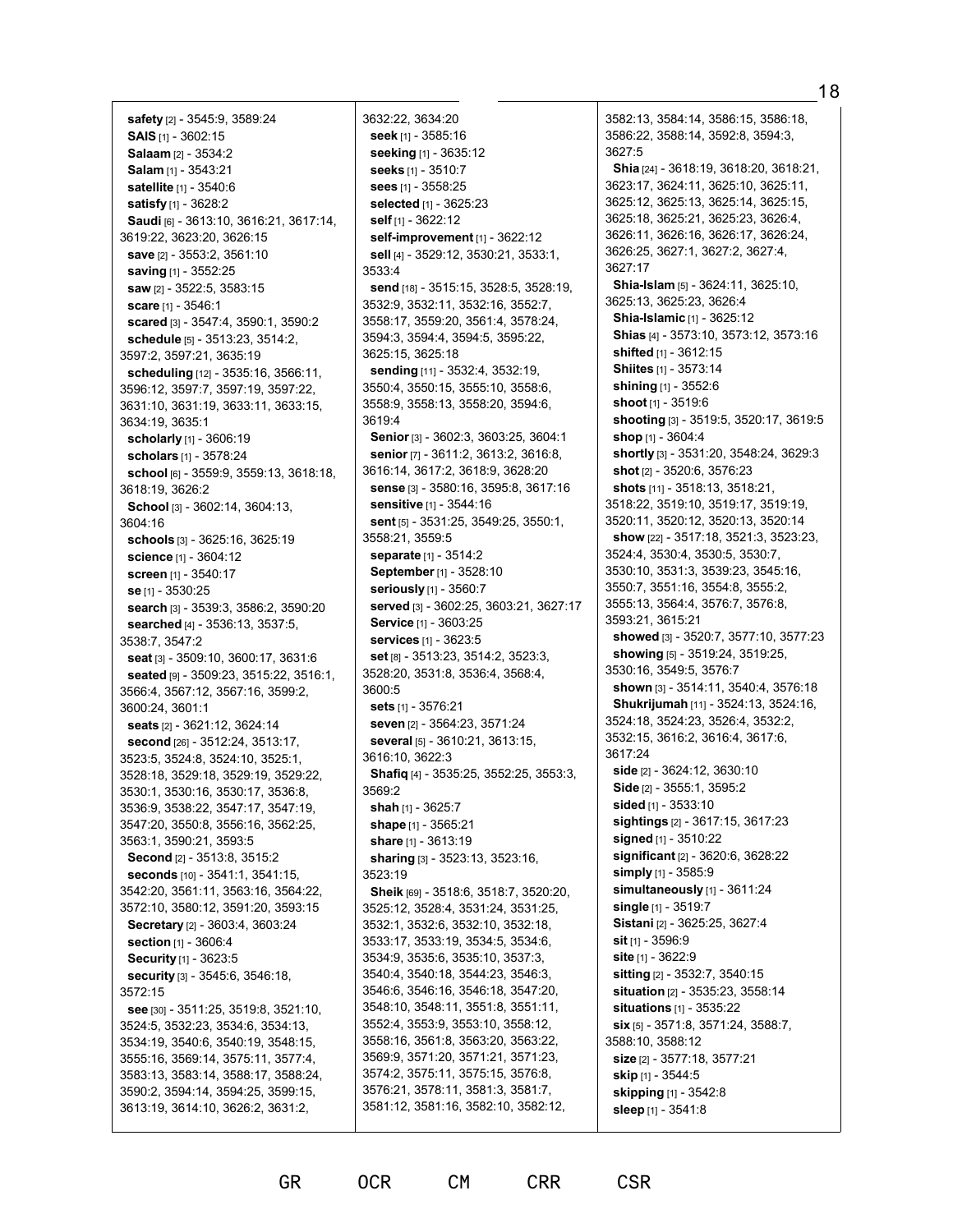19

**slightest** [2] - 3587:23, 3587:24 **slightly** [1] - 3611:11 **small** [1] - 3571:4 **smaller** [1] - 3604:8 **smuggling** [1] - 3621:22 **social** [4] - 3621:13, 3621:16, 3622:14, 3622:23 **solid** [1] - 3513:7 **someone** [12] - 3536:19, 3536:22, 3536:23, 3574:10, 3574:12, 3578:12, 3578:24, 3608:8, 3614:7, 3615:8, 3616:16, 3627:11 **sometime** [4] - 3510:23, 3511:20, 3531:22, 3634:11 **sometimes** [7] - 3605:10, 3605:11, 3609:8, 3614:23, 3614:24, 3615:6 **somewhat** [1] - 3632:10 **somewhere** [2] - 3536:10, 3597:16 **son** [2] - 3568:18, 3595:6 **soon** [3] - 3510:23, 3548:12, 3605:8 **sooner**[1] - 3524:10 **sorry** [14] - 3517:25, 3518:12, 3518:24, 3519:25, 3521:20, 3521:25, 3541:16, 3541:17, 3561:12, 3563:10, 3579:12, 3585:14, 3591:2, 3596:3 **sort** [10] - 3521:25, 3529:17, 3540:1, 3540:16, 3542:21, 3565:4, 3571:9, 3575:10, 3575:13, 3630:23 **sound** [1] - 3586:18 **sounded** [1] - 3562:8 **sounds** [2] - 3555:10, 3587:13 **source** [1] - 3625:24 **South** [5] - 3616:22, 3619:12, 3620:4, 3620:6, 3620:15 **space** [3] - 3523:14, 3523:16, 3523:19 **Spanish** [1] - 3619:15 **speaking** [5] - 3514:6, 3528:6, 3585:21, 3586:14, 3586:16 **speaks** [1] - 3616:20 **specific** [5] - 3529:1, 3542:2, 3607:9, 3615:4, 3627:2 **specifically** [4] - 3604:20, 3610:2, 3610:18, 3622:5 **specifics** [1] - 3526:20 **spectrum** [1] - 3614:18 **spell** [1] - 3601:11 **spellings** [1] - 3625:1 **split** [1] - 3581:23 **spoken** [6] - 3534:10, 3538:10, 3545:4, 3547:20, 3568:12, 3586:9 **sponsor**[2] - 3605:18, 3605:22 **sponsors** [1] - 3625:14 **sponsorship** [2] - 3606:5, 3621:9 **spotted** [1] - 3618:8 **squeeze** [1] - 3515:7 **staff** [2] - 3628:9, 3632:21 **stamps** [2] - 3590:13, 3590:17 **stand** [1] - 3591:16 **standing** [1] - 3622:25

**start** [17] - 3534:3, 3539:20, 3547:7, 3572:11, 3575:20, 3580:8, 3583:4, 3583:25, 3585:10, 3595:24, 3596:13, 3597:18, 3605:4, 3607:17, 3630:3, 3630:6, 3630:12 **started** [6] - 3525:6, 3556:25, 3581:19, 3597:9, 3598:4, 3619:8 **starting** [16] - 3541:11, 3541:14, 3561:11, 3564:8, 3564:21, 3572:8, 3573:5, 3575:24, 3579:13, 3580:12, 3581:18, 3583:7, 3591:19, 3593:4, 3593:14, 3593:19 **starts** [2] - 3542:21, 3582:20 **state** [7] - 3509:13, 3601:11, 3606:5, 3621:8, 3623:24, 3625:12 **State** [1] - 3605:23 **STATES** [3] - 3508:1, 3508:4, 3508:13 **states** [4] - 3535:1, 3535:2, 3593:12, 3626:15 **States** [17] - 3508:7, 3508:16, 3508:18, 3509:12, 3509:17, 3515:1, 3549:22, 3603:9, 3605:6, 3616:10, 3616:11, 3616:18, 3616:19, 3617:18, 3617:25, 3622:4, 3623:8 **stationed** [1] - 3623:20 **statistical** [1] - 3621:15 **stature** [1] - 3625:20 **stay** [9] - 3533:14, 3534:22, 3535:20, 3548:25, 3549:13, 3549:15, 3568:17, 3573:25 **staying** [4] - 3533:13, 3539:11, 3572:15, 3574:21 **stays** [1] - 3568:14 **stenography** [1] - 3509:4 **step** [3] - 3566:2, 3566:9, 3599:12 **Steven** [1] - 3516:6 **still** [44] - 3516:6, 3516:11, 3518:13, 3518:22, 3519:10, 3519:17, 3519:19, 3520:6, 3520:11, 3520:12, 3520:13, 3520:14, 3523:20, 3525:3, 3525:17, 3525:25, 3529:5, 3533:14, 3533:23, 3541:24, 3548:15, 3549:9, 3549:18, 3556:22, 3565:5, 3566:5, 3567:21, 3569:4, 3576:23, 3577:24, 3578:1, 3582:25, 3585:16, 3587:14, 3591:15, 3597:15, 3597:21, 3598:1, 3599:18, 3610:24, 3623:6, 3632:18, 3635:18 **stipulation** [2] - 3510:22, 3634:4 **stipulations** [3] - 3634:3, 3634:6, 3634:10 **stood** [1] - 3533:22 **stop** [7] - 3540:8, 3545:12, 3546:4, 3548:13, 3559:1, 3562:2, 3615:5 **stopped** [7] - 3536:13, 3545:4, 3545:9, 3545:12, 3546:13, 3546:21, 3547:2 **stops** [29] - 3517:5, 3517:19, 3520:2, 3546:9, 3561:15, 3562:18, 3563:2, 3563:18, 3564:24, 3572:12, 3573:8, 3575:23, 3576:1, 3578:18, 3580:11, 3580:14, 3580:19, 3583:6, 3583:8,

3584:3, 3585:20, 3585:24, 3586:5, 3586:13, 3586:20, 3587:9, 3587:12, 3588:4, 3588:15 **store** [4] - 3574:16, 3574:17, 3574:18, 3591:9 **story** [1] - 3618:5 **straight** [2] - 3551:12, 3552:2 **strategic** [1] - 3603:7 **streets** [1] - 3518:4 **strike** [2] - 3574:9, 3574:12 **strive** [2] - 3609:10 **strong** [1] - 3514:25 **structure** [3] - 3612:14, 3612:15, 3612:22 **Studies** [1] - 3602:15 **studying** [2] - 3524:21, 3615:15 **stuff** [1] - 3618:3 **subject** [1] - 3606:6 **submission** [3] - 3513:5, 3515:5, 3515:9 **subscribe** [2] - 3613:5, 3626:3 **subscribing** [1] - 3614:25 **successor** [1] - 3611:5 **Sudan** [1] - 3606:1 **sufficient** [1] - 3543:2 **sufficiently** [1] - 3611:14 **suggest** [1] - 3552:3 **suggested** [1] - 3552:1 **suggesting** [1] - 3512:17 **suggestion** [2] - 3513:11, 3595:15 **suggests** [1] - 3604:20 **Sunni** [2] - 3618:17, 3618:18 **supplement** [1] - 3514:7 **supply** [1] - 3636:3 **supplying** [1] - 3620:11 **support** [9] - 3571:18, 3603:7, 3605:19, 3620:10, 3620:13, 3621:14, 3621:15, 3622:5, 3626:25 **Support** [1] - 3622:7 **supporting** [2] - 3626:11, 3626:20 **supposed** [5] - 3527:18, 3528:15, 3569:23, 3622:1, 3622:2 **supposedly** [1] - 3618:8 **suppress** [1] - 3513:24 **supreme** [8] - 3624:10, 3624:13, 3624:22, 3625:20, 3626:1, 3626:3, 3626:4, 3627:3 **surgery** [1] - 3631:22 **surprised** [1] - 3545:7 **suspect** [1] - 3590:10 **suspected** [3] - 3617:12, 3621:1, 3621:5 **suspicious** [1] - 3590:14 **Swiss** [1] - 3549:20 **switch** [2] - 3518:12, 3519:21 **switching** [1] - 3520:4 **sword** [1] - 3544:18 **sworn** [2] - 3516:16, 3619:3 **Syed** [5] - 3611:8, 3611:9, 3611:20,

```
GR OCR CM CRR CSR
```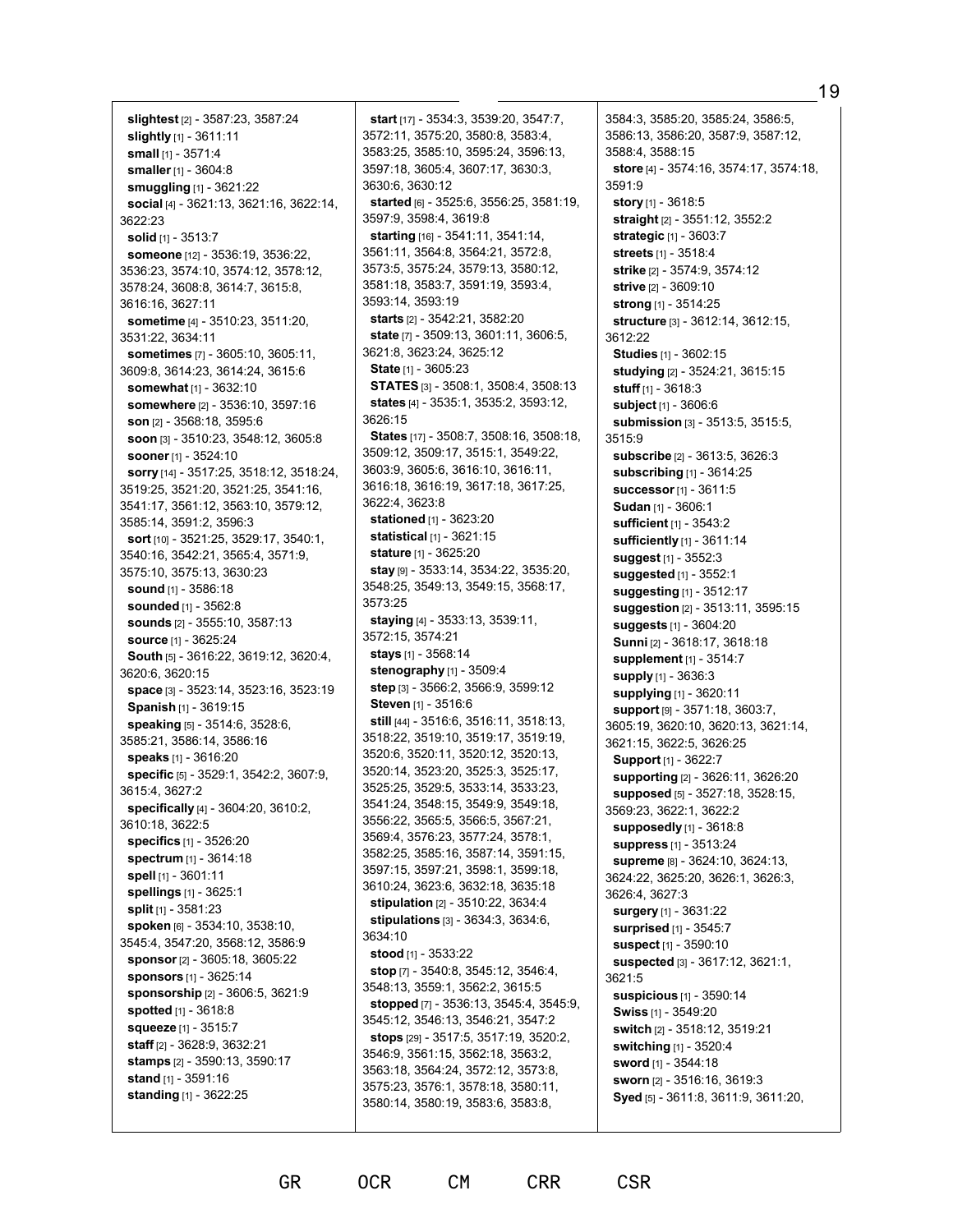3612:8, 3612:10 **Syria** [1] - 3605:25 **Syrians** [2] - 3571:25, 3572:2

**T**

**T-3** [1] - 3521:5 **T-3719** [1] - 3521:5 **table** [4] - 3509:16, 3513:6, 3517:8, 3517:9 **tactical** [1] - 3603:7 **Tail** [1] - 3525:4 **Tank** [1] - 3601:25 **tanks** [3] - 3540:7, 3577:4, 3577:5 **Tape** [32] - 3541:18, 3541:22, 3542:7, 3542:9, 3544:4, 3544:10, 3553:20, 3554:5, 3560:2, 3560:11, 3572:12, 3573:8, 3575:23, 3580:11, 3580:14, 3584:3, 3585:20, 3585:24, 3586:5, 3586:13, 3586:20, 3587:9, 3588:15, 3588:25, 3589:21, 3590:5, 3590:19, 3590:23, 3591:1, 3591:14, 3591:17, 3593:18 **tape** [44] - 3517:5, 3541:10, 3541:13, 3542:22, 3546:23, 3561:15, 3562:18, 3563:2, 3563:18, 3564:3, 3564:24, 3572:12, 3573:8, 3575:23, 3576:1, 3578:18, 3580:11, 3580:14, 3580:19, 3583:6, 3583:8, 3584:3, 3585:20, 3585:24, 3586:5, 3586:13, 3586:20, 3587:9, 3587:12, 3588:4, 3588:15 **target** [2] - 3590:2, 3590:3 **taught** [1] - 3606:4 **Tavasoli** [1] - 3627:11 **taxing** [1] - 3621:23 **teach** [3] - 3602:12, 3602:13, 3602:14 **Teachings** [1] - 3612:11 **team** [7] - 3511:16, 3512:21, 3566:6, 3603:21, 3631:9, 3635:7 **technically** [1] - 3604:7 **telephone** [5] - 3543:4, 3543:8, 3543:12, 3543:17, 3563:5 **television** [2] - 3575:17, 3575:18 **tempting** [1] - 3630:19 **ten** [8] - 3541:15, 3561:13, 3566:16, 3580:12, 3598:4, 3599:18, 3624:19, 3627:18 **term** [5] - 3608:3, 3608:4, 3609:1, 3609:5, 3609:8 **terms** [4] - 3541:6, 3613:22, 3620:17, 3626:16 **territory** [2] - 3607:23, 3609:24 **terror** [2] - 3604:21, 3606:9 **Terrorism** [1] - 3602:21 **terrorism** [6] - 3605:23, 3606:5, 3612:19, 3612:20, 3612:21, 3618:5 **terrorist** [18] - 3603:8, 3604:18, 3605:19, 3606:10, 3607:19, 3611:1, 3614:1, 3614:5, 3614:14, 3618:14,

3618:17, 3618:22, 3621:16, 3621:20, 3622:6, 3622:9, 3622:24, 3623:19 **terrorists** [2] - 3603:16, 3605:11 **testified** [7] - 3516:16, 3518:13, 3533:13, 3606:2, 3606:6, 3606:7, 3606:11 **testifies** [1] - 3636:1 **testifying** [1] - 3635:20 **testimony** [8] - 3566:6, 3597:12, 3599:4, 3607:10, 3631:8, 3634:5, 3634:7 **Thailand** [1] - 3619:18 **THE** [130] - 3508:13, 3509:10, 3509:11, 3509:18, 3509:20, 3509:24, 3510:2, 3511:9, 3511:11, 3512:1, 3512:11, 3513:22, 3515:5, 3515:15, 3515:18, 3515:19, 3515:21, 3516:5, 3516:10, 3516:11, 3516:13, 3517:25, 3518:2, 3518:16, 3519:23, 3521:6, 3521:9, 3521:12, 3521:13, 3526:6, 3536:8, 3538:13, 3538:19, 3540:22, 3540:24, 3541:12, 3541:17, 3550:10, 3554:10, 3555:7, 3555:13, 3555:15, 3555:23, 3556:7, 3556:17, 3556:21, 3556:24, 3557:3, 3559:2, 3559:6, 3559:15, 3565:13, 3566:4, 3566:8, 3566:9, 3566:10, 3566:11, 3566:12, 3566:14, 3567:2, 3567:7, 3567:9, 3567:12, 3567:15, 3567:18, 3567:20, 3567:21, 3567:23, 3567:24, 3577:21, 3584:23, 3584:25, 3585:5, 3585:13, 3591:2, 3594:25, 3595:3, 3595:12, 3595:19, 3595:23, 3596:2, 3596:4, 3596:7, 3596:11, 3596:19, 3596:21, 3596:25, 3599:2, 3599:6, 3599:7, 3599:10, 3599:11, 3599:14, 3599:15, 3600:2, 3600:16, 3600:21, 3600:23, 3601:5, 3601:8, 3601:10, 3601:12, 3601:14, 3601:19, 3607:1, 3607:3, 3607:5, 3607:7, 3607:14, 3615:20, 3615:23, 3624:21, 3625:4, 3630:2, 3631:6, 3631:12, 3631:13, 3631:15, 3631:16, 3633:11, 3633:17, 3633:22, 3633:25, 3634:9, 3634:13, 3634:18, 3635:14, 3635:17, 3636:2, 3636:8 **themselves** [9] - 3517:4, 3533:2, 3533:4, 3613:17, 3613:20, 3614:10, 3614:21, 3625:23, 3626:13 **theocracy** [1] - 3625:8 **theocratic** [2] - 3624:4, 3624:17 **theological** [1] - 3626:4 **theology** [1] - 3627:4 **thereabouts** [1] - 3566:1 **therefore** [1] - 3616:22 **thinks** [2] - 3588:18, 3590:10 **third** [4] - 3529:19, 3553:9, 3561:25, 3568:5 **three** [13] - 3513:6, 3559:17, 3569:14, 3571:17, 3577:19, 3577:20, 3580:16, 3588:9, 3596:17, 3620:8, 3631:21,

GR OCR CM CRR CSR

3634:5, 3634:6 **three-way** [1] - 3559:17 **throughout** [1] - 3625:15 **thumb** [4] - 3578:2, 3578:4, 3578:8, 3592:23 **Thursday** [1] - 3634:19 **ticket** [13] - 3535:25, 3551:10, 3553:10, 3561:25, 3562:1, 3568:20, 3568:24, 3569:8, 3569:10, 3569:11, 3569:15, 3592:7, 3592:18 **tickets** [13] - 3550:21, 3550:24, 3550:25, 3551:1, 3551:3, 3551:6, 3551:9, 3552:17, 3553:5, 3553:6, 3591:23, 3592:17, 3592:19 **ties** [1] - 3614:14 **timeframe** [2] - 3522:1, 3635:4 **timeline** [1] - 3511:13 **tired** [1] - 3541:8 **today** [14] - 3510:5, 3595:17, 3595:19, 3597:1, 3597:6, 3599:13, 3610:24, 3611:1, 3611:23, 3620:20, 3622:19, 3627:14, 3630:7, 3631:4 **together**[6] - 3511:7, 3524:21, 3583:22, 3619:19, 3619:20 **tomorrow** [32] - 3510:23, 3515:6, 3515:7, 3576:3, 3595:7, 3595:21, 3595:24, 3596:8, 3597:17, 3599:4, 3599:8, 3599:15, 3599:20, 3622:19, 3630:3, 3630:4, 3630:12, 3630:13, 3631:3, 3631:14, 3632:25, 3633:2, 3634:1, 3634:12, 3634:14, 3634:15, 3634:17, 3634:19, 3634:21, 3635:11, 3635:13 **TONI** [1] - 3508:24 **Toni** [1] - 3510:1 **tonight** [5] - 3511:5, 3633:19, 3633:22, 3633:23, 3634:21 **took** [10] - 3513:17, 3519:7, 3533:11, 3560:6, 3570:6, 3577:16, 3577:17, 3580:20, 3611:11, 3620:23 **top** [5] - 3539:6, 3572:9, 3575:25, 3580:9, 3580:13 **topics** [2] - 3606:11, 3606:14 **touch** [1] - 3614:4 **touched** [2] - 3562:9, 3562:12 **tour** [2] - 3622:18, 3622:19 **Towers** [1] - 3619:22 **town** [1] - 3596:16 **track** [1] - 3620:23 **traditional** [1] - 3628:7 **traditionally** [1] - 3628:10 **train** [4] - 3583:22, 3584:8, 3584:11, 3584:13 **trained** [1] - 3583:10 **training** [6] - 3583:11, 3583:13, 3603:10, 3603:11, 3614:6, 3623:11 **trains** [1] - 3583:18 **transcribed** [1] - 3541:14 **TRANSCRIPT** [1] - 3508:12 **transcript** [35] - 3509:4, 3521:5,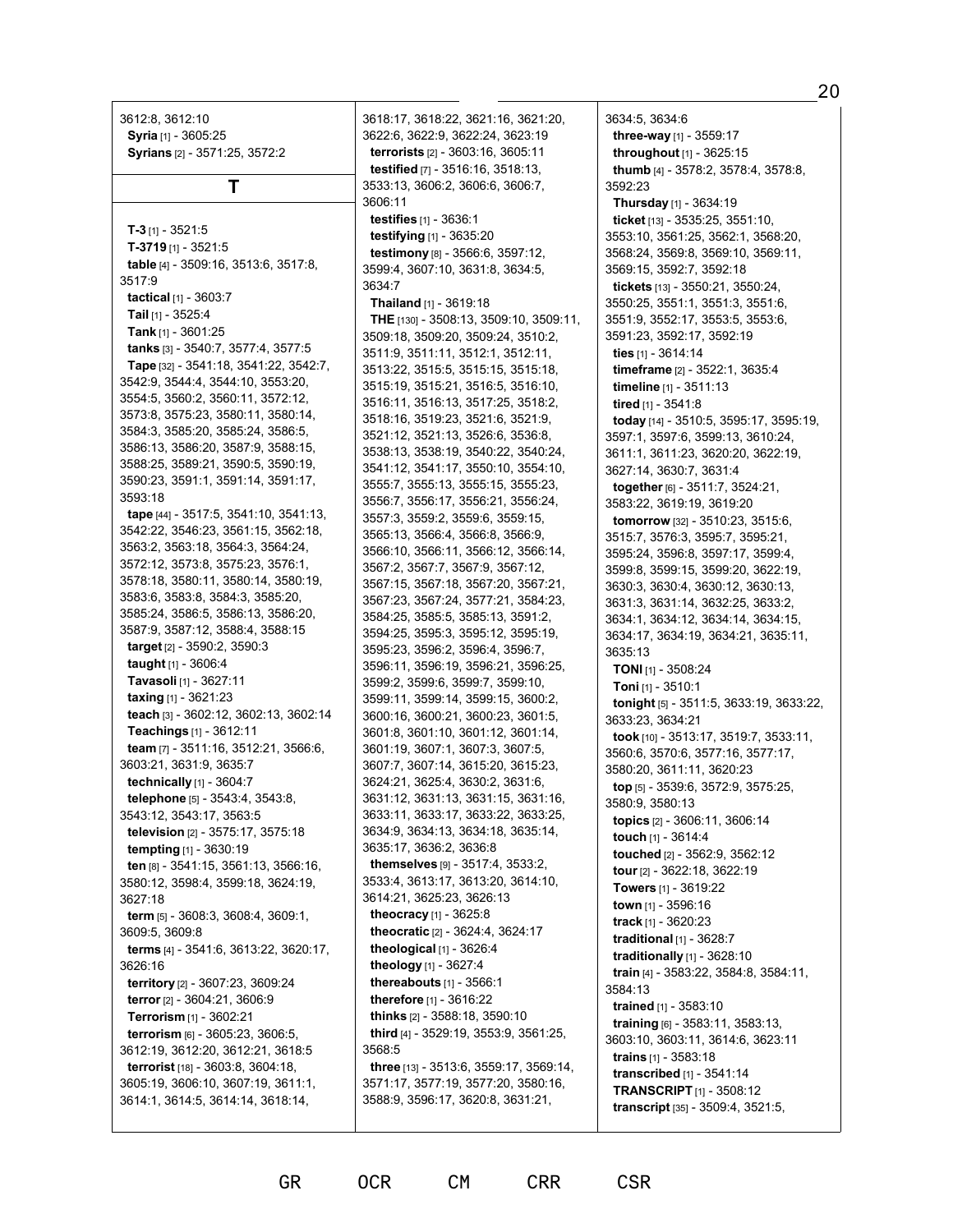3540:25, 3541:12, 3542:21, 3545:17, 3545:21, 3555:17, 3556:14, 3556:17, 3561:9, 3562:16, 3571:3, 3571:8, 3573:7, 3575:3, 3575:20, 3575:22, 3578:10, 3578:17, 3580:10, 3580:16, 3582:23, 3582:24, 3583:5, 3584:20, 3585:5, 3585:6, 3585:9, 3585:11, 3591:21, 3591:25, 3593:17, 3630:7 **transcription** [1] - 3509:4 **transcripts** [2] - 3570:23, 3600:6 **transporting** [1] - 3621:24 **travel** [25] - 3525:17, 3525:20, 3525:25, 3526:10, 3526:12, 3526:20, 3526:25, 3527:7, 3527:10, 3527:15, 3549:18, 3549:22, 3550:1, 3550:3, 3552:18, 3552:24, 3568:20, 3569:17, 3569:18, 3569:23, 3592:7, 3605:6, 3617:10, 3617:17 **traveled** [1] - 3569:20 **travelers** [1] - 3614:9 **traveling** [2] - 3561:24, 3569:24 **Treasury** [5] - 3603:4, 3603:23, 3603:24, 3604:5, 3622:8 **Treasury's** [1] - 3604:3 **treating** [1] - 3532:8 **trend** [1] - 3604:21 **trends** [1] - 3615:17 **TRIAL** [1] - 3508:12 **trial** [4] - 3509:11, 3511:20, 3567:2, 3600:2 **triborder**[2] - 3620:7, 3620:10 **tried** [4] - 3613:16, 3614:14, 3616:10, 3631:23 **Trinidad** [36] - 3510:16, 3513:5, 3525:11, 3525:12, 3527:19, 3528:11, 3529:3, 3532:1, 3532:2, 3532:4, 3532:8, 3532:9, 3532:15, 3532:20, 3548:15, 3548:25, 3549:10, 3549:13, 3549:14, 3551:10, 3551:12, 3552:2, 3552:4, 3552:10, 3552:11, 3552:13, 3552:18, 3553:23, 3568:6, 3568:20, 3569:20, 3570:1, 3570:12, 3577:17, 3578:7, 3617:19 **Trinidadian** [3] - 3634:2, 3634:7, 3634:14 **trip** [26] - 3519:8, 3523:4, 3524:9, 3524:10, 3525:11, 3525:12, 3525:15, 3525:22, 3527:25, 3529:19, 3529:20, 3529:23, 3530:1, 3534:4, 3536:8, 3536:9, 3536:12, 3547:20, 3568:5, 3586:1, 3586:2, 3591:23, 3592:9, 3592:10 **trips** [1] - 3522:11 **truck** [1] - 3516:23 **true** [4] - 3546:15, 3552:20, 3571:24, 3620:24 **trusting** [1] - 3525:3 **truthful** [1] - 3575:4 **try** [13] - 3511:24, 3514:5, 3526:12, 3531:3, 3541:1, 3585:16, 3598:3,

3615:5, 3615:7, 3616:11, 3633:8, 3633:21, 3635:2 **trying** [16] - 3521:25, 3540:9, 3541:24, 3546:25, 3548:3, 3549:9, 3553:2, 3555:8, 3574:1, 3576:10, 3578:11, 3578:19, 3588:17, 3588:22, 3589:22, 3591:8 **Tuesday** [1] - 3635:4 **Tufts** [2] - 3604:14, 3604:16 **tuition** [1] - 3559:13 **turn** [15] - 3530:12, 3538:22, 3550:7, 3551:20, 3551:23, 3561:13, 3563:10, 3570:22, 3571:8, 3575:19, 3579:20, 3590:7, 3591:18, 3591:19, 3633:21 **turned** [1] - 3512:22 **turning** [1] - 3594:14 **turns** [1] - 3590:10 **TV** [6] - 3523:25, 3524:2, 3524:6, 3524:7, 3575:14, 3630:21 **TWA** [1] - 3541:19 **two** [33] - 3510:15, 3510:21, 3511:6, 3517:17, 3534:13, 3534:14, 3534:17, 3535:13, 3535:16, 3540:8, 3542:21, 3556:12, 3558:9, 3558:19, 3559:7, 3563:19, 3564:1, 3564:18, 3570:6, 3575:21, 3576:13, 3576:21, 3579:1, 3580:10, 3580:13, 3609:8, 3609:18, 3620:17, 3623:19, 3624:4, 3625:19, 3633:9, 3634:6 **type** [5] - 3607:18, 3610:1, 3614:15, 3618:16, 3623:14

## **U**

**types** [1] - 3603:11

**U.S** [3] - 3570:13, 3618:14, 3623:20 **ultimate** [1] - 3552:15 **ultimately** [1] - 3526:11 **umbrah** [3] - 3592:8, 3592:14, 3592:15 **ummah** [1] - 3609:21 **unclear** [1] - 3617:20 **under** [4] - 3516:12, 3567:22, 3592:25, 3631:7 **undercover**[2] - 3550:18, 3552:17 **Undercover** [2] - 3550:20, 3553:6 **undermining** [1] - 3610:16 **underpinnings** [2] - 3610:6, 3611:9 **undertakes** [1] - 3623:15 **underway** [1] - 3525:11 **unelected** [1] - 3624:17 **UNITED** [3] - 3508:1, 3508:4, 3508:13 **United** [16] - 3508:7, 3508:16, 3508:18, 3509:12, 3509:17, 3515:1, 3603:9, 3605:6, 3616:10, 3616:11, 3616:18, 3616:19, 3617:18, 3617:25, 3622:4, 3623:8 **University** [2] - 3602:20, 3604:14 **University's** [1] - 3602:14 **unusual** [1] - 3558:14

**up** [46] - 3512:7, 3522:18, 3522:25, 3527:10, 3528:20, 3531:8, 3534:6, 3545:18, 3547:17, 3552:16, 3558:2, 3559:25, 3564:7, 3565:1, 3565:2, 3565:4, 3569:16, 3569:24, 3570:7, 3575:13, 3576:24, 3576:25, 3577:3, 3577:5, 3581:23, 3584:19, 3589:9, 3591:16, 3595:22, 3600:16, 3604:5, 3604:6, 3617:1, 3625:1, 3626:13, 3629:2, 3631:19, 3631:23, 3632:6, 3632:8, 3632:14, 3632:24, 3634:24, 3635:21 **upcoming** [1] - 3510:15 **upload** [1] - 3632:14 **upset** [8] - 3529:9, 3529:11, 3536:16, 3561:17, 3561:19, 3588:20, 3591:16, 3615:8 **US** [5] - 3604:8, 3604:20, 3616:8, 3619:10, 3619:21 **uses** [1] - 3541:6 **usual** [1] - 3541:6

## **V**

**variation** [2] - 3608:5, 3615:17 **varied** [1] - 3614:20 **variety** [4] - 3603:11, 3603:17, 3621:4, 3621:21 **various** [2] - 3522:9, 3622:17 **Venezuela** [2] - 3627:10, 3627:12 **versions** [1] - 3577:2 **versus** [2] - 3509:12, 3515:1 **video** [56] - 3516:22, 3517:1, 3517:2, 3517:12, 3517:19, 3518:3, 3518:20, 3518:21, 3519:1, 3519:5, 3519:6, 3519:7, 3519:8, 3519:9, 3519:19, 3519:22, 3519:25, 3520:2, 3520:5, 3520:6, 3520:15, 3520:16, 3523:23, 3524:4, 3524:7, 3530:22, 3530:24, 3530:25, 3531:3, 3531:5, 3531:9, 3531:13, 3531:15, 3531:17, 3532:18, 3532:21, 3532:24, 3533:1, 3533:4, 3533:6, 3534:9, 3575:14, 3575:16, 3576:14, 3576:17, 3577:23, 3577:24, 3578:1, 3578:7, 3579:17, 3592:24, 3592:25 **videos** [9] - 3517:1, 3517:2, 3517:4, 3517:17, 3518:14, 3519:7, 3519:11, 3520:17, 3552:6 **view** [1] - 3612:8 **viewing** [1] - 3630:21 **views** [1] - 3540:6 **violent** [3] - 3609:17, 3611:18, 3623:14 **virtual** [1] - 3614:8 **visiting** [1] - 3602:9 **voice** [3] - 3586:17, 3626:4, 3627:3 **voir** [2] - 3607:1, 3631:22 **volunteering** [1] - 3581:3